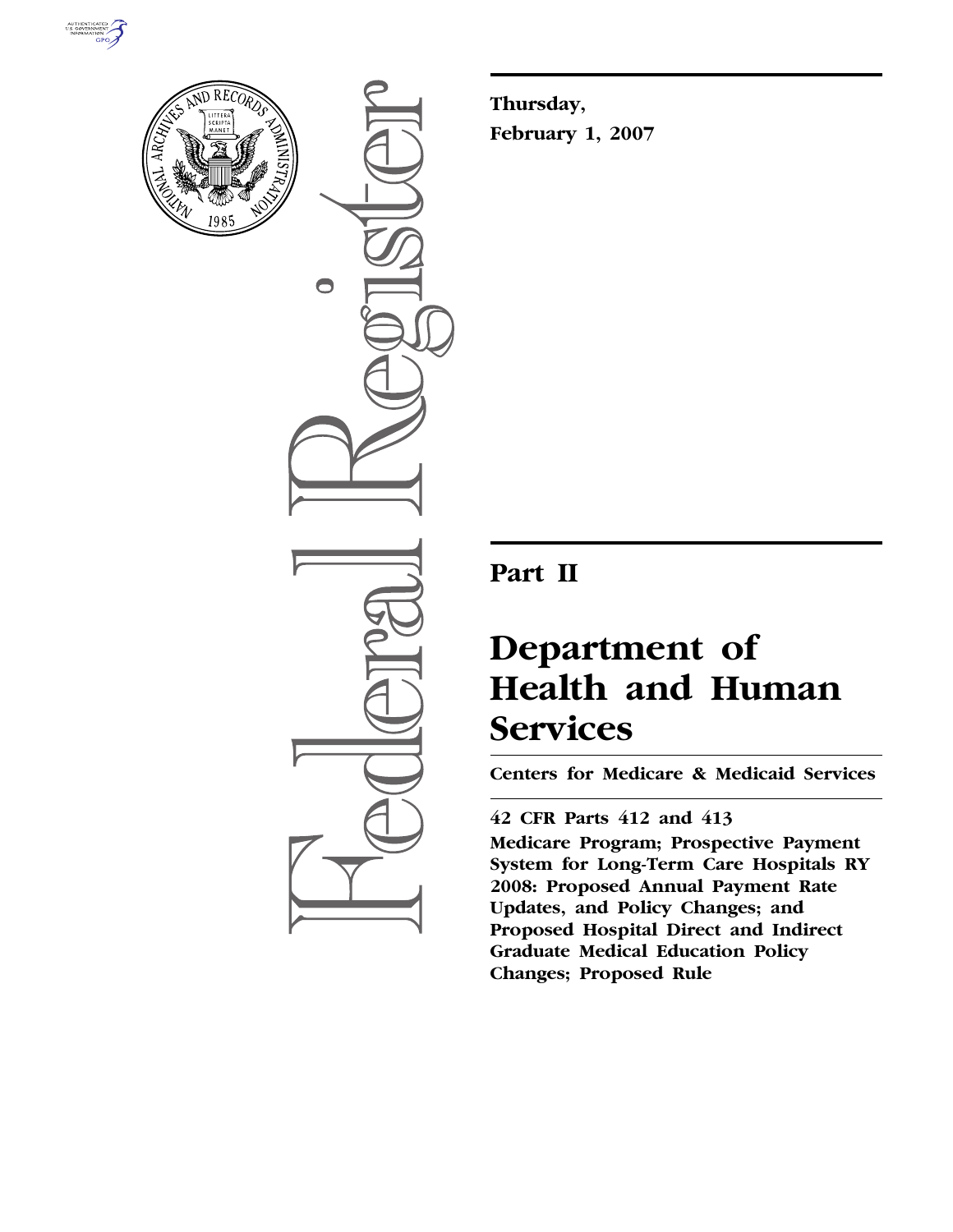#### **DEPARTMENT OF HEALTH AND HUMAN SERVICES**

**Centers for Medicare & Medicaid Services** 

**42 CFR Part 412 and 413** 

**[CMS–1529–P]** 

**RIN 0938–AO30** 

#### **Medicare Program; Prospective Payment System for Long-Term Care Hospitals RY 2008: Proposed Annual Payment Rate Updates, and Policy Changes; and Proposed Hospital Direct and Indirect Graduate Medical Education Policy Changes**

**AGENCY:** Centers for Medicare & Medicaid Services (CMS), HHS. **ACTION:** Proposed rule.

**SUMMARY:** This proposed rule would update the annual payment rates for the Medicare prospective payment system (PPS) for inpatient hospital services provided by long-term care hospitals (LTCHs). The proposed payment amounts and factors used to determine the updated Federal rates that are described in this proposed rule were determined based on the LTCH PPS rate year July 1, 2007 through June 30, 2008. The annual update of the long-term care diagnosis-related group (LTC–DRG) classifications and relative weights remains linked to the annual adjustments of the acute care hospital inpatient diagnosis-related group system, and would continue to be effective each October 1. The proposed outlier threshold for July 1, 2007, through June 30, 2008, would also be derived from the LTCH PPS rate year calculations. We are also proposing to make policy changes which include proposed revisions to the GME and IME policies. In addition, we are adding a technical amendment correcting the regulations text at § 412.22.

**DATES:** To be assured consideration, comments must be received at one of the addresses provided below, no later than 5 p.m. on April 2, 2007. **ADDRESSES:** In commenting, please refer to file code CMS–1529–P. Because of staff and resource limitations, we cannot accept comments by facsimile (FAX) transmission.

You may submit comments in one of four ways (no duplicates, please):

1. *Electronically.* You may submit electronic comments on specific issues in this regulation to *http:// www.cms.hhs.gov/eRulemaking/.*  (Attachments should be in Microsoft Word, WordPerfect, or Excel; however, we prefer Microsoft Word.)

2. *By regular mail.* You may mail written comments (one original and two copies) to the following address ONLY: Centers for Medicare & Medicaid Services, Department of Health and Human Services, *Attention:* CMS–1529– P, P.O. Box 8015, Baltimore, MD 21244– 8015.

Please allow sufficient time for mailed comments to be received before the close of the comment period.

3. *By express or overnight mail.* You may send written comments (one original and two copies) to the following address ONLY: Centers for Medicare & Medicaid Services, Department of Health and Human Services, *Attention:*  CMS–1529–P, Mail Stop C4–26–5, 7500 Security Boulevard, Baltimore, MD 21244–1850.

4. *By hand or courier.* If you prefer, you may deliver (by hand or courier) your written comments (one original and two copies) before the close of the comment period to one of the following addresses. If you intend to deliver your comments to the Baltimore address, please call telephone number (410) 786– 7197 in advance to schedule your arrival with one of our staff members. Room 445–G, Hubert H. Humphrey Building, 200 Independence Avenue, SW., Washington, DC 20201; or 7500 Security Boulevard, Baltimore, MD 21244–1850.

(Because access to the interior of the HHH Building is not readily available to persons without Federal Government identification, commenters are encouraged to leave their comments in the CMS drop slots located in the main lobby of the building. A stamp-in clock is available for persons wishing to retain a proof of filing by stamping in and retaining an extra copy of the comments being filed.)

Comments mailed to the addresses indicated as appropriate for hand or courier delivery may be delayed and received after the comment period.

*Submission of comments on paperwork requirements.* You may submit comments on this document's paperwork requirements by mailing your comments to the addresses provided at the end of the ''Collection of Information Requirements'' section in this document.

For information on viewing public comments, see the beginning of the **SUPPLEMENTARY INFORMATION** section.

#### **FOR FURTHER INFORMATION CONTACT:** Tzvi Hefter, (410) 786–4487 (General information).

Judy Richter, (410) 786–2590 (General information, payment adjustments for special cases, and onsite discharges and readmissions, interrupted stays, colocated providers, and short-stay outliers).

Michele Hudson, (410) 786–5490 (Calculation of the payment rates, LTC– DRGs, relative weights and case-mix index, market basket, wage index, budget neutrality, and other payment adjustments).

Ann Fagan, (410) 786–5662 (Patient classification system).

Miechal Lefkowitz, (410) 786–5316 (Graduate Medical Education payments).

Linda McKenna, (410) 786–4537 (Payment adjustments, interrupted stay, and transition period).

Renate Rockwell, (410) 786–4645 (Graduate Medical Education payments).

Elizabeth Truong, (410) 786–6005 (Federal rate update, budget neutrality, other adjustments, and calculation of the payment rates).

Michael Treitel, (410) 786–4552 (High cost outliers and cost-to-charge ratios).

#### **SUPPLEMENTARY INFORMATION:**

*Submission of Public Comments:* We welcome comments from the public on all issues set forth in this rule to assist us in fully considering issues and developing policies. You can assist us by referencing the file code [CMS–1529– P] and the specific ''issue identifier'' that precedes the section on which you choose to comment.

*Inspection of Public Comments:* All comments received before the close of the comment period are available for viewing by the public, including any personally identifiable or confidential business information that is included in a comment. We post all comments received before the close of the comment period on the following Web site as soon as possible after they have been received: *http://www.cms.hhs.gov/ eRulemaking.* Click on the link ''Electronic Comments on CMS Regulations'' on that Web site to view public comments.

Comments received timely will also be available for public inspection as they are received, generally beginning approximately 3 weeks after publication of a document, at the headquarters of the Centers for Medicare & Medicaid Services, 7500 Security Boulevard, Baltimore, Maryland 21244, Monday through Friday of each week from 8:30 a.m. to 4 p.m. To schedule an appointment to view public comments, phone 1–800–743–3951.

#### **Table of Contents**

#### I. Background

- A. Legislative and Regulatory Authority
- B. Criteria for Classification as a LTCH
- 1. Classification as a LTCH
- 2. Hospitals Excluded From the LTCH PPS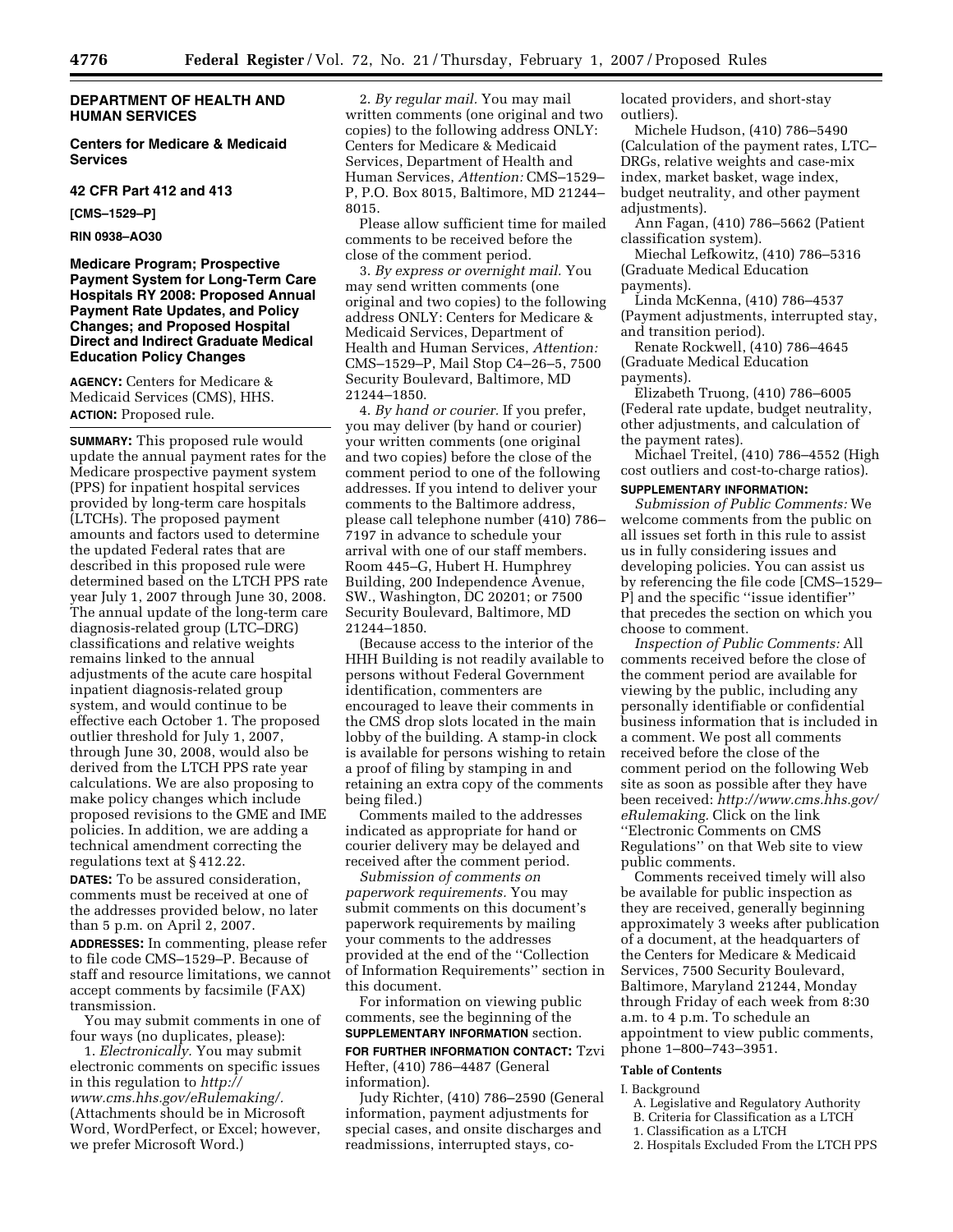- C. Transition Period for Implementation of the LTCH PPS
- D. Limitation on Charges to Beneficiaries
- E. Administrative Simplification Compliance Act (ASCA) and Health Insurance Portability and Accountability Act (HIPAA) Compliance
- II. Summary of Major Contents of This Proposed Rule
- III. Long-Term Care Diagnosis-Related Group (LTC–DRG) Classifications and Relative Weights
	- A. Background
	- B. Patient Classifications Into DRGs
	- C. Organization of DRGs
	- D. Proposed Update of LTC–DRGs
	- 1. Background
	- 2. Proposed Budget Neutrality (BN) Requirement for the Annual LTC–DRG Update
	- E. ICD–9–CM Coding System
	- 1. Uniform Hospital Discharge Data Set (UHDDS) Definitions
	- 2. Maintenance of the ICD–9–CM Coding System
	- 3. Coding Rules and Use of ICD–9–CM Codes in LTCHs
	- F. Method for Updating the LTC–DRG Relative Weights
- IV. Proposed Changes to the LTCH PPS Payment Rates for the 2008 LTCH PPS Rate Year
	- A. Overview of the Development of the Payment Rates
	- B. LTCH PPS Market Basket
	- 1. Overview of the RPL Market Basket
	- 2. Proposed Market Basket Estimate for the 2008 LTCH PPS Rate Year
	- C. Proposed Standard Federal Rate for the 2008 LTCH PPS Rate Year
	- 1. Background
	- 2. Proposed Update to the Standard Federal Rate for the 2008 LTCH PPS Rate Year
	- 3. Proposed Standard Federal Rate for the 2008 LTCH PPS Rate Year
	- D. Calculation of Proposed LTCH Prospective Payments for the 2008 LTCH PPS Rate Year
	- 1. Proposed Adjustment for Area Wage Levels
	- a. Background
	- b. Geographic Classifications/Labor Market Area Definitions
	- c. Proposed Labor-Related Share
	- d. Proposed Wage Index Data
	- 2. Proposed Adjustment for Cost-of-Living in Alaska and Hawaii
	- 3. Proposed Adjustment for High-Cost Outliers (HCO<sub>s</sub>)
	- a. Background
	- b. Cost-to-Charge Ratios (CCRs)
	- c. Establishment of the Proposed Fixed-Loss Amount
	- d. Reconciliation of Outlier Payments Upon Cost Report Settlement
	- e. Application of Outlier Policy to Short-Stay Outlier (SSO) Cases
	- 4. Other Payment Adjustments 5. Proposed Budget Neutrality (BN) Offset
	- To Account for the Transition Methodology
- 6. One-Time Prospective Adjustment to the Standard Federal Rate
- V. Other Proposed Policy Changes for the 2008 LTCH PPS Rate Year
- A. Short-Stay Outlier (SSO) Cases
- 1. Background
- 2. Additional Discussion of SSO Payment Formula (includes Technical Correction)
- 3. Determination of Cost-to-Charge Ratios (CCRs)
- 4. Reconciliation of SSO Cases
- B. Proposed expansion of special payment provisions for LTCH hospitals within hospitals (HwHs) and LTCH satellites: Proposed expansion of the 25 percent rule to certain situations not currently covered under existing § 412.534
- VI. Computing the Proposed Adjusted Federal Prospective Payments for the 2008 LTCH PPS Rate Year
- VII. Transition Period
- VIII. Payments to New LTCHs
- IX. Method of Payment
- X. Monitoring
- XI. MedPAC Recommendations: The RTI Contract
- XII. Graduate Medical Education (GME)
- A. GME Background
- B. Resident Training in Nonhospital Settings
- 1. Background
- 2. Moratorium on Disallowances of Allopathic or Osteopathic Family Practice Residents Training Time in Nonhospital Settings, and Questions and Answers (Qs&As) on CMS Web Site (Section 713 of the MMA and § 413.78)
- 3. Requirements for Written Agreements for Residency Training in Nonhospital Settings (§ 413.78(e))
- 4. Modification of the Definition of ''All or Substantially All of the Costs for the Training Program in the Nonhospital Setting''
- 5. Implementation of a 90 Percent Cost Threshold
- C. Other Issues To Be Considered
- XIII. Technical Amendment
- XIV. Waiver of Proposed Rulemaking and Delay in the Effective Date
- XV. Collection of Information Requirements
- XVI. Regulatory Impact Analysis
- Addendum A: Tables
- Addendum B: Executive Summary of RTI's Report

#### **Acronyms**

Because of the many terms to which we refer by acronym in this proposed rule, we are listing the acronyms used and their corresponding terms in alphabetical order below:

- AAMC Association of American Medical Colleges
- AFMAA Academic Family Medicine Advocacy Alliance
- AHA American Hospital Association
- AHIMA American Health Information
- Management Association
- ALOS Average length of stay
- ALTHA Acute Long Term Hospital Association
- AMGA American Medical Group Association
- AMPRA American Medical Peer Review Association
- AOA American Osteopathic Association
- APR All patient refined
- ASCA Administrative Simplification Compliance Act of 2002 (Pub. L. 107–105)
- BBA Balanced Budget Act of 1997 (Pub. L. 105–33)
- BBRA Medicare, Medicaid, and SCHIP [State Children's Health Insurance Program] Balanced Budget Refinement Act of 1999 (Pub. L. 106–113)
- BIPA Medicare, Medicaid, and SCHIP [State Children's Health Insurance Program] Benefits Improvement and Protection Act of 2000 (Pub. L. 106–554)
- BN Budget neutrality
- CBSA Core-based statistical area
- CCR Cost-to-charge ratio
- C&M Coordination and maintenance
- CMI Case-mix index
- CMS Centers for Medicare & Medicaid Services
- COLA Cost of living adjustment
- CS Consolidated severity-adjusted
- Calendar year
- DSH Disproportionate share of low-income patients
- DRGs Diagnosis-related groups
- FI Fiscal intermediary

FY Federal fiscal year

HCO High-cost outlier

HHA Home health agency

Modification (codes) IME Indirect medical education<br>I-O Input-Output

I–O Input-Output

LOS Length of stay

Commission

LTCH Long-term care hospital MCE Medicare code editor MDC Major diagnostic categories MedPAC Medicare Payment Advisory

group

review

**Hospitals** 

system

Services

FMC Family Medicine Center FTE Full-time equivalent

GME Graduate medical education

HCRIS Hospital cost report information

HHS (Department of) Health and Human

HIPAA Health Insurance Portability and Accountability Act (Pub. L. 104–191) HIPC Health Information Policy Council HwHs Hospitals within hospitals ICD–9–CM International Classification of Diseases, Ninth Revision, Clinical

Inpatient psychiatric facility IPPS [Acute Care Hospital] Inpatient Prospective Payment System IRF Inpatient rehabilitation facility

LTC–DRG Long-term care diagnosis-related

MedPAR Medicare provider analysis and

NALTH National Association of Long Term

NCHS National Center for Health Statistics OACT [CMS'] Office of the Actuary OBRA 86 Omnibus Budget Reconciliation

OSCAR Online Survey Certification and

MMA Medicare Prescription Drug, Improvement, and Modernization Act of

2003 (Pub. L. 108–173) MSA Metropolitan statistical area NAICS North American Industrial

Classification System

O.R. Operating room

Reporting (System) OTN One-Time Notification PIP Periodic interim payment

Act of 1986 (Pub. L. 99–509) OMB Office of Management and Budget OPM U.S. Office of Personnel Management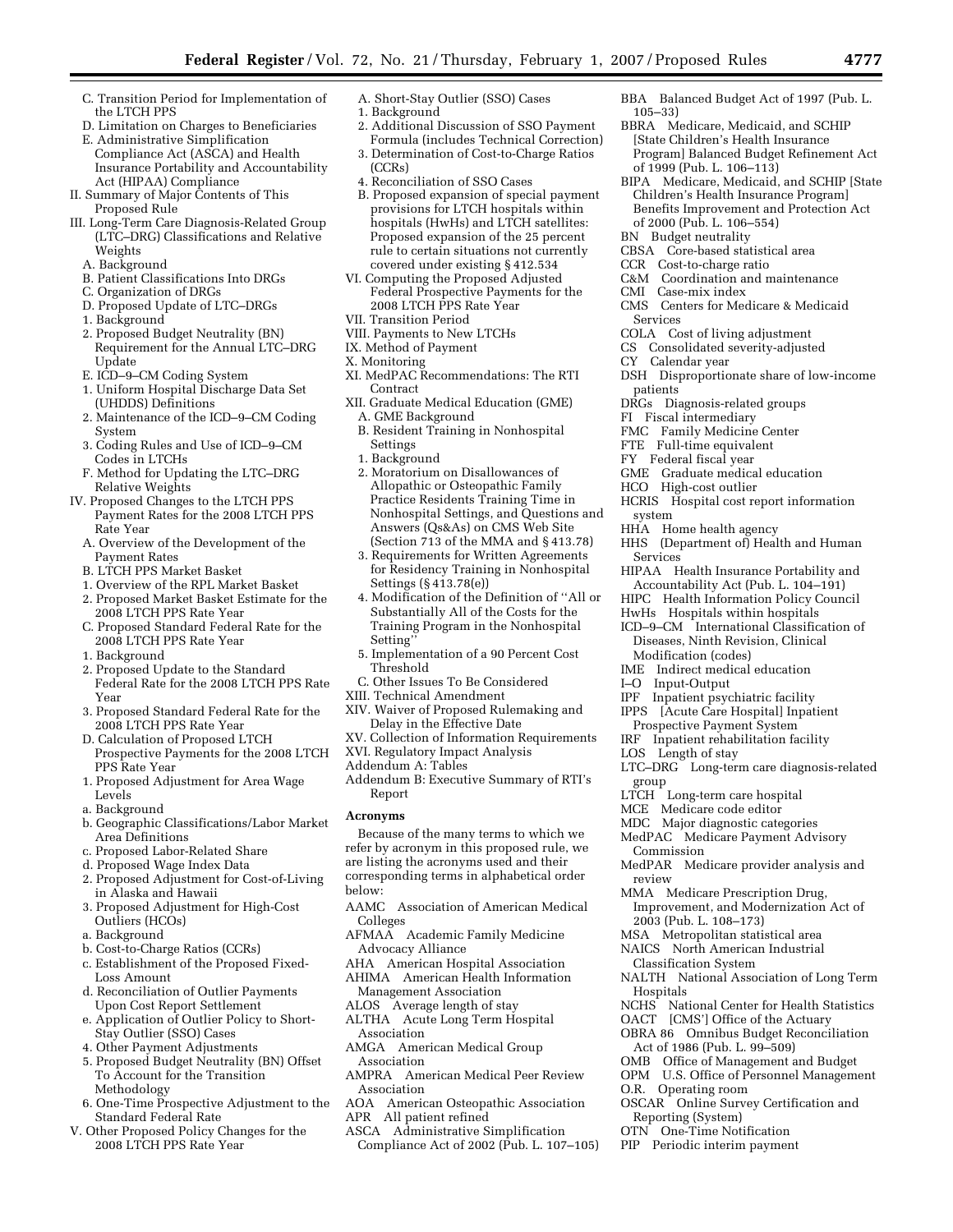- PLI Professional liability insurance
- PMSA Primary metropolitan statistical area
- PPI Producer Price Indexes
- PPS Prospective payment system<br>PRA Per resident amount
- Per resident amount
- PSF Provider specific file
- QIO Quality Improvement Organization (formerly Peer Review organization (PRO))
- RIA Regulatory impact analysis RPL Rehabilitation psychiatric long-term
- care (hospital) RTI Research Triangle Institute,
- International
- RY Rate year (begins July 1 and ends June 30)
- SIC Standard industrial code
- SNF Skilled nursing facility
- SSO Short-stay outlier
- TEFRA Tax Equity and Fiscal
- Responsibility Act of 1982 (Pub. L. 97–248) Technical expert panel
- UHDDS Uniform hospital discharge data set

#### **I. Background**

[If you choose to comment on issues in this section, please include the caption ''BACKGROUND'' at the beginning of your comments.]

#### *A. Legislative and Regulatory Authority*

Section 123 of the Medicare, Medicaid, and SCHIP [State Children's Health Insurance Program] Balanced Budget Refinement Act of 1999 (BBRA) (Pub. L. 106–113) as amended by section 307(b) of the Medicare, Medicaid, and SCHIP Benefits Improvement and Protection Act of 2000 (BIPA) (Pub. L. 106–554) provides for payment for both the operating and capital-related costs of hospital inpatient stays in long-term care hospitals (LTCHs) under Medicare Part A based on prospectively set rates. The Medicare prospective payment system (PPS) for LTCHs applies to hospitals described in section 1886(d)(1)(B)(iv) of the Social Security Act (the Act), effective for cost reporting periods beginning on or after October 1, 2002.

Section  $1886(d)(1)(B)(iv)(I)$  of the Act defines a LTCH as ''a hospital which has an average inpatient length of stay (as determined by the Secretary) of greater than 25 days.'' Section  $1886(d)(1)(B)(iv)(II)$  of the Act also provides an alternative definition of LTCHs: specifically, a hospital that first received payment under section 1886(d) of the Act in 1986 and has an average inpatient length of stay (LOS) (as determined by the Secretary of Health and Human Services (the Secretary)) of greater than 20 days and has 80 percent or more of its annual Medicare inpatient discharges with a principal diagnosis that reflects a finding of neoplastic disease in the 12-month cost reporting period ending in fiscal year (FY) 1997. Section 123 of the BBRA requires the

PPS for LTCHs to be a ''per discharge''

system with a diagnosis-related group (DRG) based patient classification system that reflects the differences in patient resources and costs in LTCHs. It also requires that the ''per discharge'' system maintain budget neutrality (BN). We believe the statutory mandate for BN applies only to the first year of the implementation of the LTCH PPS such that estimated payments in the first year of the PPS were projected to equal payments that would have been paid for operating and capital-related costs of LTCHs had this new payment system not been enacted.

Section 307(b)(1) of the BIPA, among other things, mandates that the Secretary shall examine, and may provide for, adjustments to payments under the LTCH PPS, including adjustments to DRG weights, area wage adjustments, geographic reclassification, outliers, updates, and a disproportionate share adjustment.

In the August 30, 2002 **Federal Register**, we issued a final rule that implemented the LTCH PPS authorized under BBRA and BIPA (67 FR 55954). This system uses information from LTCH patient records to classify patients into distinct long-term care diagnosis-related groups (LTC–DRGs) based on clinical characteristics and expected resource needs. Payments are calculated for each LTC–DRG and provisions are made for appropriate payment adjustments. Payment rates under the LTCH PPS are updated annually and published in the **Federal Register**.

The LTCH PPS replaced the reasonable cost-based payment system under the Tax Equity and Fiscal Responsibility Act of 1982 (TEFRA) (Pub. L. 97–248) for payments for inpatient services provided by a LTCH with a cost reporting period beginning on or after October 1, 2002. (The regulations implementing the TEFRA reasonable cost-based payment provisions are located at 42 CFR part 413.) With the implementation of the PPS for acute care hospitals authorized by the Social Security Amendments of 1983 (Pub. L. 98–21), which added section 1886(d) to the Act, certain hospitals, including LTCHs, were excluded from the PPS for acute care hospitals and were paid their reasonable costs for inpatient services subject to a per discharge limitation or target amount under the TEFRA system. For each cost reporting period, a hospitalspecific ceiling on payments was determined by multiplying the hospital's updated target amount by the number of total current year Medicare discharges. (Generally, in this document when we refer to discharges, the intent

is to describe Medicare discharges.) The August 30, 2002 final rule further details the payment policy under the TEFRA system (67 FR 55954).

In the August 30, 2002 final rule, we also presented an in-depth discussion of the LTCH PPS, including the patient classification system, relative weights, payment rates, additional payments, and the BN requirements mandated by section 123 of the BBRA. The same final rule that established regulations for the LTCH PPS under 42 CFR part 412, subpart O, also contained LTCH provisions related to covered inpatient services, limitation on charges to beneficiaries, medical review requirements, furnishing of inpatient hospital services directly or under arrangement, and reporting and recordkeeping requirements. We refer readers to the August 30, 2002 final rule for a comprehensive discussion of the research and data that supported the establishment of the LTCH PPS (67 FR 55954).

In the June 6, 2003 **Federal Register**, we published a final rule that set forth the FY 2004 annual update of the payment rates for the Medicare PPS for inpatient hospital services furnished by LTCHs (68 FR 34122). It also changed the annual period for which the payment rates are effective. The annual updated rates are now effective from July 1 through June 30 instead of from October 1 through September 30. We refer to the July through June time period as a ''long-term care hospital rate year'' (LTCH PPS RY). In addition, we changed the publication schedule for the annual update to allow for an effective date of July 1. The payment amounts and factors used to determine the annual update of the LTCH PPS Federal rate is based on a LTCH PPS rate year. While the LTCH payment rate update is effective July 1, the annual update of the LTC–DRG classifications and relative weights are linked to the annual adjustments of the acute care hospital inpatient DRGs and are effective each October 1.

In the Prospective Payment System for Long-Term Care Hospitals RY 2007: Annual Payment Rate Updates, Policy Changes, and Clarifications final rule (71 FR 27798) (hereinafter referred to as the RY 2007 LTCH PPS final rule), we set forth the 2007 LTCH PPS rate year annual update of the payment rates for the Medicare PPS for inpatient hospital services provided by LTCHs. We also adopted the ''Rehabilitation, Psychiatric, Long-Term Care (RPL)'' market basket under the LTCH PPS in place of the excluded hospital with capital market basket. In addition, we implemented a zero percent update to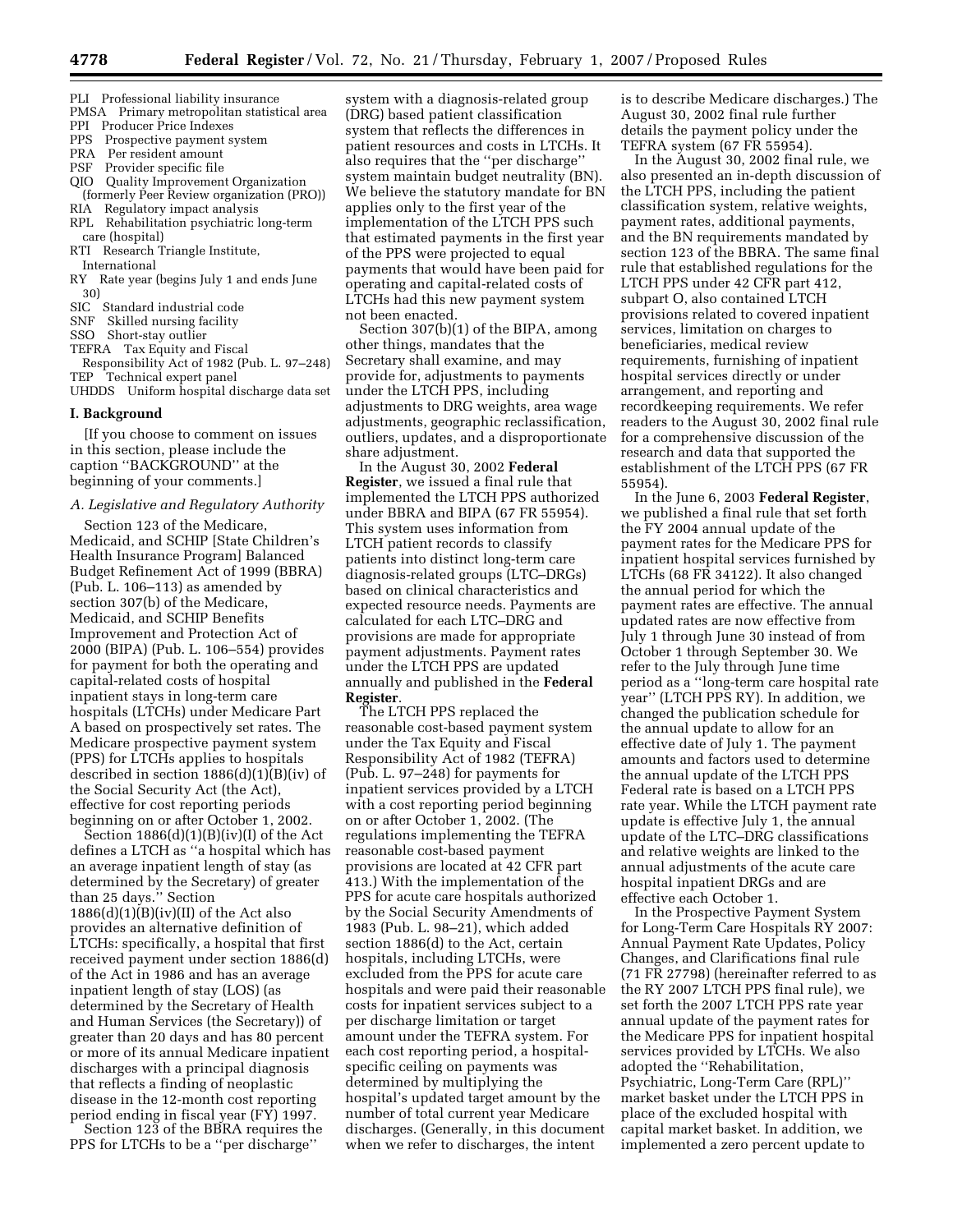the LTCH PPS Federal rate for RY 2007. We also revised the existing payment adjustment for short stay outlier (SSO) cases by reducing part of the current payment formula and adding a fourth component to that payment formula. Also, we sunsetted the surgical DRG exception to the payment policy established under the 3-day or less interruption of stay policy. Finally, we clarified the policy at § 412.534(c) for adjusting the LTCH PPS payment so that the LTCH PPS payment is equivalent to what would otherwise be payable under § 412.1(a).

#### *B. Criteria for Classification as a LTCH*

#### 1. Classification as a LTCH

Under the existing regulations at § 412.23(e)(1) and (e)(2)(i), which implement section 1886(d)(1)(B)(iv)(I) of the Act, to qualify to be paid under the LTCH PPS, a hospital must have a provider agreement with Medicare and must have an average Medicare inpatient LOS of greater than 25 days. Alternatively, § 412.23(e)(2)(ii) states that for cost reporting periods beginning on or after August 5, 1997, a hospital that was first excluded from the PPS in 1986 and can demonstrate that at least 80 percent of its annual Medicare inpatient discharges in the 12-month cost reporting period ending in FY 1997 have a principal diagnosis that reflects a finding of neoplastic disease must have an average inpatient LOS for all patients, including both Medicare and non-Medicare inpatients, of greater than 20 days.

Section 412.23(e)(3) provides that, subject to the provisions of paragraphs  $(e)(3)(ii)$  through  $(e)(3)(iv)$  of this section, the average Medicare inpatient LOS, specified under § 412.23(e)(2)(i) is calculated by dividing the total number of covered and noncovered days of stay for Medicare inpatients (less leave or pass days) by the number of total Medicare discharges for the hospital's most recent complete cost reporting period. Section 412.23 also provides that subject to the provisions of paragraphs (e)(3)(ii) through (e)(3)(iv) of this section, the average inpatient LOS specified under § 412.23(e)(2)(ii) is calculated by dividing the total number of days for all patients, including both Medicare and non-Medicare inpatients (less leave or pass days) by the number of total discharges for the hospital's most recent complete cost reporting period.

In the RY 2005 LTCH PPS final rule (69 FR 25674), we specified the procedure for calculating a hospital's inpatient average length of stay (ALOS) for purposes of classification as a LTCH. That is, if a patient's stay includes days of care furnished during two or more separate consecutive cost reporting periods, the total days of a patient's stay would be reported in the cost reporting period during which the patient is discharged (69 FR 25705). Therefore, we revised § 412.23(e)(3)(ii) to specify that, effective for cost reporting periods beginning on or after July 1, 2004, in calculating a hospital's ALOS, if the days of an inpatient stay involve days of care furnished during two or more separate consecutive cost reporting periods, the total number of days of the stay are considered to have occurred in the cost reporting period during which the inpatient was discharged.

Fiscal intermediaries (FIs) verify that LTCHs meet the ALOS requirements. We note that the inpatient days of a patient who is admitted to a LTCH without any remaining Medicare days of coverage, regardless of the fact that the patient is a Medicare beneficiary, will not be included in the above calculation. Because Medicare would not be paying for any of the patient's treatment, data on the patient's stay would not be included in the Medicare claims processing systems. As described in § 409.61, in order for both covered and noncovered days of a LTCH hospitalization to be included, a patient admitted to the LTCH must have at least one remaining benefit day (68 FR 34123).

The FI's determination of whether or not a hospital qualifies as an LTCH is based on the hospital's discharge data from the hospital's most recent complete cost reporting period as specified in § 412.23(e)(3) and is effective at the start of the hospital's next cost reporting period as specified in § 412.22(d). However, if the hospital does not meet the ALOS requirement as specified in  $§$  412.23(e)(2)(i) and (ii), the hospital may provide the FI with data indicating a change in the ALOS by the same method for the period of at least 5 months of the immediately preceding 6-month period (69 FR 25676). Our interpretation of § 412.23(e)(3) was to allow hospitals to submit data using a period of at least 5 months of the most recent data from the immediately preceding 6-month period.

As we stated in the FY 2004 Inpatient Prospective Payment System (IPPS) final rule, published in the August 1, 2003 **Federal Register**, prior to the implementation of the LTCH PPS, we did rely on data from the most recently submitted cost report for purposes of calculating the ALOS (68 FR 45464). The calculation to determine whether an acute care hospital qualifies for LTCH status was based on total days

and discharges for LTCH inpatients. However, with the implementation of the LTCH PPS, for the ALOS specified under  $§ 412.23(e)(2)(i)$ , we revised § 412.23(e)(3)(i) to only count total days and discharges for Medicare inpatients (67 FR 55970 through 55974). In addition, the ALOS specified under § 412.23(e)(2)(ii) is calculated by dividing the total number of days for all patients, including both Medicare and non-Medicare inpatients (less leave or pass days) by the number of total discharges for the hospital's most recent complete cost reporting period. As we discussed in the FY 2004 IPPS final rule, we are unable to capture the necessary data from our present cost reporting forms (68 FR 45464). Therefore, we have notified FIs and LTCHs that until the cost reporting forms are revised, for purposes of calculating the ALOS, we will be relying upon census data extracted from Medicare Provider Analysis and Review (MedPAR) files that reflect each LTCH's cost reporting period (68 FR 45464). Requirements for hospitals seeking classification as LTCHs that have undergone a change in ownership, as described in § 489.18, are set forth in § 412.23(e)(3)(iv).

2. Hospitals Excluded From the LTCH PPS

The following hospitals are paid under special payment provisions, as described in § 412.22(c) and, therefore, are not subject to the LTCH PPS rules:

• Veterans Administration hospitals.

• Hospitals that are reimbursed under State cost control systems approved under 42 CFR part 403.

• Hospitals that are reimbursed in accordance with demonstration projects authorized under section 402(a) of the Social Security Amendments of 1967 (Pub. L. 90–248) (42 U.S.C. 1395b–1) or section 222(a) of the Social Security Amendments of 1972 (Pub. L. 92–603) (42 U.S.C. 1395b–1 (note)) (Statewide all-payer systems, subject to the rate-ofincrease test at section 1814(b) of the Act).

• Nonparticipating hospitals furnishing emergency services to Medicare beneficiaries.

#### *C. Transition Period for Implementation of the LTCH PPS*

In the August 30, 2002 final rule (67 FR 55954), we provided for a 5-year transition period. During this 5-year transition period, a LTCH's total payment under the PPS was based on an increasing percentage of the Federal rate with a corresponding decrease in the percentage of the LTCH PPS payment that is based on reasonable cost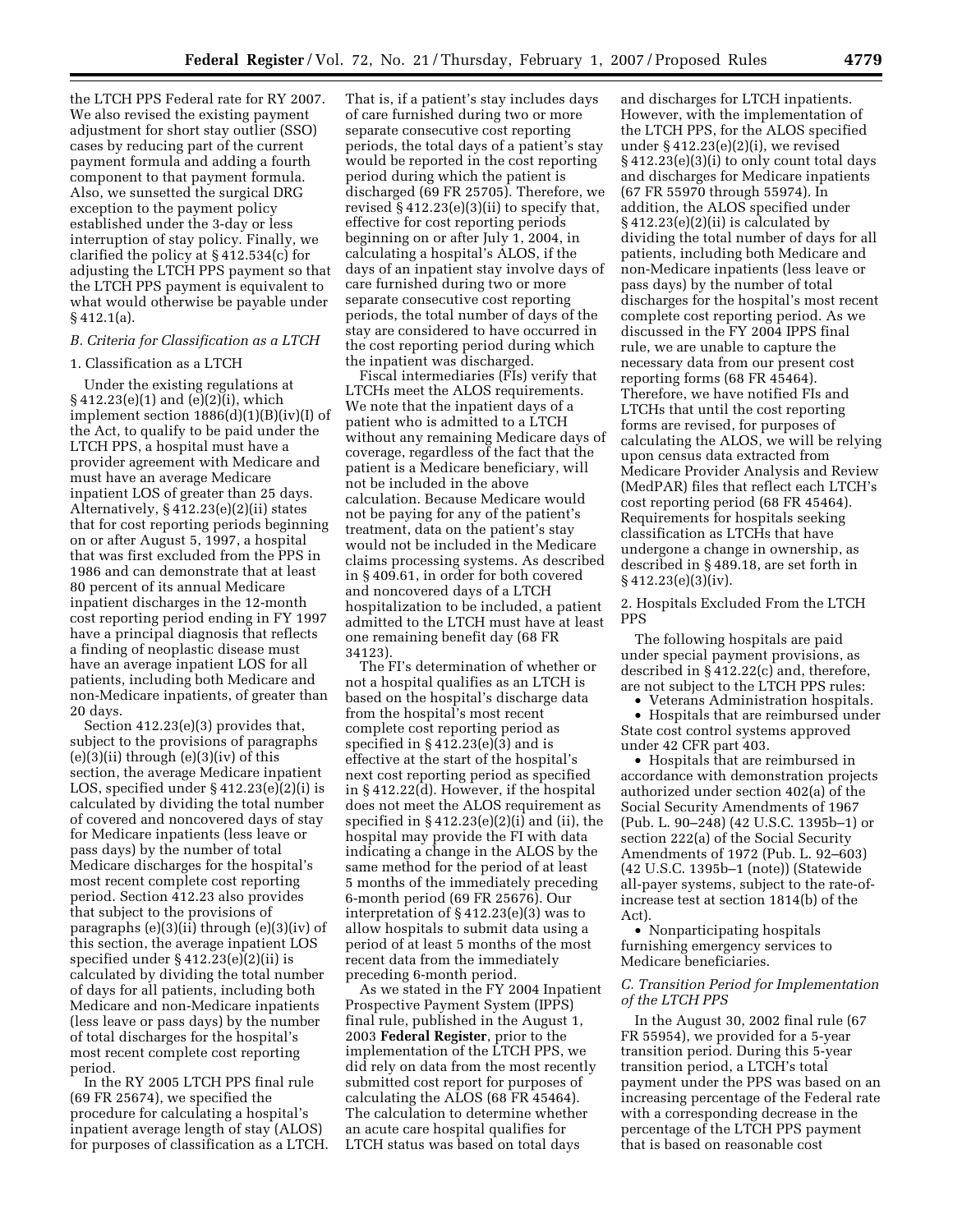concepts. However, effective for cost reporting periods beginning on or after October 1, 2006, total LTCH PPS payments are based on 100 percent of the Federal rate.

#### *D. Limitation on Charges to Beneficiaries*

In the August 30, 2002 final rule, we presented an in-depth discussion of beneficiary liability under the LTCH PPS (67 FR 55974 through 55975). In the RY 2005 LTCH PPS final rule (69 FR 25676), we clarified that the discussion of beneficiary liability in the August 30, 2002 final rule was not meant to establish rates or payments for, or define Medicare-eligible expenses. Under § 412.507, if the Medicare payment to the LTCH is the full LTC–DRG payment amount, as consistent with other established hospital prospective payment systems, a LTCH may not bill a Medicare beneficiary for more than the deductible and coinsurance amounts as specified under § 409.82, § 409.83, and § 409.87 and for items and services as specified under § 489.30(a). However, under the LTCH PPS, Medicare will only pay for days for which the beneficiary has coverage until the SSO threshold is exceeded. (See section V.A.1.a. of this preamble.) Therefore, if the Medicare payment was for a SSO case (§ 412.529) that was less than the full LTC–DRG payment amount because the beneficiary had insufficient remaining Medicare days, the LTCH could also charge the beneficiary for services delivered on those uncovered days (§ 412.507).

#### *E. Administrative Simplification Compliance Act (ASCA) and Health Insurance Portability and Accountability Act (HIPAA) Compliance*

Claims submitted to Medicare must comply with both the Administrative Simplification Compliance Act (ASCA) (Pub. L. 107–105), and Health Insurance Portability and Accountability Act (HIPAA) (Pub. L. 104–191). Section 3 of the ASCA requires that the Medicare Program deny payment under Part A or Part B for any expenses incurred for items or services ''for which a claim is submitted other than in an electronic form specified by the Secretary.'' Section 1862(h) of the Act (as added by section 3(a) of the ASCA) provides that the Secretary shall waive such denial in two specific types of cases and may also waive such denial ''in such unusual cases as the Secretary finds appropriate'' (68 FR 48805). Section 3 of the ASCA operates in the context of the ASCA provisions of HIPAA, which include, among other provisions, the transactions and code sets standards requirements

codified as 45 CFR parts 160 and 162, subparts A and I through R (generally known as the Transactions Rule). The Transactions Rule requires covered entities, including covered health care providers, to conduct the covered electronic transactions according to the applicable transactions and code sets standards.

#### **II. Summary of the Major Contents of This Proposed Rule**

In this proposed rule, we are setting forth the proposed annual update to the payment rates for the Medicare LTCH PPS, as well as, proposing other policy changes. The following is a summary of the major areas that we are addressing in this proposed rule.

In section III. of this preamble, we discuss the LTCH PPS patient classification and the relative weights which remain linked to the annual adjustments of the acute care hospital inpatient DRG system, and are based on the annual revisions to the International Classification of Diseases, Ninth Revision, Clinical Modification (ICD–9– CM) codes effective each October 1.

Also, in section III. of this preamble, we are proposing to establish a BN requirement for when the LTC–DRG classifications and relative weights are updated annually to reflect changes in relative LTCH resource use. This requirement would ensure that estimated aggregate LTCH PPS payments would not decrease or increase as a result of the annual update to the LTC–DRG classifications and relative weights.

As discussed in section IV.C. of this preamble, we are proposing a 0.71 percent update to the LTCH PPS Federal rate for the 2008 LTCH PPS rate year based on an adjustment to the most recent estimate of the LTCH PPS market basket to account for changes in coding practices. Also in section IV. of this preamble, we discuss the proposed prospective payment rate for RY 2008, and in section VI. we discuss the applicable adjustments to the proposed payment rates, including the proposed revisions to the wage index, proposed labor-related share, the proposed costof-living adjustment (COLA) factors, and the proposed outlier threshold, for the 2008 LTCH PPS rate year.

In section V.A.1.b. of this preamble, we discuss an approach being considered to make a change to our present payment methodology for certain SSO cases. Under this approach, payment for SSO cases would be subject to a further adjustment where the patient's LOS at the LTCH is less than or equal to an IPPS LOS threshold for the DRG.

In section V.B. of this preamble, we discuss the proposed expansion of the present 25 percent admission policy at existing § 412.534(c) to those certain situations not already affected by that existing policy. We are proposing to specify that for cost reporting periods beginning on or after July 1, 2007, that ''grandfathered'' LTCH HwHs and LTCH satellites, at § 412.22(f) and § 412.22(h)(3)(i) respectively, would also be included in the policy set forth at existing § 412.534. We are also proposing that if the percentage of LTCH's or LTCH satellite facility's discharges that were admitted from any non-co-located referring hospital exceeds 25 percent (or the applicable percentage) for a particular cost reporting period, an adjusted amount would be made for those Medicare discharges that were admitted from that referring hospital beyond the 25 percent (or the applicable percentage) threshold.

In section X. of this preamble, we will discuss our on-going monitoring protocols under the LTCH PPS.

In section XI. of this preamble, we will discuss the recommendations made by the Research Triangle Institute, International's (RTI) evaluation of the feasibility of adopting recommendations made in the June 2004 Medicare Payment Advisory Commission (MedPAC) Report. (Addendum B will include the executive summary of the RTI report.)

In section XII. of this preamble, we discuss our proposal to redefine the statutory term ''all or substantially all of the costs for the training program in the nonhospital setting.'' The statute requires that hospitals must pay all of substantially all of the costs for training in a nonhospital site in order to count FTE residents training in the nonhospital setting for Medicare graduate medical education (GME) payment purposes. We are proposing to revise § 413.75(b) to introduce a new definition of ''all or substantially all of the costs for the training program in the nonhospital setting'' to mean, at least 90 percent of the residents' salaries and fringe benefits (including travel and lodging where applicable) and the portion of the cost of teaching physicians' salaries attributable to direct GME. In addition, we are proposing to revise § 412.105(f)(1)(ii)(C) for IME and § 413.78 to reflect this new definition of ''all or substantially all'' of the GME costs in a nonhospital setting, effective for cost reporting periods beginning on or after July 1, 2007.

In section XVI. of this preamble, we analyze the impact of the proposed changes presented in this proposed rule on Medicare expenditures, Medicare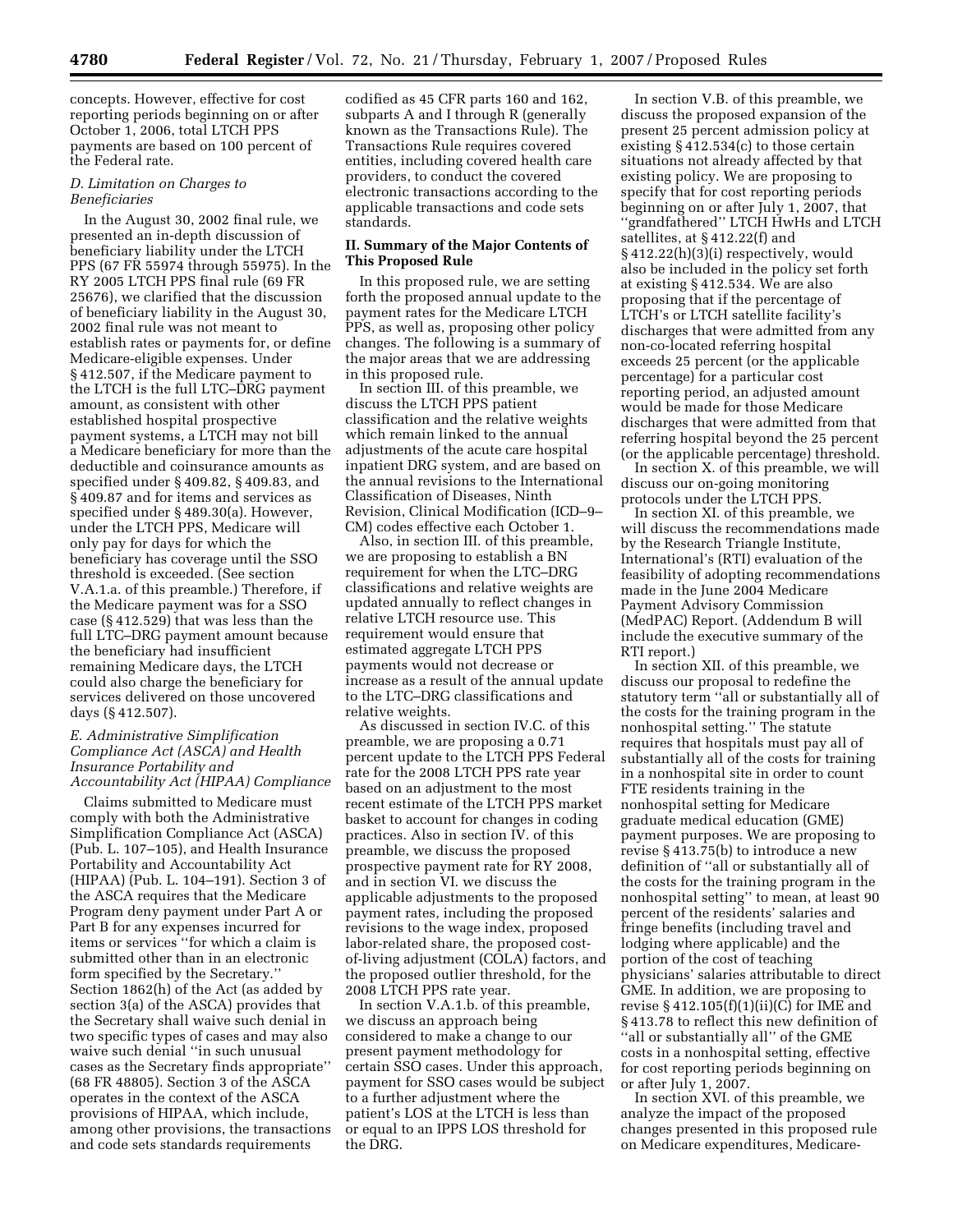participating LTCHs, and Medicare beneficiaries.

#### **III. Long-Term Care Diagnosis-Related Group (LTC–DRG) Classifications and Relative Weights**

[If you choose to comment on issues in this section, please include the caption ''LTC–DRG CLASSIFICATIONS AND RELATIVE WEIGHTS'' at the beginning of your comments.]

#### *A. Background*

Section 123 of the BBRA requires that the Secretary implement a PPS for LTCHs (that is, a per discharge system with a DRG-based patient classification system reflecting the differences in patient resources and costs. Section 307(b)(1) of the BIPA modified the requirements of section 123 of the BBRA by requiring that the Secretary examine ''the feasibility and the impact of basing payment under such a system [the LTCH PPS] on the use of existing (or refined) hospital DRGs that have been modified to account for different resource use of LTCH patients, as well as the use of the most recently available hospital discharge data.''

In accordance with section 123 of the BBRA as amended by section 307(b)(1) of the BIPA and § 412.515, we use information derived from LTCH PPS patient records to classify these cases into distinct LTC–DRGs based on clinical characteristics and estimated resource needs. The LTC–DRGs used as the patient classification component of the LTCH PPS correspond to the hospital inpatient DRGs in the IPPS. We assign an appropriate weight to the LTC–DRGs to account for the difference in resource use by patients exhibiting the case complexity and multiple medical problems characteristic of LTCHs.

In a departure from the IPPS, we use low volume LTC–DRGs (less than 25 LTCH cases) in determining the LTC– DRG weights, since LTCHs do not typically treat the full range of diagnoses as do acute care hospitals. To manage the large number of low volume DRGs (all DRGs with fewer than 25 cases), we group low volume DRGs into 5 quintiles based on average charge per discharge. (A listing of the current composition of low volume quintiles used in determining the FY 2007 LTC– DRG relative weights appears in the FY 2007 IPPS final rule (71 FR 47974 through 47978).) We also account for adjustments to payments for cases in which the stay at the LTCH is less than or equal to five-sixths of the geometric ALOS and classify these cases as SSO cases. (A detailed discussion of the application of the Lewin Group model

that was used to develop the LTC–DRGs appears in the August 30, 2002 LTCH PPS final rule (67 FR 55978).)

#### *B. Patient Classifications Into DRGs*

Generally, under the LTCH PPS, a Medicare payment is made at a predetermined specific rate for each discharge; that payment varies by the LTC–DRG to which a beneficiary's stay is assigned. Cases are classified into LTC–DRGs for payment based on the following six data elements:

(1) Principal diagnosis.

- (2) Up to eight additional diagnoses.
- (3) Up to six procedures performed.
- (4) Age.
- (5) Sex.
- (6) Discharge status of the patient.

As indicated in the August 30, 2002 LTCH PPS final rule, upon the discharge of the patient from a LTCH, the LTCH must assign appropriate diagnosis and procedure codes from the most current version of the International Classification of Diseases, Ninth Revision, Clinical Modification (codes) (ICD–9–CM). HIPAA Transactions and Code Sets Standards regulations at 45 CFR parts 160 and 162 require that no later than October 16, 2003, all covered entities must comply with the applicable requirements of subparts A and I through R of part 162. Among other requirements, those provisions direct covered entities to use the ASC X12N 837 Health Care Claim: Institutional, Volumes 1 and 2, version 4010, and the applicable standard medical data code sets for the institutional health care claim or equivalent encounter information transaction (see 45 CFR 162.1002 and 45 CFR 162.1102).

Medicare FIs enter the clinical and demographic information into their claims processing systems and subject this information to a series of automated screening processes called the Medicare Code Editor (MCE). These screens are designed to identify cases that require further review before assignment into a DRG can be made. During this process, the following types of cases are selected for further development:

• Cases that are improperly coded. (For example, diagnoses are shown that are inappropriate, given the sex of the patient. Code 68.6, Radical abdominal hysterectomy, would be an inappropriate code for a male.)

• Cases including surgical procedures not covered under Medicare. (For example, organ transplant in a nonapproved transplant center.)

• Cases requiring more information. (For example, ICD–9–CM codes are required to be entered at their highest level of specificity. There are valid 3digit, 4-digit, and 5-digit codes. That is, code 262, Other severe protein-calorie malnutrition, contains all appropriate digits, but if it is reported with either fewer or more than 3 digits, the claim will be rejected by the MCE as invalid.)

• Cases with principal diagnoses that do not usually justify admission to the hospital. (For example, code 437.9, unspecified cerebrovascular disease. While this code is valid according to the ICD–9–CM coding scheme, a more precise code should be used for the principal diagnosis.)

After screening through the MCE, each claim will be classified into the appropriate LTC–DRG by the Medicare LTCH GROUPER software. As indicated in the August 30, 2002 LTCH PPS final rule, the Medicare GROUPER software, which is used under the LTCH PPS, is specialized computer software, and is the same GROUPER software program used under the IPPS. The GROUPER software was developed as a means of classifying each case into a DRG on the basis of diagnosis and procedure codes and other demographic information (age, sex, and discharge status). Following the LTC–DRG assignment, the Medicare FI determines the prospective payment by using the Medicare PRICER program, which accounts for hospital-specific adjustments. Under the LTCH PPS, we provide an opportunity for the LTCH to review the LTC–DRG assignments made by the FI and to submit additional information within a specified timeframe as specified in § 412.513(c).

The GROUPER software is used both to classify past cases to measure relative hospital resource consumption to establish the DRG weights and to classify current cases for purposes of determining payment. The records for all Medicare hospital inpatient discharges are maintained in the MedPAR file. The data in this file are used to evaluate possible DRG classification changes and to recalibrate the DRG weights during our annual update under both the IPPS (§ 412.60(e)) and the LTCH PPS (§ 412.517). As discussed in greater detail in sections III.D. and E. of this preamble, with the implementation of section 503(a) of the Medicare Prescription Drug, Improvement, and Modernization Act of 2003 (MMA) (Pub. L. 108–173), there is the possibility that one feature of the GROUPER software program may be updated twice during a Federal FY (October 1 and April 1) as required by the statute for the IPPS (69 FR 48954 through 48957). Specifically, as we discussed in the FY 2007 IPPS final rule, diagnosis and procedure codes for new medical technology may be created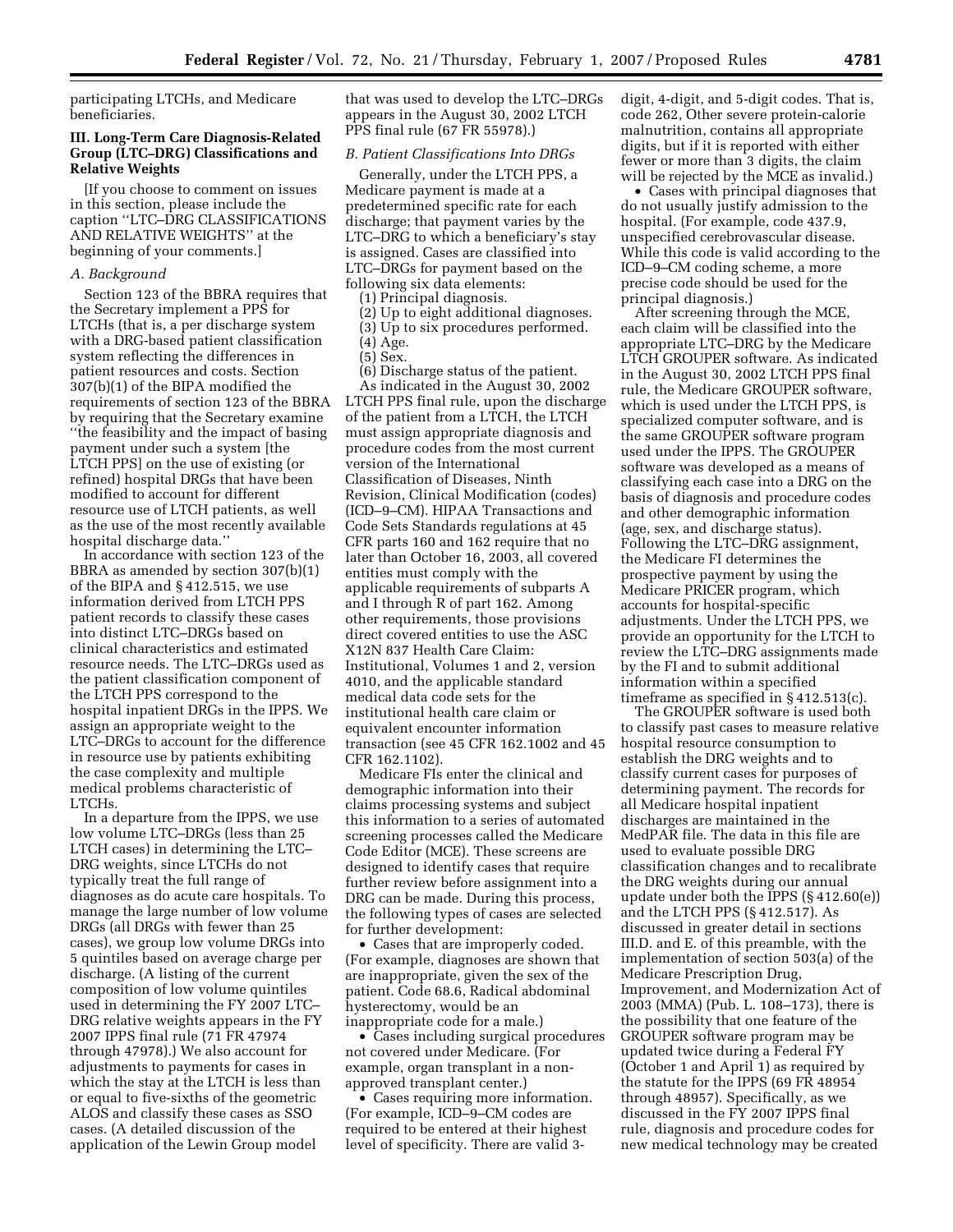and added to existing DRGs in the middle of the Federal FY on April 1 (71 FR 47959 and 47971). However, this policy change will have no effect on the LTC–DRG relative weights (during the FY), which will continue to be updated only once a year (October 1), nor will there be any impact on Medicare payments under the LTCH PPS during the FY as result of this policy. The use of the ICD–9–CM code set is also compliant with the current requirements of the Transactions and Code Sets Standards regulations at 45 CFR parts 160 and 162, published in accordance with HIPAA.

#### *C. Organization of DRGs*

The DRGs are organized into 25 major diagnostic categories (MDCs), most of which are based on a particular organ system of the body; the remainder involve multiple organ systems (such as MDC 22, Burns). Accordingly, the principal diagnosis determines MDC assignment. Within most MDCs, cases are then divided into surgical DRGs and medical DRGs. Surgical DRGs are assigned based on a surgical hierarchy that orders operating room (O.R.) procedures or groups of O.R. procedures by resource intensity. The GROUPER software program does not recognize all ICD–9–CM procedure codes as procedures that affect DRG assignment, that is, procedures which are not surgical (for example, EKG), or minor surgical procedures (for example, 86.11, Biopsy of skin and subcutaneous tissue).

The medical DRGs are generally differentiated on the basis of diagnosis. Both medical and surgical DRGs may be further differentiated based on age, sex, discharge status, and presence or absence of complications or comorbidities (CC). We note that CCs are defined by certain secondary diagnoses not related to, or not inherently a part of, the disease process identified by the principal diagnosis. (For example, the GROUPER software would not recognize a code from the 800.0x series, Skull fracture, as a CC when combined with principal diagnosis 850.4, Concussion with prolonged loss of consciousness, without return to preexisting conscious level.) In addition, we note that the presence of additional diagnoses does not automatically generate a CC, as not all DRGs recognize a comorbid or complicating condition in their definition. (For example, DRG 466, Aftercare without History of Malignancy as Secondary Diagnosis, is based solely on the principal diagnosis, without consideration of additional diagnoses for DRG determination.)

As discussed in greater detail in the FY 2007 IPPS final rule (71 FR 47898 through 47912 and 47973), in its March 2005 Report to Congress, ''Physician-Owned Specialty Hospitals,'' MedPAC recommended that the Secretary improve payment accuracy in the hospital IPPS by, among other things, ''refining the current DRGs to more fully capture differences in severity of illness among patients.'' (Recommendation 1, p. 93.) As we discussed in that same final rule (71 FR 47973), although we did not adopt a new severity-adjusted patient classification system under the IPPS, for FY 2007, we refined the current CMS–DRG patient classification system by creating 20 new CMS–DRGs and modifying 32 others across 13 different clinical areas for Version 24.0 of the GROUPER software that we expect will improve the CMS–DRG system's recognition of severity of illness for FY 2007. As noted previously in this section, the LTCH PPS patient classification system (that is, LTC– DRGs) is the same patient classification system used under the IPPS (that is, CMS DRGs). As such, the updates to the CMS DRG patient classification system used under the IPPS for FY 2007 (GROUPER Version 24.0), are the updates that apply to the LTC–DRGs used under the LTCH PPS for FY 2007.

In the FY 2007 IPPS final rule, we present the changes to the DRG patient classification system for FY 2007 (71 FR 47939 through 47962). In that rule, we adopted the IPPS GROUPER Version 24.0 for FY 2007 to process LTCH PPS claims for LTCH discharges occurring from October 1, 2006 through September 30, 2007 (71 FR 47973). As noted above in this section and as we also discussed in the FY 2007 IPPS final rule, in its March 1, 2005 Report to Congress on Medicare Payment Policy (page 64) and Recommendation 1 in the 2005 Report to Congress on Physician-Owned Specialty Hospitals, MedPAC recommended that CMS, among other things, refine the current DRGs under the IPPS to more fully capture differences in severity of illness among patients. In evaluating this MedPAC recommendation for the IPPS, we evaluated the APR–DRG Grouper used by MedPAC in its analysis. Based on that analysis, we concur with MedPAC that the modified version of the APR DRGs would account more completely for differences in severity of illness and associated costs among hospitals. However, as we clarified in the FY 2007 IPPS proposed rule and reiterated in section II.C.6. of the FY 2007 IPPS final rule, there are still further changes that are important to make to the

consolidated severity-adjusted (CS) DRG system before it is ready for adoption. Therefore, in the FY 2007 IPPS final rule, we did not adopt a new CS DRG system, such as the APR DRGs or a modified version of the APR DRGs, under the IPPS. However, we refined the current CMS–DRG patient classification system by creating 20 new CMS–DRGs and modifying 32 others across 13 different clinical areas for Version 24.0 of the GROUPER software that we expect will improve the CMS DRG system's recognition of severity of illness for FY 2007. As noted previously in this section, the LTCH PPS patient classification system (that is, LTC– DRGs) is the same patient classification system used under the IPPS (that is, CMS DRGs). As such, the updates to the CMS DRG patient classification system used under the IPPS for FY 2007 (GROUPER Version 24.0), are the updates that apply under the LTCH PPS for FY 2007.

As discussed in the FY 2007 IPPS final rule (71 FR 47906), we have engaged a contractor to assist us with completing an evaluation of alternative DRG systems for use under the IPPS that may better recognize severity than the current CMS DRGs and meet other criteria that would make them suitable to adopt for purposes of payment under the IPPS. We expect to complete this evaluation of alternative DRG systems quickly as part of moving forward on adopting a revised DRG system that better recognizes severity in the IPPS rulemaking for FY 2008.

As we also stated in that same FY 2007 IPPS final rule (71 FR 47990), if and when a severity adjusted patient classification system is adopted under the IPPS, we would need to consider whether to propose revisions to the current patient classification system under the LTCH PPS. Any proposed changes to the patient classification system would be done through notice and comment rulemaking. We believe that it is advantageous to the LTCH community to wait for CMS to first finalize its policies regarding any refinements to the DRG patient classification system used under the IPPS so that we can fully analyze what the effects of such changes would be on LTCH PPS payments. To the extent any changes to the patient classification system used under the IPPS are proposed and subsequently finalized, an analysis could then be performed to determine whether it is appropriate to propose the same patient classification for LTCHs. As noted above in this section, at that time, we would need to consider whether to propose revisions to the patient classification system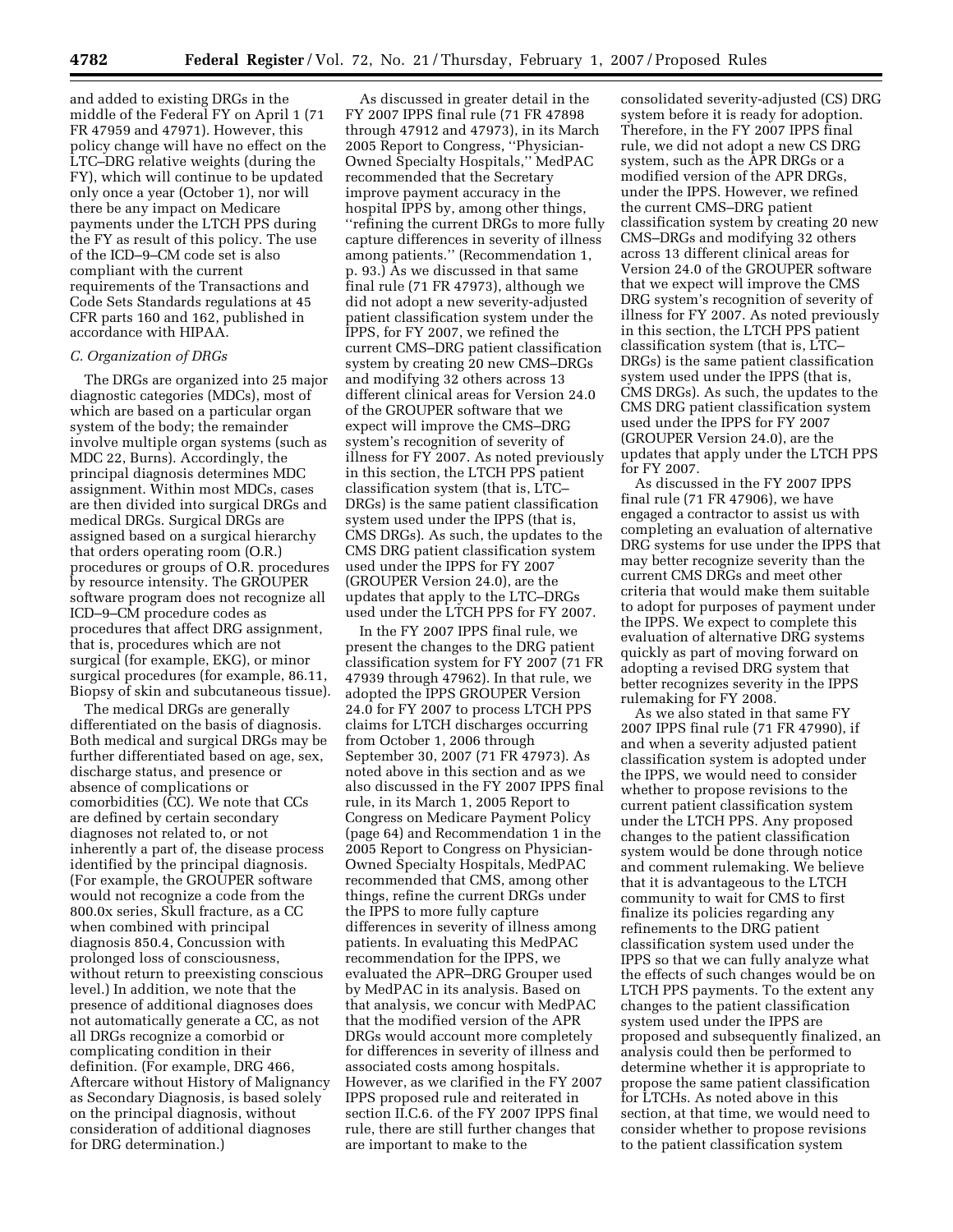under the LTCH PPS, which, if proposed would be done through notice and comment rulemaking.

#### *D. Proposed Update of LTC–DRGs*

#### 1. Background

As discussed in greater detail in the FY 2007 IPPS final rule (71 FR 47974), under the LTCH PPS, relative weights for each LTC–DRG are a primary element used to account for the variations in cost per discharge and resource utilization among the payment groups (that is, LTC–DRGs). To ensure that Medicare patients classified to each LTC–DRG have access to an appropriate level of services and to encourage efficiency, each year based on the best available data, we calculate a relative weight for each LTC–DRG that represents the resources needed by an average inpatient LTCH case in that LTC–DRG. For example, cases in a LTC– DRG with a relative weight of 2 will, on average, cost twice as much as cases in a LTC–DRG with a relative weight of 1. Under § 412.517, the LTC–DRG classifications and weighting factors (that is, relative weights) are adjusted annually to reflect changes in factors affecting the relative use of LTCH resources, including treatment patterns, technology and number of discharges. For FY 2007, the LTC–DRG classifications and relative weights were updated based on LTCH data from the FY 2005 MedPAR file, which contained hospital bills data from the March 2006 update. The LTC–DRG patient classification system consists of 538 DRGs that formed the basis of the FY 2007 LTCH PPS GROUPER program. The 538 LTC–DRGs included two ''error DRGs.'' As in the IPPS, we included two error DRGs in which cases that cannot be assigned to valid DRGs will be grouped. These two error DRGs are DRG 469 (Principal Diagnosis Invalid as a Discharge Diagnosis) and DRG 470 (Ungroupable). The other 536 LTC– DRGs are the same DRGs used in the IPPS GROUPER program for FY 2007 (Version 24.0).

In the past, the annual update to the CMS–DRGs was based on the annual revisions to the ICD–9–CM codes and was effective each October 1. The ICD– 9–CM coding update process was revised as discussed in greater detail in the FY 2005 IPPS final rule (69 FR 48953 through 48957). Specifically, section 503(a) of the MMA includes a requirement for updating diagnosis and procedure codes for twice a year instead of the current process of annual updates on October 1 of each year. This requirement is included as part of the amendments to the Act relating to

recognition of new medical technology under the IPPS. (For additional information on this provision, including its implementation and its impact on the LTCH PPS, refer to the FY 2005 IPPS final rule (69 FR 48953 through 48957) and the RY 2006 LTCH PPS final rule (70 FR 24172 through 24177).)

As noted above in this section, with the implementation of section 503(a) of the MMA, there is the possibility that one feature of the GROUPER software program may be updated twice during a Federal FY (October 1 and April 1) as required by the statute for the IPPS. Specifically, diagnosis and procedure codes for new medical technology may be created and added to existing DRGs in the middle of the Federal FY on April 1. No new LTC–DRGs will be created or deleted. Consistent with our current practice, any changes to the DRGs or relative weights will be made at the beginning of the next Federal FY (October 1). Therefore, there will not be any impact on LTC–DRG payments under the LTCH PPS until the following October 1 (although the new ICD–9–CM diagnosis and procedure codes would be recognized April 1). The use of the ICD–9–CM code set is also compliant with the current requirements of the Transactions and Code Sets Standards regulations at 45 CFR parts 160 and 162, issued under HIPAA.

As we explained in the FY 2007 IPPS final rule, annual changes to the ICD–9– CM codes historically were effective for discharges occurring on or after October 1 each year (71 FR 47971). Thus, the manual and electronic versions of the GROUPER software, which are based on the ICD–9–CM codes, were also revised annually and effective for discharges occurring on or after October 1 each year. The patient classification system used under the LTCH PPS (LTC–DRGs) is the same DRG patient classification system used under the IPPS, which historically had been updated annually and was effective for discharges occurring on or after October 1 through September 30 each year. As we mentioned previously in this section, the ICD–9–CM coding update process was revised as a result of the implementation of section 503(a) of the MMA, which includes a requirement for updating diagnosis and procedure codes as often as twice a year instead of the current process of annual updates on October 1 of each year (as discussed in greater detail in section II.D.10. of the FY 2007 IPPS final rule (71 FR 47957 through 47960)). We currently use the ICD–9–CM codes as the code set for diagnoses and procedures. Therefore, the ICD–9–CM codes currently used under both the IPPS and LTCH PPS may

be updated as often as twice a year. As described above in this section, this requirement is included as part of the amendments to the Act relating to recognition of new medical technology under the IPPS.

Despite the fact that aspects of the GROUPER software may be updated to recognize any new technology ICD–9– CM codes, there will be no impact on either LTC–DRG assignments or payments under the LTCH PPS at that time. That is, changes to the LTC–DRGs (such as the creation or deletion of LTC– DRGs) and the relative weights will continue to be updated in the manner and timing (October 1) as they are now. Updates to the GROUPER software for both the IPPS and the LTCH PPS (for relative weights and the creation or deletion of DRGs) are made in the annual IPPS proposed and final rules and are effective each October 1. We have also explained that since we do not publish a mid-year IPPS rule, we will assign any new diagnosis or procedure codes implemented on April 1 to the same DRG in which its predecessor code was assigned, so that there will be no impact on the DRG assignments until the following October 1. Any coding updates will be available through the Web sites provided in section III.E. of this preamble and through the *Coding Clinic for ICD-9-CM.* Publishers and software vendors currently obtain code changes through these sources to update their code books and software system. If new codes are implemented on April 1, revised code books and software systems, including the GROUPER software program, will be necessary because we must use current ICD–9–CM codes. Therefore, for purposes of the LTCH PPS, because each ICD–9–CM code must be included in the GROUPER algorithm to classify each case into a LTC–DRG, the GROUPER software program used under the LTCH PPS would need to be revised to accommodate any new codes.

In implementing section 503(a) of the MMA, there will only be an April 1 update if diagnosis and procedure codes are requested and approved. We note that any new codes created for April 1 implementation will be limited to those diagnosis and procedure code revisions primarily needed to describe new technologies and medical services. However, we reiterate that the process of discussing updates to the ICD–9–CM has been an open process through the ICD–9–CM Coordination and Maintenance (C&M) Committee since 1995. Requestors will be given the opportunity to present the merits for a new code and make a clear and convincing case for the need to update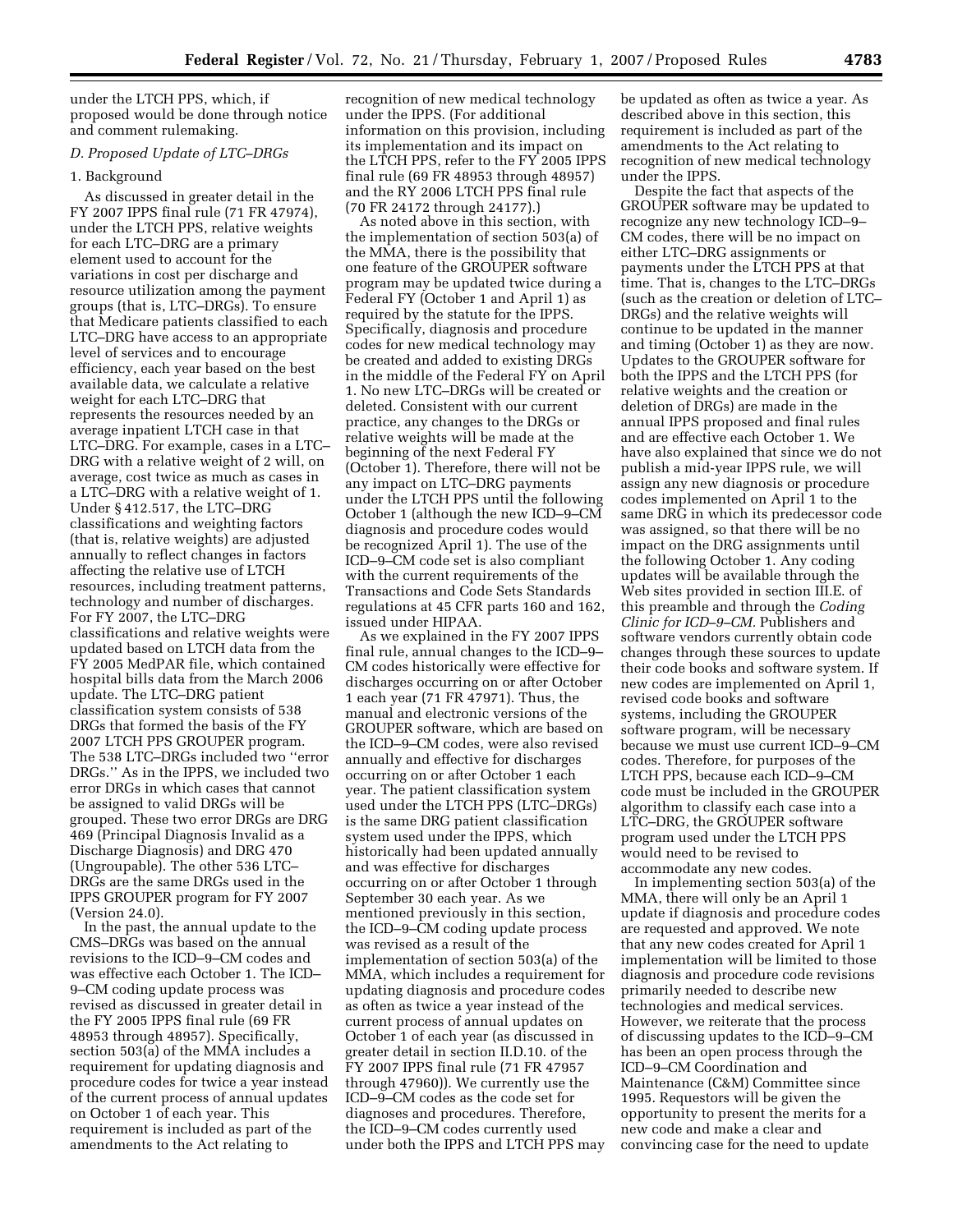ICD–9–CM codes through an April 1 update.

At the September 2006 ICD–9–CM C&M Committee meeting, there were no requests for an April 1, 2007 implementation of ICD–9–CM codes, and therefore, the next update to the ICD–9–CM coding system will not occur until October 1, 2007 (FY 2008). Presently, as there were no coding changes suggested for an April 1, 2007 update, the ICD–9–CM coding set implemented on October 1, 2006, will continue through September 30, 2007 (FY 2007). The next update to the LTC– DRGs and relative weights for FY 2008 will be presented in the FY 2008 IPPS proposed and final rules. Furthermore, we would notify LTCHs of any revisions to the GROUPER software used under the IPPS and LTCH PPS that would be implemented April 1, 2008. As noted previously in this section, in the FY 2007 IPPS final rule (71 FR 47973), we used Version 24.0 of the CMS GROUPER, which was used under the IPPS for FY 2007, to classify cases for LTCH PPS discharges that would occur on or after October 1, 2006 and on or before September 30, 2007.

#### 2. Proposed Budget Neutrality (BN) Requirement for the Annual LTC–DRG Update

As noted above in this section, currently under § 412.517, the LTC– DRG classifications and relative weights are adjusted annually to reflect changes in factors affecting the relative use of LTCH resources, such as treatment patterns, technology and number of discharges. Currently, there are no statutory or regulatory requirements that the annual update to the LTC–DRG classifications and relative weights be done in a budget neutral manner. Historically, since the initial implementation of the LTCH PPS in FY 2003, we have updated the LTC–DRG relative weights each year without a BN adjustment based on the most recent available LTCH claims data, which reflect current LTCH patient mix and coding practices, and appropriately reflected more or less resource use than the previous year's LTC–DRG relative weights (71 FR 47991). When we proposed changes to the LTC–DRGs for FY 2007 in the FY 2007 IPPS proposed rule, we estimated that those proposed changes to the LTC–DRG classifications and relative weights would result in about an estimated 1.4 percent decrease in estimated aggregate LTCH PPS payments (71 FR 24413). As we discussed in the FY 2007 IPPS final rule (71 FR 47991), several commenters, including MedPAC, urged us to establish a BN requirement for the

annual reclassification and recalibration of the LTC–DRGs so that, in future years, the LTCH PPS could avoid an estimated decrease in estimated aggregate payments, such as the estimated 1.4 percent decrease that resulted from the proposed update to the LTC–DRGs and relative weights for FY 2007. In response to previous proposed annual updates to the LTC– DRG relative weights, we also received comments recommending that a BN adjustment be applied in determining the LTC–DRG relative weights to mitigate LTCH PPS payment fluctuations. (See the FY 2005 IPPS final rule (69 FR 48999 through 49000), and the FY 2006 IPPS final rule (70 FR 47333 through 47334).)

In response to those comments, we explained that we understood the commenters' concern with the estimated decrease in payments under LTCH PPS based upon the changes in the LTC– DRGs and relative weights proposed for FY 2007. However, as we discussed in the FY 2007 IPPS final rule, we did not postpone the proposed FY 2007 reclassification and recalibration of the LTC–DRGs, nor did we implement those changes in a budget neutral manner. We noted several reasons for the annual fluctuations in LTC–DRG relative weights that have resulted in both estimated increases and decreases in estimated aggregate LTCH PPS payments in the 4 years since the implementation of the LTCH PPS in FY 2003. Specifically, we reiterated our belief that several factors have affected the changes to the LTC–DRG relative weights over the past 4 years, including actual improvements in coding so that cases are appropriately assigned to LTC–DRGs. We also explained that, as noted above in this section, historically we recalibrated the LTC–DRG relative weights each year based on the most recent available LTCH claims data, which reflect current LTCH patient mix and coding practices, and appropriately reflects more or less resource use than the previous year's LTC–DRG relative weights. The intended purpose of the annual recalibration of the LTC–DRG relative weights is to reflect any variation in coding practices and charges from the previous year and to help ensure that the LTC–DRG relative weights in the upcoming fiscal year will result in appropriate and accurate payments to LTCHs for the resources they expend to treat their Medicare patients. (71 FR 47984 through 47989)

We also reminded the commenters that under the IPPS, there is a statutory requirement that the annual DRG reclassification and recalibration changes be made in a manner that

assures that the estimated aggregate payments are neither greater than nor less than the estimated aggregate payments that would have been made without the changes, but there is no corresponding statutory requirement under the LTCH PPS. However, we noted that, given the considerable discretion granted to the Secretary under section 123 of the BBRA and section 307(b) of the BIPA of 2000 to develop the LTCH PPS, it is possible that, at some point, the Secretary would consider using this broad authority to establish a BN policy for the annual update of the LTC–DRG classifications and relative weights. We further stated that if we find that it would be appropriate to propose making the updates to the LTC–DRGs and relative weights in a budget neutral manner, the public would have the opportunity to submit comments on any proposed change during the rulemaking process.

As we explained in the FY 2007 IPPS final rule (71 FR 47985 through 47986), a LTCH's case-mix index (CMI) is defined as its case weighted average LTC–DRG relative weight for all its discharges in a given period. Changes in CMI consist of two components: ''real'' CMI changes and ''apparent'' CMI changes. Real CMI increase is defined as the increase in the average LTC–DRG relative weights resulting from the hospital's treatment of more resource intensive patients. Apparent CMI increase is defined as the increase in CMI due to changes in coding practices. The computed (or observed) CMI increase is defined as real CMI increase (due to an increase in patient severity) plus the increase due to changes in coding practices (including better documentation of the medical record by physicians and more complete coding of the medical record by coders). If LTCH patients have more costly impairments, lower functional status, or increased comorbidities, and thus require more resources in the LTCH, we consider this a real change in case-mix. Conversely, if LTCH patients have the same impairments, functional status, and comorbidities but are coded differently resulting in higher payment, we consider this an apparent change in case-mix. We believe that changes in payment rates, including the LTC–DRG relative weights, should accurately reflect changes in LTCHs' true cost of treating patients (real CMI increase), and should not be influenced by changes in coding practices (apparent CMI increase).

As stated above in this section, apparent CMI increase results from cases being grouped to a LTC–DRG with a higher weight than it would be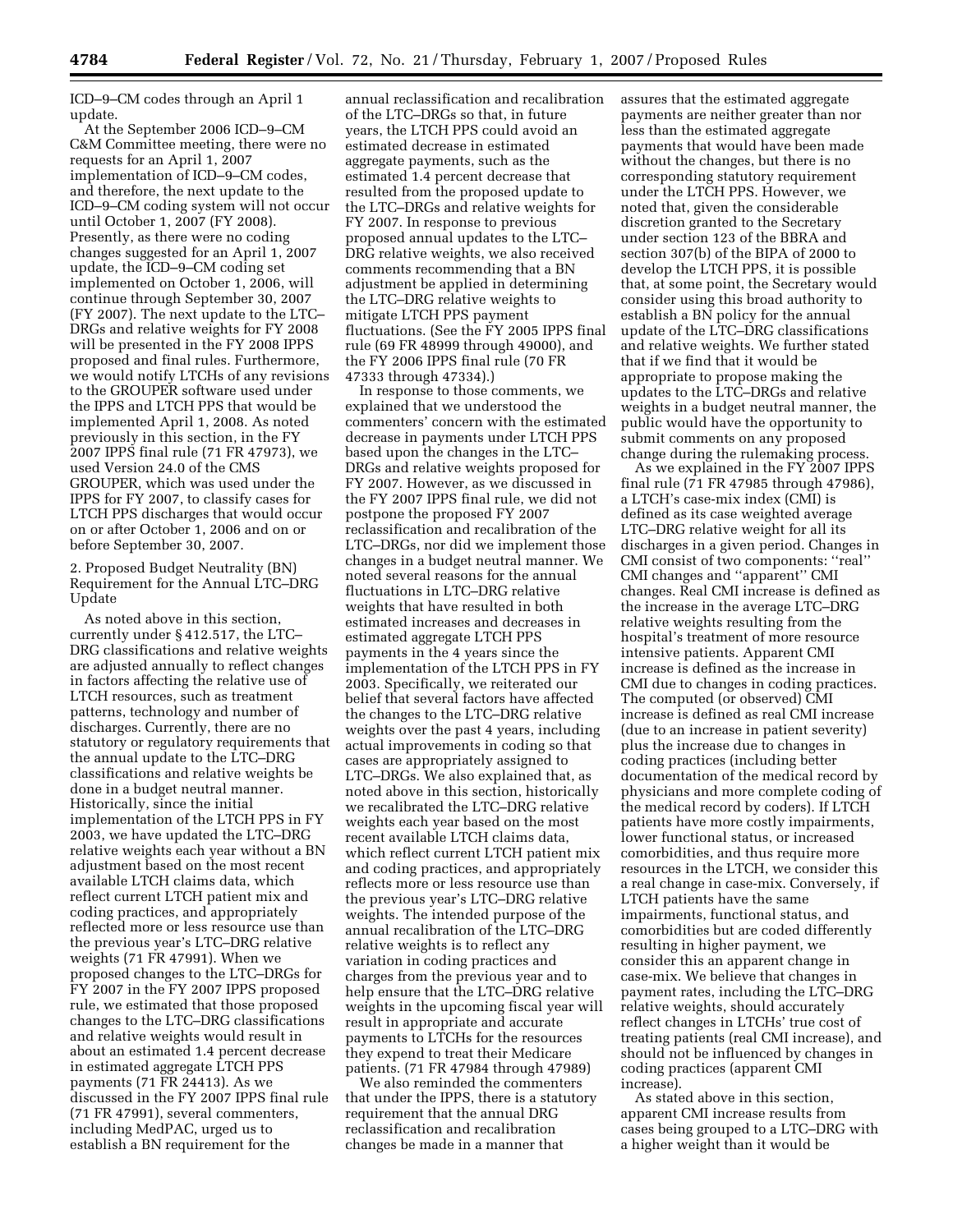without such changes in coding practices. As we discussed in the FY 2007 IPPS final rule (71 FR 48343 through 48344), in discussing the impact of the changes to the LTC–DRG classifications and relative weights established for FY 2007 that were estimated to result in an aggregate decrease in LTCH PPS payments of approximately 1.3 percent, we explained that changes in coding practices (rather than patient severity) primarily resulted in fluctuations in the LTC–DRG relative weights in the past. Specifically, based on an analysis of FY 2005 LTCH claims data, we continued to observe that the average LTC–DRG relative weight decreases due to an increase of relatively lower charge cases being assigned to LTC–DRGs with higher relative weights in the prior year. Contributing to this increase in these relatively lower charge cases being assigned to LTC–DRGs with higher relative weights in the prior year are improvements in coding practices, which are typical when moving from a reasonable cost-based payment system to a PPS. The impact of including cases with relatively lower charges into LTC– DRGs that had a relatively higher relative weight in the previous version of the GROUPER software is a decrease in the average relative weight for those LTC–DRGs in the updated version of the GROUPER software.

We note that this same phenomenon of relatively lower charge cases being assigned to LTC–DRGs with higher relative weights in the prior year was also observed when we analyzed the LTCH claims data from FY 2003 and FY 2004 to update the LTC–DRG relative weights for FY 2005 and FY 2006, respectively (see the FY 2005 IPPS final rule (69 FR 48999) and the FY 2006 IPPS final rule (70 FR 47701 through 47702).) However, this phenomenon was more notable based on the FY 2004 LTCH claims data that were used to update the LTC–DRG relative weights for FY 2006, where the changes to the LTC–DRG weights established were estimated to result in a decrease in aggregate LTCH PPS payments of 4.2 percent (as compared to the estimated 1.3 percent decrease in aggregate LTCH PPS payments based on the FY 2005 LTCH claims data used to determine the FY 2007 LTC–DRG relative weights). Because the estimated decrease in aggregate LTCH PPS payments due to the update to the LTC–DRG relative weights based on more recent (FY 2005) LTCH claims data was significantly lower (1.3 percent estimated based on the LTC–DRG changes for FY 2007) than it was based on FY 2004 LTCH claims

data (4.2 percent estimated based on the LTC–DRG changes for FY 2006), we believe that, as LTCHs have become more familiar with the ICD–9–CM coding principles and guidelines used under a DRG-based system, annual changes in LTCH CMI are approaching the point where the observed CMI increase is primarily due to changes in real CMI (that is, increased patient severity) rather than apparent CMI (that is, changes in coding practices). In other words, because we have observed that, over time as LTCHs have gained more experience with ICD–9–CM coding, estimated changes in LTCH PPS payments due to recalibration of the LTC–DRG relative weights based on more recent claims data (for example, the FY 2007 LTC–DRG relative weights calculated from FY 2005 LTCH claims data as compared to the FY 2006 LTC– DRG relative weights calculated from FY 2004 LTCH claims data) have diminished over time. That is, we have estimated smaller fluctuations in aggregate LTCH PPS payments as a result of the annual recalibration of the LTC–DRG relative weights based on more recent LTCH claims data generated after the implementation of the LTCH PPS (for example, the 1.3 percent estimated decrease in aggregate LTCH PPS payments for FY 2007 based on FY 2004 LTCH claims data as compared to the 4.2 percent estimated decrease in aggregate LTCH PPS payments for FY 2007 based on FY 2005 LTCH claims data). For these reasons, we believe that LTCH coding practices have stabilized such that the most recent available LTCH claims data now primarily reflect changes in the resources used by the average LTCH patient in a particular LTC–DRG (and not changes in coding practices). Thus, we believe that the most recent available data (as described below in this section) mainly reflect the true costs of treating LTCH patients, and as discussed above, we believe changes in payment rates, including the LTC– DRGs, should reflect such costs.

Furthermore, a LTCH CMI analysis based on the most recent available LTCH claims data, which is discussed in section IV.C. of this preamble, also supports our belief that observed CMI increase is primarily due to changes in real CMI (that is, increased patient severity) rather than apparent CMI (that is, changes in coding practices). Specifically, this CMI analysis indicates that changes in LTCH coding practices, which resulted in fluctuations in the LTC–DRG relative weights in the past, appear to be stabilizing as LTCHs have become more familiar with a DRG-based system. As discussed in section IV.C.2.

of this preamble, the overall observed change in LTCH CMI from FY 2003 compared to FY 2004 was an increase of approximately 6.75 percent while the overall observed change in LTCH CMI from FY 2004 compared to FY 2005 was an increase of approximately 3.49 percent, which is only about half of the LTCH CMI growth measured from the prior period (that is, the 6.75 percent from FY 2003 to FY 2004). Furthermore, preliminary analysis of FY 2006 LTCH claims data, which reflects over 3 full years of experience under the LTCH PPS for most LTCHs, shows an even smaller overall observed CMI increase of about 1.9 percent from FY 2005 compared to FY 2006. Again, the observed CMI increase from FY 2005 to FY 2006 is only about half of the LTCH CMI growth measured from the prior period (that is, the 3.49 percent from FY 2004 to FY 2005). Because this LTCH CMI analysis shows that observed CMI is declining, we believe that LTCH coding practices have stabilized such that changes in LTCH CMI are now primarily due to changes in real CMI (that is, increased patient severity) rather than apparent CMI (that is, changes in coding practices). In other words, because we believe that the observed annual CMI increase is primarily ''real'' and not "apparent," it is no longer necessary to update the LTC–DRGs in a non-budget neutral manner (as discussed in greater detail below in this section). As stated above in this section, we believe that changes in payment rates, including the LTC–DRG relative weights, should accurately reflect changes in LTCHs' true cost of treating patients (real CMI increase) and should not be influenced by changes in coding practices (apparent CMI increase).

In light of these facts, in order to mitigate estimated fluctuations in estimated aggregate LTCH PPS payments, as urged by past commenters, we have given further consideration to the issue of establishing a BN requirement for annual LTC–DRG reclassification and recalibration. Therefore, in this proposed rule, under the broad authority conferred upon the Secretary under section 123 of the BBRA as amended by section 307(b) of the BIPA to develop the LTCH PPS, we are proposing that, beginning with the LTC–DRG update for FY 2008, the annual update to the LTC–DRG classifications and relative weights would be done in a budget neutral manner such that estimated aggregate LTCH PPS payments would be unaffected, that is, would be neither greater than nor less than the estimated aggregate LTCH PPS payments that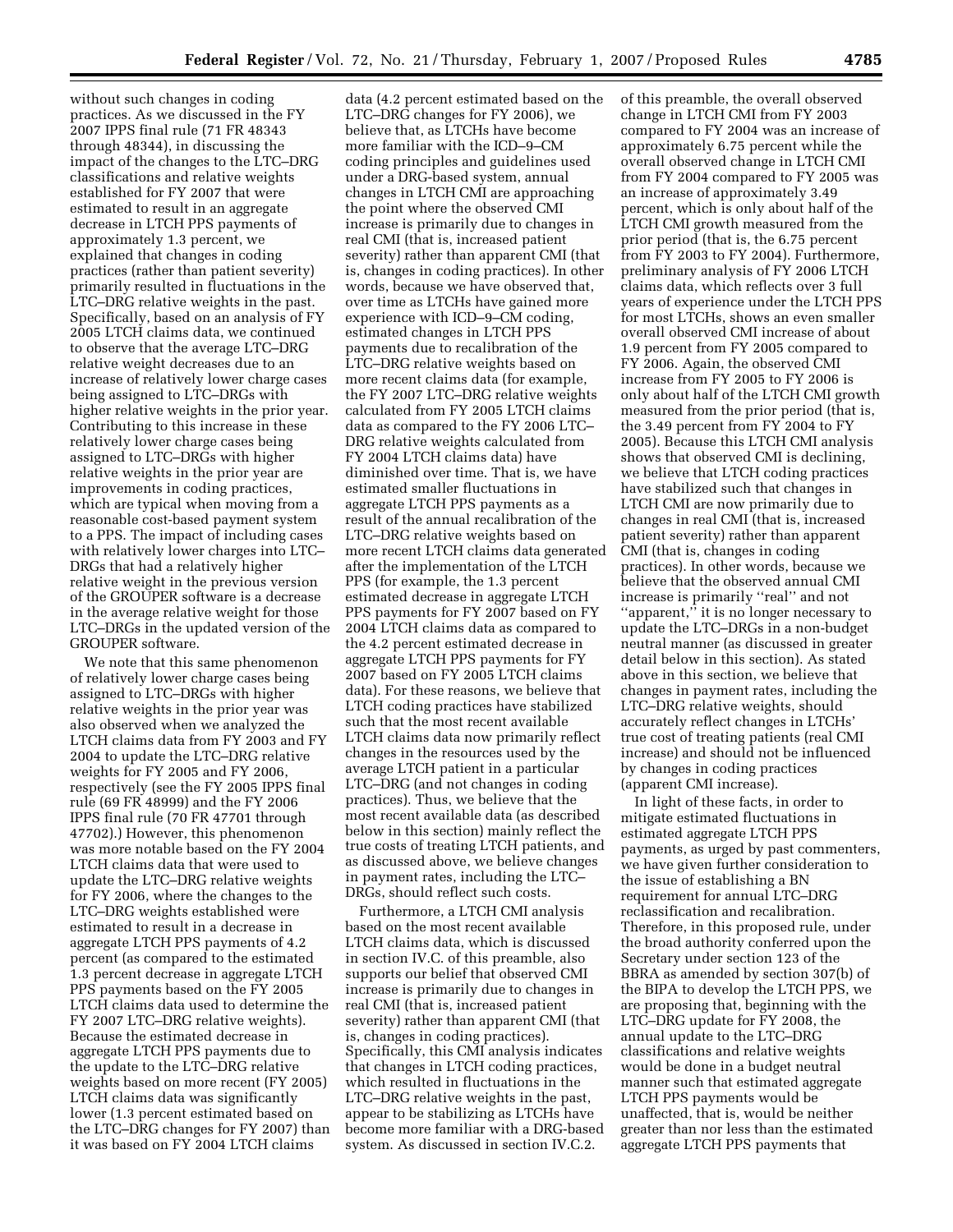would have been made without the proposed LTC–DRG classification and relative weight changes. Accordingly, we are proposing to revise § 412.517 to specify that annual changes to the LTC– DRG classifications and the recalibration of the LTC–DRG relative weights are made in a budget neutral manner such that estimated aggregate LTCH PPS payments are not affected. We believe that it would be appropriate to update the LTC–DRG classifications and relative weights in a budget neutral manner at this time for the reasons discussed below.

As noted above in this section, the relative weight for each LTC–DRG represents the resources needed by an average inpatient LTCH case in that LTC–DRG, such that LTCH cases in a LTC–DRG with a relative weight of 2 will, on average, cost twice as much as cases in a LTC–DRG with a relative weight of 1. As also noted above in this section, in the past when we recalibrated the LTC–DRG relative weights each year without a BN adjustment based on the most recent available LTCH claims data, we believe that the resulting LTC–DRG relative weights appropriately reflected more or less resource use than the previous year's LTC–DRG relative weights, and that the estimated aggregate payment changes were appropriate given that the LTCH claims data used to determine those LTC–DRG relative weights reflected changes in coding practices, as well as changes in actual resource use. Historically, we have not updated the LTC–DRGs in a budget neutral manner because, as discussed above in this section, we believed that past fluctuations in the LTC–DRG relative weights were primarily due to changes in LTCH coding practices, which included both ''real'' and ''apparent'' changes in LTCHs'' case-mix. We believe that changes in the LTCH PPS payment rates, including the LTC–DRG relative weights, should accurately reflect changes in LTCHs' true cost of treating patients (real CMI increase), and should not be influenced by changes in coding practices (apparent CMI increase). Therefore, in the past we did not update the LTC–DRGs in a budget neutral manner so that ''apparent'' CMI changes were not permanently built into the LTCH PPS payment rates. Because LTCH 2006 claims data does not appear to significantly reflect changes in LTCH coding practices in response to the implementation of the LTCH PPS (as explained above in this section), we believe that it may be appropriate to update the LTC–DRGs so that estimated aggregate LTCH PPS payments would

neither increase or decrease since we believe that changes in the LTC–DRG classifications and relative weights should accurately reflect changes in LTCHs' resource use (that is, true cost of treating patients) and should not be influenced by changes in coding practices, and that the most recent such LTCH claims data primarily reflects changes in the resources needed by an average LTCH case in a particular LTC– DRG (and not changes in coding practices). Thus, we now believe it would be reasonable and appropriate to update the LTC–DRGs in a budget neutral manner, beginning in FY 2008, so that estimated aggregate payments under the LTCH PPS would be unaffected (that is, estimated aggregate LTCH PPS payments would not be greater than or less than they would have been without the proposed LTC– DRG classification and relative weight changes) by any changes resulting from the annual reclassification and recalibration of the LTC–DRGs. Updating the LTC–DRGs in a budget neutral manner would result in an annual update to the individual LTC– DRG classifications and relative weights based on the most recent available data to reflect changes in relative LTCH resource use; however, the LTC–DRG relative weights would be uniformly adjusted to ensure that estimated aggregate payments under the LTCH PPS would not be affected (that is, decreased or increased).

Under this proposal, we intend to update the LTC–DRG classifications and relative weights for FY 2008 based on the best available data at the time to allow for changes in factors affecting hospital resource use, including but not limited to, practice patterns and new technology. This would be done in a budget neutral manner, such that estimated aggregate payments under the LTCH PPS would neither decrease or increase as a result of the changes due to the annual reclassification and recalibration of the LTC–DRGs. Because, under this proposal, we would continue to use the most recent available LTCH data, the updated LTC–DRG relative weights would continue to reflect changes in LTCH resource use (as is the case under the current (non-budget neutral) LTC–DRG update methodology). Thus, for example, if the most recent LTCH claims data showed that the resource use for hypothetical LTC–DRG ''ABC'' is double the resource use for hypothetical LTC–DRG ''XYZ,'' then the value of the relative weight for LTC–DRG ''ABC'' would be about twice the value of relative weight for LTC– DRG ''XYZ.''

In addition to accounting for changes in relative resource use, to include a BN requirement for the annual update to the LTC–DRGs under this proposal, the updated LTC–DRG relative weights would need to be uniformly adjusted to ensure that estimated aggregate LTCH PPS payments would not be affected. That is, a BN factor would need to be computed to ensure that the LTC–DRG reclassification and recalibration process, by itself, neither increases nor decreases estimated aggregate LTCH PPS payments. To accomplish BN when annually updating the LTC–DRG classifications and relative weights under the proposed change to § 412.517, we are proposing to use a method that is similar to the methodology used under the IPPS. Specifically, we are proposing that after recalibrating the LTC–DRG relative weights, as we do under our existing methodology (as described in detail in the FY 2007 IPPS final rule (71 FR 47978 through 47981)), we would apply a single BN adjustment factor (which would be published annually in the IPPS proposed and final rules when we update the LTC–DRGs and relative weights) to each of those relative weights. The LTC–DRG BN adjustment factor would ensure that estimated aggregate LTCH PPS payments (based on the most recent available LTCH claims data) after recalibration (the ''new'' relative weights) would be equal to estimated aggregate LTCH PPS payments (for the same most recent available LTCH claims data) before recalibration (the current or ''old'' relative weights). (Information on the IPPS DRG BN adjustment can be found in the FY 2007 IPPS final rule (71 FR 47970).) As noted above in this section, the annual update to the LTC– DRG classifications and relative weights provided for under the current § 412.517 is presented in the IPPS proposed and final rules, and under the proposed changes to § 412.517 presented in this proposed rule, the proposed BN update to the LTC–DRGs for FY 2008 would be presented in the FY 2008 IPPS proposed rule in the spring of 2007.

#### *E. ICD–9–CM Coding System*

1. Uniform Hospital Discharge Data Set (UHDDS) Definitions

Because the assignment of a case to a particular LTC–DRG will help determine the amount that will be paid for the case, it is important that the coding is accurate. Classifications and terminology used in the LTCH PPS are consistent with the ICD–9–CM and the UHDDS, as recommended to the Secretary by the National Committee on Vital and Health Statistics (''Uniform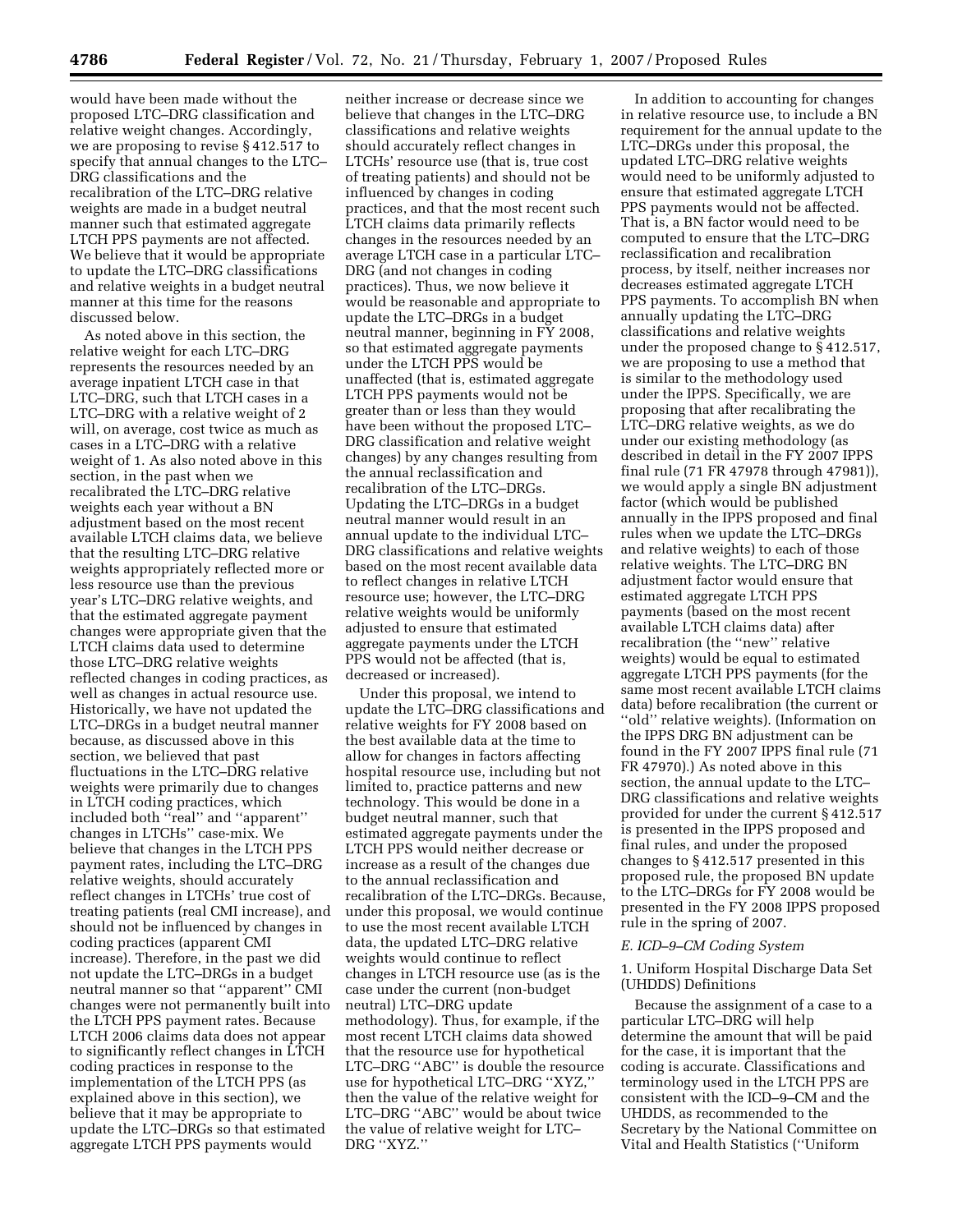Hospital Discharge Data: Minimum Data Set, National Center for Health Statistics (NCHS), April 1980'') and as revised in 1984 by the Health Information Policy Council (HIPC) of the Department of Health and Human Services (HHS).

We note that the ICD–9–CM coding terminology and the definitions of principal and other diagnoses of the UHDDS are consistent with the requirements of the HIPAA Administrative Simplification Act of 1996 (45 CFR part 162). Furthermore, the UHDDS was used as a standard for the development of policies and programs related to hospital discharge statistics by both governmental and nongovernmental sectors for over 30 years. In addition, the following definitions (as described in the 1984 Revision of the UHDDS, approved by the Secretary for use starting January 1986) are requirements of the ICD–9– CM coding system, and have been used as a standard for the development of the CMS-DRGs:

• Diagnoses are defined to include all diagnoses that affect the current hospital stay.

• Principal diagnosis is defined as the condition established after study to be chiefly responsible for occasioning the admission of the patient to the hospital for care.

• Other diagnoses (also called secondary diagnoses or additional diagnoses) are defined as all conditions that coexist at the time of admission, that develop subsequently, or that affect the treatment received or the LOS or both. Diagnoses that relate to an earlier episode of care that have no bearing on the current hospital stay are excluded.

• All procedures performed will be reported. This includes those that are surgical in nature, carry a procedural risk, carry an anesthetic risk, or require specialized training.

We provide LTCHs with a 60-day window after the date of the notice of the initial LTC–DRG assignment to request review of that assignment of the discharge to a LTC–DRG. Additional information may be provided by the LTCH to the FI as part of that review.

2. Maintenance of the ICD–9–CM Coding System

The ICD–9–CM C&M Committee is a Federal interdepartmental committee, co-chaired by the National Center for Health Statistics (NCHS) and CMS, that is charged with maintaining and updating the ICD–9–CM system. The C&M Committee is jointly responsible for approving coding changes, and developing errata, addenda, and other modifications to the ICD–9–CM to reflect newly developed procedures and technologies and newly identified diseases. The C&M Committee is also responsible for promoting the use of Federal and non-Federal educational programs and other communication techniques with a view toward standardizing coding applications and upgrading the quality of the classification system.

The NCHS has lead responsibility for the ICD–9–CM diagnosis codes included in the Tabular List and Alphabetic Index for Diseases, while we have the lead responsibility for the ICD–9–CM procedure codes included in the Tabular List and Alphabetic Index for Procedures. The C&M Committee encourages participation by healthrelated organizations in this process and holds public meetings for discussion of educational issues and proposed coding changes twice a year at the CMS Central Office located in Baltimore, Maryland. The agenda and dates of the meetings can be accessed on our Web site at *http://www.cms.hhs.gov/ ICD9ProviderDiagnosticCodes*.

As discussed previously in this section, for the IPPS, section 503(a) of the MMA includes a requirement for updating diagnosis and procedure codes twice a year instead of annual updates on October 1 of each year. This requirement will improve the recognition of new technologies under the IPPS by accounting for them in the GROUPER software at an earlier date. Because this statutory requirement could have a significant impact on health care providers, coding staff, publishers, system maintainers, and software systems, among others, we solicited comments on our proposed provisions to implement this requirement as part of the FY 2005 IPPS proposed rule (69 FR 28220 through 28221). We responded to comments and published our new policy regarding the updating of diagnosis and procedure codes (currently the ICD–9–CM) in the FY 2005 IPPS final rule (69 FR 48953 through 48957). In addition, we established a policy for the possibility of an April 1 ICD–9–CM diagnosis and procedure code update in the RY 2006 LTCH PPS final rule (70 FR 24176) since LTCH systems would be expected to recognize and report those new codes through the channels described in this section even though no DRG additions or deletions or changes to relative weights will occur prior to the usual October 1 update. (For more detailed information on the affect of the statutory mandates directed at the IPPS as amended by section 503(a) of the MMA, refer to the FY 2005 IPPS final rule (69 FR 48954 through 48957) and the RY

2007 LTCH PPS final rule (71 FR 27806 through 27808)).

Current addendum and code title information is published on the CMS Web site at: *http://www.cms.hhs.gov/ ICD9ProviderDiagnosticCodes/ 04*\_*addendum.asp*. Summary tables showing new, revised, and deleted code titles are also posted on the CMS Web site at *http://www.cms.hhs.gov/ ICD9ProviderDiagnosticCodes/ 07*\_*summarytables.asp*. Information on ICD–9–CM diagnosis codes can be found at *http://www.cms.hhs.gov/ ICD9ProviderDiagnosticCodes/*. Information on new, revised, and deleted ICD–9–CM codes is also available in the American Hospital Association (AHA) publication, *the Coding Clinic for ICD–9–CM.* AHA also distributes information to publishers and software vendors. We also send copies of all ICD–9–CM coding changes to our contractors for use in updating their systems and providing education to providers. In addition, of particular note to LTCHs are the invalid diagnosis codes (Table 6C) and the invalid procedure codes (Table 6D) located in the annual proposed and final rules for the IPPS. Claims with invalid codes are not processed by the Medicare claims processing system.

3. Coding Rules and Use of ICD–9–CM Codes in LTCHs

We continue to urge LTCHs to focus on improved coding practices. Inappropriate coding of cases can adversely affect the uniformity of cases in each LTC–DRG and produce inappropriate weighting factors at recalibration. Because of concerns raised by LTCHs concerning correct coding, we have asked the AHA to provide additional clarification and instruction on proper coding in the LTCH setting. The AHA will provide this instruction via their established process of addressing questions through their publication, the *Coding Clinic for ICD–9–CM.* Written questions or requests for clarification may be addressed to the Central Office on ICD– 9–CM, American Hospital Association, One North Franklin, Chicago, IL 60606. A form for question(s) is available for download and can be mailed on AHA's Web site at: *www.ahacentraloffice.org.*  In addition, current coding guidelines are available at the NCHS Web site: *http://www.cdc.gov/nchs/datawh/ ftpserv/ftpicd9/ftpicd9.htm#conv.* 

In conjunction with the cooperating parties (AHA, the American Health Information Management Association (AHIMA), and NCHS), we reviewed actual medical records and continue to emphasize the importance of the quality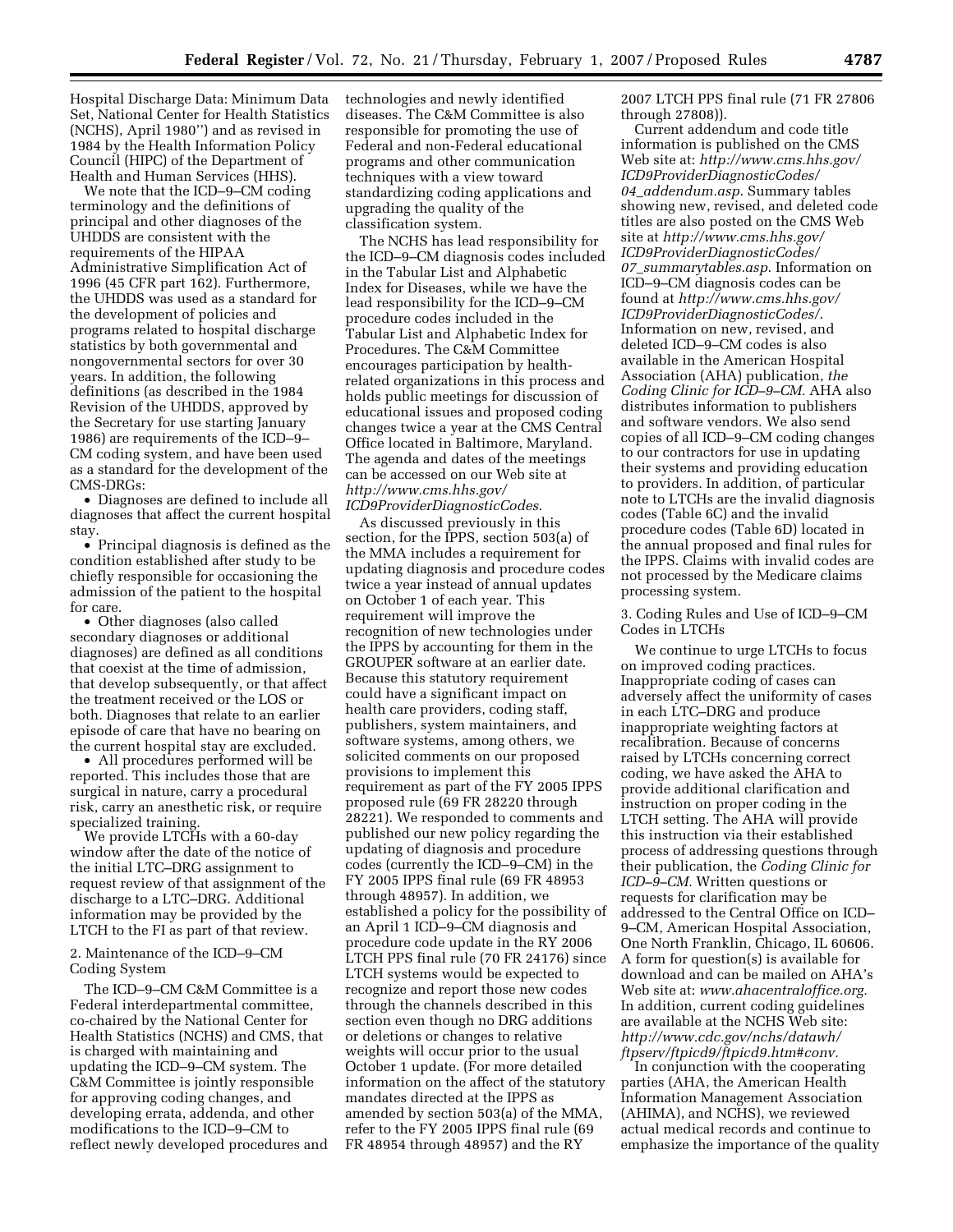of the documentation under the LTCH PPS. Based on the LTCH claims data analysis described above in section III.D.2. of this preamble, we fully believe that with some experience under a PPS, the quality of the documentation and coding of LTCHs has improved, as it did for the IPPS. However, because of the need for proper coding by LTCHs, the cooperating parties have plans to assist their members with continued improvement in documentation and coding issues for the LTCHs through specific questions and coding guidelines. The importance of consistent and complete documentation is emphasized in the revised ICD–9–CM Official Guidelines for Coding and Reporting: ''A joint effort between the attending physician and coder is essential to achieve complete and accurate documentation, code assignment, and reporting of diagnoses and procedures. The importance of consistent, complete documentation in the medical record cannot be overemphasized. Without this documentation, the application of all coding guidelines is a difficult, if not impossible task'' (Coding Clinic for ICD–9–CM, Fourth Quarter 2002, page 115).

To improve medical record documentation, LTCHs should be aware that if the patient is being admitted for continuation of treatment of an acute or chronic condition, guidelines at Section I.B.10 of the Coding Clinic for ICD–9- CM, Fourth Quarter 2002 (page 129) are applicable for the selection of principal diagnosis. To clarify coding advice issued in the August 30, 2002 LTCH PPS final rule (67 FR 55979), at Guideline I.B.12, Late Effects, we state that a late effect is considered to be the residual effect (condition produced) after the acute phase of an illness or injury has terminated (*Coding Clinic for ICD–9–CM,* Fourth Quarter 2002, page 129). Regarding whether a LTCH should report the ICD–9–CM code(s) for an unresolved acute condition instead of the code(s) for late effects of rehabilitation, we emphasize that each case must be evaluated on its unique circumstances and coded appropriately. Depending on the documentation in the medical record, either a code reflecting the acute condition or rehabilitation could be appropriate in a LTCH.

Since implementation of the LTCH PPS, our Medicare FIs have conducted training and provided assistance to LTCHs in correct coding. We have also issued manuals containing procedures, as well as coding instructions to LTCHs and FIs. We will continue to conduct training and provide guidance on an ''as needed'' basis. We also refer readers to

the detailed discussion on correct coding practices in the August 30, 2002 LTCH PPS final rule (67 FR 55981 through 55983). Additional coding instructions and examples will be published in the *Coding Clinic for ICD– 9–CM.* 

#### *F. Method for Updating the LTC–DRG Relative Weights*

As discussed in the August 30, 2002 LTCH PPS final rule that implemented the LTCH PPS, under the LTCH PPS, each LTCH will receive a payment that represents an appropriate amount for the efficient delivery of care to Medicare patients (67 FR 55984). The system must be able to account adequately for each LTCH's case-mix to ensure both a fair distribution of Medicare payments and access to care for those Medicare patients whose care is more costly. Therefore, in § 412.523(c), we adjust the standard Federal PPS rate by the LTC– DRG relative weights in determining payment to LTCHs for each case.

Under this payment system, relative weights for each LTC–DRG are a primary element used to account for the variations in cost per discharge and resource utilization among the payment groups as described in § 412.515. To ensure that Medicare patients who are classified to each LTC–DRG have access to services and to encourage efficiency, we calculate a relative weight for each LTC–DRG that represents the resources needed by an average inpatient LTCH case in that LTC–DRG. For example, cases in a LTC–DRG with a relative weight of 2 will, on average, cost twice as much as cases in a LTC–DRG with a weight of 1.

As we discussed in the FY 2007 IPPS final rule, the LTC–DRG relative weights effective under the LTCH PPS for Federal FY 2007 were calculated using the March 2006 update of FY 2005 MedPAR data and Version 24.0 of the GROUPER software (71 FR 47973). We use total days and total charges in the calculation of the LTC–DRG relative weights.

LTCHs often specialize in certain areas, such as ventilator-dependent patients and rehabilitation or wound care. Some case types (DRGs) may be treated, to a large extent, in hospitals that have (from a perspective of charges) relatively high (or low) charges. Distribution of cases with relatively high (or low) charges in specific LTC– DRGs has the potential to inappropriately distort the measure of average charges. To account for the fact that cases may not be randomly distributed across LTCHs, we use a hospital-specific relative value method to calculate relative weights. We believe

this method removes this hospitalspecific source of bias in measuring average charges. Specifically, we reduce the impact of the variation in charges across providers on any particular LTC– DRG relative weight by converting each LTCH's charge for a case to a relative value based on that LTCH's average charge. (See the FY 2007 IPPS final rule for further information on the application of the hospital-specific relative value methodology under the LTCH PPS (71 FR 47974 through 47975).)

To account for LTC–DRGs with low volume (that is, with fewer than 25 LTCH cases), we grouped those low volume LTC–DRGs into 1 of 5 categories (quintiles) based on average charges, for the purposes of determining relative weights. For FY 2007 based on the FY 2005 MedPAR data, we identified 180 LTC–DRGs that contained between 1 and 24 cases. This list of low volume LTC–DRGs was then divided into 1 of the 5 low volume quintiles, each containing 36 LTC–DRGs (180 / 5 = 36). Each of the low volume LTC–DRGs grouped to a specific quintile received the same relative weight and ALOS using the formula applied to the regular LTC–DRGs (25 or more cases). (See the FY 2007 IPPS final rule for further explanation of the development and composition of each of the 5 low volume quintiles for FY 2007 (71 FR 47975 through 47978).)

After grouping the cases in the appropriate LTC–DRG, we calculated the relative weights by first removing statistical outliers and cases with a LOS of 7 days or less. Next, we adjusted the number of cases remaining in each LTC–DRG for the effect of SSO cases under § 412.529. The short-stay adjusted discharges and corresponding charges were used to calculate ''relative adjusted weights'' in each LTC–DRG using the hospital-specific relative value method. We also adjusted the LTC–DRG relative weights to account for nonmonotonically increasing relative weights. That is, we made an adjustment if cases classified to the LTC–DRG ''with CCs'' of a ''with CC''/ ''without CC'' pair had a lower average charge than the corresponding LTC– DRG "without CCs" by assigning the same weight to both LTC–DRGs in the ''with CC''/''without CC'' pair. (See the FY 2007 IPPS final rule for further details on the steps for calculating the LTC–DRG relative weights (71 FR 47978 through 47984).)

In addition, of the 538 LTC–DRGs in the LTCH PPS for FY 2007, based on LTCH cases in the FY 2005 MedPAR files, we identified 183 LTC–DRGs for which there were no LTCH cases in the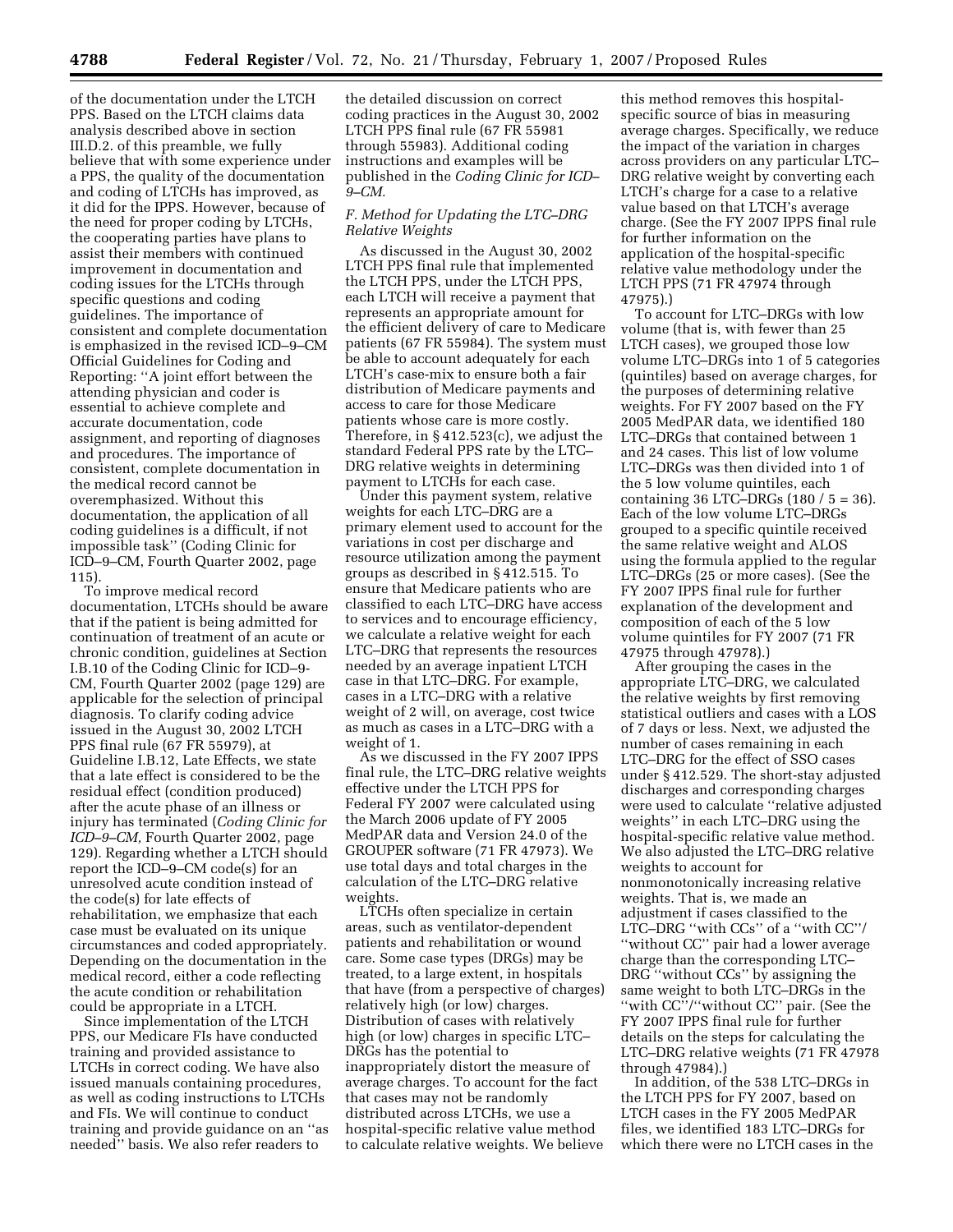database. That is, no patients who would have been classified to those DRGs were treated in LTCHs during FY 2005 and, therefore, no charge data were reported for those DRGs. Thus, in the process of determining the relative weights of LTC–DRGs, we were unable to determine weights for these 183 LTC– DRGs using the method described in this section of the preamble. However, since patients with a number of the diagnoses under these LTC–DRGs may be treated at LTCHs beginning in FY 2007, we assigned relative weights to each of the 183 ''no volume'' LTC–DRGs based on clinical similarity and relative costliness to one of the remaining 355  $(538 - 183 = 355)$  LTC–DRGs for which we were able to determine relative weights, based on the FY 2005 claims data. (A list of the current no-volume LTC–DRGs and further explanation of their FY 2007 relative weight assignment can be found in the FY 2007 IPPS final rule (71 FR 47980 through 47984).)

Furthermore, for FY 2007, we established LTC–DRG relative weights of 0.0000 for heart, kidney, liver/ intestinal, lung, simultaneous pancreas/ kidney, and pancreas transplants (LTC– DRGs 103, 302, 480, 495, 512 and 513, respectively) because presently no LTCH meets the applicable requirements to perform Medicare covered transplant procedures. However, if in the future, a LTCH seeks to meet such requirements as a Medicare-approved transplant center to perform Medicare-covered transplant procedures, we believe that the application and approval procedure would allow sufficient time for us to propose appropriate weights for the LTC–DRGs affected. At the present time, we included these 6 transplant LTC– DRGs in the GROUPER software program for administrative purposes. As the LTCH PPS uses the same GROUPER software program for LTCHs as is used under the IPPS, removing these DRGs would be administratively burdensome.

As we noted previously in this proposed rule, there were no new ICD– 9–CM code requests for an April 1, 2007 update. Therefore, Version 24.0 of the DRG GROUPER software established in the FY 2007 IPPS final rule will continue to be effective until October 1, 2007. Moreover, the LTC–DRGs and relative weights for FY 2007 established in Table 11 of that same IPPS final rule (71 FR 48321 through 48331) will continue to be effective until October 1, 2007, (just as they would have been even if there had been any new ICD–9– CM code requests for an April 1, 2007 update). Accordingly, Table 3 in Addendum A to this proposed rule lists

the LTC–DRGs and their respective relative weights, geometric ALOS, and five-sixths of the geometric ALOS that we will continue to use for the period of July 1, 2007 through September 30, 2007. (This table is the same as Table 11 of the Addendum to the FY 2007 IPPS final rule.) The next update to the ICD– 9–CM coding system will be presented in the FY 2008 IPPS proposed rule (since there will be no April 1, 2007 updates to the ICD–9–CM coding system). In addition, the proposed DRGs and GROUPER for FY 2008 that would be used for the IPPS and the LTCH PPS, effective October 1, 2007, will be presented in the IPPS FY 2008 proposed rule that will be published in the **Federal Register**.

#### **IV. Proposed Changes to the LTCH PPS Payment Rates for the 2008 LTCH PPS Rate Year**

[If you choose to comment on issues in this section, please include the caption ''PROPOSED CHANGES TO LTCH PPS PAYMENT RATES FOR THE 2007 LTCH PPS RATE YEAR'' at the beginning of your comments.]

#### *A. Overview of the Development of the Payment Rates*

The LTCH PPS was effective for a LTCH's first cost reporting period beginning on or after October 1, 2002. Effective with that cost reporting period, LTCHs are paid, during a 5-year transition period, a total LTCH prospective payment that is comprised of an increasing proportion of the LTCH PPS Federal rate and a decreasing proportion based on reasonable costbased principles, unless the hospital makes a one-time election to receive payment based on 100 percent of the Federal rate as specified in § 412.533. New LTCHs (as defined at § 412.23(e)(4)) are paid based on 100 percent of the Federal rate, with no phase-in transition payments.

The basic methodology for determining LTCH PPS Federal prospective payment rates is set forth at § 412.515 through § 412.532. In this section, we discuss the proposed factors that would be used to update the LTCH PPS standard Federal rate for the 2008 LTCH PPS rate year that would be effective for LTCH discharges occurring on or after July 1, 2007 through June 30, 2008. When we implemented the LTCH PPS in the August 30, 2002 LTCH PPS final rule (67 FR 56029 through 56031), we computed the LTCH PPS standard Federal payment rate for FY 2003 by updating the best latest available (FY 1998 or FY 1999) Medicare inpatient operating and capital cost data, using the excluded hospital market basket.

Section 123(a)(1) of the BBRA requires that the PPS developed for LTCHs be budget neutral for the initial year of implementation. Therefore, in calculating the standard Federal rate under  $\S 412.523(d)(2)$ , we set total estimated LTCH PPS payments equal to estimated payments that would have been made under the reasonable costbased payment methodology had the PPS for LTCHs not been implemented. Section 307(a) of the BIPA specified that the increases to the hospital-specific target amounts and the cap on the target amounts for LTCHs for FY 2002 provided for by section 307(a)(1) of the BIPA shall not be considered in the development and implementation of the LTCH PPS.

Furthermore, as specified at § 412.523(d)(1), the standard Federal rate is reduced by an adjustment factor to account for the estimated proportion of outlier payments under the LTCH PPS to total estimated LTCH PPS payments (8 percent). For further details on the development of the FY 2003 standard Federal rate, see the August 30, 2002 LTCH PPS final rule (67 FR 56027 through 56037), and for subsequent updates to the LTCH PPS Federal rate, refer to the following final rules: RY 2004 LTCH PPS final rule (68 FR 34134 through 34140), RY 2005 LTCH PPS final rule (69 FR 25682 through 25684), RY 2006 LTCH PPS final rule (70 FR 24179 through 24180), and RY 2007 LTCH PPS final rule (71 FR 27819 through 27827).

#### *B. LTCH PPS Market Basket*

#### 1. Overview of the RPL Market Basket

Historically, the Medicare program has used a market basket to account for price increases of the services furnished by providers. The market basket used for the LTCH PPS includes both operating and capital-related costs of LTCHs because the LTCH PPS uses a single payment rate for both operating and capital-related costs. The development of the LTCH PPS standard Federal rate, using the excluded hospital with capital market basket, is discussed in further detail in the August 30, 2002 LTCH PPS final rule (67 FR 56027 through 56033).

In the August 30, 2002 final rule (67 FR 56016 through 56017 and 56030), which implemented the LTCH PPS, we established the use of the excluded hospital with capital market basket as the LTCH PPS market basket. The excluded hospital with capital market basket was also used to update the limits on LTCHs' operating costs for inflation under the TEFRA reasonable cost-based payment system. We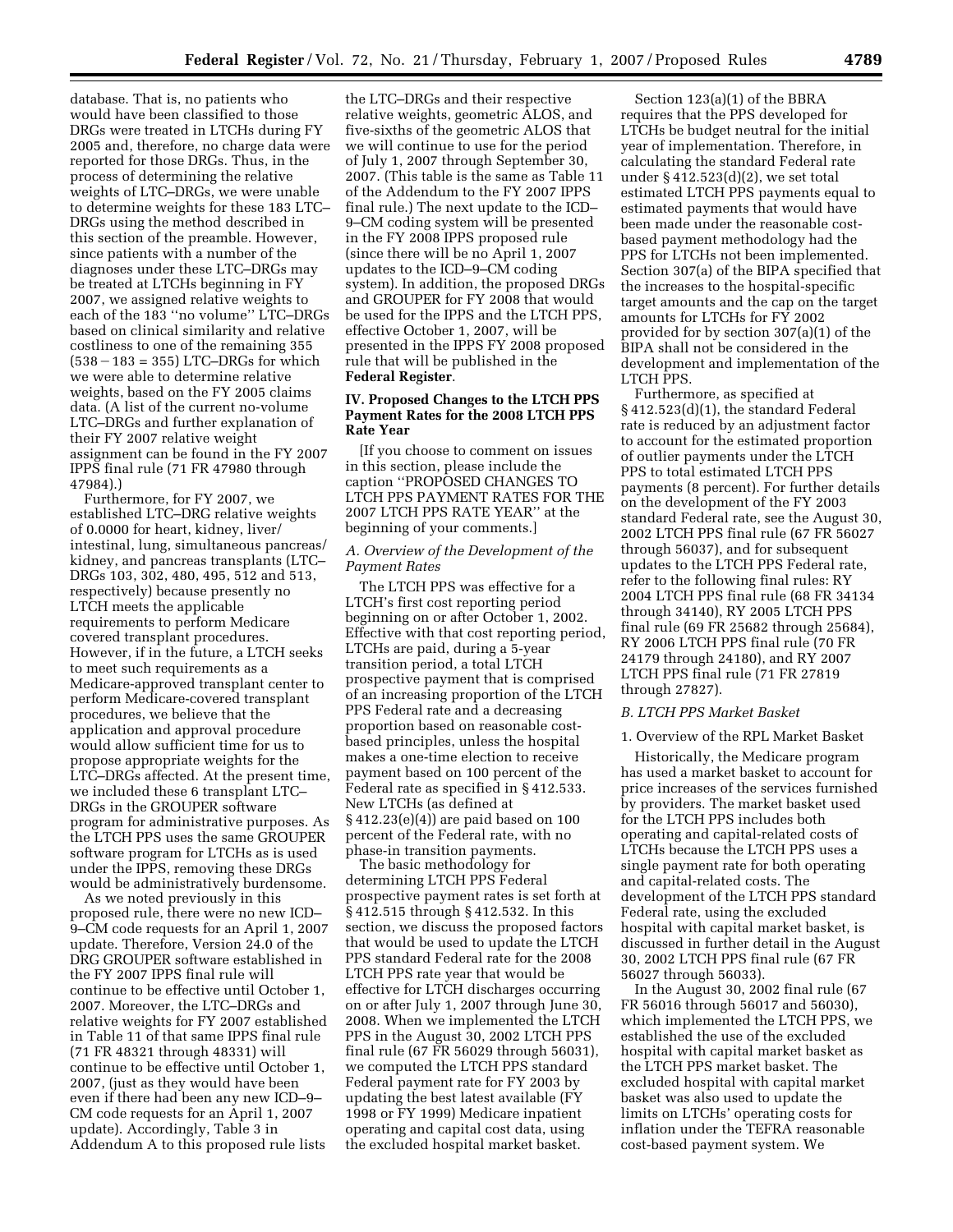explained that we believe the use of the excluded hospital with capital market basket to update LTCHs' costs for inflation was appropriate because the excluded hospital market basket (with a capital component) measures price increases of the services furnished by excluded hospitals, including LTCHs. For further details on the development of the excluded hospital with capital market basket, see the RY 2004 LTCH PPS final rule (68 FR 34134 through 34137).

In the RY 2007 LTCH PPS final rule (71 FR 27810), we noted that based on our research, we did not develop a market basket specific to LTCH services. We are still unable to create a separate market basket specifically for LTCHs due to the small number of facilities and the limited amount of data that is reported (for instance, only approximately 15 percent of LTCHs reported contract labor cost data for 2002). In that same final rule, under the broad authority conferred upon the Secretary by section 123 of the BBRA as amended by section 307(b) of the BIPA, we adopted the ''Rehabilitation, Psychiatric and Long-Term Care (RPL) market basket'' as the appropriate market basket of goods and services under the LTCH PPS for discharges occurring on or after July 1, 2006. Specifically, beginning with the 2007 LTCH PPS rate year, for the LTCH PPS, we adopted the use of the RPL market basket based on FY 2002 cost report data as it was the best available data. We choose to use the FY 2002 Medicare cost reports because these are the most recent, relatively complete cost data for inpatient rehabilitation facilities (IRFs), inpatient psychiatric facilities (IPF), and LTCHs.

The RPL market basket is determined based on the operating and capital costs of IRFs, IPFs and LTCHs. Since all IRFs are now paid under the IRF PPS Federal payment rate, nearly all LTCHs are paid 100 percent of the Federal rate under the LTCH PPS, and most IPFs are transitioning to payment based on 100 percent of the Federal per diem payment amount under the IPF PPS (payments to IPFs will be based exclusively on 100 percent of the Federal rate for cost reporting periods beginning on or after January 1, 2008), the RPL market basket reflects changes in the operating and capital costs for these hospitals. As we explained in that same final rule, we believe a market basket based on the data of IRFs, IPFs and LTCHs is appropriate to use under the LTCH PPS since it is the best available data that reflects the cost structures of LTCHs.

For further details on the development of the RPL market basket, including the methodology for determining the operating and capital portions of the RPL market basket, see the RY 2007 LTCH PPS final rule (71 FR 27810 through 27817).

#### 2. Proposed Market Basket Estimate for the 2008 LTCH PPS Rate Year

Consistent with our historical practice, we estimate market basket increase based on Global Insight's forecast using the most recent available data. The most recent estimate of the RPL market basket for July 1, 2007 through June 30, 2008 (the 2008 LTCH PPS rate year), based on Global Insight's 3rd quarter 2006 forecast with history through the 2nd quarter of 2006, is 3.2 percent. Global Insight, Inc. is a nationally recognized economic and financial forecasting firm that contracts with CMS to forecast changes in the components of the market baskets. Consistent with our historical practice of using market basket estimates based on the most recent available data, we propose that if more recent data is available when we develop the final rule, we would use such data, if appropriate.

As discussed in greater detail in this section, for the 2008 LTCH PPS rate year, we are proposing to update the standard Federal rate by 0.71 percent. The proposed update reflects an adjustment based on the most recent market basket estimate (currently 3.2 percent) and an adjustment to account for the increase in case-mix in the prior period (FY 2005) that resulted from changes in coding practices rather than an increase in patient severity. We are also proposing that if more recent data are available (for example, a more recent estimate of the market basket), we would use such data, if appropriate, to determine the RY 2008 update in the final rule and thus, the rate update noted in regulation text could change.

#### *C. Proposed Standard Federal Rate for the 2008 LTCH PPS Rate Year*

#### 1. Background

At § 412.523(c)(3)(ii), for LTCH PPS rate years beginning RY 2004 through RY 2006, we updated the standard Federal rate to adjust for the most recent estimate of the projected increases in prices for LTCH inpatient hospital services. We established the policy of annually updating the standard Federal rate by the increase factor described in the RY 2004 LTCH PPS final rule (68 FR 34138) because at that time we believed that was the most appropriate method for updating the LTCH PPS standard

Federal rate annually for years after FY 2003. When we moved the date of the annual update of the LTCH PPS from October 1 to July 1 in the RY 2004 LTCH PPS final rule (68 FR 34138), we revised § 412.523(c)(3) to specify that for LTCH PPS rate years beginning on or after July 1, 2003, the annual update to the standard Federal rate for the LTCH PPS would be equal to the previous rate year's Federal rate updated by the most recent estimate of increases in the appropriate market basket of goods and services included in covered inpatient LTCH services. We believed that was the most appropriate method for updating the LTCH PPS standard Federal rate annually for years after RY 2004. In the RY 2007 LTCH PPS final rule (71 FR 27818), we established at § 412.523(c)(3)(iii) that the update to the standard Federal rate for the 2007 LTCH PPS rate year is zero percent. As discussed in that same final rule, we explained that rather than solely using the most recent estimate of the LTCH PPS market basket as the basis of the update factor for the Federal rate for RY 2007, we believed it was appropriate to adjust the rate to account for the changes in coding practices (rather than patient severity) as indicated by our ongoing monitoring activities.

Accordingly, we established the LTCH PPS standard Federal rate, effective from July 1, 2006 through June 30, 2007 (the 2007 LTCH PPS rate year), at \$38,086.04 (71 FR 27818). Additionally, in the RY 2007 LTCH PPS proposed rule (71 FR 4742 through 4747), we provided a description of a preliminary model of an update framework under the LTCH PPS. We received few comments on that update framework preliminary model. As discussed in the RY 2007 LTCH PPS final rule (71 FR 27818 through 27819 and 27902 through 27906), although we did not propose to adopt an analytical update framework, we continued to solicit comments on the framework based on the preliminary model, using the best available data and concepts, and we may propose to adopt a framework at some time in the future. We continue to be interested in comments and suggestions on the preliminary model of an update framework under the LTCH PPS that was present in Appendix A of the RY 2007 LTCH PPS final rule (71 FR 27902 through 27906).

In the discussion that follows, we explain how we developed the proposed standard Federal rate for the 2008 LTCH PPS rate year. Specifically, we explain our rationale, which is based on our ongoing monitoring activities, for proposing an annual update to the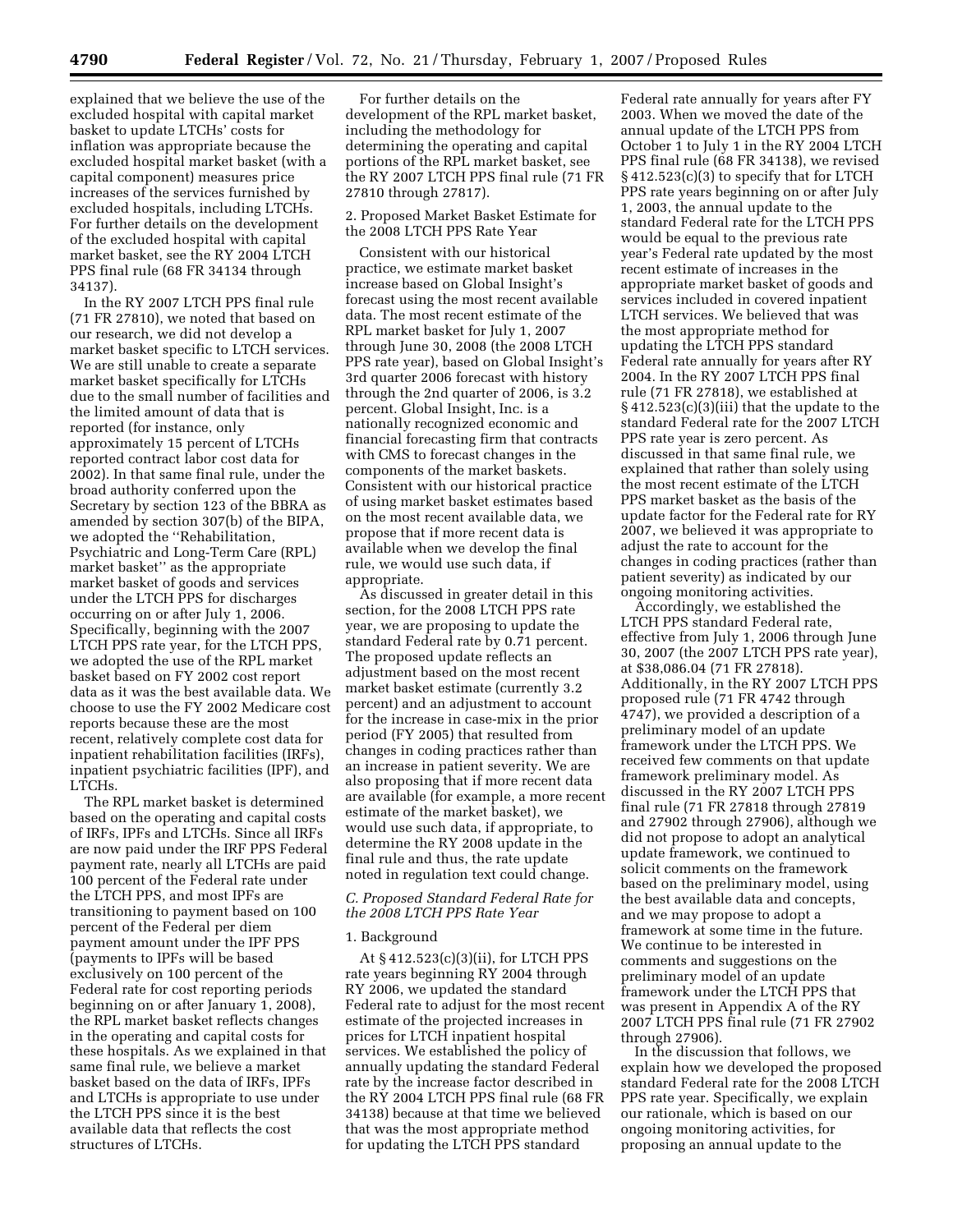standard Federal rate for RY 2008 that reflects an adjustment for the most recent market basket estimate and an adjustment to account for the increase in case-mix in a prior period (FY 2005) that resulted from changes in coding practices rather than an increase in patient severity.

2. Proposed Update to the Standard Federal Rate for the 2008 LTCH PPS Rate Year

Under § 412.523(c)(3)(ii), for RY 2004 through RY 2006, the annual update to the LTCH PPS standard Federal rate was equal to the most recent estimate of increases in the prices of an appropriate market basket of goods and services included in covered inpatient LTCH services. As noted above in this section, in the RY 2007 LTCH PPS final rule, under the broad authority conferred upon the Secretary by section 123 of the BBRA as amended by section 307(b) of BIPA to include appropriate adjustments in the establishment of the LTCH PPS, for discharges occurring on or after July 1, 2006 and on or before June 30, 2007 (RY 2007), we specified at § 412.523(c)(3)(iii) that the standard Federal rate from the previous year would be updated by a factor of zero percent. That is, the standard Federal rate for the 2007 LTCH PPS rate year remained the same as the standard Federal rate in effect during the 2006 LTCH PPS rate year (July 1, 2005 through June 30, 2006) (that is, \$38,086.04).

As discussed in greater detail in the RY 2007 LTCH PPS final rule (71 FR 27819 through 27827), the update to the standard Federal rate for RY 2007 was determined based on the estimate of the LTCH PPS market basket and an analysis of LTCH case-mix, in conjunction with a review of LTCHs' margins and our ongoing LTCH monitoring activities. Specifically, from our CMI analysis, we calculated the observed CMI increase between FY 2003 and FY 2004 (6.75 percent) and determined that a significant portion of the 6.75 percent increase in CMI between FY 2003 and FY 2004 is due to changes in coding practices, which we define as ''apparent'' increase in casemix, rather than the treatment of more resource intensive patients. We also noted that the large observed increase in LTCH case-mix was not accompanied by a corresponding increase in Medicare costs. Finally, we noted in the RY 2007 LTCH PPS final rule (71 FR 27826 through 27827) that although the most recent update of the market basket discussed in that final rule is 0.2 percent lower than the estimate of the market basket discussed in the RY 2007

LTCH PPS proposed rule, we believed that finalizing a zero percent update to the Federal rate for RY 2007 was appropriate for several reasons. First, we did not believe that there was a significant difference between the most recent estimates of the market basket for RY 2007 (3.4 percent) and the estimate used in the RY 2007 LTCH PPS proposed rule (3.6 percent). Furthermore, there could be some minimal variation in how much of the observed case-mix increase represents real case-mix changes. Finally, because the proposed update for RY 2007 at § 412.523(c)(3)(iii) explicitly specified that the RY 2007 standard Federal rate would be the previous LTCH PPS rate year updated by an update factor of zero percent, we believe some commenters may not have been aware that the final update for RY 2007 could have been different than (that is, greater than or less than) zero percent. Thus, we believed that the best approach was to adopt an update factor of zero percent in the final rule for RY 2007, which reflected both the market basket estimate and an adjustment to account for the increase in case-mix in a prior period (FY 2004) that resulted from changes in coding practices rather than an increase in patient severity. In that same final rule (71 FR 27821), we stated that the revision to  $\S 412.523(c)(3)$  only addressed an update to the LTCH PPS Federal rate for the 2007 LTCH PPS rate year (§ 412.523(c)(3)(iii)), and that we would propose future revisions to  $\S 412.523(c)(3)$  to address future proposed updates to the LTCH PPS Federal rates in future rate years based on an analysis of the most recent available LTCH data.

In determining the proposed update to the standard Federal rate for the 2008 LTCH PPS rate year, we again performed a CMI analysis using the most recent available LTCH claims data and found the observed CMI increase between FY 2004 and FY 2005 to be 3.49 percent. We believe that there is still some component of apparent CMI increase within the observed CMI increase of 3.49 percent that is due to coding practices rather than the treatment of more resource intensive patients (real CMI increase). Therefore, we believe it is appropriate to propose an adjustment to the market basket update for RY 2008 to account for the apparent CMI increase for a subsequent prior period (that is, CMI increase due to changes in coding practices during FY 2005). As discussed in detail in the RY 2007 LTCH PPS final rule (71 FR 27819 through 27827), in determining the update to the LTCH PPS Federal rate

for RY 2007, we used 2.75 percent as the proxy for ''real'' CMI change during RY 2004. We noted in that same final rule (71 FR 27822) that we were aware of a well-established RAND Corporation (RAND) study [''Has DRG Creep Crept Up? Decomposing the Case-Mix Index Change Between 1987 and 1988'' by G. M. Carter, J. P. Newhouse, and D. A. Relles, R–4098–HCFA/ProPAC (1991)]. Based upon such study, we determined that real case-mix change for IPPS hospitals was a fairly steady 1.0 and 1.4 percent per year. We also noted that in updating IPPS rates, we have consistently assumed that real case-mix change was between 1.0 to 1.4 percent per year, which is a more conservative estimate of real case-mix increase than the 2.75 percent used in determining the update to the Federal rate for RY 2007 (71 FR 27822). However, we explained that we believed at the time it was appropriate to utilize the estimate of 2.75 percent as a proxy for real CMI increase in determining the update for RY 2007 rather than the estimates based on the RAND study (71 FR 27819 through 27827). We believe it is appropriate to factor the impact of moving from a reasonable cost-based (TEFRA) payment system to a PPS into our CMI analysis for RY 2007. In determining the update for RY 2007, we measured the observed CMI increase from FY 2003 (the year LTCHs began transitioning to PPS payments from reasonable cost-based payments) to FY 2004 (the first full year after implementation of the LTCH PPS). Under the reasonable cost-based payment system, there was little incentive for LTCHs to attempt to influence payments through changes in coding practices. Under the former reasonable cost-based payment system, a LTCH's payments were limited on the costs per discharge of its patients in a base year updated. Since payment was based on the resource use of a particular mix of patients in the base year, there may have been reluctance on the part of LTCHs, in subsequent years, to accept more resource-intensive patients than those patients they treat in their base year. In contrast, under the LTCH PPS, payment is DRG-based. Payments are dependent on the DRG to which a patient is assigned as determined by the patient's diagnosis. Therefore, a LTCH could treat higher severity patients with the expectation that payment will be determined based on the hospital case mix in the current year and without the concern, under the former payment system, that its costs for those more resource intensive patients would be limited by the cost per discharge limits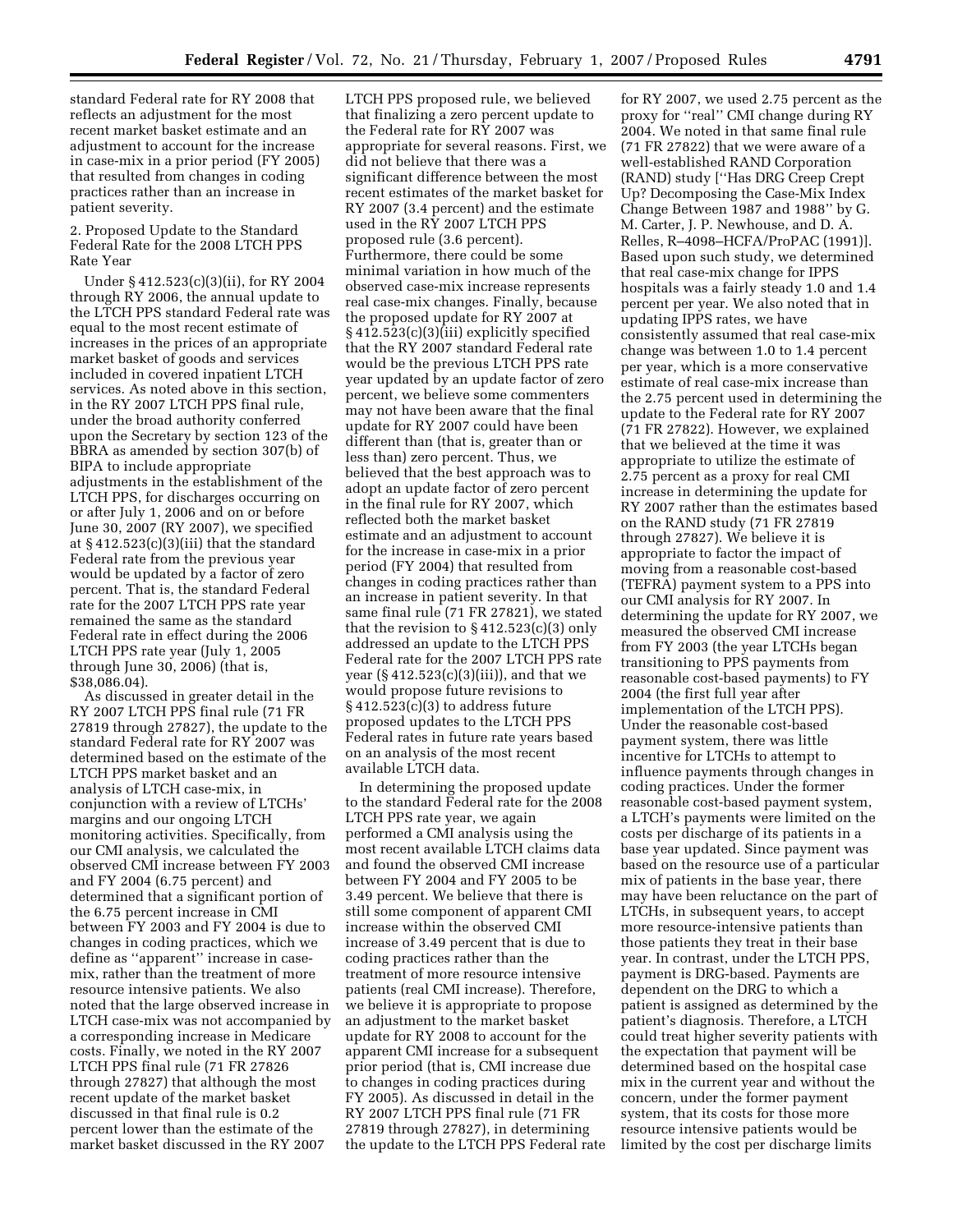that were established by its patient mix in its base year. Immediately following the transition to the LTCH PPS, a LTCH could receive payment for treating patients with higher severity that require more intensive resources, which would have caused the LTCH to exceed its set limit under the TEFRA system. Therefore, we expected that in the first full year following implementation of the LTCH PPS, LTCHs would take advantage of this change and treat more severe patients. Accordingly, we believe that it is reasonable to assume that the real CMI increase in that first full year after implementation of the LTCH PPS would be somewhat higher than the 1.0 to 1.4 percent annual increase.

Thus, in the CMI analysis conducted for RY 2007 based on case mix data from FY 2003 to FY 2004, we used 2.75 percent as the proxy for the real CMI increase component of the total 6.75 percent observed CMI increase. (For a more detailed discussion on the 2.75 percent proxy for real CMI increase, refer to the RY 2007 LTCH PPS final rule (71 FR 27819 through 27827).)

Consequently for RY 2007, by removing the real CMI increase component (2.75 percent) from the observed CMI increase (6.75 percent), the apparent CMI increase from FY 2003 to FY 2004 was estimated to be 4.0 percent  $(6.75 - 2.75 = 4.0)$ . The rate for RY 2007 was offset by 3.4 percent to account for the changes in coding practices that do not reflect increased severity of LTCH patients (which accounts for the fact that we have already included a 0.34 percent behavioral offset in establishing the initial LTCH PPS Federal rate). For further information on the update to the Federal rate for RY 2007, see the RY 2007 final rule (71 FR 27819 through 27827).

For this proposed rule, the CMI analysis performed in determining the proposed Federal rate update for RY 2008 is based on the observed CMI increase from FY 2004 to FY 2005 (the first and second full years of the LTCH PPS, respectively). We believe that as the LTCH PPS matured and LTCHs have become more familiar with the DRGbased payment system, it is more appropriate to utilize the estimate of real case-mix increase (1.0 percent to 1.4 percent) based on the RAND study that is typically found in acute care hospitals under the IPPS. Furthermore, an analysis of the most recent available LTCH claims data shows a steady decrease in the observed CMI from year to year since FY 2003 (the observed CMI change between FY 2003 and FY 2004 is 6.75 percent, between FY 2004 and FY 2005 is 3.49 percent, and between

FY 2005 and FY 2006 is estimated to be 1.9 percent), which suggests that both apparent and real components of CMI are decreasing as the LTCH PPS matures. Given the estimated 1.9 percent observed CMI increase for FY 2006, it appears that it is inappropriate to assume a constant annual real case mix of 2.75 percent.

Therefore, for periods beyond the first full year of the LTCH PPS, we believe it is no longer appropriate to use such a generous estimate of real CMI. (Many LTCHs have cost reporting periods beginning in August and thus were not paid under the LTCH PPS until August 2003. For those hospitals, the first full year of the LTCH PPS was during FY 2004.) While the well-established ''real'' case-mix parameters based on the RAND study are based on IPPS data, we believe they are appropriate to apply under the LTCH PPS for the reasons explained below in this section. However, we are soliciting comments on other data sources that could be used to determine a proxy for real LTCH PPS case-mix change other than the 1.0 to 1.4 percent per year case-mix parameters based on the RAND study. As we have discussed numerous times in previous LTCH PPS proposed and final rules, acute care hospitals paid under the IPPS and LTCHs paid under the LTCH PPS have much in common. Hospitals paid under both systems are required to meet the same certification criteria set forth in section 1861(e) of the Act to participate as a hospital in the Medicare program. LTCHs are certified as acute care hospitals but are classified as LTCHs for payment purposes solely because such hospitals generally have an inpatient ALOS of greater than 25 days (as set forth in section  $1886(d)(1)(B)(iv)(I)$  of the Act). Furthermore, the LTCH PPS uses the same patient classification system that is used under the IPPS, and several LTCH PPS payment policies, such as the area wage adjustment (§ 412.525(c)), COLA for Alaska and Hawaii (§ 412.525(b)), and high cost outlier (HCO) policy (§ 412.525(a)) are modeled after the similar IPPS policies.

Therefore, we believe it is appropriate to propose utilizing the estimate of real CMI increase based on the RAND study of 1.0 percent as the proxy for the portion of the observed 3.49 percent CMI increase from FY 2004 to FY 2005 that represents real CMI changes for use in determining the proposed RY 2008 Federal rate update. We propose to use the more conservative 1.0 percent (rather than the 1.4 percent) as a proxy for real CMI increase because it is consistent with what is used under the IPPS and we believe the similarities between LTCHs and acute care hospitals are significant as we explained previously. (For a more detailed discussion on the 1.0 percent for real CMI increase utilized in the IPPS, see the FY 2007 IPPS final rule (71 FR 48156 through 48158), and the FY 1994 IPPS proposed rule (58 FR 30444).) Accordingly, since the observed CMI change for FY 2005 is estimated at 3.49 percent (based on the most recent available LTCH case-mix data from FY 2004 compared to FY 2005), accounting for the real CMI change of 1.0 percent, we believe that 2.49 percent  $(3.49 - 1.0)$ = 2.49) of that increase reflects CMI increase that is due to changes in coding practices (rather than patient severity).

As we discussed in greater detail in the RY 2007 LTCH PPS final rule (71 FR 27819 through 27827), while we continue to believe that an update to the LTCH PPS Federal rate year should be based on the most recent estimate of the LTCH PPS market basket, we believe it appropriate that the rate be offset by an adjustment to account for changes in coding practices that do not reflect increased patient severity. Such an adjustment protects the integrity of the Medicare Trust Funds by ensuring that the LTCH PPS payment rates better reflect the true costs of treating LTCH patients (71 FR 27798 through 27820). Therefore, in determining the proposed RY 2008 update to the LTCH PPS Federal rate, we believe it is appropriate to apply an adjustment to eliminate the effect of coding or classification changes in a prior period (FY 2005) that do not reflect real changes in LTCHs' case-mix. Specifically, the proposed case-mix adjustment in determining the proposed RY 2008 Federal rate is meant to reduce current payments to account for the increase in payments in FY 2005 that resulted from the CMI increase that was attributable to the apparent case-mix increase in that year. As was the case when we determined the RY 2007 update factor, this adjustment would be necessary to account for payments that were made based on improved coding (rather than increased patient severity) in prior years. Therefore, in this proposed rule, under the broad authority conferred upon the Secretary by section 123 of the BBRA as amended by section 307(b) of the BIPA to include appropriate adjustments, including updates, in the establishment of the LTCH PPS, we are proposing to revise  $§$  412.523(c)(3), to specify that, for discharges occurring on or after July 1, 2007 and on or before June 30, 2008, the standard Federal rate from the previous year would be updated by 0.71 percent, which is based on the most recent market basket estimate (3.2 percent)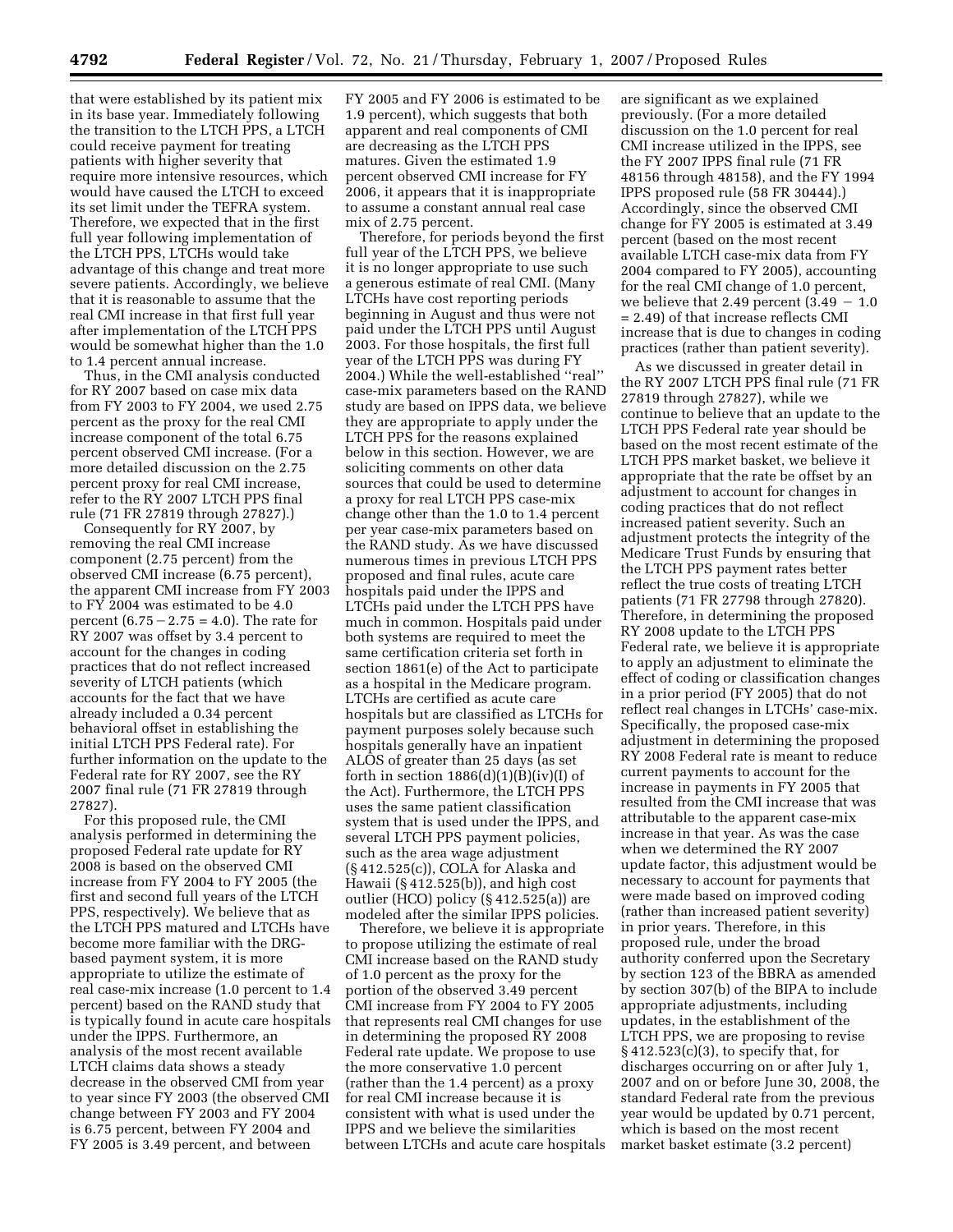adjusted by the apparent CMI (2.49 percent) due to changes in coding practice rather than an increase in patient severity. As explained above in this section, the proposed update factor for RY 2008 is based on the most recent estimate of the LTCH PPS market basket offset by an adjustment to account for changes in case-mix in prior periods due to changes in coding practices rather than increased patient severity. We note that the proposed update factor of 0.71 percent is higher than the zero percent update recommended by the MedPAC for RY 2008 (MedPAC Public Meeting, January 9, 2007, Meeting Transcript pp. 225–226). We are soliciting comments on a possible zero percent update to the standard Federal rate for RY 2008.

Furthermore, since we are proposing to use the most recent estimates of the market basket and CMI increase in the prior period (FY 2005) for calculating the update factor to the LTCH PPS Federal rate, we note that at the time the analysis must be performed for the final rule, we will consider comments received on this proposed rule and would also use the most recent estimates available at that time, if appropriate, which may be different from the data we are using in this proposed rule. Therefore, the proposed update factor applied to the standard Federal rate may change in the final rule. Consequently, the update factor in the regulation text would change accordingly.

At this time, the most recent estimate of the LTCH PPS market basket is 3.2 percent, and the most recent estimate of apparent CMI increase in the prior period (FY 2005), that is, case-mix increase due to changes in coding practices, is 2.49 percent. Therefore, we are proposing that the RY 2008 update factor to the LTCH PPS Federal rate would be an estimated 0.71 percent (3.2  $-2.49 = 0.71$ ), which reflects the proposed adjustment to the most recent market basket estimate and accounts for the increase in case-mix in the prior period that resulted from changes in coding practices rather than an increase in patient severity. Accordingly, under the same broad authority conferred upon the Secretary under the BBRA and the BIPA referenced above in this section, we are proposing to specify under § 412.523(c)(3)(iv), that, for discharges occurring on or after July 1, 2007 and on or before June 30, 2008, the standard Federal rate from the previous year would be updated by 0.71 percent, determined based on an adjustment to the most recent estimate of the market basket to account for case-mix increase in the prior period (FY 2005) that is due

to changes in coding practices rather than patient severity.

3. Proposed Standard Federal Rate for the 2008 LTCH PPS Rate Year

In the RY 2007 LTCH PPS final rule (71 FR 27827), we established a standard Federal rate of \$38,086.04 for the 2007 LTCH PPS rate year that was based on the best available data and policies established in that final rule. In this proposed rule, under the broad authority conferred upon the Secretary by section 123 of the BBRA as amended by section 307(b) of the BIPA, we are proposing an annual update to the standard Federal rate for RY 2008 that reflects an adjustment for the most recent market basket estimate and an adjustment to account for the increase in case-mix in a prior period (FY 2005) that resulted from changes in coding practices rather than an increase in patient severity. Therefore, based on the proposed update factor for RY 2008 of 0.71 percent, the proposed standard Federal rate for RY 2008 would be \$38,356.45. Since the proposed standard Federal rate for the 2008 LTCH PPS rate year has already been adjusted for differences in case-mix, wages, COLAs, and HCO payments, we are not proposing to make any additional adjustments in the proposed standard Federal rate for these factors. Finally, we propose that if more recent data becomes available, we would use that data, if appropriate, to determine the update to the standard Federal rate for the RY 2008 final rule.

#### *D. Calculation of Proposed LTCH Prospective Payments for the 2008 LTCH PPS Rate Year*

The basic methodology for determining prospective payment rates for LTCH inpatient operating and capital-related costs is set forth in § 412.515 through § 412.532. In accordance with § 412.515, we assign appropriate weighting factors to each LTC–DRG to reflect the estimated relative cost of hospital resources used for discharges within that group as compared to discharges classified within other groups. The amount of the prospective payment is based on the standard Federal rate, established under § 412.523, and adjusted for the LTC– DRG relative weights, differences in area wage levels, COLA in Alaska and Hawaii, HCOs, and other special payment provisions (SSOs under § 412.529 and interrupted stays under § 412.531).

In accordance with § 412.533, during the 5-year transition period, which is currently in its final year for LTCH cost reporting periods beginning on or after

October 1, 2006 (FY 2007), a total LTCH PPS payment was based on the applicable transition blend percentage of the adjusted Federal rate and a percentage based on reasonable cost principles unless the LTCH made a onetime election to receive payment based on 100 percent of the Federal rate. In the final year of the 5-year transition period, which begins with LTCH cost reporting periods beginning on or after October 1, 2006, as specified at § 412.533, a total LTCH PPS payment is based on 100 percent of the Federal rate. A LTCH defined as ''new'' under § 412.23(e)(4) is paid based on 100 percent of the Federal rate with no blended transition payments as specified in § 412.533(d). As discussed in the August 30, 2002 LTCH PPS final rule (67 FR 56038), the applicable transition blends are set forth in § 412.533(a).

Accordingly, for cost reporting periods that began during FY 2006 (that is, on or after October 1, 2005 and on or before September 30, 2006), blended payments under the transition methodology are based on 20 percent of the LTCH's rate based on reasonable cost principles and 80 percent of the adjusted LTCH PPS Federal rate. For cost reporting periods beginning on or after October 1, 2006 (FY 2007), Medicare payment to LTCHs are determined entirely (100 percent) under the LTCH PPS Federal rate.

1. Proposed Adjustment for Area Wage Levels

#### a. Background

Under the authority of section 123 of the BBRA as amended by section 307(b) of the BIPA, we established an adjustment to the LTCH PPS Federal rate to account for differences in LTCH area wage levels at § 412.525(c). The labor-related share of the LTCH PPS Federal rate, currently estimated by the FY 2002-based RPL market basket (as discussed in greater detail in section IV.D.1.c. of this preamble), is adjusted to account for geographic differences in area wage levels by applying the applicable LTCH PPS wage index. The applicable LTCH PPS wage index is computed using wage data from inpatient acute care hospitals without regard to reclassification under sections 1886(d)(8) or 1886(d)(10) of the Act. Furthermore, as we discussed in the August 30, 2002 LTCH PPS final rule (67 FR 56015), we established a 5-year transition to the full wage adjustment. The applicable wage index phase-in percentages are based on the start of a LTCH's cost reporting period as shown in Table 1.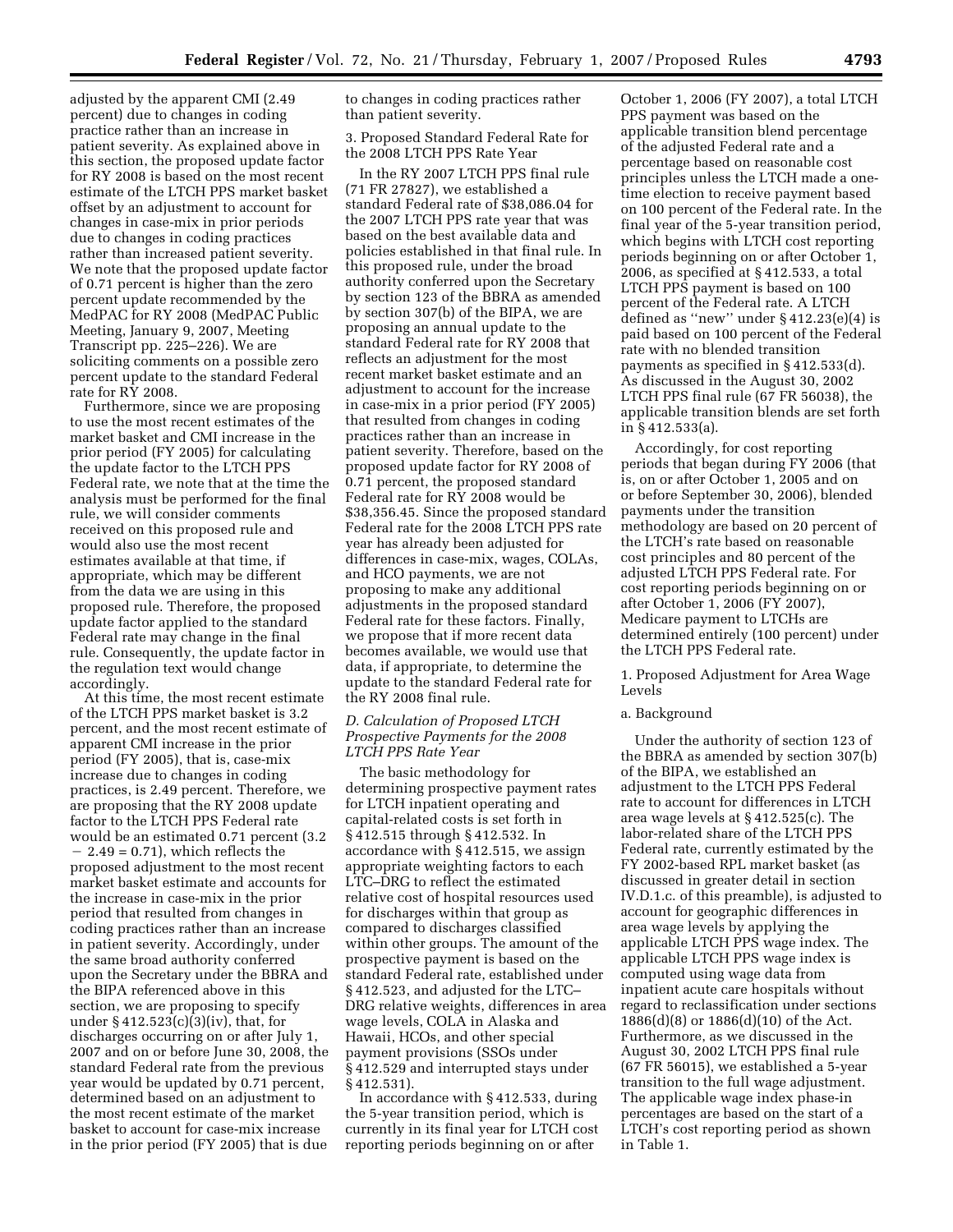| Cost reporting periods<br>beginning on or after                                             | Phase-in percentage<br>of the full wage index                                                                                                                |  |  |
|---------------------------------------------------------------------------------------------|--------------------------------------------------------------------------------------------------------------------------------------------------------------|--|--|
| October 1, 2002<br>October 1, 2003<br>October 1, 2004<br>October 1, 2005<br>October 1, 2006 | $\frac{1}{5}$ (20 percent).<br>$\frac{2}{5}$ (40 percent).<br>3/ <sub>5</sub> (60 percent).<br>$\frac{4}{5}$ (80 percent).<br>5/ <sub>5</sub> (100 percent). |  |  |

For example, for cost reporting periods beginning on or after October 1, 2005 and on or before September 30, 2006 (FY 2006), the applicable LTCH wage index value is four-fifths of the applicable full LTCH PPS wage index value. The wage index adjustment will be completely phased-in beginning with cost reporting periods beginning in FY 2007, that is, for cost reporting periods beginning on or after October 1, 2006, the applicable LTCH wage index value will be the full (five-fifths) LTCH PPS wage index value. Therefore, the majority of LTCHs are currently receiving either the four-fifths or full (five-fifths) LTCH PPS wage index value. As we established in the August 30, 2002 LTCH PPS final rule (67 FR 56018), the applicable full LTCH PPS wage index value is calculated from acute-care hospital inpatient wage index data without taking into account geographic reclassification under sections  $1886(d)(8)$  and  $(d)(10)$  of the Act.

b. Geographic Classifications/Labor Market Area Definitions

As discussed in the August 30, 2002 LTCH PPS final rule, which implemented the LTCH PPS (67 FR 56015 through 56019), in establishing an adjustment for area wage levels under § 412.525(c), the labor-related portion of a LTCH's Federal prospective payment is adjusted by using an appropriate wage index based on the labor market area in which the LTCH is located. In the 2006 LTCH PPS rate year final rule (70 FR 24184 through 24185), in § 412.525(c), we revised the labor market area definitions used under the LTCH PPS effective for discharges occurring on or after July 1, 2005 based on the Office of Management and Budget's (OMB's) Core Based Statistical Area (CBSA) designations based on 2000 Census data because we believe that those new labor market area definitions will ensure that the LTCH PPS wage index adjustment most appropriately accounts for and reflects the relative hospital wage levels in the geographic area of the hospital as compared to the national average hospital wage level. As set forth in § 412.525(c)(2), a LTCH's wage index is determined based on the location of the

LTCH in an urban or rural area as defined in  $§$  412.64(b)(1)(ii)(A) through (C). An urban area under the LTCH PPS is defined at § 412.64(b)(1)(ii)(A) and (B). In general, an urban area is defined as a Metropolitan Statistical Area (MSA) as defined by the OMB. (In addition, a few counties located outside of MSAs are considered urban as specified at § 412.64(b)(1)(ii)(B).) Under § 412.64(b)(1)(ii)(C), a rural area is defined as any area outside of an urban area.

We note that these are the same CBSA-based designations implemented for acute care inpatient hospitals under the IPPS at § 412.64(b) effective October 1, 2004 (69 FR 49026 through 49034). For further discussion of the labor market area (geographic classification) definitions used under the LTCH PPS, see the 2006 LTCH PPS rate year final rule (70 FR 24182 through 24191).

#### c. Proposed Labor-Related Share

In the August 30, 2002 LTCH PPS final rule (67 FR 56016), we established a labor-related share of 72.885 percent based on the relative importance of the labor-related share of operating costs (wages and salaries, employee benefits, professional fees, postal services, and all other labor-intensive services) and capital costs of the excluded hospital with capital market basket based on FY 1992 data.

As we discussed in LTCH PPS final rules subsequent to the FY 2003 LTCH PPS final rule in which we established the original LTCH PPS labor-related share (68 FR 34142, 69 FR 25685 through 25686, and 70 FR 24182), once our research into the labor-related share methodology was complete, we would update the IPPS and excluded hospital labor-related shares based on that research and the best available data if necessary. Accordingly, we conducted analysis of our labor share methodology, which was completed prior to the development of the RY 2007 LTCH PPS proposed and final rules. In the RY 2007 LTCH PPS final rule (71 FR 27829), we updated the LTCH PPS labor-related share based on the FY 2002-based RPL market basket (discussed in section IV.B. of this preamble) because we believe that this market basket was developed based on the best available data that reflect the cost structures of LTCHs.

Consistent with our historical practice, the labor-related share currently used under the LTCH PPS is determined by identifying the national average proportion of operating costs and capital costs that are related to, influenced by, or vary with the local labor market. Specifically, in the RY

2007 LTCH PPS final rule (71 FR 27829 through 27832), we revised the LTCH PPS labor-related share from 72.885 percent (as established in the August 30, 2002 final rule (67 FR 56016) based on the FY 1997-based excluded hospital with capital market basket) to 75.665 percent based on the relative importance of the labor-related share of operating costs (wages and salaries, employee benefits, professional fees, and all other labor-intensive services) and capital costs of the proposed RPL market basket based on FY 2002 data from the first quarter of 2006.

As discussed in section IV.B.2. of this preamble, we now have data from the 3rd quarter of 2006 (with history through the 2nd quarter of 2006) available for determining the laborrelated share of the FY 2002-based RPL market basket. Based on this more recent data, in this proposed rule, under the broad authority conferred upon the Secretary by section 123 of the BBRA as amended by section 307(b) of the BIPA, consistent with our historical practice of determining the labor-related share by identifying the national average proportion of operating costs and capital costs that are related to, influenced by, or varies with the local labor market, we are proposing to revise the LTCH PPS labor-related share from 75.665 percent to 75.511 percent based on the relative importance of the labor-related share of operating costs (wages and salaries, employee benefits, professional fees, and all other labor-intensive services) and capital costs of the FY 2002-based RPL market basket from the third quarter of 2006, as shown in Table 2. The labor-related share is the sum of the relative importance of wages and salaries, fringe benefits, professional fees, labor-intensive services, and a portion of the capital share from an appropriate market basket. In this proposed rule, for RY 2008, we are proposing to use the FY 2002-based RPL market basket costs based on data from the 3rd quarter of 2006 to determine the labor-related share for the LTCH PPS effective for discharges occurring on or after July 1, 2007, as this is the most recent available data. The labor-related share for the 2008 LTCH PPS rate year would continue to be the sum of the relative importance of each labor-related cost category, and would reflect the different rates of price change for these cost categories between the base year (FY 2002) and the 2008 LTCH PPS rate year. Consistent with our historical practice of using the best data available, if more recent data are available to determine the labor-related share of the RPL market basket (used under the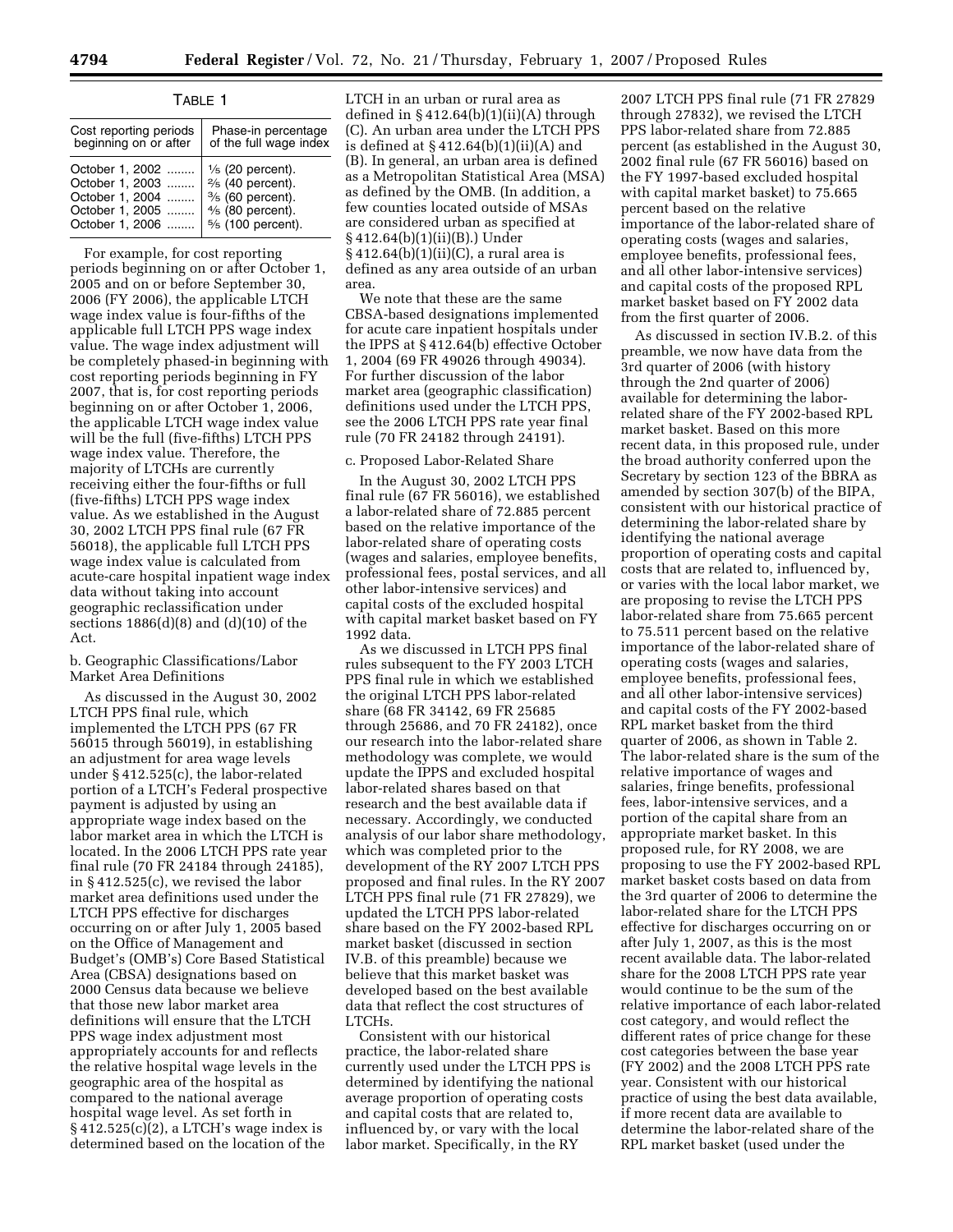LTCH PPS), we propose to use it for determining the labor-related share for the 2008 LTCH PPS rate year in the final rule.

Based on the most recent available data, we are proposing that the sum of the relative importance for 2008 LTCH PPS rate year for operating costs (wages and salaries, employee benefits, professional fees, and labor-intensive services) would be 71.484, as shown in Table 2. The portion of capital that is influenced by the local labor market is still estimated to be 46 percent, which is the same percentage used when we established the current labor-related share in the RY 2007 LTCH PPS final rule. Since, based on the most recent available data, the relative importance

for capital would be 8.754 percent of the FY 2002-based RPL market basket for the 2008 LTCH PPS rate year, we are proposing to multiply the estimated portion of capital influenced by the local labor market (46 percent) by the relative importance for capital (8.754 percent) to determine the proposed labor-related share of capital for the 2008 LTCH PPS rate year. The result would be 4.027 percent  $(0.46 \times 8.754)$ percent), which we would add to the proposed 71.484 percent for the operating cost amount to determine the proposed total labor-related share for the 2008 LTCH PPS rate year. Thus, based on the latest available data, we are proposing to use a labor-related share of 75.511 percent (71.484 percent + 4.027

percent) under the LTCH PPS for the 2008 LTCH PPS rate year. As noted above in this section, this proposed labor-related share is determined using the same methodology as employed in calculating the current LTCH laborrelated share (71 FR 27830) and the labor-related shares used under the IRF PPS and IPF PPS, which also use the RPL market basket.

Table 2 shows the 2007 LTCH PPS rate year relative importance laborrelated share of the FY 2002-based RPL market basket (established in the RY 2007 LTCH PPS final rule) and the proposed 2008 LTCH PPS rate year relative importance labor-related share of the FY 2002-based RPL market basket.

TABLE 2.—RY 2007 LABOR-RELATED SHARE RELATIVE IMPORTANCE AND PROPOSED RY 2008 LABOR-RELATED SHARE RELATIVE IMPORTANCE OF THE FY 2002-BASED RPL MARKET BASKET

| Cost category |                           | Proposed RY<br>2008 relative<br>importance |
|---------------|---------------------------|--------------------------------------------|
|               |                           | 52.359<br>14.095<br>2.899<br>2.131         |
|               | 71.586<br>4.079<br>75.665 | 71.484<br>4.027<br>75.511                  |

\*As established in the RY 2007 LTCH PPS final rule (71 FR 27830).

\*\*Other labor intensive services includes landscaping services, services to buildings, detective and protective services, repair services, laundry services, advertising, auto parking and repairs, physical fitness facilities, and other government enterprises.

#### d. Proposed Wage Index Data

In the RY 2007 LTCH PPS final rule (71 FR 27830 through 27831), we established LTCH PPS wage index values for the 2007 LTCH PPS rate year calculated from the same data (generated in cost reporting periods beginning during FY 2002) used to compute the FY 2006 acute care hospital inpatient wage index data without taking into account geographic reclassification under sections 1886(d)(8) and (d)(10) of the Act because that was the best available data at that time. The LTCH wage index values applicable for discharges occurring on or after July 1, 2006 through June 30, 2007 are shown in Table 1 (for urban areas) and Table 2 (for rural areas) in the Addendum to the RY 2007 LTCH PPS final rule (71 FR 27906 through 27930). Acute care hospital inpatient wage index data are also used to establish the wage index adjustment used in the IRF PPS, HHA PPS, and SNF PPS. As we discussed in the August 30, 2002 LTCH PPS final rule (67 FR 56019), since hospitals that are excluded from the IPPS are not

required to provide wage-related information on the Medicare cost report and because we would need to establish instructions for the collection of this LTCH data to establish a geographic reclassification adjustment under the LTCH PPS, the wage adjustment established under the LTCH PPS is based on a LTCH's actual location without regard to the urban or rural designation of any related or affiliated provider.

In this proposed rule, under the broad authority conferred upon the Secretary by section 123 of the BBRA as amended by section 307(b) of BIPA to determine appropriate adjustments under the LTCH PPS, we are proposing that, for the 2008 LTCH PPS rate year, the same data (generated in cost reporting periods beginning during FY 2003) used to compute the FY 2007 acute care hospital inpatient wage index data without taking into account geographic reclassification under sections  $1886(d)(8)$  and  $(d)(10)$  of the Act would be used to determine the applicable wage index values under the LTCH PPS because these data (FY 2003) are the

most recent complete data. We are proposing to continue to use IPPS wage data as a proxy to determine the proposed LTCH wage index values for the 2008 LTCH PPS rate year because both LTCHs and acute-care hospitals are required to meet the same certification criteria set forth in section 1861(e) of the Act to participate as a hospital in the Medicare program and they both compete in the same labor markets, and, therefore, experience similar wagerelated costs. These data are the same FY 2003 acute care hospital inpatient wage data that were used to compute the FY 2007 wage indices currently used under the IPPS, skilled nursing facility (SNF) PPS and home health agency (HHA) PPS. The proposed LTCH wage index values that would be applicable for discharges occurring on or after July 1, 2007 through June 30, 2008, are shown in Table 1 (for urban areas) and Table 2 (for rural areas) in Addendum A to this proposed rule.

As discussed in section IV.D.1.a. of this preamble, the applicable wage index phase-in percentages are based on the start of a LTCH's cost reporting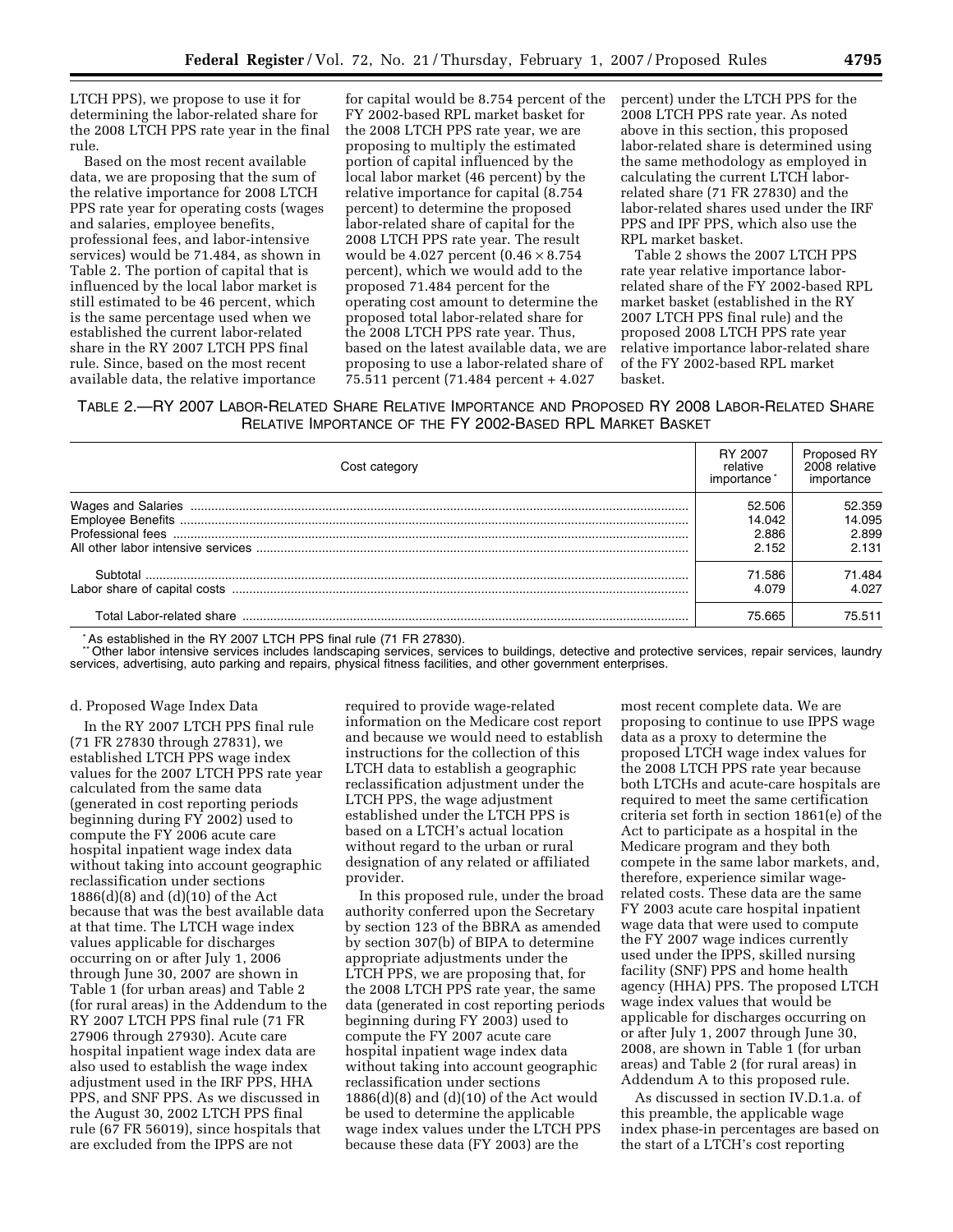period beginning on or after October 1st of each year during the 5-year transition period. Thus, cost reporting periods beginning on or after October 1, 2005 and before October 1, 2006 (FY 2006), the labor-related portion of the standard Federal rate is adjusted by four-fifths of the applicable LTCH wage index value. The wage index adjustment will be completely phased-in beginning with cost reporting periods beginning in FY 2007. That is, for cost reporting periods beginning on or after October 1, 2006, the labor-related portion of the standard Federal rate is adjusted by the full (fivefifths) applicable LTCH wage index value.

Because the phase-in of the wage index does not coincide with the LTCH PPS rate year (July 1st through June 30th), most LTCHs will experience a change in the wage index phase-in percentages during the LTCH PPS rate year. For example, during the 2008 LTCH PPS rate year, for a LTCH with a September 1st fiscal year, the four-fifths wage index will be applicable for the first 2 months of the 2007 LTCH PPS rate year (July 1, 2007 through August 31, 2007) and the full (five-fifths) wage index will be applicable for the next 10 months of the 2008 LTCH PPS rate year (September 1, 2007 through June 30, 2008). For the remainder of such a LTCH's FY 2006 cost reporting periods, which coincides with the first 2 months of RY 2008, the applicable wage index value would be four-fifths of the full FY 2007 acute-care hospital inpatient wage index data, without taking into account geographic reclassification under sections 1886(d)(8) and (d)(10) of the Act (as shown in Tables 1 and 2 in Addendum A to this proposed rule). Beginning with this LTCH's FY 2007 cost reporting period that will begin during RY 2008, the applicable wage index value would be the full (fivefifths) FY 2007 acute care hospital inpatient wage index data, without taking into account geographic reclassification under sections 1886(d)(8) and (d)(10) of the Act (as shown in Tables 1 and 2 in Addendum A to this proposed rule). We note that since there are no longer any LTCHs in their cost reporting periods that began during FY 2003 through FY 2005 (the first three years of the 5-year wage index phase-in), we are no longer showing the 1/5th, 2/5ths and 3/5ths wage index values in Tables 1 and 2 in Addendum A to this proposed rule.

2. Proposed Adjustment for Cost-of-Living in Alaska and Hawaii

In the August 30, 2002 final rule (67 FR 56022), we established, under § 412.525(b), a COLA for LTCHs located in Alaska and Hawaii to account for the higher costs incurred in those States. In the RY 2007 LTCH PPS final rule (71 FR 27832), for the 2007 LTCH PPS rate year, we established a COLA to payments for LTCHs located in Alaska and Hawaii by multiplying the standard Federal payment rate by the appropriate factor listed in Table 8 of that same final rule.

Similarly, in this proposed rule, under the broad authority conferred upon the Secretary by section 123 of the BBRA as amended by section 307(b) of BIPA to determine appropriate adjustments under the LTCH PPS, for the 2008 LTCH PPS rate year we are proposing a COLA to payments to LTCHs located in Alaska and Hawaii by multiplying the proposed standard Federal payment rate by the proposed factors listed in Table 3 because these are currently the most recent available data. These proposed factors are obtained from the U.S. Office of Personnel Management (OPM) and are currently used under the IPPS. In addition, we propose that if OPM releases revised COLA factors before March 1, 2007, we would use them for the development of the payments for the 2008 LTCH rate year and publish them in the LTCH PPS final rule.

#### TABLE 3.—PROPOSED COST-OF-LIVING ADJUSTMENT FACTORS FOR ALASKA AND HAWAII HOSPITALS FOR THE 2008 LTCH PPS RATE YEAR

| Alaska:<br>Hawaii: | 1.25                                        |
|--------------------|---------------------------------------------|
| Honolulu County    | 1.25<br>1.165<br>1.2325<br>1.2375<br>1.2375 |

3. Proposed Adjustment for High-Cost Outliers (HCOs)

#### a. Background

Under the broad authority conferred upon the Secretary by section 123 of the BBRA as amended by section 307(b) of BIPA, in the regulations at § 412.525(a), we established an adjustment for additional payments for outlier cases that have extraordinarily high costs relative to the costs of most discharges. Providing additional payments for outliers strongly improves the accuracy of the LTCH PPS in determining resource costs at the patient and hospital level. These additional payments reduce the financial losses that would otherwise be incurred when treating patients who require more costly care and, therefore, reduce the

incentives to underserve these patients. We set the outlier threshold before the beginning of the applicable rate year so that total estimated outlier payments are projected to equal 8 percent of total estimated payments under the LTCH PPS. Outlier payments under the LTCH PPS are determined consistent with the IPPS outlier policy.

Under § 412.525(a), we make outlier payments for any discharges if the estimated cost of a case exceeds the adjusted LTCH PPS payment for the LTC–DRG plus a fixed-loss amount. The fixed-loss amount is the amount used to limit the loss that a hospital will incur under the outlier policy for a case with unusually high costs. This results in Medicare and the LTCH sharing financial risk in the treatment of extraordinarily costly cases. Under the LTCH PPS HCO policy, the LTCH's loss is limited to the fixed-loss amount and a fixed percentage of costs above the outlier threshold (LTCH DRG payment plus the fixed loss amount) determined by the marginal cost factor. We calculate the estimated cost of a case by multiplying the overall hospital cost-tocharge ratio (CCR) by the Medicare allowable covered charge. In accordance with  $§$  412.525(a)(3), we pay outlier cases 80 percent of the difference between the estimated cost of the patient case and the outlier threshold (the sum of the adjusted Federal prospective payment for the LTC–DRG and the fixed-loss amount).

Under the LTCH PPS, we determine a fixed-loss amount, that is, the maximum loss that a LTCH can incur under the LTCH PPS for a case with unusually high costs before the LTCH will receive any additional payments. We calculate the fixed-loss amount by estimating aggregate payments with and without an outlier policy. The fixed-loss amount will result in estimated total outlier payments being projected to be equal to 8 percent of projected total LTCH PPS payments. Currently, MedPAR claims data and CCRs based on data from the most recent provider specific file (PSF) (or to the applicable Statewide average CCR if a LTCH's CCR data are faulty or unavailable) are used to establish a fixed-loss threshold amount under the LTCH PPS.

#### b. Cost-to-Charge Ratios (CCRs)

In determining outlier payments, we calculate the estimated cost of the case by multiplying the LTCH's overall CCR by the Medicare allowable charges for the case. As we discussed in greater detail in the June 9, 2003 IPPS HCO final rule (68 FR 34506 through 34516), because the LTCH PPS HCO policy at § 412.525 is modeled after the IPPS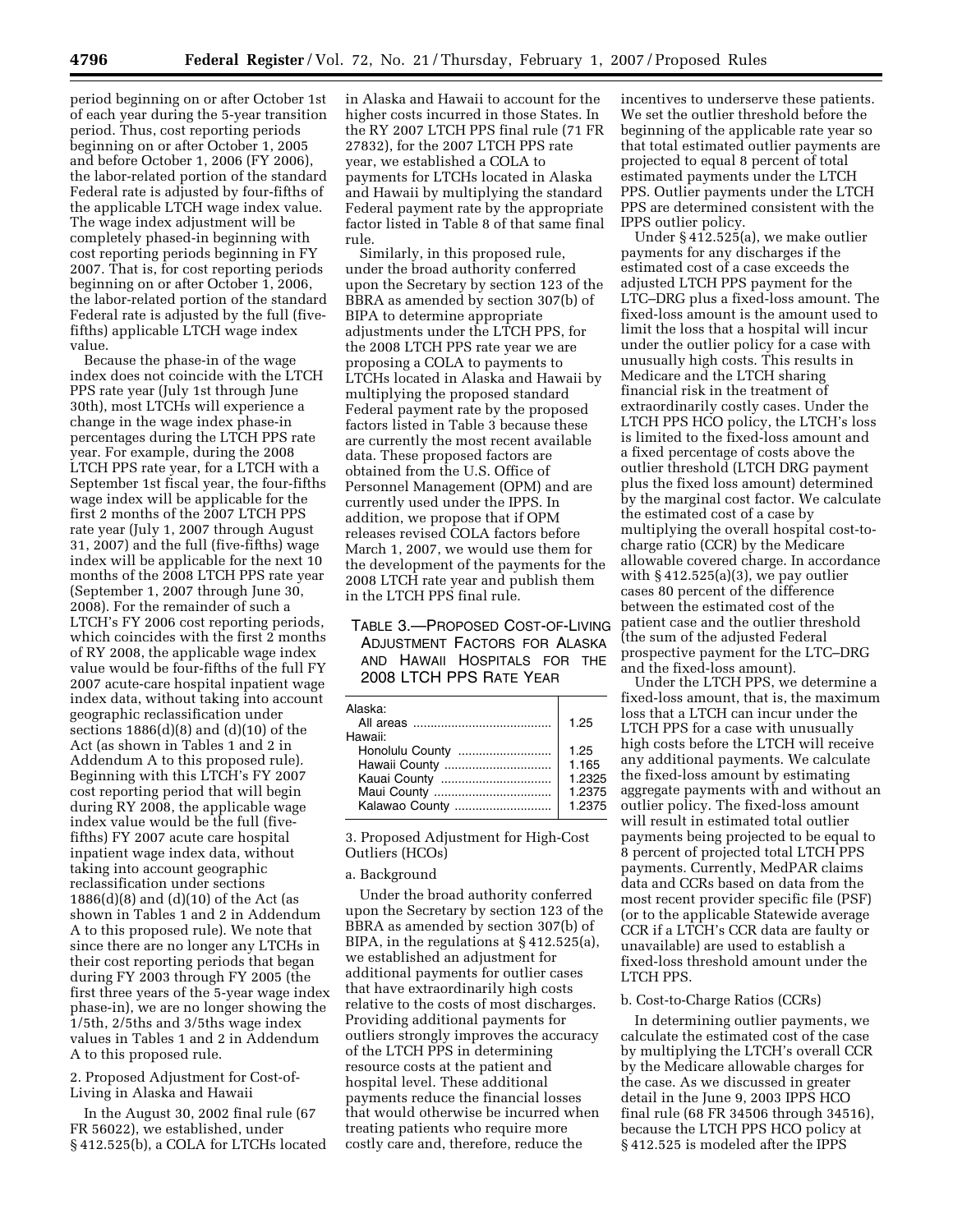outlier policy, we believed that it and the SSO policy at § 412.529 are susceptible to the same payment vulnerabilities that became evident under the IPPS and, therefore, merited revision. Thus, we revised the HCO policy at § 412.525(a) and the SSO policy at § 412.529 in that same final rule for the determination of LTCHs' CCRs and the reconciliation of outlier payments.

Under the LTCH PPS, a single prospective payment per discharge is made for both inpatient operating and capital-related costs, and, therefore, we compute a single ''overall'' or ''total'' CCR for LTCHs based on the sum of their operating and capital costs (as described in Chapter 3, section 150.24, of the Medicare Claims Processing Manual (CMS Pub. 100–4)) as compared to total charges. Specifically, a LTCH's CCR is calculated by dividing a LTCH's total Medicare costs (that is, the sum of its operating and capital inpatient routine and ancillary costs) by its total Medicare charges (that is, the sum of its operating and capital inpatient routine and ancillary charges). (Instructions regarding the changes established in the June 9, 2003 IPPS HCO final rule for both LTCHs and IPPS hospitals can be found in Transmittal A–03–058 (Change Request 2785; July 3, 2003).)

As a result of the changes established in the June 9, 2003 IPPS HCO final rule, as we discussed in the RY 2007 LTCH PPS final rule (71 FR 27832 through 27833) and the FY 2007 IPPS final rule (71 FR 48119 through 48121), a LTCH is assigned the applicable Statewide average CCR if, among other things, a LTCH's CCR is found to be in excess of the applicable maximum CCR threshold (that is, the LTCH CCR ceiling). As we explained in the FY 2007 IPPS final rule (71 FR 48117), CCRs above this threshold are most likely due to faulty data reporting or entry, and, therefore, these CCRs should not be used to identify and make payments for outlier cases. Such data are clearly errors and should not be relied upon. Thus, under our established policy, if a LTCH's CCR is above the applicable ceiling, the applicable LTCH PPS Statewide average CCR is assigned to the LTCH instead of the CCR computed from its most recent (settled or tentatively settled) cost report data.

Under § 412.525(a)(4)(ii), for discharges occurring on or after August 8, 2003, and before October 1, 2006, we determined the applicable LTCH PPS Statewide average CCRs using the ''combined'' IPPS operating and capital Statewide average CCRs (that is, adding the separate IPPS operating and capital

CCRs together to determine the LTCH PPS Statewide average CCRs).

Also, under § 412.525(a)(4)(ii), for discharges occurring on or after August 8, 2003, and before October 1, 2006, if a LTCH's CCR is above the applicable ''combined'' IPPS operating and capital ceiling (that is, adding the separate IPPS operating and capital CCR ceiling together), the applicable Statewide average CCR may be assigned to the LTCH.

As we explained in the FY 2007 IPPS final rule (71 FR 48117 through 48121), we revised our methodology for determining the annual CCR ceiling and Statewide average CCRs under the LTCH PPS because we believe that those changes are consistent with the LTCH PPS single payment rate for inpatient operating and capital costs. Therefore, under the broad authority of section 123 of the BBRA and section 307(b)(1) of BIPA, in that same final rule, we revised our methodology used to determine the LTCH CCR ceiling. For discharges occurring on or after October 1, 2006, we established that the LTCH CCR ceiling specified under § 412.525(a)(4)(iv)(C)(*2*) is calculated as three standard deviations above the corresponding national geometric mean total CCR (established and published annually by CMS). (The FI may use a Statewide average CCR if, among other things, a LTCH's CCR is in excess of the LTCH CCR ceiling.) The LTCH total CCR ceiling is determined based on IPPS CCR data, by first calculating the ''total'' (that is, operating and capital) IPPS CCR for each hospital and then determining the average ''total'' IPPS CCR for all IPPS hospitals. (Our rationale for using IPPS hospital data is discussed in the FY 2007 IPPS final rule (71 FR 48117) and reiterated below in this section.) The LTCH CCR ceiling is then established at 3 standard deviations from the corresponding national geometric mean total CCR. (For further detail on our methodology for annually determining the LTCH CCR ceiling, refer to the FY 2007 IPPS final rule (71 FR 48117 through 48119).) We also established that the LTCH ''total'' CCR ceiling used under the LTCH PPS will continue to be published annually in the IPPS proposed and final rules, and the public should continue to consult the annual IPPS proposed and final rules for changes to the LTCH total CCR ceiling that would be effective for discharges occurring on or after October 1 each year. Accordingly, in the FY 2007 IPPS final rule (71 FR 48119), we established a FY 2007 LTCH PPS total CCR ceiling of 1.321, effective for discharges occurring on or after October 1, 2006.

In addition, under the broad authority of section 123 of the BBRA and section 307(b)(1) of BIPA, we revised our methodology to determine the Statewide average CCRs under

§ 412.525(a)(4)(iv)(C) for use under the LTCH PPS in a manner similar to the way we compute the ''total'' CCR ceiling using IPPS CCR data (71 FR 48120). Specifically, under this revised methodology we first calculate the total (that is, operating and capital) CCR for each IPPS hospital. We then calculate the weighted average ''total'' CCR for all IPPS hospitals in the rural areas of the State and the weighted average ''total'' CCR for all IPPS hospitals in the urban areas of the State. (For further detail on our methodology for annually determining the LTCH urban and rural Statewide average CCRs, refer to the FY 2007 IPPS final rule (71 FR 48119 through 48121).) We also established that the applicable Statewide average ''total'' (operating and capital) CCRs used under the LTCH PPS will continue to be published annually in the IPPS proposed and final rules, and the public should continue to consult the annual IPPS proposed and final rules for changes to the applicable Statewide average total CCRs that would be effective for discharges occurring on or after October 1 each year. Accordingly, in the FY 2007 IPPS final rule (71 FR 48122), the FY 2007 LTCH PPS Statewide average total CCRs for urban and rural hospitals, effective for discharges occurring on or after October 1, 2006, were presented in Table 8C of the Addendum of that final rule (71 FR 48303).

As we explained in the FY 2007 IPPS final rule (71 FR 48117), we continue to believe it is appropriate to use IPPS operating and capital CCRs to compute the LTCH total CCR ceiling and the Statewide average CCRs because LTCHs' cost and charge structures are similar to that of IPPS acute-care hospitals. For instance, LTCHs are certified as acute care hospitals, as set forth in section 1861(e) of the Act to participate as a hospital in the Medicare program, and these hospitals, in general, are paid as LTCHs only because their Medicare ALOS is greater than 25 days as specified in § 412.23(e). Furthermore, prior to qualifying as a LTCH under § 412.23(e)(2)(i), a hospital generally is paid as an acute-care hospital under the IPPS during the period in which it demonstrates that it has an ALOS of greater than 25 days. In addition, since there are less than 400 LTCHs, which are unevenly geographically distributed throughout the United States, there may not be sufficient LTCH CCR data to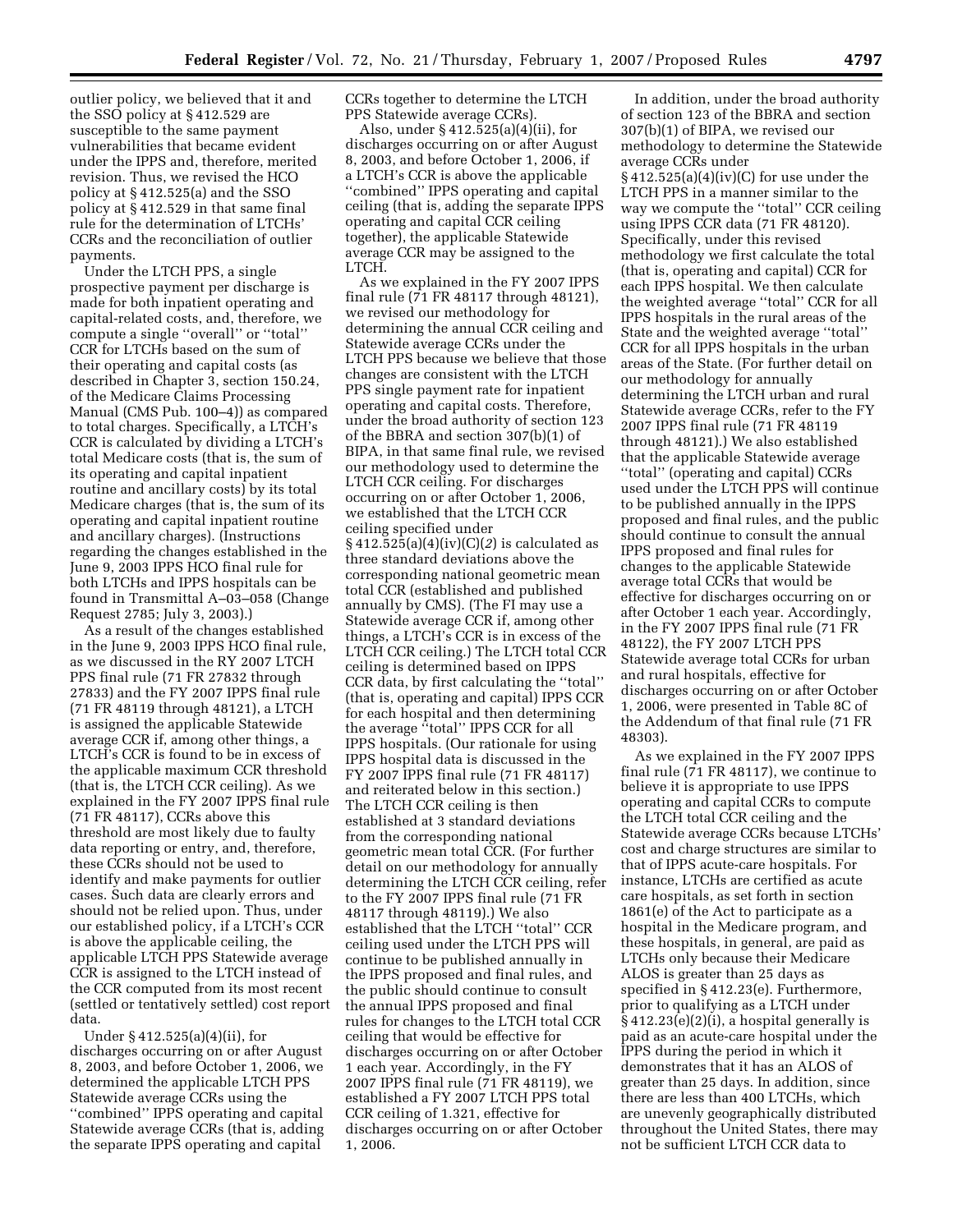determine an appropriate LTCH PPS CCR ceiling using LTCH data.

In the FY 2007 IPPS final rule, in addition to revising our methodology for determining the annual CCR ceiling and Statewide average CCRs under the LTCH PPS for discharges occurring on or after October 1, 2006, under the broad authority of section 123 of the BBRA and section 307(b)(1) of BIPA, we revised § 412.525(a)(4)(iv) for discharges occurring on or after October 1, 2006, to codify in 42 CFR part 412, subpart O the remaining LTCH PPS outlier policy changes that were established in the June 9, 2003 IPPS HCO final rule (68 FR 34506 through 34513), including modifications and editorial clarifications to those existing policies established in that final rule. We made these revisions because we believe that they more precisely describe the application of those policies as they relate to the determination of LTCH CCRs because these changes are consistent with the changes to the calculation of the LTCH CCR ceiling.

Specifically, in the FY 2007 IPPS final rule (71 FR 48119), under the broad authority of section 123 of the BBRA and section 307(b)(1) of BIPA, we established under the LTCH PPS HCO policy at  $§$  412.525(a)(4)(iv)(C) that the FI may use a Statewide average CCR, which is established annually by CMS, if it is unable to determine an accurate CCR for a LTCH in one of the following three circumstances: (1) New LTCHs that have not yet submitted their first Medicare cost report (for this purpose, consistent with current policy, a new LTCH would be defined as an entity that has not accepted assignment of an existing hospital's provider agreement in accordance with § 489.18); (2) LTCHs whose CCR is in excess of the LTCH CCR ceiling; and (3) other LTCHs for whom data with which to calculate a CCR are not available (for example, missing or faulty data). (Other sources of data that the FI may consider in determining a LTCH's CCR included data from a different cost reporting period for the LTCH, data from the cost reporting period preceding the period in which the hospital began to be paid as a LTCH (that is, the period of at least 6 months that it was paid as a short-term acute care hospital), or data from other comparable LTCHs, such as LTCHs in the same chain or in the same region.)

Additionally, in the FY 2007 IPPS final rule (71 FR 48121), we established under § 412.525(a)(4)(iv)(B) and  $§ 412.529(c)(3)(iv)(B)$  that, for discharges occurring on or after October 1, 2006, the CCR applied at the time a claim is processed will be based on either the most recently settled cost report or the

most recent tentatively settled cost report, whichever is from the latest cost reporting period. Under the broad authority of section 123 of the BBRA and section 307(b)(1) of BIPA, in that same final rule, we also established at  $§ 412.525(a)(4)(iv)(A)$  that, for discharges occurring on or after October 1, 2006, we may specify an alternative to the CCR computed under § 412.525(a)(4)(iv)(B) (that is, computed from the most recently settled cost report or the most recent tentatively settled cost report, whichever is later), or a hospital may also request that the FI use a different (higher or lower) CCR based on substantial evidence presented by the hospital. In addition, under the broad authority of section 123 of the BBRA and section 307(b)(1) of BIPA, we revised  $\S 412.525(a)(3)$  to change the plural reference from cost-to-charge ''ratios'' to the singular reference to a cost-to-charge ''ratio'' in that final rule. For a complete discussion on all these revisions to our methodology for determining a LTCH's CCR, refer to the FY 2007 IPPS final rule (71 FR 48119 through 48121). We note that in that same FY 2007 IPPS final rule, we made similar revisions to the SSO policy at § 412.529(c)(3), as discussed in V.A.1.b. of the preamble of this proposed rule.

c. Establishment of the Proposed Fixed-Loss Amount

When we implemented the LTCH PPS, as discussed in the August 30, 2002 LTCH PPS final rule (67 FR 56022 through 56026), under the broad authority of section 123 of the BBRA as amended by section 307(b) of BIPA, we established a fixed-loss amount so that total estimated outlier payments are projected to equal 8 percent of total estimated payments under the LTCH PPS. To determine the fixed-loss amount, we estimate outlier payments and total LTCH PPS payments for each case using claims data from the MedPAR files. Specifically, to determine the outlier payment for each case, we estimate the cost of the case by multiplying the Medicare covered charges from the claim by the LTCH's hospital specific CCR. Under § 412.525(a)(3), if the estimated cost of the case exceeds the outlier threshold (the sum of the adjusted Federal prospective payment for the LTC–DRG and the fixed-loss amount), we pay an outlier payment equal to 80 percent of the difference between the estimated cost of the case and the outlier threshold (the sum of the adjusted Federal prospective payment for the LTC–DRG and the fixed-loss amount).

In the RY 2007 LTCH PPS final rule (71 FR 27838), in calculating the fixedloss amount that would result in estimated outlier payments projected to be equal to 8 percent of total estimated payments for the 2007 LTCH PPS rate year, we used claims data from the December 2005 update of the FY 2005 MedPAR files and CCRs from the December 2005 update of the PSF, as that was the best available data at that time. We believe that CCRs from the PSF are the best available CCR data for determining estimated LTCH PPS payments for a given LTCH PPS rate year because they are the most recently available CCRs actually used to make LTCH PPS payments.

As we also discussed in the RY 2007 LTCH PPS rate year final rule (71 FR 27838), we calculated a single fixed-loss amount for the 2007 LTCH PPS rate year based on the version 23.0 of the GROUPER, which was the version in effect as of the beginning of the LTCH PPS rate year (that is, July 1, 2006 for the 2007 LTCH PPS rate year). In addition, we applied the outlier policy under § 412.525(a) in determining the fixed-loss amount for the 2007 LTCH PPS rate year; that is, we assigned the applicable Statewide average CCR only to LTCHs whose CCRs exceeded the ceiling (and not when they fell below the floor). Accordingly, we used the FY 2006 LTCH PPS CCR ceiling of 1.423 (71 FR 27838). As noted in that same final rule, in determining the fixed-loss amount for the 2007 LTCH PPS rate year using the CCRs from the PSF, there were no LTCHs with missing CCRs or with CCRs in excess of the current ceiling and, therefore, there was no need for us to independently assign the applicable Statewide average CCR to any LTCHs in determining the fixed-loss amount for the 2007 LTCH PPS rate year (as this may have already been done by the FI in the PSF in accordance with the established policy).

Accordingly, in 2007 LTCH PPS rate year final rule (71 FR 27838), we established a fixed-loss amount of \$14,887 for the 2007 LTCH PPS rate year. Thus, we pay an outlier case 80 percent of the difference between the estimated cost of the case and the outlier threshold (the sum of the adjusted Federal LTCH PPS payment for the LTC–DRG and the fixed-loss amount of \$14,887).

In this proposed rule, for the 2008 LTCH PPS rate year, we used the March 2006 update of the FY 2005 MedPAR claims data to determine a proposed fixed-loss amount that would result in estimated outlier payments projected to be equal to 8 percent of total estimated payments, based on the policies described in this proposed rule, because these data are the most recent complete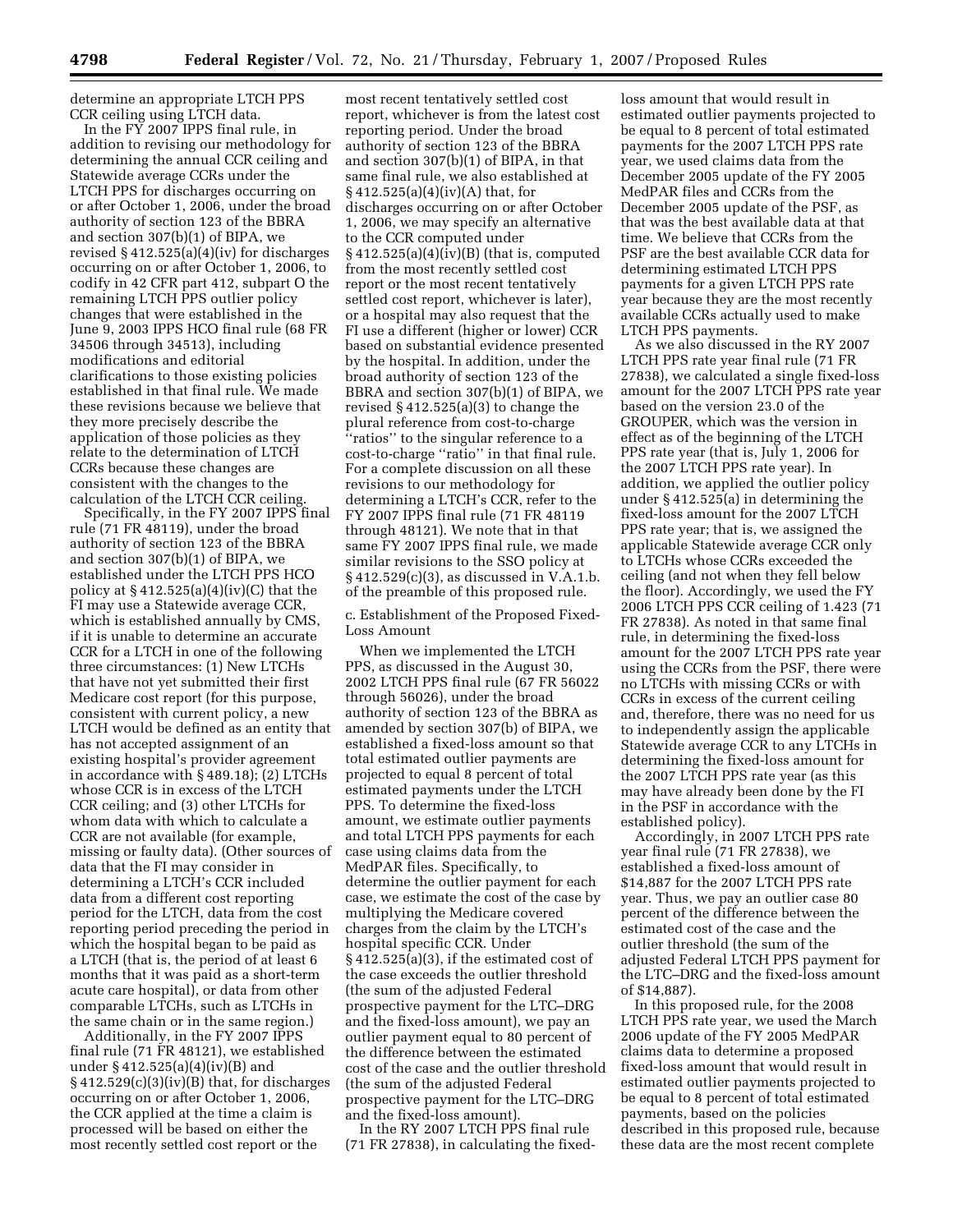LTCH data available. Consistent with our historical practice of using the best data available, if more recent LTCH claims data become available, we propose to use it for determining the fixed-loss amount for the 2008 LTCH PPS rate year in the final rule. Furthermore, as noted previously, we determined the proposed fixed-loss amount based on the version of the GROUPER that would be in effect as of the beginning of the 2008 LTCH PPS rate year (July 1, 2007), that is, Version 24.0 of the GROUPER (as established in the FY 2007 IPPS final rule (71 FR 47973)).

We also used CCRs from the June 2006 update of the PSF for determining the proposed fixed-loss amount for the 2008 LTCH PPS rate year as they are currently the most recent complete available data. Consistent with our historical practice of using the best data available, if more recent CCR data are available, we propose to use it for determining the fixed-loss amount for the 2008 LTCH PPS rate year in the final rule. As we discussed in this proposed rule, we revised our methodology for our annual determination of the applicable LTCH CCR ceiling and applicable Statewide average CCRs in determining a LTCH's CCR effective for discharges occurring on or after October 1, 2006 in the FY 2007 IPPS final rule (71 FR 48117 through 48122). Accordingly, in determining the proposed fixed-loss amount for the 2008 LTCH PPS rate year, we used the current FY 2007 applicable LTCH ''total'' CCR ceiling of 1.321 and LTCH Statewide average ''total'' CCRs established under our revised methodology in the FY 2007 IPPS final rule (71 FR 48118 and 48121) such that the current applicable Statewide average CCR would be assigned if, among other things, a LTCH's CCR exceeded the current ceiling (1.321). We note that in determining the proposed fixed-loss amount for the 2008 LTCH PPS rate year using the CCRs from the PSF, there was no need for us to independently assign the applicable Statewide average CCR to any LTCHs (as this may have already been done by the FI in the PSF in accordance with our established policy). (Currently, the applicable FY 2007 LTCH Statewide average CCRs can be found in Table 8C of the FY 2007 IPPS final rule (71 FR 48303).)

Accordingly, based on the data and policies described in this proposed rule, we are proposing a fixed-loss amount of \$18,774 for the 2008 LTCH PPS rate year. Thus, we would pay an outlier case 80 percent of the difference between the estimated cost of the case and the proposed outlier threshold (the

sum of the adjusted proposed Federal LTCH payment for the LTC–DRG and the proposed fixed-loss amount of \$18,774). We note that the proposed fixed-loss amount for the 2008 LTCH PPS rate year is higher than the current fixed-loss amount of \$14,887. In addition to being based on the most recent available LTCH data to estimate the cost of each LTCH case, this proposed change in the fixed-loss amount is primarily due to the projected decrease in estimated aggregate LTCH PPS payments that is expected to result from the approach discussed for the SSO policy under § 412.529 (discussed in greater detail in section V.A.2. of this preamble), in conjunction with the proposed changes to the area wage adjustment (discussed in greater detail in section IV.D.1. of this preamble) and the changes to the LTC–DRG relative weights for FY 2007 (as discussed in the FY 2007 IPPS final rule (71 FR 47971 through 47994)). We note that if the approach discussed for the SSO policy was not considered, then the proposed fixed-loss amount would be \$18,207.

As discussed in greater detail in the impact analysis presented in section XVI.B.4. of this proposed rule, we are projecting that the proposed changes, including the approach discussed for the SSO policy presented in section V.A.2. of this proposed rule, would result in a 0.7 percent decrease in estimated payments per discharge in RY 2008 as compared to RY 2007, on average, for all LTCHs. While we are projecting that the proposed 0.71 percent update to the Federal rate (discussed in section IV.C. of this preamble) would result in an increase in estimated payments per discharge in RY 2008 as compared to RY 2007, this increase would be offset by the projected decrease in estimated payments per discharge from RY 2007 to RY 2008 of 0.9 percent due to the approach being considered for the SSO policy and a projected decrease in estimated payments per discharge from RY 2007 to RY 2008 of 0.5 percent due to the proposed changes to the area wage adjustment (including the progression of the established phase-in of that adjustment). Without taking the approach being considered for the SSO policy into account, the proposed changes to the payment rate and policies noted above would result in a 0.3 percent increase in estimated payments per discharge in RY 2008 as compared to RY 2007. Furthermore, as we discussed in the FY 2007 IPPS final rule (71 FR 48343 through 47994), the changes to the LTC–DRG relative weights for FY 2007, which we used to

determine the proposed RY 2008 fixedloss amount, were projected to result in a 1.3 percent decrease in estimated aggregate LTCH PPS payments in FY 2007.

Because of the estimated decrease in aggregate LTCH PPS payments proposed for the 2008 LTCH PPS rate year (as discussed above in this section), we believe that an increase in the proposed fixed-loss amount is appropriate and necessary to maintain the requirement that estimated outlier payments would be projected to be equal to 8 percent of estimated total LTCH PPS payments, as required under § 412.525(a). As we discussed in the RY 2007 final rule (71 FR 27836), maintaining the fixed-loss amount at the current level would result in HCO payments that significantly exceed the current regulatory requirement that estimated outlier payments would be projected to equal 8 percent of estimated total LTCH PPS payments. Based on the regression analysis that was performed when we implemented the LTCH PPS (August 30, 2002 final rule (67 FR 56022 through 56027)), we established the outlier target at 8 percent of estimated total LTCH PPS payments to allow us to achieve a balance between the ''conflicting considerations of the need to protect hospitals with costly cases, while maintaining incentives to improve overall efficiency'' (67 FR 56024). That regression analysis also showed that additional increments of outlier payments over 8 percent (that is, raising the outlier target to a larger percentage than 8 percent) would reduce financial risk, but by successively smaller amounts. Outlier payments are budget neutral, and therefore, outlier payments are funded by prospectively reducing the non-outlier PPS payment rates by projected total outlier payments. The higher the outlier target, the greater the (prospective) reduction to the base payment would need to be applied to the Federal rate to maintain BN.

As we discussed in the RY 2007 LTCH PPS final rule (71 FR 27834 through 27835) when we proposed to increase the fixed-loss amount for RY 2007 (over the RY 2006 fixed-loss amount), as an alternative to the proposal to raise the RY 2007 fixed-loss amount, we examined adjusting the marginal cost factor (that is, the percentage that Medicare will pay of the estimated cost of a case that exceeds the sum of the adjusted Federal prospective payment for the LTC–DRG and the fixed-loss amount for LTCH PPS outlier cases as specified in  $\S 412.525(a)(3)$ , which is currently equal to 80 percent, as a means of ensuring that estimated outlier payments would be projected to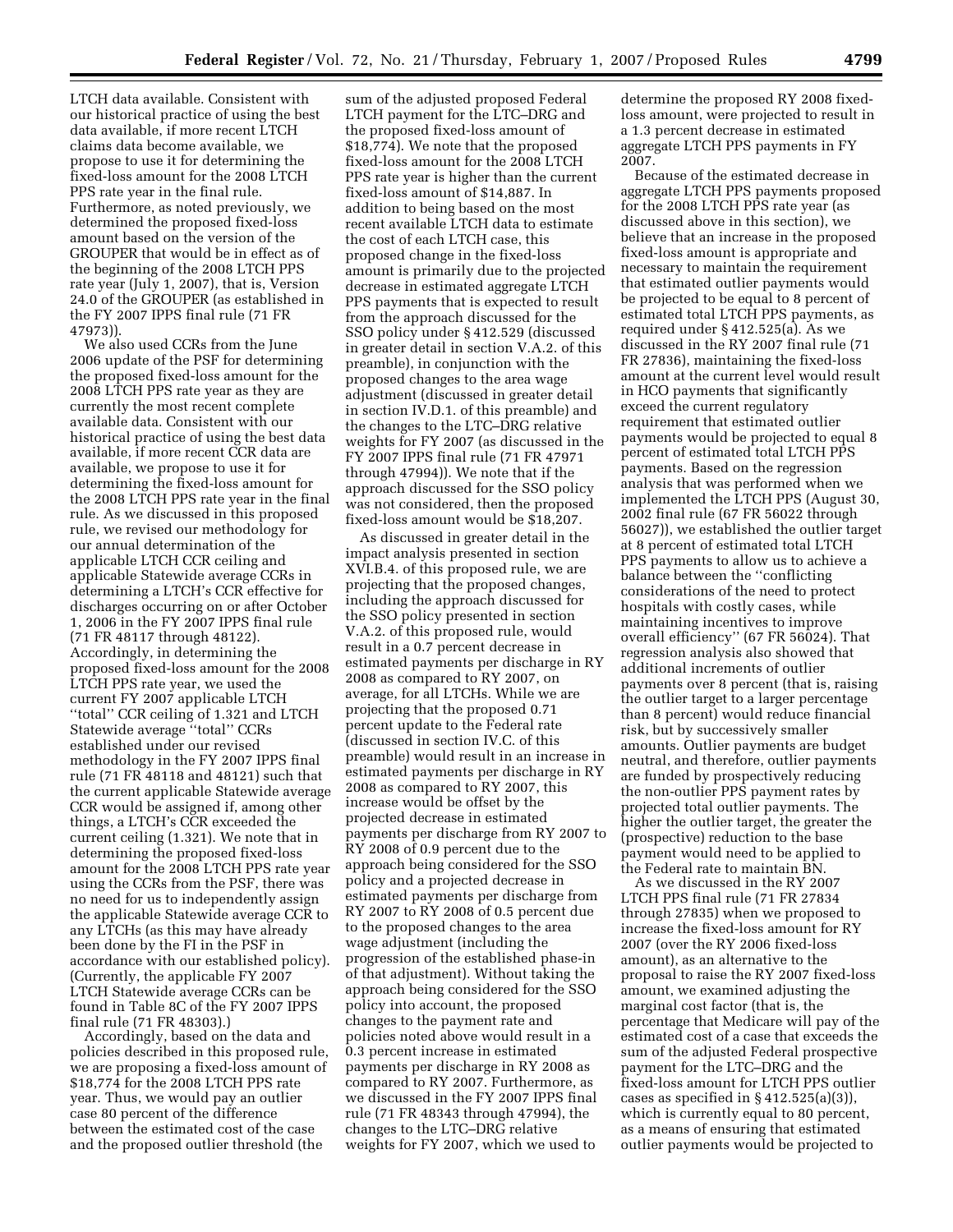equal 8 percent of estimated total LTCH PPS payments. When we initially established the 80 percent marginal cost factor in the August 30, 2002 final rule (67 FR 56022 through 56027), we explained that our analysis of paymentto-cost ratios for HCO cases showed that a marginal cost factor of 80 percent appropriately addresses outlier cases that are significantly more expensive than nonoutlier cases, while simultaneously maintaining the integrity of the LTCH PPS.

In proposing an increase to the fixedloss amount for RY 2007 (71 FR 27834), we also solicited comments on whether we should revisit the regression analysis discussed above in this section that was used to establish the existing 8 percent outlier target and 80 percent marginal cost factor, using the most recent available data to evaluate whether the current outlier target of 8 percent or the 80 percent marginal cost factor should be adjusted, and therefore, could have resulted in less of an increase in the fixed-loss amount for RY 2007. In response to this solicitation (as summarized in the RY 2007 LTCH PPS final rule (71 FR 27834 through 24835)), several commenters opposed any option that would allow us to revisit the regression analysis that was used to establish the existing 80 percent marginal cost factor and existing outlier target of 8 percent. The commenters stated their belief that the LTCH PPS is still in its early stages and further changes to the 80 percent marginal cost factor or 8 percent outlier target would result in instability to the system. The commenters cautioned against making any premature changes to the factors affecting HCO payments to LTCHs, particularly the marginal cost factor and outlier target established by regulation when the LTCH PPS was implemented. Also, the commenters agreed that keeping the marginal cost factor at 80 percent and the outlier pool at 8 percent better identifies LTCH patients that are truly unusually costly cases, and that this policy appropriately addresses outlier cases that are significantly more expensive than non-outlier cases.

In response to these comments, we agreed with the commenters that, based on the regression analysis done for the implementation of the LTCH PPS (August 30, 2002; 68 FR 56022 through 56026), a marginal cost factor of 80 percent and a outlier target of 8 percent best identifies LTCH patients that are truly unusually costly cases, and that such a policy appropriately addresses LTCH HCO cases that are significantly more expensive than non-outlier cases, which is consistent with our intent of the LTCH HCO policy as stated when

we implemented the LTCH PPS in the August 30, 2002 final rule (67 FR 56025). Therefore, as supported by many commenters, in the RY 2007 LTCH PPS final rule (71 FR 27835), we did not revisit the regression analysis that was used to establish the existing 80 percent marginal cost factor and existing outlier target of 8 percent, and therefore, did not make any changes to the marginal cost factor or outlier target in that final rule. Furthermore, we stated that after revisiting this issue and an analysis of the most recent complete available data, due to the lag time in the availability of data, we now believe the most appropriate time to revisit a budget neutral policy change in the outlier policy (among other things), which would affect future LTCH PPS payment rates, would be after the conclusion of the 5-year transition period when we expect to have several years of data generated after the implementation of the LTCH PPS.

Although proposing to raise the fixedloss amount from \$14,887 to \$18,774 (based on the policies presented in this proposed rule) would increase the amount of the ''loss'' that a LTCH must incur under the LTCH PPS for a case with unusually high costs before the LTCH would receive any additional Medicare payments, as we discussed above and as we explained in greater detail in the RY 2007 LTCH PPS final rule, based on the best available data, we continue to believe that the existing 8 percent outlier target and 80 percent marginal cost factor continue to adequately maintain the LTCHs' share of the financial risk in treating the most costly patients and ensure the efficient delivery of services. Accordingly, we are not proposing to adjust the existing 8 percent outlier target or 80 percent marginal cost factor under the LTCH PPS HCO policy at this time. However, we continue to be interested in any comments that would support revisiting the analysis that was used to establish the existing 8 percent outlier target and the existing 80 percent marginal cost factor, using the most recent available data to evaluate whether any changes to the current HCO policy should be made, and therefore, may result in less of an increase in the fixed-loss amount for RY 2008.

Furthermore, we note that the proposed fixed-loss amount of \$18,774 is lower than the FY 2003 fixed-loss amount of \$24,450 (67 FR 56023) and the 2004 LTCH PPS rate year fixed-loss amount of \$19,590 (68 FR 34144), and only slightly higher than the 2005 LTCH PPS rate year fixed-loss amount of \$17,864 (69 FR 25688), all of which were in effect during the time period

that we estimate positive Medicare margins (as discussed in the RY 2007 LTCH PPS final rule (71 FR 27820 through 27825). Therefore, we believe the proposed fixed-loss amount of \$18,774 would appropriately identify unusually costly LTCH cases while maintaining the integrity of the LTCH PPS. Thus, under the broad authority of section 123(a)(1) of the BBRA and section 307(b)(1) of BIPA, we are proposing to establish a fixed-loss amount of \$18,774 based on the best available LTCH data and the policies presented in this proposed rule because we believe a proposed increase in the fixed-loss amount is appropriate and necessary to maintain estimated outlier payments are projected to be equal to 8 percent of estimated total LTCH PPS payments, as required under § 412.525(a).

d. Reconciliation of Outlier Payments Upon Cost Report Settlement

In the June 9, 2003 HCO final rule (68 FR 34508 through 34512), we established our policy for LTCHs that provided that effective for LTCH PPS discharges occurring on or after August 8, 2003, any reconciliation of outlier payments will be based upon the actual CCR computed from the costs and charges incurred in the period during which the discharge occurs. In that same final rule, we also established that, for discharges occurring on or after August 8, 2003, at the time of any reconciliation, outlier payments may be adjusted to account for the time value of any underpayments or overpayments based upon a widely available index to be established in advance by the Secretary and will be applied from the midpoint of the cost reporting period to the date of reconciliation. (Additional information on the administration of the reconciliation process under the IPPS is provided in CMS Program Transmittal 707 (October 12, 2005; Change Request 3966). We note that we are currently developing additional instructions on the administration of the reconciliation process under the LTCH PPS that would be similar to the IPPS reconciliation process.)

In the FY 2007 IPPS final rule (71 FR 48121 through 48122), for discharges occurring on or after October 1, 2006, we codified into the LTCH PPS section of the regulations (42 CFR part 412, subpart O) the provisions governing the determination of LTCHs' CCRs, including modifications and editorial clarifications to our existing methodology for determining the annual LTCH CCR ceiling and applicable Statewide average CCRs under the LTCH PPS. (We note that we also made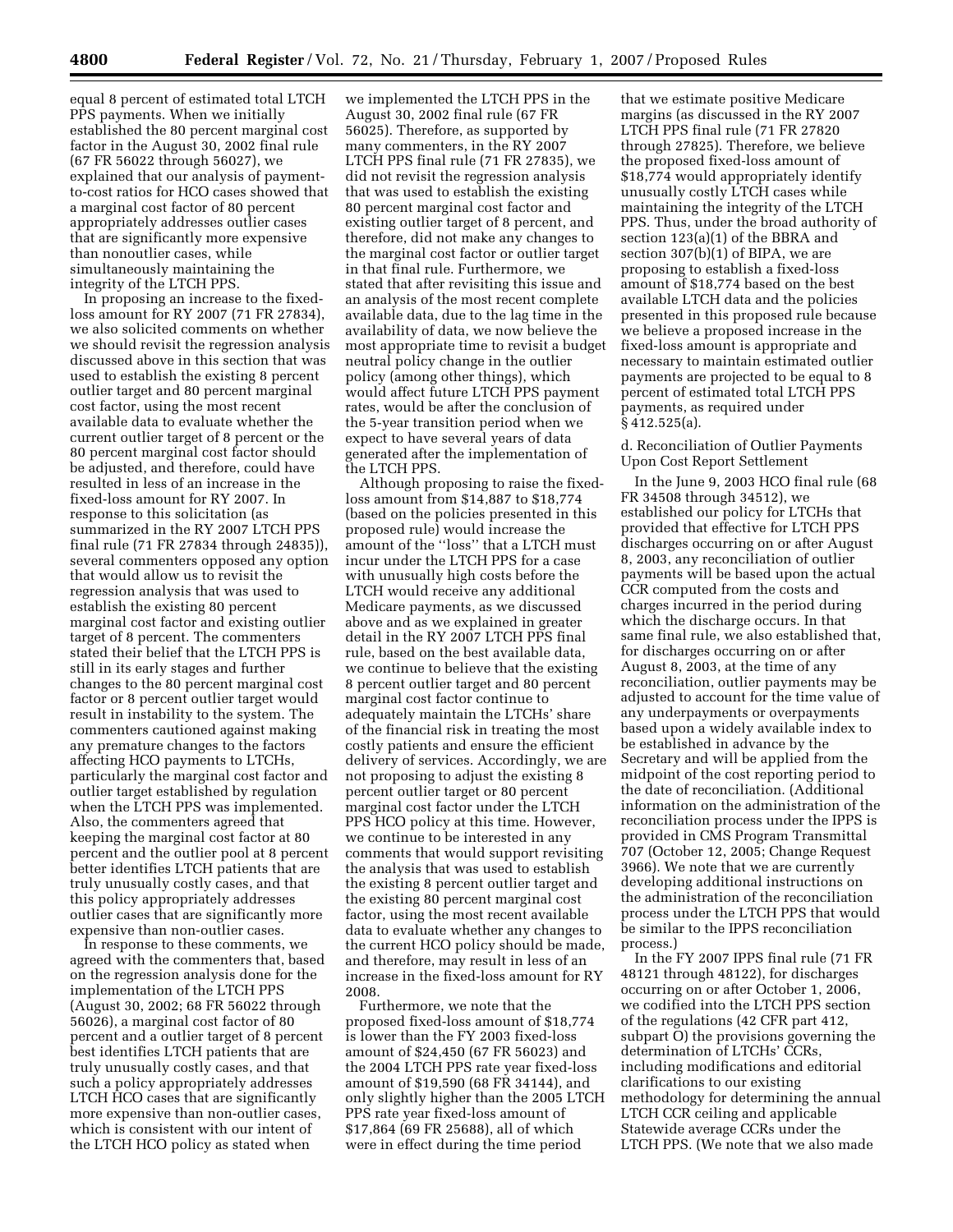the same changes under the SSO policy at § 412.529(c)(3), as discussed in section V.A.1.c. of this preamble).

In the FY 2007 IPPS final rule (71 FR 48122), under the broad authority of section 123 of the BBRA and section 307(b)(1) of BIPA, we revised § 412.525(a)(4)(iv)(D) through (E), for discharges occurring on or after October 1, 2006, to codify in subpart O of 42 CFR part 412 the provisions discussed concerning the reconciliation of LTCH PPS outlier payments, including editorial clarifications discussed in greater detail in this section, that would more precisely describe the application of those policies. Specifically, at  $§ 412.525(a)(4)(iv)(D)$ , we specified that for discharges occurring on or after October 1, 2006, any reconciliation of outlier payments will be based on the CCR calculated based on a ratio of coststo-charges computed from the relevant cost report and charge data determined at the time the cost report coinciding with the discharge is settled. In addition, at § 412.525(a)(4)(iv)(E), we specified that for discharges occurring on or after October 1, 2006, at the time of any reconciliation, outlier payments may be adjusted to account for the time value of any underpayments or overpayments. We also specified that such an adjustment will be based upon a widely available index to be established in advance by the Secretary and will be applied from the midpoint of the cost reporting period to the date of reconciliation. We made these additional revisions to § 412.525(a)(4) because we believe that these changes are more consistent with the LTCH PPS single payment rate for inpatient operating and capital costs (as discussed in greater detail previously), and because we believe it is more appropriate and administratively simpler to include all of the regulatory provisions concerning the determination of LTCH PPS outlier payments applicable under the LTCH PPS regulations in subpart O of 42 CFR part 412 of the CFR.

e. Application of Outlier Policy to Short-Stay Outlier (SSO) Cases

As we discussed in the August 30, 2002 final rule (67 FR 56026), under some rare circumstances, a LTCH discharge could qualify as a SSO case (as defined under § 412.529 and discussed in section V.A.1.a. of this preamble) and also as a HCO case. In this scenario, a patient could be hospitalized for less than five-sixths of the geometric ALOS for the specific LTC–DRG, and yet incur extraordinarily high treatment costs. If the costs exceeded the outlier threshold (that is,

the SSO payment plus the fixed-loss amount), the discharge would be eligible for payment as a HCO. Thus, for a SSO case in the 2008 LTCH PPS rate year, the HCO payment would be 80 percent of the difference between the estimated cost of the case and the proposed outlier threshold (the sum of the proposed fixed-loss amount of \$18,774 and the amount paid under the SSO policy).

#### 4. Other Payment Adjustments

As indicated earlier, we have broad authority under section 123(a)(1) of the BBRA as amended by section 307(b) of BIPA to determine appropriate adjustments under the LTCH PPS, including whether (and how) to provide for adjustments to reflect variations in the necessary costs of treatment among LTCHs. Thus, in the August 30, 2002 LTCH PPS final rule (67 FR 56014 through 56027), we discussed our extensive data analysis and rationale for not implementing an adjustment for geographic reclassification, rural location, treating a disproportionate share of low-income patients (DSH), or indirect medical education (IME) costs. In that same final rule, we stated that we would collect data and reevaluate the appropriateness of these adjustments in the future once more LTCH data become available after the LTCH PPS is implemented.

As we discussed in the RY 2007 LTCH PPS final rule (71 FR 27839), we now believe that after the completion of the 5-year transition, sufficient new data that will have been generated while LTCHs are subject to the LTCH PPS may be available for a comprehensive reevaluation of payment adjustments such as geographic reclassification, rural location, DSH, and IME. The end of the 5-year transition occurs with cost reporting periods beginning on or after October 1, 2007. Therefore, in this proposed rule, we are not proposing to make any adjustments for geographic reclassification, rural location, DSH, or IME. However, we will continue to collect and interpret new data as they become available in the future to determine if these data support proposing any additional payment adjustments. As we also discussed in the RY 2007 LTCH PPS final rule (71 FR 27839), we now believe that it is appropriate to wait for the conclusion of the 5-year transition to 100 percent of the Federal rate under the LTCH PPS, to maximize the availability of data that are reflective of LTCH behavior in response to the implementation of the LTCH PPS to be used to conduct a comprehensive evaluation of the potential payment adjustment policies

(such as rural location, DSH and IME) in conjunction with our evaluation of the possibility of making a one-time prospective adjustment to the LTCH PPS rates provided for at § 412.523(d)(3).

5. Proposed Budget Neutrality (BN) Offset To Account for the Transition Methodology

Under § 412.533, we implemented a 5-year transition, during which a LTCH is paid a total LTCH PPS payment that is comprised of an increasing percentage of the LTCH PPS Federal prospective payment rate and a decreasing percentage of its payments based on the reasonable cost-based payment principles for each discharge. Furthermore, we allow a LTCH (other than those defined as ''new'' under § 412.23(e)(4)) to elect to be paid based on 100 percent of the standard Federal rate in lieu of the blended methodology.

The standard Federal rate was determined as if all LTCHs will be paid based on 100 percent of the standard Federal rate. As stated earlier, we provide for a 5-year transition period that allows LTCHs to receive LTCH PPS payments in which a component incorporates reasonable cost principles. To maintain BN for FY 2003 as required by section 123(a)(1) of the BBRA during the 5-year transition period, we reduce all LTCH Medicare payments (whether a LTCH elects payment based on 100 percent of the Federal rate or whether a LTCH is being paid under the transition blend methodology) to account for the cost of the applicable transition period methodology in a given LTCH PPS rate year.

Specifically, during the LTCH PPS rate years governed under the 5-year transition policy at § 412.533(a), we reduce all LTCH Medicare payments during the 5-year transition by a factor that is equal to 1 minus the ratio of the estimated TEFRA reasonable cost-based payments that would be made if the LTCH PPS was not implemented, to the projected total Medicare program PPS payments (that is, payments made under the transition methodology and the option to elect payment based on 100 percent of the Federal rate).

In the RY 2007 LTCH PPS final rule (71 FR 27841), based on the best available data at that time, we projected that approximately 98 percent of LTCHs will be paid based on 100 percent of the standard Federal rate rather than receive payment under the transition blend methodology for the 2006 LTCH PPS rate year. Using the same methodology described in the August 30, 2002 LTCH PPS final rule (67 FR 56034), this projection, which used updated data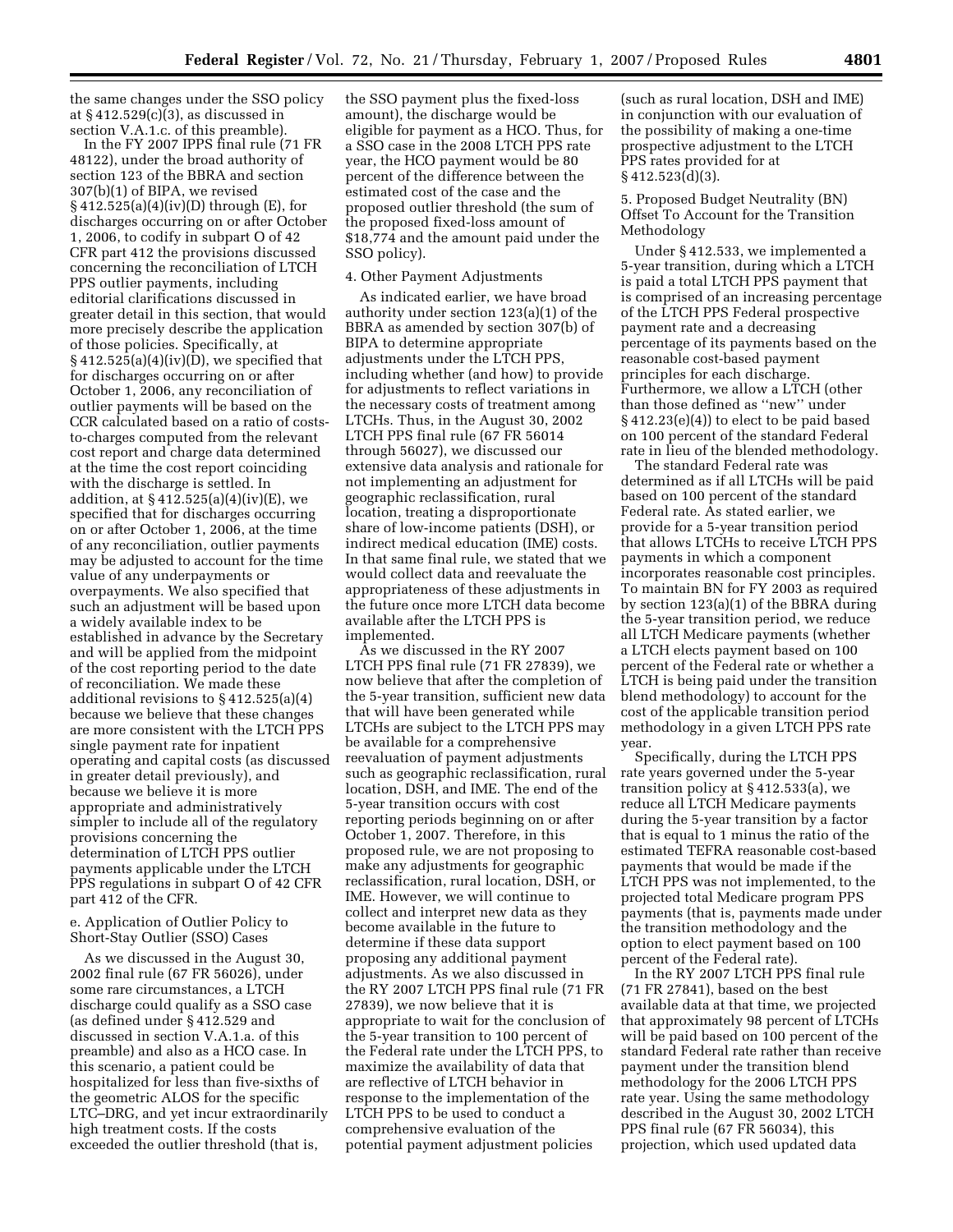and inflation factors, was based on our estimate that either: (1) A LTCH has already elected payment based on 100 percent of the Federal rate prior to the start of the 2007 LTCH PPS rate year (July 1, 2006); or (2) a LTCH would receive higher payments based on 100 percent of the 2007 LTCH PPS rate year standard Federal rate compared to the payments it would receive under the transition blend methodology. Similarly, we projected that the remaining 2 percent of LTCHs would choose to be paid based on the applicable transition blend methodology (as set forth under § 412.533(a)) because they would receive higher payments than if they were paid based on 100 percent of the 2007 LTCH PPS rate year standard Federal rate.

Also in the RY 2007 LTCH PPS final rule (71 FR 24202), based on the best available data at that time and policy revisions described in that same rule, we projected that in absence of a transition BN offset, the full effect of the final full year of the transition period (including the election option) as compared to payments as if all LTCHs would be paid based on 100 percent of the Federal rate would result in a negligible cost to the Medicare program (that is, less than \$1 million in RY 2007). Because the \$1 million in estimated costs to the Medicare program was such a small percentage of the estimated total LTCH payments for RY 2007 (over \$5 billion), the formula that we use to establish the BN offset resulted in a factor, which we reduce all Medicare payments by to account for the additional costs of the transition methodology of zero (due to rounding). Therefore, we established a zero percent transition period BN offset to all LTCH PPS payments for discharge occurring on or after July 1, 2006 through June 30, 2007, to account for the estimated cost of the transition period methodology (including the option to elect payment based on 100 percent of the Federal rate) in RY 2007. Furthermore, in that same final rule (71 FR 27841), we explained that we are no longer projecting a small cost for the 2008 LTCH PPS rate year (July 1, 2007 through June 30, 2008) even though some LTCH's will have a cost reporting period for the 5th year of the transition period which will be concluding in the first 3 months of the 2008 LTCH PPS rate year. This is because, based on the most available data, we are projecting that the vast majority of LTCHs would have made the election to be paid based on 100 percent of the Federal rate rather than the transition blend which would result in a negligible cost to the Medicare

program. In fact, based on the most recent available data from the July 2006 update of the PSF, we continue to estimate that nearly all (over 98 percent) LTCHs are currently being paid based on 100 percent of the Federal rate (rather than the transition blend methodology). Even for those few remaining LTCHs paid under the transition blend methodology set forth at § 412.533(a), the majority of their LTCH PPS payments are now based on at least 80 percent of the Federal rate and 20 percent of the reasonable cost amount (for cost reporting periods beginning during FY 2006) since there are no longer any LTCHs in their cost reporting periods that began during FY 2003 through FY 2005 (the first three years of the 5-year transition period). Therefore, we continue to believe that there would be no measurable estimated cost to the Medicare program due to the transition period methodology (including the option to elect payment based on 100 percent of the Federal rate) in RY 2008. Accordingly, in this proposed rule, based on updated data and using the same methodology established in the August 30, 2002 final rule (67 FR 56034), we are not proposing a transition BN offset to all LTCH PPS payments for discharges occurring on or after July 1, 2007 through June 30, 2008, to account for the estimated cost of the transition period methodology (including the option to elect payment based on 100 percent of the Federal rate, since some LTCHs may still be paid under the 4th year of the transition blend methodology, specified at § 412.533, for the first 3 months of RY 2008) in RY 2008.

6. One-Time Prospective Adjustment to the Standard Federal Rate

As we discussed in the August 30, 2002 LTCH PPS final rule (67 FR 56036), consistent with the statutory requirement for BN in section 123(a)(1) of the BBRA, we estimated aggregate payments under the LTCH PPS for FY 2003 to be equal to the estimated aggregate payments that would be made if the LTCH PPS were not implemented. Our methodology for estimating payments for purposes of the BN calculations used the best available data at the time and necessarily reflected assumptions. As the LTCH PPS progresses, we are monitoring payment data and will evaluate the ultimate accuracy of the assumptions used in the BN calculations (for example, inflation factors, intensity of services provided, or behavioral response to the implementation of the LTCH PPS) described in the August 30, 2002 LTCH

PPS final rule (67 FR 56027 through 56037). To the extent these assumptions significantly differ from actual experience, the aggregate amount of actual payments may turn out to be significantly higher or lower than the estimates on which the BN calculations were based.

Section 123(a)(1) of the BBRA as amended by section 307(b) of BIPA provides broad authority to the Secretary in developing the LTCH PPS, including the authority for establishing appropriate adjustments. Under this broad authority to make appropriate adjustments, as implemented in the existing § 412.523(d)(3) (as revised in the RY 2007 LTCH PPS final rule), we have provided for the possibility of making a one-time prospective adjustment to the LTCH PPS rates by July 1, 2008, so that the effect of any significant difference between actual payments and estimated payments for the first year of the LTCH PPS would not be perpetuated in the LTCH PPS rates for future years. In the RY 2007 LTCH PPS final rule (71 FR 27842), based on the best available data at that time, we estimated that total Medicare program payments for LTCH services over the next 5 LTCH PPS rate years would be \$5.27 billion for the 2007 LTCH PPS rate year; \$5.43 billion for the 2008 LTCH PPS rate year; \$5.63 billion for the 2009 LTCH PPS rate year; \$5.86 billion for the 2010 LTCH PPS rate year; and \$6.13 billion for the 2011 LTCH PPS rate year.

In this proposed rule, consistent with the methodology established in the August 30, 2002 final rule (67 FR 56036), based on the most recent available data, we estimate that total Medicare program payments for LTCH services for the next 5 LTCH PPS rate years would be as shown in Table 4.

TABLE 4

| LTCH PPS rate year | Estimated<br>payments<br>(\$ in billions) |  |
|--------------------|-------------------------------------------|--|
|                    | \$4.65                                    |  |
|                    | 4.84                                      |  |
|                    | 5.02                                      |  |
|                    | 5.24                                      |  |
|                    | 5.48                                      |  |

In accordance with the methodology established in the August 30, 2002 LTCH PPS final rule (67 FR 56037), these estimates are based on the most recent available data, including the projection that nearly all LTCHs will be paid based on 100 percent of the LTCH PPS standard Federal rate during the majority of RY 2008 (in accordance with the transition blend percentages set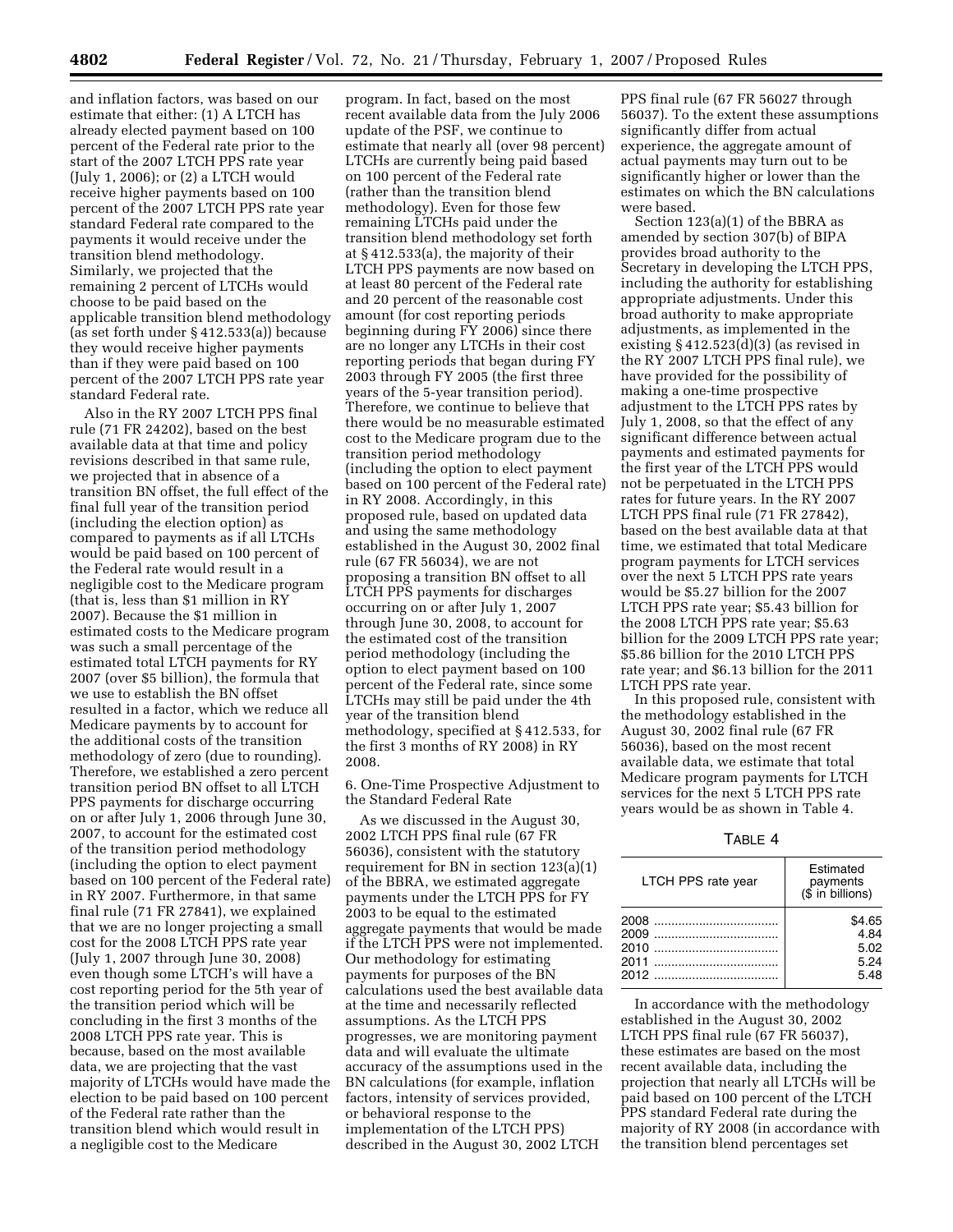forth at § 412.533(a)). These estimates are also based on our estimate of LTCH PPS rate year payments to LTCHs using CMS' Office of the Actuary's (OACT) most recent estimate of the RPL market basket of 3.2 percent for the 2008 LTCH PPS rate year, 2.9 percent for the 2009 LTCH PPS rate year, 2.5 percent for the 2010 LTCH PPS rate year, and 2.9 percent for the 2011 and 2012 LTCH PPS rate years. (We note that OACT develops its spending projections based on existing policy. Therefore, changes that have not yet been implemented are not reflected in the spending projections shown in this section.) We also considered OACT's most recent projections of changes in Medicare beneficiary enrollment that estimate a change in Medicare fee-for-service beneficiary enrollment of 0.2 percent in the 2008 LTCH PPS rate year, 0.5 percent in the 2009 LTCH PPS rate year, 0.1 percent in the 2010 LTCH PPS rate year, 0.2 percent in the 2011 LTCH PPS rate year and, 0.4 percent in the 2012 LTCH PPS rate year.

In the August 30, 2002 LTCH PPS final rule implementing the LTCH PPS (67 FR 55954), we set forth the implementing regulations, based upon the broad authority granted to the Secretary, under section 123 of the BBRA as amended by section 307(b) of the BIPA. Section 123(a)(1) of the BBRA required that the system ''maintain budget neutrality'' for FY 2003, that is, that estimated aggregate payments under the LTCH PPS would be projected to be equal to the estimated aggregate payments that would be made if the LTCH PPS would not be implemented for FY 2003. The methodology for determining the LTCH PPS standard Federal rate for FY 2003 that would ''maintain budget neutrality'' is described in considerable detail in the August 30, 2002 final rule (67 FR 56027 through 56037). As we discussed in that same final rule, our methodology for estimating payments for the purposes of BN calculations used the best available data and necessarily reflects assumptions in estimating aggregate payments that would be made if the LTCH PPS was not implemented. We also stated our intentions to monitor LTCH PPS payment data to evaluate the ultimate accuracy of the assumptions used in the BN calculations (for example, inflation factors, intensity of services provided, or behavioral response to the implementation of the LTCH PPS). To the extent that those assumptions significantly differ from actual experience, the estimated aggregate amount of actual payments during FY 2003 may result in

significantly higher or lower estimated payments than the estimates upon which the BN calculations were based. In that same final rule, the Secretary exercised his broad authority in establishing the LTCH PPS and provided for the possibility of a onetime prospective adjustment to the LTCH PPS rates by October 1, 2006, in § 412.523(d)(3) (this deadline was revised to July 1, 2008, in the RY 2007 LTCH PPS final rule). The purpose of that provision was to prevent any significant difference between actual payments and estimated payments for the 1st year of the LTCH PPS, when we established the budget neutral Federal rate as required by the statute (discussed previously), from being perpetuated in the PPS rates for future years.

As we discussed in the RY 2007 LTCH PPS final rule (71 FR 27842 through 27844), because the LTCH PPS was only recently implemented, sufficient new data had not been generated that would enable us to conduct a comprehensive reevaluation of our BN calculations. Therefore, in that same final rule, we did not implement a one-time adjustment under § 412.523(d)(3) so that the effect of any significant difference between actual payments and estimated payments for the 1st year of the LTCH PPS would not be perpetuated in the PPS rates for future years. However, we stated that we will continue to collect and interpret new data as it becomes available in the future to determine if this adjustment should be proposed. Therefore, in the RY 2007 LTCH PPS final rule (71 FR 27842), we revised § 412.523(d)(3) by changing the original October 1, 2006 deadline (established in the August 30, 2002 final rule that implemented the LTCH PPS) to July 1, 2008, to postpone the requirement due to the time lag in the availability of Medicare data upon which this adjustment would be based.

As we discussed in the RY 2007 LTCH PPS final rule (71 FR 27843 through 27844), we now believe that after the conclusion of the 5-year transition period sufficient new data will be generated by the LTCH PPS for a comprehensive reevaluation of our FY 2003 BN calculations. Specifically, we explained that the final year of the 5 year transition to LTCH PPS payments based on 100 percent of the Federal rate for all LTCHs will begin for cost reporting periods beginning on or after October 1, 2006 (FY 2007), and end with cost reporting periods beginning before October 1, 2007 (FY 2008). After the conclusion of the 5-year transition period (October 1, 2007), we expect to have between 3 and 4 years (FY 2003 through FY 2006) of LTCH data

generated since the implementation of the LTCH PPS. We note that there is a lag time between the submission of claims data and cost report data, and the availability of that data in the MedPAR files and HCRIS, respectively. Based on a comprehensive analysis of that data, we may then propose to make a onetime prospective adjustment to the LTCH PPS rates as provided for in § 412.523(d)(3). As also explained in that same final rule, we believe that postponing the deadline of the possible one-time prospective adjustment to the LTCH PPS rates provided for in § 412.523(d)(3) to July 1, 2008, would result in the availability of additional data generated under the LTCH PPS and, therefore, our decisions regarding a possible adjustment would be based on more complete and up-to-date data. This data would be reflective of LTCH behavior in response to the implementation of the LTCH PPS.

Evaluating the appropriateness of the possible one-time prospective adjustment will entail a thorough review of the actual Medicare costs incurred by LTCHs during the 1st year of the LTCH PPS, that is, for LTCH cost reporting periods beginning on or after October 1, 2002 through September 30, 2003. When we established the FY 2003 standard Federal rate to be budget neutral, we used the most recent LTCH cost data available at that time, and trended that data forward to estimate what Medicare would have paid to LTCHs under the TEFRA payment system if the PPS were not implemented (67 FR 56033). Our methodology for estimating payments for the purposes of BN calculations, utilized the best available data and necessarily reflected assumptions in estimating aggregate payments that would have been made had the LTCH PPS not been implemented. (The methodology for determining the LTCH PPS standard Federal rate for FY 2003 that would ''maintain budget neutrality'' is described in considerable detail in the August 30, 2002 LTCH PPS final rule (67 FR 56027 through 56037).) In that same final rule (67 FR 56036), we also stated our intentions to monitor LTCH PPS data to evaluate the ultimate accuracy of the assumptions used in the BN calculations (for example, inflation factors, intensity of services provided, or behavioral response to the implementation of the LTCH PPS). To the extent that those assumptions significantly differed from actual experience, the aggregate amount of actual payments during FY 2003 could be significantly higher or lower than the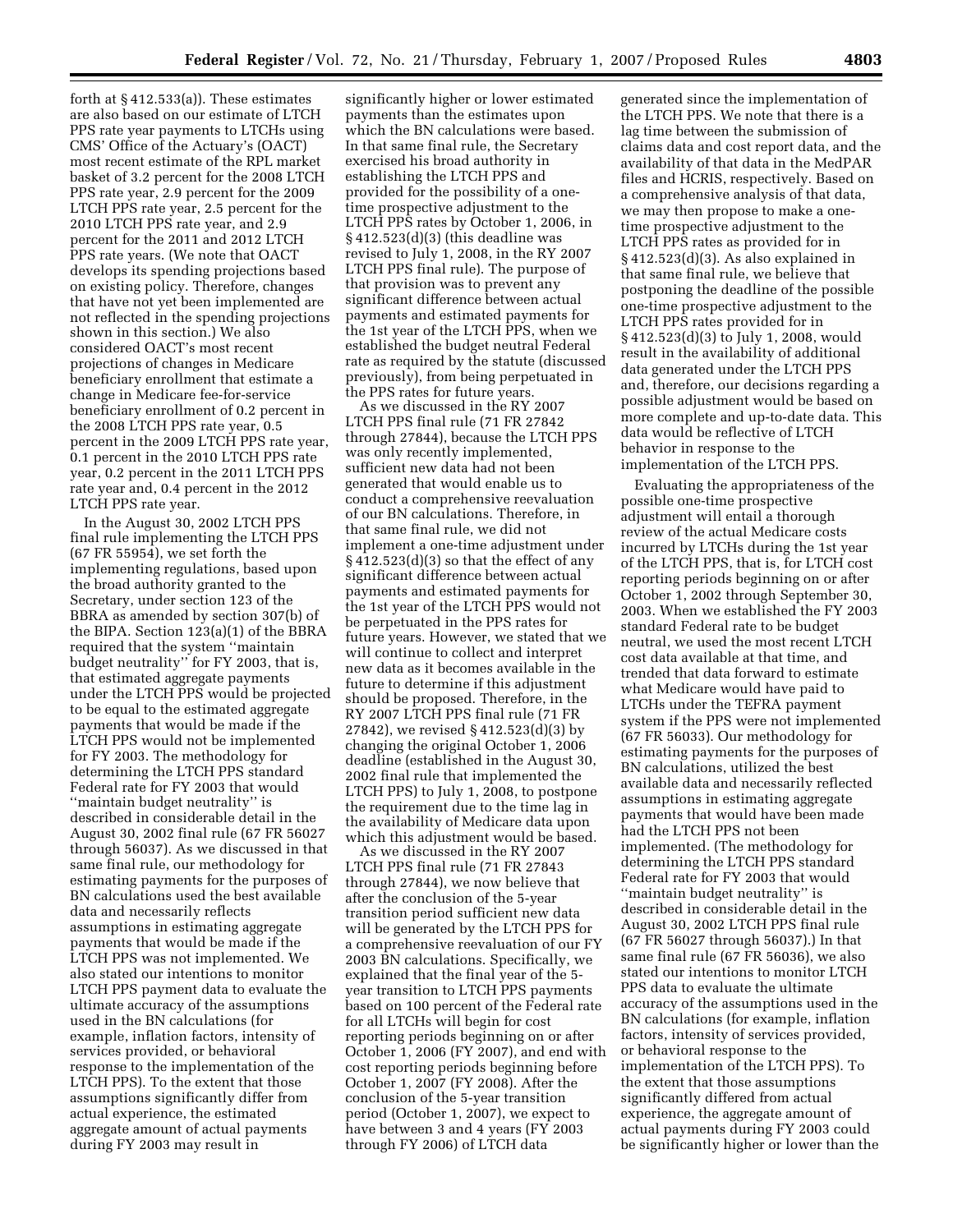estimates upon which the BN calculations were based.

At the outset of the LTCH PPS, we provided for the possibility of a onetime prospective adjustment at § 412.523(d)(3). Among other things, we wanted the opportunity to adjust the LTCH PPS Federal payment rate once data were available that reflected the actual cost-based payments that would have been made under the Medicare program during FY 2003 if the LTCH PPS had not been implemented, rather than perpetuate any significant difference between actual payments and estimated payments in the 1st year of the LTCH PPS used in determining the Federal rate into future years. Therefore, in the RY 2007 LTCH PPS final rule, we revised § 412.523(d)(3) to postpone the adjustment until July 1, 2008, because by that time, given the lag time typically involved in the entire cost report settlement procedure, we believe we will be able to utilize the most accurate data reflecting the actual costs incurred by LTCHs for cost reporting periods beginning during FY 2003.

We continue to believe that collecting and evaluating new data as it becomes available will allow us to have the best data from the 1st year of the LTCH PPS upon which to base an adjustment such as this. As we explained in the RY 2007 LTCH PPS final rule (71 FR 27844), there are many LTCHs with cost reporting periods from September 1 through August 30 which first became subject to the LTCH PPS on September 1, 2003. Given the lag time required for typical cost report settlement involving submission, desk review, and in some cases an audit, which can take approximately 2 additional years to complete (and we expect to audit a number of LTCH cost reports for the purpose of this analysis), we believe that the October 1, 2006 deadline established § 412.523(d)(3) is no longer reasonable or realistic. In fact, we believe that for cost reports for providers on August 2004 fiscal year ending date, we would be in possession of the most reliable cost report data, indicating the actual costs of the Medicare program of the LTCH PPS during the year in which we established the Federal payment rate by July 2007. Any proposed adjustment under § 412.523(d)(3), if finalized could then be implemented on July 1, 2008. Therefore, at this time, for the reasons discussed in this section, we believe that we still do not have sufficient new data to enable us to conduct a comprehensive reevaluation of our FY 2003 BN calculations. Accordingly, in this proposed rule, we are not proposing to make a one-time adjustment under § 412.523(d)(3) at this time.

#### **V. Other Proposed Policy Changes for the 2008 LTCH PPS Rate Year**

[If you choose to comment on issues in this section, please include the caption ''OTHER PROPOSED POLICY CHANGES FOR THE 2008 LTCH PPS RATE YEAR'' at the beginning of your comments.]

#### *A. Short Stay Outlier (SSO) Cases*

#### 1. Background

In the August 30, 2002 rule for the LTCH PPS, under § 412.529, we established a special payment policy for SSO cases, that is, cases with a covered LOS that is less than or equal to fivesixths of the geometric average LOS for each LTC–DRG. When we established the SSO policy, we explained that ''[a] short-stay outlier case may occur when a beneficiary receives less than the full course of treatment at the LTCH before being discharged (67 FR 55995). Also in the August 30, 2002 LTCH PPS final rule, we stated that when we first described the policy, in the March 27, 2002 proposed rule, "\* \* \* we based the proposed policy on the belief that many of these patients could have been treated more appropriately in an acute hospital subject to the acute care hospital inpatient prospective payment system'' (67 FR 55995). Therefore, under the LTCH PPS, we implemented a special payment adjustment for SSO cases. Under the original SSO policy, for LTCH PPS discharges with a covered LOS of up to and including five-sixths the geometric average LOS for the LTC– DRG, we adjusted the per discharge payment under the LTCH PPS by the least of 120 percent of the estimated cost of the case, 120 percent of the LTC–DRG specific per diem amount multiplied by the covered LOS of that discharge, or the full LTC–DRG payment 67 FR 55995 through 56000).

As noted previously, generally LTCHs are defined by statute as having an ALOS of greater than 25 days. We stated that we believed that the SSO payment adjustment results in more appropriate payments, since these cases most likely did not receive a full course of a LTCHlevel of treatment in such a short period of time and the full LTC–DRG payment would generally not be appropriate. Payment-to-cost ratio analyses indicated that if LTCHs received a full LTC–DRG payment for those cases, they would have been significantly ''overpaid'' for the resources they have actually expended in treating those patients (67 FR 55995 through 56000).

Furthermore, in establishing the SSO policy, we stated that we believed that providing a reduced payment for SSO cases would discourage hospitals from admitting these patients. We also believed that the policy did not severely penalize providers that, in good faith, had admitted a patient and provided some services before realizing that the beneficiary could receive more appropriate treatment at another site of care. As we explained in the FY 2003 LTCH PPS final rule, establishing a SSO payment for these types of cases addresses the incentives inherent in a discharge-based PPS for LTCHs for treating patients with a short LOS (67 FR 55995 through 56000).

2. Additional Discussion of the SSO Payment Formula

In the August 30, 2002 LTCH PPS final rule, when we first presented our rationale for establishing the SSO policy, we had proposed an adjustment to ensure appropriate payment for cases that we believed may have been transferred from an acute hospital prematurely. Even if a patient was an appropriate admission to the LTCH, we also believed that a short stay case at a LTCH most likely did not receive a full course of medical treatment during the short stay and that a full LTC–DRG payment would therefore, be inappropriate (67 FR 55995 through 56000).

In keeping with these concerns, and based on an evaluation of data from more than 3 years of the LTCH PPS, which revealed that a large percentage of SSOs had a covered LOS of 14 days or less, we revised our payment policy for SSO cases in the RY 2007 LTCH PPS final rule for subclause (I) LTCHs (71 FR 27845 through 27870).

Consistent with the Secretary's broad authority ''to provide for appropriate adjustments to the long-term hospital payment system \* \* \*'' established under section 123 of the BBRA as amended by section 307(b)(1) of BIPA, for RY 2007, we reduced the cost-based option of the SSO policy adjustment to 100 percent of the estimated costs of the case for discharges occurring on or after July 1, 2006. We believed that by reducing the Medicare payment to a LTCH for a specific SSO case so that it would not exceed the estimated costs incurred for that case, we would be removing what we believed could be a financial incentive to admit and treat SSO cases that the then existing policy had established for LTCHs. We did not change the payment option of 120 percent of the per diem for a specific LTC–DRG multiplied by the covered LOS for that case because as described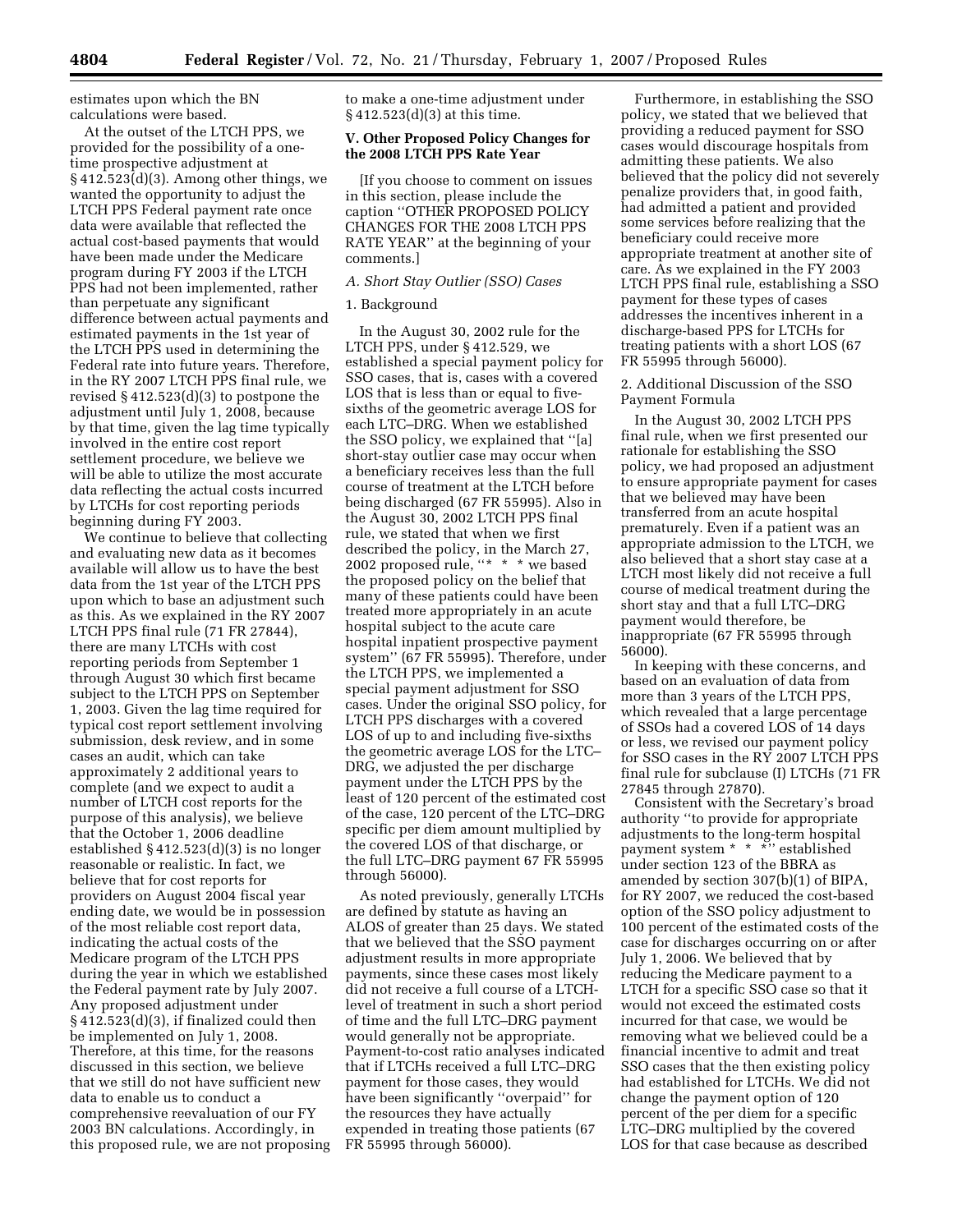in detail in the FY 2003 final rule LTCH PPS, when we first established the SSO policy, we found that by adjusting the per discharge payment by paying at 120 percent of the per diem LTC–DRG payment, once a stay reaches five-sixths of the geometric average LOS for the LTC–DRG, the full LTC–DRG payment will have been made (67 FR 55999). We continue to believe that this specific methodology, which results in a gradual increase in payment as the LOS increases without producing a significant payment ''cliff'' at any one point, provides a reasonable payment option under the SSO policy.

However, an analysis of the FY 2004 MedPAR data indicated that even under the existing SSO policy, LTCHs were admitting short stay patients that we believe could have continued treatment at the acute care hospitals (paid for under the IPPS) but could have been actually being prematurely discharged to LTCHs. Therefore, in the RY 2007 LTCH PPS final rule, we added a fourth payment option. This fourth payment alternative, a blend of an LTCH PPS amount that is comparable to the IPPS per diem payment amount, and 120 percent of the LTC–DRG per diem payment amount, as described below in this section, reflects our belief that as the length of a SSO stay increases, the case begins to resemble a more ''typical'' LTCH stay and, therefore, it is appropriate that incrementally, payment should be based more on what would otherwise be payable under the LTCH PPS and less on the IPPS-comparable amount. (Specifics of calculating the IPPS-comparable amount are set forth in considerable detail in the RY 2007 LTCH PPS final rule (71 FR 27852 through 27853).

We noted at the outset of the LTCH PPS for FY 2003, that the LTCH standard rate was calibrated based on LTCH resources expended in treating a patient population requiring long stays. Therefore, in establishing the SSO policy at the beginning of the LTCH PPS, we determined that it was appropriate that we not pay a full LTC– DRG payment for a patient stay not requiring those resources (67 FR 55995 through 56000). Our revision of the payment formula for SSOs for RY 2007 reflected our belief that where a case met our definition of a SSO at § 412.529(a), as the covered LOS increased, the case began to more closely resemble a characteristic LTCH case (and less like a short term acute care hospital case). Therefore, it was appropriate to base an increasing percentage of payment for SSOs on the LTC–DRG payment amount and a decreasing percentage of the LTCH PPS payment amount based upon the IPPScomparable amount.

We continue to believe that in defining a LTCH as a hospital with an inpatient ALOS of greater than 25 days in section  $1886(d)(1)(B)(iv)(I)$  of the Act, that the Congress was focusing on LOS as the essential characteristic of this provider category. Furthermore, we believe that the statutory change requiring the establishment of the LTCH PPS emphasized that the payment system should reflect the different resource use related to inpatient hospital services provided by hospitals specified by section 1886(d)(1)(B)(iv) of the Act, that is, by LTCHs (71 FR 27865). Specifically, we believe that the language of the statute indicates that the Congress believed that LTCHs *treat* or should be treating patients with different medical needs which results in those patients having a significantly longer LOS than those acute care hospital patients that we pay for under the IPPS.

In section 4422 of the BBA of 1997, which required that the Secretary develop a legislative proposal for the establishment of a PPS for LTCHs, the Congress specified that the system ''shall include an adequate patient classification system that reflects the differences in patient resource use and costs among such hospitals.'' Section 123 of the BBRA of 1999, which required implementation of a PPS for LTCHs for cost reporting periods beginning on or after October 1, 2002, specified, among other things, that the system be a per discharge payment system, based on diagnosis-related groups (DRGs), and ''reflects the differences in patient resource use and costs'' of long-term care hospital patients. Section 307(b) of the BIPA of 2000 required the Secretary ''to examine the feasibility and the impact of basing payment under such a system on the use of existing (or refined) hospital DRGs that have been modified to account for different resource use of LTCH patients.''

When we developed the LTCH PPS for FY 2003, the most recently available MedPAR data (generally, for FYs 1998 and 1999) revealed that 52 percent of the Medicare patients at LTCHs nationwide had a LOS of less than twothirds of the ALOS for the LTC–DRG to which they were grouped. Of these cases, 20 percent had stays of less than 8 days. Since payments under the LTCH PPS were based on the resources necessary for treatment requiring long term hospital-level stays, beginning with the start of the LTCH PPS, we established the SSO policy, to provide appropriate payment for stays that were

significantly shorter than the ALOS for each specific LTC–DRG.

The original SSO policy focused on our concerns that a SSO patient would generally receive less than the full course of treatment at the LTCH before being discharged and a full LTC–DRG payment would not be appropriate (67 FR 55943, 55995 through 55996). As we noted in the RY 2007 LTCH PPS final rule, when we revised the SSO policy based on our analysis of the nearly 3 years of data since we designed the LTCH PPS, we believed that our SSO policy should reflect our conviction that many SSO patients could otherwise have continued to receive appropriate care in the acute care hospital from which they were admitted. Had these patients not been discharged from the acute care hospital, the additional days of treatment would have continued to have been paid for under the IPPS (71 FR 27845 through 27865).

Section 123 of the BBRA, as amended by section 307(b) of the BIPA, confers broad authority on the Secretary to implement a PPS for LTCHs, including provisions for appropriate adjustments to the payment system. This broad authority gives the Secretary flexibility to fashion a LTCH PPS based on both original policies, as well as concepts borrowed from other payment systems that are adapted, where appropriate to the LTCH context. In the RY 2007 LTCH PPS final rule, we formulated a payment adjustment under the LTCH PPS that we believed would result in an appropriate payment adjustment for those inpatient stays that we believe are not characteristic of LTCHS but could be more appropriately treated in another setting.

Subsequent to the RY 2007 LTCH PPS final rule, we have performed additional analysis of more recent data FY 2005 MedPAR data, and have determined that 42 percent of LTCH SSO discharges, or approximately 19,750 cases, had lengths of stay that were less than or equal to the average LOS plus one standard deviation of an IPPS discharge that is the same DRG as the LTC–DRG to which the case was assigned. (One standard deviation is a statistical test which measures the certainty of the average of a set of measurements for the purpose of data analysis. The standard deviation is the quantity commonly used by statisticians to measure the variation in a data set.) We believe that it is appropriate to compare the covered LOS of a LTCH case grouped to a particular LTC–DRG to the ALOS plus one standard deviation for the corresponding DRG under the IPPS. At one standard deviation, we have identified approximately 68 percent of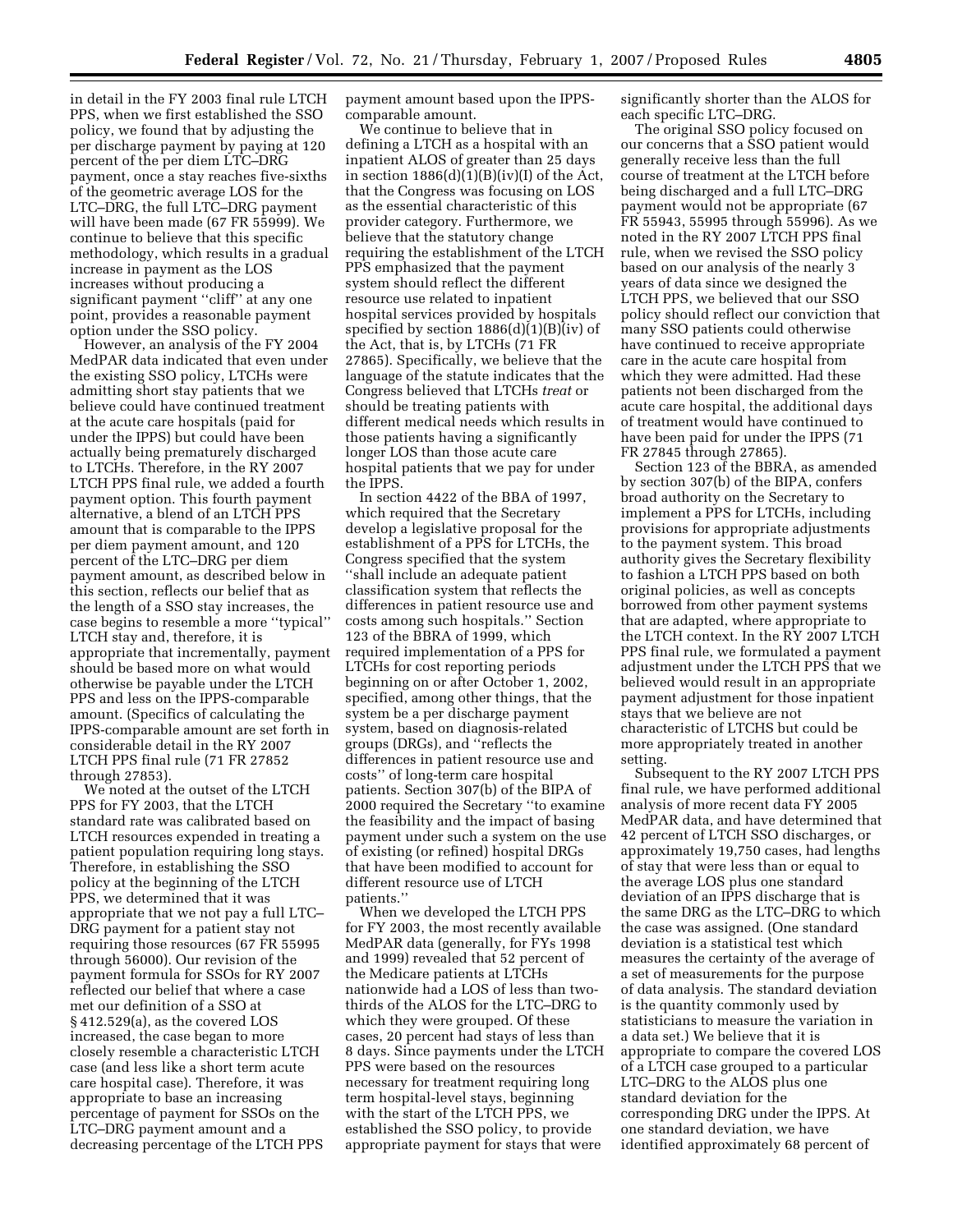the IPPS cases within that DRG that were discharged from acute care hospitals and paid for under the IPPS. Using the statistical test of one standard deviation of the ALOS for each DRG under the IPPS, identifies the majority of IPPS discharges in any DRG.

We believe that the 42 percent of LTCH SSO cases in the RY 2005 MedPAR files with lengths of stay that are equal to or less than the IPPS ALOS plus one standard deviation for the same DRGs under the IPPS appear to be comparable to typical stays at acute care hospitals.

Although LTCHs are certified by Medicare as acute care hospitals, we believe that the Congress intended for the higher LTCH PPS payments to be made to LTCHs that treat patients requiring prolonged hospital-level care. Payments under the LTCH PPS, in compliance with the statutory mandates, have been calibrated based on ''the different resource use'' of LTCHs as compared to acute care hospitals paid under the IPPS. We believe that we are ''overpaying,'' under the LTCH PPS, for those SSO cases in LTCHs with covered lengths of stay that are equal to or less than the typical IPPS ALOS (that is, a LOS that is less than or equal to the average IPPS LOS plus one standard deviation for the same DRG under the IPPS).

We further believe that in excluding LTCHs from being paid under the IPPS, the Congress also recognized several types of hospital-level providers that offered a different type of treatment than could reasonably be paid for under the IPPS. Specifically, in the FY 2002 LTCH PPS final rule, we reviewed the history of LTCHs as hospitals excluded from the IPPS. At that time we quoted the legislative history of the 1983 Social Security Amendments which stated, with regard to LTCHs, that the ''DRG system was developed for short-term acute care general hospitals and as currently constructed does not adequately account for special circumstances of diagnoses requiring

long stays'' (Report of the Committee on Ways and Means, U.S. House of Representatives, to Accompany HR 1900, H.R. Rept. No. 98025, at 141 (1983) (67 FR 55957)). Therefore, from the very outset of the IPPS, the Congress distinguished LTCHs from short term acute care hospitals by patients' lengths of stay. The PPS for LTCHs that we implemented in FY 2003, complied with the statutory mandate, cited above in this section, that payments under the LTCH PPS be calibrated based on ''the different resource use'' of these longstay LTCH patients as distinct from the resources used to treat short stay patients at acute care hospitals and paid under the IPPS. Consequently, as we stated in the RY 2007 LTCH PPS final rule, we believe that ''LTCHs that admit SSO patients with lengths of stay more typical of an acute care hospital may be, in fact, behaving like acute care hospitals'' (71 FR 27847), and we also believe that it is reasonable for payments under the LTCH PPS for such cases to reflect this behavior.

Our data indicates that for the approximately 350 LTCHs in existence during FY 2005 that discharged approximately 130,000 cases, 46,600 discharges were SSO patients. During that same period, the approximately 3,600 acute care hospitals throughout the United States discharged approximately 12.7 million Medicare beneficiaries. At the approximately 3,600 acute care hospitals, treatment for Medicare patients is paid for under the IPPS, including those cases with a LOS that is the same as the LOS for SSO treated at a LTCH. However at a LTCH, even under the blend payment option of the SSO policy that we established for RY 2007, a percentage of the payment for those short stay patients at LTCHs may be based on a payment rate that was calculated to reflect the ''different resource use'' at LTCHs as compared to payment based on DRGs at acute care hospitals paid for under the IPPS. We believe that based on this analysis under the existing SSO policy for short stay patients where the patient's LOS is less than or equal to the average LOS plus one standard deviation for the same DRG at an acute care hospital, paid for under the IPPS, our blended payment methodology could result in an excessive payment.

Our data further indicates that typically LTCHs admit approximately 80 percent of their patients from acute care hospitals where their urgent conditions have been diagnosed, treated, and stabilized. We believe that when these patients are admitted to a LTCH for an extremely short stay, the LTCH appears to be serving as a stepdown unit of the acute care hospital (71 FR 27857 through 27858). (Section 1886(d)(1)(B) of the Act, provides for the establishment of rehabilitation and psychiatric units of section 1886(d) hospitals (that is, acute care hospitals paid for under the IPPS) but not LTCH units.)

As we stated in the RY 2007 LTCH PPS final rule, "\* \* \* an analysis of the CY 2004 MedPAR files revealed that for specified DRGs for acute care cases following ICU/CCU days, there were significantly fewer 'recuperative' days (nearly 50 percent) for acute care outlier patients that were discharged from the acute care hospital and then admitted to a LTCH than for those patients that were discharged from the acute care hospital and not subsequently admitted to a LTCH. For example, under the IPPS for DRG 475 (Respiratory system diagnosis with ventilator support) and DRG 483 (Trach with mechanical vent 96+ hours or PDX except face, mouth and neck diagnosis), the number of ''recuperative'' days were considerably shorter at the acute care hospital if there was a discharge at the acute care hospital followed by an admission to a LTCH. The data in Table 5 is consistent with our belief that many LTCHs appear to be admitting some SSO patients that could have received the care at the acute care hospital. (71 FR 27857)

TABLE 5.—HCO LOS, ICU/CCU LOS, AND POST-ICU/CCU LOS FOR SELECTED INPATIENT DRGS BY POST-DISCHARGE STATUS

[Live discharges only]

| DRG                                                                  | Cases                          | LOS                          | Outlier ICU/<br>CCU days   | Post ICU/<br>CCU days |
|----------------------------------------------------------------------|--------------------------------|------------------------------|----------------------------|-----------------------|
| 475 (no LTCH)<br>475 (with LTCH)<br>483 (no LTCH)<br>483 (with LTCH) | 3,887<br>515<br>3,257<br>2.353 | 32.5<br>29.6<br>73.6<br>45.7 | 20.5<br>22.6<br>53.6<br>4. | 20<br>4.7             |

In our analysis of what we believe are excessive payments under the existing

LTCH PPS for the shortest SSOs, we are focusing on those SSO cases where a

LTCH patient's covered LOS at the LTCH is less than or equal to the ALOS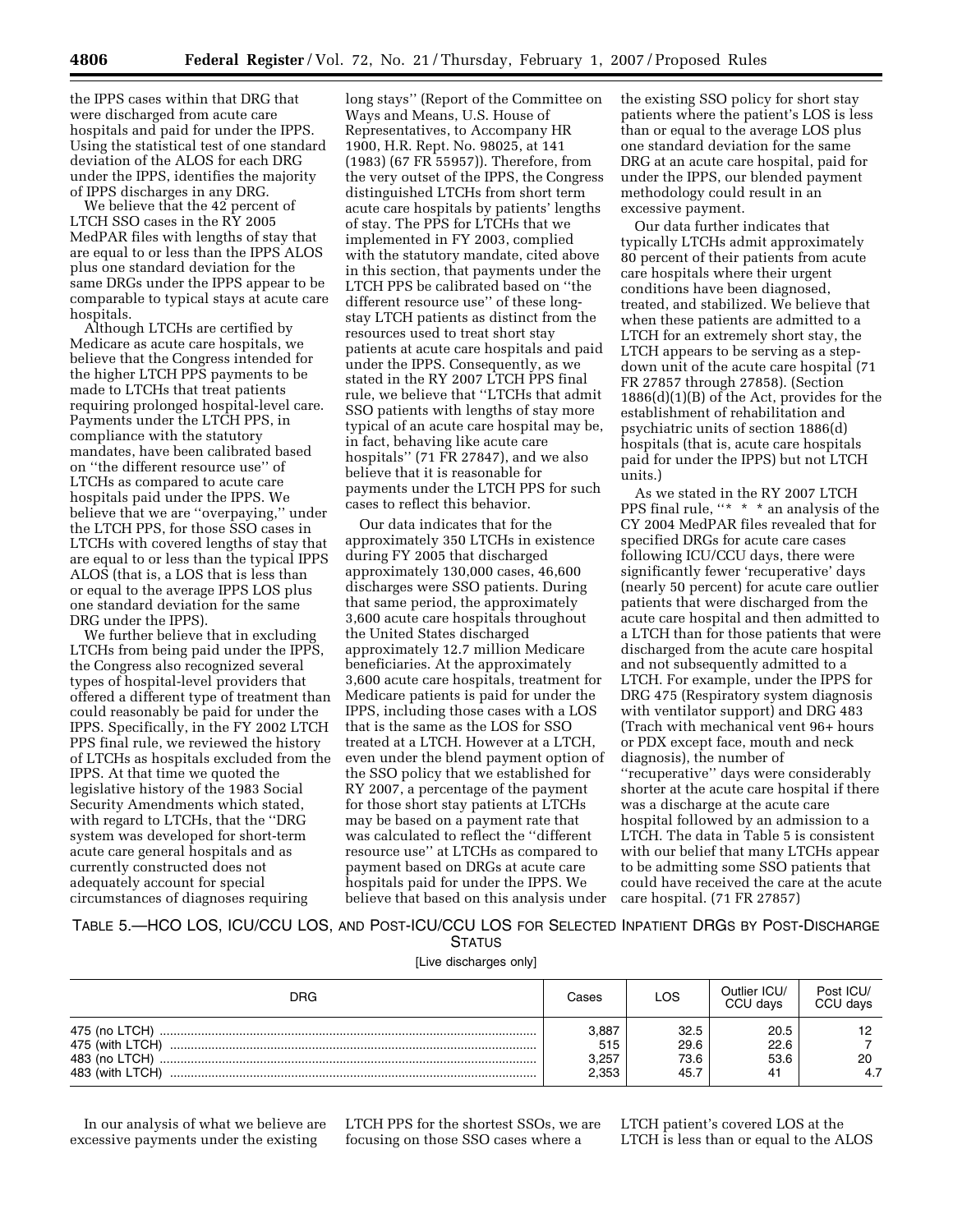plus one standard deviation for the same DRG at acute care hospitals (the ''IPPS comparable threshold'') and distinguishing between those SSO cases with lengths of stay that are less than or equal to the ''IPPS comparable threshold'' from those that exceed that threshold.

For the purposes of this discussion, whether the LTCH SSO case is within the ''IPPS comparable threshold'' is determined by comparing the covered LOS of that SSO case which has been assigned to a particular LTC–DRG to the ALOS for the same DRG under the IPPS. For example, if the covered LOS of the LTCH SSO case is equal to or less than the average LOS plus one standard deviation for the same DRG under the IPPS, the LTCH SSO case would be within the ''IPPS comparable threshold''. We believe an alternative payment option would be appropriate for such a case. We are considering an approach where if the covered LOS was equal to or less than the ''IPPS comparable threshold'' (defined above in this section) of the same DRG under the IPPS, the SSO payment methodology could be revised so that payment would be based upon the least of 100 percent of estimated costs of the case as determined under § 412.529(d)(2); 120 percent of the LTC– DRG per diem multiplied by the covered LOS of the case as determined under § 412.529(d)(1); the Federal prospective payment for the LTC–DRG as determined under § 412.529(d)(3); or an LTCH PPS amount comparable to the IPPS per diem amount as defined at § 412.529(d)(4), not to exceed the full IPPS comparable amount.

We would note that the RTI Report, discussed in Section XI. of this proposed rule, includes an RTI recommendation that ''\* \* \* for LTCH cases whose LOS is within 1 standard deviation of the IPPS average LOS, LTCHs should be paid the IPPS rate. When this occurs, it suggests that LTCH is providing general acute care for these patients. This will allow LTCHs to treat these cases but be paid on an equitable basis with other acute hospitals since the shorter length stay would suggest general acute treatment is being provided.'' (Recommendation 11, p. 139) (We discuss the RTI report in Section XI. and have included the Executive Summary of the RTI Report as Addendum B of this proposed rule.)

Under this approach, SSO cases with covered lengths of stay that exceed the ''IPPS comparable threshold'' would continue to be paid under the existing SSO payment policy at § 412.529(c)(2) which is the least of: 100 percent of the estimate cost of the case as determined

under § 412.529 (d)(2); 120 percent of the per diem of the LTC–DRG multiplied by the covered LOS of the case as determined under § 412.529(d)(1); the Federal prospective payment for the LTC–DRG as determined under § 412.529(d)(3); or a blend of the 120 percent of the LTC– DRG specific per diem amount and an amount comparable to the IPPS per diem amount as set forth in § 412.529 (c)(2)(iv). (The methodology for the calculation of these amounts is specified at § 412.529(d).)

We believe this approach is appropriate because we believe that we should continue to ensure that the LTCH PPS payments are appropriate for all cases; including those with a LOS that resemble cases typically treated at acute care hospitals. Therefore, as noted in the above discussion in this section, for the shortest SSO cases (that is, if the LTCH patient's covered LOS is less than or equal to the ''IPPS-comparable threshold''), the IPPS comparable per diem amount, capped at the full IPPS comparable amount that is used under the blend option of the current SSO policy, under this approach could be the fourth payment option in the SSO payment formula, replacing the blend option in the adjusted LTCH PPS payment formula at existing § 412.529(c)(2)(iv). We are considering this policy because we believe that based on our analysis for this particular type of case, it is inappropriate for Medicare to pay a LTCH a LTCH PPS payment that results in a per discharge payment amount that is greater than a hospital paid under the IPPS. Consistent with this approach, those SSO cases where the covered LOS exceeded the ''IPPS-comparable threshold,'' payment (that is, cases that more closely resemble a characteristic LTCH case and less a short term acute care hospital case) would continue to be made under the existing SSO policy at § 412.529(c)(2).

In considering this policy direction, at the present time, we do not believe that this approach for SSOs would be appropriate for the specific situation of a subsection (II) LTCH (that is, a LTCH meeting the definition specified in section  $1886(d)(1)(B)(iv)(II)$  of the Act). We have addressed the uniqueness of this type of LTCH in several notices ((62 FR 45966, 46016, and 46026), (67 FR 55954 and 55974), (68 FR 34147 through 34148) (71 FR 27863)). We believe that subclause (II) LTCHs operate under a unique Congressional mandate which, as set forth in section 1886(d)(1)(B)(iv)(II) of the Act, circumscribes such a LTCHs' admission policies to the extent that it is being identified as a LTCH in order to provide

a particular type of service (for which the ALOS is greater than 20 days) to a particular population (at least 80 percent have a principal diagnosis of neoplastic disease) (68 FR 34147). Exempting subsection (II) LTCHs under this approach is consistent with positions regarding the application of SSO policies to subclause (II) LTCHs. For example, in RY 2004, we provided a distinctive phase-in formula for subclause (II) LTCHs (§ 412.529(e)), and in the RY 2007 LTCH PPS final rule, we did not apply SSO policy revisions for subclause (I) LTCHs (§ 412.529(c)(2)) to subclause (II) LTCHs ((68 FR 34122, 34147 through 34148) (71 FR 27798,27863)).

To encourage a thorough and accurate evaluation of this approach, we have included a column in Table 3 of Addendum A of this proposed rule, which sets forth what would be the IPPS-comparable threshold for each LTC–DRG. We note that to determine the ''IPPS Comparable Threshold'' for some DRGs it may be necessary to supplement IPPS hospital statistical data due to a low volume of IPPS cases grouped to those DRGs. In addition, although IPPS hospital statistical data for the six transplant DRGs (103, 302, 480, 495, 512 and 513) and two error DRGs (469 and 470) may be available, we could assign a value of zero for the ''IPPS Comparable Threshold'' for these LTC–DRGs. This is consistent with our on-going policy under the LTCH PPS to assign a value of 0.0000 to the relative weights for these LTC–DRGs, as discussed in section III.D.

As we have stated in this section, we continue to be concerned about appropriate payment for SSO cases under the LTCH PPS, and therefore, we are considering a policy change for the purpose of differentiating between those SSO cases that we believe are more appropriately admitted and treated at LTCHs as distinguished from those with a LOS that resemble cases typically treated at acute care hospitals. As described in this section, for the shortest SSO cases (that is, if the LTCH patient's covered LOS is less than or equal to the ''IPPS-comparable threshold''), the IPPS comparable per diem amount, capped at the full IPPS-comparable amount that is used under the blend option of the current SSO policy, could be the fourth payment option in the SSO payment formula, replacing the blend option in the adjusted LTCH PPS SSO payment formula at existing  $\S 412.529(c)(2)(iv)$ . Consistent with this approach, those SSO cases where the covered LOS exceeded the ''IPPS-comparable threshold,'' payment (that is, cases that more closely resemble a characteristic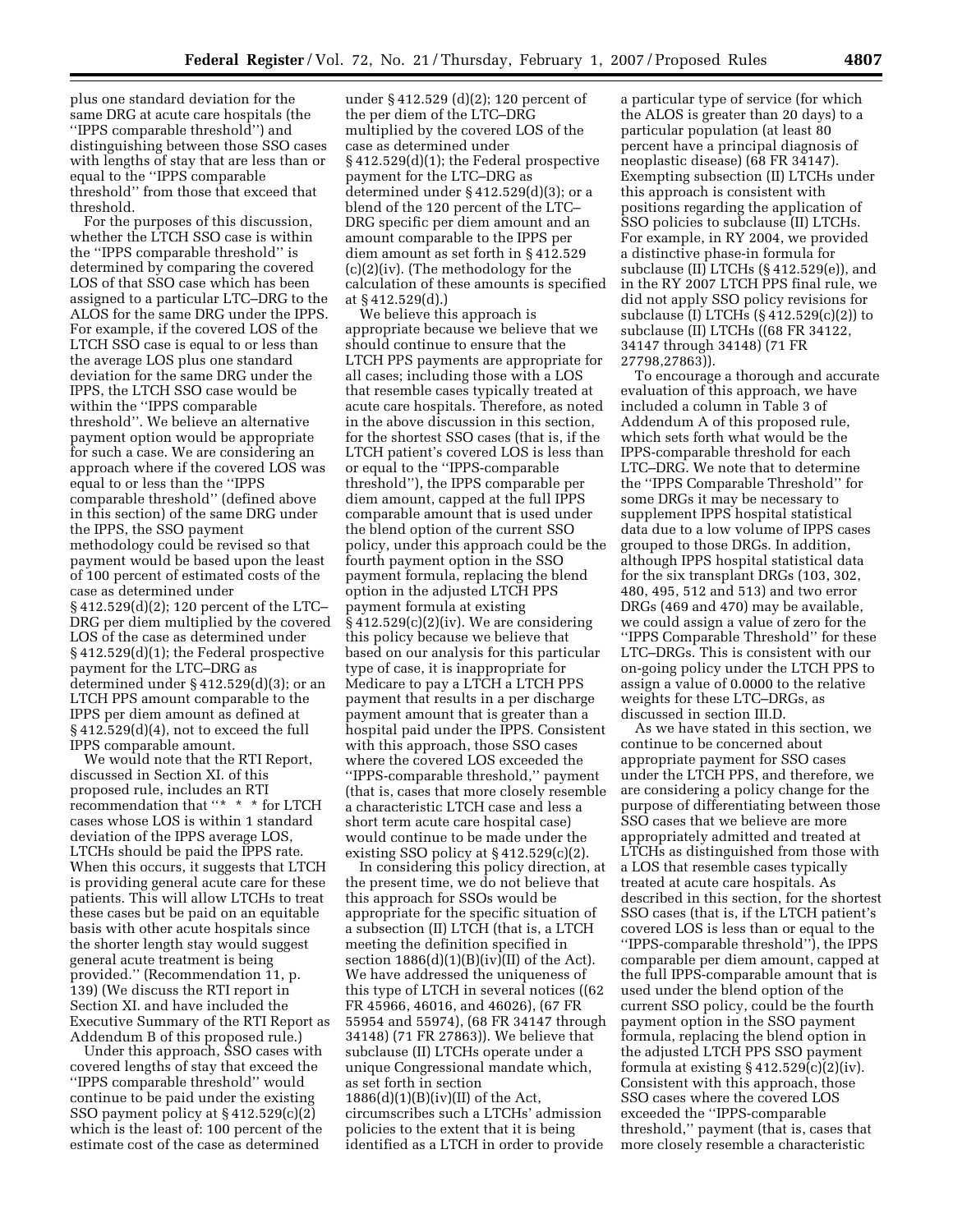LTCH case and less a short term acute care hospital case) would continue to be made under the existing SSO policy at § 412.529(c)(2).

As we detailed in this discussion, we are concerned as to whether it is appropriate to pay cases that have a covered LOS in the LTCH that is less than or equal to the IPPS ALOS plus one standard deviation for the same DRG more than would be paid under the IPPS for a similar case. We are interested in soliciting comments on this approach as well as suggestions as to alternative ways in which to address our concerns.

*Technical Correction.* 

We are proposing a technical correction to existing § 412.529(a) which would add the term ''covered'' immediately before the phrase ''length of stay'' in the initial definition of a SSO case. This technical correction is not a substantive policy change but rather corrects the regulatory definition of a SSO case so that it is consistent with policy determinations that we have made since the FY 2003 implementation of the LTCH PPS. We would note that utilizing only Medicare covered days for payment purposes has been our policy from the outset of the LTCH PPS, as is specified at § 412.503 where we defined ''discharge'' for purposes of payment, as ''\* \* \* when the patient stops receiving Medicare-covered long-term care services \* \* \* \* '' Furthermore, in subsequent revisions of our SSO policy, we included the term ''covered'' in new regulation text, that is, § 412.529(c)(2)(iv)(A) and proposed § 412.529(c)(3)(i)(B) and (c)(3)(ii)(B). We are proposing this technical correction to conform all references in the regulation text at § 412.529 to our existing policy regarding a SSO discharge which is determined based on the number of ''covered'' days in the

#### 3. Determination of Cost-to-Charge Ratios (CCRs)

patient stay.

In the FY 2007 IPPS final rule (71 FR 48117 through 48121), similar to the revisions to the HCO policy as discussed in IV.D.3.d. of the preamble of this proposed rule, we revised our methodology for determining the annual CCR ceiling and Statewide average CCRs under the LTCH PPS because we believe that those changes are more consistent with the LTCH PPS single payment rate for inpatient operating and capital costs. Under the broad authority of section 123 of the BBRA and section 307(b)(1) of BIPA, for discharges occurring on or after October 1, 2006, the LTCH CCR ceiling specified under

 $§$  412.529(c)(3)(iv)(C)(2) is calculated as

three standard deviations above the corresponding national geometric mean total CCR (established and published annually by CMS). (As discussed in greater detail in this section, the FI may use a Statewide average CCR if, among other things, a LTCH's CCR is in excess of the LTCH CCR ceiling.) The LTCH total CCR ceiling is determined based on IPPS CCR data, by first calculating the ''total'' (that is, operating and capital) IPPS CCR for each IPPS hospital and then determining the average ''total'' IPPS CCR for all hospitals. The LTCH CCR ceiling is then established at 3 standard deviations from the corresponding national geometric mean total CCR. (For further detail on our methodology for annually determining the LTCH CCR ceiling, refer to the FY 2007 IPPS final rule (71 FR 48117 through 48119).) We also established that the LTCH ''total'' CCR ceiling used under the LTCH PPS will continue to be published annually in the IPPS proposed and final rules, and the public should continue to consult the annual IPPS proposed and final rules for changes to the LTCH total CCR ceiling that would be effective for discharges occurring on or after October 1 each year. Accordingly, in the FY 2007 IPPS final rule (71 FR 48119), we established a FY 2007 LTCH total CCR ceiling of 1.321, effective for discharges occurring on or after October 1, 2006.

In addition, under the broad authority of section 123 of the BBRA and section 307(b)(1) of BIPA, for discharges on or after October 1, 2006, we revised our methodology to determine the Statewide average CCRs under § 412.529(c)(3)(iv)(C) for use under the LTCH PPS in a manner similar to the way we compute the ''total'' LTCH CCR ceiling using IPPS CCR data (71 FR 48120). Specifically, under this revised methodology, we first calculate the total (that is, operating and capital) CCR for each IPPS hospital. We would then calculate a weighted average ''total'' CCR for all IPPS hospitals in the rural areas of the State and weighted average ''total'' CCR for all IPPS hospitals in the urban areas of the State. (For further detail on our methodology for annually determining the LTCH urban and rural Statewide average CCRs, refer to the FY 2007 IPPS final rule (71 FR 48119 through 48121).) We also established that the applicable Statewide average ''total'' (operating and capital) CCRs used under the LTCH PPS will continue to be published annually in the IPPS proposed and final rules, and the public should continue to consult the annual IPPS proposed and final rules for changes to the applicable Statewide

average total CCRs that would be effective for discharges occurring on or after October 1 each year. Accordingly, in the FY 2007 IPPS final rule (71 FR 48122), the FY 2007 LTCH PPS Statewide average total CCRs for urban and rural hospitals, effective for discharges occurring on or after October 1, 2006, were presented in Table 8C of the Addendum of that final rule (71 FR 48303).

Additionally, in the FY 2007 IPPS final rule (71 FR 48119), under the broad authority of section 123 of the BBRA and section 307(b)(1) of BIPA, we established under the LTCH PPS SSO policy at  $\S 412.529(c)(3)(iv)(C)$  that the FI may use a Statewide average CCR, which is established annually by CMS, if it is unable to determine an accurate CCR for a LTCH in one of the following three circumstances: (1) New LTCHs that have not yet submitted their first Medicare cost report (for this purpose, a new LTCH would be defined as an entity that has not accepted assignment of an existing hospital's provider agreement in accordance with § 489.18); (2) LTCHs whose CCR is in excess of the LTCH CCR ceiling; and (3) other LTCHs for whom data with which to calculate a CCR are not available (for example, missing or faulty data). Other sources of data that the FI may consider in determining a LTCH's CCR included data from a different cost reporting period for the LTCH, data from the cost reporting period preceding the period in which the hospital began to be paid as a LTCH (that is, the period of at least 6 months that it was paid as a short-term acute care hospital), or data from other comparable LTCHs, such as LTCHs in the same chain or in the same region.

Furthermore, in the FY 2007 IPPS final rule (71 FR 48121), we established under  $\S 412.529(c)(3)(iv)(B)$  that, for discharges occurring on or after October 1, 2006, the CCR applied at the time a claim is processed will be based on either the most recently settled cost report or the most recent tentatively settled cost report, whichever is from the latest cost reporting period. Under the broad authority of section 123 of the BBRA and section 307(b)(1) of BIPA, in that same final rule, we also established at § 412.529(c)(3)(iv)(A) that, for discharges occurring on or after October 1, 2006, we may specify an alternative to the CCR computed under § 412.529(c)(3)(iv)(B) (that is, computed from the most recently settled cost report or the most recent tentatively settled cost report, whichever is later), or a hospital may also request that the FI use a different (higher or lower) CCR based on substantial evidence presented by the hospital. A complete discussion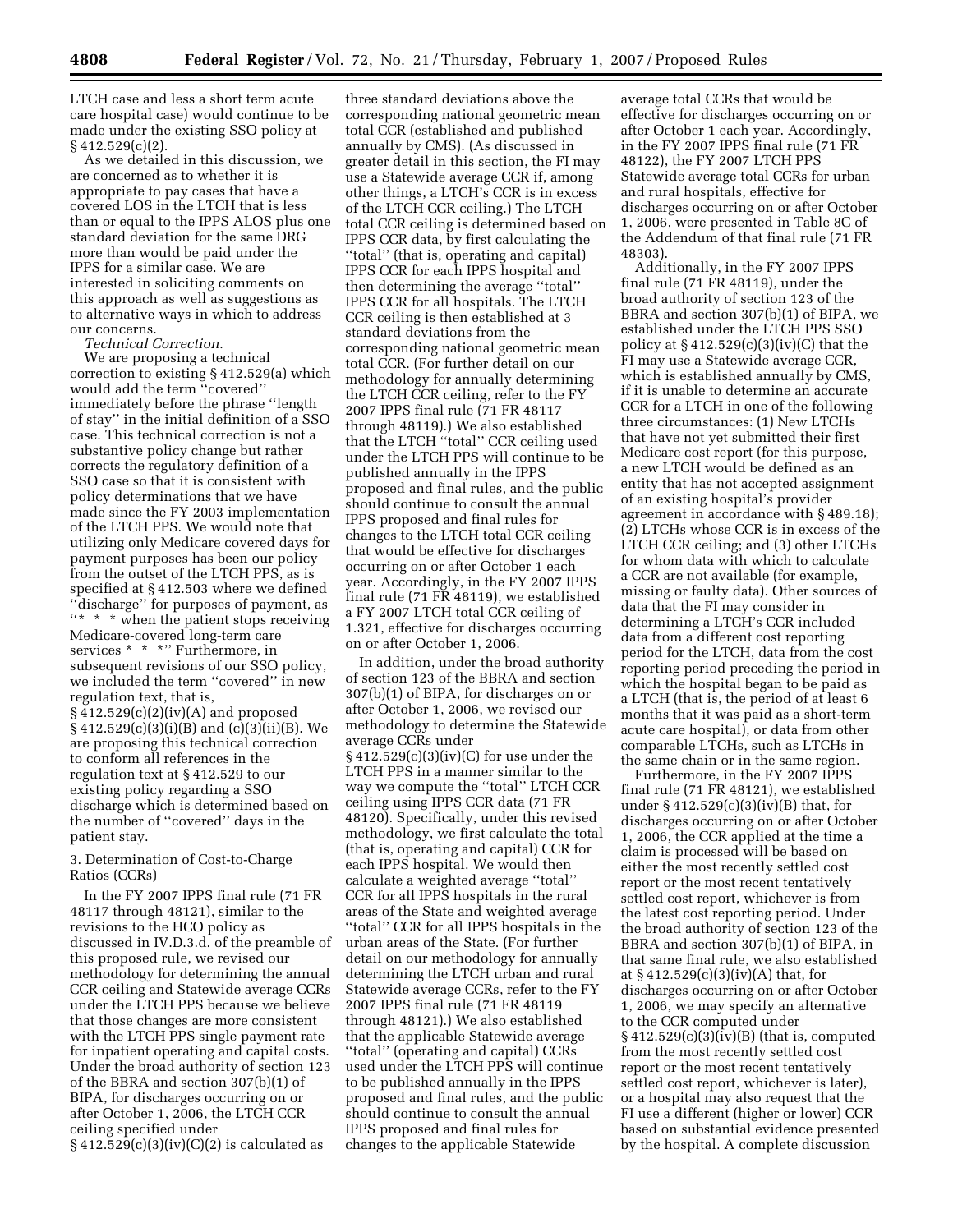of these revisions to our methodology for determining a LTCH's CCR is discussed in the FY 2007 IPPS final rule (71 FR 48119 through 48121).

#### 4. Reconciliation of SSO Cases

In the FY 2007 IPPS final rule (71 FR 48121 through 48122), under the broad authority of section 123 of the BBRA and section 307(b)(1) of BIPA, we revised  $$412.529(c)(3)(iv)(D)$  through (E), for discharges occurring on or after October 1, 2006, to codify in subpart O of 42 CFR part 412 the provisions concerning the reconciliation of LTCH PPS outlier payments, including editorial clarifications discussed in greater detail below in this section, that would more precisely describe the application of those policies.

Specifically, at § 412.529(c)(3)(iv)(D), similar to our current policy, we specified that for discharges occurring on or after October 1, 2006, any reconciliation of outlier payments will be based on the CCR calculated based on a ratio of costs to charges computed from the relevant cost report and charge data determined at the time the cost report coinciding with the discharge is settled. In addition, at  $\S 412.529(c)(3)(iv)(E)$ , we specified that for discharges occurring on or after October 1, 2006, at the time of any reconciliation, outlier payments may be adjusted to account for the time value of any underpayments or overpayments. Such an adjustment will be based upon a widely available index to be established in advance by the Secretary and will be applied from the midpoint of the cost reporting period to the date of reconciliation. We made these additional revisions to § 412.529(c)(3) because we believe that these changes would be more consistent with the LTCH PPS single payment rate, and because we believe it would be more appropriate and administratively simpler to include all of the regulatory provisions concerning the determination of LTCH PPS outlier payments applicable under the LTCH PPS regulations at subpart O of 42 CFR part 412. (For a complete discussion on the revisions made to the SSO reconciliation policy, refer to the FY 2007 IPPS final rule (71 FR 48121 through 48122).)

*B. Proposed Expansion of Special Payment Provisions for LTCH Hospitals Within Hospitals (HwHs) and LTCH Satellites: Proposed Expansion of the 25 Percent Rule to Certain Situations Not Currently Covered Under Existing § 412.534* 

In the FY 2005 IPPS final rule we established the special payment

provisions at § 412.534 for LTCHs that are HwHs and for satellites of LTCHs that are co-located with host hospitals. In developing that policy, we were particularly concerned with patient shifting between the host acute care hospitals and the co-located LTCH HwH or satellite for financial rather than for medical reasons, a scenario that we believed was encouraged by physical proximity, and that resulted in inappropriate increased cost to the Medicare program (69 FR 49191). We specified in the FY 2005 IPPS final rule that the payment adjustment for colocated LTCHs at § 412.534 was also applicable to hospitals other than acute care hospitals that served as hosts to both LTCH HwHs and satellites of LTCHs and that we had similar concerns to those stated above regarding patient shifting between such hosts and their co-located LTCHs. However, the vast majority of host hospitals continue to be acute care hospitals (69 FR 49198).

In the FY 2005 IPPS final rule, we quoted the FY 1995 IPPS final rule where we first discussed the concern that LTCH HwHs were, in effect, operating as step-down units of acute care hospitals. We explained that this was inconsistent with the statutory framework and that such a configuration could lead to two Medicare bills being submitted (one from the acute care hospital and the other from the LTCH) for what was essentially one episode of care (69 FR 49191 through 49192, 59 FR 45389).

When we first established the separateness and control criteria for LTCH HwHs at § 412.22(e) in the FY 1995 IPPS final rule, our main objective was to address the shifting of costly, long-stay patients from the host to the on-site LTCH, resulting in two hospital stays which would result in a financial windfall for both providers. We sought to protect the integrity of the IPPS by ensuring that those costly, long-stay patients who could reasonably continue treatment in an acute care hospital would not be unnecessarily discharged to an onsite LTCH, a behavior that would undermine the Medicare IPPS DRG payment system for acute care hospitals. We explained that the Federal standardized payment amount for the IPPS was based on the average cost of an acute care patient across all acute care hospitals. This is premised on the assumption that, on average, both highcost and low-cost patients are treated at hospitals. Although we might pay a hospital less than was expended for a particular costly case, the hospital would also receive more than was expended for other less costly cases. However, an acute care hospital that

consistently discharges higher cost patients to a post-acute care setting for the purpose of lowering its costs, undercuts the foundation of the IPPS DRG payment system which is based on averages, as noted above. In this circumstance, the hospital inappropriately would have incurred lower costs under the IPPS because the course of acute treatment had not been completed and the hospital did not incur those additional costs for what would have been the remainder of the patient's stay at the IPPS acute care hospital. We were concerned that once that patient was discharged from the IPPS acute care hospital, the patient, still under active treatment for the same condition, would be admitted to a LTCH, thereby generating a second admission and Medicare payment that would not have taken place but for the availability of the LTCH (59 FR 45389 through 45393).

With the growth of satellite entities, another category of co-located facility, we established ''separateness and control'' policies applicable to satellites of excluded hospitals, which we defined at § 412.22(h) as ''a part of a hospital that provides inpatient services in a building also used by another hospital or in one or more entire buildings located on the same campus as buildings used by another hospital.'' In the FY 2003 IPPS final rule at § 412.22(h), we finalized additional regulations governing the satellites of hospitals (64 FR 41532 through 41535 and 67 FR 50105 through 50106).

As detailed in the FY 2005 proposed rule and final rule for the IPPS (69 FR 28323 through 28327, 69 FR 49191 through 49214), with the explosive growth in the number of LTCH HwHs and concomitant cost to the Medicare program, we reevaluated the effectiveness of existing policies regarding HwHs. (OSCAR data showed that there were 105 LTCHs in 1993 of which 10 were HwHs. By October 2005, there were 373 LTCHs of which most were HwHs.) We reconsidered whether our regulations sufficiently protected the Medicare program from the problems that we envisioned in the FY 1995 IPPS final rule, as discussed in this section. We also questioned the effectiveness of the ''performance of basic hospital functions'' aspect of the ''separateness and control'' requirements alone because we were aware that some co-located providers had been establishing complex arrangements among corporate affiliates, and had obtained services from those affiliates, masking true corporate identities and therein diluting or impairing the effectiveness of the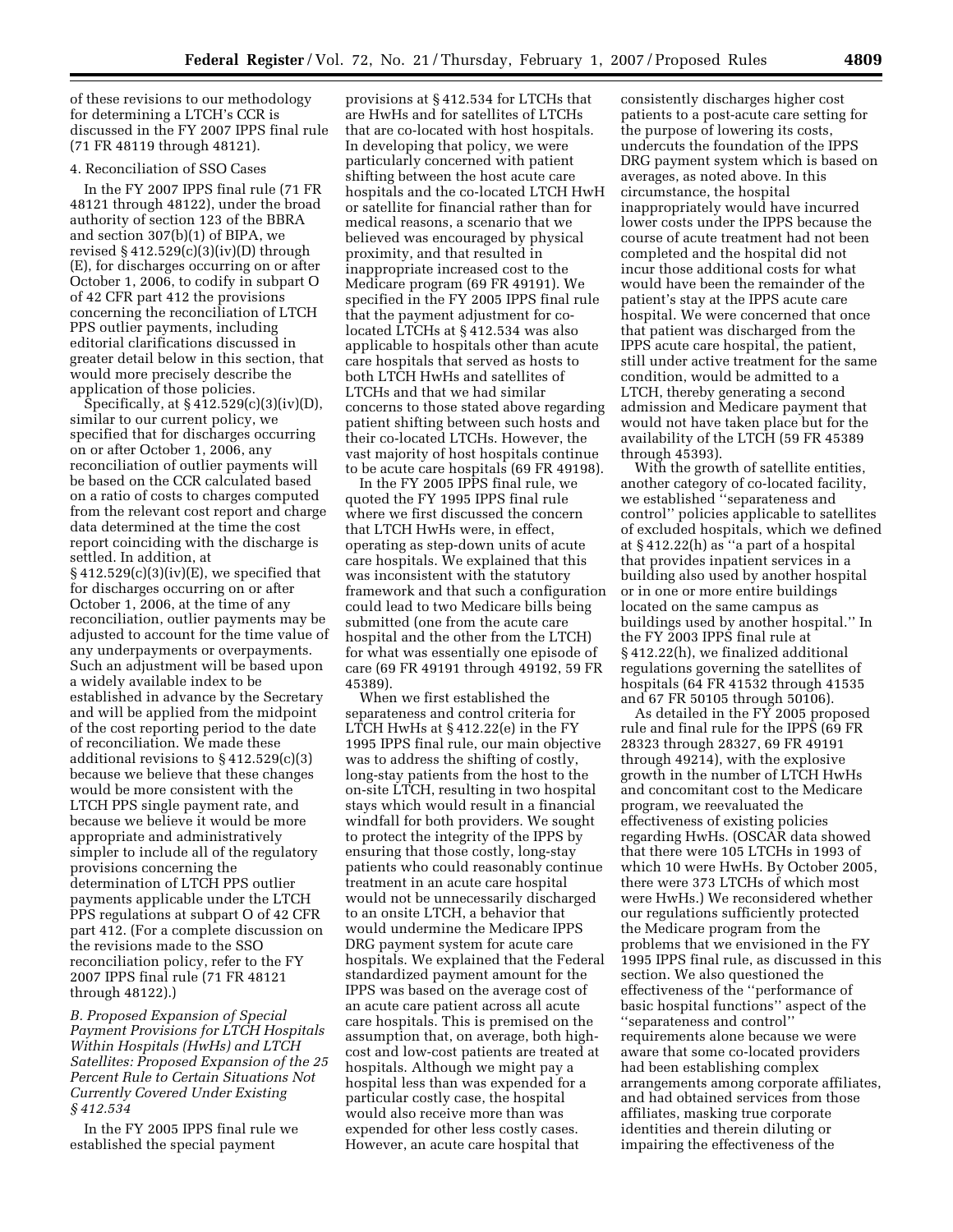separateness criteria in determining whether both hospitals were interrelated. While technically remaining within the parameters of the rule, these arrangements intermingled corporate interests so that the corporate distinctness was lost, thus side-stepping the intent of our regulations. (Although we have had similar concerns regarding patient movement between host hospitals and their satellites, there had never been any ''performance of basic hospital functions'' criteria established in § 412.22(h) because satellites are part of another hospital, and therefore, share a Medicare provider number with ''the hospital of which they are a part'' thus making it administratively burdensome to distinguish between the inpatient operating costs of the main hospital and its satellite(s).)

In the FY 2005 IPPS final rule, following serious consideration of the public comments that we received on our proposed policy revisions for LTCH HwHs and satellites (69 FR 28323 through 28327) and further evaluation of the issues, regulatory changes were finalized for HwH separateness and control policies at § 412.22(e) and a new payment adjustment was established for LTCH HwHs and for satellites of LTCHs at § 412.534. (We wish to note that the term ''satellite facility'' in this section refers to satellites of excluded hospitals, in particular, LTCHs, and does not include satellites of excluded units at § 412.25.)

Specifically, in the FY 2005 IPPS final rule (69 FR 49091 through 49214), effective for cost reporting periods beginning on or after October 1, 2004, for LTCHs we eliminated the performance of basic hospital functions test under § 412.22(e)(5)(i), the 15 percent test under existing § 412.22(e)(5)(ii), and the 75 percent of admissions from other than the host criteria at § 412.22(e)(5)(iii). A LTCH that met administrative separateness and control requirements at § 412.22(e)(1)(i) through (e)(1)(iv), under our finalized policy, satisfied the LTCH HwH requirements. (As noted above in this section, the performance of basic hospital functions test does not exist for satellites. Therefore, we did not similarly revise § 412.22(h).) However, we established a payment adjustment based upon an annual threshold criteria for LTCH HwHs or LTCH satellites at § 412.534 of 25 percent (or an applicable percentage) for LTCH discharges who were admitted from their host hospitals.

Section 412.534, Special payment provisions for long-term care hospitals within hospitals and satellites of longterm care hospitals, provides that if a LTCH HwH or LTCH satellite's

discharges that were admitted from its host hospital exceed 25 percent (or the applicable percentage) of its total Medicare discharges for the LTCH HwH or LTCH satellite's cost reporting period, an adjusted payment would be made at the lesser of the otherwise payable amount under the LTCH PPS or the amount payable under the LTCH PPS that would be equivalent to what Medicare would otherwise pay under the IPPS. In determining whether a hospital met the 25 percent (or applicable percentage) criterion, patients transferred from the host hospital that had already qualified for outlier payments at the host would not count as a discharge that had been admitted from the host. (We commonly refer to this throughout the preamble and regulations text as the discharge not being counted towards the applicable threshold.)

It is important to note that if the hospital exceeds its threshold, LTCH discharges admitted from the host before the LTCH exceeds the 25 percent threshold, would be paid an otherwise unadjusted payment under the LTCH PPS. That is, not adjusted by § 412.534.

We also finalized additional adjustments to the 25 percent policy for specific circumstances. For LTCH HwHs or LTCH satellites located in a rural area, there is no payment adjustment applied under § 412.534 if no more than 50 percent rather than 25 percent of the Medicare patients discharged were admitted from the host. In addition, in determining the percentage of patients admitted from the host, any patients that had been Medicare outliers at the host and then discharged to the rural LTCH HwH or LTCH satellite would be considered as if they were admitted to the LTCH or satellite from a non-host hospital. In addition, in the case of a LTCH or LTCH satellite facility that was co-located with the only other hospital in the MSA or with an MSA-dominant hospital, as defined at § 412.534(e)(4), we provided a payment threshold that we believed responded to ''the unique needs of these communities'' (69 FR 49207). Under § 412.534(e)(2), we do not adjust payments to those LTCH HwHs or LTCH satellite facilities as long as the percentage of Medicare patients discharged from the LTCH HwH or LTCH satellite that were admitted from the urban single or MSA dominant host hospital, did not exceed the percentage of the *total* Medicare discharges in the MSA in which the hospital is located that were discharged from the host hospital, for the cost reporting period for which the adjustment would be made, but in no case is the percentage less than 25 percent or more than 50

percent. In addition, in determining the percentage of patients admitted to the LTCH from the urban single or MSA dominant host hospital, any patients that had been Medicare outliers at the host and then transferred to the LTCH HwH or LTCH satellite would be considered as if they were admitted to the LTCH from a non-host hospital. (When we refer to ''the 25 percent (or applicable percentage)'' patient threshold throughout this proposed rule, the ''applicable percentage'' refers to these special adjustments that we have provided for the special circumstances of rural, urban single, or MSA-dominant hospital or to the percentage associated with the transition policy, discussed below in this section.)

When implementing this policy, we also provided for a 4-year transition for existing LTCH HwHs or LTCH satellites that met the applicable criteria outlined in the regulations to allow a reasonable period during which hosts and colocated LTCH HwH or LTCH satellites and specific ''LTCHs under formation'' would be able to adapt to the requirements of the new policy. For cost reporting periods beginning on or after October 1, 2004 through September 30, 2005, these transitioned hospitals were to be grandfathered, with the 1st year as a ''hold harmless'' year. However, we required that even for these facilities that were being phased-in to the full payment adjustment, in the first cost reporting period, the hold harmless year, the percentage of discharges admitted from the host hospital to the LTCH could not exceed the percentage of discharges admitted from the host hospital to the LTCH HwH or LTCH satellite in its FY 2004 cost reporting period. (For the purposes of § 412.534, we established the hospital's cost reporting period during FY 2004, the last cost reporting period prior to the implementation of § 412.534, as a ''base period'' for purposes of establishing the gradual phase-in of the full payment threshold adjustment (69 FR 49196).

Therefore, while we allowed for a 4 year transition for those above specified LTCH HwHs and satellites for cost reporting periods beginning on or after October 1, 2004 and before October 1, 2005 (FY 2005), payments to the LTCH hospital or LTCH satellite facility would be limited based on the percentage that it had admitted during its FY 2004 cost reporting period. After the first grandfathered cost reporting period, these LTCH HwHs and LTCH satellite facilities were required to meet a percentage transition over the 3-year period beginning in FY 2006. For the second year (cost reporting periods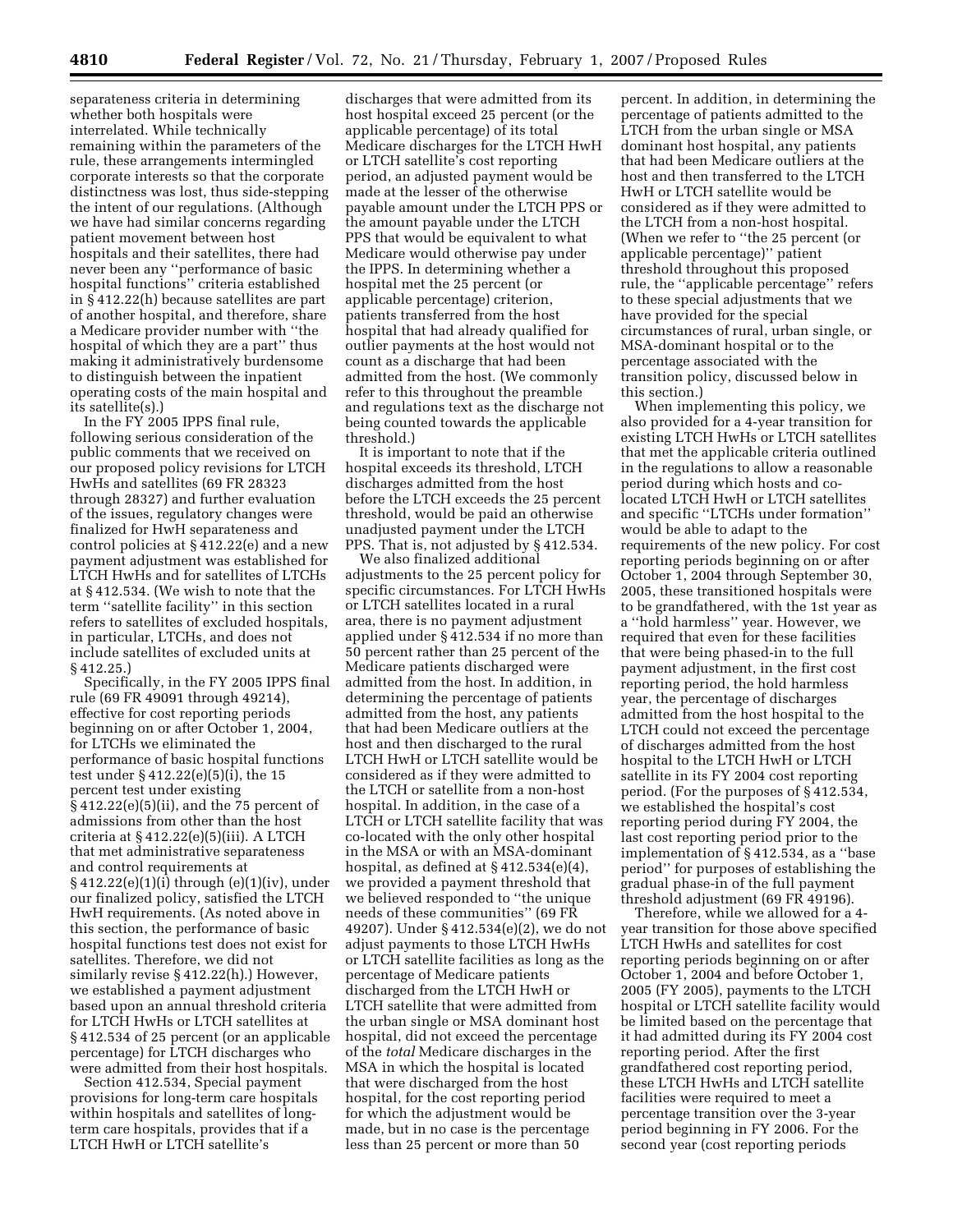beginning on or after October 1, 2005 but before October 1, 2006), the percentage of Medicare discharges that may be admitted from the host with no adjustment may not exceed the lesser of the percentage of their discharges admitted from their host during its FY 2004 cost reporting period or 75 percent. For the third year (cost reporting periods beginning on or after October 1, 2006 but before October 1, 2007), the percentage of Medicare discharges that may be admitted from the host with no adjustment may not exceed the lesser of the percentage of its Medicare discharges admitted from its host during its FY 2004 cost reporting period beginning or 50 percent, and finally, 25 percent (or other applicable percentage) beginning with the fourth year (cost reporting periods beginning on or after October 1, 2007). Additionally, the 25 percent policy for co-located LTCHs is currently implemented in a location-specific manner, which means that the computation of the percentage of LTCH HwH or LTCH satellite discharges admitted from a host is based solely on the admissions from the physically colocated host and not from other campuses or remote locations which may share a common Medicare provider number with the host.

Although the payment adjustment at § 412.534 focused on LTCH HwHs and satellites of LTCHs and its host hospitals, the relationship between a receiving provider and any referring hospital has been an issue of concern for the Medicare program, even in the absence of co-location. Under section  $1886(d)(5)(J)$  of the Act, added by section 4407 of the BBA of 1997, the Congress provided for a post-acute transfer policy which addressed certain patient discharges from acute care hospitals that subsequently received additional treatment delivered by a second Medicare provider. We believe that the Congress enacted this legislation to discourage acute care hospitals from prematurely discharging patients to another treatment setting in order to increase Medicare payment.

The Congress' enactment of the legislation authorizing the post-acute transfer policy is indicative of its serious concerns about patient shifting between acute and post-acute providers. In the case of the post-acute transfer policy, described above in this section, we focused on overpayment, under the IPPS, to the transferring hospital when a patient is prematurely discharged to another provider during the same episode of illness.

The payment adjustment for colocated LTCHs at § 412.534 was based

on concerns similar to those underlying the post-acute transfer policy at § 412.4, that is, an inappropriately truncated hospitalization at a host facility and an admission to another provider, specifically a LTCH, for which an additional Medicare payment would be generated. However, the payment adjustment at § 412.534 is not applied to the transferring hospital but rather, to discharges from the co-located LTCH to which the presumably prematurely discharged patient has been admitted. Moreover, although the referring hospital under the post-acute transfer policy must be an acute care hospital, for the purposes of the payment adjustment at § 412.534, any hospital is a potential host if it is co-located with a LTCH HwH or LTCH satellite.

The payment adjustment under § 412.534 applies only to determining payments under the LTCH PPS for patients discharged from the LTCH or LTCH satellite which had been admitted to the LTCH or LTCH satellite from the onsite host hospital. For example, if an IRF was co-located with an LTCH HwH and upon discharge from the IRF, the patient was admitted to the onsite LTCH, upon discharge from the LTCH, Medicare payment for that LTCH discharge, would be governed by § 412.534 (69 FR 49198). This would also be the case for a patient shifted to a LTCH from a co-located host acute care hospital following complications from a surgical procedure; a patient requiring rehabilitation who has been discharged from a host IRF to a LTCH; or a patient who had been an inpatient at an IPF and was discharged to an onsite LTCH for care that could otherwise have been continued at the host hospital (that a significant number of LTCHs specialize in rehabilitation and psychiatric cases further supports this point (71 FR 4704 through 4719)). We believe that it is appropriate to pay the LTCH HwH or LTCH satellite that is colocated with an IRF or IPF and exceeds the applicable threshold at the IPPS equivalent rate and not a LTCH PPS rate that would be equivalent to the amount otherwise paid under the IRF or IPF PPS rate, since the HwH and the satellite LTCH are, as we explained earlier in this section, facilities that in many ways are comparable to an acute care hospital.

When we proposed the 25 percent (or applicable percentage) payment adjustment for co-located LTCHs in the FY 2005 IPPS proposed rule, MedPAC expressed concern that the 25 percent patient threshold policy would have a significant impact and could possibly lead to an inequitable situation for colocated LTCHs, as compared to

freestanding LTCHs. Among their concerns were the following: freestanding LTCHs also have strong relationships with acute care hospitals, and that where on average LTCH HwHs receive 61 percent of their patients from their hosts, on average freestanding LTCHs receive 42 percent of their patients from their primary referring hospital; a 25 percent rule that only applied to LTCH HwHs and not to freestanding LTCHs could therefore be inequitable; and this approach could be circumvented by an increase in the number of freestanding LTCHs instead of LTCH HwHs (69 FR 49211).

In the RY 2007 LTCH PPS final rule, we also stated that according to a commenter, the data indicated "\* \* \* that it is common practice for LTCHs \* \* \* to admit patients from a singlesource acute care hospitals'' and that 71.2 percent of free-standing LTCHs admit more than 25 percent of their patients from a single source acute-care hospital (71 FR 27878).

Additionally, in comments received on a proposed policy to preclude common ownership of a host and a HwH (which was not finalized), two commenters asserted that the financial incentive to accept inappropriate patients from an acute care hospital could exist only when the acute care hospital and the LTCH were commonly owned and when there was common governance, a situation that ''can exist even without co-location, that is, a freestanding LTCH, exempt from the requirements of § 412.22(e) could be owned and governed by the hospital from which it receives the majority of its referrals'' (69 FR 49202). Despite the commenters' assertions, we do not believe that either common ownership or co-location are the only circumstances under which financial incentives exist for acute care hospitals to prematurely discharge Medicare patients to LTCHs for additional treatment during the same episode of patient care. In fact, we are aware anecdotally of the existence of ''arrangements'' between Medicare acute and post-acute hospital-level providers that may not have any ties of ownership or governance relating to patient shifting that appear to be based on mutual financial gain rather than on significant medical benefits for the patient. This could be the case if an acute care hospital discharges a Medicare beneficiary who continues to require hospital-level care, to preclude that patient's case from reaching outlier status at the acute care hospital, to an LTCH for additional treatment. Under this scenario, Medicare would pay the acute care hospital under the IPPS for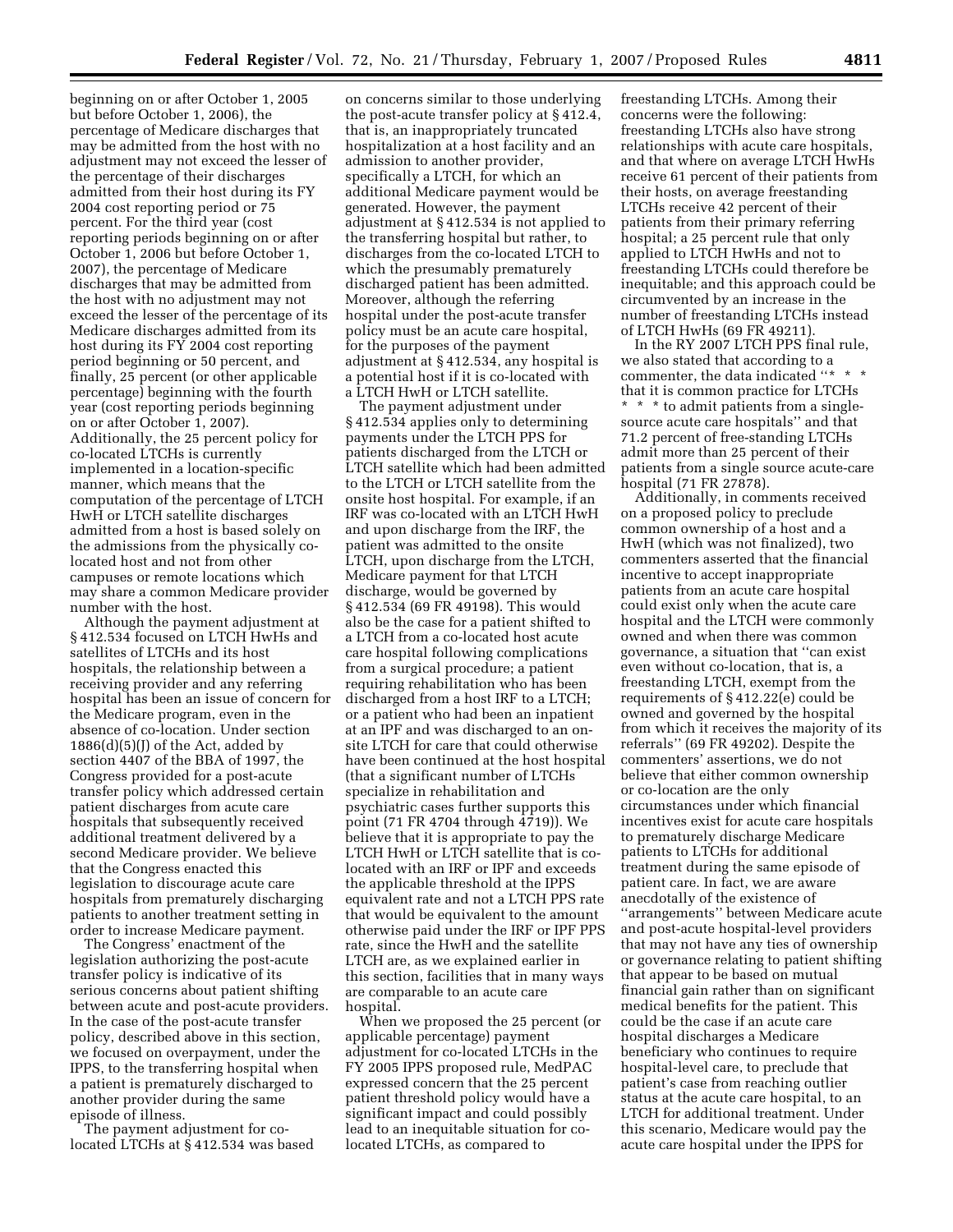the beneficiary's care but the hospital would be able to avoid both the ''fixed loss'' amount and absorbing 20 percent of the remaining costs of patient care, as established under the IPPS outlier policy at subpart F of part 412. However, Medicare would be responsible for an additional payment, to the LTCH, under the LTCH PPS upon the patient's discharge from the LTCH. Accordingly, we believe that additional regulation in this area is both necessary and appropriate in order to protect the Medicare Trust Fund when generating two payments under two different payment systems for what was essentially one episode of beneficiary care.

When we finalized the payment adjustment at § 412.534 which focused solely on co-located LTCHs, that is, LTCH HwHs and satellites of LTCHs, and as we subsequently noted in the RY 2007 final rule for the LTCH PPS, we took considerable note of these comments and we have continued since that time to monitor the relationships between referring hospitals and LTCHs (71 FR 27878). Specifically, we have analyzed patient claims data from the 2004 MedPAR files for acute care patients who are admitted to freestanding LTCHs. We have analyzed the discharge and LOS information from this data to evaluate whether there is a significant difference in patient shifting behavior between co-located LTCHs and their host acute care hospitals and those free-standing LTCHs that admit a majority of their patients from particular referring acute care hospitals. (As stated previously, in fact for the purposes of the payment adjustment at existing § 412.534, any inpatient hospital-level provider is a potential host if it is colocated with a LTCH HwH or LTCH satellite (69 FR 49198). Similarly, freestanding LTCHs also admit patients from sources other than acute care hospitals. However, our data reveals that approximately 80 percent of all LTCH admissions are from acute care hospitals. Therefore, our data analysis discussed below in this section, focuses on the relationship between a referring acute care hospital and a LTCH.)

We also analyzed data on relationships between LTCHs and acute care hospitals from which they received a significant percentage of referrals. The RY 2005 MedPAR files indicate that only 12.0 percent of the then 174 freestanding LTCHs admitted 25 percent or less of their Medicare discharges from an individual acute care hospital; for 36.8 percent of those freestanding LTCHs, the percentage was between 25 and 50 percent; for 34.5 percent it is between 50 and 75 percent, and for

16.66 percent of those free-standing LTCHs it was between 75 and 100 percent of their Medicare discharges that were admitted from one acute care hospital. Thus, the data indicates that for over 50 percent of all freestanding LTCHs, at least 50 percent of their discharges were for patients admitted from an individual acute care hospital.

Generally, the data reveals minimal differences for cases grouped to the same DRG between the ALOS at the acute care hospital prior to an admission to a co-located LTCH and the ALOS at a referring acute hospital prior to admission to a free-standing LTCH. For example, we evaluated data from CY 2004 MedPAR files regarding LTC–DRG 475, Respiratory System Diagnosis with Ventilator Support, for both LTCH HwHs with more than 25 percent of their discharges admitted from their host hospital and free-standing LTCHs with more than 25 percent of their discharges admitted from an individual referring hospital. The ALOS for patients stays that have not reached outlier status at the host prior to being discharged to the co-located LTCH was 12.7 days and for free-standing LTCHs, the average LOS at their individual referring hospital was 12.9 days. Similarly, for LTC–DRG 416, Septicemia, the ALOS at the host acute care hospital was 9.8 days prior to admission to the co-located LTCH and the prior ALOS at the individual referring acute care hospital was 9.6 days prior to admission to the freestanding LTCH. We believe that this data indicates considerable similarity between the patient shifting behavior at acute care hospitals and co-located LTCHs and acute care hospitals and LTCHs that are not co-located. We would have expected the LOS at the acute care hospital that discharged patients to non-co-located LTCHs to be longer.

Furthermore, as noted above in this section, we have concentrated on the relationships between acute care hospitals and non-co-located LTCHs in this discussion, because approximately 80 percent of Medicare patients in LTCHs are admitted from acute care hospitals. However, we believe that the same concerns, articulated above, would also exist when the patient source is not an acute care hospital. There could still be a financial incentive on the part of the referring hospital (for example, an IRF, to prematurely discharge a beneficiary to a LTCH for additional post-acute treatment in order to avoid absorbing high treatment costs under the IRF outlier policy at  $§$  412.624(e)(5)) that would result in two Medicare payments, one to the initial provider

and the other to the LTCH for a single episode of beneficiary care. (We recognize that a patient could experience a medical crisis while an inpatient at an IRF, but typically, the most appropriate setting for such urgent care would be a general acute care hospital, rather than a LTCH.)

We believe that this data gives further credence to concerns articulated by MedPAC and the assertions made by the Lewin Group in its comments on our FY 2005 IPPS proposed rule regarding the ''strong relationships'' for referral purposes that exist between many acute care hospitals and free-standing LTCHs. Although our decade-old concerns, about LTCHs functioning as long-stay or step-down ''units'' of acute care hospitals, focused on co-located LTCHs (HwHs and LTCH satellites), we believe that this data indicates that many freestanding LTCHs may also be serving the same purpose as those that are colocated, that is, as functional step-down units of their primary referring acute care hospital.

We are also concerned about other attempts to evade our regulations at § 412.534. In implementing the HwH regulations at § 412.22(e) and the satellite regulations at § 412.22(h), we have consistently utilized the definition of ''campus'' that was established in the provider-based regulations at § 413.65(a)(2) which specifies that a campus is ''the physical area immediately adjacent to the provider's main buildings, other areas and structures that are not strictly contiguous to the main buildings but are located within *250* yards of the main buildings, and any other areas determined on an individual basis, by the CMS regional office, to be part of the provider's campus.'' We have become aware of certain LTCH companies that have both established new LTCHs and/ or are considering relocating existing HwHs or LTCH satellites so that they are at least 300 yards from the acute care hospital, thus side-stepping the intent of existing § 412.534. We believe that our proposals to extend the existing payment policy will address the type of 'gaming," described above in this section, as well as dealing with our concern that LTCHs appear to be admitting patients from referring hospitals prior to the delivery of a full episode of care so that we are making two payments, one to the referring hospital and another much higher payment under the LTCH PPS to the LTCH for what is essentially one episode of care. While reviewing the following proposals, we would also be interested in receiving suggestions as to other ways in which we could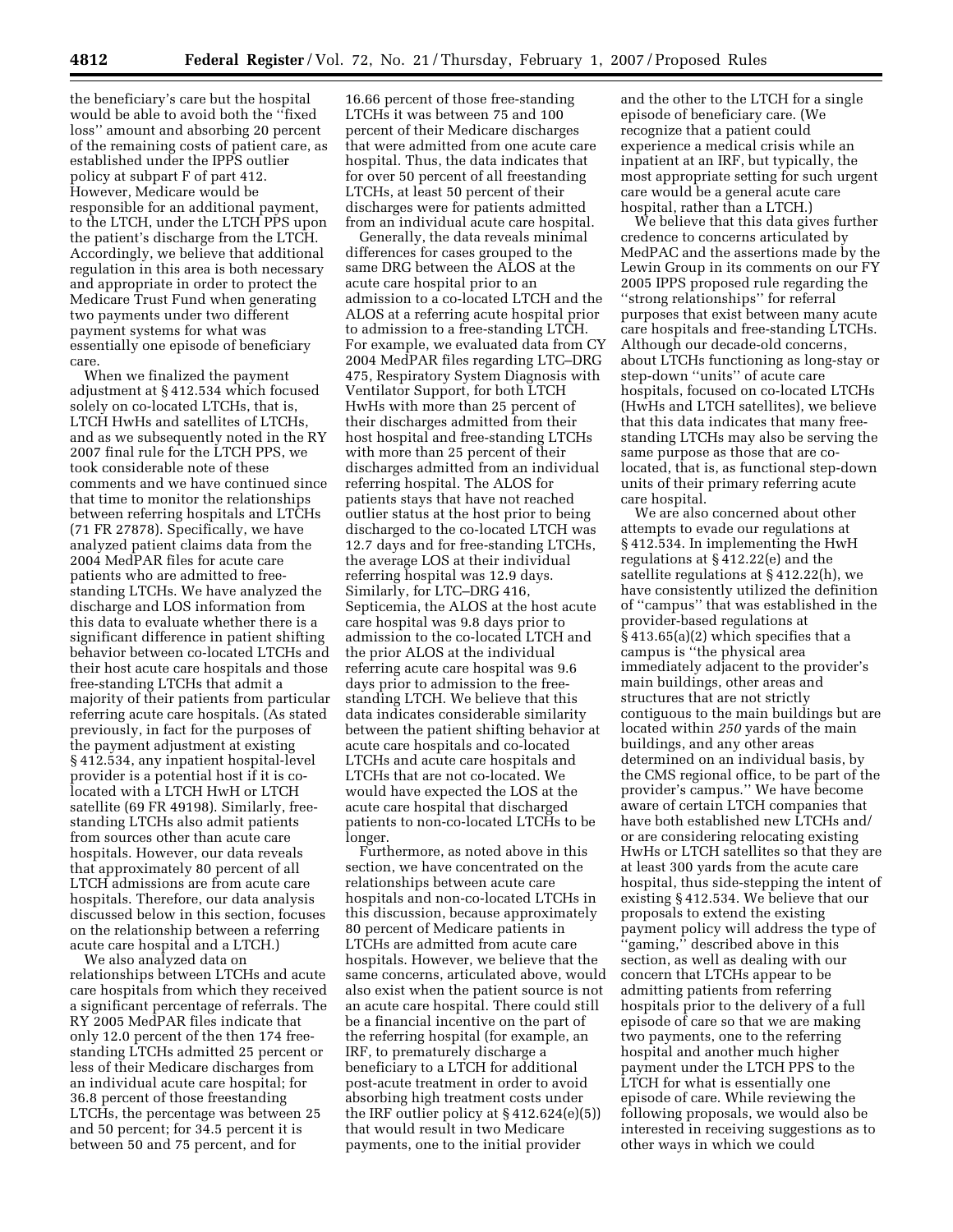effectively address attempts to evade the LTCHs and LTCH satellites that were intent of our regulations governing patient-shifting between referring hospitals and LTCHs.

We first noted in the RY 2006 LTCH PPS final rule (71 FR 27878), our concern that in many cases the line of ''functional separateness'' between freestanding LTCHs and their major referral sources appears to have been erased. We believe that our analysis of patient movement between these facilities supports these concerns.

Therefore, under the broad authority conferred on the Secretary by section 123 of the BBRA, as amended by section 307(b) of the BIPA to implement a prospective payment system for LTCHs, including authority to provide for appropriate adjustments to the payment system, we are proposing to extend the payment adjustment at § 412.534, presently applicable to co-located subclause (I) LTCHs, to *all* subclause (I) LTCHs (section  $1886(d)(1)(B)(iv)(I)$  of the Act), as explained below in this section. (For the purposes of the discussion of this proposed policy, ''subclause (I) LTCH'' is also intended to include satellites of these LTCHs. Our proposal regarding subclause (II) LTCHs, that is those LTCHs that meet the definition at section  $1886(d)(1)(B)(iv)(II)$  of the Act, is discussed below in this section.) Specifically, at proposed § 412.536, we are setting forth proposed regulations that govern payments under the LTCH PPS for LTCH and LTCH satellite Medicare discharges admitted from nonco-located hospitals. We are proposing that the policy provisions of the existing 25 percent (or applicable percentage) payment adjustment would apply to any subclause (I) LTCH or LTCH satellite regardless of the physical proximity to the hospital from which it is accepting admissions. In order to apply this policy at all subclause (I) LTCHs and LTCH satellites, we are additionally proposing to revise existing § 412.534 to include a new provision at proposed § 412.534(h) that would extend the 25 percent (or applicable percentage) payment threshold to those grandfathered colocated subclause (I) LTCH HwHs and LTCH satellites at § 412.22(f) and § 412.22(h)(3)(i), respectively, for Medicare discharges that had been admitted from the grandfathered LTCH of LTCH satellite facility's host for cost reporting periods beginning on or after July 1, 2007. (We address the issue of satellites of subclause (II) LTCHs below in this section.

We are proposing to add new § 412.536 that will specify a comparable payment adjustment governing Medicare discharges from subclause (I)

admitted from non-co-located hospitals. We note that under this proposal, the payment adjustment at § 412.536 would also apply to those Medicare discharges from co-located subclause (I) LTCHs (HwHs and LTCH satellite facilities) that have been admitted from hospitals other than those with which they are colocated. We believe that this proposed policy will address our concerns with LTCHs and LTCH satellites that in many cases appear to be functioning like stepdown units of acute care hospitals.

Furthermore, we believe it is appropriate that the same analytical standards and payment policies be applied by Medicare to all subclause (I) LTCHs. Therefore, we are proposing to amend existing § 412.534 to include subclause (I) grandfathered LTCH HwHs and LTCH satellite facilities, as well as proposing to use the same thresholds applicable to co-located LTCH HwHs and LTCH satellite facilities for subclause (I) LTCHs and LTCH satellite facilities that admit Medicare patients from non-co-located hospitals under § 412.536. Specifically, we are proposing that for cost reporting periods beginning on or after July 1, 2007, as we specify in proposed revised § 412.534(h), this payment adjustment would include those subclause (I) LTCH HwHs and satellites that have been ''grandfathered'' under § 412.22(f) and § 412.22(h)(3)(i) respectively and that are presently exempted from the existing payment adjustment for colocated LTCHs. As noted previously, both grandfathered HwHs at § 412.22(f) and satellite facilities at § 412.22(h)(3)(i) are permitted to retain their exclusions from the IPPS despite not meeting ''separateness and control'' policies with regard to their relationships with their host hospitals, as long as they continue to comply with applicable Medicare requirements. This proposed inclusion of grandfathered LTCH HwHs and LTCH satellites in the 25 percent (or applicable percentage) threshold policy would not affect their ability to continue to be ''grandfathered'' and excluded from the IPPS. Moreover, as noted above, the proposed 25 percent (or the applicable percentage) threshold policy governing discharges from subclause (I) LTCHs that had been admitted from any individual non-co-located hospital, at new proposed § 412.536, would also apply in determining payments under the LTCH PPS for Medicare discharges from LTCH HwHs and LTCH satellites that had been admitted from non-colocated hospitals other than their hosts, including grandfathered HwHs and LTCH satellites. Under the proposed

policies applicable to grandfathered subclause (I) LTCH HwHs and LTCH satellites, we would pay an adjusted amount for those discharged Medicare patients that were admitted from their co-located host, under proposed § 412.534(h) or from any other referring hospital under proposed § 412.536, in excess of the applicable percentage threshold. The grandfathered LTCHs and LTCH satellite facility's Medicare discharges that reached outlier status at the host, at proposed § 412.534(b), or at the non-co-located referring hospital, as proposed at § 412.536, would not count towards the applicable threshold.

When we implemented the existing 25 percent (or applicable percentage) for cost reporting periods beginning on or after October 1, 2004, we opted to do so on a ''location-specific'' basis rather than based on Medicare provider numbers. That is, we applied the percentage threshold payment adjustment only to discharges from a specific location of a LTCH HwH or LTCH satellite that were admitted from the host hospital with which they share a building or campus. However, since implementing this policy, we have been contacted by numerous representatives of LTCH chains whose questions appear to indicate that the site-specific implementation of the threshold percentage had resulted in patientshifting between hospital locations that shared a Medicare provider number and even between separately owned LTCHs (for their mutual advantage) that sidestepped the intent of our policy. Specifically, we offer the following example of a situation that was occurring: a host hospital at Location A was discharging patients to a LTCH HwH or satellite at Location B while the host hospital at Location B discharged patients to the LTCH HwH or satellite at Location A.

We believe that since we are proposing to expand the 25 percent policy to all subclause (I) LTCHs and LTCH satellite facilities it is appropriate to propose inclusion of LTCH HwHs and LTCH satellites, grandfathered respectively under § 412.22(f) and § 412.22(h)(3)(i), in our proposal. The provisions at proposed § 412.534(h) would apply for Medicare discharges from grandfathered LTCH and LTCH satellite facilities admitted from colocated hospitals and the provisions at § 412.536 would apply for discharges admitted from any individual non-colocated referring hospital. As we noted in our RY 2007 final rule regarding grandfathered HwHs, ''[W]e do not believe that it is reasonable to assume that by creating a limited exception for these hospitals, the Congress was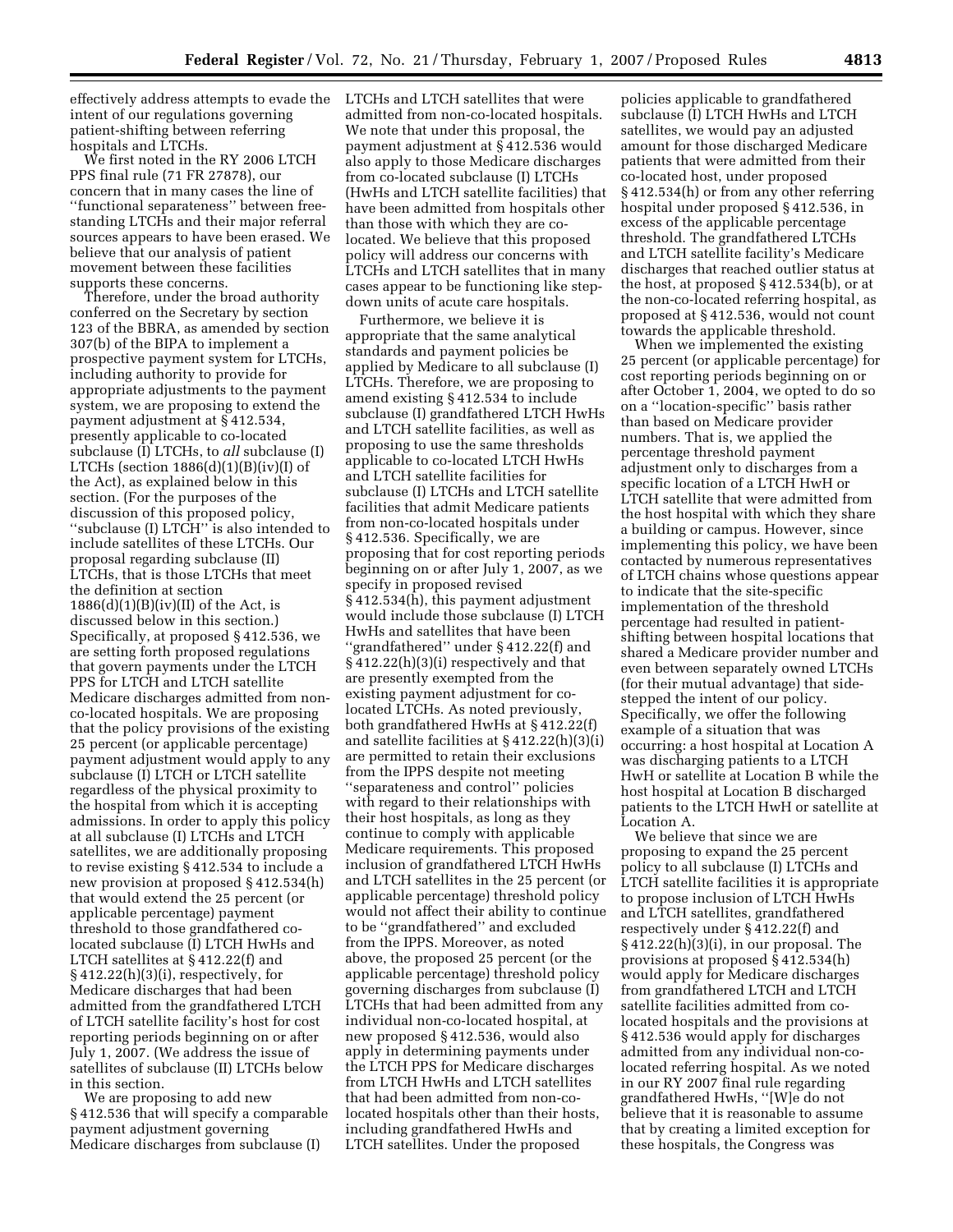immunizing these facilities from any further regulation by the Secretary as to their growth and financial impact on the Medicare program. We do not believe the Congress was establishing a separate class of providers'' (71 FR 48109).

Furthermore, for those co-located LTCHs already subject to the 25 percent (or applicable percentage) payment adjustment at existing § 412.534, the proposed policy expansion at proposed § 412.536 would apply to payments under the LTCH PPS for patients discharged from co-located LTCHs (HwHs and satellites) that were admitted from referral sources *other*  than their host hospital(s).

Therefore, we are proposing that, for cost reporting periods beginning on or after July 1, 2007, that a subclause (I) LTCH or LTCH satellite that discharges more than 25 percent (or applicable percentage) of Medicare patients admitted from *any* non-co-located individual hospital (that had not already reached outlier status, as discussed above) would be subject to the proposed payment adjustment at proposed § 412.536 for Medicare discharges from that hospital in excess of the applicable threshold. Furthermore, we believe that with the application of our proposed policy at § 412.536 to Medicare discharges from subclause (I) LTCH HwHs and LTCH satellites that were admitted from any individual non-colocated referring hospitals, we are closing the ''location-specific loophole'' established by the implementation of § 412.534, described above. The proposed change would affect all LTCHs or LTCH satellite Medicare discharges that were admitted from hospitals that are located on a different campus.

The proposed payment adjustment at proposed § 412.534(h) for grandfathered LTCH HwHs and LTCH satellite facilities will track the applicable provisions of the existing payment adjustment at § 412.534. Therefore, we are proposing at § 412.534(h) that for cost reporting periods beginning on or after July 1, 2007, the provisions of § 412.534 would also apply to grandfathered subclause (I) LTCH HwHs and LTCH satellite facilities. Accordingly, under the proposed changes to § 412.534, if the percentage of the grandfathered LTCH or LTCH satellite's discharged Medicare inpatient population that were admitted from its co-located host exceeds 25 percent (or the applicable percentage) of the LTCH's Medicare discharges for that cost reporting period, an adjusted payment would be made for those discharges that were admitted from that hospital beyond the 25 percent threshold (or the applicable percent threshold), at the

lesser of the otherwise payable amount under subpart O of 42 CFR part 412 or the amount payable under subpart O that would be equivalent to what Medicare would otherwise pay under the rules at subpart A, § 412.1(a). (The specifics of this payment formula are explained in considerable detail in the RY 2007 LTCH PPS final rule (71 FR 27879).) In addition, we are proposing that for cost reporting periods beginning on or after July 1 2007, that the existing transition to the full 25 percent (or applicable percentage) threshold, specified at § 412.534(g) would apply, as well to these grandfathered subclause (I) LTCH HwHs and LTCH satellites. We provide at existing § 412.534(g), that in order to qualify for the transition, the LTCH HwH or LTCH satellite facility must have been paid under the provisions of subpart O on October 1, 2004, or was a hospital paid under the provisions of subpart O on October 1, 2005, and whose qualifying period under § 412.23(e) began on or before October 1, 2004. We believe that it is appropriate to apply the same October 1, 2004 base year to all subclause (I) colocated HwHs and satellites, including grandfathered subclause (I) LTCH HwHs and LTCH satellites, applicable to all other co-located LTCHs. Accordingly, the percentage set forth in § 412.534(g)(3), which is the lesser of the percentage of patients admitted from the host during its FY 2004 cost reporting period or the 50 percent threshold would apply to those grandfathered facilities with cost reporting periods beginning on or after July 1, 2007 and before October 1, 2007. Those grandfathered subclause (I) LTCH HwHs and LTCH satellites with cost reporting periods beginning on or after October 1, 2007 have the 25 percent (or applicable percentage) payment adjustment threshold, as specified in § 412.534(g)(4) applied immediately, with no phase-in.

In proposing the expansion of the 25 percent threshold payment adjustment policy for cost reporting periods beginning on or after July 1, 2007, to all subclause (I) LTCH and LTCH satellite facilities (including LTCH HwHs) for Medicare discharges admitted from nonco-located hospitals, we are proposing at the new § 412.536, to generally track the provisions of the payment formula at existing § 412.534. For example, in determining whether a hospital meets the 25 percent criterion, Medicare discharges that have already qualified for outlier payments at the non-colocated referring hospital would not be included in the count of Medicare

discharges admitted from the referring hospital.

That is, even though the case would count as a discharge from the LTCH and be included in the denominator of the percentage calculation, because the patient had been an outlier at the referring hospital the case would not count towards determining whether or not the LTCH had exceeded the applicable threshold (that is, it would not be included in the numerator). An example of this is as follows: If one month prior to the end of a cost reporting period, a LTCH discharged 98 Medicare patients, 24 of which were admitted from an individual referring hospital, and during that last month, two additional patients were discharged from the LTCH that had been admitted from that referring hospital, at the close of the cost reporting period, there would have been a total of 100 discharges from the LTCH and the relevant concern would be to determine whether or not those last two cases would have caused the LTCH to exceed the 25 percent threshold. If the cases had achieved outlier status at the referring hospital, they would be not included in the percentage calculation (which would remain, for that referring hospital, at 24⁄100) and not having caused the LTCH to exceed the 25 percent threshold, they would not be included in the numerator of the calculation. If both of those LTCH cases had been discharged from that referring hospital prior to having achieved outlier status, under our proposed policy, the percentage calculation would be 26 percent  $(26/100)$ and, having exceeded the 25 percent threshold, Medicare would apply the payment adjustment set forth in § 412.536 to the last discharge.

We are also proposing, under proposed § 412.534, that for those patients, the LTCH or LTCH satellite facility would be eligible for payment under the LTCH PPS with no adjustment even after the 25 percent (or applicable percentage) threshold was exceeded. (As under existing § 412.534, proposed § 412.536 will provide that a subclause (I) LTCH or LTCH satellite facility's Medicare discharges (including HwHs) admitted from any individual non-co-located referring hospital before the LTCH exceeds the 25 percent threshold or applicable threshold for that hospital would be paid an otherwise unadjusted payment under the LTCH PPS.)

We are also proposing not to extend the proposed payment adjustment in § 412.534(h) and § 412.536 to those LTCHs and LTCH satellite facilities that we refer to as subclause (II) LTCHs and LTCH satellites, established by section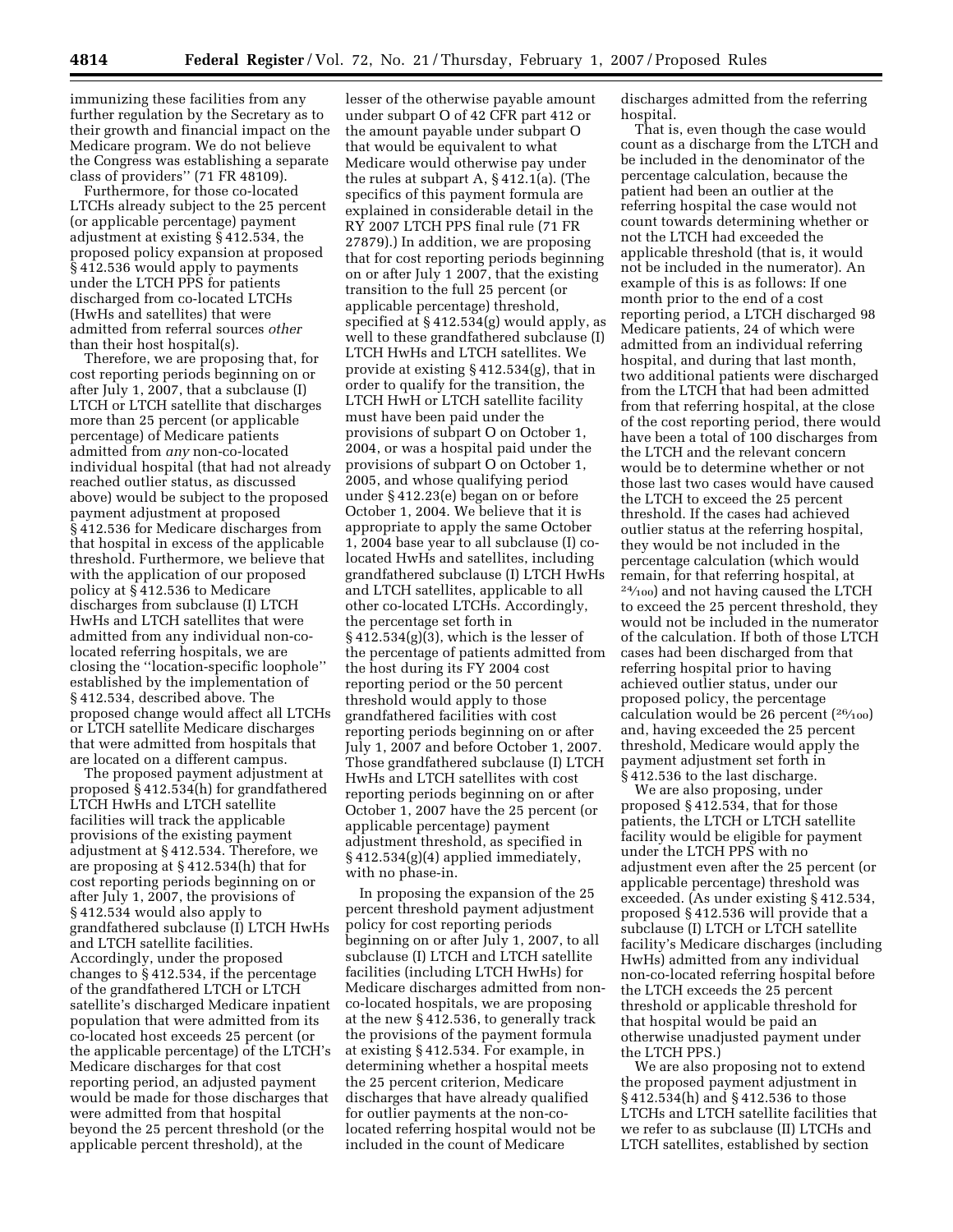$1886(d)(1)(B)(iv)(II)$  of the Act. The policy that we are proposing for subclause (I) LTCHs and LTCH satellites is based on a calculation of the percentage of Medicare discharges that a LTCH admits from an individual hospital during a cost reporting period as compared to the LTCH's total Medicare discharges during that cost reporting period. Because of a significant policy distinction that we made at the start of the LTCH PPS for FY 2003, at this time we do not believe that this proposed policy should be applied to subclause (II) LTCHs and LTCH satellite facilities. With the implementation of the LTCH PPS, we revised the § 412.23(e)(2)(i) and (e)(3)(i) to calculate the ALOS based solely on Medicare patients who required longstay hospitalizations at subclause (I) LTCHs defined by section  $1886(d)(1)(B)(iv)(I)$  of the Act; however, we did not change the formula for calculating the ALOS for a LTCH governed by section  $1886(d)(1)(B)(iv)(II)$ of the Act, implemented at  $\S 412.23(e)(2)$ (ii), for a "subclause (II)" LTCH. We believed that in establishing a ''subclause (II)'' LTCH, the Congress provided an exception to the general definition of LTCHs under subclause (I). We had no reason to believe that the change in methodology for determining the average inpatient LOS would better identify the hospitals that the Congress intended to exclude under subclause (II) (67 FR 55974). Similarly, when we established the existing 25 percent or applicable percentage payment adjustment at § 412.534, we determined that its application to subclause (II) LTCHs was inappropriate because the designation of a subclause (II) LTCH was not dependent upon Medicare discharges (69 FR 49205). Therefore, we are not proposing to apply the expansion of the 25 percent policy that we are proposing at new § 412.536 and amended § 412.534 to LTCHs and LTCH satellite facilities defined under section  $1886(d)(1)(B)(iv)(II)$  of the Act. The existing and proposed amended payment threshold adjustments at § 412.534 and at proposed § 412.536 for subclause (I) LTCHs and LTCH satellites are based solely on percentages of LTCH Medicare discharges. As stated above, we continue to believe that since we include both Medicare and non-Medicare discharges in our calculations for defining a subclause (II) LTCH at  $\S 412.23(e)(2)(ii)$  that applying a payment adjustment that is based solely on Medicare discharges may not be appropriate. Furthermore, consistent with our policy not to include satellites of subclause (II) LTCHs which were

specifically grandfathered at § 412.22(h)(3)(ii) in proposed § 412.536, we have excluded subclause (II) LTCH satellites in the proposed application of the 25 percent payment adjustment for co-located grandfathered LTCHs at proposed § 412.534(h).

In summary, we are proposing a new provision at § 412.534(h) that would apply the policies established under existing § 412.534 to grandfathered subclause (I) LTCH HwHs and LTCH satellites for Medicare discharges that were admitted from co-located host hospitals. We are also proposing to apply those policies at § 412.534 to Medicare discharges admitted from any individual non-co-located referring hospitals to all subclause (I)LTCHs and LTCH satellites at proposed § 412.536, generally tracking the existing regulation at § 412.534, where applicable.

We are also proposing additional adjustments to the 25 percent policy at § 412.536 for specific circumstances in order to be consistent with the policy for co-located LTCHs under § 412.534. At proposed § 412.536(c) for Medicare discharges from subclause (I) LTCHs or LTCH satellites located in rural areas, we are proposing that Medicare discharges in excess of 50 percent, rather that 25 percent of the LTCH's total Medicare discharges for a cost reporting period from an individual non-co-located referring hospital would be subject to the payment adjustment specified at proposed § 412.536(c). In addition, in the case of a rural subclause (I) LTCH or LTCH satellite facility, in determining the percentage of Medicare discharges admitted from a non-colocated referring hospital, any patients that had been Medicare outliers at the referring hospital and then discharged to the LTCH or LTCH satellite are not counted towards the threshold percentage (as described above).

In proposed § 412.536, we are also providing that if the non-co-located referring hospital is the only other hospital in the MSA or an MSAdominant hospital as defined at proposed § 412.536(e)(4), we proposed to allow the subclause (I) LTCH or LTCH satellite facility a threshold percentage equal to the non-co-located referring hospital's percentage of total Medicare discharges for like hospitals in the MSA for the most recent fiscal year that data is available. Consistent with our policy at existing § 412.534(e), we also propose to apply a floor of 25 percent and a ceiling of 50 percent to this threshold for those hospitals described in proposed § 412.536(d)(4). As with the existing policy for colocated LTCHs, we believe that this

adjusted payment threshold responds to ''the unique needs of these communities'' (69 FR 49207). Similar to the existing provisions at  $§ 412.534(e)(2)$ , we would not adjust payments to these hospitals as long as the percentage of Medicare patients discharged from the LTCH or LTCH satellite that were admitted from the non-co-located referring urban single or MSA-dominant hospital, did not exceed this threshold. In addition, in determining the percentage of Medicare discharges admitted to the LTCH or LTCH satellite facility from the urban single or MSA dominant hospital, any patients that had been Medicare outliers at the referring hospital before being admitted to the LTCH or LTCH satellite would not count towards the applicable threshold, as discussed above.

The proposed payment adjustment at § 412.536 would be synchronized with the phase-in of the current policy adjustment for LTCH HwHs and LTCH satellites at existing § 412.534(g). Therefore, for cost reporting periods beginning on or after July 1, 2007, and before October 1, 2007, the percentage of Medicare discharges that may be admitted from the non-co-located referring hospital with no payment adjustment is the lesser of the percentage of Medicare discharges admitted from the host during its FY 2005 cost reporting period or the 50 percent threshold. We note that under our proposed provision, at § 412.536, subclause (I) LTCHs and LTCH satellite facilities with cost reporting periods beginning on or after July 1, 2007, and before October 1, 2007, would be limited by the percentage of total Medicare discharges admitted from the referring non-co-located hospital during the FY 2005 cost reporting period, rather than utilizing the FY 2004 ''base year'' which is applicable under § 412.534. We are also proposing that in determining the percentage of Medicare discharges admitted from any referring hospital, patients who reached HCO status at the referring hospital before being admitted to the LTCH or LTCH satellite would not count towards the applicable threshold, as discussed above.

Subclause (I) LTCHs and LTCH satellite facilities with a cost reporting period beginning on or after October 1, 2007, would have the 25 percent (or applicable percentage) payment threshold applied. The percentage of Medicare discharges that a subclause (I) LTCH or satellite facility may admit from any individual non-co-located referring hospital with no payment adjustment for Medicare discharges admitted from that hospital may not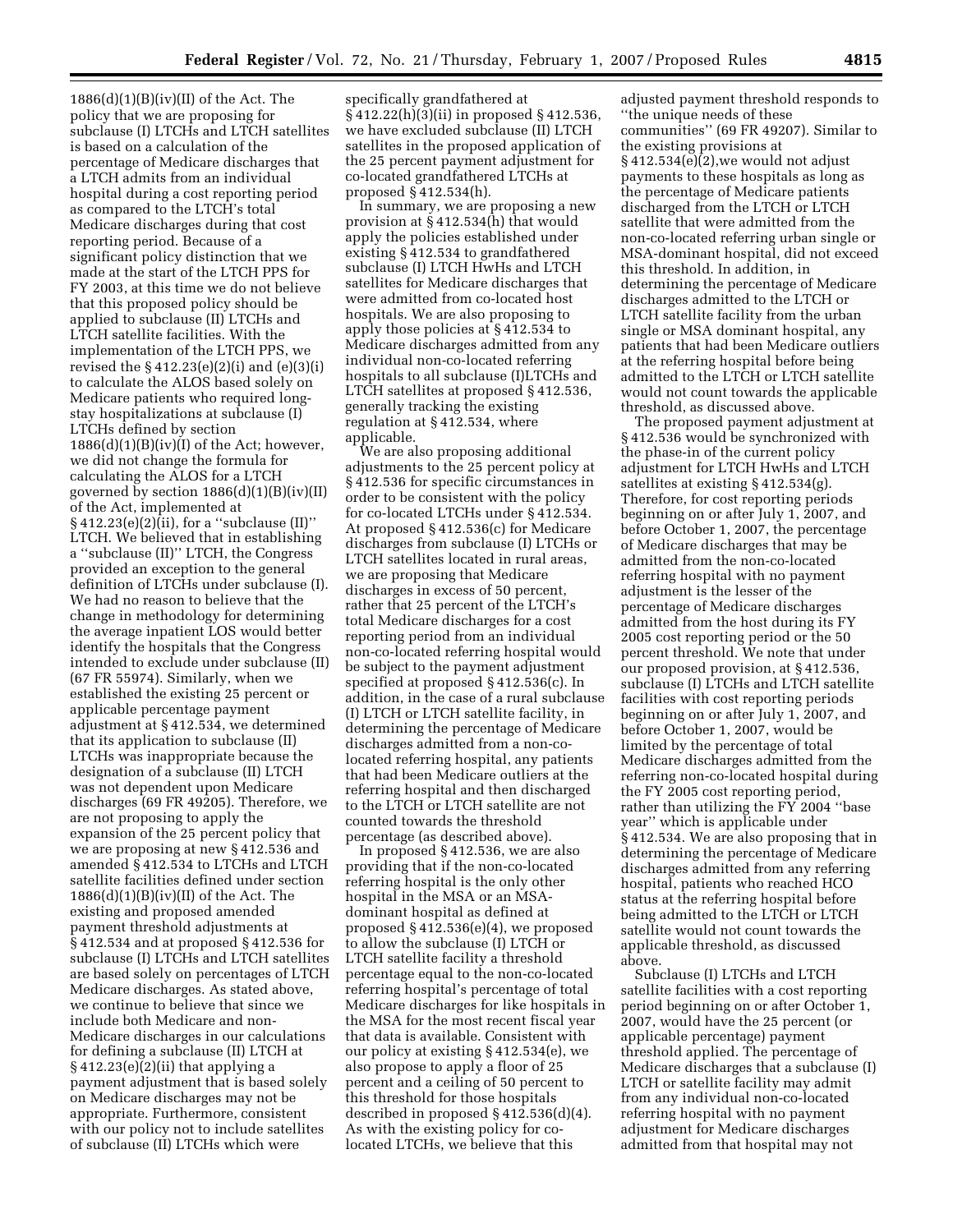exceed 25 percent or the applicable percentage (the additional adjustments for rural, urban-single, or MSAdominant hospitals).

It is important to note that we are also proposing that co-located subclause (I) LTCHs (HwHs and LTCH satellite facilities) would also be subject to the applicable payment adjustment threshold at § 412.536 for those Medicare discharges admitted from any individual hospital with which they are not co-located.

Finally, in proposing this payment adjustment, we believe that we are addressing policy concerns that are consistent with those that we originally expressed when we implemented the payment adjustment for LTCHs discharging patients that were admitted from co-located hospitals.

# **VI. Computing the Proposed Adjusted Federal Prospective Payments for the 2008 LTCH PPS Rate Year**

In accordance with § 412.525 and as discussed in section IV.C. of this proposed rule, the standard Federal rate is adjusted to account for differences in area wages by multiplying the laborrelated share of the standard Federal rate by the appropriate LTCH PPS wage index (as shown in Tables 1 and 2 of Addendum A to this proposed rule). The standard Federal rate is also adjusted to account for the higher costs of hospitals in Alaska and Hawaii by multiplying the nonlabor-related share of the standard Federal rate by the appropriate cost-of-living factor (shown in Table 3 in section IV.D.2 of this preamble). In the RY 2007 LTCH PPS final rule (71 FR 27827), we established a standard Federal rate of \$38,086.04 for the 2007 LTCH PPS rate year. In this proposed rule, based on the best available data and the proposed policies described in this proposed rule, we are proposing that the standard Federal rate for the 2008 LTCH PPS rate year would be \$38,356.45 as discussed in section IV.C.3. of this preamble. We illustrate the methodology that would be used to adjust the proposed Federal prospective payments for the 2008 LTCH PPS rate year in the following examples: *Example:* 

During the 2008 LTCH PPS rate year, a Medicare patient is in a LTCH located in Chicago, Illinois (CBSA 16974). This LTCH is in the final year of the wage index phase-in, thus, the proposed full (that is, five-fifths) wage index values are applicable. The proposed full LTCH PPS wage index value for CBSA 16974 is 1.0751 (see Table 1 in Addendum A to this proposed rule). The Medicare patient is classified into LTC–DRG 9 (Spinal Disorders and Injuries), which

has a current relative weight of 1.0424 (see Table 3 of Addendum A to this proposed rule).

To calculate the LTCH's proposed total adjusted Federal prospective payment for this Medicare patient, we compute the proposed wage-adjusted Federal prospective payment amount by multiplying the proposed unadjusted standard Federal rate (\$38,356.45) by the proposed labor-related share (75.511 percent) and the proposed wage index value (1.0751). This proposed wageadjusted amount is then added to the nonlabor-related portion of the proposed unadjusted standard Federal rate (24.489 percent; adjusted for cost of living, if applicable) to determine the proposed adjusted Federal rate, which is then multiplied by the LTC–DRG relative weight (1.0424) to calculate the proposed total adjusted Federal prospective payment for the 2008 LTCH PPS rate year (\$42,250.14). (As discussed in section IV.C.5. of this preamble, for the 2008 LTCH PPS rate year, we are no longer proposing to apply a transition period BN offset (to account for the costs of the transition methodology) in determining the proposed total adjusted Federal prospective payment.) Table 6 illustrates the components of the calculations in this example.

|--|--|

| <b>Unadjusted Proposed</b><br><b>Standard Federal Pro-</b><br>spective Payment Rate                                       | \$38,356.45      |
|---------------------------------------------------------------------------------------------------------------------------|------------------|
| Proposed Labor-Related<br>Share                                                                                           | $\times$ 0.75511 |
| Proposed Labor-Related<br>Portion of the Federal<br>Rate                                                                  | $= $28,963.34$   |
| Proposed Full Wage<br>Index (CBSA 16974)                                                                                  | $\times$ 1.0751  |
| Proposed Wage-Adjusted<br>Labor Share of Federal<br>Rate<br>Proposed Nonlabor-Re-<br>lated Portion of the<br>Federal Rate | $= $31,138.49$   |
| $($38,356.45 \times 0.24489)$                                                                                             | + \$9,393.11     |
| Proposed Adjusted Fed-<br>eral Rate Amount<br>LTC-DRG 9 Relative                                                          | $=$ \$40,531.60  |
| Weight                                                                                                                    | $\times$ 1.0424  |
| <b>Proposed Total Adjusted</b><br><b>Federal Prospective</b><br>Payment*                                                  | $= $42,250.14$   |

\* We are no longer proposing to apply a transition period BN offset to account for the costs of the transition methodology in determining the proposed total adjusted Federal prospective payment for RY 2008.)

# **VII. Transition Period**

To provide a stable fiscal base for LTCHs, under § 412.533, we implemented a 5-year transition period whereby a LTCH (except those defined as ''new'' under § 412.23(e)(4)) received a LTCH PPS payment consisting of a portion based on reasonable cost-based reimbursement principles under the TEFRA system and a portion based on the Federal prospective payment rate (unless the LTCH elected payment based on 100 percent of the Federal rate). As discussed in the August 30, 2002 final rule (67 FR 56038), we believed that a 5-year phase-in provided LTCHs time to adjust their operations and capital financing to the LTCH PPS, which is based on prospectively determined Federal payment rates. Furthermore, we believed that the 5 year phase-in under the LTCH PPS also allowed LTCH personnel to develop proficiency with the LTC–DRG coding system, which will result in improvement in the quality of the data used for generating our annual determination of relative weights and payment rates.

Under § 412.533, the 5-year transition period for all hospitals subject to the LTCH PPS began with the hospital's first cost reporting period beginning on or after October 1, 2002 and extends through the hospital's last cost reporting period beginning before October 1, 2007. During the 5-year transition period, a LTCH's total PPS payment under the LTCH PPS was based on two payment percentages—one based on reasonable cost-based principles and the other based on the standard Federal prospective payment rate. The percentage of the LTCH PPS payment based on the LTCH PPS Federal rate increased by 20 percentage points each year, while the reasonable portion of the LTCH PPS payment based on cost-based principles decreased by 20 percentage points each year, for the next 4 fiscal years. For cost reporting periods beginning on or after October 1, 2006, Medicare payment to LTCHs will be determined entirely under the Federal rate.

In implementing the LTCH PPS, one of our goals was to transition hospitals to prospective payments based on 100 percent of the adjusted Federal prospective payment rate as soon as appropriate. Therefore, under § 412.533(c), we allowed a LTCH (other than new LTCHs defined at  $§ 412.23(e)(4)$ , which was subject to a blended rate, to elect payment based on 100 percent of the Federal rate at the start of any of its cost reporting periods during the 5-year transition period.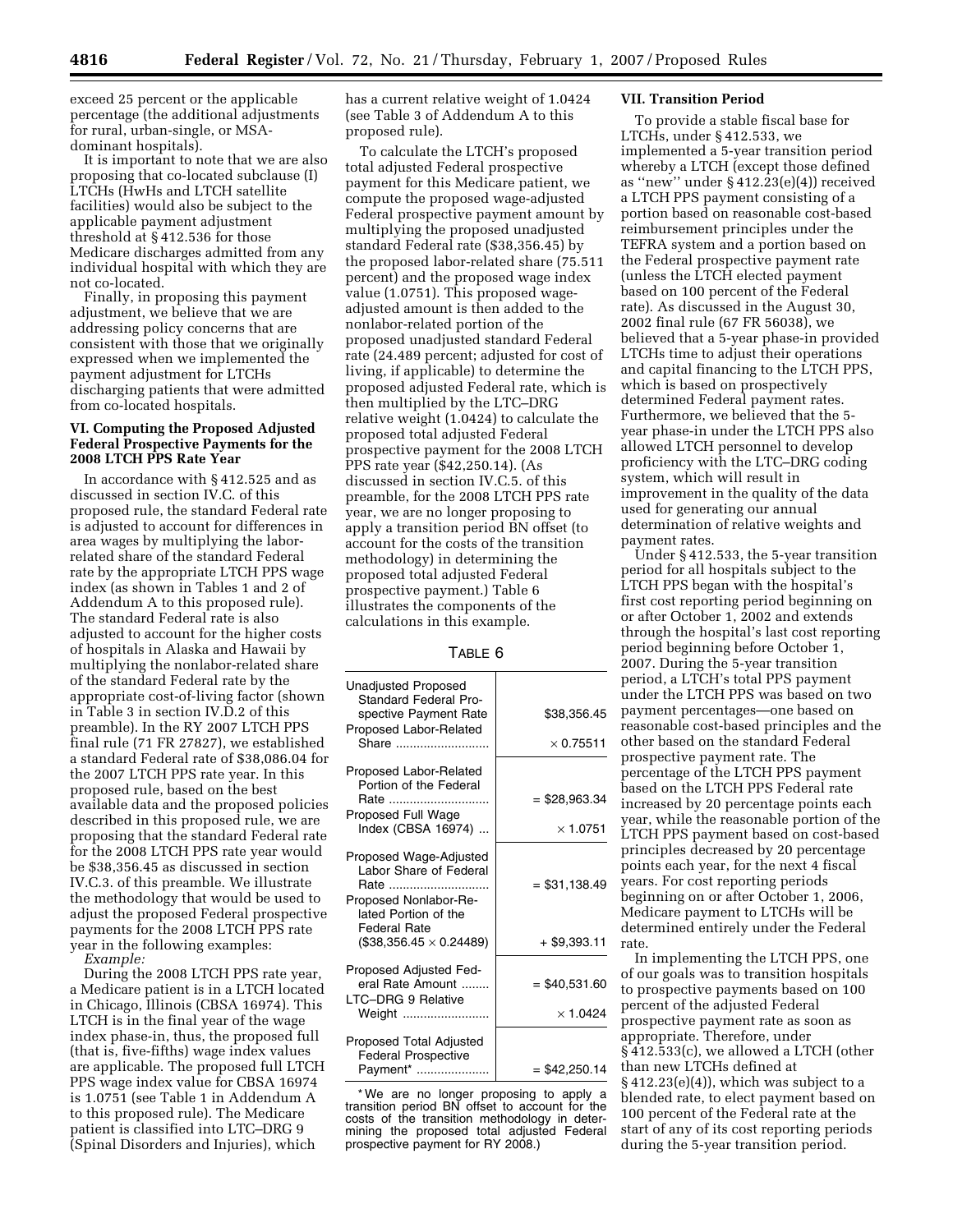Once a LTCH elected to be paid based on 100 percent of the Federal rate, it could not revert back to the transition blend.

## **VIII. Payments to New LTCHs**

Under § 412.23(e)(4), for purposes of Medicare payment under the LTCH PPS, we define a new LTCH as a provider of inpatient hospital services that meets the qualifying criteria for LTCHs, set forth in § 412.23(e)(1) and (e)(2), and under present or previous ownership (or both), has its first cost reporting period as a LTCH beginning on or after October 1, 2002. As we discussed in the August 30, 2002 final rule (67 FR 56040), this definition of new LTCHs should not be confused with those LTCHs first paid under the TEFRA payment system for discharges occurring on or after October 1, 1997, described in section  $1886(b)(7)(A)$  of the Act, as added by section 4416 of the Balanced Budget Act of 1997 (BBA) (Pub. L. 105–33). As stated in  $§$  413.40(f)(2)(ii), for cost reporting periods beginning on or after October 1, 1997, the payment amount for a ''new'' (post-FY 1998) LTCH is the lower of the hospital's net inpatient operating cost per case or 110 percent of the national median target amount payment limit for hospitals in the same class for cost reporting periods ending during FY 1996, updated to the applicable cost reporting period (see 62 FR 46019, August 29, 1997).

Under § 412.533(d), new LTCHs, as defined in  $§$  412.23(e)(4), will be paid based on 100 percent of the standard Federal rate. As we discussed in the August 30, 2002 final rule (67 FR 56040), the transition period was intended to provide existing LTCHs time to adjust to payment under the new system. Since these new LTCHs with their first cost reporting periods as LTCHs beginning on or after October 1, 2002, would not have received payment under reasonable cost-based reimbursement for the delivery of LTCH services prior to the effective date of the LTCH PPS, we did not believe that those new LTCHs required a transition period in order to make adjustments to their operations and capital financing, as will LTCHs that have been paid under the reasonable cost-based methodology.

### **IX. Method of Payment**

Under § 412.513, a Medicare LTCH patient is classified into a LTC–DRG based on the principal diagnosis, up to eight additional (secondary) diagnoses, and up to six procedures performed during the stay, as well as age, sex, and discharge status of the patient. The LTC–DRG is used to determine the Federal prospective payment that the

LTCH will receive for the Medicarecovered Part A services the LTCH furnished during the Medicare patient's stay. Under § 412.541(a), the payment is based on the submission of the discharge bill. The discharge bill also provides data to allow for reclassifying the stay from payment at the full LTC– DRG rate to payment for a case as a SSO (under § 412.529) or as an interrupted stay (under § 412.531), or to determine if the case will qualify for a HCO payment (under § 412.525(a)).

Accordingly, the ICD–9–CM codes and other information used to determine if an adjustment to the full LTC–DRG payment is necessary (for example, LOS or interrupted stay status) are recorded by the LTCH on the Medicare patient's discharge bill and submitted to the Medicare FI for processing. The payment represents payment in full, under § 412.521(b), for inpatient operating and capital-related costs, but not for the costs of an approved medical education program, bad debts, blood clotting factors, anesthesia services by hospital-employed nonphysician anesthetists or the costs of photocopying and mailing medical records requested by a Quality Improvement Organization (QIO), which are costs paid outside the LTCH PPS.

As under the previous reasonable cost-based payment system, under § 412.541(b), a LTCH may elect to be paid using the periodic interim payment (PIP) method described in § 413.64(h) and may be eligible to receive accelerated payments as described in  $§$  413.64(g).

For those LTCHs that are being paid under the transition methodology set forth at § 412.533, for cost reporting periods that began on or after October 1, 2002, and before October 1, 2006, the PIP amount is based on the transition blend. For those LTCHs that are paid based on 100 percent of the standard Federal rate, the PIP amount is based on the estimated prospective payment for the year rather than on the estimated reasonable cost-based reimbursement. We exclude HCO payments that are paid upon submission of a discharge bill from the PIP amounts. In addition, Part A costs that are not paid for under the LTCH PPS, including Medicare costs of an approved medical education program, bad debts, blood clotting factors, anesthesia services by hospitalemployed nonphysician anesthetists and the costs of photocopying and mailing medical records requested by a QIO, are subject to the interim payment provisions as specified in § 412.541(c).

Under § 412.541(d), LTCHs with unusually long lengths of stay that are not receiving payment under the PIP

method may bill on an interim basis (60 days after an admission and at intervals of at least 60 days after the date of the first interim bill) and this should include any HCO payment determined as of the last day for which the services have been billed.

### **X. Monitoring**

In the August 30, 2002 final rule (67 FR 56014), we described an on-going monitoring component to the new LTCH PPS. Specifically, we discussed ongoing analysis of the various policies that we believe would provide equitable payment for stays that reflect less than the full course of treatment and reduce the incentives for inappropriate admissions, transfers, or premature discharges of patients that are present in a discharge-based PPS. As a result of our data analysis, we have revisited a number of our original and even pre-LTCH PPS policies in order to address what we believe are behaviors by certain LTCHs that lead to inappropriate Medicare payments. In recent **Federal Register** publications, we have proposed and subsequently finalized revisions to the interruption of stay policy in the RY 2005 LTCH PPS final rule (69 FR 25692), and we established a payment adjustment for LTCH HwHs and satellites in the FY 2005 IPPS final rule (69 FR 49191 through 49214).

In section V.A.2., we are revisiting the payment adjustment methodology established for SSOs (71 FR 27845) as a consequence of recent data analysis and discuss an approach being considered that would revise one of the existing four alternatives under the existing SSO payment methodology for certain SSO cases to an amount that would otherwise be paid under the IPPS.

As we discuss in section X., our monitoring of discharges between acute care hospitals and LTCHs reveals that a significant number of LTCHs that are ''free-standing'', that is, not co-located with other hospital-level providers (as defined in § 412.22(e) and § 412.22(h)), admit their patients from one specific acute care hospital. When we established the payment adjustment for LTCH HwHs and satellites of LTCHs at § 412.534, we stated our concern that these on-site LTCHs could be functioning as units of their host (generally, an acute care hospital), a configuration that is not permitted in section  $1886(d)(1)(B)$  of the Act. (The statute specifically allows only for IRF and IPF units in acute care hospitals, but not for LTCH units.) As a result of our data monitoring and analysis, which is detailed in section V.B. of this proposed rule, we propose to expand the existing payment adjustment at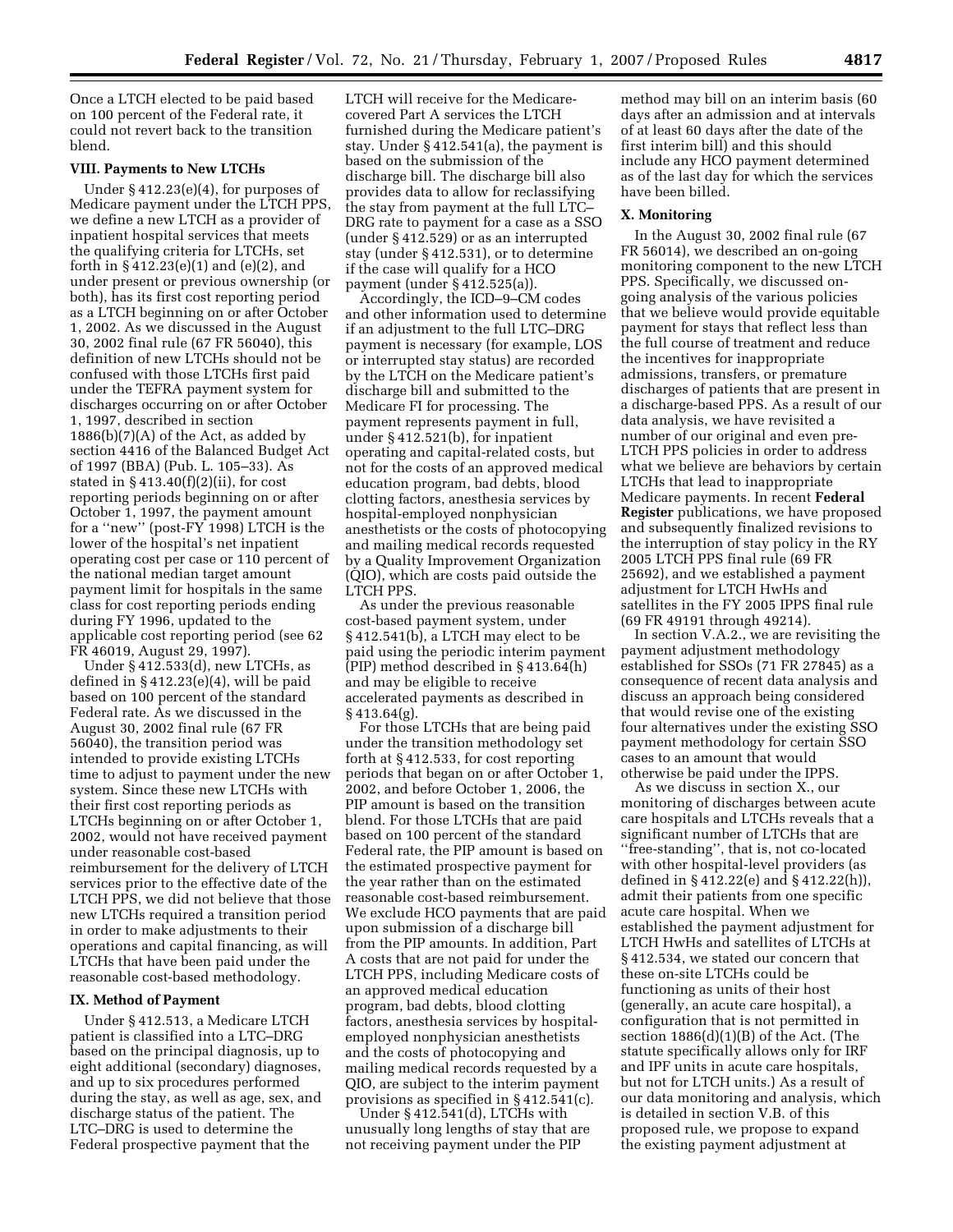§ 412.534 to apply to certain situations not currently covered by the existing policy for LTCHs co-located with other hospitals.

As we discussed in the RY 2004 LTCH PPS final rule (68 FR 34157), the Medicare Payment Advisory Commission (MedPAC) endorsed our monitoring activity as a primary aspect of the design of the LTCH PPS. Furthermore, the Commission pursued an independent research initiative that led to a section in MedPAC's June 2004 Report to Congress entitled ''Defining long-term care hospitals''. This study included recommendations that we develop facility and patient criteria for LTCH admission and treatment and that we require a review by QIOs to evaluate whether LTCH admissions meet criteria for medical necessity once the recommended facility and patient criteria are established (70 FR 24209). In response to the recommendation in MedPAC's June 2004 Report, we awarded a contract to Research Triangle Institute, International (RTI), on September 27, 2004, to conduct a thorough examination of the feasibility of implementing MedPAC's recommendations.

We are continuing to pursue our ongoing program, existing QIO monitoring and studies described in the RY 2006 LTCH PPS final rule (70 FR 24211), and our considerations of expanding the QIO role in the LTCH PPS. Furthermore, RTI has completed its examination of the feasibility of implementing MedPAC's recommendations in the June 2004 Report to Congress. However, we note that we do not anticipate expanding QIO activities during the current scope of work.

The Executive Summary of RTI's final report is included in Addendum B of this proposed rule and is available on our Web site at *http://www.cms.hhs.gov/ LongTermCareHospitalPPS/02a*\_ *RTIReports.asp#TopOfPage.* 

## **XI. MedPAC Recommendations: The RTI Contract**

With the recommendations of MedPAC's June 2004 Report to Congress as a point of departure, RTI evaluated the feasibility of developing patient and facility level characteristics for LTCHs to identify and distinguish the role of these hospitals as a Medicare provider.

RTI completed this project in two phases. In Phase I, RTI prepared a background report summarizing existing information regarding LTCHs' current role in the Medicare system: Their history as Medicare participating providers; the types of patients they treat; the criteria QIOs currently use to

review appropriateness of care in these settings; and the types of regulations they face as Medicare participating providers. This work reviewed prior analyses of these issues and included discussions with MedPAC, other researchers, CMS, the QIOs, and the hospital associations.

In Phase II, RTI collected additional information on tools currently used by the QIOs and the industry to assess patient appropriateness for admission; analyzed claims to understand differences between hospital patients with outlier stays in non-LTCHs and those treated in LTCHs; and visited different types of hospitals to observe first-hand how LTCH patients differ from those in other settings and how this pattern varies in different parts of the country. RTI worked with different associations, including the National Association of Long Term Hospitals (NALTH), the Acute Long Term Hospital Association (ALTHA), the AHA, and the American Medical Peer Review Association (AMPRA), as well as several of the larger LTCH chains. The final report submitted by RTI summarizes these efforts and makes numerous recommendations to CMS regarding LTCHs.

The reports on both Phase I and Phase II of RTI's research have been posted on our Web site at

*http://www.cms.hhs.gov/ LongTermCareHospitalPPS/ 02a*\_*RTIReports.asp#TopOfPage.* Please note that this report does not represent our position or policy. We are currently evaluating RTI's recommendations regarding the feasibility of developing patient and facility level criteria from several standpoints. Most significantly, we are concerned that several of RTI's recommendations may require statutory changes. Furthermore, even among those recommendations for action that would be accomplished on a regulatory level, there are many significant issues that require further analysis. We have consistently encouraged meaningful contact between RTI and industry stakeholders throughout this research phase of the contract. Furthermore, RTI has solicited on-going involvement and will continue to seek such input from physicians who treat LTCH type patients both in LTCHs and as inpatients in other provider settings in forming a technical expert panel (TEP) to further develop some of its recommendations. RTI is currently determining the appropriate composition of this group, preparing a time table, and preparing an agenda for the TEP.

While the reports from both Phase I and Phase II of RTI's research are posted in their entirety on the CMS Web site at *http://www.cms.hhs.gov/ LongTermCareHospitalPPS/ 02a*\_*RTIReports.asp#TopOfPage,* we are including The Executive Summary of RTI's Phase II report in Addendum B to this proposed rule. This material is being reproduced as received from the contractors and does not represent our position or policy.

### **XII. Payment for Direct Graduate Medical Education (GME) (§ 413.79)**

[If you choose to comment on issues in this section, please include the caption ''PAYMENT FOR DIRECT GRADUATE MEDICAL EDUCATION'' at the beginning of your comments.]

# *A. GME Background*

Section 1886(h) of the Act, as added by section 9202 of the Consolidated Omnibus Budget Reconciliation Act (COBRA) of 1985 (Pub. L. 99–272) and implemented in regulations at existing § 413.75 through § 413.83, establishes a methodology for determining payments to hospitals for the direct costs of approved graduate medical education (GME) programs. Section 1886(h)(2) of the Act, as added by COBRA, sets forth a payment methodology for direct GME costs involving the determination of a hospital-specific, base-period per resident amount (PRA) that is calculated by dividing a hospital's allowable costs of GME for a base period by its number of residents in the base period. The base period is, for most hospitals, the hospital's cost reporting period beginning in FY 1984 (that is, the period beginning between October 1, 1983, through September 30, 1984). Generally, for cost reporting periods beginning on or after July 1, 1985, Medicare direct GME payments are calculated by multiplying the hospital's PRA by the weighted number of full-time equivalent (FTE) residents working in all areas of the hospital (and nonhospital sites, when applicable), and by the hospital's Medicare percentage of total inpatient days. In addition, as specified in section  $1886(h)(2)(D)(ii)$  of the Act, for cost reporting periods beginning between October 1, 1993, through September 30, 1995, each hospital-specific PRA for the previous cost reporting period is not updated for inflation for any FTE residents who are not either a primary care or an obstetrics and gynecology resident. As a result, hospitals that trained primary care, and obstetrics and gynecology residents, as well as nonprimary care residents in FY 1994 or FY 1995, have two separate PRAs: One for primary care, and obstetrics and gynecology residents; and one for nonprimary care residents.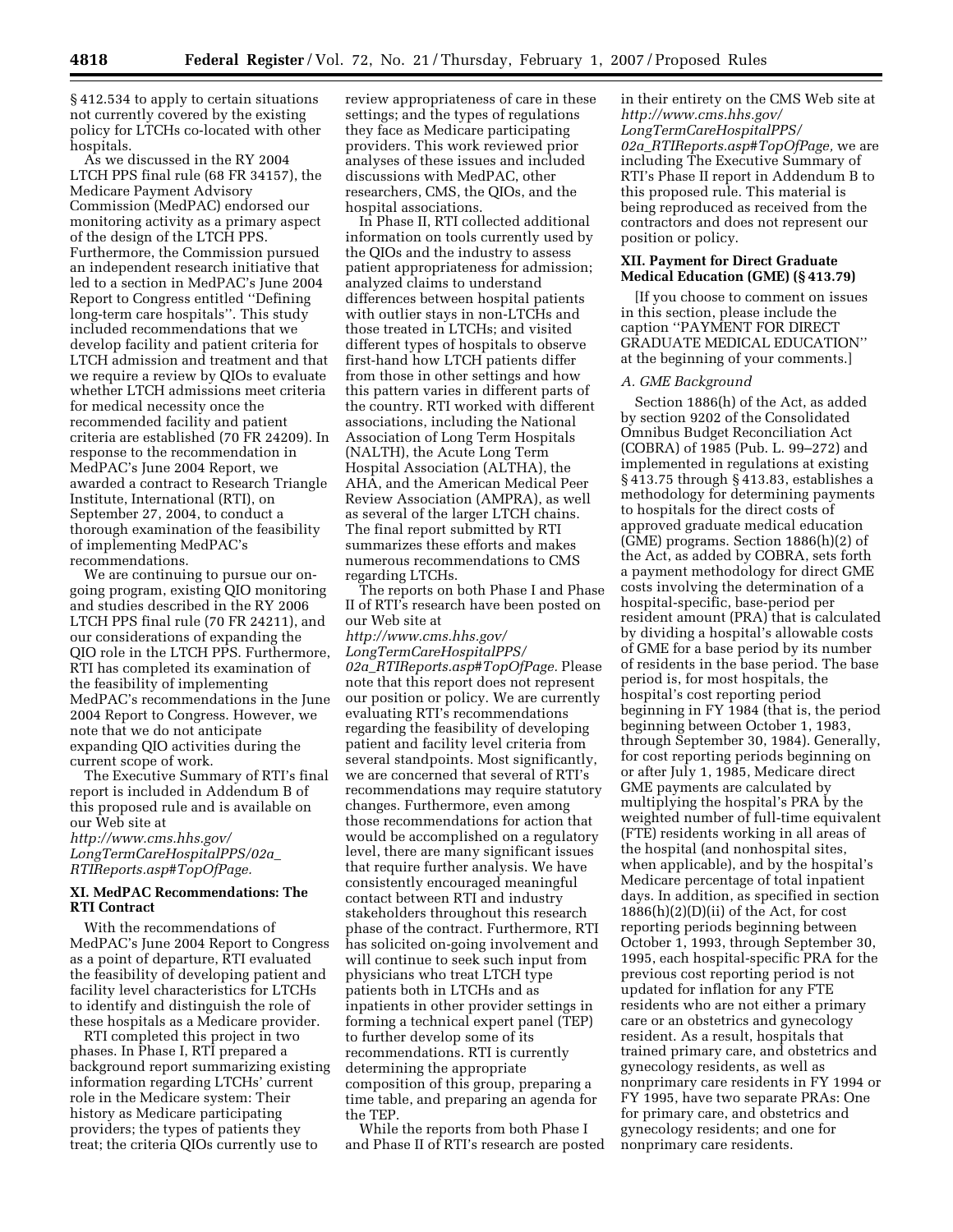The Medicare, Medicaid, and SCHIP [State Children's Health Insurance Program] Balanced Budget Refinement Act of 1999 (Pub. L. 106–113) (BBRA) amended section 1886(h)(2) of the Act to establish a methodology for the use of a national average PRA in computing direct GME payments for cost reporting periods beginning on or after October 1, 2000, and on or before September 30, 2005. The BBRA established a ''floor'' for hospital-specific PRAs that is equal to 70 percent of the locality-adjusted national average PRA. In addition, the BBRA established a ''ceiling'' that limited the annual inflation update to a hospital-specific PRA if the hospital's PRA exceeded 140 percent of the locality-adjusted national average PRA. Section 511 of the Benefits Improvement and Protection Act of 2000 (Pub. L. 106–554) (BIPA) increased the floor established by the BBRA to equal 85 percent of the locality-adjusted national average PRA. For purposes of calculating direct GME payments, each hospital-specific PRA is compared to the floor and the ceiling to determine whether a hospital-specific PRA should be revised.

Section 1886(h)(4)(F) of the Act established limits on the number of allopathic and osteopathic residents that a hospital may count for purposes of calculating direct GME payments. For most hospitals, the limits are the number of allopathic and osteopathic FTE residents training in the hospital's most recent cost reporting period ending on or before December 31, 1996.

# *B. Residents Training in Nonhospital Settings*

# 1. Background

For purposes of direct GME payments, since July 1, 1987, the statute allows hospitals to count the time residents spend training in sites that are not part of the hospital (referred to as ''nonprovider'' or ''nonhospital sites'') under certain conditions. Section 1886(h)(4)(E) of the Act requires that the Secretary's rules concerning computation of FTE residents for purposes of direct GME payments 'provide that only time spent in activities relating to patient care shall be counted and that all the time so spent by a resident under an approved medical residency training program shall be counted towards the determination of full-time equivalency, without regard to the setting in which the activities are performed, if the hospital incurs all, or substantially all, of the costs for the training program in that setting." (Section  $1886(h)(4)(E)$  of the Act, as added by section of 9314 of

the Omnibus Budget Reconciliation Act of 1986 (Pub. L. 99–509) (OBRA 86).) Regulations regarding the treatment of time spent by residents training in nonhospital sites for purposes of direct GME payments were first implemented in the September 29, 1989 final rule (54 FR 40286). In regulations adopted in that same rule at  $\S 413.86(f)(3)$  (now § 413.78(c)), we stated that a hospital may count the time residents spend in nonprovider settings for purposes of direct GME payment if the residents spend their time in patient care activities and there is a written agreement between the hospital and the nonprovider entity stating that the hospital will incur all or substantially all of the costs of the program. The regulations at that time defined ''all or substantially all'' of the costs to include the residents' compensation for the time spent at the nonprovider setting. Before October 1, 1997, for IME payment purposes, hospitals were not permitted to count the time residents spent training in nonhospital settings. Section 4621(b)(2) of the BBA revised section  $1886(d)(5)(B)$  of the Act to allow providers to count time residents spend training in nonprovider sites for IME purposes, effective for discharges occurring on or after October 1, 1997. Specifically, section 1886(d)(5)(B)(iv) of the Act was amended to provide that ''all the time spent by an intern or resident in patient care activities under an approved medical residency program at an entity in a nonhospital setting shall be counted towards the determination of full-time equivalency if the hospital incurs all, or substantially all, of the costs for the training program in that setting.'' In the July 31, 1998 final rule (63 FR 41004 through 41005) at § 412.105(f)(1)(ii)(C) and § 413.78(d) (formerly designated  $§$  413.86(f)(4)), we specified the requirements a hospital must meet to include the time spent by residents training in a nonhospital site in its FTE count for portions of cost reporting periods occurring on or after January 1, 1999 for purposes of both direct GME and IME payments. Section 413.75(b) redefined ''all or substantially all of the costs for the training program in the nonhospital setting'' as the residents' salaries and fringe benefits (including travel and lodging where applicable), and the portion of the cost of teaching physicians' salaries and fringe benefits attributable to direct GME. Section 413.78(e) provides that, in order for a hospital to be permitted to count FTE residents training in a nonhospital setting, a written agreement must be in place between the hospital and the nonhospital site providing that

the hospital will incur the costs of the resident's salary and fringe benefits while the resident is training in the nonhospital site. The hospital must also provide reasonable compensation to the nonhospital site for supervisory teaching activities, and the written agreement must specify that compensation amount.

2. Moratorium on Disallowances of Allopathic or Osteopathic Family Practice Residents Training Time in Nonhospital Settings, and Questions and Answers (Qs&As) on CMS Web Site (Section 713 of the MMA and § 413.78)

In order for the hospital to incur ''all or substantially all'' of the costs in accordance with the regulations, the actual cost of the time spent by teaching physicians in supervising residents in the nonhospital setting must be compensated by the hospital. The amount of supervisory GME costs is dependent upon the teaching physician's salary and the percentage of time that he or she devotes to activities related to the residency program at the nonhospital site. (We note that the teaching physician's involvement in the provision of patient care is not considered attributable to direct GME.) As long as there are supervisory GME costs associated with the nonhospital training, the hospital must reimburse the nonhospital setting for those costs in order to count FTE resident time spent in the nonhospital site for purposes of IME and direct GME payments.

Many hospitals have entered into written agreements with nonhospital sites that state that the teaching physician is ''volunteering'' his or her time in the nonhospital site, and, therefore, the hospital is not providing any compensation to the teaching physician. Other hospitals have paid only a nominal amount of compensation for the supervisory teaching physicians' time in the nonhospital setting. Because § 413.78(d) requires that the hospital must incur ''all or substantially all'' of the direct GME costs, including those costs associated with the teaching physician, regardless of whether the written agreement states that the teaching physician is ''volunteering,'' we have required that the hospital pay these costs in order to count FTE residents training in the nonhospital site, as long as these teaching physician costs exist.

Section 713 of the MMA imposed a 1 year moratorium relating to certain nonhospital site teaching physician costs for the period from January 1, 2004, through December 31, 2004. During this 1-year period, we were required to allow hospitals to count FTE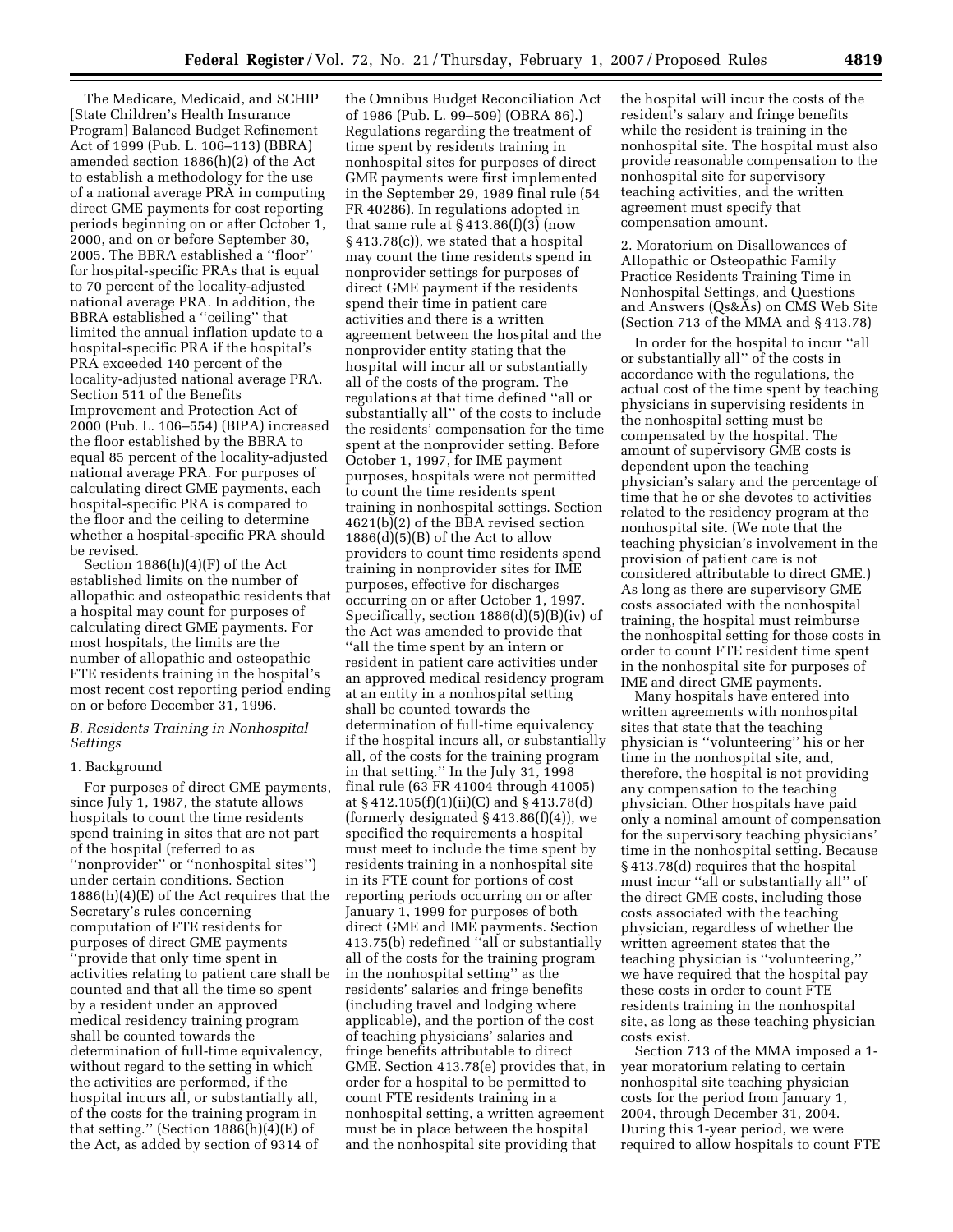allopathic or osteopathic family practice residents training in nonhospital settings for IME and direct GME payment purposes without regard to the financial arrangement between the hospital and the teaching physician practicing in the nonhospital setting to which the resident was assigned.

We instructed our contractors (formerly called ''fiscal intermediaries'' or ''FIs'') regarding the effect of section 713 of the MMA in the One-Time Notification (OTN), ''Changes to the FY 2004 Graduate Medical Education (GME) Payments as Required by the Medicare Modernization Act of 2003 (MMA)'' (CR 3071, Transmittal 61, issued on March 12, 2004). Generally, we stated in the OTN that, when settling prior year cost reports during this 1-year period, or for family practice residents actually training in nonhospital settings during this 1-year period, contractors should allow hospitals to count allopathic and osteopathic family practice residents training in a nonhospital setting for direct GME and IME payment purposes without regard to the financial arrangement between the hospital and the nonhospital site pertaining to the teaching physicians' costs associated with the residency program. For further information on this provision and for a summary of comments and responses related to this provision, please refer to the FY 2005 IPPS final rule (69 FR 49176).

Furthermore, in response to questions and concerns raised by the industry and Medicare contractors as to how to determine the costs associated with residency training at the nonhospital setting, as well as how and when to pay the nonhospital setting for these costs, we posted Qs&As on the CMS Web site on April 8, 2005 at *http:// www.cms.hhs.gov/AcuteInpatientPPS/ Downloads/nonhospQA.pdf.* In the Qs&As, in response to the question of whether there are situations where it is acceptable for the teaching physician to ''volunteer'' his or her time supervising residents at the nonhospital site, we stated that "\* \* \* the relevant question is not whether volunteerism is permissible, but whether there is a cost to the nonhospital site for supervising the resident training. If there is a cost, the hospital must reimburse the nonhospital site for those costs.'' We further stated that we believe in situations where the teaching physician receives a predetermined compensation amount for his or her time at the nonhospital site that does not vary with the number of patients he or she treats, there *is* a cost for the teaching physician time spent in GME activities. In contrast, if the physician's

compensation at the nonhospital site is based solely on his or her billings, there is no cost for teaching physician time spent in GME activities. Accordingly, the statute continues to require that a hospital must pay ''all or substantially all'' the costs of training residents at the nonhospital site in order to count FTE residents training at that site, including teaching physician costs, as long as those costs exist.

3. Requirements for Written Agreements for Residency Training in Nonhospital Settings (§ 413.78(e))

In implementing section  $1886(h)(4)(E)$ of the Act, in order to assist contractors in determining whether a hospital incurred ''all or substantially all'' of the costs of the program in the nonhospital setting, we required in § 413.78(c) and (d) (formerly  $\S 413.86(f)(3)$  and (4)) that there must be a written agreement between the hospital and the nonhospital site stating that the hospital will incur ''all or substantially all'' of the costs of training in the nonhospital setting. We later specified at § 413.78(d)(2) that the written agreement must indicate the amount of compensation provided by the hospital to the nonhospital site for supervisory teaching activities.

In an effort to respond to concerns expressed by hospitals about the administrative burden associated with meeting the written agreement requirements, in the FY 2005 IPPS final rule (69 FR 49179), at § 413.78(e), we revised our regulations to allow hospitals to choose to either enter into a written agreement with the nonhospital site before the hospital may begin to count residents training at the nonhospital site, or to pay concurrently for the cost of training at the nonhospital setting. That is, in the absence of a written agreement, hospitals are required to pay ''all or substantially all'' of the costs of the training program in the nonhospital setting by the end of the third month following the month in which the training occurs.

4. Modification of the Definition of ''All or Substantially All of the Costs for the Training Program in the Nonhospital Setting''

We have met numerous times with industry representatives with the goal of developing a proposal which would respond to the concerns expressed by the teaching hospital community about the administrative burden associated with determining and documenting that hospitals are paying for ''all or substantially all'' of the costs for the training in the nonhospital setting.

Some industry representatives recently suggested that we could ease administrative burdens by modifying the requirements hospitals must satisfy to meet the statutory requirement to incur ''all or substantially all'' of the costs by allowing a teaching physician to attest that at least 90 percent of the teaching physician's GME *time* is spent in patient care activities. However, we explained in response that the statutory test is tied to whether the hospital has incurred ''all or substantially all'' of the *costs* of the training at that site, not to how the teaching physician's GME time is spent. Therefore, we do not believe the attestation proposed by the industry adequately addresses the statutory requirement that the hospital incur ''all or substantially all'' of the *costs* of the training program at that site. We continue to believe that any Medicare policy approach to allowing hospitals to count FTE residents training in nonhospital settings for IME and direct GME payment purposes must be consistent with the statutory requirement that hospitals incur ''all, or substantially all'' of the costs of a training program in a nonhospital setting. The statute is clearly concerned about the cost to the nonhospital site, and we believe the statute has set a priority to move resources, in terms of both residents and funding, out into community settings. Therefore, where there is a cost to the nonhospital setting for training residents, we believe that the Medicare program is obligated to ensure that the nonhospital settings receive the funding they are entitled to receive from hospitals under the statute.

Accordingly, we continue to believe that our current definition of ''all or substantially all'' of the costs, which is based on the costs of the training program at the nonhospital site, is true to the intent of the statute. However, to address the industry's concerns related to burdensome documentation requirements, we propose to establish an alternative methodology that hospitals may choose to use in determining and paying for the teaching physician costs attributable to direct GME in the nonhospital sites. As we explain below in this section, we are proposing to revise the current definition of ''all or substantially all'' of the costs to require hospitals to incur a percentage of the costs of the training program at the nonhospital site. Our proposal also generally incorporates the industry representatives' concept of a 90 percent threshold, but does not specifically relate it to the percentage of time spent by the teaching physician on GME activities, as suggested by industry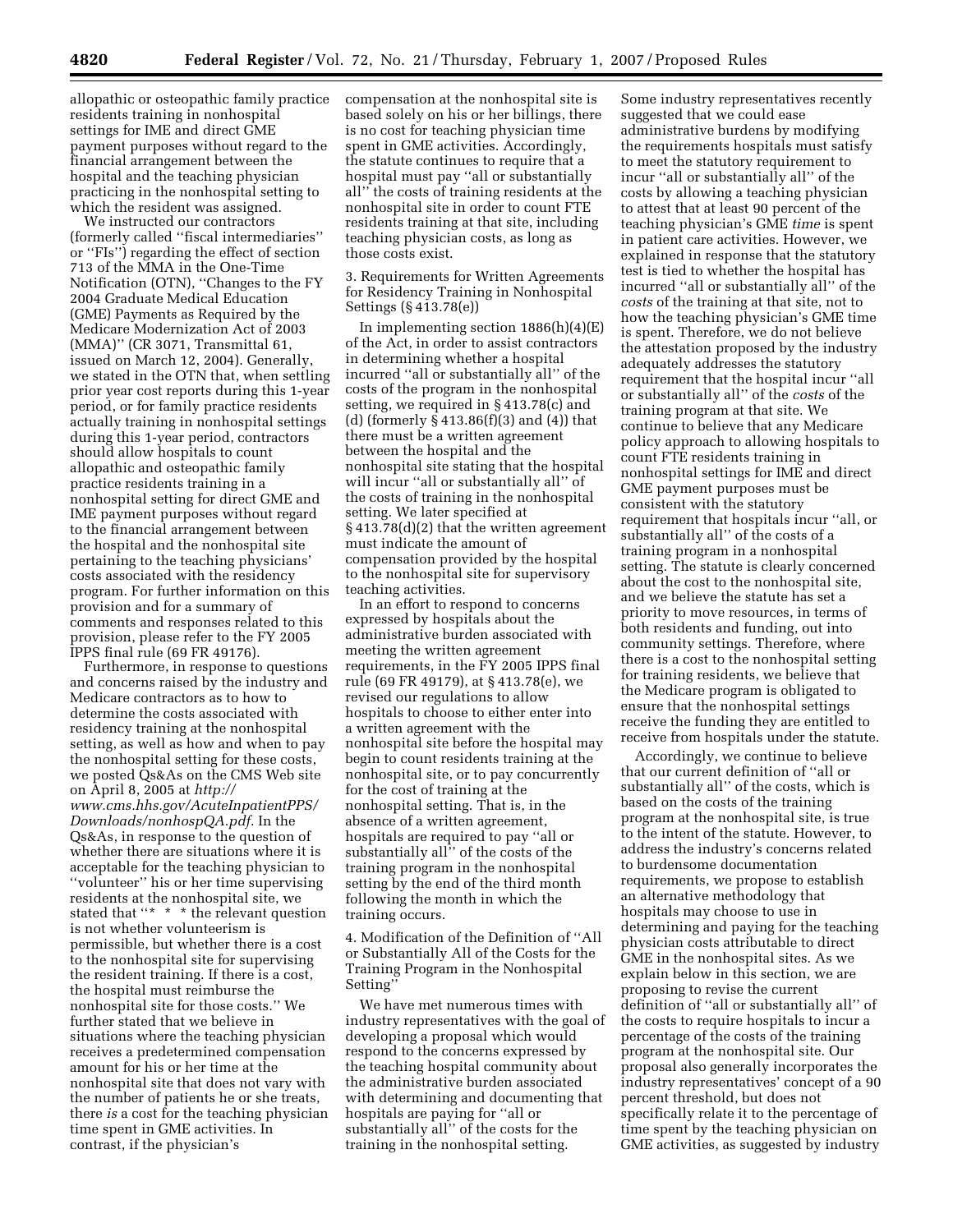representatives. Furthermore, as explained in more detail below in this section, in determining whether a hospital has met the 90 percent cost threshold, we are proposing to allow hospitals to use certain shortcuts or proxies in the place of actual cost data specific to each teaching physician at each nonhospital site. However, hospitals would always still have the option of calculating the actual teaching physician costs and the 90 percent threshold using actual cost data specific to all, or some of their applicable teaching physicians. That is, even if a hospital chooses to calculate the direct GME costs of a program using actual teaching physician time and cost data (as under existing regulations) rather than using the proxies, under this proposal, a hospital would only be required to pay *at least* 90 percent of the total of the residents' salaries and fringe benefits (including travel and lodging where applicable) and the portion of the teaching physicians' costs attributable to direct GME for a program at the nonhospital site. That is, we are proposing that a hospital would no longer be required to pay 100 percent of the residents' salaries and fringe benefits (including travel and lodging where applicable), plus the portion of the teaching physicians' costs attributable to direct GME at the nonhospital site. Instead, we are proposing that a hospital would be required to pay for 90 percent of the GME costs of a training program in a nonhospital site, and would have a choice between two approaches for calculating teaching physician's costs.

Currently, ''all or substantially all of the costs for the training program in the nonhospital setting'' is defined at § 413.75(b) as the residents' salaries and fringe benefits (including travel and lodging where applicable) and the portion of the cost of teaching physicians' salaries and fringe benefits attributable to direct GME. We are proposing to define ''all or substantially all of the costs for the training program in the nonhospital setting'' under § 413.75(b) (prospectively for cost reporting periods beginning on or after July 1, 2007) to mean at least 90 percent of the total of the costs of the residents' salaries and fringe benefits (including travel and lodging where applicable) and the portion of the cost of teaching physicians' salaries attributable to direct GME. We believe this standard is consistent with the statute, in that hospitals would still be required to incur substantially all of the costs of training programs in nonhospital settings, and we would expect this

standard to further encourage hospitals to shift training to nonhospital settings as intended by the statute. Under this revised definition of ''all or substantially all'' of the costs for the training program in the nonhospital setting, we would create a 90 percent threshold that hospitals must meet in order to count FTE resident time spent training at the nonhospital setting for IME and direct GME payment purposes. Additionally, under the new definition, hospitals would only have to incur a minimum of 90 percent of the costs of the program at a nonhospital site to count FTE resident time spent training at the site. Furthermore, as is the case with the current definition of ''all or substantially all,'' the new definition would not include overhead costs.

We are also soliciting comments on our proposed effective date for purposes of both direct GME and IME as to whether this proposal should be effective immediately for portions of cost reporting periods occurring on or after July 1, 2007, or alternatively, for cost reporting periods beginning on or after July 1, 2007. Although an effective date of ''portions of cost reporting periods occurring on or after July 1, 2007,'' would provide a more immediate response to concerns raised by teaching hospitals, we are concerned that establishing new policies in the middle of hospitals' cost reporting periods presents some logistical challenges, both from an implementation and an audit perspective. Therefore, we are proposing that the new definition of ''all or substantially all'' of the costs would be effective for both direct GME and IME for cost reporting periods beginning on or after July 1, 2007, although, as stated above in this section, we are specifically soliciting comments on this effective date.

As we explained, rather than adopt the industry's suggested standard of 90 percent of the teaching physicians' time spent in patient care activities, which we do not believe would be sufficiently true to the requirements of the statute, as a compromise, we propose to accept that hospitals have incurred ''all or substantially all'' of the costs of the program at the nonhospital site (and are therefore permitted to count the FTE residents training at the nonhospital site for IME and direct GME Medicare payment purposes) if the hospital incurs at least *90 percent of the costs* of training at that site. Under this proposal, a hospital would not have to demonstrate that it has incurred the costs of the teaching physician's time if it has otherwise incurred at least 90 percent of the nonhospital site training costs by paying the residents' salaries

and fringe benefits (including travel and lodging where applicable) during the time spent training at the site. However, if the residents' salaries and fringe benefits (including travel and lodging where applicable) account for less than 90 percent of the costs of training at the nonhospital site, we propose the hospital would have to compensate the nonhospital site for its teaching physician costs so that the hospital is incurring at least 90 percent of the training program costs at the nonhospital site. If the hospital does not meet the 90 percent threshold by only paying for the cost of the residents' salaries and fringe benefits (including travel and lodging where applicable), we propose the hospital would have to meet the threshold by incurring some portion of the teaching physicians' salaries that is attributable to direct GME.

As previously stated in the Qs&As on the CMS Web site on April 8, 2005 at *http://www.cms.hhs.gov/ AcuteInpatientPPS/Downloads/ nonhospQA.pdf* (Answer #4), we believe there are typically no costs for teaching physician time if the physician's compensation at the nonhospital site is based solely and directly on the number of patients treated and for which he or she bills, which is the case with a solo practitioner. When the solo practitioner is not treating patients, he or she is not receiving payment for any other duties at the nonhospital site. Therefore, in this instance, there is no cost to the nonhospital site for the teaching physician's time. However, in the case of a group practice or clinic setting, the physician often receives a predetermined payment amount, such as a salary, for his or her work at the nonhospital site. This predetermined payment amount reflects all of his or her responsibilities at the nonhospital site, including treating patients, training residents, and other administrative activities (as applicable), and he or she may receive that predetermined payment from the nonhospital site regardless of how many patients he or she actually treats. The predetermined amount implicitly also compensates the physician for supervising residents. A portion of this implicit compensation is the cost attributable to teaching activities, and, in order to count the residents training at that site, the hospital must pay the nonhospital site this amount. However, there may be instances in a group practice, where a teaching physician is not receiving a form of predetermined compensation for his or her work at the nonhospital site.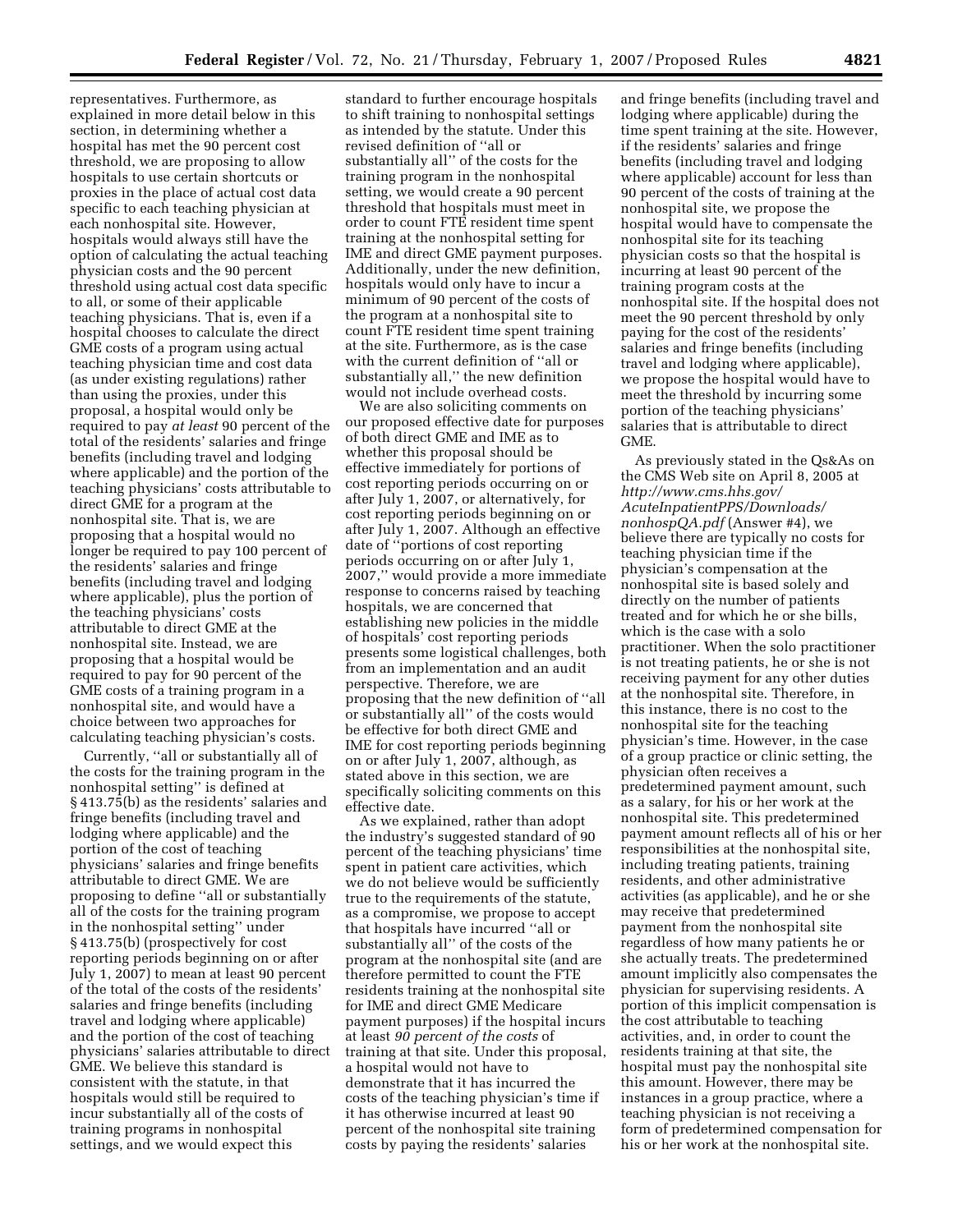For example, three physicians may work a proxy for teaching physician-specific in the same office and share overhead expenses such as electricity and rent, but otherwise, there is no sharing of revenues from patient care activities, and the physicians operate as solo practitioners and are not compensated according to some predetermined arrangement. In cases such as these, we assume that the teaching physician is functioning as a solo practitioner and that teaching physician costs for GME training at the nonhospital site are zero. Accordingly, this proposal affects members of group practices where the teaching physician receives a salary or other form of predetermined compensation for his or her work at the nonhospital site. However, we note that under our proposal, in the case of solo practitioners, hospitals must continue to pay for at least 90 percent of the total cost of the residents' salaries and fringe benefits, including travel and lodging where applicable.

5. Implementation of a 90 Percent Cost Threshold

In proposing a new revised definition of ''all or substantially all'' of the costs of the program at a nonhospital site, and in establishing a 90 percent threshold, there are several variables that are important in the methodology for determining the minimum amount that a hospital must pay in order to count FTE residents training in a nonhospital site. These variables are: teaching physicians' salaries, residents' salaries and fringe benefits (including travel and lodging where applicable), the number of hours per week that the teaching physician spends in direct GME (not billable patient care) activities in the nonhospital site, and the number of hours that a nonhospital site is open each week. To provide the reader with a context for the new methodology that we are proposing, we will first explain the methodology briefly, provide two examples, and then proceed to an indepth discussion of each variable (see section XII.B.5.b. of the preamble of this proposed rule).

## a. Methodology

One of the primary complaints voiced by the hospital industry over the past several years is that our policy requiring hospitals to determine the portion of the teaching physician cost attributable to direct GME in the nonhospital site results in an untenable documentation burden since many physicians are reluctant to disclose their salary information to the hospitals. One solution to this problem suggested by the hospital industry is to use national average physician salary information as

salaries in the determination of the total cost of the program at a nonhospital site. In addition, since the cost of the teaching physician time that the hospital must incur is based on the amount of time the teaching physician spends in nonpatient care GME activities, the hospital industry has been concerned that determining this GME time could require burdensome time studies. Therefore, we are proposing to adopt an alternative methodology that hospitals may choose to use, instead of actual costs, to calculate teaching physician costs in nonhospital sites. Using this alternative methodology, to facilitate a less burdensome way for a hospital to calculate the teaching physician costs associated with GME training at the nonhospital site, we propose to allow hospitals to use 3 hours per week as a presumptive standard number of hours that a teaching physician spends in nonpatient care GME activities at a particular nonhospital site. To determine the percentage of the average salary associated with the 3 hours the teaching physician is presumed to spend in nonpatient care GME activities, we propose that a hospital would divide 3 hours by the number of hours the nonhospital site is open each week. Next, we propose that the hospital would multiply this percentage of time spent in nonpatient care GME activities by the national average salary of that teaching physician's specialty to calculate the cost of the teaching physician's direct GME time. The cost of the teaching physician's direct GME time would then be added to the costs of the salaries and fringe benefits (including travel and lodging expenses, where applicable) of the FTE resident(s) rotating in that program to that nonhospital site to determine the GME costs for that program at that site. (If FTE resident(s) are not rotating to a particular nonhospital site throughout a whole year, then the national average salary of the teaching physician would be prorated accordingly. The cost of the residents' salaries and fringe benefits (including travel and lodging where applicable) would already be reflective of an FTE count). We propose that the hospital must pay at least 90 percent of these total GME costs for the program at that nonhospital site in order to count the resident(s) training there for direct GME and IME purposes. If the hospital is already paying all, or even a portion of the residents' salaries and fringe benefits (including travel and lodging where applicable), and if the amount that the hospital is paying for the

residents' salaries and fringe benefits (including travel and lodging where applicable) is equal to at least 90 percent of the GME costs at the nonhospital site (that is, the 90 percent threshold), then the hospital would be considered to be incurring ''all or substantially all'' of the costs, and need not incur an additional amount for teaching physician compensation to be permitted to include the FTE residents training in the nonhospital site in its FTE count for purposes of direct GME and IME payments. However, if the costs of the residents' salaries and fringe benefits (including travel and lodging where applicable) does not equal at least 90 percent of the GME costs of the training program at the nonhospital site, then the hospital must incur an additional amount for teaching physician costs based on the national average salary information until it is incurring at least 90 percent of the GME costs for that nonhospital site program. That is, under the proposed alternative definition of ''all or substantially all'' of the costs, a hospital is required to incur at least 90 percent of the total GME costs for a particular program at a particular nonhospital site. The GME costs of a particular program at a particular nonhospital site consist of FTE residents' salaries and fringe benefits (including travel and lodging costs where applicable), and the portion of teaching physician compensation (which may be based on national average survey data) attributable to direct GME. As will be explained in more detail below in this section, the hospital always has the option of documenting the actual teaching physician's cost using actual time or salary information to pay at least 90 percent of the total costs of the program at the nonhospital site. In summary, the formula for determining the 90 percent threshold, or the minimum amount that a hospital must pay for the GME costs of a particular program at a particular nonhospital site is:

*0.90* × *[(sum of each FTE resident's salary + fringe benefits (including travel and lodging where applicable)) plus the portion of the teaching physician's compensation attributable to direct GME activities.]* 

The portion of the teaching physician's compensation attributable to direct GME activities may be calculated as follows:

*(3/number of hours nonhospital site is open per week)* × *(national average salary for each teaching physician\*)* 

\* The number of teaching physicians included in this formula is subject to a 1:1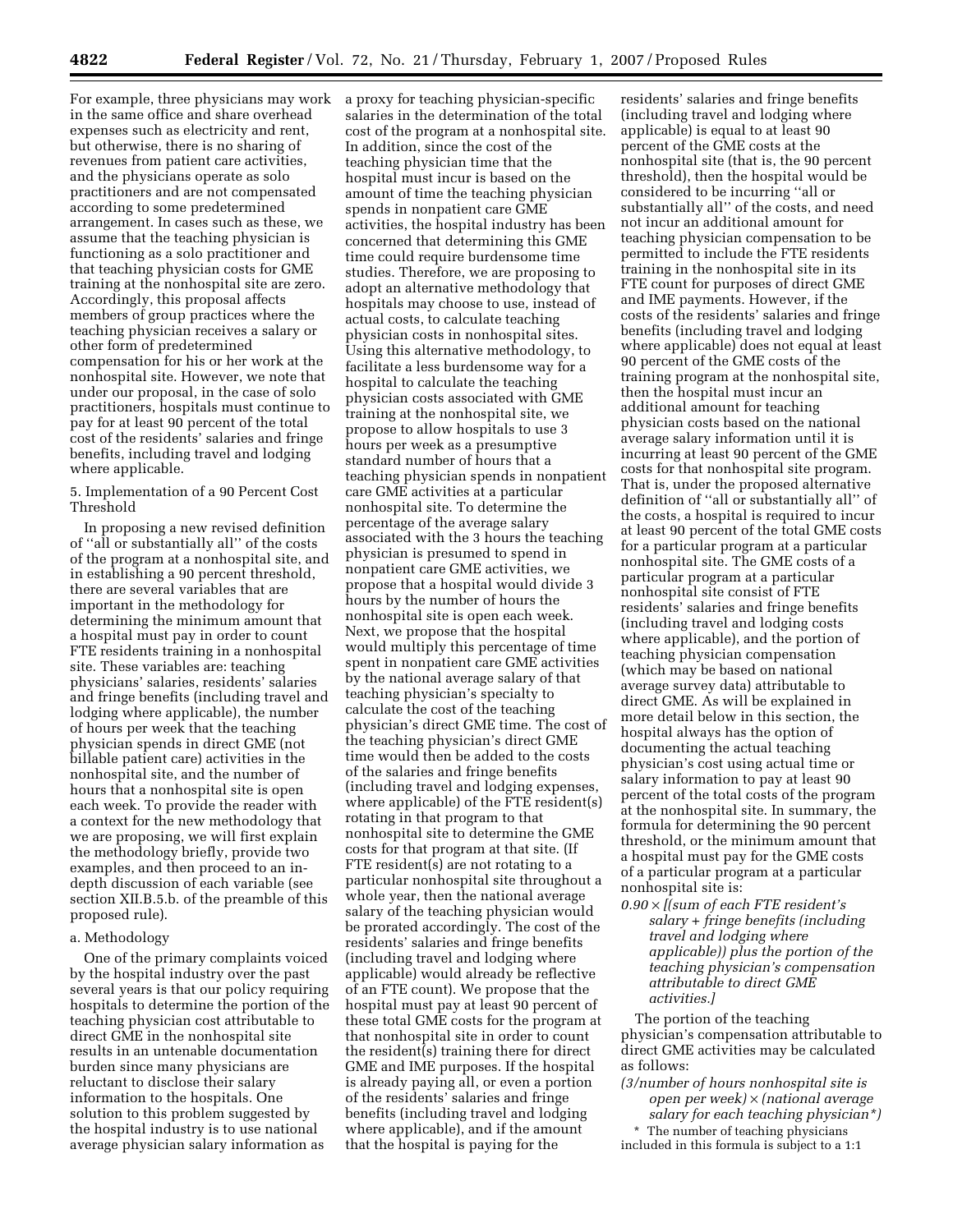resident to teaching physician limit, as explained below in this section.

The following are two examples of the proposed alternative methodology:

*Example 1:* Assume one teaching physician is supervising one FTE resident in a nonhospital site for 1 residency year. The national average published salary amount for that teaching physician's specialty is \$120,000, and he works in a clinic that is open 60 hours per week. Using the standard of 3 hours spent in GME activities per week, the teaching physician spends 5 percent of his time in GME activities (that is, 3/60 = 0.05 or 5 percent). To determine the cost of the teaching physician's time, the hospital may make the following calculation:  $$120,000 \times 0.05 = $6,000$ . This teaching physician's cost is added to the resident's salary and fringe benefits to calculate the cost of the training at the nonhospital site in the following manner: *\$6,000 [cost of one teaching physician] + \$60,000 [actual cost of the FTE residents' salary & fringe benefits] = \$66,000.* To meet the proposed new definition of ''all or substantially all,'' the hospital would be required to pay at least 90 percent of the costs of the training program at the nonhospital site, which in this example equals \$59,400 (that is,  $0.90 \times$ \$66,000). Since in this case the cost of one FTE resident's salary and fringe benefits is \$60,000, the hospital could reach the 90 percent cost threshold by simply incurring the resident's salary and fringe benefits during training at the nonhospital site.

*Example 2:* Assume one teaching physician is supervising one FTE resident in a nonhospital site for an entire residency year. The national average published salary amount for that teaching physician's specialty is \$200,000, and she works in a clinic that is open 40 hours per week. Using the standard of 3 hours spent in GME activities per week, the teaching physician spends 7.5 percent of her time in GME activities (that is, 3/40 = 0.075 or 7.5 percent). To determine the cost of the teaching physician's time, the hospital may make the following calculation: *\$200,000* × *0.075 = \$15,000*. This teaching physician's cost is added to the resident's salary and fringe benefits to calculate the cost of the training at the nonhospital site in the following manner: *\$15,000 [cost of one teaching physician] + \$60,000 [actual cost of the FTE residents' salary and fringe benefits] = \$75,000.* To meet the proposed new definition of ''all or substantially all,'' the hospital would be required to incur at least 90 percent of the costs of the training at the nonhospital site, which in this example equals  $$67,500$  (that is,  $0.90 \times $75,000$ ). Since in this case the cost of one FTE resident's

salary and fringe benefits is \$60,000, the hospital has not met the 90 percent threshold by only incurring the resident's salary and fringe benefits. The hospital would have to incur at least an additional \$7,500 of the cost (that is,  $$67,500 - $60,000$ ) to reach the 90 percent threshold to be permitted to count the FTE resident for IME and direct GME purposes. Alternatively, the hospital could document the actual teaching physician cost using time or salary information specific to that teaching physician at that site, and use that amount to calculate 90 percent of the actual training program costs.

### b. Explanation of Variables

In the following section, we discuss each variable in the proposed methodology for determining the cost that a hospital must incur in order to count FTE residents training in nonhospital sites, and explain our rationale for proposing to employ each of these variables. As stated previously, the proposed variables are: teaching physicians' salaries; residents' salaries and fringe benefits (including travel and lodging where applicable); the number of hours per week that the teaching physician spends in nonpatient care GME activities in a nonhospital site; and the number of hours that a nonhospital site is open each week.

(1) National Average Physician Salary Data by Specialty

One of the foremost objections voiced by the hospital industry to our current policy is the documentation burden associated with requesting salary information from individual teaching physicians in nonhospital sites. Hospitals believe that many teaching physicians in nonhospital sites are reluctant to disclose their personal salary information, yet this disclosure is necessary to enable the hospital to determine and pay the nonhospital site for the actual costs of the GME program in accordance with our current regulations. One suggestion mentioned by the hospital industry as an alternative to obtaining individual teaching physician-specific salary information is to allow hospitals to use national average salary survey data by specialty. We understand that there are a number of organizations that conduct annual national surveys on physician compensation. We are proposing to

allow hospitals to use physician compensation survey data as a proxy to determine the teaching physician costs associated with GME in a program at a particular nonhospital site. For example, one such national organization that collects data on physician compensation that we are considering using is the American Medical Group Association (AMGA). AMGA's *2006 Medical Group Compensation and Financial Survey* was performed under contract by RSM McGladrey. Founded in 1950, AMGA (formerly the American Association of Medical Clinics) is a trade association which dedicates itself to making the "\* \* \* multi-specialty medical group model the preferred delivery system for patient-centered, affordable, quality medical care in America,'' and represents 283 medical groups that include an average of 272 physicians. AMGA's use of the term 'medical group'' is based on the American Medical Association's definition of ''group practice,'' which is defined as a group that ''includes the provision of health care services by three or more physicians who are formally organized as a legal entity governed by physicians in which business, clinical, and administrative facilities, records and personnel are shared and the practice goals, objectives, and values are commonly defined. Income from medical services provided by the group is treated as receipts of the group and is distributed according to some prearranged plan.'' AMGA has been performing surveys like the *2006 Medical Group Compensation and Financial Survey* since 1986. The 2006 survey was sent to over 2,600 medical groups, including medical groups that are not members of AMGA. To give readers an idea of the average compensation amounts in the survey, we have randomly selected 10 specialties included in the 2006 survey and listed their compensation information in Table 7. If we adopt the AMGA survey for use to determine the cost of teaching physicians' time attributable to GME, we would make the salary information for all specialties accessible to hospitals on our Web site and would provide it in a manner similar to Table 7.

## TABLE 7.—PHYSICIAN SALARY INFORMATION

| *Specialty                                                                                                                                                                                                                                                                                                                                                                                                                                                                                                                                                                                                                                       | Mean salarv<br>(in dollars) | Median salarv<br>(in dollars) |
|--------------------------------------------------------------------------------------------------------------------------------------------------------------------------------------------------------------------------------------------------------------------------------------------------------------------------------------------------------------------------------------------------------------------------------------------------------------------------------------------------------------------------------------------------------------------------------------------------------------------------------------------------|-----------------------------|-------------------------------|
|                                                                                                                                                                                                                                                                                                                                                                                                                                                                                                                                                                                                                                                  | \$411,916                   | \$363.081                     |
| $\textbf{Dermatology} \begin{small} \textcolor{red}{\textbf{Dermatology}} \end{small} \begin{small} \begin{smallmatrix} \textcolor{red}{\textbf{Dermatology}} \end{smallmatrix} \end{small} \begin{smallmatrix} \begin{smallmatrix} \textcolor{red}{\textbf{Dermatology}} \end{smallmatrix} \end{smallmatrix} \begin{smallmatrix} \begin{smallmatrix} \textcolor{red}{\textbf{Dermatology}} \end{smallmatrix} \end{smallmatrix} \begin{smallmatrix} \begin{smallmatrix} \textcolor{red}{\textbf{Dermatology}} \end{smallmatrix} \end{smallmatrix} \begin{smallmatrix} \begin{smallmatrix} \textcolor{red}{\textbf{Dermatalog}} \end{smallmatrix$ | 336.531                     | 306.935                       |
|                                                                                                                                                                                                                                                                                                                                                                                                                                                                                                                                                                                                                                                  | 187.891                     | 178,366                       |
|                                                                                                                                                                                                                                                                                                                                                                                                                                                                                                                                                                                                                                                  | 286,418                     | 271,273                       |
| Internal Medicine                                                                                                                                                                                                                                                                                                                                                                                                                                                                                                                                                                                                                                | 192.264                     | 183.840                       |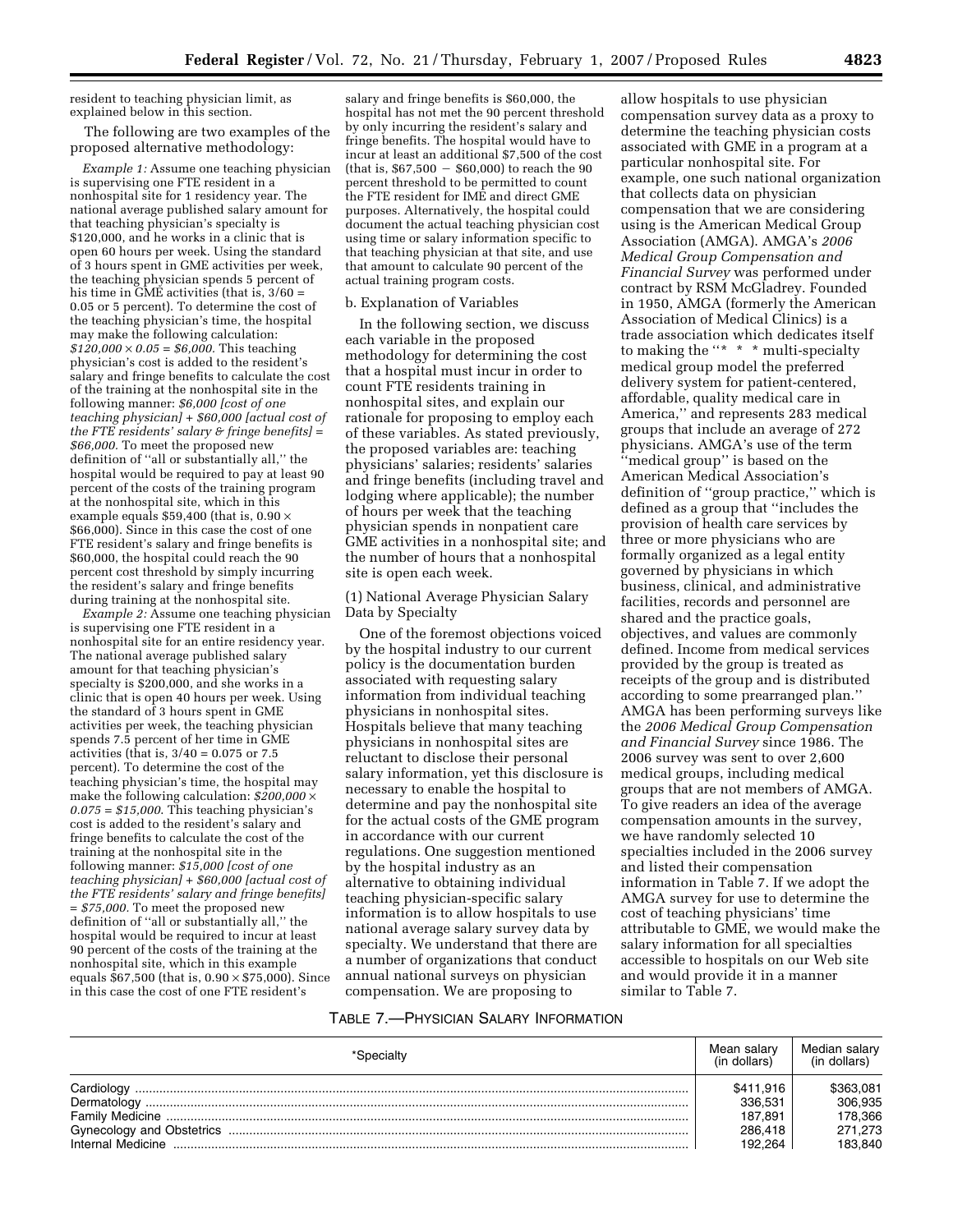# TABLE 7.—PHYSICIAN SALARY INFORMATION—Continued

| *Specialty | Mean salarv<br>(in dollars) | Median salary<br>(in dollars) |
|------------|-----------------------------|-------------------------------|
|            | 307.044                     | 281.112                       |
|            | 191.122                     | 182.186                       |
|            | 208.442                     | 207.004                       |
|            | 415.521                     | 400.000                       |
|            | 331.970                     | 310,736                       |

\*This information was obtained from the *2006 Medical Group Compensation and Financial Survey* published by the American Medical Group Association (AMGA). For further information, visit AMGA's Web site at *http://www.amga.org/*.

We are soliciting comments as to whether we should use the mean or median compensation amounts for purposes of determining the teaching physicians' cost. In addition, although we recognize that there are generally geographic variations in salary amounts within each specialty (and, although not included in Table 7, AMGA does provide some detail of salaries by geographic area), we are proposing to use the single national average or median salary amount for each specialty, rather than consider geographic variations, because we would like to simplify and streamline the proposed methodology for determining the GME costs in nonhospital sites as much as possible. We are specifically soliciting comments about whether AMGA's salary information should be used, and if not, which other physician compensation survey (or possible mix of surveys) would be more appropriate for this purpose, and whether we should consider additional factors such as geographic variation in physician salaries within each specialty. We note that we believe it is important for the organization providing specialtyspecific physician compensation information for this purpose to be one that is nationally recognized as an authoritative source. Additionally, we believe the data should contain compensation amounts for the fullest range possible of specialties and subspecialties, and should be issued annually so that hospitals will always have the most current data to use in determining the teaching physician costs in nonhospital sites. In addition, we would prefer a survey that is available to the public at no cost. (We understand that a number of these surveys are proprietary.) We are also soliciting comments as to how to make the survey data available in the most efficient possible manner.

Regardless of the survey source that we ultimately use, we are proposing that hospitals would use the most recent survey data available as of the beginning

of the hospital's particular cost reporting year. For example—

• If residents are rotating to a particular nonhospital site to receive training in family practice in a hospital's cost reporting year beginning January 1, 2008, then the hospital would use the family practice average salary from the most recently issued survey (in the case of AMGA, 2007) as the salary cost of that teaching physician, even though that teaching physician may in fact earn more or less than that national average salary amount.

• If the teaching physician is a neurologist providing residents with neurology training in a nonhospital site in a hospital's cost reporting year beginning July 1, 2007, then the hospital would use the neurology average salary from most recently issued survey (in the case of AMGA, 2006, since AMGA's surveys are typically released in August) as the salary cost of that teaching physician.

# *Determining Teaching Physicians' Cost*

In determining the teaching physicians' cost, the specialty of the teaching physician is the relevant criterion, not the specialty of the residents that the teaching physician is training in the nonhospital site. Generally, we believe the specialty of the teaching physician will be selfevident, and the hospital can easily locate the national average salary information for that teaching physician's specialty on the survey (for example, if family practice residents are rotating to a dermatology practice to receive training in dermatology, then the national average salary for dermatologists would be used from the survey). However, it is possible that the teaching physician is highly specialized and the average compensation for his or her subspecialty is not listed in the survey we decide to use. In such a case, we are proposing that the hospital should use the immediately lessspecialized form of that specialty applicable to that teaching physician (or the hospital may use the physician's actual salary information). For example,

if residents are receiving training from a forensic pathologist, and the national average salary for the subspecialty of forensic pathology is not included in the physician compensation survey, then we are proposing that the hospital should instead use the national average salary for the specialty of pathology to determine the cost of that teaching physician. We believe this is the simplest method of assigning a national average physician compensation amount in the instance where the teaching physician's actual subspecialty is not included in the survey. However, we are soliciting comments as to whether it is possible or appropriate to use survey data from other sources in the event that data is not available from the particular survey source.

In addition, although it may not be a common occurrence, it is possible that residents could be receiving training in a nonhospital site from a teaching physician that is board certified in more than one specialty, but the residents are only receiving training in one of the specialties in which the physician is board certified. In this case, we are proposing that the national average salary that should be used to determine the teaching physician's cost should be the one for the specialty in which the teaching physician is training the residents. For example, if residents are being supervised by a cardiologist who is board certified in internal medicine and cardiology, but the residents are training with him or her specifically to learn internal medicine, then we are proposing that the hospital should use the national average salary for internal medicine, and not cardiology, to determine the teaching cost of that physician. That is, in instances where the residents are receiving training at a nonhospital site from a teaching physician that is board certified in more than one specialty, and it is unclear which specialty to use for purposes of assigning a national average salary to that physician, we are proposing that the question for the hospital to ask is, why are the residents training with that physician? If the answer is, ''to receive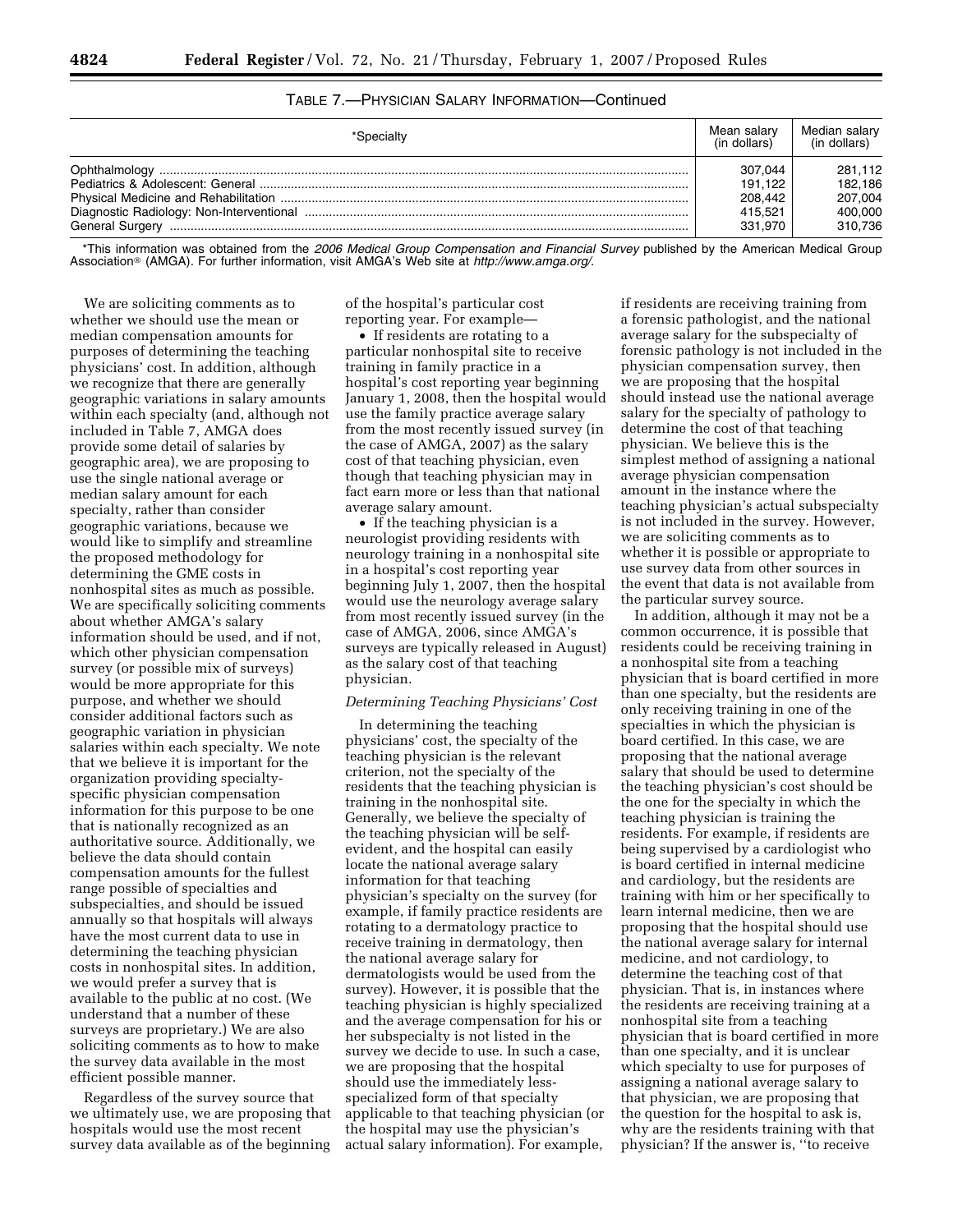training in Specialty X,'' then the national average salary amount for Specialty X should be used to determine the teaching physician's cost. If the answer is, ''to receive training in Specialty Y,'' then the national average salary amount for Specialty Y should be used to determine the teaching physician's cost, regardless of the specific board certification that the teaching physician has actually received. In general, the hospital, with assistance from the GME Program Director as necessary, should be able to document for the Medicare contractor the specialty in which the residents are receiving training at the nonhospital site, and the national average physician compensation amount for that specialty used in paying "all or substantially all" of the costs, as defined in this proposed rule.

## *Multiple Teaching Physicians and Residents: 1:1 Resident to Teaching Physician Ratio*

We understand that it is not unusual for several residents in the same program to rotate to a particular nonhospital site at the same time, and be supervised by one teaching physician, or for residents to be supervised by several teaching physicians during their time at that nonhospital site. In determining the total costs of the training program at the nonhospital site, it is necessary to consider all of the residents' salaries and fringe benefits (including travel and lodging where applicable), and the teaching physicians' national average salaries. However, to maintain administrative simplicity, we are proposing to allow hospitals to apply a maximum of a 1:1 resident-to-teaching physician ratio ''limit'' in determining the total GME costs applicable to a program at a nonhospital site. For example, if at the nonhospital site there are two teaching physicians and one FTE resident, the hospital may determine 90 percent of the total costs of the program using a 1:1 resident-toteaching physician ratio, not a 1:2 resident-to-teaching physician ratio. The 90 percent threshold would be based on the total cost of the one FTE resident (salary and fringe benefits, and travel and lodging where applicable) and one teaching physician (national average salary for the specialty multiplied by the percentage of time spent in nonpatient care GME activities). Similarly, if a hospital rotated 3 FTE residents in the same program to a particular nonhospital site with 7 physicians, unless the hospital documents otherwise, we would assume that all 7 physicians supervise the residents at some point during the training, but, for

purposes of determining the 90 percent threshold, we propose to assume that there are only 3 FTE residents being supervised by 3 teaching physicians. Accordingly, the 90 percent threshold would be based on the total cost of the 3 FTE residents' salaries and fringe benefits (including travel and lodging where applicable) and 3 teaching physicians (national average salaries for the specialties multiplied by the percentage of time spent in nonpatient care GME activities). (In addition, we note that the 1:1 limit may be applied to FTE fractions, as well. That is, if in the preceding example, 3.5 FTE residents were being supervised by 7 physicians, the 90 percent threshold would be determined based on the costs associated with a resident-to-teaching physician ratio of 3.5:3.5.)

In the case of multiple teaching physicians, we must also consider that a particular nonhospital site may be staffed by physicians in different specialties. For example, an orthopedics practice may include orthopedists and radiologists. In this case, we would still maintain the 1:1 resident-to-teaching physician limit, even if the teaching physicians are in different specialties, unless the hospital can document that the number of physicians actually teaching the residents is less than the number of FTE residents training at that nonhospital site. Once the number of teaching physicians is established, we are proposing that the hospital would determine the national average salary for each of those teaching physicians from the national survey data, and then calculate the average national salary of the mix of physician specialties in the practice to be used in computing the 90 percent threshold. For example, assume that 3 FTE residents are rotating to an orthopedic surgery practice staffed by a total of 7 physicians; 4 are orthopedic surgeons, and 3 are diagnostic radiologists. Again, unless the hospital documents otherwise, we would assume that all 7 physicians supervise the residents at some point during their rotation to this practice. First, the hospital would access the national average salary for orthopedic surgeons (assume \$400,000), and the national average salaries for diagnostic radiologists (assume \$412,000). Then, the hospital would calculate the average salary for these physicians as follows: *[(\$400,000* × *4) + (\$412,000* × *3)]/7 = \$405,143.* Next, the 1:1 resident-toteaching physician ratio would be applied, such that for purposes of determining the 90 percent threshold, there would be 3 FTE residents and 3 teaching physicians. Since the 3

teaching physicians are not in the same specialty, the hospital would multiply the average salary cost of \$405,143 by 3 to get the total teaching physician salaries for the training program at that site (\$405,143  $\times$  3 = \$1,215,429). The hospital would then multiply \$1,215,429 by the percentage of time spent by the teaching physicians in nonpatient care GME activities (that percentage is 3 hours divided by the number of hours the practice is open during a week) to determine the teaching physician GME cost for the training program at that site. This teaching physician cost is then added to the salaries and fringe benefits (including travel and lodging where applicable) of the 3 FTE residents to determine the GME cost of the program at that practice, and the hospital must ensure that it incurs at least 90 percent of that GME cost to count the 3 FTE residents training at the nonhospital site.

We note that, as we indicated above in this section, if there are several physicians in a nonhospital site, we would assume that they all supervise the residents at some point during the residents' training. However, it may be that in fact only some of the physicians actually supervise the residents, while other physicians are not involved in the training program at all. The hospital may wish to document that only certain physicians are involved in the training program (in order to more accurately represent the structure and costs of the training program in a particular nonhospital site). Such documentation would increase the number of residents relative to teaching physicians that is used to calculate the teaching physician costs. That is, using the example above where the resident-to-teaching physician limit was presumed to be 3:3, since there were actually 3 FTE residents and 7 physicians, if the hospital can document that only 2 physicians supervised the residents (and the other 5 physicians were not involved in the GME program at all), then the resident-to-teaching physician ratio would be 3:2. As a result, the hospital might be required to incur less teaching physician costs, if any, to meet the 90 percent threshold.

## (2) Residents' Salaries and Fringe Benefits

The second variable in our proposed methodology for determining the costs of a program at a nonhospital site is the salaries and fringe benefits (including travel and lodging where applicable) of the FTE residents that are rotating to a particular nonhospital site. We understand that since the salaries and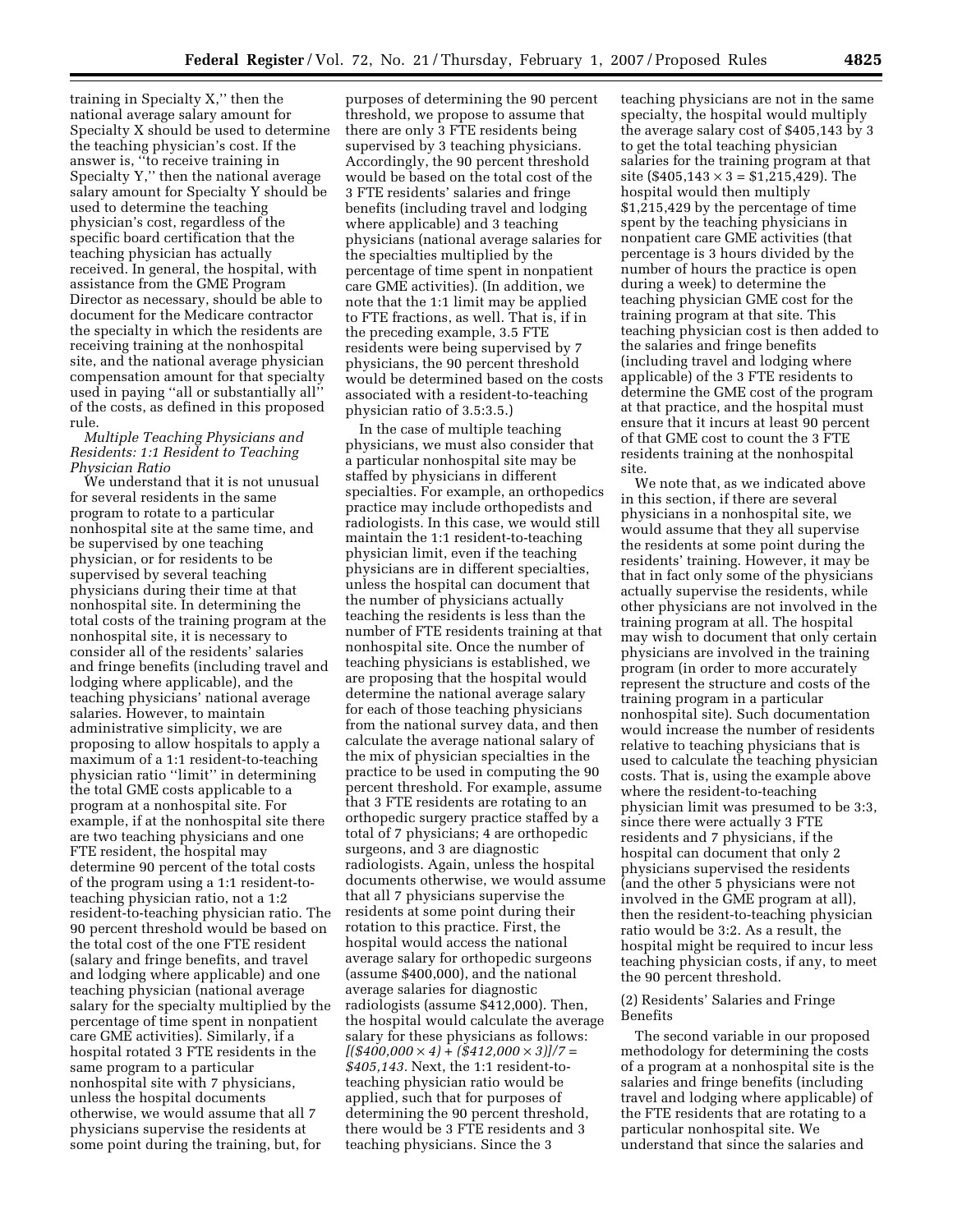fringe benefits (including travel and lodging where applicable) of most residents are already paid by hospitals (either directly, or by reimbursing another entity such as a medical school), the portion of the actual cost of the residents attributable to training in the nonhospital setting can be easily identified and documented by a hospital. Therefore, as under existing regulations, in determining the 90 percent threshold for a particular program at a specific nonhospital site, the hospital must use the actual cost of each FTE resident's salary and fringe benefits (including travel and lodging where applicable). In addition, the cost of the residents will vary by specialty and by program year. Furthermore, as with current policy, the total residents' costs will be based on the FTE number rotating to a particular nonhospital site in a cost reporting period, not the number of individuals actually training in a nonhospital site.

(3) The Number of Hours Spent in Nonpatient Care GME Activities in a Week and the Number of Hours That the Nonhospital Site Is Open in a Week

The third variable used in the determination of the costs of a training program at a nonhospital site is the amount of time that the teaching physician(s) spends on direct GME (nonpatient care) activities in a week. As we first explained in the July 31, 1998 **Federal Register** (63 FR 40987), and more recently in the August 8, 2005 Qs&As posted on the CMS Web site at *http://www.cms.hhs.gov/ AcuteInpatientPPS/Downloads/ nonhospQA.pdf,* determination of the teaching physician costs to the nonhospital site is dependent upon the teaching physician's salary and the percentage of time he or she devotes to activities related to non-billable GME activities at the nonhospital site (such as conferences, practice management, lectures, and administrative activities like resident evaluations). Hospitals and teaching physicians have protested that documenting the percentage of time that teaching physicians spend on activities relating to nonpatient care GME activities at the nonhospital site is an onerous and impractical task. In an effort to eliminate the documentation burden on physicians of keeping track of the amount of time they spend in nonpatient care GME activities in the nonhospital site, rather than require teaching physicians to estimate the number of hours per week that they spend in such activities with or on behalf of the residents, we are proposing an alternative option that hospitals may choose to use to determine the

percentage of the teaching physician's time that is spent in nonpatient care GME activities. This option is an administrative shortcut or a proxy that we are proposing, rather than continuing to require in all cases that the hospital must document and pay for the actual costs of a training program at a nonhospital site. However, a hospital always has the option of documenting and paying for at least 90 percent of the costs of a program at a nonhospital site using the teaching physician's actual salary and information on the time spent in nonpatient care GME activities.

Under the proposed proxy methodology, we would apply a presumed standard number of hours spent by teaching physicians in nonpatient care GME activities in every nonhospital site. Specifically, we are proposing to use a standard of 3 hours per week spent in nonpatient care GME activities by teaching physicians. We propose that the 3 hour standard would be used in all cases in the formula for determining the teaching physician costs at *all* nonhospital sites, regardless of the specialty of the residents or the number of teaching physicians or residents training at that nonhospital site. Although some hospital industry representatives have stated that the amount of time spent by teaching physicians in nonpatient care GME activities in nonhospital sites is ''de minimus,'' and, therefore, there is typically little if any teaching cost to the nonhospital site, we believe there is also evidence indicating that in many cases the teaching physician is spending a significant amount of time with or on behalf of the residents in nonpatient care GME activities. We believe the standard of 3 hours of nonpatient care GME activities per week is a reasonable proxy based on data collected from surveys conducted by the Association of American Medical Colleges (AAMC), the American Osteopathic Association (AOA), and the Academic Family Medicine Advocacy Alliance (AFMAA), in addition to information compiled from our own informal surveys of teaching physicians.

In September 2005, in response to a request by CMS, the AFMAA, AOA, and AAMC conducted informal surveys to determine the amount of time spent in nonpatient care activities by teaching physicians in nonhospital sites. In the survey results shared with CMS by these associations, we received a range of hours for the amount of teaching physician time spent per week in nonpatient care GME activities at the nonhospital site. Such nonpatient care GME time included time spent by the teaching physician in training activities

when the patient was not present and time spent in administrative activities related to the GME program. The surveys showed means ranging from 1.1 to 4.0 hours per week and medians of 1.5 to 4.0 hours per week for time spent on residency training when patients were not present. The surveys also showed means ranging from 1.6 to 4.7 hours per week and medians of 0 to 2 hours per week for time spent on administrative activities related to residency training at the nonhospital site. Given the range of survey results, we believe that 3 hours per week serves as a reasonable number to use as a shortcut or a proxy for determining teaching physician time spent in nonpatient care GME activities at the nonhospital site. As previously stated, hospitals always still have the option of calculating teaching physician costs and the 90 percent cost threshold using actual data (as under current regulations) specific to the number of hours the teaching physician spends per week on GME activities at the nonhospital site. For example, if a hospital can document that a teaching physician actually spends 1.5 hours per week on GME activities at the nonhospital site, then the hospital may use 1.5 hours per week in calculating the teaching physician cost and the 90 percent cost threshold.

We are proposing to use the standard of 3 hours of nonpatient care activities per week as the proxy regardless of the number of FTE residents the teaching physician is supervising because we believe that when the number of FTE residents at a nonhospital site increases, the teaching physician time associated with those FTE residents in many instances will increase by only a small multiple. For example, a teaching physician would provide a lecture to the residents together, rather than separately lecturing each FTE resident training at the nonhospital site. Accordingly, the time spent by the teaching physician in nonpatient care activities may increase only slightly with each additional FTE resident being supervised.

While we are proposing to use the standard number of hours spent by teaching physician(s) in nonpatient care direct GME activities across all training occurring at all nonhospital sites (that is, 3 hours per week), we are proposing to introduce a fourth variable in the determination of the cost of a training program in a nonhospital site that will vary depending on the specific nonhospital site. This fourth variable is the number of hours that a nonhospital site is open each week. Since only a percentage of the teaching physician's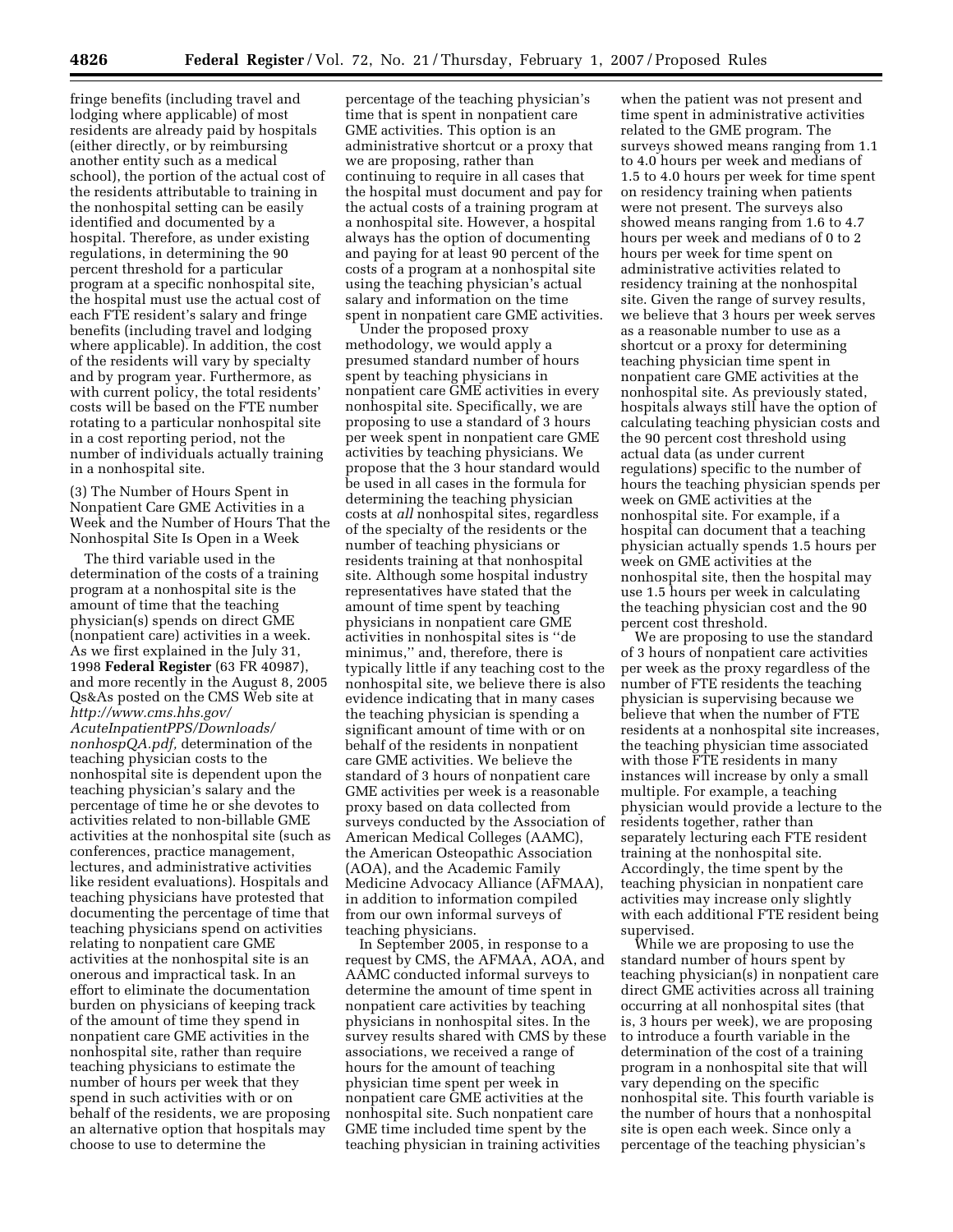salary is attributable to direct GME activities, and that percentage is based on time he or she devotes to activities related to non-billable GME activities at the nonhospital site, we are proposing to determine this percentage by dividing the standard number of hours spent in nonpatient care GME activities by the number of hours the *specific*  nonhospital site is open each week. We are proposing that the numerator will always be 3 hours, and the denominator will vary depending on the nonhospital site. For example, if FTE residents rotate throughout the year to a nonhospital site that is open 40 hours per week, then the percentage of time spent by the teaching physician(s) in nonpatient care GME activities throughout the year at that site is 3/40 = 0.075 or 7.5 percent. (If FTE residents rotate to that nonhospital site for only a portion of a year, then the ratio of 3/40 would be further multiplied by the percentage of the year that the FTE residents train there. For example, if the FTE residents only rotate to this nonhospital site for 3 months of the year, then the percentage of time that the teaching physician(s) spends on nonpatient care GME activities at that site equals  $(3/40 \times 0.25 = 0.019 \text{ or } 1.9)$ percent). Similarly, if FTE residents rotate throughout the year to a nonhospital site that is open 50 hours per week, then the percentage of time spent by the teaching physician(s) in nonpatient care direct GME activities throughout the year is  $3/50 = 0.06$  or 6 percent. We recognize that the teaching physician(s) may not spend 100 percent of his or her time in that nonhospital site. In fact, many teaching physicians spend some of their week working in a hospital or other facilities. However, we believe that deriving the true amount of time spent by each teaching physician in each nonhospital site in nonpatient care GME activities would involve the imposition of another form of the documentation burden that the hospital industry and teaching physicians have found onerous up to this point. This proposed methodology eliminates the need for any time studies and it is easy to gather the information needed.

We also acknowledge that this proposal to use the number of hours that a particular nonhospital site is open as a proxy in the denominator for determining the percentage of time spent by the teaching physician(s) in nonpatient care GME activities could, in some extreme instances, result in an unusually high percentage of teaching time, which, in turn, would result in a determination of unusually high teaching costs. This is so because, since 3 hours is a constant in the numerator,

the fewer the number of hours the clinic is open (the denominator), the greater the calculated percentage of time spent by the teaching physician in nonpatient care GME activities. To use an extreme example, if a clinic is only open 10 hours a week, then 3/10, or 30 percent of the national average salary for the teaching physician's specialty would represent the teaching physician's cost that would be used to determine 90 percent of the costs of the program at the clinic. However, we believe that, for most nonhospital training situations, this proposal to use the 3 hour standard and the number of hours the nonhospital site is open per week is a reasonable alternative to the current procedures for determining the actual teaching physician's cost because these proxies are easily obtainable, discrete numbers that do not necessitate any time studies. Nevertheless, we are soliciting comments on alternative proxies that might be appropriate to use in the place of the ratio of 3 hours to the number of hours a nonhospital site is open per week. We also note that in the event that this proposed methodology for calculating teaching physician costs in a particular nonhospital site results in an unrealistic amount, we reiterate that a hospital always has the option of determining and paying at least 90 percent of the GME costs using actual physician salary and teaching time information, for all, or some of its training programs occurring in nonhospital settings. In fact, we are proposing that a hospital may choose to use a combination of actual information and proxy information for determining the teaching physician cost. For example, a hospital may choose to use actual physician salary information instead of the national average survey data, but use the 3 hour standard and the number of hours the nonhospital site is open per week to determine the percentage of time spent on teaching activities, or vice versa. Furthermore, we reiterate that under the proposed new definition of ''all or substantially all,'' even if a hospital chooses to document the teaching physician cost using actual teaching physician-specific information, the hospital need only incur 90 percent of the residents' salaries and fringe benefits (including travel and lodging where applicable), and the portion of the teaching physicians' salaries attributable to direct GME, and *not* 100 percent of those costs.

Under our proposal, 90 percent of the GME costs for a particular program at a particular nonhospital site would be the minimum amount that a hospital must

pay to count the FTE resident(s) training at that site for direct GME and IME purposes. If the hospital is already paying the resident's salaries and fringe benefits (including travel and lodging where applicable), and if the costs of the resident's salaries and fringe benefits are equal to at least 90 percent of the total GME costs at the nonhospital site (that is, the 90 percent threshold), then the hospital is paying ''all or substantially all'' of the costs in accordance with our proposed definition, and need not pay an additional amount for teaching physician compensation in order to count the FTE residents. However, if the hospital is paying less than 90 percent of the costs of the training program at the nonhospital site, then the hospital must pay an additional amount toward the teaching physician costs until it is paying at least 90 percent of the GME costs for that program. We believe our proposal is relatively simple, easy to administer, and eliminates the documentation burdens cited by the industry as being associated with the current policy. However, we note again that even under our proposal, a hospital is not precluded from choosing to calculate and pay 90 percent of the teaching costs of a program in a nonhospital site in accordance with the existing policy requirements. That is, the hospital may still choose to document the actual teaching physician cost using actual time and salary information from the teaching physician(s) to determine what the true direct GME costs are at that nonhospital site. Once the hospital calculates the actual direct GME costs, we propose that it would only be required to pay at least 90 percent of the actual direct GME costs, consistent with our proposed definition of ''all or substantially all of the costs for the training program in the nonhospital setting.''

The following is an additional example of the application of the proposed methodology:

*Example:* For the July 2008 through June 2009 academic year, a hospital with a family practice program sends 3 FTE residents (in different program years) to train at the Family Medicine Center (FMC), a nonhospital site. The hospital's cost reporting period began on January 1, 2008. The FMC is staffed by 5 physicians, all of whom supervise the residents at some point during the year. Four of the physicians are family practitioners, and 1 physician is a psychiatrist. The FMC is open for 50 hours per week. To determine the cost of the teaching physicians, the hospital refers to the most recent national average salary amounts on the national survey published prior to January 1, 2008, which is the 2007 survey. Assume that the national average published salary amount for family practice is \$180,000, and the national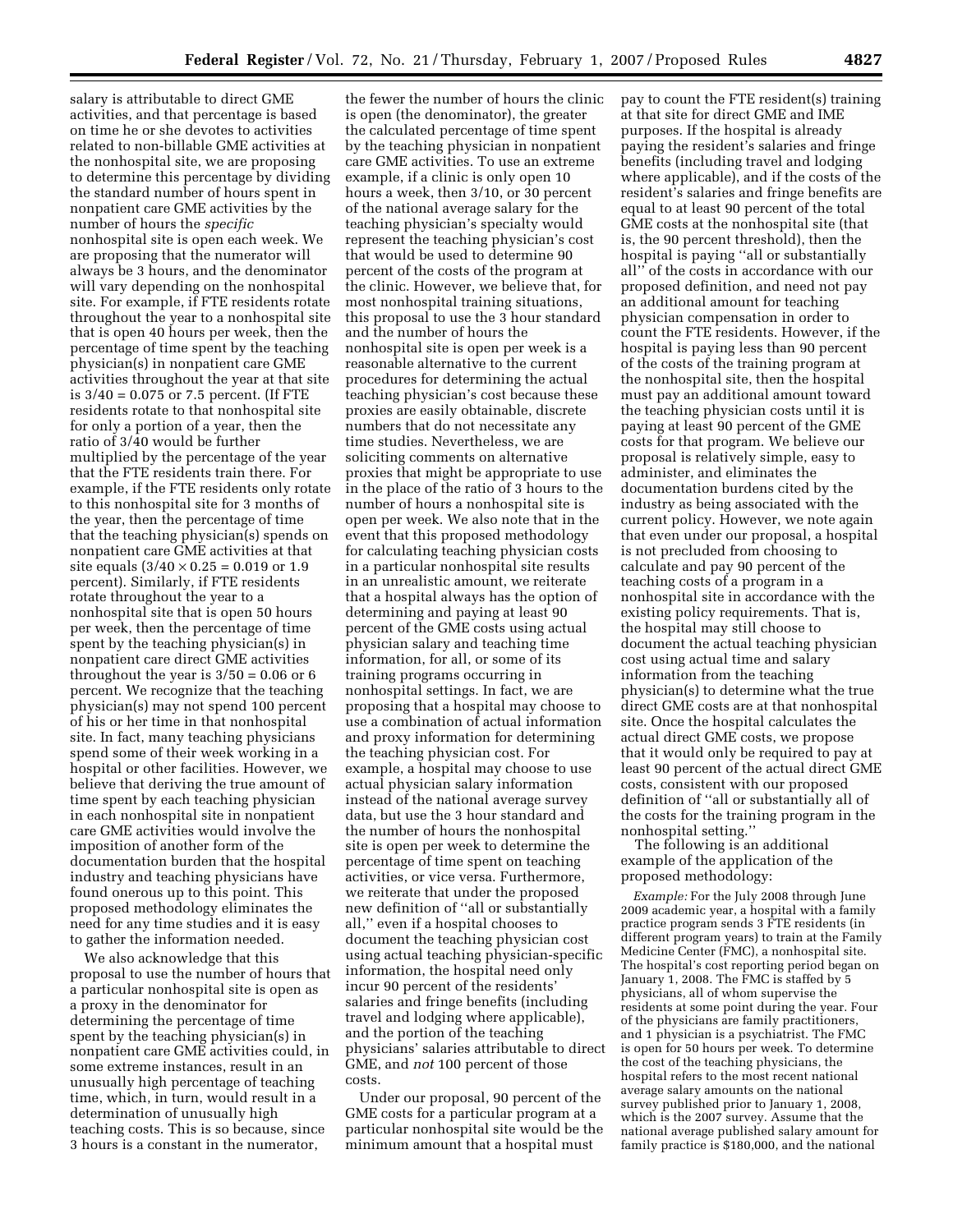average published salary amount for psychiatry is \$187,000. Since there are multiple physicians in different specialties (absent specific documentation provided by the hospital), the average salary of one FMC physician is calculated as follows: *[(\$180,000*  × *4 family practice physicians) + (\$187,000*  × *1 psychiatrist)]/5 = \$181,400.* Since the residents are on the payroll of the hospital, the hospital knows that the total actual cost of the 3 FTE residents' salaries and fringe benefits (including travel and lodging, if applicable) is \$182,000. After applying the 1:1 resident-to-teaching physician limit, there are 3 FTE residents to 3 teaching physicians (again, absent specific documentation provided by the hospital). Thus, the GME cost of the 3 teaching physicians is calculated as follows: *(\$181,400* × *3)* × *(3 hours/50 hours) = \$32,652.* This teaching physicians' cost of \$32,652 is added to the residents' cost of \$182,000 to arrive at the total cost of the training program at the nonhospital site of \$214,652. To meet the proposed definition of ''all or substantially all,'' the hospital would be required to pay at least 90 percent of the costs of the training program at the nonhospital site, which in this example equals  $$193,187$  (that is,  $0.90 \times $214,652$ ). Since in this case the cost of the 3 FTE residents' salaries and fringe benefits is \$182,000, the hospital would not reach the 90 percent cost threshold by simply incurring the costs associated with the residents. The hospital must pay at least an additional  $$11,187$  (that is,  $$193,187 - $182,000$ ) to meet the 90 percent threshold and satisfy the requirement to pay ''all or substantially all'' of the costs of the family practice program at the FMC.

# *C. Other Issues To Be Considered*

Although we are proposing a revised standard for a hospital to incur ''all or substantially all of the costs for the training program in the nonhospital setting'' in order to count FTE residents training in nonhospital sites, the other existing regulations regarding nonhospital sites would still generally apply, but would require some modification. Under the existing regulations at § 413.78(e), a hospital is permitted to count residents training in nonhospital sites only if the residents spend their time in patient care activities, and the hospital must comply with either of the following: (a) It must pay all or substantially all of the costs of the training program in the nonhospital site by the end of the third month following the month in which the training in the nonhospital site occurred; or (b) it must have a written agreement with the nonhospital site that states that the hospital will incur the cost of the resident's salary and fringe benefits while the resident is training in the nonhospital site and the hospital is providing reasonable compensation to the nonhospital site for supervisory teaching activities. The written agreement must indicate the

compensation the hospital is providing to the nonhospital site for supervisory teaching activities. We are proposing to add a new § 413.78(f) for cost reporting periods beginning on or after July 1, 2007, to reflect the revised definition of ''all or substantially all of the costs for the training program in the nonhospital setting.'' First, if a hospital chooses to make concurrent payments; that is, pay the training costs by the end of the third month following the month in which the training occurred, then we propose that the hospital must be able to document for audit purposes that the concurrent payments it makes reflects ''all or substantially all'' of the costs, in accordance with the new proposed definition at § 413.75(b).

Alternatively, if the hospital chooses to maintain a written agreement with the nonhospital site (which, we note, must be in place before the hospital may begin to count residents training at a nonhospital site), we are proposing that the new § 413.78(f) would state that the written agreement must indicate that the hospital will incur at least 90 percent of the total of the costs of the resident's salary and fringe benefits (including travel and lodging where applicable) while the resident is training in the nonhospital site and the portion of the cost of the teaching physician's salary attributable to direct GME. We are proposing that the written agreement should specify the total compensation amount the hospital will incur to the nonhospital site to meet the 90 percent ''all or substantially all'' threshold, and whether this amount reflects only residents' salaries and fringe benefits (including travel and lodging where applicable), or reflects an amount for teaching physician compensation as well. We believe the written agreement should specify the total amount of nonhospital site training costs the hospital will incur and specify what costs are included in that amount because the hospital would need to determine up front the amount it must pay to the nonhospital site in order to meet the 90 percent threshold and incur ''all or substantially all'' of the cost in accordance with our proposed definition. In addition, the provision of this information in the written agreement will simplify the audit process when the Medicare contractor determines whether the amount paid by the hospital to the nonhospital site reflects ''all or substantially all'' of the costs of the program in the nonhospital site in accordance with the new proposed definition at § 413.75(b). We note that regardless of whether a hospital chooses to make concurrent

payments to the nonhospital site, or to have a written agreement, the hospital must demonstrate that it is paying for at least 90 percent of the costs of each program at each nonhospital site according to the following formula (although actual data may be used in place of the proxies):

*0.90* × *[(sum of each FTE resident's salary + fringe benefits (including travel and lodging where applicable)) plus the portion of the teaching physician's compensation attributable to direct GME activities].* 

The portion of the teaching physician's compensation attributable to direct GME activities may be calculated as follows:

# *(3/number of hours nonhospital site is open per week)* × *(national average salary for each teaching physician).*

If there are no teaching costs (because, for example, the residents are rotating to a nonhospital site where the teaching physician is a solo practitioner), then the written agreement should indicate that the specified compensation amount reflects only residents' salaries and fringe benefits (including travel and lodging where applicable) because there are no teaching physician costs (since the teaching physician is a solo practitioner). Finally, we note that, as under existing regulations, if the hospital does choose to have a written agreement with the nonhospital site, the hospital must, at a minimum, liquidate the costs identified in the written agreement in accordance with the regulations at § 413.100(c)(2)(i).

In addition, we note that under current policy, a hospital may choose to provide non-monetary, in-kind compensation rather than provide direct financial compensation to the nonhospital site for supervisory teaching activities. Under the new proposed definition of ''all or substantially all,'' a hospital would still be permitted to provide in-kind compensation to the nonhospital site, but, as under current policy, the hospital must be able to document that the value of the in-kind compensation is at least equivalent monetarily to the portion of the actual or proxy-based costs for that physician attributable to nonpatient care GME activities. That is, the hospital must show that the value of in-kind compensation is sufficient to meet the 90 percent threshold using the formula stated above in this section.

We also believe it is important to review how the written agreement requirements apply when a hospital's residents rotate to nonhospital sites such as clinics owned by a medical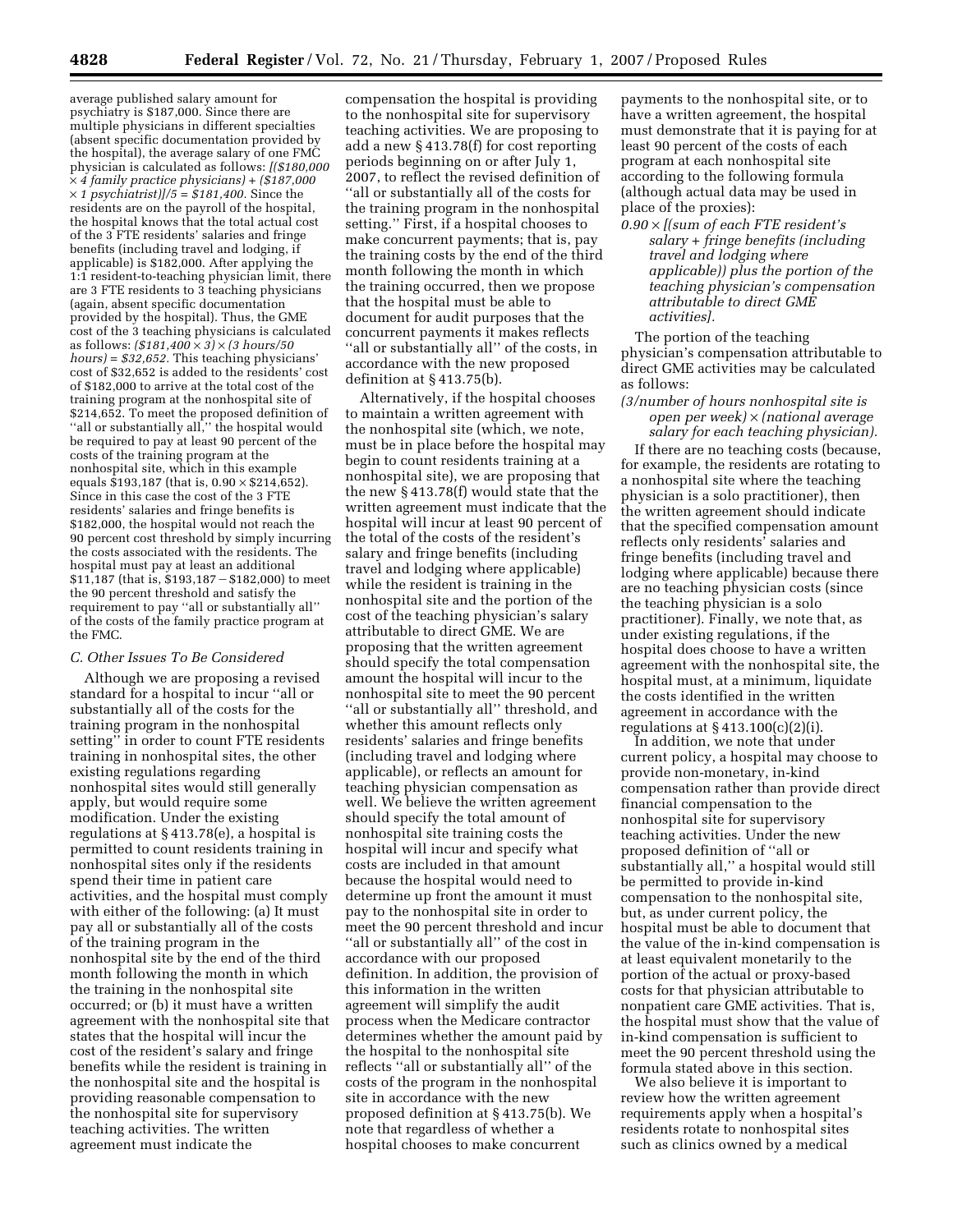school. As we stated in response to Question 9 on the Qs&As on our Web site at *http://www.cms.hhs.gov/ AcuteInpatientPPS/Downloads/ nonhospQA.pdf,* ''rather than having a written agreement with each clinic, it would be appropriate for the hospital to have a written agreement with the medical school, since the medical school owns the clinics. If the residents are training in various medical school clinics, *the hospital must have written agreement(s) reflecting the compensation arrangements for each clinic''* (emphasis added). Unfortunately, we have learned of numerous situations where a hospital has a single agreement with the medical school in which the hospital specifies a lump sum dollar amount that it is paying the medical school for GMErelated services that the medical school is providing, but there is no breakout at all as to the specific training costs attributable to individual clinics, or to the specific programs at those clinics. Without a breakout of the residents' salaries and fringe benefits (including travel and lodging where applicable), and the portion of the teaching physicians' salaries attributable to nonpatient care GME activities at each nonhospital site, the Medicare contractor is unable to determine whether the hospital has properly paid the costs of each specialty program at each nonhospital site in accordance with the statutory and regulatory requirements. Likewise, under the new proposed definition of ''all or substantially all,'' whether hospitals pay for the costs of a program at a nonhospital site on a concurrent basis, or if they have a written agreement, they must be able to document how they are paying for ''all or substantially all'' of the costs of a particular program at each nonhospital site. Global agreements with lump sum payment amounts, either for teaching physician costs or for nonhospital training in general, have not been sufficient under existing policy and would not be sufficient under the proposed policy. Similarly, as under current policy, if two (or more) hospitals both train residents in the same accredited program, and the residents rotate to the same nonhospital site(s), the hospitals cannot share the costs of that program at that nonhospital site (for example, by dividing the FTE residents they wish to count according to some pre-determined methodology), as this violates the statutory requirement at section 1886(h)(4)(E) of the Act that the hospital incur ''*all, or substantially all, of the costs for the training program in that setting*'' (emphasis added). Finally,

as under current policy, we note that in the instance where a hospital is sending residents in several different specialty programs to train in the same nonhospital site, and it wishes to count all of those FTE residents for purposes of IME and direct GME payment, the hospital must be able to document that it is separately meeting the ''all or substantially all'' threshold for each specialty program at that site. (That is, the hospital would determine the 90 percent threshold in accordance with the proposed methodology described above separately for multiple teaching physicians and residents, and would apply the resident-to-teaching physician ratio limit if applicable).

In summary, we are proposing to revise § 413.75(b) to modify the definition of ''all or substantially all of the costs for the training program in the nonhospital setting'' to reflect the policies in place between January 1, 1999 and July 1, 2007, and our proposed policy on or after July 1, 2007. We are revising the definition of ''all or substantially all of the costs for the training program in the nonhospital setting'' to mean: (a) Effective on or after January 1, 1999 and for cost reporting periods beginning before July 1, 2007, the residents' salaries and fringe benefits (including travel and lodging where applicable) and the portion of the cost of teaching physicians' salaries and fringe benefits attributable to direct graduate medical education (GME); and (b) effective for cost reporting periods beginning on or after July 1, 2007, at least 90 percent of the total of the costs of the residents' salaries and fringe benefits (including travel and lodging where applicable) and the portion of the cost of teaching physicians' salaries attributable to direct GME.

In addition, we are proposing to revise § 412.105(f)(1)(ii)(C) for IME and add a new § 413.78(f) to reflect the revised requirement to pay ''all or substantially all'' of the GME costs in a nonhospital site, effective for cost reporting periods beginning on or after July 1, 2007.

### **XIII. Technical Amendment**

In the Revisions to Hospital Inpatient Prospective Payment Systems—FY 2007 final rule (71 FR 47870 through 48136), in an amendatory instruction to § 412.22(h)(3), we inadvertently omitted the words ''introductory text.'' Therefore, paragraphs § 412.22(h)(3)(i) and (ii) were removed. We are proposing to replace § 412.22(h)(3)(i) and (ii) in this proposed rule.

## **XIV. Waiver of Proposed Rulemaking and Delay in the Effective Date**

We ordinarily publish a notice of proposed rulemaking in the **Federal Register** and invite public comment on the proposed rule in accordance with 5 U.S.C. section 553(b) of the Administrative Procedure Act (APA). The notice of proposed rulemaking includes a reference to the legal authority under which the rule is proposed, and the terms and substances of the proposed rule or a description of the subjects and issues involved. This procedure can be waived, however, if an agency finds good cause that a noticeand-comment procedure is impracticable, unnecessary, or contrary to the public interest and incorporates a statement of the finding and its reasons in the rule issued.

In addition, we ordinarily provide a 30-day delay in the effective date of the provisions of a proposed rule. Section  $\overline{5}$ 53(d) of the APA (5 U.S.C. section 553(d)) ordinarily requires a 30-day delay in the effective date of final rules after the date of their publication in the **Federal Register**. This 30-day delay in effective date can be waived, however, if an agency finds for good cause that the delay is impracticable, unnecessary, or contrary to the public interest, and the agency incorporates a statement of the finding and its reasons in the rule issued.

In the Revisions to Hospital Inpatient Prospective Payment Systems—FY 2007 Occupational Mix Adjustment to Wage Index; Implementation; Final rule (71 FR 47870 through 48136), in an amendatory instruction to § 412.22(h)(3), we inadvertently omitted the words ''introductory text.'' Therefore, paragraphs § 412.22(h)(3)(i) and (ii) were removed from the CFR. We believe that since we are merely making a technical correction by correcting an amendatory instruction and since these paragraphs were subject to notice and comment when originally added to the CFR, we have just cause to waive additional notice and comment rulemaking at this time. Also, it is in the public interest to have these paragraphs reinstated immediately because the entities to which these provisions apply may believe they will no longer be excluded from the IPPS and may be in the process of closing their facilities including transferring patients to other facilities. In addition, it is in the public interest to have these paragraphs reinstated immediately because they are part of current policy. The paragraphs are being added without any changes to the language or its intent. For these same reasons, we believe that we have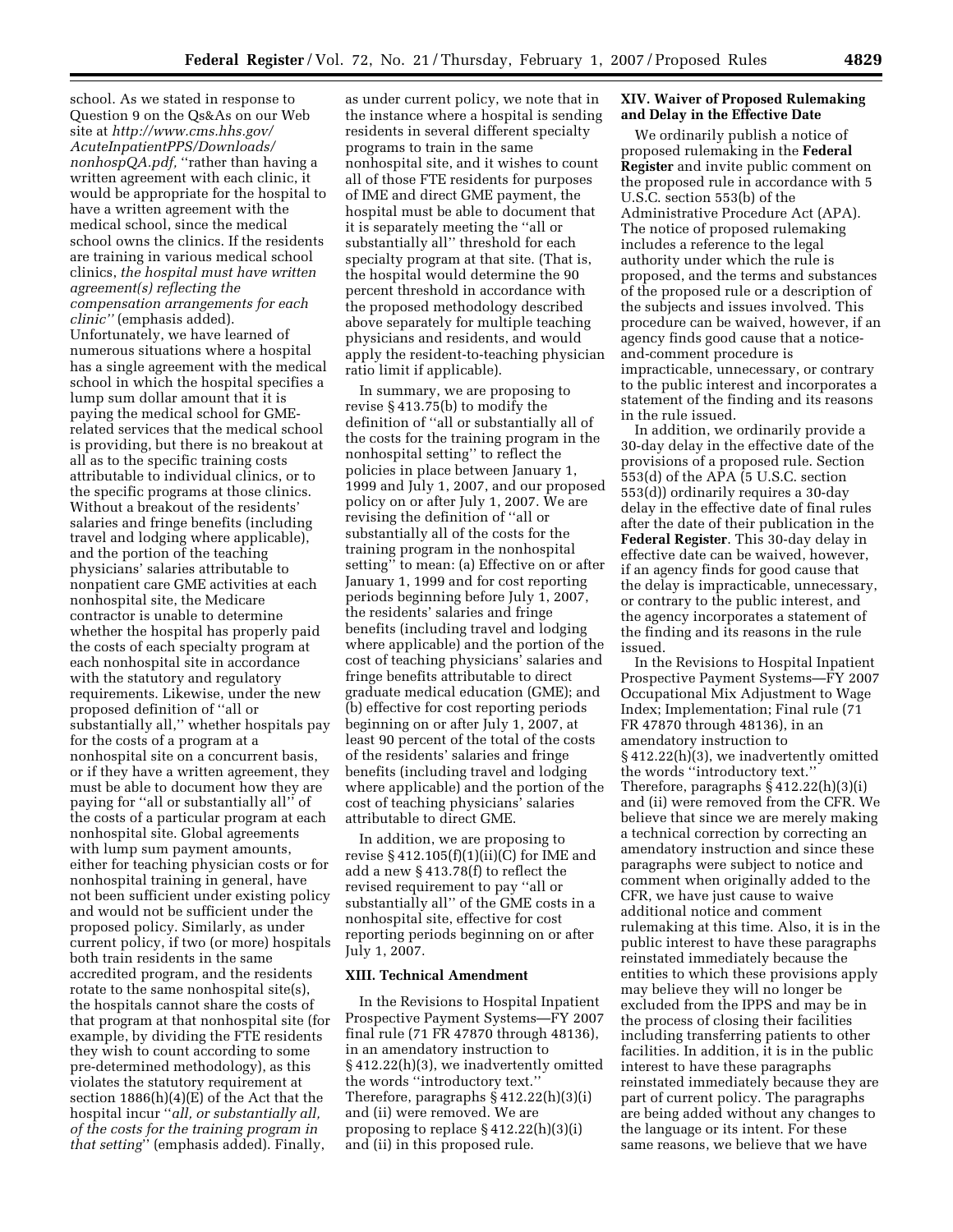just cause to waive the 30-day delay in effective date since we are correcting an error from the previously published rule and not implementing new policy.

For the reasons stated above in this section, we find that both notice and comment and the 30-day delay in effective date for this correction are unnecessary and impracticable, and that it is in the public interest to make this notice effective in conjunction with the final rule to which the corrections apply (and could be contrary to the public interest to do otherwise). The technical correction is effective as if it had been included in the Revisions to Hospital Inpatient Prospective Payment Systems—FY 2007 Occupational Mix Adjustment to Wage Index; Implementation; Final rule.

## **XV. Collection of Information Requirements**

Under the Paperwork Reduction Act of 1995, we are required to provide 60 day notice in the **Federal Register** and solicit public comment before a collection of information requirement is submitted to the Office of Management and Budget (OMB) for review and approval. In order to fairly evaluate whether an information collection should be approved by OMB, section 3506(c)(2)(A) of the Paperwork Reduction Act of 1995 requires that we solicit comment on the following issues:

• The need for the information collection and its usefulness in carrying out the proper functions of our agency.

• The accuracy of our estimate of the information collection burden.

• The quality, utility, and clarity of the information to be collected.

• Recommendations to minimize the information collection burden on the affected public, including automated collection techniques.

We are soliciting public comment on each of these issues for the following sections of this document that contain information collection requirements:

## *Section 413.78 Direct GME Payments: Determination of the Total Number of FTE Residents*

Section 413.78(f) outlines the requirements that must be met for the time residents spend in non-provider settings to be included in determining the number of FTE residents used in the computation of a hospital's resident count. A resident must spend his or her time in patient care activities; the hospital must incur substantially all of the costs of the training program in a nonhospital setting.

In addition, § 413.78(f)(3) requires that a hospital comply with one of the two requirements listed in § 413.78(f)(3)(i) and § 413.78(f)(3)(ii).

Section  $413.78(f)(3)(i)$  states that a hospital must document that it is paying for all or substantially all of the costs associated with the training program in nonhospital settings. The costs must be incurred between the training date and the end of the third month after the training date. The burden associated with this requirement is the time and effort associated with documenting and maintaining records of the incurred costs and subsequent payments made by a hospital.

Section 413.78(f)(3)(ii) states that a hospital must have a written agreement with the nonhospital site. The agreement must state that the hospital will incur at least 90 percent of the cost of the resident's salary and fringe benefits (and travel and lodging where applicable) while the resident is training in the nonhospital site and the portion of the cost of the teaching physician's salary is attributable to GME. The written agreement must also specify the compensation amount the hospital is paying the nonhospital site, and whether this amount reflects only residents' salaries and fringe benefits (and travel and lodging is applicable), or includes an amount for teaching physician compensation. The burden associated with this requirement is the time and effort associated with drafting, signing, and maintaining the written agreement.

The requirements listed in § 413.78(f)(3)(i) and § 413.78(f)(3)(ii) are exempt from the Paperwork Reduction Act of 1995 in accordance with Pub. L. 99–272.

We will be submitting a copy of this proposed rule to OMB for its review of the information collection requirements described above. These requirements are not effective until they have been approved by OMB.

If you comment on these information collection and recordkeeping requirements, please mail copies directly to the following:

- Centers for Medicare & Medicaid Services, Office of Strategic Operations and Regulatory Affairs, Regulations Development Group, *Attn:* William N. Parham, III, [CMS– 1529–P], Room C4–26–05, 7500 Security Boulevard, Baltimore, MD 21244–1850; and
- Office of Information and Regulatory Affairs, Office of Management and Budget, Room 10235, New Executive Office Building, Washington, DC 20503, Attn: Carolyn Lovett, CMS Desk Officer, [CMS–1529–P],

*carolyn*\_*lovett@omb.eop.gov*. Fax (202) 395–6974.

### **XVI. Regulatory Impact Analysis**

[If you choose to comment on issues in this section, please include the caption ''IMPACT'' at the beginning of your comments.]

# *A. Introduction*

We have examined the impacts of this proposed rule as required by Executive Order 12866 (September 1993, Regulatory Planning and Review), the Regulatory Flexibility Act (RFA) (September 19, 1980, Pub. L. 96–354), section 1102(b) of the Act, the Unfunded Mandates Reform Act of 1995 (UMRA) (Pub. L. 104–4), and Executive Order 13132.

### 1. Executive Order 12866

Executive Order 12866 (as amended by Executive Order 13258, which merely assigns responsibility of duties) directs agencies to assess all costs and benefits of available regulatory alternatives and, if regulation is necessary, to select regulatory approaches that maximize net benefits (including potential economic, environmental, public health and safety effects, distributive impacts, and equity). A regulatory impact analysis (RIA) must be prepared for major rules with economically significant effects (\$100 million or more in any one year). We are using the proposed rates, factors and policies presented in this proposed rule, including updated proposed wage index values, and the best available claims and CCR data to estimate the change in proposed payments for the 2008 LTCH PPS rate year. Based on the best available data for 369 LTCHs, we estimate that the proposed expansion of the existing payment provision for colocated LTCHs (HwHs and satellites of LTCHs) at existing § 412.534 to certain situations not presently covered by existing § 412.534 for subclause (I) LTCHs (as discussed in section V.B. of the preamble of this proposed rule), in conjunction with the proposed update to the Federal rate for RY 2008 (discussed in section IV.C. of the preamble of this proposed rule), the proposed changes to the area wage adjustment (discussed in section IV.D.1. of the preamble of this proposed rule), and the proposed increase in the outlier fixed-loss amount (discussed in section IV.D.3.c. of the preamble of this proposed rule) for the 2008 LTCH PPS rate year, would result in a decrease in estimated payments from the 2007 LTCH PPS rate year of approximately \$80 million (or about 2.0 percent) for the 369 LTCHs in our database.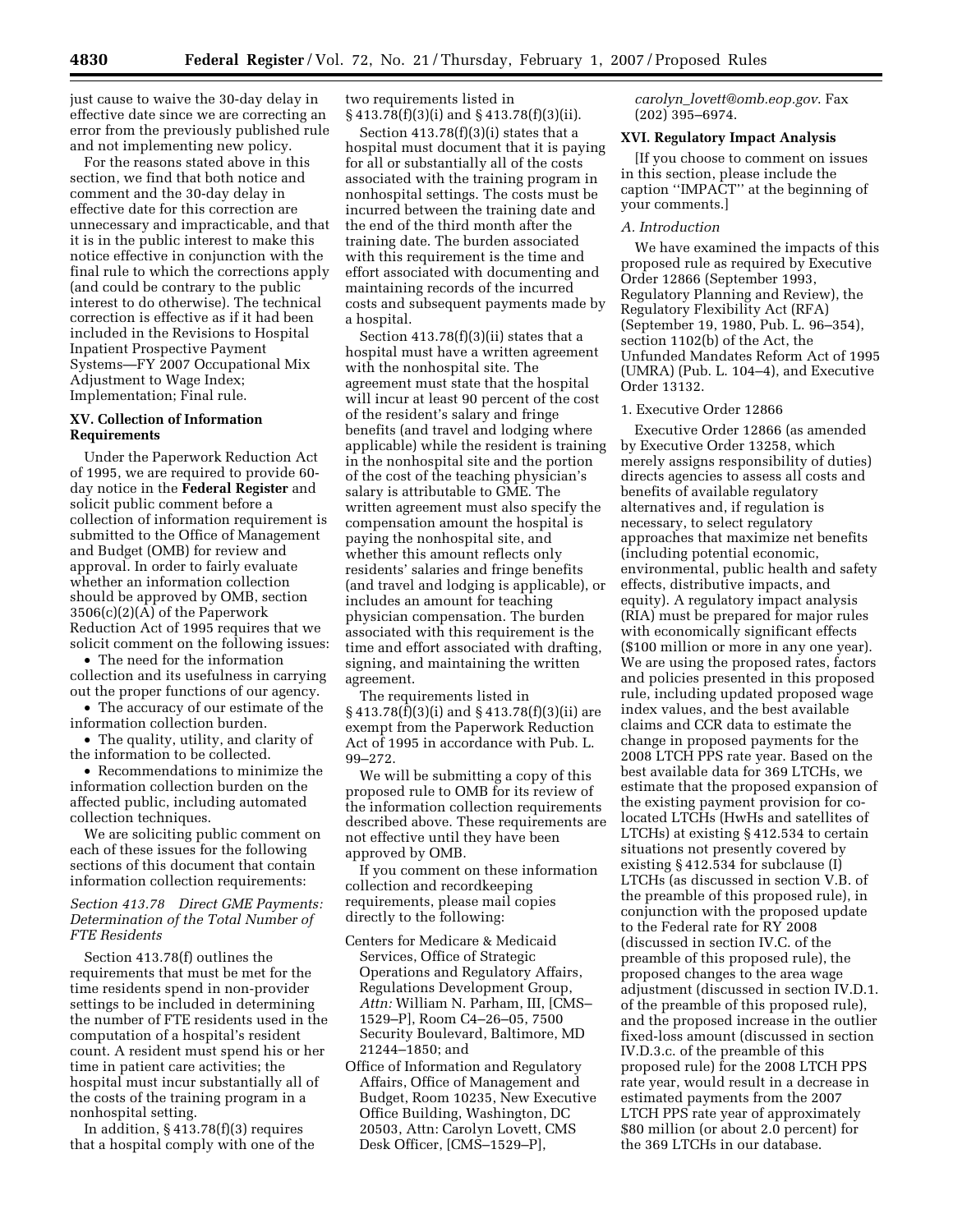Regarding the approach discussed for addressing our concerns with the existing SSO policy presented in section V.A.2. of the preamble of this proposed rule, we estimate that such an approach would result in a decrease in estimated payments in the 2008 LTCH PPS rate year of about an additional \$37 million (for a total decrease in estimated

aggregate payments of \$117 million (\$80 million plus \$37 million) or about 2.9 percent) for the 369 LTCHs in our database. (An estimate of Medicare program payments for LTCH services for the next 5 years is shown in section IV.D.5. of the preamble of this proposed rule. The impact of the proposed policy change relating to payment for Hospital

Direct and Indirect Graduate Medical Education Payments (GME) is discussed in section XVI.C.2. of this regulatory impact analysis.) The estimated impact of the provisions presented in this proposed rule (as detailed above) for the 369 LTCHs in our database are in Table 8.

# TABLE 8.—ESTIMATED IMPACT OF THE PROVISIONS OF THIS PROPOSED RULE 1

| Proposed policy                           | <b>Estimated per-</b><br>cent change in<br>estimated ag-<br>gregate LTCH<br>PPS payments |
|-------------------------------------------|------------------------------------------------------------------------------------------|
| Proposed Payment Rate and Policy Changes: | 0.61<br>$-0.49$<br>$-0.91$                                                               |
|                                           | $-0.7$                                                                                   |
|                                           | $-22$                                                                                    |
|                                           | -29                                                                                      |

<sup>1</sup> Percent change in estimated aggregate LTCH PPS payments from the 2007 LTCH PPS rate year to the 2008 LTCH PPS rate year based on the best available data for 369 LTCHs.

<sup>2</sup> As discussed in greater detail in section XV.B.4. of this regulatory impact analysis, because about 35 percent of all LTCH cases are projected to receive a payment under the existing SSO policy that is based either on the estimated cost of the case or the ''IPPS comparable amount'' (rather than the proposed Federal rate). Therefore, the percent change in estimated aggregate LTCH PPS payments due to the proposed changes to the Federal rate, 0.61 percent, is slightly less than the proposed update to the Federal rate of 0.71 percent.<br><sup>3</sup>In absence of including the approach considered for the SSO policy (discussed in section V.A.2. o

place of the 0.7 percent decrease in estimated aggregate LTCH PPS payments, on average, for all LTCHs, there would be 0.25 percent increase in estimated aggregate LTCH PPS payments, on average, for all LTCHs for all proposed payment rate and policy changes. We also note that the estimated percent change for all proposed payment rate and policy changes may not exactly equal the sum of the estimated percent change for the proposed changes to the Federal rate, the proposed changes to the area wage adjustment and the approach discussed for the SSO policy due to the effect of estimated changes in aggregate HCO payments as well as other interactive effects that cannot be isolated.<br><sup>4</sup> Proposed expansion of the existing special payment provision for co-located LTCHs (HwHs

certain situations not presently covered by existing §412.534 for subclause (I) LTCHs (as discussed in section V.B. of the preamble of this pro-<br>posed rule).

posed rule).<br><sup>5</sup>Total estimated impact of the provisions of this proposed rule (that is, sum of the estimated impact of the proposed payment rate and policy change, including the approach discussed for the SSO policy, and the estimated impact of the expansion of the ''25 percent'' policy). We note that in absence of including the approach discussed for the SSO policy, we project that the total estimated impact of the provisions of this proposed rule are projected to result in a 2.0 percent decrease in estimated aggregate LTCH PPS payments.

Because the combined distributional effects and estimated changes to the Medicare program payments would be greater than \$100 million if we take into consideration the approach discussed for the SSO policy (in section V.A.2. of the preamble of this proposed rule), this proposed rule would be considered a major economic rule, as defined in this section. We note the \$117 million (or 2.9 percent) decrease in estimated aggregate LTCH PPS payments resulting from the provisions presented in this proposed rule does not reflect changes in LTCH admissions or case-mix intensity in estimated LTCH PPS payments, which would also affect overall payment changes.

### 2. Regulatory Flexibility Act (RFA)

The RFA requires agencies to analyze options for regulatory relief of small entities. For purposes of the RFA, small entities include small businesses, nonprofit organizations, and small governmental jurisdictions. Most

hospitals and most other providers and suppliers are small entities, either by nonprofit status or by having revenues of \$6 million to \$29 million in any 1 year. For purposes of the RFA, proprietary hospitals are small entities if they meet the small business size standard described above (for further information, see the Small Business Administration's regulation at 65 FR 69432, November 17, 2000). Because we lack data on individual hospital receipts, we cannot determine the number of small proprietary LTCHs. Therefore, we assume that all LTCHs are considered small entities for the purpose of the analysis that follows. Medicare FIs are not considered to be small entities. Individuals and States are not included in the definition of a small entity.

Currently, our database of 369 LTCHs includes the data for 78 non-profit (voluntary ownership control) LTCHs and 246 proprietary LTCHs. Of the

remaining 45 LTCHs, 13 LTCHs are Government-owned and operated and the ownership type of the other 32 LTCHs is unknown (as shown in Table 9). The impact of the proposed payment rate and policy changes for the 2008 LTCH PPS rate year (including the proposed update to the Federal rate, proposed changes to the area wage adjustment, and the approach discussed for the SSO policy) is discussed in section XVI.B.4.c. of this regulatory impact analysis. The impact of other proposed policy changes, such as the effects of the proposed expansion of the special payment provisions for LTCHs HwHs and LTCH satellites to certain situations not presently covered by § 412.534 for subclause (I) LTCHs, is discussed in section XVI.C. of this regulatory impact analysis.

As we discuss in detail throughout the preamble of this proposed rule, based on the most recent available LTCH data, we believe that although the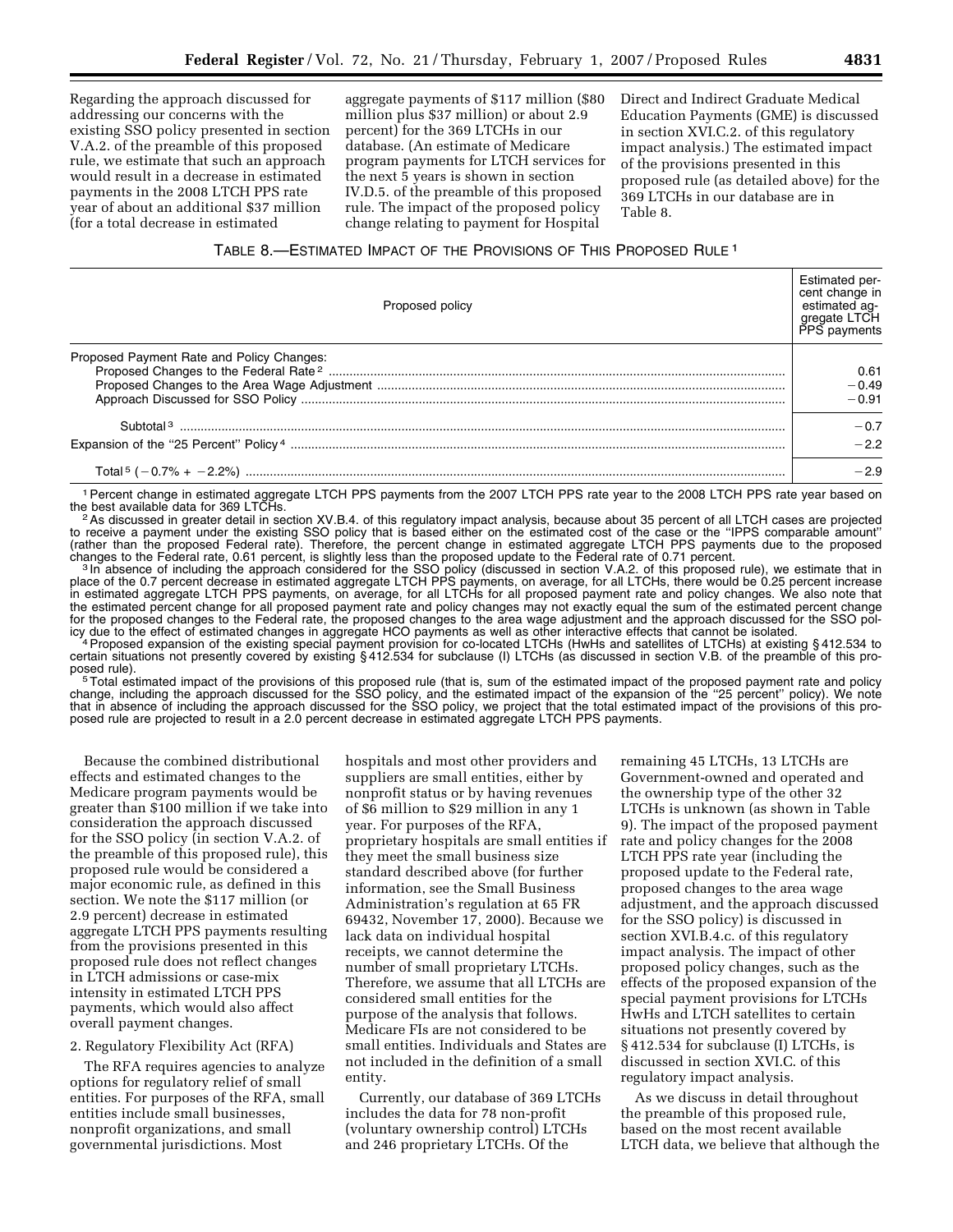provisions of this proposed rule would result in a decrease in estimated aggregate LTCH PPS payments, we believe the resulting LTCH PPS payment amounts result in appropriate Medicare payments. However, we believe that although appropriate, the provisions of this proposed rule could have a significant impact on some small entities (as defined above in this section). As also discussed in greater detail below in this section, we are unable to determine how significant the impact of some of the provisions of this proposed rule may be on small entities since we expect many LTCHs to adjust their admission practices if some of these provisions are implemented. We note that LTCHS have been adapting their behavior in response to the policy changes we have implemented over the past few years (for example, the annual update to the LTC–DRG relative weights, the ''25 percent policy'' at existing § 412.534, the revision to the SSO payment formula at existing  $§$  412.529(c)(2), and the zero percent update to the RY 2007 Federal rate). Although those policy changes were projected to result in decreases in estimated aggregate LTCH PPS payments, the growth in the number of LTCHs has continued (although at a reduced rate). Based on the most recent available OSCAR data, the number of LTCHs has increased over 10 percent in the past 2 years (from October 1, 2004 and October 1, 2006). Because we acknowledge that many of the affected entities are small entities, the analysis discussed throughout the preamble of this proposed rule, in conjunction with the discussion presented in greater detail below in this section and throughout the remainder of this regulatory impact analysis, constitutes our initial RFA. Therefore, in this proposed rule, we are soliciting comments on our estimates and analysis of the impact of the provisions of this proposed rule on small entities.

The proposed changes presented in this proposed rule, which include the proposed payment rate and policy changes and the proposed expansion of the ''25 percent'' policy (described above in this section), are estimated to result in approximately a 2.0 percent (\$80 million) decrease in estimated payments per discharge in the 2008 LTCH PPS rate year, on average, to all LTCHs. As shown Table 8, taking into consideration the approach discussed for the SSO policy in section V.A.2. of the preamble of this proposed rule in addition to the proposed payment rate and policy changes and the proposed expansion of the ''25 percent'' policy

(described above in this section), we estimate that the provisions of this proposed rule could result in approximately a 2.9 percent (or \$117 million) decrease in estimated payments per discharge in the 2008 LTCH PPS rate year, on average, to all LTCHs. Table 8 shows that the proposed payment rate and policy changes (including the approach discussed for the SSO policy) is projected to result in a 0.7 percent decrease in estimated aggregate LTCH PPS payments, and the proposed expansion of the ''25 percent'' policy is projected to result in a 2.2 percent decrease in estimated aggregate LTCH PPS payments. Thus, the majority of the approximately 2.9 percent decrease in estimated aggregate payments in the 2008 LTCH PPS rate year as compared to the 2007 LTCH PPS rate year would be due to the proposed expansion of the special payment provisions for co-located LTCHs to certain situations not presently covered by existing § 412.534 for subclause (I) LTCHs (as discussed in section V.B. of this proposed rule).

As discussed in greater detail in section XVI.C.1. of this regulatory impact analysis, because we believe that this proposed policy would discourage inappropriate patient shifting to LTCHs and would encourage all subclause (I) LTCHs to engage in more appropriate admission policies since, under this proposal no payment adjustment would be made if the patient has reached HCO status at the co-located host (under the proposed revision to § 412.534) or at the referring hospital (under proposed § 412.536) prior to being admitted for additional post-acute care at the LTCH (as discussed in greater detail in section V.B. of this proposed rule). Because we expect that such a proposed policy would reduce the financial incentives that may be present currently for certain situations not presently covered by existing § 412.534 to admit patients prematurely discharged from other hospitals, we believe this proposed policy would result in fewer admissions to LTCHs before a complete course of patient care is provided at the non-colocated referring hospital (under proposed § 412.536) or co-located referring hospital (under the proposed revision to § 412.534). Thus, any change in admission practices as a result of this proposed policy would result in less of a decrease in estimated aggregate LTCH PPS payments than the 2.2 percent (90 million) estimated based on current admission practices. Thus, the projected 2.2 percent (decrease in estimated aggregate LTCH PPS payments resulting from this proposed policy change would

only occur if there were no changes in LTCH admission practices. Furthermore, we believe that this proposed policy would result in appropriate Medicare payments since, as noted above, we expect that such a policy would reduce the financial incentives to admit patients prematurely discharged from other hospitals and would encourage all LTCHs to engage in more appropriate admission policies. For these reasons, although we estimate that, if implemented, this proposed policy would result in a decrease in estimated aggregate LTCH PPS payments, we do not believe that such a projected decrease in estimated aggregate LTCH PPS payments, although possibly significant, would adversely affect LTCHs' ability to deliver efficient care to Medicare beneficiaries nor would there be an adverse affect on Medicare beneficiaries' access to care.

The impact analysis of proposed payment rate and policy changes in Table 9 (including the approach discussed for the SSO policy in section V.A.2. of the preamble of this proposed rule) shows that estimated payments per discharge are expected to decrease approximately 0.7 percent, on average, for all LTCHs from the 2007 LTCH PPS rate year as compared to the 2008 LTCH PPS rate year. Although we are proposing a 0.71 percent increase to the Federal rate for RY 2008 (as discussed in section IV.C. of this proposed rule), the projected percent decrease in estimated payments per discharge from the 2007 LTCH PPS rate year to the 2008 LTCH PPS rate year is attributable to the proposed changes to the area wage adjustment (discussed in section IV.D.1. of this proposed rule), in conjunction with the approach discussed for SSO cases in section V.A.2. of this proposed rule, as well as the proposed increase to the HCO fixed-loss amount (as discussed in section IV.D.3.c. of this proposed rule). (As discussed in greater detail in section XVI.B.4., the 2.2 percent decrease in estimated aggregate LTCH PPS payments due to the proposed expansion of the ''25 percent policy'' to certain situations not presently covered by existing § 412.534 for subclause (I) LTCHs is not reflected in Table 9. However, as noted above, the impact of that proposed policy is discussed in greater detail in section XVI.C.1. of this regulatory impact analysis.)

As the impact analysis in Table 9 shows, estimated changes to the area wage adjustment from RY 2007 to RY 2008 (resulting from both established policy and proposed changes presented in section IV.D.1. of this proposed rule, as discussed in greater detail below in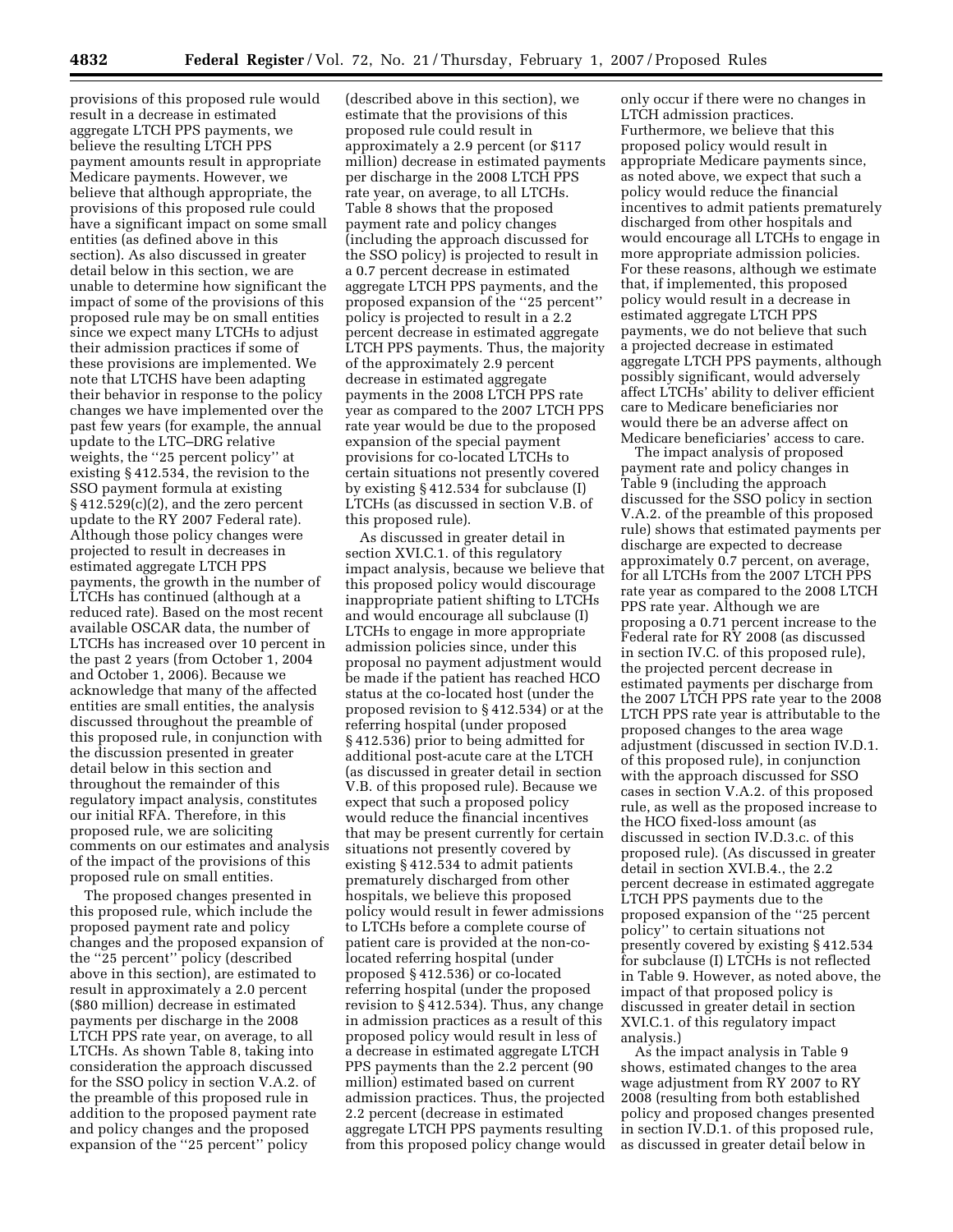this section) contribute to the decrease in estimated aggregate LTCH PPS payments from the 2007 LTCH PPS rate year to the 2008 LTCH PPS rate year. As discussed in section IV.D.1. of this proposed rule, we are proposing to update the wage index values for RY 2008, in accordance with the progression of the existing 5-year phasein of the area wage adjustment, based on the most recent available wage data. We believe that proposing to update the LTCH PPS wage index based on the most recent available wage data would ensure that the LTCH PPS wage index adjustment appropriately accounts for and reflects the relative hospital wage levels in the geographic area of the hospital as compared to the national average hospital wage level. In addition, we are proposing to decrease the laborrelated share from 75.665 percent to 75.511 percent under the LTCH PPS for RY 2008 based on the most recent available data on the relative importance of the labor-related share of operating and capital costs of the LTCH PPS market basket (also discussed in section IV.D.1. of this proposed rule). We believe that proposing to revise the labor-related share based on the most recent available data would appropriately identify the portion of the proposed LTCH PPS Federal rate that is adjusted to account for geographic differences in area wage levels by applying the applicable proposed LTCH PPS wage index value. As discussed in greater detail in section IV.D.1. of this proposed rule, we believe that these proposed changes to the LTCH PPS area wage adjustment based on the most recent available wage data and data on the relative importance of the laborrelated share of the LTCH PPS market basket, respectively, would result in appropriate and accurate LTCH PPS payments for the resources used by LTCHs in a given area. Such updated data appropriately reflects national differences in area wage levels and identifies the portion of the proposed Federal rate that should be adjusted to account for such differences in area wages.

We also note that, even though we have not proposed to make any changes to the existing 5-year phase-in of the wage index adjustment that was established when the LTCH PPS was implemented (August 30, 2002; 67 FR 56018), the continued progression of this phase-in also contributes to the decrease in estimated aggregate LTCH PPS payments for RY 2008. That is, since under the established phase-in of the wage-index adjustment, LTCHs receive an increasing percentage of the

applicable full wage index value (which is less than 1.0 for the majority of LTCHs), we expect that estimated aggregate LTCH PPS payments would decrease from RY 2007 to RY 2008 as a result of the progression of the existing 5-year phase-in of the area wage adjustment. Thus, the majority of the 0.5 percent decrease in estimated payments per discharge, on average, for all LTCHs  $($ see Table 9 $)$  is due to the existing 5year phase-in of the wage index adjustment, and is not due to proposed policy changes presented in this proposed rule. Because the existing 5 year phase-in of the area wage adjustment has been a feature of the LTCH PPS since it was implemented beginning October 1, 2002, and since a large majority (over 70 percent) of LTCHs are located in areas where historically the wage index value is less than 1.0, the decrease in estimated aggregate LTCH PPS payments resulting from this policy should be anticipated by LTCHs, and therefore, already accounted for in their fiscal planning. In addition, we note that, although the portion of the decrease in estimated aggregate LTCH PPS payments that is due to the existing 5-year phase-in of the wage index adjustment is expected, we believe that any change in LTCHs' wage index values under this policy is appropriate since LTCHs will be receiving an increasing percentage of the applicable full wage index value, which, by definition, reflects the relative hospital wage levels for the area in which the LTCH is located as compared to the national average hospital wage level.

Because we cannot determine to what extent LTCHs may have planned for the decrease in estimated aggregate LTCH PPS payments that is due to the existing 5-year phase-in of the area wage adjustment, even though the impact may be significant for some LTCHs, we believe that most LTCHs would not be adversely affected since, as explained above, we believe that the proposed changes to the area wage adjustment (that is, the proposed use of update wage data and the proposed change in the labor-related share), in conjunction with the continued progression of the 5 year phase-in of the area wage adjustment, would result in appropriate LTCH PPS payments in RY 2008. For these reasons, we believe that the decrease in estimated aggregate LTCH PPS payments resulting from proposed changes to the area wage adjustment, although possibly significant for some LTCHs, is appropriate and would not adversely affect LTCHs' ability to deliver efficient care to Medicare

beneficiaries nor would there be an adverse affect on Medicare beneficiaries' access to care.

In addition, as also shown in Table 9, the approach for the SSO policy discussed in section V.A.2. of this proposed rule would also contribute to the estimated 0.7 percent decrease in estimated aggregate LTCH PPS payments in RY 2008, on average, for all LTCHs. Under that approach, we believe that the LTCH cases that appear to be ''similar to'' the same type of cases treated in an acute care hospital and paid for under the IPPS, as discussed in greater detail in section V.A.2. of this proposed rule, would receive an appropriately adjusted LTCH PPS payment to treat such cases. We believe that those SSO cases that are ''similar to IPPS cases'' most likely do not receive a full course of an LTCH-level of treatment in such a short period of time since, in general, LTCHs are intended to treat longer stay patients. Although we project a decrease in estimated aggregate LTCH PPS with the approach discussed for the SSO policy in section V.A.2. of this proposed rule, we believe that such an approach would result in appropriate and adequate Medicare payments for the treatment of Medicare beneficiaries with a LOS is ''similar to'' typical IPPS cases.

Furthermore, we believe that, if adopted, the approach to the SSO policy discussed in section V.A.2. of the preamble of this proposed rule would accomplish our stated goal of removing the incentive for LTCHs to admit patients for whom a long-term hospital stay is not necessary, and therefore, for whom the LTCH would not be providing complete treatment. As noted previously, the vast majority of LTCH cases, including SSO cases, are admitted to the LTCH directly from an acute-care hospital, and therefore, many SSO cases may still be in need of acute-level care (as we discuss in greater detail in section V.A.2. of the preamble of this proposed rule). Therefore, we believe that in response to the approach discussed for the SSO policy in section V.A.2. of this proposed rule LTCHs may reduce the number of SSO cases that are ''similar to IPPS cases'' that they admit (and most of those patients would continue to receive treatment at the acute-care hospital). To the extent that LTCHs continue to admit SSO cases that are ''similar to IPPS cases,'' we believe that this approach to the SSO policy would result in an adjusted LTCH PPS payment that is appropriate, as discussed above. For these reasons, although we estimate that the approach to the SSO policy discussed in section V.A.2. of this proposed rule would result in a decrease in estimated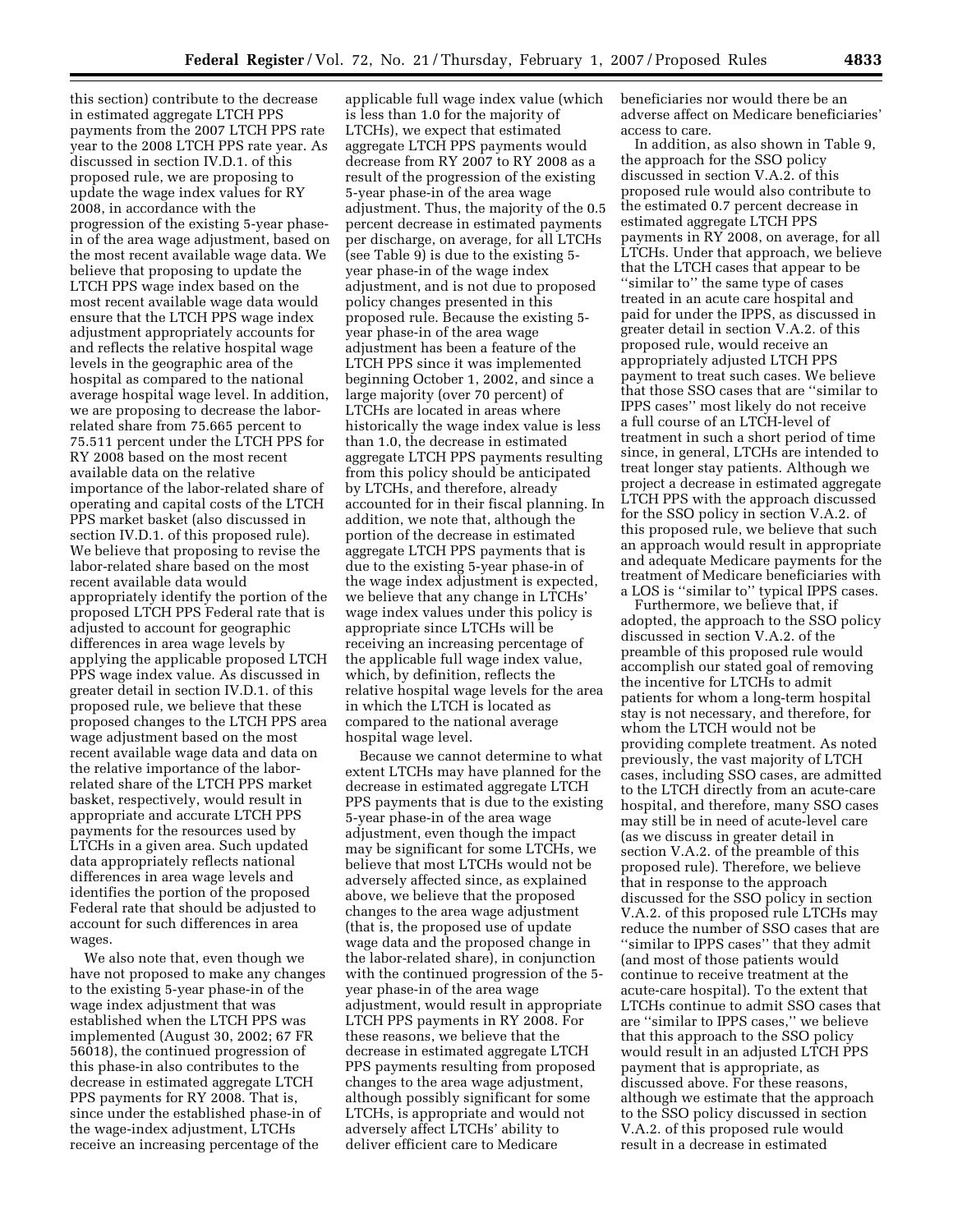aggregate LTCH PPS payments, we do not believe that such an impact on estimated aggregate LTCH PPS payments, although possibly significant, would adversely affect LTCHs' ability to deliver efficient care to Medicare beneficiaries nor would there be an adverse affect on Medicare beneficiaries' access to care.

For all of the reasons discussed above in this section, although we do not expect an estimated incremental decrease of 2.9 percent (approximately \$117 million) in estimated aggregate LTCH PPS payments to have a significant adverse financial impact on LTCHs, nor do we expect there would be an effect on beneficiaries' access to care, we acknowledge that the provisions of this proposed rule could have a significant impact on some small entities. However, we believe that the provisions of this proposed rule would result in appropriate LTCH PPS payments in RY 2008. We also note that LTCHs provide some services to (and generate revenue from) patients other than Medicare beneficiaries, and the revenue to LTCHs from treating those patients is not affected by this proposed rule. The analysis presented above, in conjunction with the remainder of this section, demonstrates that this proposed rule is consistent with the regulatory philosophy and principles identified in the RFA. We believe the provisions presented in this proposed rule would affect payments to LTCHs, and the effects on some LTCHs, although they may be significant, are appropriate (as discussed above).

### 3. Impact on Rural Hospitals

Section 1102(b) of the Act requires us to prepare a regulatory impact analysis if a rule may have a significant impact on the operations of a substantial number of small rural hospitals. This analysis must conform to the provisions of section 603 of the RFA. For purposes of section 1102(b) of the Act, we define a small rural hospital as a hospital that is located outside of a Metropolitan Statistical Area and has fewer than 100 beds. As shown in Table 9, we are projecting a 2.6 percent decrease in estimated payments per discharge for the 2008 LTCH PPS rate year as compared to the 2007 LTCH PPS rate year for rural LTCHs as a result of the proposed payment rate changes, including the approach discussed for addressing our concerns with the existing SSO policy presented in section V.A.2. of the preamble of this proposed rule, based on the data of the 25 rural LTCHs in our database of 369 LTCHs for which complete data were available.

As shown in Table 9, the majority of the estimated decrease in estimated LTCH PPS payments in the 2008 LTCH PPS rate year as compared to the 2007 LTCH PPS rate year for proposed payment rate and policy changes for rural LTCHs is due to the proposed change in the area wage adjustment (as discussed in greater detail in section V.D.1. of the preamble of this proposed rule). Specifically, as discussed above, although we are not making any changes to the existing 5-year phase-in of the wage index adjustment that was established when the LTCH PPS was implemented (August 30, 2002; 67 FR 56018), the continued progression of this phase-in contributes to the decrease in estimated payments to rural LTCHs for RY 2008. This is because, under the established phase-in of the wage-index adjustment, LTCHs receive an increasing percentage of the applicable full wage index value (which is less than 1.0 for *all* of the 25 rural LTCHs in our database), we expect that estimated payments per discharge for rural LTCHs would decrease from RY 2007 to RY 2008 as a result of the progression of the 5-year phase-in of the wage index adjustment. Thus, the majority of the projected 2.6 percent decrease in estimated payments per discharge shown in Table 9 for rural LTCHs is due to the existing 5-year phase-in of the wage index adjustment, and is not due to proposed policy changes presented in this proposed rule. As discussed above, we believe that the decrease in estimated aggregate LTCH PPS payments resulting from this existing policy should be anticipated by LTCHs, and therefore, already accounted for in their fiscal planning. In addition, we note that, although the portion of the decrease in estimated aggregate LTCH PPS payments that is due to this existing policy is expected, we believe that any change in LTCHs' wage index values due to the continued progression of the phase-in of the area wage adjustment is appropriate since LTCHs will be receiving an increasing percentage of the applicable full wage index value, which, by definition, reflects the relative hospital wage levels for the area in which the LTCH is located as compared to the national average hospital wage level.

Furthermore, as also explained in greater detail above, we believe that the proposed changes to the area wage adjustment presented in this proposed rule (that is, the proposed use of update wage data and the proposed change in the labor-related share) would result in accurate and appropriate LTCH PPS payments in RY 2008 since they are

based on the most recent available data. Such updated data appropriately reflect national differences in area wage levels and identifies the portion of the proposed Federal rate that should be adjusted to account for such differences in area wages, thereby, resulting in accurate and appropriate LTCH PPS payments. Because we cannot determine to what extent LTCHs may have planned for the decrease in estimated aggregate RY 2008 LTCH PPS payments that results from the existing 5-year phase-in of the area wage adjustment, we believe that although the effects of the proposed changes to the area wage adjustment on some rural LTCH may be significant, most rural LTCHs should be not adversely affected because those proposed changes are expected to result in appropriate LTCH PPS payments in RY 2008.

We also believe that the proposed expansion of the payment adjustment at existing § 412.534 to certain situations not presently covered by that policy for subclause (I) LTCHs may have a significant adverse impact on some rural LTCHs, although we cannot determine how significant for the reasons explained below in this section. Even though this proposed policy is estimated to reduce estimated aggregate LTCH PPS payments in RY 2008 and may result in a significant impact on some rural LTCHs, we also believe, that such changes would result in appropriately adjusted LTCH PPS payments (as explained below in this section). As discussed in greater detail in section V.B. of this proposed rule, in designing features of the original ''25 percent policy'' for co-located LTCHs (HwHs and LTCH satellites), which we are proposing to extend to certain situations not presently covered by existing § 412.534 for subclause (I) LTCHs, we provided special treatment for rural hospitals which would increase the threshold from 25 percent to 50 percent. When we established the 25 percent (or applicable percentage) payment adjustment for co-located LTCHs at existing § 412.534, after which this proposed payment adjustment for situations not presently covered by that policy has been modeled, we noted in response to comments that ''the Congress has authorized special treatment for rural areas under the Medicare program because of the particular geographic and demographic challenges in those locations, as well as the difference between the provision and availability of medical services as compared to urban areas'' (69 FR 49206). Therefore, under our proposed policy, we would apply the same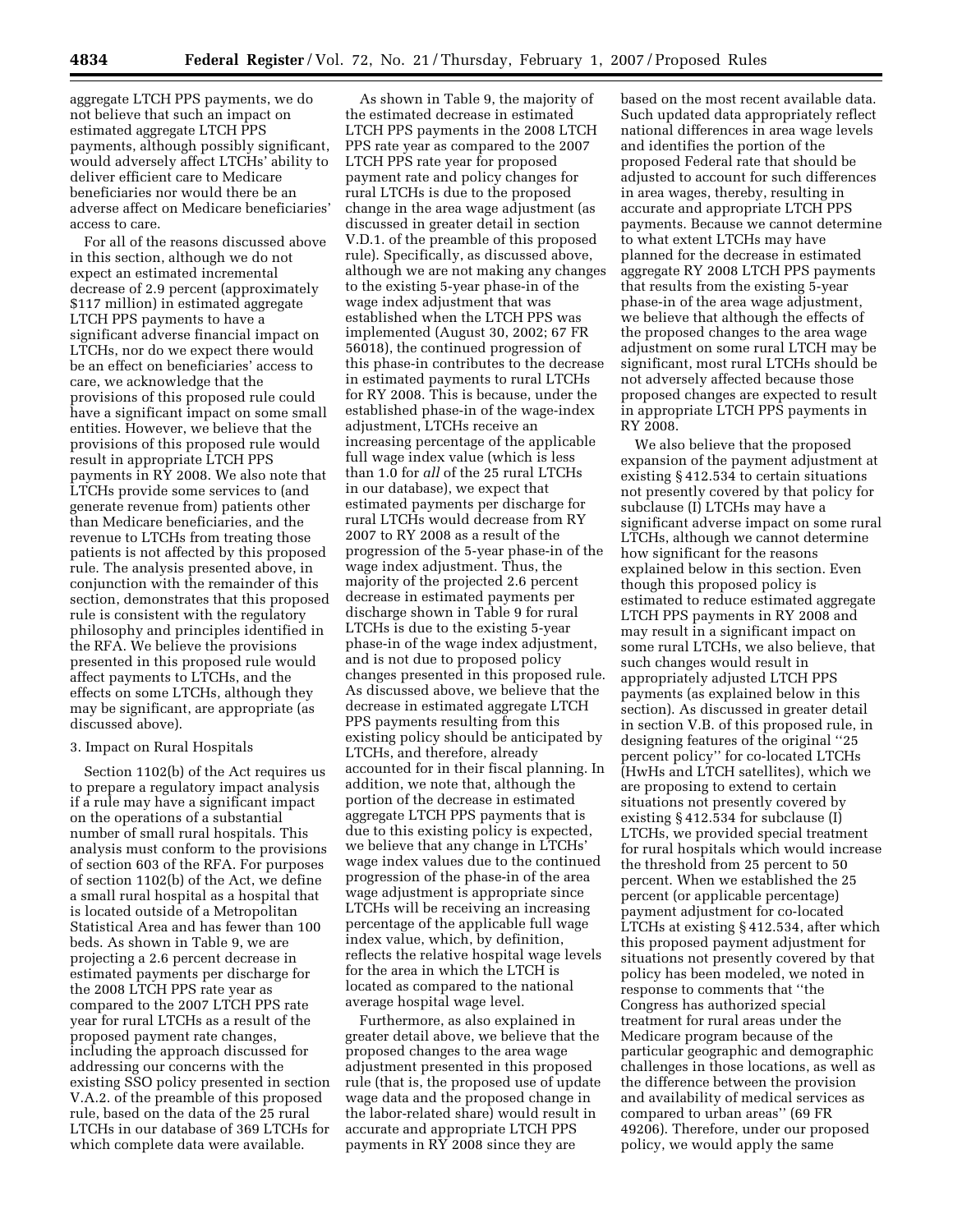rationale to certain situations not presently covered by existing § 412.534 that would occur in subclause (I) LTCHs that are located in rural areas. Accordingly, rather than a 25 percent threshold (as is being proposed for most urban LTCHs), for rural LTCHs, the payment adjustment would be applied only to those LTCH's or LTCH satellite facility's Medicare discharges that were admitted from a non-co-located referring hospital under proposed § 412.536 or co-located host under the proposed revision to § 412.534 that are in excess of 50 percent of the LTCH's total Medicare discharges for that hospital for any cost reporting period. Under this proposal, consistent with the existing policy at § 412.534, no payment adjustment would be made if the patient has reached HCO status at the referring hospital (under proposed § 412.536) or at the co-located host (under the proposed revision to § 412.534) prior to being admitted for additional post-acute care at the LTCH. That is, in calculating the proposed 50 percent threshold (for rural LTCHs), patients who achieved HCO status prior to admission to the LTCH would not be counted toward the applicable threshold under proposed § 412.536 or under the proposed revision to § 412.534 (although the admission would still be counted toward the LTCH's total Medicare discharges).

Furthermore, because such a policy would reduce the financial incentives for all LTCHs, including rural LTCHs, to admit patients prematurely discharged from other hospitals, we believe this proposed policy would result in fewer admissions to LTCHs before a complete course of patient care is provided at the referring hospital. As noted above, any changes in admission practices as a result of this proposed policy would result in less of a decrease in estimated aggregate LTCH PPS payments than the \$90 million estimated based on current admission practices. Thus, the decrease in estimated aggregate LTCH PPS payments to rural LTCHs resulting from this proposed policy change would only occur if there were no change in rural LTCH admission practices. It is our intention, under this proposed policy, to discourage LTCHs from serving as ''step-down'' units after a patient has been diagnosed and received initial treatment at another hospital, a scenario that results in two Medicare payments (one to the referring hospital and one to the LTCH) for what was essentially one episode of patient care. Rather, it is our intent to encourage LTCHs to admit patients who required additional longstay hospital-level treatment following

the provision of a full episode of care at the referring hospital. For those patients, under this proposed policy, Medicare would pay an unadjusted amount under the LTCH PPS. We believe that this proposed policy would result in more appropriate admission policies by rural LTCHs. Therefore, we believe that although the effects on some rural LTCHs of the proposed expansion of the payment adjustment at existing § 412.534 to certain situations not presently covered by that policy for subclause (I) LTCHs may be significant, most rural LTCHs should be not adversely affected because this proposed policy changes is expected to result in changes in admission practices and appropriate payments for such cases, as explained above in this section.

In addition, the approach for SSO policy discussed in section V.A.2. of this proposed rule would also contribute to the projected decrease in estimated payments to rural LTCHs for RY 2008. As discussed below in section XVI.B.4.a. of this regulatory impact analysis, we project a slightly larger than average decrease in estimated payments per discharge (as compared to urban LTCHs; see column 9 of Table 9) if this approach were adopted. About 40 percent of rural LTCHs treat a larger than average percentage of SSO cases (in fact, based on FY 2005 data for a few rural LTCHs, SSO cases represent over half of their total cases). However, we are not able to determine whether this approach, if adopted, would result in an adverse financial impact on rural LTCHs because we believe that most LTCHs (including rural LTCHs) would reduce the number of SSO cases that they admit that are ''similar to IPPS cases'' (as discussed in greater detail above). (We note that although we expect most LTCHs (including rural LTCHs) to admit fewer SSO cases under this approach to the SSO policy, most of those patients would continue to receive treatment at the acute-care hospital from which they are typically discharged immediately prior to their LTCH (short-stay) admission.) Thus, the projected 2.6 percent decrease in estimated payments per discharge shown in Table 9 for rural LTCHs represent an average maximum reduction in estimated aggregate LTCH PPS payments in RY 2008, and since we anticipate that LTCHs (including rural LTCHs) would admit fewer SSO patients for whom payments would be affected by this approach to the SSO policy, if adopted, we believe that the actual decrease in rural LTCHs' payments for RY 2008 would be less than the 2.6 percent decrease in

estimated payments for RY 2008 shown in Table 9.

Furthermore, to the extent that rural LTCHs would continue to admit SSO cases with a LOS that is ''similar to IPPS cases,'' we believe the approach discussed for the SSO policy would result in an appropriate adjusted LTCH PPS payment because we believe that many of those SSO cases most likely do not receive a full course of a LTCH-level of treatment in such a short period of time since, in general, LTCHs are intended to treat longer stay patients. Therefore, although we estimate the approach discussed for the SSO policy in section V.A.2. of this proposed rule could result in a decrease in estimated aggregate LTCH PPS payment to rural LTCHs, we do not believe that such an estimated impact on rural LTCHs' LTCH PPS payments, even though possibly significant, would adversely affect most rural LTCHs because this approach would be expected to result in changes in admission practices and in appropriate payments for such cases.

For these reasons, we believe that there may be a significant impact on some rural LTCHs resulting from the proposed changes present in this proposed rule. However, a portion of the decrease in rural LTCHs' estimated payments per discharge from RY 2007 to RY 2008 would be less than what we estimate based on current admission practices (as explained above in this section). We also believe (as discussed previously) a significant portion of the projected decrease in estimated payments per discharge for RY 2008, which is due to the established phasein of the wage index adjustment, is not a result of a proposed policy change, and may already be accounted for in LTCHs' fiscal plans. Therefore, although we believe this proposed rule would affect payments to rural LTCHs, and the effects on some rural LTCHs, although appropriate, may be significant, we are unable to determine how significantly the proposed changes presented in this proposed rule, if adopted, would adversely affect rural LTCHs. However, because we expect changes in admission practice and appropriate payments, if the changes present in this proposed rule are adopted (as discussed above), we do not anticipate that the provisions of this proposed rule would affect the ability of the vast majority of rural LTCHs to provide cost efficient services to Medicare patients nor do we expect there would be an adverse effect on beneficiaries' access to care. The analysis presented above, in conjunction with the remainder of this regulatory impact analysis, demonstrates that this proposed rule is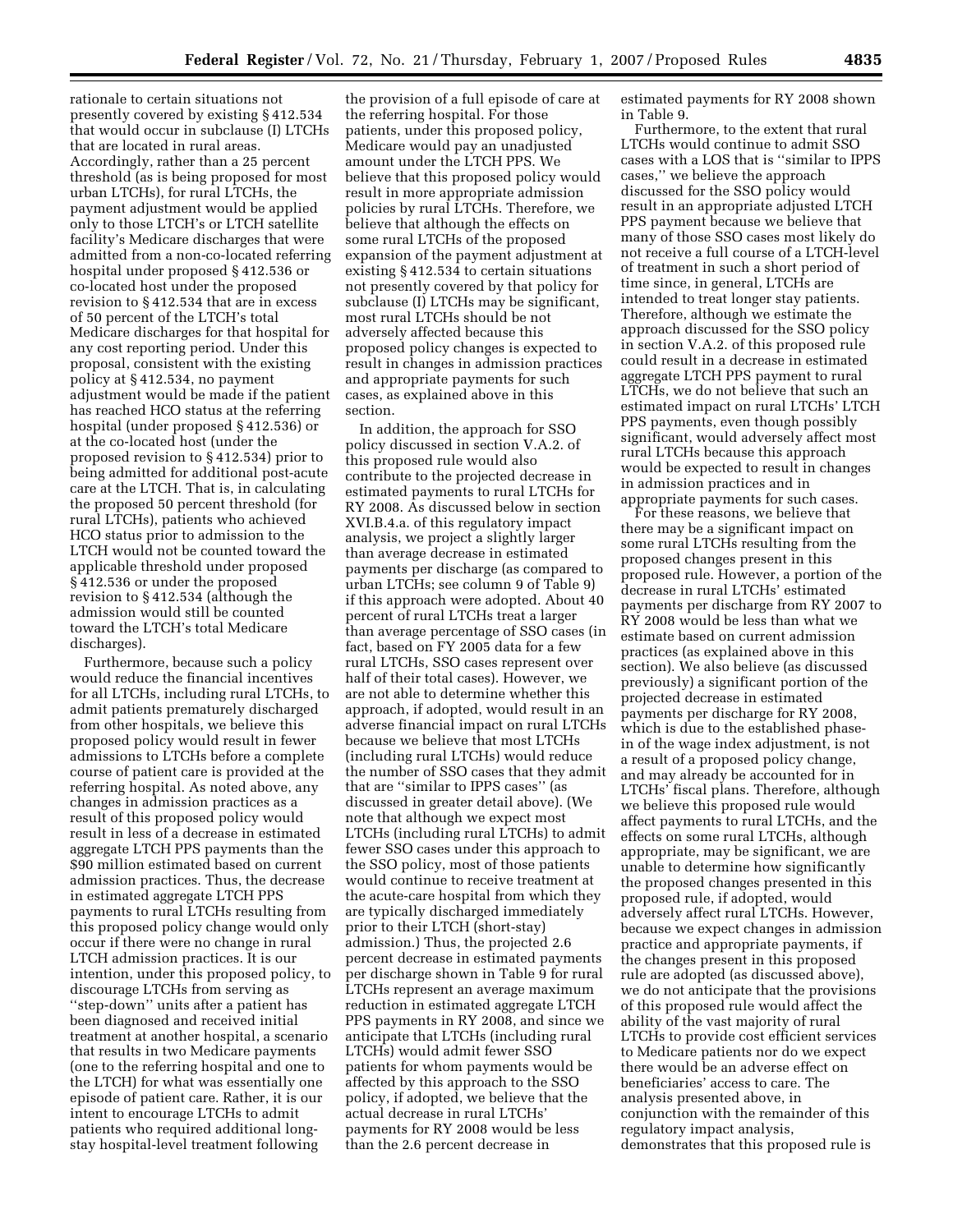consistent with the regulatory philosophy and principles identified in section 1102(b) of the Act. (For additional information on the estimated impact of the changes on rural LTCHs presented in this proposed rule, refer to section XVI.B.4.a. of this regulatory impact analysis.) However, in this proposed rule, we are soliciting comments on our estimates and analysis of the impact of the provisions of this proposed rule on rural LTCHs.

## 4. Unfunded Mandates

Section 202 of the Unfunded Mandates Reform Act of 1995 (UMRA) also requires that agencies assess anticipated costs and benefits before issuing any rule whose mandates require spending in any one year of \$100 million in 1995 dollars, updated annually for inflation. That threshold level is currently approximately \$120 million. This proposed rule would not mandate any requirements for State, local, or tribal governments, nor would it result in expenditures by the private sector of \$120 million or more in any 1 year.

## 5. Federalism

Executive Order 13132 establishes certain requirements that an agency must meet when it publishes a proposed rule (and subsequent final rule) that imposes substantial direct requirement costs on State and local governments, preempts State law, or otherwise has Federalism implications.

We have examined this proposed rule under the criteria set forth in Executive Order 13132 and have determined that this proposed rule would not have any significant impact on the rights, roles, and responsibilities of State, local, or tribal governments or preempt State law, based on the 13 State and local LTCHs in our database of 369 LTCHs for which data were available.

### 6. Alternatives Considered

In preamble of this proposed rule, we are setting forth the proposed annual update to the payment rates for the LTCH PPS, as well as proposing other policy changes and discussing approaches for other areas of concern. In this preamble, we specify the statutory authority for the provisions that are presented, identify those proposed policies (and approaches discussed) when discretion has been exercised, and present rationale for our decisions, alternatives that were considered and solicit comments on suggested alternatives from commenters (where relevant).

# *B. Anticipated Effects of Proposed Payment Rate Changes*

We discuss the impact of the proposed changes to the payment rates, factors, and other payment rate policies presented in the preamble of this proposed rule (including the approach discussed for the SSO policy in section IV.A.2. of this proposed rule) in terms of their estimated fiscal impact on the Medicare budget and on LTCHs. (We note that the impact of other policy changes presented in this proposed rule, which do not directly affect the LTCH PPS per discharge payment rates (for example, the proposed expansion of the existing payment provision for colocated LTCHs to certain situations not presently covered by existing § 412.534 for subclause (I) LTCHs discussed in section V.B. of this proposed rule and the proposed policy change relating to GME payments discussed in section XII. of this proposed rule), are not included as part of the impact analysis shown in Table 9. However, the impact of certain other proposed policies are discussed separately in section XVI.C. of this regulatory impact analysis.

## 1. Budgetary Impact

Section 123(a)(1) of the BBRA requires that the PPS developed for LTCHs ''maintain budget neutrality.'' We believe that the statute's mandate for budget neutrality (BN) applies only to the first year of the implementation of the LTCH PPS (that is, FY 2003). Therefore, in calculating the FY 2003 standard Federal rate under § 412.523(d)(2), we set total estimated payments for FY 2003 under the LTCH PPS so that estimated aggregate payments under the LTCH PPS are estimated to equal the amount that would have been paid if the LTCH PPS had not been implemented. However, as discussed in greater detail in the August 30, 2002 final rule (67 FR 56033 through 56036), the FY 2003 LTCH PPS standard Federal rate (\$34,956.15) was calculated based on all LTCHs being paid 100 percent of the standard Federal rate in FY 2003. As discussed in section IV.D.5. of this proposed rule, during LTCH rate years governed by the 5-year transition period policy set forth at § 412.533(a), we applied a BN offset to payments to account for the monetary effect of the applicable transition period methodology (including the option to elect payments based on 100 percent of the Federal rate in lieu of the transition blend methodology) in a given LTCH PPS rate year. Specifically, for FY 2003 and RYs 2004 through 2007, the amount of the transition period BN offset was equal to 1 minus the ratio of the

estimated payments based on 100 percent of the LTCH PPS Federal rate to the projected total Medicare program payments that would be made under the transition methodology and the option to elect payment based on 100 percent of the Federal prospective payment rate. However, as we discuss in greater detail in section IV.D.5. of this proposed rule, we are no longer projecting a small cost for the 2008 LTCH PPS rate year (July 1, 2007 through June 30, 2008) even though some LTCH's will have a cost reporting period for the 5th year of the transition period which will be concluding in the first 3 months of the 2008 LTCH PPS rate year. Based on the most recent available data, we are projecting that the vast majority of LTCHs would have made the election to be paid based on 100 percent of the Federal rate rather than the transition blend, which would result in a negligible cost to the Medicare program. Therefore, in this proposed rule, we did not propose a transition BN offset to all LTCH PPS payments for RY 2008 to account for the estimated cost of the transition period methodology (including the option to elect payment based on 100 percent of the Federal rate) in RY 2008.

### 2. Impact on Providers

The basic methodology for determining a per discharge LTCH PPS payment is set forth in § 412.515 through § 412.525. In addition to the basic LTC–DRG payment (standard Federal rate multiplied by the LTC–DRG relative weight), we make adjustments for differences in area wage levels, COLA for Alaska and Hawaii, and SSOs. Furthermore, LTCHs may also receive HCO payments for those cases that qualify based on the threshold established each rate year.

To understand the impact of the proposed changes to the LTCH PPS payment rates and payment rate policy changes discussed in sections IV. and V.A. of this proposed rule on different categories of LTCHs for the 2008 LTCH PPS rate year, it is necessary to estimate payments per discharge under the LTCH PPS rates, factors and policies established for RY 2007 (established in the RY 2007 LTCH PPS final rule (71 FR 27798 through 27939)) and to estimate proposed payments per discharge that would be made under the proposed LTCH PPS rates, factors and policies for the 2008 LTCH PPS rate year (as discussed in the preamble of this proposed rule). We also evaluated the change in estimated 2007 LTCH PPS rate year payments to estimated proposed 2008 LTCH PPS rate year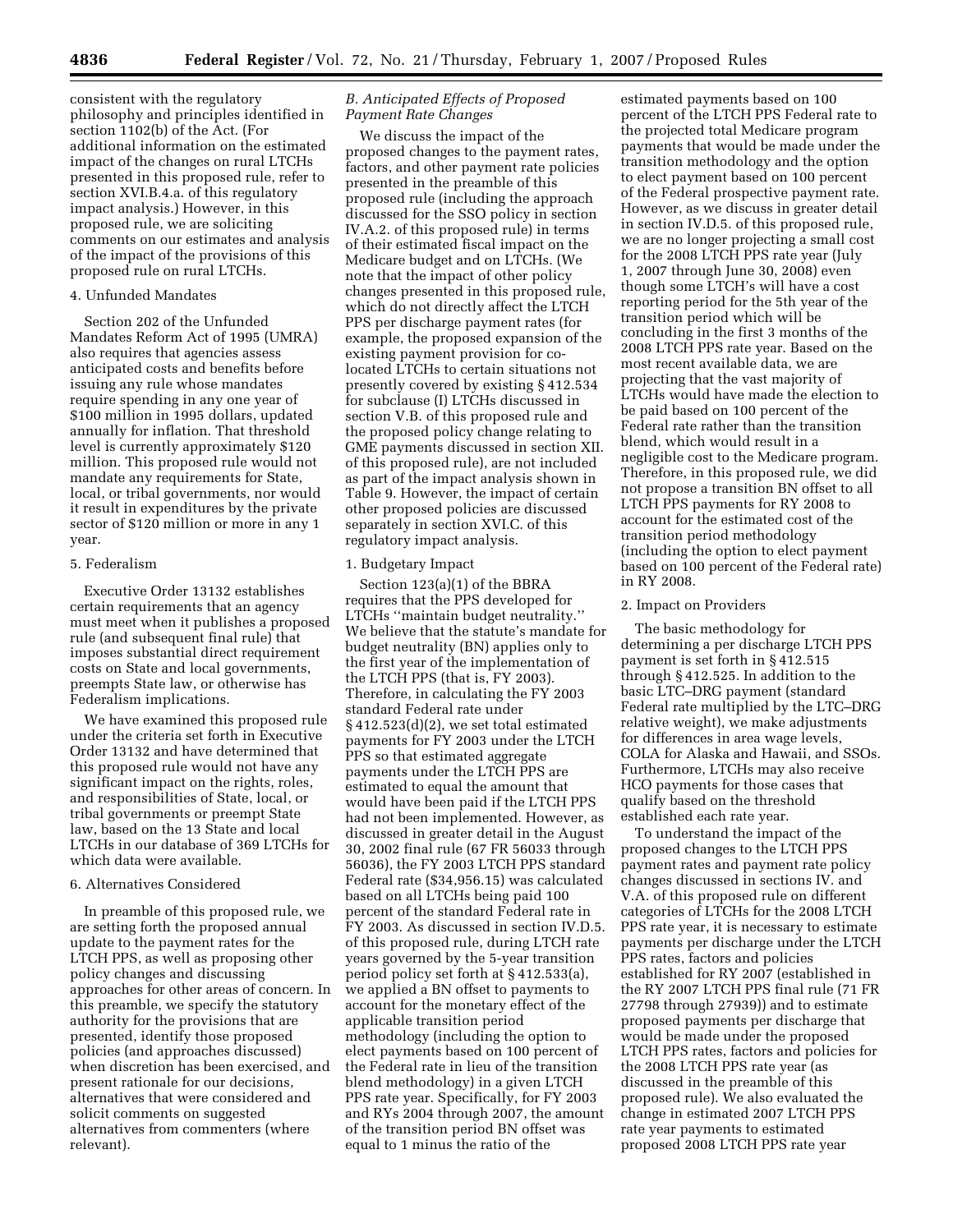payments (on a per discharge basis) for each category of LTCHs.

Hospital groups were based on characteristics provided in the OSCAR data, FY 2002 through FY 2004 cost report data in HCRIS, and PSF data. Hospitals with incomplete characteristics were grouped into the ''unknown'' category. Hospital groups include:

• Location: Large Urban/Other Urban/ Rural.

- Participation date.
- Ownership control.
- Census region.
- Bed size.

To estimate the impacts of the proposed payment rates and payment rate policy changes among the various categories of existing providers, we used LTCH cases from the FY 2005 MedPAR file to estimate payments for RY 2007 and to estimate proposed payments for RY 2008 for 369 LTCHs. While currently there are just under 400 LTCHs, the most recent growth is predominantly in for-profit LTCHs that provide respiratory and ventilator-dependent patient care. We believe that the discharges from the FY 2005 MedPAR data for the 369 LTCHs in our database, which includes 246 proprietary LTCHs, provide sufficient representation in the LTC–DRGs containing discharges for patients who received LTCH care for the most commonly treated LTCH patients' diagnoses.

As discussed in greater detail in section VII. of this proposed rule, under the 5-year transition set forth at § 412.533(a), a LTCH's total payment under the LTCH PPS was based on an increasing percentage of the Federal rate with a corresponding decrease in the percentage of its LTCH PPS payment based on reasonable cost principles. However, effective for cost reporting periods beginning on or after October 1, 2006, total LTCH PPS payments are based entirely on the Federal rate. Therefore, even though some LTCH's will have a cost reporting period for the 4th year of the transition period that will be concluding in the first 3 months of the 2008 LTCH PPS rate year, the portion of those LTCHs' LTCH PPS payments that will be based on reasonable cost principles during RY 2008 is negligible relative to LTCH PPS payments based on the Federal rate. This is because, as discussed in greater detail in section IV.D.5. of this proposed rule, based on the most recent available data, we are projecting that the vast majority of LTCHs have already made the election to be paid based on 100 percent of the Federal rate rather than the transition blend prior to the start of their FY 2006 cost reporting period (that is, the 4th year of the transition period as set forth at § 412.533(a)), and even for those few remaining LTCHs paid under the transition blend methodology set forth at § 412.533(a), their total LTCH PPS payments are now based mostly on the Federal rate (since the transition blend percentages for cost reporting periods beginning during FY 2006 are 80 percent of the Federal rate and 20 percent of the LTCH PPS payment based on reasonable cost principles). Therefore, in this proposed rule, we are no longer providing a separate impact table reflecting the applicable transition blend percentages, which required cost data to determine estimated LTCH PPS payments based on reasonable cost principles. Accordingly, the impact analyses of the proposed payment rates and payment rate policy changes presented below reflects estimated LTCH PPS payments to all LTCHs based solely on the Federal rate.

These impacts reflect the estimated ''losses'' or ''gains'' among the various classifications of LTCHs for the 2007 LTCH PPS rate year (July 1, 2006 through June 30, 2007) compared to the 2008 LTCH PPS rate year (July 1, 2007 through June 30, 2008) based on the proposed payment rates and payment rate policy changes presented in this proposed rule. Prospective payments for the 2007 LTCH rate year were based on the standard Federal rate of \$38,086.04, the outlier fixed-loss amount of \$14,887, and the LTCHs' estimated case-mix based on FY 2005 LTCH claims data. Estimated proposed prospective payments for the 2008 LTCH PPS rate year would be based on the proposed standard Federal rate of \$38,356.45 (based on the proposed 0.71 percent update discussed in section IV.C.3. of the preamble to this proposed rule), the proposed outlier fixed-loss amount of \$18,774, and the same FY 2005 LTCH claims data.

# 3. Calculation of Prospective Payments

To estimate per discharge payments under the LTCH PPS, we simulated payments on a case-by-case basis by applying the established (for RY 2007) and proposed (for RY 2008) adjustments for area wage differences (as described in section IV.D.1. of the preamble of this proposed rule), and the COLA for Alaska and Hawaii (as described in section IV.D.2. of the preamble of this proposed rule). As discussed above, we also accounted for the existing payment policy for SSOs in RY 2007 and the approach for the SSO policy in RY 2008 discussed in section V.A.2. of this proposed rule). Additional payments would also be made for HCOs (as described in section IV.D.3. of this

proposed rule). As noted in section IV.D.4. of this proposed rule, we are not proposing to make adjustments for rural location, geographic reclassification, indirect medical education costs, or a DSH payment for the treatment of lowincome patients because sufficient new data have not been generated that would enable us to conduct a comprehensive reevaluation of these payment adjustments.

We adjusted for area wage differences for estimated 2007 LTCH PPS rate year payments by computing a weighted average of a LTCH's applicable wage index during the period from July 1, 2006 through June 30, 2007 because some providers may experience a change in the wage index phase-in percentage during that period. For cost reporting periods beginning on or after October 1, 2005, and before September 30, 2006 (FY 2006), the labor portion of the Federal rate is adjusted by four-fifths of the applicable LTCH PPS wage index. For cost reporting periods beginning on or after October 1, 2006, and before September 30, 2007 (FY 2007), the labor portion of the Federal rate is adjusted by five-fifths (that is, the full amount) of the applicable LTCH PPS wage index. Therefore, during RY 2007, a provider with a cost reporting period that began October 1, 2006, would have 3 months (July 2006 through September 2006) of payments under the four-fifths wage index value and 9 months (October 2006 through June 2007) of payment under the (full) five-fifths wage index value. For this provider, we computed a blended wage index of 25 percent (3 months/12 months) of the four-fifths wage index value and 75 percent (9 months/12 months) of the (full) fivefifths wage index value. The applicable LTCH PPS wage index values for the 2007 LTCH PPS rate year are shown in Tables 1 and 2 of the Addendum to the RY 2007 LTCH PPS final rule (71 FR 27906 through 27930). We adjusted for area wage differences for estimated 2007 LTCH PPS rate year payments using the current LTCH PPS labor-related share of 75.665 percent (71 FR 27830).

Similarly, we adjusted for area wage differences for estimated proposed 2008 LTCH PPS rate year payments by computing a weighted average of a LTCH's applicable wage index during the period from July 1, 2007, through June 30, 2008, because, although under the established phase-in of the wage index adjustment for cost reporting periods beginning on or after October 1, 2006, the applicable LTCH wage index value is the full (five-fifths) LTCH PPS wage index value, during RY 2008 some providers will still experience a change in the wage index phase-in percentage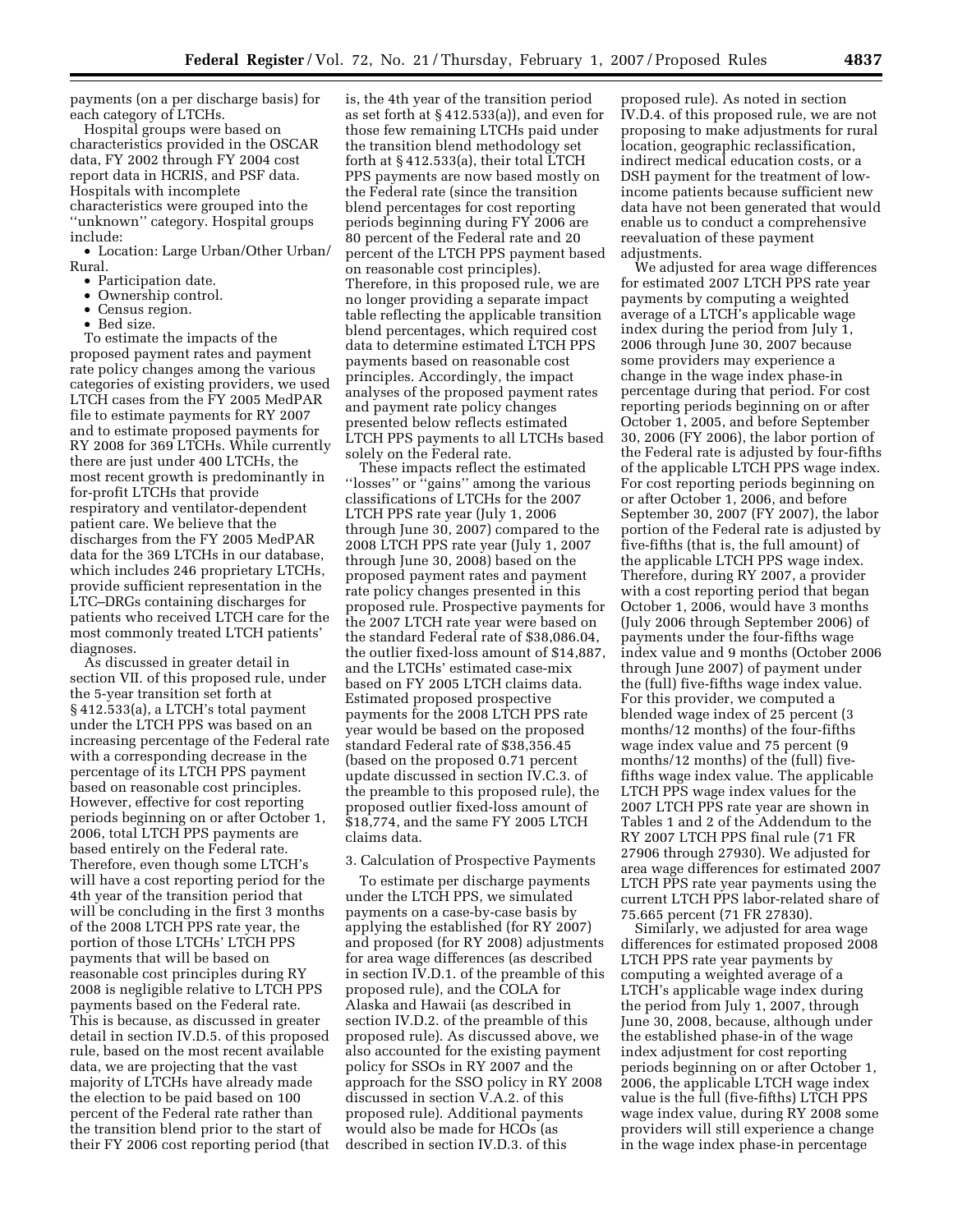during that period. For example, during RY 2008, a provider with a FY 2006 cost reporting period that began September 1, 2006, (and will end on August 31, 2007,) would have 2 months (July 2007 and August 2007) of payments under the proposed four-fifths wage index value and 10 months (September 2007 through June 2007) of payment under the proposed (full) five-fifths wage index value. For this provider, we computed a blended wage index of 16.7 percent (2 months/12 months) of the proposed four-fifths wage index value and 83.3 percent (10 months/12 months) of the proposed (full) five-fifths wage index value. The proposed applicable LTCH PPS wage index values for the 2008 LTCH PPS rate year are shown in Tables 1 and 2 of Addendum A to this proposed rule. We adjusted for area wage differences for estimated 2008 LTCH PPS rate year payments using the proposed LTCH PPS labor-related share of 75.511 percent (see section IV.D.1.c. of this proposed rule).

As noted previously in this proposed rule, under the 5-year transition set forth at  $\S 412.533(a)$ , a LTCH's total payment under the LTCH PPS was based on an increasing percentage of the Federal rate with a corresponding decrease in the percentage of the LTCH PPS payment that is based on reasonable cost principles. However, effective for cost reporting periods beginning on or after October 1, 2006, total LTCH PPS payments are based solely on the Federal rate. Therefore, even though some LTCH's will have a cost reporting period for the 4th year of the transition period that will be concluding in the first 3 months of the 2008 LTCH PPS rate year, the portion of those LTCH PPS payments that will be based on reasonable cost principles during RY 2008 is negligible relative to

LTCH PPS payments based on the Federal rate, and therefore, we are no longer estimating transition payments as we have done in past impact analyses (for example, 71 FR 27892).

Furthermore, in estimating both RY 2007 and proposed RY 2008 LTCH PPS payments, we did not apply a transition period BN offset to payments to account for the effect of the 5-year transition methodology and election of payment based on 100 percent of the Federal rate on Medicare program payments (established in the August 30, 2002 final rule (67 FR 56034)). This is because, for RY 2007, we established a 0.0 percent BN offset (a BN factor of 1.0) to payments to account for the effect of the 5-year transition methodology and election of payment based on 100 percent of the Federal rate on Medicare program payments in RY 2007 (71 FR 27841). As noted above and discussed in greater detail in section IV.D.5. of this proposed rule, we are not proposing a transition period BN offset to all LTCH PPS payments in RY 2008 to account for the estimated cost of the transition period methodology (including the option to elect payment based on 100 percent of the Federal rate) in RY 2008 since we are projecting that such costs would be negligible.

As noted in Table 9, we show the impact as if all LTCHs would be paid 100 percent of the Federal rate since, based on the most recent available data and the transition blend percentages set forth at § 412.533(a), nearly all LTCH PPS payments would be based on 100 percent of the applicable LTCH PPS standard Federal rate during the majority of RYs 2007 and 2008. Table 9 illustrates the estimated aggregate impact of the LTCH PPS among various classifications of LTCHs.

• The first column, LTCH Classification, identifies the type of LTCH.

• The second column lists the number of LTCHs of each classification type.

• The third column identifies the number of LTCH cases.

• The fourth column shows the estimated payment per discharge for the 2007 LTCH PPS rate year.

• The fifth column shows the estimated proposed payment per discharge for the 2008 LTCH PPS rate year.

• The sixth column shows the estimated percentage change in estimated payments per discharge from the 2007 LTCH PPS rate year to the 2008 LTCH PPS rate year for proposed changes to the Federal rate.

• The seventh column shows the percentage change in estimated payments per discharge from the 2007 LTCH PPS rate year to the 2008 LTCH PPS rate year for proposed changes to the area wage adjustment at § 412.525(c) (as discussed in section IV.D.1. of the preamble of this proposed rule).

• The eighth column shows the percent change in estimated payments per discharge from the 2007 LTCH PPS rate year to the 2008 LTCH PPS rate year for the approach discussed for addressing our concerns with the existing SSO policy at § 412.529 (as discussed in section V.A.2. of the preamble of this proposed rule).

• The ninth column shows the estimated percentage change in estimated payments per discharge from the 2007 LTCH PPS rate year to the 2008 LTCH PPS rate year for all proposed changes (and includes the estimated impact of the approach for the SSO policy discussed in section V.A.2. of the preamble of this proposed rule).

TABLE 9.—PROJECTED IMPACT OF PROPOSED PAYMENT RATE AND PAYMENT RATE POLICY CHANGES TO LTCH PPS PAYMENTS FOR RY 2008\*

[Estimated 2007 LTCH PPS rate year payments compared to estimated proposed 2008 LTCH PPS rate year payments\*]

| <b>LTCH Classification</b>           | Number of<br><b>LTCHs</b> | Number of<br>LTCH PPS<br>cases | Average<br>estimated<br>RY 2007<br>LTCH PPS<br>rate year<br>payment<br>per case <sup>1</sup> | Average<br>estimated<br>proposed<br>RY 2008<br>LTCH PPS<br>rate year<br>payment<br>per case <sup>2</sup> | Percent in-<br>crease in<br>estimated<br>payments<br>per dis-<br>charge<br>from RY<br>2007 to<br>(proposed)<br>RY 2008<br>for pro-<br>posed<br>changes to<br>the Fed-<br>eral rate <sup>4</sup> | Percent<br>decrease <sup>3</sup><br>in esti-<br>mated pay-<br>ments per<br>discharge<br>from RY<br>2007 to<br>RY 2008<br>for pro-<br>posed<br>changes to<br>the area<br>wage ad-<br>justment <sup>5</sup> | Percent<br>decrease <sup>3</sup><br>in esti-<br>mated pay-<br>ments per<br>discharge<br>from RY<br>2007 to<br>RY 2008<br>for ap-<br>proach dis-<br>cussed for<br>the SSO<br>policy <sup>6*</sup> | Percent<br>decrease <sup>3</sup><br>in esti-<br>mated pay-<br>ments per<br>discharge<br>from RY<br>2007 to<br>RY 2008<br>for all pro-<br>posed<br>changes <sup>7*</sup> |
|--------------------------------------|---------------------------|--------------------------------|----------------------------------------------------------------------------------------------|----------------------------------------------------------------------------------------------------------|-------------------------------------------------------------------------------------------------------------------------------------------------------------------------------------------------|-----------------------------------------------------------------------------------------------------------------------------------------------------------------------------------------------------------|--------------------------------------------------------------------------------------------------------------------------------------------------------------------------------------------------|-------------------------------------------------------------------------------------------------------------------------------------------------------------------------|
| <b>ALL PROVIDERS</b><br>BY LOCATION: | 369                       | 129,584                        | \$31,486                                                                                     | \$31,278                                                                                                 | 0.6                                                                                                                                                                                             | 0.5                                                                                                                                                                                                       | 0.9                                                                                                                                                                                              | 0.7                                                                                                                                                                     |
|                                      | 25                        | 5,044                          | 25,100                                                                                       | 24,447                                                                                                   | 0.7                                                                                                                                                                                             | 2.2                                                                                                                                                                                                       | 1.0                                                                                                                                                                                              | 2.6                                                                                                                                                                     |
|                                      | 344                       | 124,540                        | 31,744                                                                                       | 31,555                                                                                                   | 0.6                                                                                                                                                                                             | 0.5                                                                                                                                                                                                       | 0.9                                                                                                                                                                                              | 0.6                                                                                                                                                                     |
|                                      | 181                       | 77,511                         | 32,819                                                                                       | 32,768                                                                                                   | 0.6                                                                                                                                                                                             | 0.1                                                                                                                                                                                                       | 0.9                                                                                                                                                                                              | 0.2                                                                                                                                                                     |
|                                      | 163                       | 47,029                         | 29,974                                                                                       | 29,555                                                                                                   | 0.6                                                                                                                                                                                             | 1.1                                                                                                                                                                                                       | 1.0                                                                                                                                                                                              | 1.4                                                                                                                                                                     |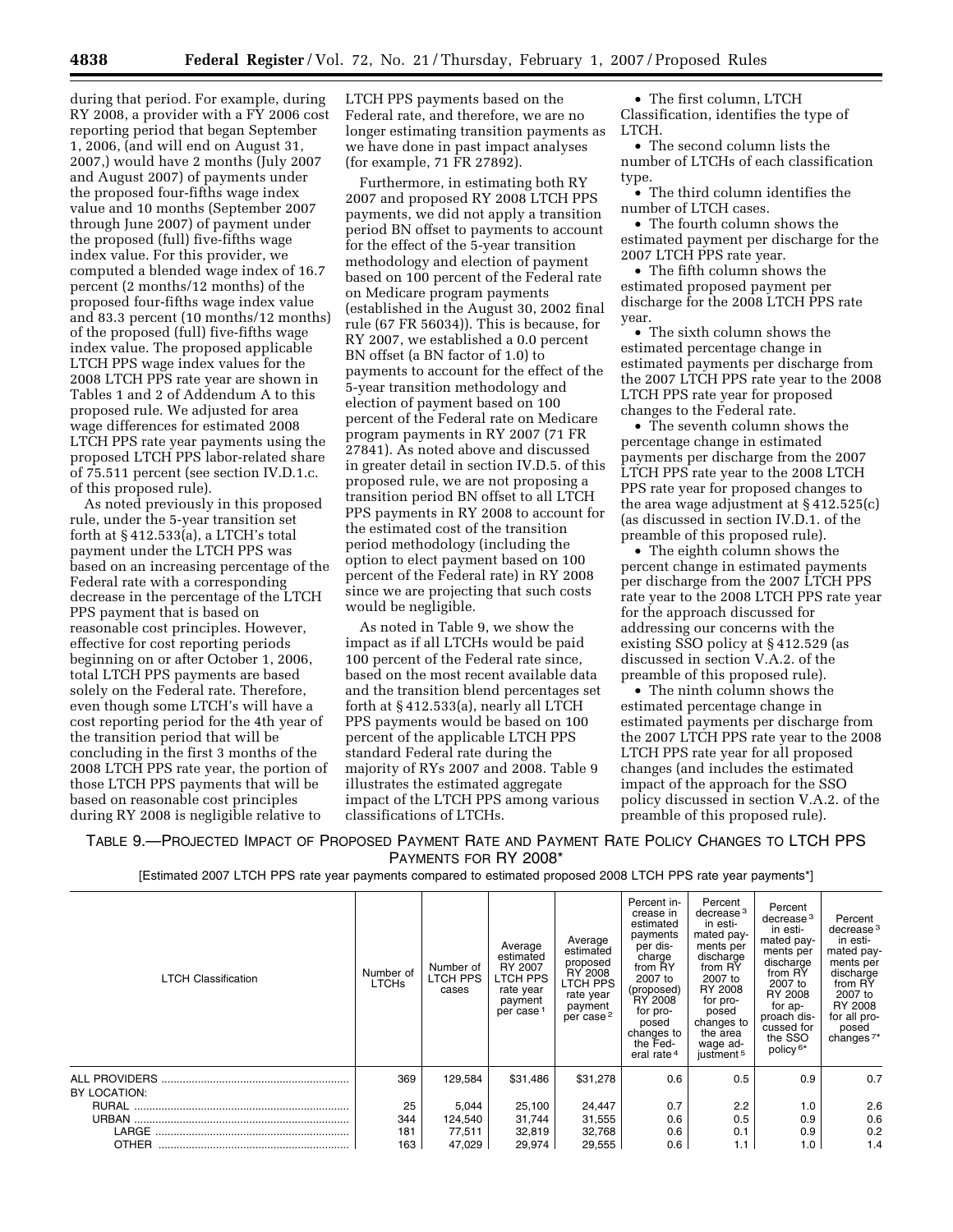[Estimated 2007 LTCH PPS rate year payments compared to estimated proposed 2008 LTCH PPS rate year payments\*]

| <b>LTCH Classification</b> | Number of<br><b>LTCHs</b> | Number of<br><b>LTCH PPS</b><br>cases | Average<br>estimated<br>RY 2007<br><b>LTCH PPS</b><br>rate year<br>payment<br>per case <sup>1</sup> | Average<br>estimated<br>proposed<br>RY 2008<br><b>LTCH PPS</b><br>rate year<br>payment<br>per case <sup>2</sup> | Percent in-<br>crease in<br>estimated<br>payments<br>per dis-<br>charge<br>from RY<br>2007 to<br>(proposed)<br>RY 2008<br>for pro-<br>posed<br>changes to<br>the Fed-<br>eral rate <sup>4</sup> | Percent<br>decrease <sup>3</sup><br>in esti-<br>mated pay-<br>ments per<br>discharge<br>from RY<br>2007 to<br>RY 2008<br>for pro-<br>posed<br>changes to<br>the area<br>wage ad-<br>justment <sup>5</sup> | Percent<br>decrease <sup>3</sup><br>in esti-<br>mated pay-<br>ments per<br>discharge<br>from RY<br>2007 to<br>RY 2008<br>for ap-<br>proach dis-<br>cussed for<br>the SSO<br>policy <sup>6*</sup> | Percent<br>decrease <sup>3</sup><br>in esti-<br>mated pay-<br>ments per<br>discharge<br>from RY<br>2007 to<br>RY 2008<br>for all pro-<br>posed<br>changes <sup>7*</sup> |
|----------------------------|---------------------------|---------------------------------------|-----------------------------------------------------------------------------------------------------|-----------------------------------------------------------------------------------------------------------------|-------------------------------------------------------------------------------------------------------------------------------------------------------------------------------------------------|-----------------------------------------------------------------------------------------------------------------------------------------------------------------------------------------------------------|--------------------------------------------------------------------------------------------------------------------------------------------------------------------------------------------------|-------------------------------------------------------------------------------------------------------------------------------------------------------------------------|
| BY PARTICIPATION DATE:     |                           |                                       |                                                                                                     |                                                                                                                 |                                                                                                                                                                                                 |                                                                                                                                                                                                           |                                                                                                                                                                                                  |                                                                                                                                                                         |
|                            | 15                        | 7,966                                 | 26,999                                                                                              | 27,157                                                                                                          | 0.6                                                                                                                                                                                             | $-0.1$                                                                                                                                                                                                    | 0.4                                                                                                                                                                                              | $-0.6$                                                                                                                                                                  |
|                            | 44                        | 22.661                                | 33.171                                                                                              | 33.050                                                                                                          | 0.6                                                                                                                                                                                             | 0.3                                                                                                                                                                                                       | 1.0                                                                                                                                                                                              | 0.4                                                                                                                                                                     |
|                            | 207                       | 75,380                                | 31,382                                                                                              | 31,169                                                                                                          | 0.6                                                                                                                                                                                             | 0.6                                                                                                                                                                                                       | 0.9                                                                                                                                                                                              | 0.7                                                                                                                                                                     |
|                            | 101                       | 23.163                                | 31,709                                                                                              | 31,303                                                                                                          | 0.6                                                                                                                                                                                             | 1.0                                                                                                                                                                                                       | 1.0                                                                                                                                                                                              | 1.3                                                                                                                                                                     |
|                            | $\overline{2}$            | 414                                   | 31.888                                                                                              | 32,068                                                                                                          | 0.6                                                                                                                                                                                             | $-0.4$                                                                                                                                                                                                    | 0.8                                                                                                                                                                                              | $-0.6$                                                                                                                                                                  |
| BY OWNERSHIP CONTROL:      |                           |                                       |                                                                                                     |                                                                                                                 |                                                                                                                                                                                                 |                                                                                                                                                                                                           |                                                                                                                                                                                                  |                                                                                                                                                                         |
|                            | 78                        | 26.725                                | 30.329                                                                                              | 30.069                                                                                                          | 0.6                                                                                                                                                                                             | 0.6                                                                                                                                                                                                       | 1.0                                                                                                                                                                                              | 0.9                                                                                                                                                                     |
|                            | 246                       | 96.236                                | 31,715                                                                                              | 31.532                                                                                                          | 0.6                                                                                                                                                                                             | 0.5                                                                                                                                                                                                       | 0.9                                                                                                                                                                                              | 0.6                                                                                                                                                                     |
|                            | 13                        | 3.087                                 | 32,116                                                                                              | 31.763                                                                                                          | 0.6                                                                                                                                                                                             | 0.9                                                                                                                                                                                                       | 0.9                                                                                                                                                                                              | 1.1                                                                                                                                                                     |
|                            | 32                        | 3,536                                 | 33,437                                                                                              | 33,072                                                                                                          | 0.6                                                                                                                                                                                             | 0.8                                                                                                                                                                                                       | 1.0                                                                                                                                                                                              | 1.1                                                                                                                                                                     |
| BY CENSUS REGION:          |                           |                                       |                                                                                                     |                                                                                                                 |                                                                                                                                                                                                 |                                                                                                                                                                                                           |                                                                                                                                                                                                  |                                                                                                                                                                         |
|                            | 14                        | 9,858                                 | 26,775                                                                                              | 26,984                                                                                                          | 0.6                                                                                                                                                                                             | $-0.4$                                                                                                                                                                                                    | 0.5                                                                                                                                                                                              | $-0.8$                                                                                                                                                                  |
|                            | 28                        | 7,697                                 | 32,405                                                                                              | 32,063                                                                                                          | 0.6                                                                                                                                                                                             | 1.0                                                                                                                                                                                                       | 0.9                                                                                                                                                                                              | 1.1                                                                                                                                                                     |
|                            | 43                        | 13.684                                | 35,178                                                                                              | 34,834                                                                                                          | 0.6                                                                                                                                                                                             | 0.9                                                                                                                                                                                                       | 1.0                                                                                                                                                                                              | 1.0                                                                                                                                                                     |
|                            | 66                        | 18.555                                | 35.545                                                                                              | 35,508                                                                                                          | 0.6                                                                                                                                                                                             | 0.1                                                                                                                                                                                                       | 0.9                                                                                                                                                                                              | 0.1                                                                                                                                                                     |
|                            | 28                        | 7,525                                 | 31,242                                                                                              | 30,611                                                                                                          | 0.6                                                                                                                                                                                             | 1.6                                                                                                                                                                                                       | 1.2                                                                                                                                                                                              | 2.0                                                                                                                                                                     |
|                            | 18                        | 5.173                                 | 34.383                                                                                              | 34.057                                                                                                          | 0.6                                                                                                                                                                                             | 0.7                                                                                                                                                                                                       | 1.0                                                                                                                                                                                              | 0.9                                                                                                                                                                     |
|                            | 134                       | 52,681                                | 27,848                                                                                              | 27,454                                                                                                          | 0.6                                                                                                                                                                                             | 1.2                                                                                                                                                                                                       | 0.9                                                                                                                                                                                              | 1.4                                                                                                                                                                     |
|                            | 22                        | 6,378                                 | 33,642                                                                                              | 33,894                                                                                                          | 0.6                                                                                                                                                                                             | $-1.0$                                                                                                                                                                                                    | 1.1                                                                                                                                                                                              | $-0.7$                                                                                                                                                                  |
|                            | 16                        | 8,033                                 | 41,224                                                                                              | 41,801                                                                                                          | 0.6                                                                                                                                                                                             | $-1.3$                                                                                                                                                                                                    | 0.8                                                                                                                                                                                              | $-1.4$                                                                                                                                                                  |
| BY BED SIZE:               |                           |                                       |                                                                                                     |                                                                                                                 |                                                                                                                                                                                                 |                                                                                                                                                                                                           |                                                                                                                                                                                                  |                                                                                                                                                                         |
|                            | 25                        | 4.120                                 | 29.754                                                                                              | 29,266                                                                                                          | 0.6                                                                                                                                                                                             | 1.1                                                                                                                                                                                                       | 1.1                                                                                                                                                                                              | 1.6                                                                                                                                                                     |
|                            | 174                       | 43.374                                | 31,469                                                                                              | 31,133                                                                                                          | 0.6                                                                                                                                                                                             | 0.9                                                                                                                                                                                                       | 0.9                                                                                                                                                                                              | 1.1                                                                                                                                                                     |
|                            | 57                        | 22.539                                | 31.860                                                                                              | 31.664                                                                                                          | 0.6                                                                                                                                                                                             | 0.4                                                                                                                                                                                                       | 1.0                                                                                                                                                                                              | 0.6                                                                                                                                                                     |
|                            | 45                        | 21,862                                | 32,641                                                                                              | 32,473                                                                                                          | 0.6                                                                                                                                                                                             | 0.5                                                                                                                                                                                                       | 0.9                                                                                                                                                                                              | 0.5                                                                                                                                                                     |
|                            | 23                        | 21,724                                | 30,395                                                                                              | 30,286                                                                                                          | 0.6                                                                                                                                                                                             | 0.3                                                                                                                                                                                                       | 0.9                                                                                                                                                                                              | 0.4                                                                                                                                                                     |
|                            | 13                        | 12,429                                | 30,756                                                                                              | 30,869                                                                                                          | 0.6                                                                                                                                                                                             | $-0.2$                                                                                                                                                                                                    | 0.7                                                                                                                                                                                              | $-0.4$                                                                                                                                                                  |
|                            | 32                        | 3,536                                 | 33,437                                                                                              | 33,072                                                                                                          | 0.6                                                                                                                                                                                             | 0.8                                                                                                                                                                                                       | 1.0                                                                                                                                                                                              | 1.1                                                                                                                                                                     |
|                            |                           |                                       |                                                                                                     |                                                                                                                 |                                                                                                                                                                                                 |                                                                                                                                                                                                           |                                                                                                                                                                                                  |                                                                                                                                                                         |

As discussed above in section XVI.A.1. of this regulatory impact analysis, we estimate that the approach discussed for addressing our concerns with the existing<br>SSO policy presented in section V.A.2. of the preamble of thi mate that in place of the 0.7 percent decrease in estimated payments per discharge, on average, for all LTCHs (shown in column 9), there would be 0.3 percent in-<br>crease in estimated payments per discharge, on average, for analysis, the 2.2 percent decrease in estimated aggregate LTCH PPS payments due to the proposed expansion of the special payment provision for co-located<br>LTCHs to certain situations not presently covered by existing §412.5

impact analysis.<br><sup>↑</sup> Estimated average estimated payment per case for the 12-month period of July 1, 2006 through June 30, 2007.<br><sup>↑ 2</sup> Estimated proposed average estimated payment per case for the 12-month period of July

<sup>3</sup> As the percent change shown in this column represents a percent decrease in estimated payments per discharge, a negative (that is, minus) sign indicates a per-<br>cent increase in estimated payments per discharge and the

charge.<br><sup>4</sup> Percent change in estimated payments per discharge from the 2007 LTCH PPS rate year to the 2008 LTCH PPS rate year for the proposed changes to the Fed-<br>eral rate. (Note, as discussed in section XVI.B.4. of this percent change in estimated payments per discharge due to the proposed changes to the Federal rate for most of the categories of LTCHs, 0.6 percent, is slightly<br>less than the proposed update to the Federal rate of 0.71 pe

wage adjustment policy at §412.525(c) (as discussed in section V.D.1. of the preamble of this proposed rule).<br><sup>6</sup> Percent change in estimated payments per discharge from the 2007 LTCH PPS rate year to the 2008 LTCH PPS rat

our concerns with the existing SSO policy at §412.529 (presented in section V.A.1.a. of the preamble of this proposed rule).<br>7 Percent change in estimated payments per discharge from the 2007 LTCH PPS rate year (as establi cent change in estimated payments per discharge for all proposed changes, may not exactly equal the sum of the percent changes in estimated payments per dis-<br>charge for proposed changes to the Federal rate (column 7), for

### 4. Results

Based on the most recent available data (as described previously for 369 LTCHs), we have prepared the following summary of the impact (as shown in

Table 9) of the proposed LTCH PPS payment rate and payment rate policy changes presented in this proposed rule (including the approach to the SSO policy discussed in section V.A.2. of this proposed rule). (As noted above, the

impact of other policy changes presented in this proposed rule, which do not directly affect the LTCH PPS per discharge payment rate, such as the proposed expansion of the existing payment provision for co-located LTCHs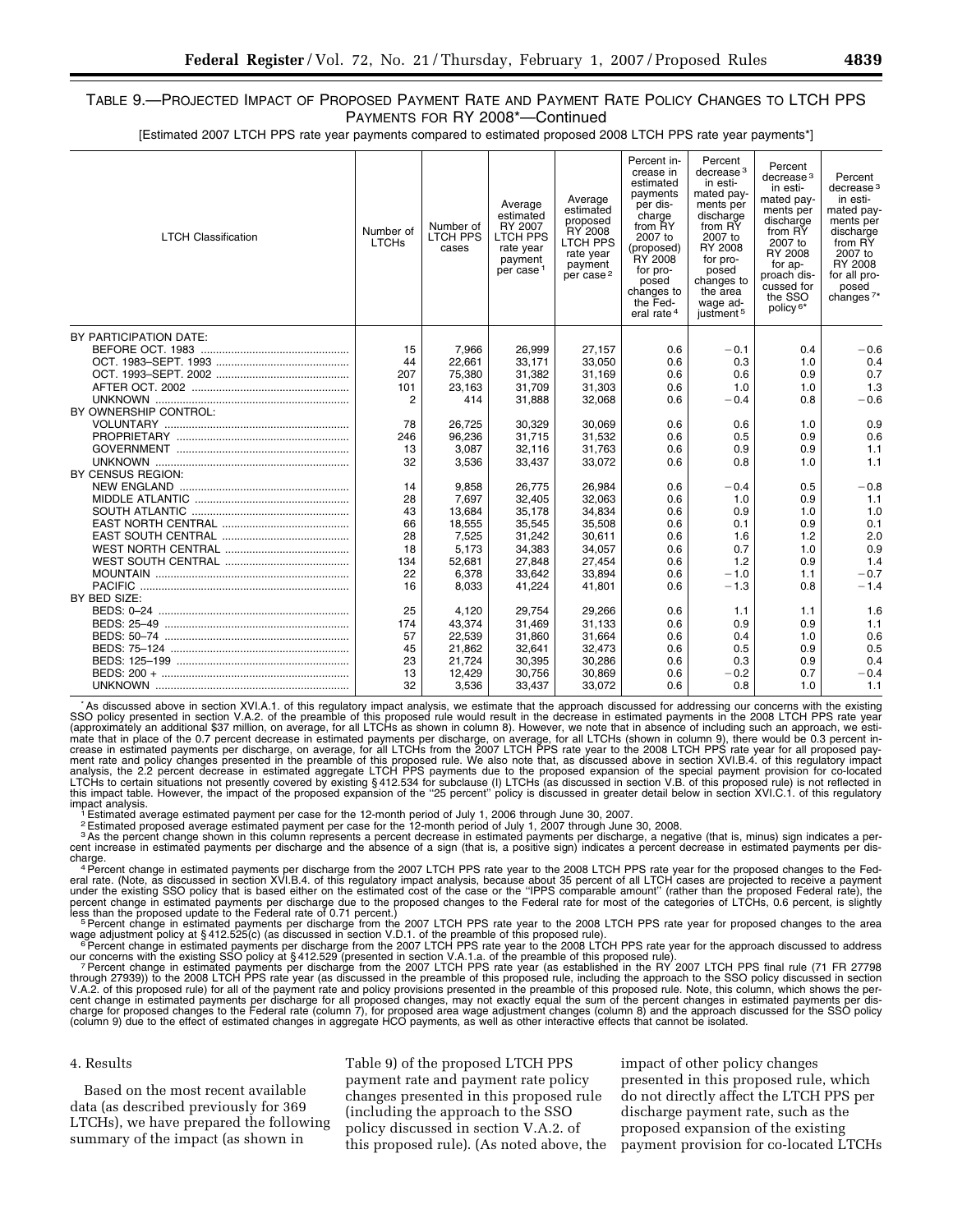to certain situations not presently covered by existing § 412.534 for subclause (I) LTCHs, are not included as part of the impact analysis shown in Table 9. However, the impact of those other proposed policies are discussed separately in section XVI.C. of this regulatory impact analysis.)

The impact analysis in Table 9 shows that estimated payments per discharge are expected to decrease approximately 0.7 percent, on average, for all LTCHs from the 2007 LTCH PPS rate year as compared to the 2008 LTCH PPS rate year as a result of the proposed payment rate and policy changes presented in this proposed rule. We note that although we are proposing a 0.71 percent increase to the Federal rate for RY 2008, the impact analysis shown in Table 9 (column 6), only shows a 0.6 percent increase in estimated payments per discharge from RY 2007 to RY 2008, for most categories of LTCHs, as a result of the proposed changes to the Federal rate. The reason that this column shows an estimated 0.6 percent increase rather than an estimated 0.7 percent increase (based on the proposed 0.71 percent update to the Federal rate) is because about 35 percent of all LTCH cases are projected to receive a payment under the existing SSO policy. Under either the existing SSO policy or the approach for the SSO policy discussed in section V.A.2. of this proposed rule, the majority of SSO cases would receive an adjusted LTCH PPS payment in RY 2008 that would be based either on the estimated cost of the case or the ''IPPS comparable amount'' (that is, either under the ''blend amount'' at existing  $\S 412.529(c)(2)(iv)$  or the amount discussed in our approach to address our concerns with the existing SSO policy) rather than a LTCH PPS payment based on the proposed Federal rate. Therefore, because over 30 percent of *all* LTCH PPS cases would receive a payment that is not based on the proposed Federal rate, the percent change in estimated payments per discharge due to the proposed changes to the Federal rate for most categories of LTCHs shown in Table 9 is projected to be slightly less (0.6 percent) than the proposed 0.71 percent update to the Federal rate. Although, we are proposing a 0.71 percent increase to the Federal rate for RY 2008, the projected percent decrease in estimated payments per discharge from the 2007 LTCH PPS rate year to the 2008 LTCH PPS rate year shown in Table 9 is due the proposed changes to the area wage adjustment (discussed in section IV.D.1. of this proposed rule), in conjunction with the approach to the SSO policy (discussed

in section V.A.2. of this proposed rule) and the proposed increase to the HCO fixed-loss amount (as discussed in section IV.D.3.c. of this proposed rule).

Specifically, as we discussed in greater detail in section IV.D.1. of the preamble of this proposed rule, we are proposing to update the wage index values for RY 2008 in accordance with the progression of the 5-year phase-in of the wage index adjustment. We are also proposing to decrease the labor-related share from 75.665 percent to 75.511 percent under the LTCH PPS beginning in RY 2008. Because this proposed change to the labor-related share would lower the portion of the Federal rate that is adjusted by the wage index to account for differences in local cost variation (in accordance with § 412.525(c)), LTCHs located in areas with a proposed RY 2008 wage index value that is greater than 1.0 would experience a slight decrease in estimated payments per discharge as a result of the proposed decrease in the labor-related share. Conversely, LTCHs located in areas with a proposed RY 2008 wage index value that is less than 1.0 are expected to experience an increase in estimated payments per discharge as a result of the proposed decrease in the labor-related share since a smaller portion of the Federal rate would be adjusted by the proposed wage index to account for differences in local cost variation (in accordance with § 412.525(c)). However, the effect of the progression of the 5 year phase-in of the wage index adjustment, which results in a relatively more significant decrease in estimated payments for LTCHs located in areas with a proposed RY 2008 wage index value that is less than 1.0, would likely offset the effect on payments due to the decrease in the labor-related share. Consequently, the proposed changes to the wage index adjustment presented in this proposed rule for LTCHs located in areas with a proposed RY 2008 wage index value that is less than 1.0 are expected to also contribute to the projected decrease in estimated payments per discharge from RY 2007 as compared to RY 2008.

In addition, under the approach discussed to address our concerns with the existing SSO policy (discussed in section V.A.2. of this proposed rule), those LTCH SSO cases with a covered LOS that is less than or equal to the IPPS ALOS plus one standard deviation for the same DRG would receive a lower adjusted LTCH PPS payment than under the current SSO policy. We believe that the LTCH cases meeting the criteria stated above appear to be similar to the same type of cases treated in an acute care hospital and paid for under the

IPPS since one standard deviation is a statistical test which measures the certainty of the average of a set of measurements for the purpose of this data analysis. Accordingly, we believe the approach discussed for the SSO policy could be appropriate, given that many of these SSO cases that are ''similar to IPPS cases'' most likely do not receive a full course of a LTCH-level of treatment in such a short period of time since, in general, LTCHs are intended to treat longer stay patients. Furthermore, since by far the majority of SSO cases were admitted to the LTCH directly from an acute-care hospital, they are likely to still be in need of acute-level care at the time of admission to the LTCH. We believe that this may indicate that the LTCH admission is a premature and inappropriate discharge from the acute-care hospital and an inappropriate admission to the LTCH. We believe that the approach for the SSO policy could result in appropriate payments for short-stay cases treated at LTCHs as discussed in greater detail in section V.A.2. of this proposed rule.

Furthermore, as we discussed in greater detail in section IV.D.3.c. of the preamble of this proposed rule, given the regulatory requirement at § 412.525(a) that estimated outlier payments equal 8 percent of estimated total LTCH PPS payments, this decrease in estimated LTCH PPS payments for RY 2008 resulting primarily from the proposed changes to the SSO policy and the proposed changes to the area wage adjustment would require a proposed increase in the HCO fixed-loss amount to maintain estimated outlier payments at 8 percent of the estimated total LTCH PPS payments (resulting from the proposed payment rate and policy changes presented in this proposed rule). Thus, the proposed increase in the outlier fixed-loss amount also contributes to the projected decrease in estimated payments per discharge from the 2007 LTCH PPS rate year to the 2008 LTCH PPS rate year. For example, many LTCHs are expected to receive a decrease in HCO payments. As a result of the proposed increase to the fixedloss amount from the 2007 LTCH PPS rate year (\$14,887) to the 2008 LTCH PPS rate year (\$18,774), fewer cases would qualify as outlier cases (that is, the estimated cost of the case exceeds the outlier threshold). Since many LTCHs are expected to receive fewer outlier payments, total estimated payments per discharge are expected to decrease slightly from RY 2007 to RY 2008.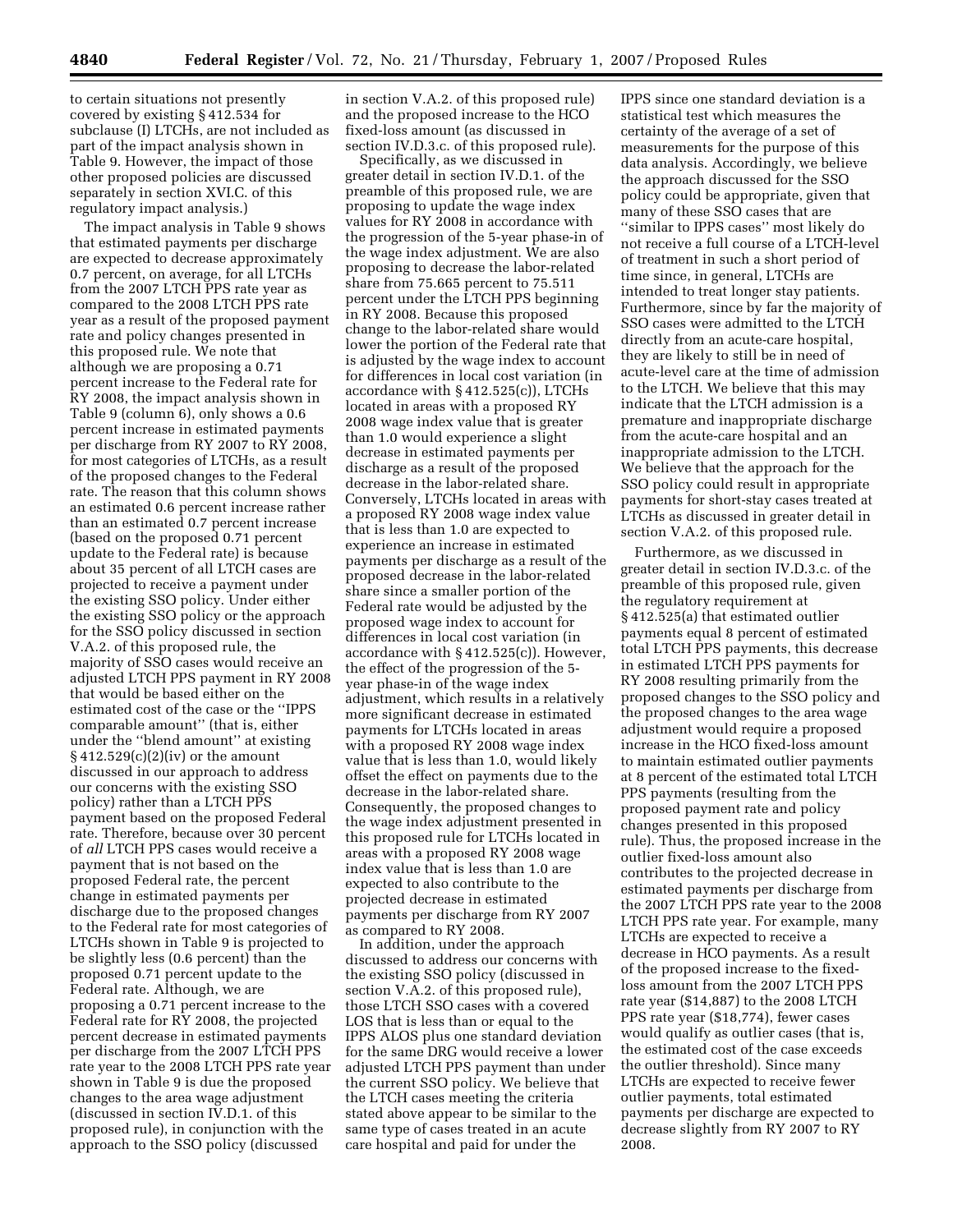## a. Location

Based on the most recent available data, the majority of LTCHs are in urban areas. Approximately 7 percent of the LTCHs are identified as being located in a rural area, and approximately 4 percent of all LTCH cases are treated in these rural hospitals. The impact analysis presented in Table 9 shows that the percent decrease in estimated payments per discharge for the 2007 LTCH PPS rate year compared to the 2008 LTCH PPS rate year for rural LTCHs would be 2.6 percent for all proposed changes, and would be 0.6 percent for urban LTCHs for all proposed changes.

The primary reasons that the projected percent decrease in estimated payments to rural LTCHs is greater than that for urban LTCHs is that rural LTCHs are expected to experience a larger decrease in estimated payments due to the approach discussed for the SSO policy because, based on the most recent available data, many rural LTCHs treat a larger than average percentage of SSO cases (in fact, for a few rural LTCHs, SSO cases represent over half of their total cases based on FY 2005 data). Furthermore, rural LTCHs are projected to experience a higher than average decrease in estimated payments per discharge as a result of the proposed changes to the area wage adjustment because the proposed wage index for all rural LTCHs is less than 1.0, as explained above in this section.

Large urban LTCHs are projected to experience a 0.2 percent decrease in estimated payments per discharge from the 2007 LTCH PPS rate year compared to the 2008 LTCH PPS rate year, while other urban LTCHs are projected to experience a 1.4 percent decrease in estimated payments per discharge from the 2007 LTCH PPS rate year compared to the 2008 LTCH PPS rate year, as shown in Table 9. Other urban LTCHs are projected to experience a higher than average decrease in estimated payments per discharge primarily because of the proposed changes to the area wage adjustment. This is because the majority of other urban LTCHs (over 80 percent) are located in urban areas that have a proposed wage index value of less than 1.0, and therefore, would experience a higher than average decrease in estimated payments per discharge as a result of the proposed changes to the wage index adjustment, as explained above. In addition, other urban LTCHs have a slightly higher percentage of SSO cases and therefore, are projected to experience a slightly higher than average decrease in estimated payments per discharge as a

result of the approach discussed for the SSO policy (as also discussed in greater detail above in this section).

Large urban LTCHs are projected to experience a lower than average decrease in estimated payments per discharge for all changes primarily because of the proposed changes to the area wage adjustment because the majority of large urban LTCHs are located in urban areas that have a proposed wage index value of greater than 1.0, as explained above in this section.

## b. Participation Date

LTCHs are grouped by participation date into four categories: (1) Before October 1983; (2) between October 1983 and September 1993; (3) between October 1993 and September 2002; and (4) after October 2002. Based on the most recent available data, the majority (approximately 56 percent) of the LTCH cases are in hospitals that began participating between October 1993 and September 2002, and are projected to experience a 0.7 percent decrease in estimated payments per discharge from the 2007 LTCH PPS rate year compared to the 2008 LTCH PPS rate year, as shown in Table 9.

Approximately 12 percent of LTCH PPS cases are in LTCHs that began participating in Medicare between October 1983 and September 1993, and those LTCHs are projected to experience a 0.4 percent decrease in estimated payments per discharge from the 2007 LTCH PPS rate year compared to the 2008 LTCH PPS rate year, as shown in Table 9. We are projecting that LTCHs that began participating in Medicare between October 1983 and September 1993 would experience a lower than average decrease in estimated payments for RY 2008 primarily because we are projecting that these LTCHs are expected to experience a lower than average decrease (0.3 percent) in estimated payments per discharge due to the proposed changes to the area wage adjustment. This is because many of the LTCHs that began participating in Medicare between October 1983 and September 1993 are located in areas where the proposed RY 2008 wage index value would be greater than the RY 2007 wage index value, and because several of these LTCHs are located in areas that have a proposed wage index value of greater than 1.0, (as explained above).

LTCHs that began participating before October 1983 are projected to experience a 0.6 percent increase in estimated payments per discharge from the 2007 LTCH PPS rate year compared to the 2008 LTCH PPS rate year (see

Table 9). We are projecting that LTCHs that began participating in Medicare before October 1983 would experience an increase in estimated payments for RY 2008 as compared to RY 2007 primarily because we are projecting that LTCHs in this participation date category would experience a slight increase in estimated payments in RY 2008 as compared to RY 2007 due to the proposed changes to the area wage adjustment. This is because many of the LTCHs that began participating in Medicare before October 1983 are located in areas where the proposed RY 2008 wage index value would be greater than the proposed RY 2007 wage index value, and because several of these LTCHs are located in areas that would have a proposed RY 2008 wage index value of greater than 1.0, (as discussed in section XVI.B.4. of this regulatory impact analysis). In addition, LTCHs that began participating in Medicare before October 1983 are expected to experience a lower than average decrease in estimated payments due to the approach discussed for the SSO policy (discussed in section V.A.2. of this proposed rule). Specifically, based on the FY 2005 LTCH claims data, the majority of LTCHs in this participation date category treat a smaller than average percentage of SSO cases.

Approximately 27 percent of LTCHs began participating in Medicare after October 2002 (that is, the beginning of the LTCH PPS, which was implemented for cost reporting periods beginning on or after October 1, 2002), and those LTCHs are projected to experience a 1.3 percent decrease in estimated payments per discharge from the 2007 LTCH PPS rate year compared to the 2008 LTCH PPS rate year (see Table 9). We are projecting that LTCHs that began participating in Medicare after October 2002 will experience a higher than average decrease in estimated payments for RY 2008 primarily because we are projecting that these LTCHs would experience a larger than average decrease (1.0 percent) in estimated payments per discharge due to the proposed changes to the area wage adjustment. This is because the majority of the LTCHs that began participating in Medicare after October 2002 are located in areas where the proposed RY 2008 wage index value would be less than the RY 2007 wage index value, and because the majority (over 80 percent) of these LTCHs are located in areas that would have a proposed RY 2008 wage index value of less than 1.0, (as discussed above in this section).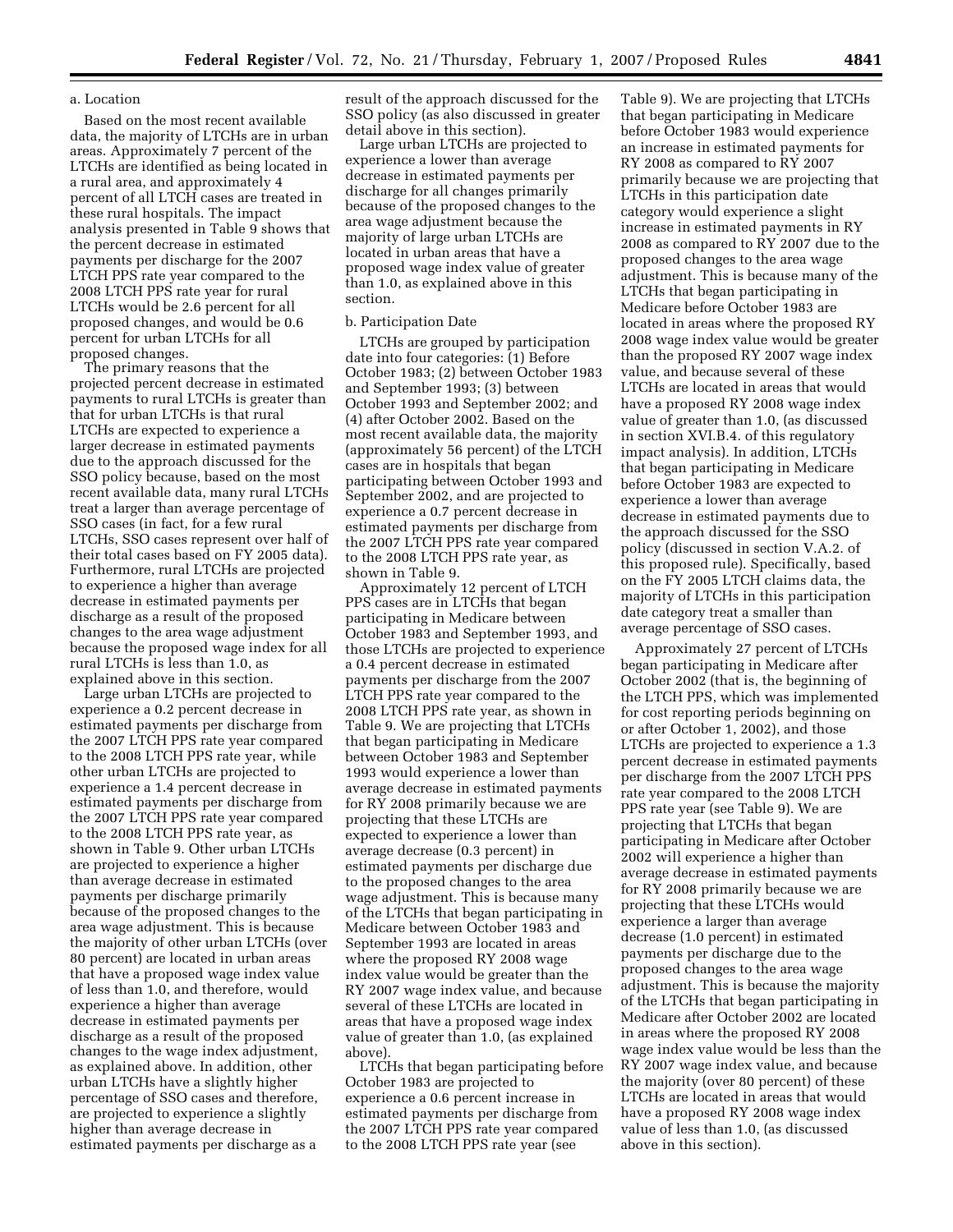## c. Ownership Control

Other than LTCHs whose ownership control type is unknown, LTCHs are grouped into three categories based on ownership control type: Voluntary; proprietary; and government. Based on the most recent available data, approximately 4 percent of LTCHs are identified as government-owned and operated. We expect that for these government-owned and operated LTCHs, estimated 2008 LTCH PPS rate year payments per discharge would decrease 1.1 percent in comparison to the 2007 LTCH PPS rate year, as shown in Table 9. We are projecting that government-run LTCHs would experience a higher than average decrease in estimated payments in RY 2008 as compared to RY 2007 primarily due to the effect of the proposed changes to the area wage adjustment. This is because all but 3 of the 13 government-run LTCHs in our database are located in areas where the proposed wage index value for RY 2008 is less than 1.0, as explained above.

Similarly, we project that estimated 2008 LTCH PPS rate year payments per discharge for voluntary LTCHs, which account for approximately 21 percent of LTCHs, would decrease 0.9 percent in comparison to estimated 2007 LTCH PPS rate year payments (see Table 9). We are projecting that voluntary LTCHs would experience a slightly higher than average decrease in estimated payments in RY 2008 as compared to RY 2007 due to the proposed changes to the wage index adjustment, as well as the approach discussed for the SSO policy. Specifically, we expect voluntary LTCHs would experience a slightly higher than average decrease in estimated payments in RY 2008 as compared to RY 2007 due to the approach discussed for the SSO policy since over half (48 LTCHs) of the voluntary LTCHs have a higher than average percentage of SSO cases. We expect voluntary LTCHs would experience a slightly higher than average decrease in estimated payments in RY 2008 as compared to RY 2007 due to the proposed changes to the wage index adjustment since over threequarters (61 LTCHs) of the voluntary LTCHs are located in areas where the proposed wage index value is less than 1.0 (as discussed above).

The majority (approximately 67 percent) of LTCHs are identified as proprietary. We project that 2008 LTCH PPS rate year estimated payments per discharge for these proprietary LTCHs would decrease 0.6 percent in comparison to the 2007 LTCH PPS rate year (see Table 9).

### d. Census Region

Estimated payments per discharge for the 2008 LTCH PPS rate year are projected to decrease for LTCHs located in most regions (with the exception of New England, Mountain, and Pacific regions) in comparison to the 2007 LTCH PPS rate year. The percent decrease in estimated payments per discharge from the 2007 LTCH PPS rate year to the 2008 LTCH PPS rate year for most regions is largely attributable to the approach discussed for the SSO policy, the proposed changes in the area wage adjustment, and the increase in the HCO fixed-loss amount (as explained above).

Of the 9 census regions, we project that the decrease in proposed 2008 LTCH PPS rate year estimated payments per discharge in comparison to the 2007 LTCH PPS rate year would have the largest impact on LTCHs in the East South Central and West South Central regions (2.0 percent and 0.5 percent, respectively; see Table 9). LTCHs located in both the East South Central and West South Central regions are expected to experience a higher than average decrease in estimated payments due to the proposed changes in the area wage adjustment (1.6 percent for the East South Central region, and 1.2 percent for the West South Central region, as shown in Table 9). This is because nearly all LTCHs located in the East South Central region and the West South Central regions are located in areas with a wage index value that is less than 1.0 (as described above). In addition, LTCHs are also expected to experience a higher than average decrease in estimated payments per discharge due to the approach discussed for the SSO policy since many of the LTCHs in these two regions have a larger than average percentage of SSO cases (based on FY 2005 LTCH claims data).

We project that proposed 2008 LTCH PPS rate year estimated payments per discharge would increase for LTCHs in the New England, Mountain and Pacific region in comparison to the 2007 LTCH PPS rate year (0.8 percent, 0.7 percent and 1.4 percent, respectively; see Table 9). We estimate that for LTCHs located in these three regions, the projected increases in estimated payments per discharge for the 2008 LTCH PPS rate year compared to the 2007 LTCH PPS rate year are largely a result of the proposed changes to the area wage adjustment. Specifically, we are projecting an increase in estimated LTCH PPS payments due to the changes to the area wage adjustment because all LTCHs in the New England and Pacific

regions and the majority (over 68 percent) of LTCHs in the Mountain region are located in areas where the proposed wage index value for RY 2008 is greater than 1.0, and because many of the LTCHs in these three regions are located in areas where the proposed RY 2008 wage index value is greater than the RY 2007 wage index value (as described above).

### e. Bed Size

LTCHs were grouped into seven categories based on bed size: 0–24 beds; 25–49 beds; 50–74 beds; 75–124 beds; 125–199 beds; greater than 200 beds; and unknown bed size.

We are projecting a decrease in estimated 2008 LTCH PPS rate year payments per discharge in comparison to the 2007 LTCH PPS rate year for all bed size categories except for the category with greater than 200 beds. Most LTCHs are in bed size categories where estimated 2008 LTCH PPS rate year payments per discharge are projected to decrease between 1.1 percent and 1.6 percent in comparison to the 2007 LTCH PPS rate year (that is, LTCHs with less than 49 beds). As noted above, the projected percent increase in estimated payments per discharge from the 2007 LTCH PPS rate year to the 2008 LTCH PPS rate year is largely attributable to the approach discussed for the SSO policy, the proposed changes in the area wage adjustment, and the proposed increase in the outlier fixed-loss amount (as explained above).

Estimated payments per discharge for the 2008 LTCH PPS rate year for LTCHs with 0–24 beds are projected to decrease the most in comparison to the 2007 LTCH PPS rate year (1.6 percent; see Table 9), followed by LTCHs with 25– 49 beds (1.1 percent; see Table 9). This higher than average decrease in estimated payments per discharge for LTCHs with less than 49 beds (that is, LTCHs in the 0–24 bed size category and LTCHs in the 25–49 bed size category) is largely due to the proposed changes to the area wage adjustment and the approach discussed for the SSO policy. Specifically, the majority of LTCHs with 49 beds or less are located in areas where the proposed RY 2008 wage index value is less than the RY 2007 wage index value. In addition, the majority (over 80 percent) of LTCHs with 49 beds or less are located in areas where the proposed RY 2008 wage index is less than 1.0. Furthermore, many of the LTCHs with less than 25 beds have a larger than average percentage of SSO cases, and therefore, are expected to experience a larger than average decrease in estimated payments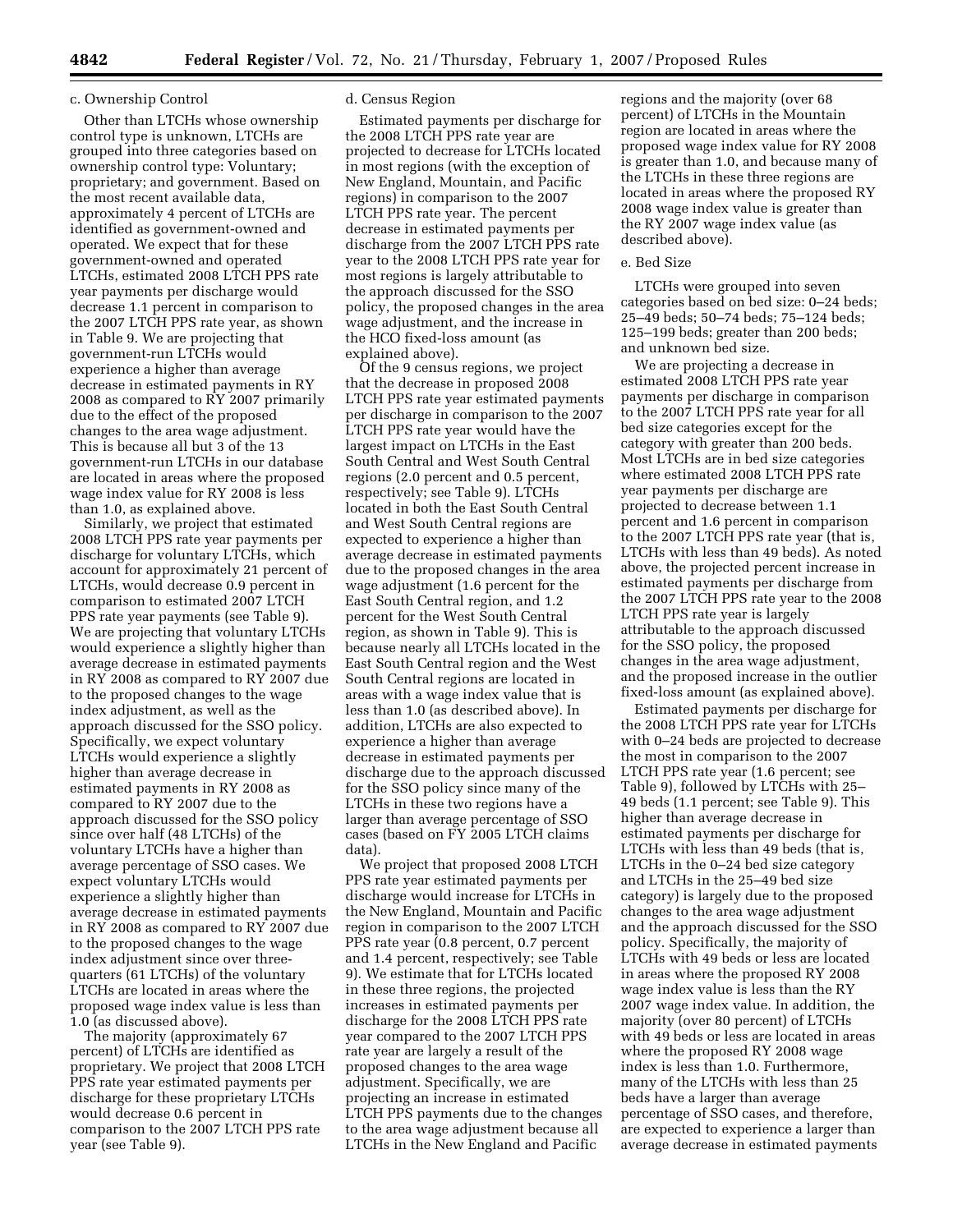per discharge due to the approach discussed for the SSO policy.

We project that LTCHs with greater than 200 beds would have a slight increase in estimated 2008 LTCH PPS rate year payments per discharge in comparison to the 2007 LTCH PPS rate year (0.4 percent; see Table 9). This slight increase in estimated payments per discharge for LTCHs with greater than 200 beds is primarily due to the proposed changes to the area wage adjustment. This is because the majority of these LTCHs are located in areas where the proposed RY 2008 wage index value is greater than the RY 2007 wage index value, and because 12 of the 13 LTCHs with greater than 200 beds are located in an area where the proposed RY 2008 wage index value is greater than 1.0 (as described above).

#### 5. Effect on the Medicare Program

Based on actuarial projections, an estimate of Medicare spending (total estimated Medicare program payments) for LTCH services over the next 5 years based on current LTCH PPS policy (as established in previous LTCH PPS final rules) is shown in Table 4 in section IV.D.5. of the preamble of this proposed rule. As noted we project that the provisions of this proposed rule (including the approach discussed for the SSO policy), would result in a decrease in estimated aggregate LTCH PPS payments in RY 2008 of about \$117 million (or about 2.9 percent) for the 369 LTCHs in our database, as explained in greater detail above in section XVI.A. of this regulatory impact analysis.

Consistent with the statutory requirement for BN, as we discussed in the August 30, 2002 final rule that implemented the LTCH PPS, in developing the LTCH PPS, we intended estimated aggregate payments under the LTCH PPS in FY 2003 be projected to equal the estimated aggregate payments that would have been made if the LTCH PPS were not implemented. Our methodology for estimating payments for purposes of the BN calculations for determining the FY 2003 standard Federal rate uses the best available data and necessarily reflects assumptions. As we collect data from LTCHs, we will monitor payments and evaluate the ultimate accuracy of the assumptions used in the BN calculations (that is, inflation factors, intensity of services provided, or behavioral response to the implementation of the LTCH PPS). As discussed in section IV.D.6. of this proposed rule, we still do not have sufficient new cost report and claims data generated under the LTCH PPS to enable us to conduct a comprehensive

reevaluation of our FY 2003 BN calculation at this time.

Section 123 of the BBRA and section 307 of the BIPA provide the Secretary with extremely broad authority in developing the LTCH PPS, including the authority for appropriate adjustments. In accordance with this broad authority, we may discuss in a future proposed rule a possible one-time prospective adjustment to the LTCH PPS rates under § 412.523(d)(3) on or before July 1, 2008, so that the effect of any significant differences between actual payments and estimated payments for the first year of the LTCH PPS is not perpetuated in the LTCH PPS payment rates for future years.

### 6. Effect on Medicare Beneficiaries

Under the LTCH PPS, hospitals receive payment based on the average resources consumed by patients for each diagnosis. We do not expect any changes in the quality of care or access to services for Medicare beneficiaries under the LTCH PPS, but we expect that paying prospectively for LTCH services would enhance the efficiency of the Medicare program.

# *C. Impact of Other Proposed Policy Changes*

1. Effects of Proposed Policy Expansion of the Special Payment Provisions for LTCH HwHs and LTCH Satellites to Certain Situations Not Presently Covered by Existing § 412.534 for Subclause (I) LTCHs

In section V.B. of the preamble to this proposed rule, we are proposing to revise § 412.534 and add a § 412.536 to expand the existing payment provision for co-located LTCHs (HwHs and satellites of LTCHs) to certain situations not presently covered by existing § 412.534 for subclause (I) LTCHs. Under the existing policy, which was finalized for FY 2004, a payment adjustment is applied to those discharges from co-located LTCHs that were admitted from host hospitals that are in excess of a specified threshold unless those patients had reached HCO status at the referring hospital. Following a 4-year phase-in of this payment adjustment, for cost reporting periods beginning during FY 2008, the threshold is 25 percent or an applicable percentage established under the regulation that takes into account the particular circumstances of rural, urban single, or MSA dominant hospitals. Specifically, at existing § 412.534, we have provided that under the LTCH PPS, Medicare will pay the lesser of an amount otherwise payable under subpart O of 42 CFR part 412 or a LTCH

PPS payment amount equivalent to what would have been paid under the IPPS for those discharges that were not HCOs from the referring hospital and that exceed 25 percent (or the applicable percentage) of the LTCH or LTCH satellite's Medicare discharges for any cost reporting period (69 FR 49191 through 49213). We originally established this payment adjustment because our data suggested that in many cases, hospitals were prematurely shifting patients to co-located LTCHs, and therefore, that we were generating a Medicare payment to the first hospital (generally an acute care hospital paid under the IPPS) and also an additional Medicare payment under the LTCH PPS to an LTCH for what was, in essence, one episode of care. Consequently, we believed that in such circumstances colocated LTCHs were functioning as stepdown units of their host hospitals, a configuration which is not permitted under section 1886(d)(1)(B) of the Act, which provides for the establishment of rehabilitation and psychiatric units of acute care hospitals but does not allow LTCH units.

As detailed in section V.B. of the preamble of this proposed rule, our data suggests that many of our concerns regarding patient shifting between colocated providers also pertain to those LTCHs that are not co-located with other hospitals. The RY 2005 LTCH discharges from the MedPAR files indicate that only about 12 percent of the then 174 free-standing LTCHs admitted 25 percent or less of their Medicare discharges from an individual acute care hospital; for about 37 percent of those freestanding LTCHs, the percentage was between 25 and 50 percent; for about 34 percent, it was between 50 and 75 percent; and for about 17 percent of those free-standing LTCHs, it was between 75 and 100 percent of their Medicare discharges were admitted from one acute care hospital. In addition, the RY 2005 LTCH discharges from the MedPAR files indicate that for over 50 percent of all LTCHs, at least 50 percent of their discharges are for patients admitted from an individual acute care hospital. Based on this data, as discussed in section V.B. of this proposed rule, we have proposed to expand this described payment adjustment at existing § 412.534 to apply equally to certain situations not presently covered by existing § 412.534 for subclause (I) LTCHs beginning with cost reporting periods starting in RY 2008. Under this proposed policy, if any subclause (I) LTCH's or satellite facility's discharges that had been admitted from *any* non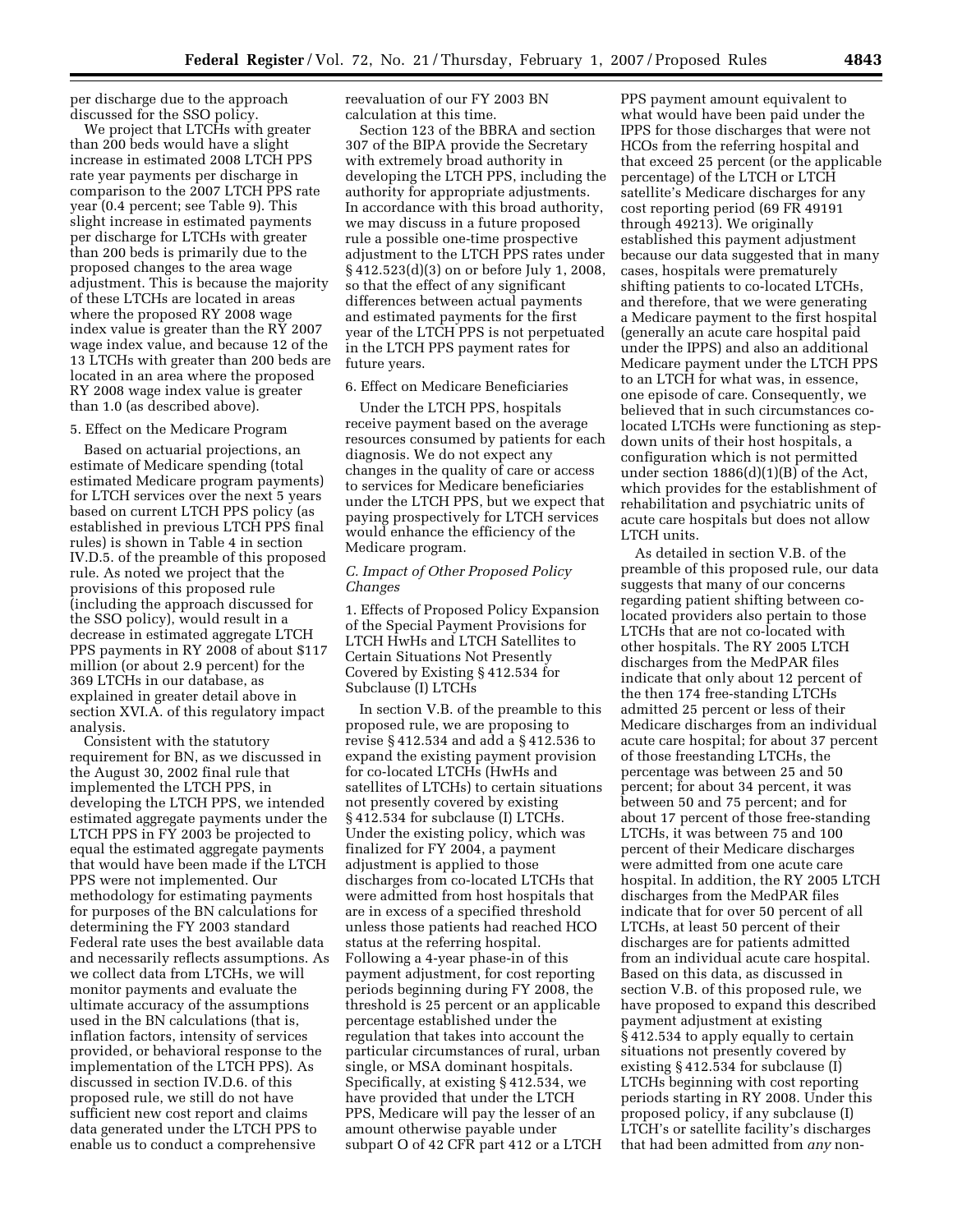co-located referring hospital (under proposed § 412.536) or from a co-located host (under the proposed revision to § 412.534) exceed 25 percent (or the applicable percentage) for the LTCH's cost reporting period, an adjusted payment would be made at the lesser of the otherwise payable amount under the LTCH PPS or the LTCH PPS payment amount that would be equivalent to what Medicare would otherwise pay under the IPPS.

It is our intent that the proposed revisions would discourage inappropriate patient shifting to LTCHs before the referring hospital delivers a full episode of patient care. To the extent that LTCHs change their behaviors because this proposed policy reduces the financial incentives for certain situations not presently covered by existing § 412.534 to admit patients prematurely discharged from other hospitals, we believe that there would be savings to the Medicare program. Specifically, as under the existing policy for co-located LTCHs at existing § 412.534, the proposed payment adjustment would not apply to either those subclause (I) LTCH discharges admitted from non-co-located referring hospitals (under proposed § 412.536) or those subclause (I)LTCH HwH or satellite discharges admitted from colocated host hospitals (under the proposed revision to § 412.534) that have already reached HCO status.

At this time, based on the most recent LTCH claims data available and assuming no change in LTCH behavior if this proposed policy were implemented, we estimate that the proposed extension of the 25 percent (or applicable percentage) threshold at existing § 412.534 to certain situations not presently covered by existing § 412.534 subclause (I) LTCHs would result in savings of \$90 million to the Medicare program (or 2.2 percent decrease in estimated aggregate LTCH PPS payments) in RY 2008. (As noted above, this estimated \$90 million impact is in addition to the estimated impact of the proposed payment rate and policy changes discussed in section XVI.B.4. of this regulatory impact analysis. Thus, the projected 2.2 percent decrease in estimated aggregate LTCH PPS payments due to this proposed policy is included in the 2.9 percent decrease in estimated aggregate LTCH PPS payments projected for all of the provisions of this proposed rule, as

explained in greater detail above in section XVI.A. of this regulatory impact analysis.) As discussed above in this section, because we believe that this proposed policy would discourage inappropriate patient shifting to LTCHs before the non-co-located referring hospital or co-located host delivered a full episode of patient care and because we believe that this proposed policy would result in appropriate Medicare payments under the LTCH PPS, we do not believe that there would be an adverse financial impact on LTCHs, nor would there be an adverse impact on Medicare beneficiaries' access to care.

2. Effects of Proposed Policy Change Relating to Payment for Direct Graduate Medical Education (GME)

In section XII. of the preamble of this proposed rule, with respect to the rules that hospitals must meet to count residents training in nonhospital settings for indirect medical education (IME) and direct GME payment purposes, we are proposing to revise § 413.75(b) to revise the definition of ''all or substantially all of the costs for the training program in the nonhospital setting.'' The revised definition would be at least 90 percent of the total cost of the residents' salaries and fringe benefits (including travel and lodging where applicable) and the portion of the cost of teaching physicians' salaries attributable to direct GME. This differs from the current definition of ''all or substantially all of the costs for the training program in the nonhospital setting'' which requires that, to count FTE residents training in nonhospital setting, hospitals must pay for 100 percent of the residents' salaries and fringe benefits, as well as the portion of the actual cost of the teaching physicians' salary and fringe benefits attributable to GME activities during the time the residents are training in the nonhospital site. In addition, under the proposed definition of ''all or substantially all'' of the costs, in response to hospitals' concerns regarding the difficulty of acquiring actual salary data from teaching physicians to document the actual cost of the teaching physicians' time spent on GME activities, we are proposing to allow hospitals to use certain proxy information, such as national average physician compensation amounts, to calculate the cost of the teaching

physicians' time spent in GME activities in nonhospital sites.

We believe that the administrative burden on hospitals related to calculating and documenting that they are paying for all or substantially all of the costs of residency training in nonhospital sites would be significantly reduced, if not eliminated, under our proposal. If the proposed changes are *not* made, and we continue to require that hospitals provide extensive documentation that they are paying for ''all'' of the costs of the training program in the nonhospital setting, we understand that there is industry concern that hospitals may significantly reduce the amount of training occurring in nonhospital settings, and may transfer that residency training back to hospitals. We further note that the Congress intended to encourage the shift of training to nonhospital settings and we believe this proposed policy change could facilitate further shifts to nonhospital settings. Since we are *not*  proposing a change that would impact the aggregate amount of residency training that will occur, and Medicare would continue to pay for residency training occurring in hospitals, overall Medicare payments for residency training as a result of this proposal will remain constant.

## *D. Accounting Statement*

As discussed in section XVI.A.1. of this regulatory impact analysis, including the approach discussed for addressing our concerns with the existing SSO policy (presented in section V.A.2. of the preamble of this proposed rule) in the impact analysis of this proposed rule results in a decrease in estimated aggregate payments of \$117 million (or about 2.9 percent) for the 369 LTCHs in our database. Therefore, as required by OMB Circular A–4 (available at *http://* 

*www.whitehouse.gov/omb/circulars/ a004/a-4.pdf),* in Table 10, we have prepared an accounting statement showing the classification of the expenditures associated with the provisions of this proposed rule. Table 10 provides our best estimate of the proposed decrease in Medicare payments under the LTCH PPS as a result of the provisions presented in this proposed rule based on the data for the 369 LTCHs in our database. All expenditures are classified as transfers to Medicare providers (that is, LTCHs).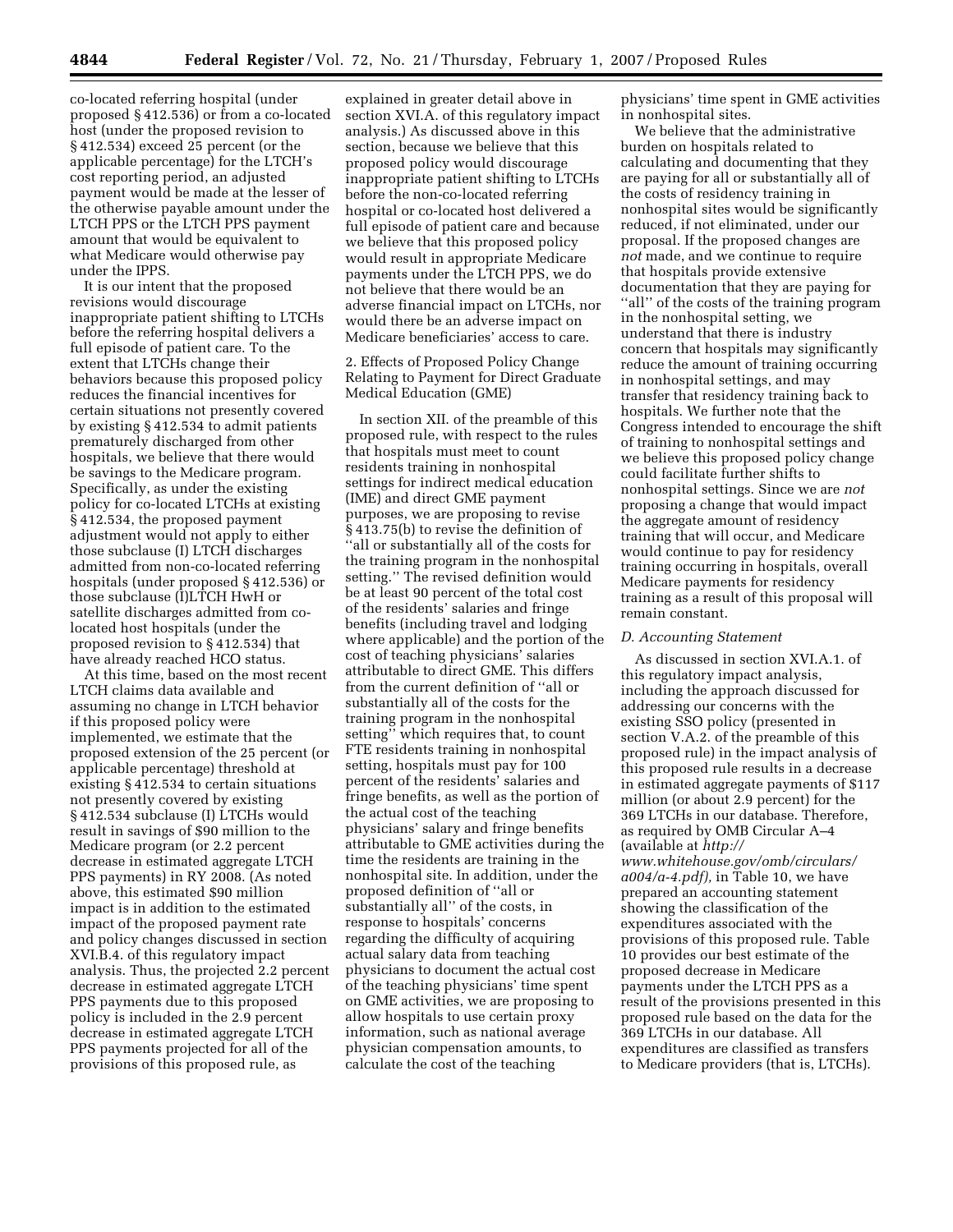# TABLE 10.—ACCOUNTING STATEMENT: CLASSIFICATION OF ESTIMATED EXPENDITURES, FROM THE 2007 LTCH PPS RATE YEAR TO THE 2008 LTCH PPS RATE YEAR

[In millions]

| Category                       | Transfers                                                     |
|--------------------------------|---------------------------------------------------------------|
| Annualized Monetized Transfers | Negative transfer-Estimated decrease in expenditures: \$117.* |
| From Whom To Whom?             | Federal Government To LTCH Medicare Providers.                |

\* As noted above and as discussed in greater detail above in section XVI.A.1. of this regulatory impact analysis, we have included the approach discussed for addressing our concerns with the existing SSO policy in the impact analysis of this proposed rule, which is projected to result in a \$117 million decrease in estimated aggregate LTCH PPS payments from RY 2007 to RY 2008. However, we note that in absence of including such an approach, we estimate that the estimated impact of the provisions of this proposed rule are projected to result in an \$80 million decrease in estimated aggregate LTCH PPS payments from RY 2007 to RY 2008.

In accordance with the provisions of Executive Order 12866, this proposed rule was reviewed by the Office of Management and Budget.

## **List of Subjects**

### *42 CFR Part 412*

Administrative practice and procedure, Health facilities, Medicare, Puerto Rico, Reporting and recordkeeping requirements.

#### *42 CFR Part 413*

Health facilities, Kidney diseases, Medicare, Reporting and recordkeeping requirements.

For the reasons set forth in the preamble, the Centers for Medicare & Medicaid Services would amend 42 CFR chapter IV as set forth below:

# **PART 412—PROSPECTIVE PAYMENT SYSTEMS FOR INPATIENT HOSPITAL SERVICES**

1. The authority citation for part 412 continues to read as follows:

**Authority:** Secs. 1102 and 1871 of the Social Security Act (42 U.S.C. 1302 and 1395hh) and section 124 of Pub. L. 106–113 (113 Stat. 1501A–332).

# **Subpart B—Hospital Services Subject to and Excluded From the Prospective Payment Systems for Inpatient Operating Costs and Inpatient Capital-Related Costs**

2. Section 412.22 is amended by adding paragraphs (h)(3)(i) and (ii) to read as follows:

## **§ 412.22 Excluded hospitals and hospital units: General rules.**

- \* \* \* \* \*
	- (h) \* \* \*
	- $(3) * * * *$

(i) Any hospital structured as a satellite facility on September 30, 1999, and excluded from the prospective payment systems on that date, to the extent the hospital continues operating under the same terms and conditions, including the number of beds and square footage considered, for the

purposes of Medicare participation and payment, to be part of the hospital, in effect on September 30, 1999; or

(ii) Any hospital excluded from the prospective payment systems under  $\bar{\S}$  412.23(e)(2)(ii).

\* \* \* \* \*

# **Subpart G—Special Treatment of Certain Facilities Under the Prospective Payment System for Inpatient Operating Costs**

3. Section 412.105 is amended by revising paragraph (f)(1)(ii)(C) to read as follows:

### **§ 412.105 Special treatment: Hospitals that incur indirect costs for graduate medical education programs.**

- \* \* \* \* \*
	- (f) \* \* \*  $(1) * * * *$
	-
	- (ii) \* \* \*

(C) Effective for discharges occurring on or after October 1, 1997, the time spent by a resident in a nonhospital setting in patient care activities, as defined in § 413.75(b) of this subchapter, under an approved medical residency training program is counted towards the determination of full-time equivalency if the criteria set forth in § 413.78(c), (d), (e), or (f) of this subchapter, as applicable, are met. \* \* \* \* \*

# **Subpart O—Prospective Payment System for Long-Term Care Hospitals**

4. Section 412.517 is amended by — A. Redesignating the introductory text and paragraphs (a), (b), (c), and (d) as paragraphs (a) introductory text, (a)(1),  $(a)(2)$ ,  $(a)(3)$ , and  $(a)(4)$ , respectively.

B. Adding new paragraph (b).

The addition reads as follows:

# **§ 412.517 Revision of LTC–DRG group classifications and weighting factors.**

\* \* \* \* \* (b) Beginning in FY 2008, the annual changes to the LTC–DRG classifications and recalibration of the weighting factors described in paragraph (a) are made in a budget neutral manner such

that estimated aggregate LTCH PPS payments are not affected.

5. Section 412.523 is amended by adding new paragraph (c)(3)(iv) to read as follows:

## **§ 412.523 Methodology for calculating the Federal prospective payment rates.**

- \* \* \* \* \* (c) \* \* \*
	- $(3) * * * *$
	-

(iv) *For long-term care hospital prospective payment system rate year beginning July 1, 2007 and ending June 30, 2008.* The standard Federal rate for long-term care hospital prospective payment system rate year beginning July 1, 2007 and ending June 30, 2008 is the standard Federal rate for the previous long-term care hospital prospective payment system rate year updated by 0.71 percent. The standard Federal rate is adjusted, as appropriate, as described in paragraph (d) of this section. \* \* \* \* \*

6. Section 412.534 is amended by—

A. Revising paragraph (b).

B. Adding paragraph (h).

The revision and addition read as follows:

# **§ 412.534 Special payment provisions for long-term care hospitals within hospitals and satellites of long-term care hospitals.**  \* \* \* \* \*

(b) *Patients admitted from hospitals not located in the same building or on the same campus as the long-term care hospital or long-term care hospital satellite.* Payments to the long-term care hospital for patients admitted to the long-term care hospital to a satellite of the long-term care hospital from another hospital that is not the co-located hospital are made under the rules in this subpart with no adjustment under this section. For cost reporting periods beginning on or after July 1, 2007, payments to the long-term care hospital or long-term care hospital satellite facility for patients admitted to the LTCH hospital or LTCH satellite facility of the long-term care hospital from another hospital that is not the co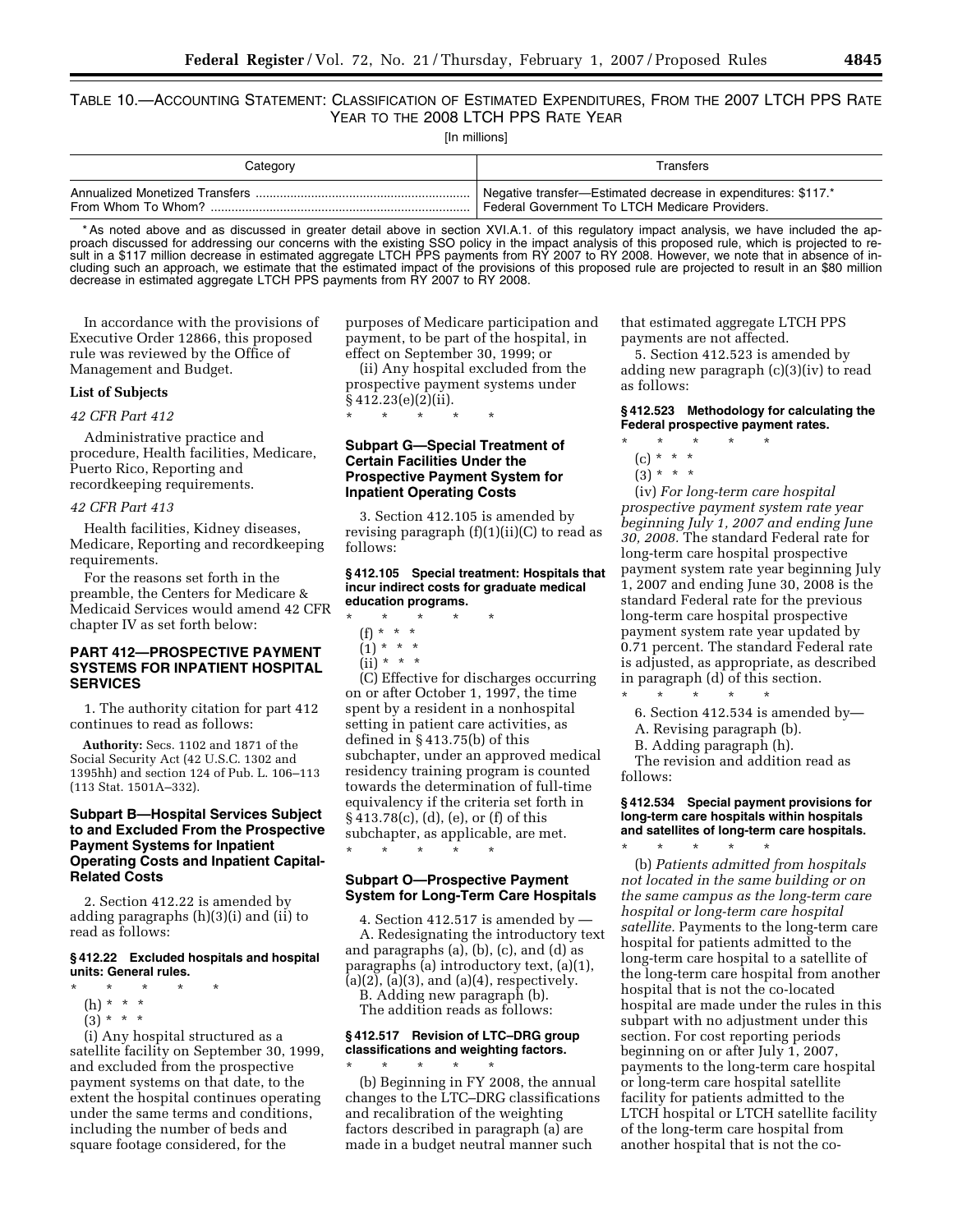located hospital are subject to the provisions in § 412.536.

\* \* \* \* \* (h) *Effective date of policies in this section.* The policies set forth in this section apply to discharges occurring in cost reporting periods beginning on or after July 1, 2007 from long-term care hospitals as described in § 412.23(e)(2)(i) that meet criteria in § 412.22(f)and satellite facilities of longterm care hospitals as described at § 412.22(h)(3)(i).

7. Section 412.536 is added to read as follows:

## **§ 412.536 Special payment provisions for long-term care hospitals and satellites not co-located with other hospitals.**

(a) *Scope.* For cost reporting periods beginning on or after July 1, 2007, the policies set forth in this section apply to discharges from long-term care hospitals as described in § 412.23(e)(2)(i) and satellite facilities of long-term care hospitals described in § 412.22(h), including satellite facilities of long-term care hospitals described in (h)(3)(i) but excluding satellite facilities described in  $(h)(3)(ii)$ .

(b) For cost reporting periods beginning on or after July 1, 2007, payments for discharged patients admitted from a hospital not located in the same building or on the same campus as the long-term care hospital or long-term care hospital satellite facility will be made under either paragraph (b)(1) or paragraph (b)(2) of this section.

(1) Except as provided in paragraphs (c), (d) or (f) of this section, for any cost reporting period beginning on or after July 1, 2007 in which a long-term care hospital or a long-term care hospital satellite facility has a discharged Medicare inpatient population of whom no more than 25 percent were admitted to the hospital or the satellite facility from any individual hospital, payments for the Medicare discharges admitted from that hospital are made under the rules at § 412.500 through § 412.541 in this subpart with no adjustment under this section.

(2) Except as provided in paragraph (c), (d), or (f) of this section, for any cost reporting period beginning on or after July 1, 2007 in which a long-term care hospital or long-term care hospital satellite facility has a discharged Medicare inpatient population of whom more than 25 percent were admitted to the hospital or satellite facility from any individual hospital, payment for the Medicare discharges who are admitted from that hospital and who cause the long-term care hospital or satellite facility to exceed the 25 percent threshold for discharged patients who

have been admitted from that referring hospital, are determined at the lesser of the amount otherwise payable under this subpart or the amount payable under this subpart that is equivalent, as set forth in paragraph (e) of this section, to the amount that would be determined under the rules at Subpart A, § 412.1(a). Payments for the remainder of the longterm care hospital's or satellite facility's patients admitted from that referring hospital are made under the rules in this subpart at § 412.500 through § 412.541 with no adjustment under this section.

(3) In determining the percentage of Medicare discharges admitted to the long-term care hospital or long-term care hospital satellite facility from any referring hospital under paragraphs  $(b)(1)$  and  $(b)(2)$  of this section, patients on whose behalf a Medicare outlier payment was made to the referring hospital are not counted towards the 25 percent threshold from that referring hospital.

(c) *Special treatment of rural hospitals.* (1) Subject to paragraph (f) of this section, in the case of a long-term care hospital or long-term care hospital satellite facility that is located in a rural area as defined in  $\S 412.64(b)(1)(ii)(C)$ that has a discharged Medicare inpatient population of whom more than 50 percent were admitted to the long-term care hospital or long-term care hospital satellite facility from a hospital, payment for the Medicare discharges who are admitted from that hospital and who cause the long-term care hospital or satellite facility to exceed the 50 percent threshold for Medicare discharges is determined at the lesser of the amount otherwise payable under this subpart or the amount payable under this subpart that is equivalent, as set forth in paragraph (e) of this section, to the amount that is otherwise payable under subpart A, § 412.1(a). Payments for the remainder of the long-term care hospital's or long-term care hospital satellite facility's Medicare discharges admitted from the referring hospital are made under the rules in this subpart at § 412.500 through § 412.541 with no adjustment under this section.

(2) In determining the percentage of Medicare discharges admitted from the referring hospital under paragraph (c)(1) of this section, patients on whose behalf a Medicare outlier payment was made at the referring hospital are not counted toward the 50 percent threshold.

(d) *Special treatment of urban single or MSA dominant hospitals.* (1) Subject to paragraph (f) of this section, in the case of a long-term care hospital or longterm care hospital satellite facility that admits Medicare patients from the only other hospital in the MSA or from a

MSA dominant hospital as defined in paragraph (d)(4) of this section, for any cost reporting period beginning on or after July 1, 2007, in which the longterm care hospital or satellite facility has a discharged Medicare inpatient population of whom more than the percentage calculated under paragraph (d)(2) of this section were admitted to the hospital from the urban single or MSA-dominant referring hospital, payment for the Medicare discharges who are admitted from the referring hospital and who cause the long-term care hospital or long-term care hospital satellite facility to exceed the applicable threshold for Medicare discharges who have been admitted from the referring hospital is the lesser of the amount otherwise payable under this subpart or the amount under this subpart that is equivalent, as set forth in paragraph (e) of this section, to the amount that otherwise would be determined under Subpart A, § 412.1(a). Payments for the remainder of the long-term care hospital's or satellite facility's Medicare discharges admitted from that referring hospital are made under the rules in this subpart at § 412.500 through § 412.541 with no adjustment under this section.

(2) For purposes of paragraph (d)(1) of this section, the percentage used is the percentage of total Medicare discharges in the Metropolitan Statistical Area (MSA) in which the hospital is located that are from the referring hospital for the cost reporting period for which the adjustment was made, but in no case is less than 25 percent or more than 50 percent.

(3) In determining the percentage of patients admitted from the referring hospital under paragraph (d)(1) of this section, patients on whose behalf a Medicare outlier payment was made at the referring hospital are not counted toward the applicable threshold.

(4) For purposes of this paragraph, an ''MSA-dominant hospital'' is a hospital that has discharged more than 25 percent of the total hospital Medicare discharges in the MSA in which the hospital is located.

(e) *Calculation of rates.* (1) *Calculation of long-term care hospital prospective payment system amount.*  CMS calculates an amount payable under subpart O equivalent to an amount that would otherwise be paid under the hospital inpatient prospective payment system. The amount is based on the sum of the applicable hospital inpatient prospective payment system operating standardized amount and capital Federal rate in effect at the time of the long-term care hospital discharge.

(2) *Operating inpatient prospective payment system standardized amount.*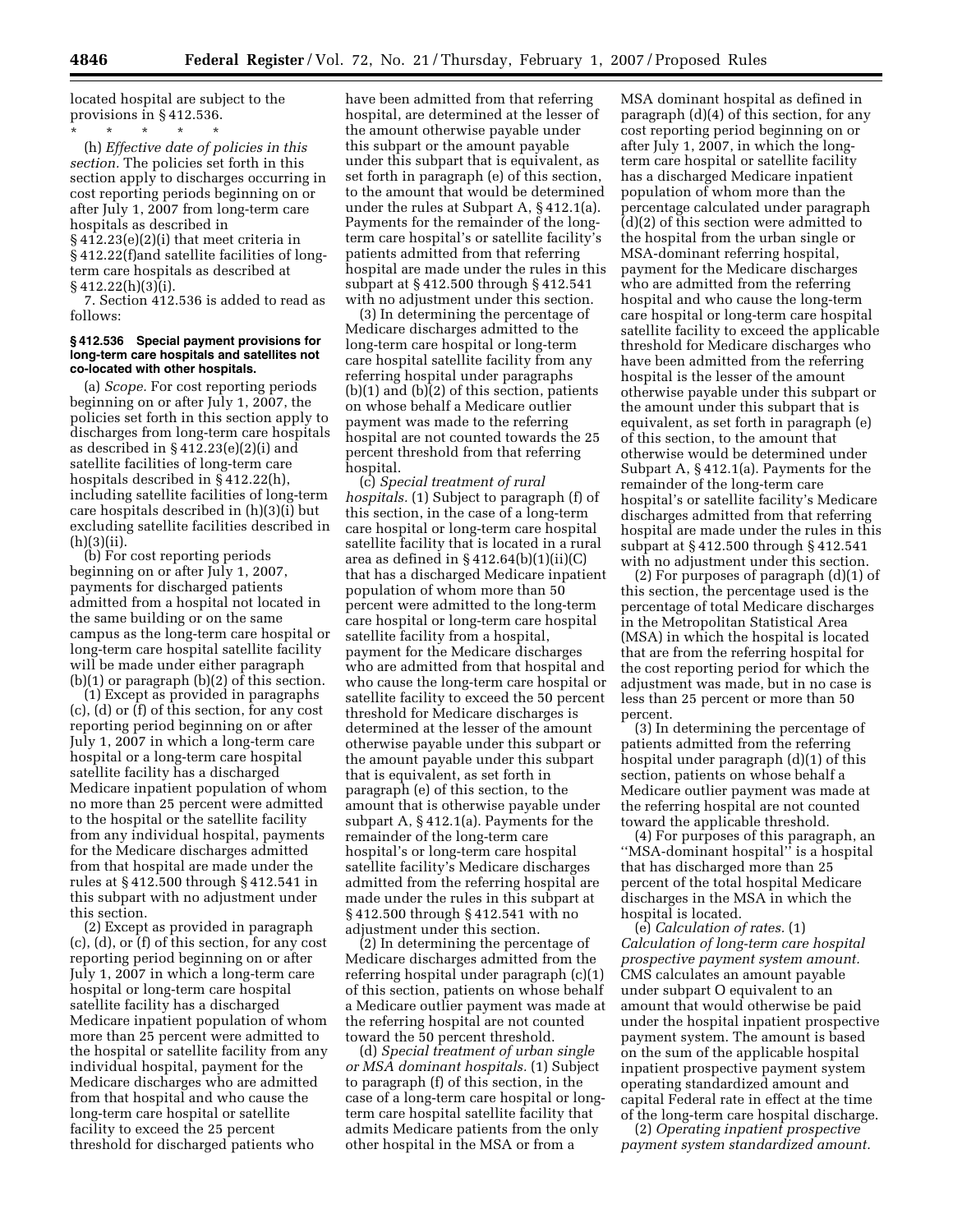The hospital inpatient prospective payment system operating standardized amount—

(i) Is adjusted for the applicable hospital inpatient prospective payment system DRG weighting factors;

(ii) Is adjusted for different area wage levels based on the geographic classifications set forth at  $§ 412.64(b)(1)(ii)(A)$  through (C) and the applicable hospital inpatient prospective payment system laborrelated share, using the applicable hospital inpatient prospective payment system wage index value for nonreclassified hospitals. For long-term care hospitals located in Alaska and Hawaii, this amount is also adjusted by the applicable hospital inpatient prospective payment system cost of living adjustment factors;

(iii) Includes, where applicable, adjustments for indirect medical education costs and for the costs of serving a disproportionate share of lowincome patients.

(3) *Hospital inpatient prospective payment system capital Federal rate.*  The hospital inpatient prospective payment system capital Federal rate—

(i) Is adjusted for the applicable hospital inpatient prospective payment system DRG weighting factors;

(ii) Is adjusted by the applicable geographic adjustment factors, including local cost variation based on the applicable geographic classifications set forth at  $\S 412.64(b)(1)(ii)(A)$  through (C) and the applicable full hospital inpatient prospective payment system wage index value for non-reclassified hospitals, applicable large urban location and cost of living adjustment factors for long-term care hospitals for Alaska and Hawaii, if applicable;

(iii) Includes, where applicable, capital inpatient prospective payment system adjustments for indirect medical education costs and the costs of serving a disproportionate share of low-income patients.

(4) *High cost outlier.* An additional payment for high cost outlier cases is based on the fixed loss amount established for the hospital inpatient prospective payment system.

(f) *Transition period for long-term care hospitals and long-term care hospital satellite facilities paid under this subpart.* (1) In the case of a longterm care hospital or a long-term care hospital satellite facility that is paid under the provisions of this subpart, for cost reporting periods beginning on or after July 1, 2007, the amount paid is based on the following:

(2) For long term care hospitals or long term care hospital satellite facilities with cost reporting period beginning on

or after July 1, 2007, and before October 1, 2007, the percentage of Medicare discharges admitted from the referring hospital with no payment adjustment, may not exceed the lesser of the percentage of the long term care hospital or long-term care hospital satellite's Medicare discharges that were admitted from the referring hospital during the FY 2005 cost reporting period or 50 percent. In determining the percentage of Medicare discharges admitted from the referring hospital under this paragraph, patients on whose behalf a Medicare outlier payment was made at the referring hospital are not counted toward this threshold.

(3) For long term care hospitals or long term care hospital satellites with cost reporting periods beginning on or after October 1, 2007, the percentage of Medicare discharges admitted from any referring hospital with no payment adjustment, may not exceed 25 percent or the applicable percentage determined under paragraph (c) or (d) of this section.

#### **PART 413—PRINCIPLES OF REASONABLE COST REIMBURSEMENT; PAYMENT FOR END-STAGE RENAL DISEASE SERVICES; PROSPECTIVELY DETERMINED PAYMENT RATES FOR SKILLED NURSING FACILITIES**

8. The authority citation for part 413 continues to read as follows:

**Authority:** Secs. 1102, 1812(d), 1814(b), 1815, 1833(a), (i), and (n), 1861(v), 1871, 1881, 1883, and 1886 of the Social Security Act (42 U.S.C. 1302, 1395d(d), 1395f(b), 1395g, 1395l(a), (i), and (n), 1395x(v), 1395hh, 1395rr, 1395tt, and 1395ww); and sec. 124 of Pub. L. 106–133 (113 Stat. 1501A– 332).

#### **Subpart F—Specific Categories of Costs**

9. Section 413.75(b) is amended by revising the definition ''all or substantially all of the costs for the training program in the nonhospital setting'' to read as follows:

#### **§ 413.75 Direct GME payments: General requirements.**

\* \* \* \* \* (b) \* \* \*

\* \* \* \* \* *All or substantially all of the costs for the training program in the nonhospital setting means*—(1) Effective on or after January 1, 1999 and for cost reporting periods beginning before July 1, 2007, the residents' salaries and fringe benefits (including travel and lodging where applicable) and the portion of the cost of teaching physicians' salaries and fringe benefits attributable to direct graduate medical education (GME); and

(2) Effective for cost reporting periods beginning on or after July 1, 2007, at least 90 percent of the total of the costs of the residents' salaries and fringe benefits (including travel and lodging where applicable) and the portion of the cost of teaching physicians' salaries attributable to direct GME.

\* \* \* \* \*

10. Section 413.78 is amended by adding new paragraph (f) to read as follows:

#### **§ 413.78 Direct GME payments: Determination of the total number of FTE residents**

\* \* \* \* \* (f) For cost reporting periods beginning on or after July 1, 2007, the time residents spend in non-provider settings such as freestanding clinics, nursing homes, and physicians' offices in connection with approved programs may be included in determining the number of FTE residents the calculation of a hospital's resident count if the following conditions are met—

(1) The resident spends his or her time in patient care activities.

(2) The hospital must incur all or substantially all of the costs for the training program in the nonhospital setting(s) (in accordance with the definition under § 413.75(b)).

(3) The hospital must comply with one of the following:

(i) The hospital must document that it is paying for all or substantially all of the costs for the training program in a nonhospital setting(s) attributable to training that occurs during a month by the end of the third month following the month in which the training in the nonhospital site occurred; or

(ii) There is a written agreement between the hospital and the nonhospital site that states that the hospital will incur at least 90 percent of the total of the costs of the resident's salary and fringe benefits (and travel and lodging where applicable) while the resident is training in the nonhospital site and the portion of the cost of the teaching physician's salary attributable to direct GME. The written agreement must specify the total amount the hospital will incur, and must indicate the portion of this amount that reflects residents' salaries and fringe benefits (and travel and lodging where applicable), and the portion of this amount that reflects teaching physician compensation.

(4) The hospital is subject to the principles of community support and redistribution of costs as specified in § 413.81.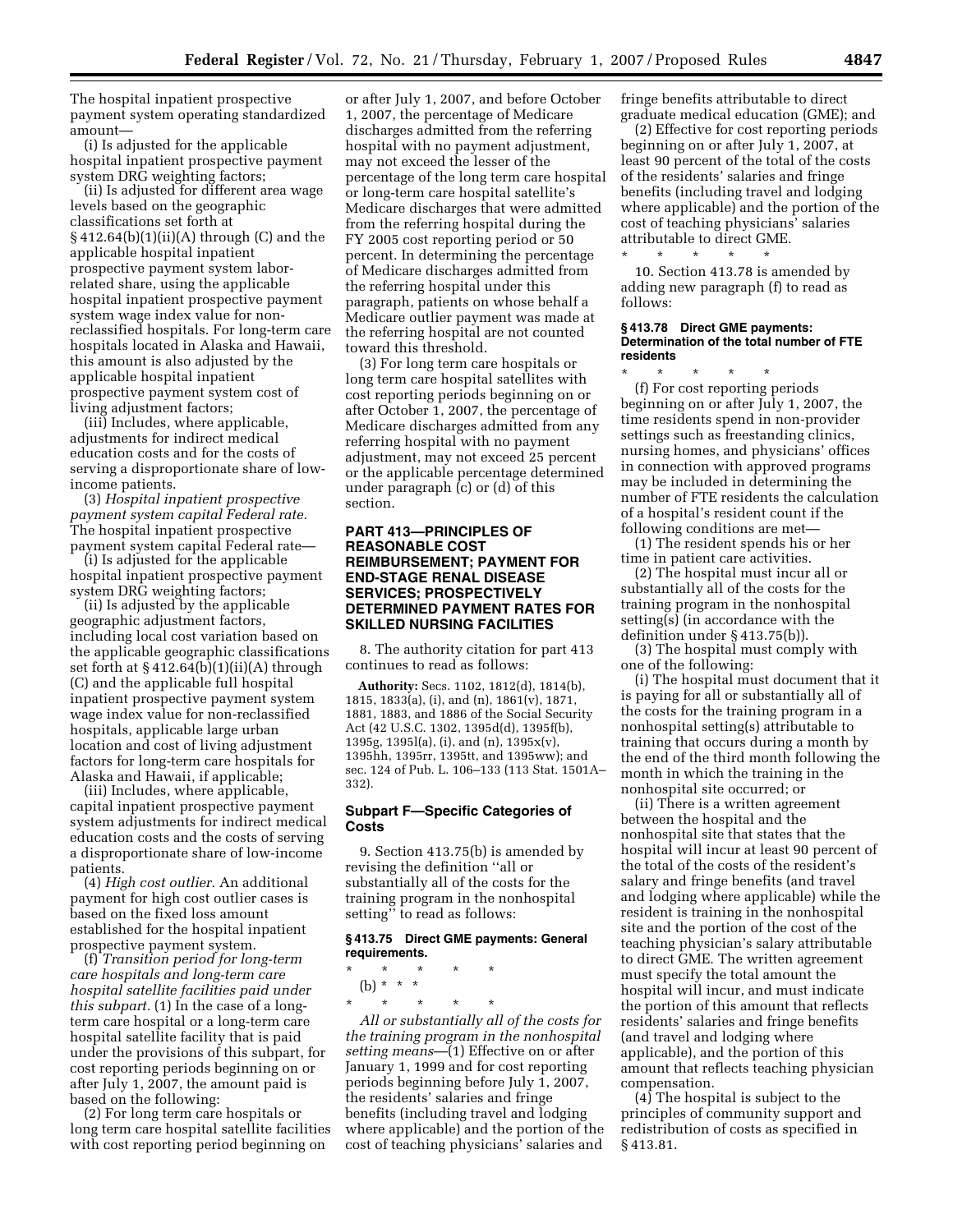(Catalog of Federal Domestic Assistance Program No. 93.773, Medicare—Hospital Insurance; and Program No. 93.774, Medicare—Supplementary Medical Insurance Program)

Dated: December 14, 2006.

# **Leslie V. Norwalk,**

*Acting Administrator, Centers for Medicare & Medicaid Services.* 

Approved: January 24, 2007.

**Michael O. Leavitt,** 

*Secretary.* 

 $\equiv$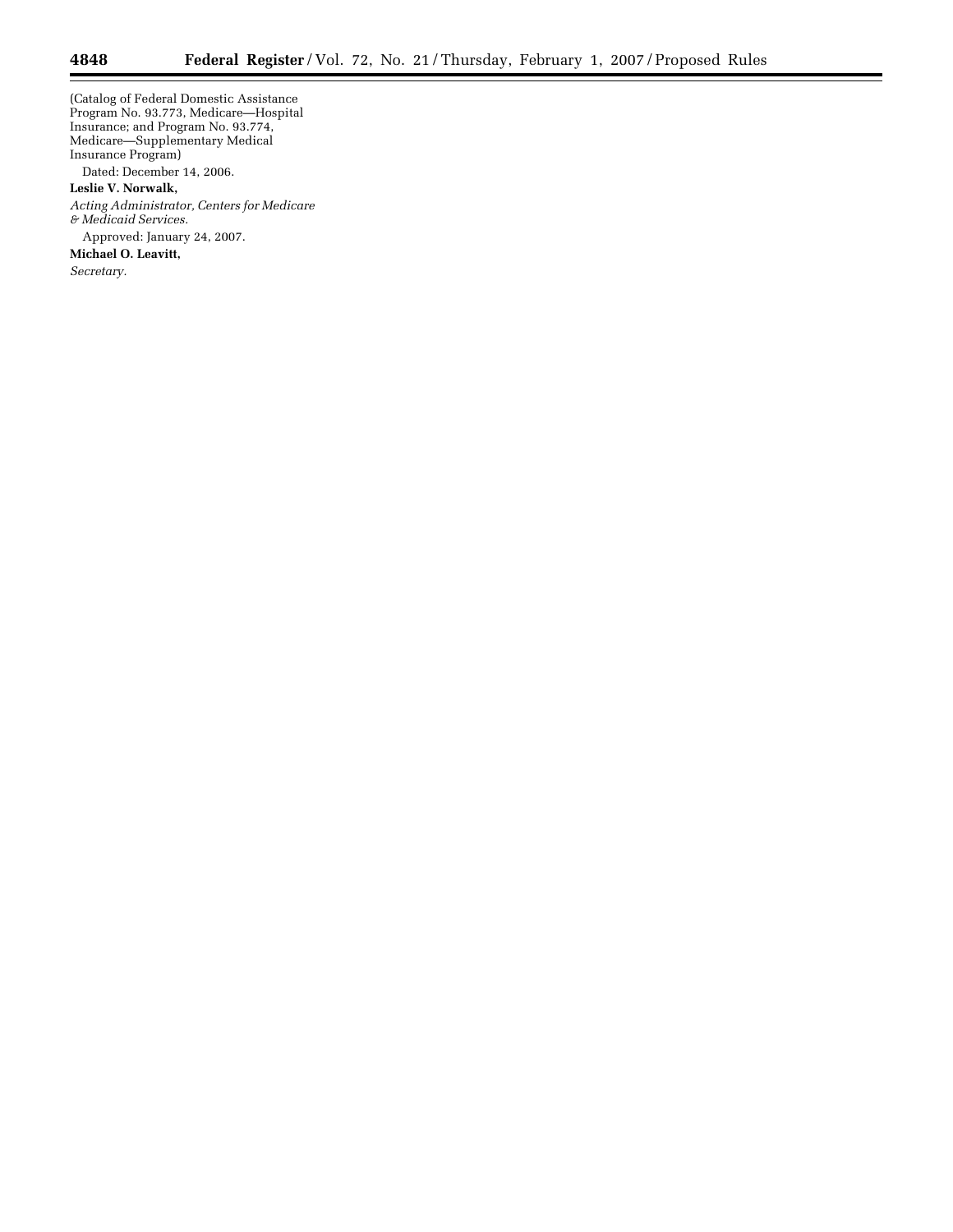**Note:** The following addenda will not appear in the Code of Federal Regulations.

#### **Addendum A**

Addendum A contains the tables referred to throughout the preamble to this proposed rule. The tables presented below are as follows:

Table 1: Proposed Long-Term Care Hospital Wage Index for Urban Areas for Discharges Occurring from July 1, 2007 through June 30, 2008.

Table 2: Proposed Long-Term Care Hospital Wage Index for Rural Areas for Discharges Occurring from July 1, 2007 through June 30, 2008.

Table 3: FY 2007 LTC–DRG Relative Weights, Geometric Average Length of Stay, and five-sixths of the Geometric Average Length of Stay (for Short-Stay Outlier Cases) (effective for discharges occurring on or after October 1, 2006 through September 30, 2007), and the IPPS Average Length of Stay plus one Standard Deviation (that could be

used under the approach discussed for Short-Stay Outlier policy). (**Note:** The first four columns of this table are the same information provided in Table 11 of the FY 2007 IPPS final rule (71 FR 48321 through 48320), which has been reprinted here for convenience. The fifth column of this table was added to provide information on the approach discussed for the short-stay outlier policy, discussed in section VI.A.2. of the preamble of this proposed rule.)

| CBSA code | Urban area (constituent counties)                                                                                                                   | Full wage<br>index $2$ | 4/5ths<br>wage<br>index <sup>3</sup> |
|-----------|-----------------------------------------------------------------------------------------------------------------------------------------------------|------------------------|--------------------------------------|
| 10180     | Callahan County, TX.<br>Jones County, TX.<br>Taylor County, TX.                                                                                     | 0.8000                 | 0.8400                               |
| 10380     | Aguada Municipio, PR.<br>Aguadilla Municipio, PR.<br>Añasco Municipio, PR.<br>Isabela Municipio, PR.<br>Lares Municipio, PR.<br>Moca Municipio, PR. | 0.3915                 | 0.5132                               |
| 10420     | Rincón Municipio, PR.<br>San Sebastián Municipio, PR.                                                                                               | 0.8654                 | 0.8923                               |
|           | Portage County, OH.<br>Summit County, OH.                                                                                                           |                        |                                      |
| 10500     | Baker County, GA.<br>Dougherty County, GA.<br>Lee County, GA.<br>Terrell County, GA.<br>Worth County, GA.                                           | 0.8991                 | 0.9193                               |
| 10580     | Albany County, NY.<br>Rensselaer County, NY.<br>Saratoga County, NY.<br>Schenectady County, NY.<br>Schoharie County, NY.                            | 0.8720                 | 0.8976                               |
| 10740     | Bernalillo County, NM.<br>Sandoval County, NM.<br>Torrance County, NM.<br>Valencia County, NM.                                                      | 0.9458                 | 0.9566                               |
| 10780     | Grant Parish, LA.<br>Rapides Parish, LA.                                                                                                            | 0.8006                 | 0.8405                               |
| $10900$   | Warren County, NJ.<br>Carbon County, PA.<br>Lehigh County, PA.<br>Northampton County, PA.                                                           | 0.9947                 | 0.9958                               |
| 11020     | Blair County, PA.                                                                                                                                   | 0.8812                 | 0.9050                               |
| $11100$   | Armstrong County, TX.<br>Carson County, TX.<br>Potter County, TX.<br>Randall County, TX.                                                            | 0.9169                 | 0.9335                               |
| 11180     | Story County, IA.                                                                                                                                   | 0.9760                 | 0.9808                               |
| 11260     | Anchorage Municipality, AK.<br>Matanuska-Susitna Borough, AK.                                                                                       | 1.2023                 | 1.1618                               |
| 11300     | Madison County, IN.                                                                                                                                 | 0.8681                 | 0.8945                               |
| 11340     |                                                                                                                                                     | 0.9017                 | 0.9214                               |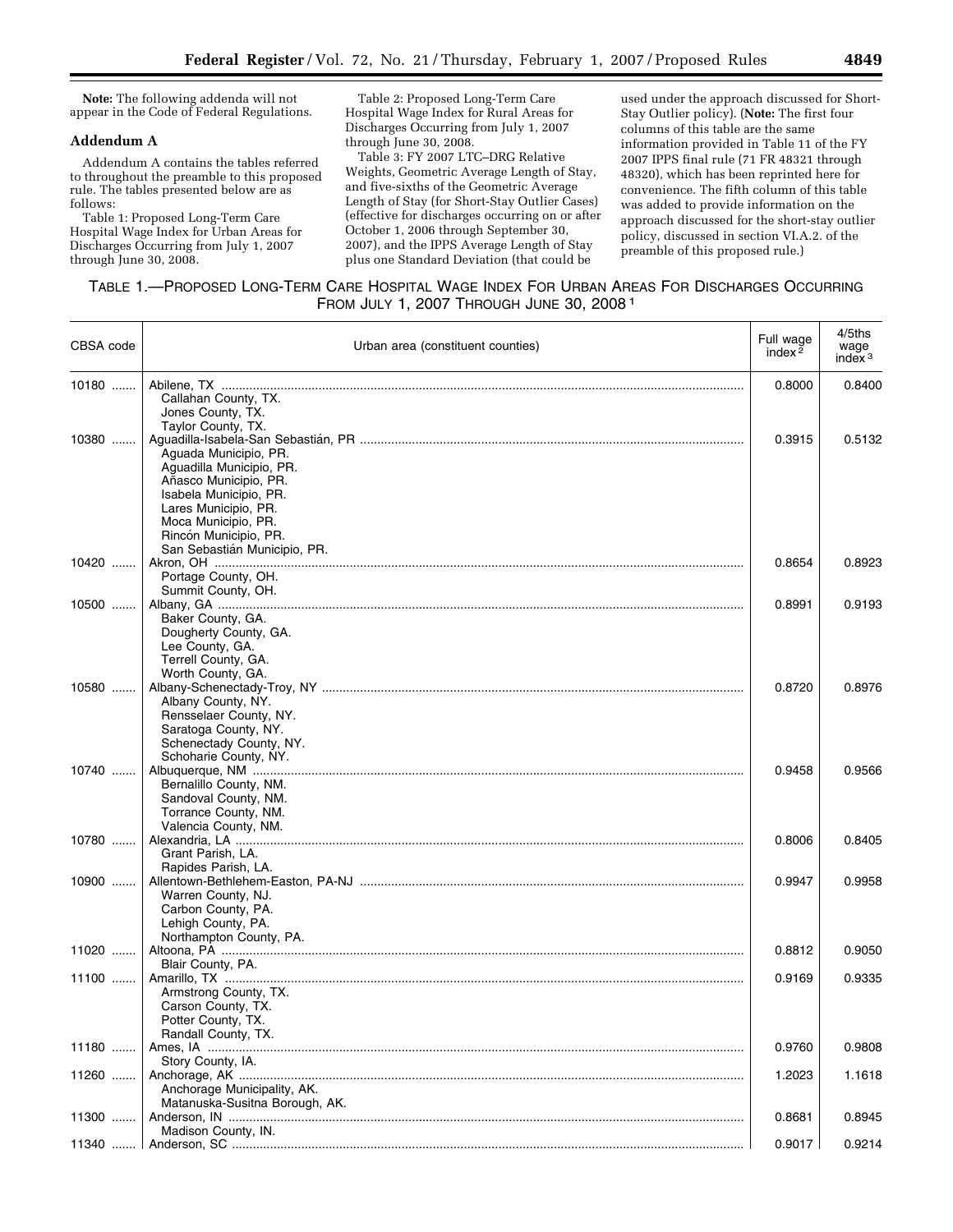#### TABLE 1.—PROPOSED LONG-TERM CARE HOSPITAL WAGE INDEX FOR URBAN AREAS FOR DISCHARGES OCCURRING FROM JULY 1, 2007 THROUGH JUNE 30, 2008 1—Continued

| CBSA code | Urban area (constituent counties)                                                                                                                                                                                                                                                                                                                                                                                                                                                                                                                                                                                                                      | Full wage<br>index $2$ | 4/5ths<br>wage<br>index $3$ |
|-----------|--------------------------------------------------------------------------------------------------------------------------------------------------------------------------------------------------------------------------------------------------------------------------------------------------------------------------------------------------------------------------------------------------------------------------------------------------------------------------------------------------------------------------------------------------------------------------------------------------------------------------------------------------------|------------------------|-----------------------------|
| 11460     | Anderson County, SC.                                                                                                                                                                                                                                                                                                                                                                                                                                                                                                                                                                                                                                   | 1.0826                 | 1.0661                      |
| 11500     | Washtenaw County, MI.<br>Calhoun County, AL.                                                                                                                                                                                                                                                                                                                                                                                                                                                                                                                                                                                                           | 0.7770                 | 0.8216                      |
| 11540     | Calumet County, WI.                                                                                                                                                                                                                                                                                                                                                                                                                                                                                                                                                                                                                                    | 0.9455                 | 0.9564                      |
| 11700     | Outagamie County, WI.<br>Buncombe County, NC.<br>Haywood County, NC.<br>Henderson County, NC.                                                                                                                                                                                                                                                                                                                                                                                                                                                                                                                                                          | 0.9216                 | 0.9373                      |
| 12020     | Madison County, NC.<br>Clarke County, GA.<br>Madison County, GA.<br>Oconee County, GA.                                                                                                                                                                                                                                                                                                                                                                                                                                                                                                                                                                 | 0.9856                 | 0.9885                      |
| 12060     | Oglethorpe County, GA.<br>Barrow County, GA.<br>Bartow County, GA.<br>Butts County, GA.<br>Carroll County, GA.<br>Cherokee County, GA.<br>Clayton County, GA.<br>Cobb County, GA.<br>Coweta County, GA.<br>Dawson County, GA.<br>DeKalb County, GA.<br>Douglas County, GA.<br>Fayette County, GA.<br>Forsyth County, GA.<br>Fulton County, GA.<br>Gwinnett County, GA.<br>Haralson County, GA.<br>Heard County, GA.<br>Henry County, GA.<br>Jasper County, GA.<br>Lamar County, GA.<br>Meriwether County, GA.<br>Newton County, GA.<br>Paulding County, GA.<br>Pickens County, GA.<br>Pike County, GA.<br>Rockdale County, GA.<br>Spalding County, GA. | 0.9762                 | 0.9810                      |
| 12100     | Walton County, GA.<br>Atlantic County, NJ.                                                                                                                                                                                                                                                                                                                                                                                                                                                                                                                                                                                                             | 1.1831                 | 1.1465                      |
| 12220     | Lee County, AL.                                                                                                                                                                                                                                                                                                                                                                                                                                                                                                                                                                                                                                        | 0.8096                 | 0.8477                      |
| 12260     | Burke County, GA.<br>Columbia County, GA.<br>McDuffie County, GA.<br>Richmond County, GA.<br>Aiken County, SC.<br>Edgefield County, SC.                                                                                                                                                                                                                                                                                                                                                                                                                                                                                                                | 0.9667                 | 0.9734                      |
| 12420     | Bastrop County, TX.<br>Caldwell County, TX.<br>Hays County, TX.<br>Travis County, TX.<br>Williamson County, TX.                                                                                                                                                                                                                                                                                                                                                                                                                                                                                                                                        | 0.9344                 | 0.9475                      |
| 12540     | Kern County, CA.                                                                                                                                                                                                                                                                                                                                                                                                                                                                                                                                                                                                                                       | 1.0725                 | 1.0580                      |
| 12580     | Anne Arundel County, MD.<br>Baltimore County, MD.                                                                                                                                                                                                                                                                                                                                                                                                                                                                                                                                                                                                      | 1.0088                 | 1.0070                      |

-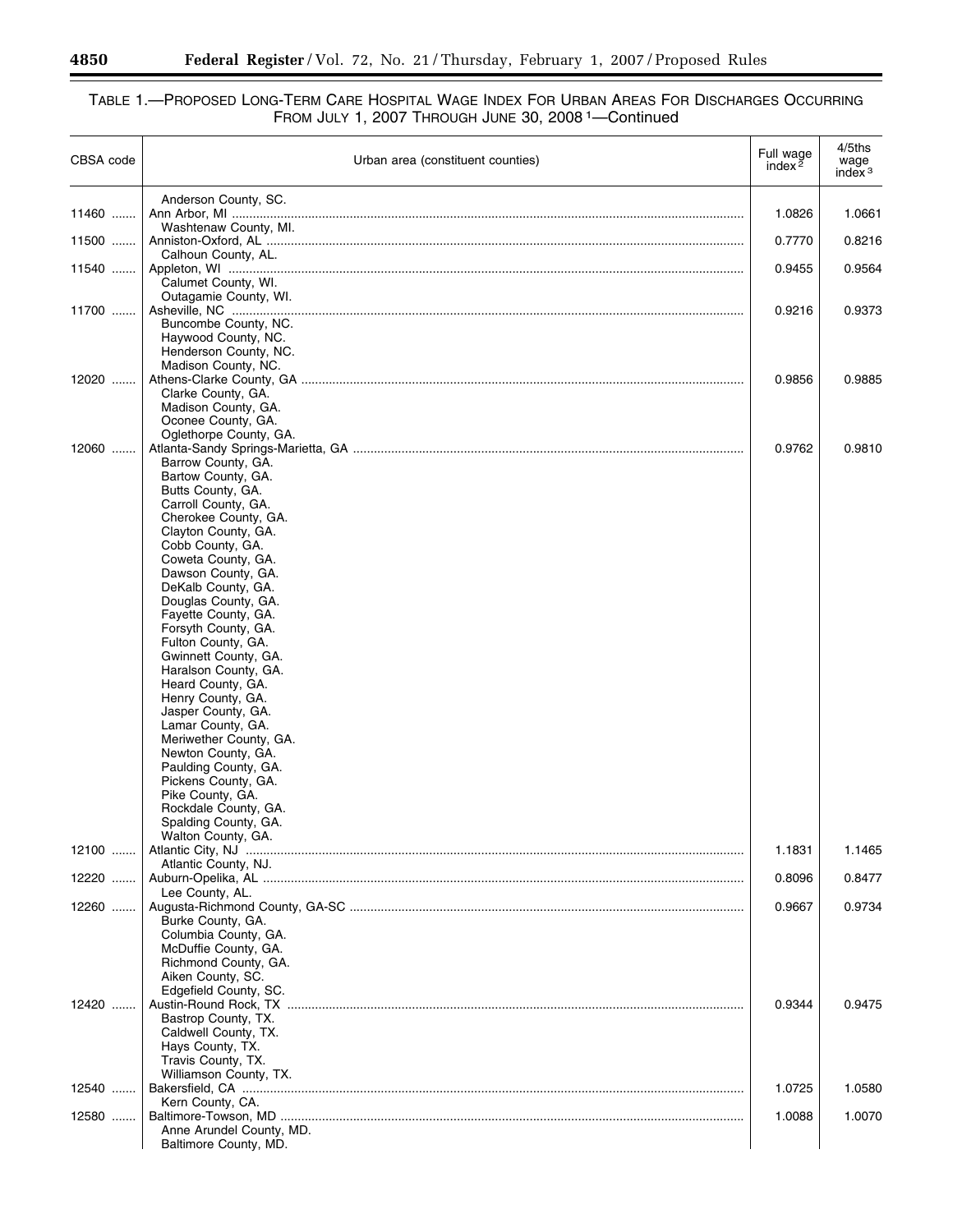| Carroll County, MD.<br>Harford County, MD.<br>Howard County, MD.<br>Queen Anne's County, MD.<br>Baltimore City, MD.<br>12620<br>0.9711<br>Penobscot County, ME.<br>12700<br>1.2539<br>1.2031<br>Barnstable County, MA.<br>12940<br>0.8084<br>Ascension Parish, LA.<br>East Baton Rouge Parish, LA.<br>East Feliciana Parish, LA.<br>Iberville Parish, LA.<br>Livingston Parish, LA.<br>Pointe Coupee Parish, LA.<br>St. Helena Parish, LA.<br>West Baton Rouge Parish, LA.<br>West Feliciana Parish, LA.<br>12980<br>0.9762<br>0.9810<br>Calhoun County, MI.<br>13020<br>0.9251<br>Bay County, MI.<br>13140<br>0.8595<br>Hardin County, TX.<br>Jefferson County, TX.<br>Orange County, TX.<br>13380<br>1.1104<br>Whatcom County, WA.<br>13460<br>1.0743<br>Deschutes County, OR.<br>13644<br>1.0903<br>1.0722<br>Frederick County, MD.<br>Montgomery County, MD.<br>0.8712<br>13740<br>0.8970<br>Carbon County, MT.<br>Yellowstone County, MT.<br>13780<br>0.8786<br>0.9029<br>Broome County, NY.<br>Tioga County, NY.<br>13820<br>0.8894<br>0.9115<br>Bibb County, AL.<br>Blount County, AL.<br>Chilton County, AL.<br>Jefferson County, AL.<br>St. Clair County, AL.<br>Shelby County, AL.<br>Walker County, AL.<br>13900<br>0.7240<br>Burleigh County, ND.<br>Morton County, ND.<br>13980<br>0.8213<br>Giles County, VA.<br>Montgomery County, VA.<br>Pulaski County, VA.<br>Radford City, VA.<br>14020<br>0.8533<br>Greene County, IN.<br>Monroe County, IN.<br>Owen County, IN.<br>14060<br>0.8944<br>McLean County, IL.<br>14260<br>0.9401<br>Ada County, ID.<br>Boise County, ID.<br>Canyon County, ID. | CBSA code | Urban area (constituent counties) | Full wage<br>index $2$ | 4/5ths<br>wage<br>index $3$ |
|----------------------------------------------------------------------------------------------------------------------------------------------------------------------------------------------------------------------------------------------------------------------------------------------------------------------------------------------------------------------------------------------------------------------------------------------------------------------------------------------------------------------------------------------------------------------------------------------------------------------------------------------------------------------------------------------------------------------------------------------------------------------------------------------------------------------------------------------------------------------------------------------------------------------------------------------------------------------------------------------------------------------------------------------------------------------------------------------------------------------------------------------------------------------------------------------------------------------------------------------------------------------------------------------------------------------------------------------------------------------------------------------------------------------------------------------------------------------------------------------------------------------------------------------------------------------------------------------------------------|-----------|-----------------------------------|------------------------|-----------------------------|
|                                                                                                                                                                                                                                                                                                                                                                                                                                                                                                                                                                                                                                                                                                                                                                                                                                                                                                                                                                                                                                                                                                                                                                                                                                                                                                                                                                                                                                                                                                                                                                                                                |           |                                   |                        |                             |
|                                                                                                                                                                                                                                                                                                                                                                                                                                                                                                                                                                                                                                                                                                                                                                                                                                                                                                                                                                                                                                                                                                                                                                                                                                                                                                                                                                                                                                                                                                                                                                                                                |           |                                   |                        |                             |
|                                                                                                                                                                                                                                                                                                                                                                                                                                                                                                                                                                                                                                                                                                                                                                                                                                                                                                                                                                                                                                                                                                                                                                                                                                                                                                                                                                                                                                                                                                                                                                                                                |           |                                   |                        |                             |
|                                                                                                                                                                                                                                                                                                                                                                                                                                                                                                                                                                                                                                                                                                                                                                                                                                                                                                                                                                                                                                                                                                                                                                                                                                                                                                                                                                                                                                                                                                                                                                                                                |           |                                   |                        | 0.9769                      |
|                                                                                                                                                                                                                                                                                                                                                                                                                                                                                                                                                                                                                                                                                                                                                                                                                                                                                                                                                                                                                                                                                                                                                                                                                                                                                                                                                                                                                                                                                                                                                                                                                |           |                                   |                        |                             |
|                                                                                                                                                                                                                                                                                                                                                                                                                                                                                                                                                                                                                                                                                                                                                                                                                                                                                                                                                                                                                                                                                                                                                                                                                                                                                                                                                                                                                                                                                                                                                                                                                |           |                                   |                        |                             |
|                                                                                                                                                                                                                                                                                                                                                                                                                                                                                                                                                                                                                                                                                                                                                                                                                                                                                                                                                                                                                                                                                                                                                                                                                                                                                                                                                                                                                                                                                                                                                                                                                |           |                                   |                        | 0.8467                      |
|                                                                                                                                                                                                                                                                                                                                                                                                                                                                                                                                                                                                                                                                                                                                                                                                                                                                                                                                                                                                                                                                                                                                                                                                                                                                                                                                                                                                                                                                                                                                                                                                                |           |                                   |                        |                             |
|                                                                                                                                                                                                                                                                                                                                                                                                                                                                                                                                                                                                                                                                                                                                                                                                                                                                                                                                                                                                                                                                                                                                                                                                                                                                                                                                                                                                                                                                                                                                                                                                                |           |                                   |                        |                             |
|                                                                                                                                                                                                                                                                                                                                                                                                                                                                                                                                                                                                                                                                                                                                                                                                                                                                                                                                                                                                                                                                                                                                                                                                                                                                                                                                                                                                                                                                                                                                                                                                                |           |                                   |                        |                             |
|                                                                                                                                                                                                                                                                                                                                                                                                                                                                                                                                                                                                                                                                                                                                                                                                                                                                                                                                                                                                                                                                                                                                                                                                                                                                                                                                                                                                                                                                                                                                                                                                                |           |                                   |                        |                             |
|                                                                                                                                                                                                                                                                                                                                                                                                                                                                                                                                                                                                                                                                                                                                                                                                                                                                                                                                                                                                                                                                                                                                                                                                                                                                                                                                                                                                                                                                                                                                                                                                                |           |                                   |                        |                             |
|                                                                                                                                                                                                                                                                                                                                                                                                                                                                                                                                                                                                                                                                                                                                                                                                                                                                                                                                                                                                                                                                                                                                                                                                                                                                                                                                                                                                                                                                                                                                                                                                                |           |                                   |                        |                             |
|                                                                                                                                                                                                                                                                                                                                                                                                                                                                                                                                                                                                                                                                                                                                                                                                                                                                                                                                                                                                                                                                                                                                                                                                                                                                                                                                                                                                                                                                                                                                                                                                                |           |                                   |                        |                             |
|                                                                                                                                                                                                                                                                                                                                                                                                                                                                                                                                                                                                                                                                                                                                                                                                                                                                                                                                                                                                                                                                                                                                                                                                                                                                                                                                                                                                                                                                                                                                                                                                                |           |                                   |                        | 0.9401                      |
|                                                                                                                                                                                                                                                                                                                                                                                                                                                                                                                                                                                                                                                                                                                                                                                                                                                                                                                                                                                                                                                                                                                                                                                                                                                                                                                                                                                                                                                                                                                                                                                                                |           |                                   |                        | 0.8876                      |
|                                                                                                                                                                                                                                                                                                                                                                                                                                                                                                                                                                                                                                                                                                                                                                                                                                                                                                                                                                                                                                                                                                                                                                                                                                                                                                                                                                                                                                                                                                                                                                                                                |           |                                   |                        |                             |
|                                                                                                                                                                                                                                                                                                                                                                                                                                                                                                                                                                                                                                                                                                                                                                                                                                                                                                                                                                                                                                                                                                                                                                                                                                                                                                                                                                                                                                                                                                                                                                                                                |           |                                   |                        |                             |
|                                                                                                                                                                                                                                                                                                                                                                                                                                                                                                                                                                                                                                                                                                                                                                                                                                                                                                                                                                                                                                                                                                                                                                                                                                                                                                                                                                                                                                                                                                                                                                                                                |           |                                   |                        | 1.0883                      |
|                                                                                                                                                                                                                                                                                                                                                                                                                                                                                                                                                                                                                                                                                                                                                                                                                                                                                                                                                                                                                                                                                                                                                                                                                                                                                                                                                                                                                                                                                                                                                                                                                |           |                                   |                        | 1.0594                      |
|                                                                                                                                                                                                                                                                                                                                                                                                                                                                                                                                                                                                                                                                                                                                                                                                                                                                                                                                                                                                                                                                                                                                                                                                                                                                                                                                                                                                                                                                                                                                                                                                                |           |                                   |                        |                             |
|                                                                                                                                                                                                                                                                                                                                                                                                                                                                                                                                                                                                                                                                                                                                                                                                                                                                                                                                                                                                                                                                                                                                                                                                                                                                                                                                                                                                                                                                                                                                                                                                                |           |                                   |                        |                             |
|                                                                                                                                                                                                                                                                                                                                                                                                                                                                                                                                                                                                                                                                                                                                                                                                                                                                                                                                                                                                                                                                                                                                                                                                                                                                                                                                                                                                                                                                                                                                                                                                                |           |                                   |                        |                             |
|                                                                                                                                                                                                                                                                                                                                                                                                                                                                                                                                                                                                                                                                                                                                                                                                                                                                                                                                                                                                                                                                                                                                                                                                                                                                                                                                                                                                                                                                                                                                                                                                                |           |                                   |                        |                             |
|                                                                                                                                                                                                                                                                                                                                                                                                                                                                                                                                                                                                                                                                                                                                                                                                                                                                                                                                                                                                                                                                                                                                                                                                                                                                                                                                                                                                                                                                                                                                                                                                                |           |                                   |                        |                             |
|                                                                                                                                                                                                                                                                                                                                                                                                                                                                                                                                                                                                                                                                                                                                                                                                                                                                                                                                                                                                                                                                                                                                                                                                                                                                                                                                                                                                                                                                                                                                                                                                                |           |                                   |                        |                             |
|                                                                                                                                                                                                                                                                                                                                                                                                                                                                                                                                                                                                                                                                                                                                                                                                                                                                                                                                                                                                                                                                                                                                                                                                                                                                                                                                                                                                                                                                                                                                                                                                                |           |                                   |                        |                             |
|                                                                                                                                                                                                                                                                                                                                                                                                                                                                                                                                                                                                                                                                                                                                                                                                                                                                                                                                                                                                                                                                                                                                                                                                                                                                                                                                                                                                                                                                                                                                                                                                                |           |                                   |                        |                             |
|                                                                                                                                                                                                                                                                                                                                                                                                                                                                                                                                                                                                                                                                                                                                                                                                                                                                                                                                                                                                                                                                                                                                                                                                                                                                                                                                                                                                                                                                                                                                                                                                                |           |                                   |                        |                             |
|                                                                                                                                                                                                                                                                                                                                                                                                                                                                                                                                                                                                                                                                                                                                                                                                                                                                                                                                                                                                                                                                                                                                                                                                                                                                                                                                                                                                                                                                                                                                                                                                                |           |                                   |                        |                             |
|                                                                                                                                                                                                                                                                                                                                                                                                                                                                                                                                                                                                                                                                                                                                                                                                                                                                                                                                                                                                                                                                                                                                                                                                                                                                                                                                                                                                                                                                                                                                                                                                                |           |                                   |                        |                             |
|                                                                                                                                                                                                                                                                                                                                                                                                                                                                                                                                                                                                                                                                                                                                                                                                                                                                                                                                                                                                                                                                                                                                                                                                                                                                                                                                                                                                                                                                                                                                                                                                                |           |                                   |                        |                             |
|                                                                                                                                                                                                                                                                                                                                                                                                                                                                                                                                                                                                                                                                                                                                                                                                                                                                                                                                                                                                                                                                                                                                                                                                                                                                                                                                                                                                                                                                                                                                                                                                                |           |                                   |                        | 0.7792                      |
|                                                                                                                                                                                                                                                                                                                                                                                                                                                                                                                                                                                                                                                                                                                                                                                                                                                                                                                                                                                                                                                                                                                                                                                                                                                                                                                                                                                                                                                                                                                                                                                                                |           |                                   |                        |                             |
|                                                                                                                                                                                                                                                                                                                                                                                                                                                                                                                                                                                                                                                                                                                                                                                                                                                                                                                                                                                                                                                                                                                                                                                                                                                                                                                                                                                                                                                                                                                                                                                                                |           |                                   |                        | 0.8570                      |
|                                                                                                                                                                                                                                                                                                                                                                                                                                                                                                                                                                                                                                                                                                                                                                                                                                                                                                                                                                                                                                                                                                                                                                                                                                                                                                                                                                                                                                                                                                                                                                                                                |           |                                   |                        |                             |
|                                                                                                                                                                                                                                                                                                                                                                                                                                                                                                                                                                                                                                                                                                                                                                                                                                                                                                                                                                                                                                                                                                                                                                                                                                                                                                                                                                                                                                                                                                                                                                                                                |           |                                   |                        |                             |
|                                                                                                                                                                                                                                                                                                                                                                                                                                                                                                                                                                                                                                                                                                                                                                                                                                                                                                                                                                                                                                                                                                                                                                                                                                                                                                                                                                                                                                                                                                                                                                                                                |           |                                   |                        | 0.8826                      |
|                                                                                                                                                                                                                                                                                                                                                                                                                                                                                                                                                                                                                                                                                                                                                                                                                                                                                                                                                                                                                                                                                                                                                                                                                                                                                                                                                                                                                                                                                                                                                                                                                |           |                                   |                        |                             |
|                                                                                                                                                                                                                                                                                                                                                                                                                                                                                                                                                                                                                                                                                                                                                                                                                                                                                                                                                                                                                                                                                                                                                                                                                                                                                                                                                                                                                                                                                                                                                                                                                |           |                                   |                        |                             |
|                                                                                                                                                                                                                                                                                                                                                                                                                                                                                                                                                                                                                                                                                                                                                                                                                                                                                                                                                                                                                                                                                                                                                                                                                                                                                                                                                                                                                                                                                                                                                                                                                |           |                                   |                        | 0.9155                      |
|                                                                                                                                                                                                                                                                                                                                                                                                                                                                                                                                                                                                                                                                                                                                                                                                                                                                                                                                                                                                                                                                                                                                                                                                                                                                                                                                                                                                                                                                                                                                                                                                                |           |                                   |                        | 0.9521                      |
|                                                                                                                                                                                                                                                                                                                                                                                                                                                                                                                                                                                                                                                                                                                                                                                                                                                                                                                                                                                                                                                                                                                                                                                                                                                                                                                                                                                                                                                                                                                                                                                                                |           |                                   |                        |                             |
|                                                                                                                                                                                                                                                                                                                                                                                                                                                                                                                                                                                                                                                                                                                                                                                                                                                                                                                                                                                                                                                                                                                                                                                                                                                                                                                                                                                                                                                                                                                                                                                                                |           |                                   |                        |                             |
|                                                                                                                                                                                                                                                                                                                                                                                                                                                                                                                                                                                                                                                                                                                                                                                                                                                                                                                                                                                                                                                                                                                                                                                                                                                                                                                                                                                                                                                                                                                                                                                                                |           | Gem County, ID.                   |                        |                             |
| Owyhee County, ID.<br>ا  14484<br>1.1679                                                                                                                                                                                                                                                                                                                                                                                                                                                                                                                                                                                                                                                                                                                                                                                                                                                                                                                                                                                                                                                                                                                                                                                                                                                                                                                                                                                                                                                                                                                                                                       |           |                                   |                        | 1.1343                      |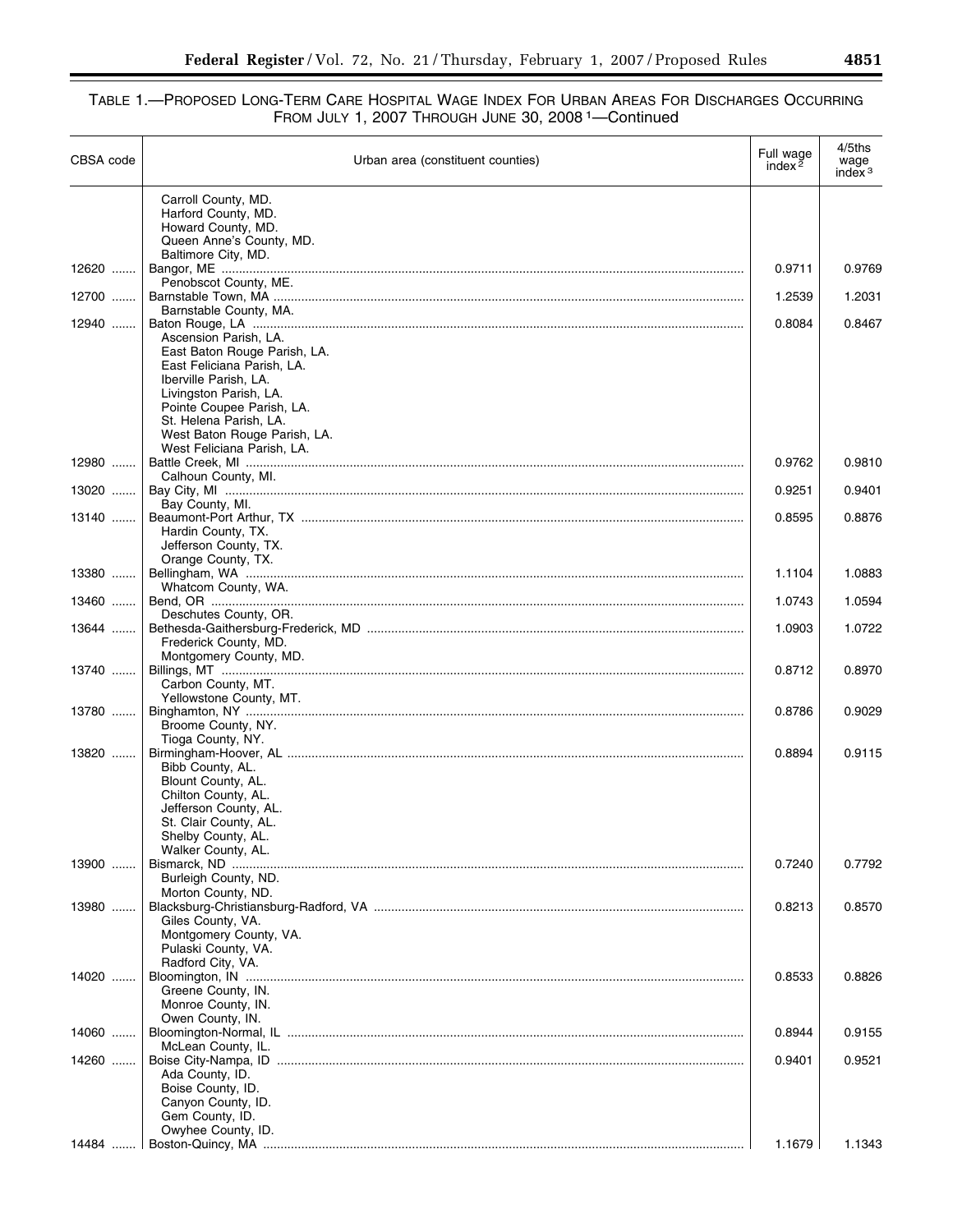#### TABLE 1.—PROPOSED LONG-TERM CARE HOSPITAL WAGE INDEX FOR URBAN AREAS FOR DISCHARGES OCCURRING FROM JULY 1, 2007 THROUGH JUNE 30, 2008 1—Continued

| CBSA code | Urban area (constituent counties)                | Full wage<br>index $2$ | 4/5ths<br>wage<br>index $3$ |
|-----------|--------------------------------------------------|------------------------|-----------------------------|
|           | Norfolk County, MA.<br>Plymouth County, MA.      |                        |                             |
| 14500     | Suffolk County, MA.                              | 1.0350                 | 1.0280                      |
| 14540     | Boulder County, CO.<br>Edmonson County, KY.      | 0.8148                 | 0.8518                      |
| 14740     | Warren County, KY.                               | 1.0913                 | 1.0730                      |
| 14860     | Kitsap County, WA.                               | 1.2659                 | 1.2127                      |
| 15180     | Fairfield County, CT.                            | 0.9430                 | 0.9544                      |
| 15260     | Cameron County, TX.                              | 1.0164                 | 1.0131                      |
|           | Brantley County, GA.<br>Glynn County, GA.        |                        |                             |
| 15380     | McIntosh County, GA.<br>Erie County, NY.         | 0.9424                 | 0.9539                      |
| 15500     | Niagara County, NY.                              | 0.8674                 | 0.8939                      |
| 15540     | Alamance County, NC.                             | 0.9474                 | 0.9579                      |
|           | Chittenden County, VT.<br>Franklin County, VT.   |                        |                             |
| 15764     | Grand Isle County, VT.<br>Middlesex County, MA.  | 1.0970                 | 1.0776                      |
| 15804     | Burlington County, NJ.                           | 1.0392                 | 1.0314                      |
|           | Camden County, NJ.<br>Gloucester County, NJ.     |                        |                             |
| 15940     | Carroll County, OH.                              | 0.9031                 | 0.9225                      |
| 15980     | Stark County, OH.                                | 0.9342                 | 0.9474                      |
| 16180     | Lee County, FL.<br>Carson City, NV.              | 1.0025                 | 1.0020                      |
| 16220     | Natrona County, WY.                              | 0.9145                 | 0.9316                      |
| 16300     | Benton County, IA.                               | 0.8888                 | 0.9110                      |
|           | Jones County, IA.<br>Linn County, IA.            |                        |                             |
| 16580     | Champaign County, IL.                            | 0.9644                 | 0.9715                      |
|           | Ford County, IL.<br>Piatt County, IL.            |                        |                             |
| 16620     | Boone County, WV.                                | 0.8542                 | 0.8834                      |
|           | Clay County, WV.<br>Kanawha County, WV.          |                        |                             |
|           | Lincoln County, WV.<br>Putnam County, WV.        |                        |                             |
| 16700     | Berkeley County, SC.                             | 0.9145                 | 0.9316                      |
|           | Charleston County, SC.<br>Dorchester County, SC. |                        |                             |
| 16740     | Anson County, NC.                                | 0.9554                 | 0.9643                      |
|           | Cabarrus County, NC.<br>Gaston County, NC.       |                        |                             |
|           | Mecklenburg County, NC.<br>Union County, NC.     |                        |                             |
| 16820     | York County, SC.<br>Albemarle County, VA.        | 1.0125                 | 1.0100                      |

۳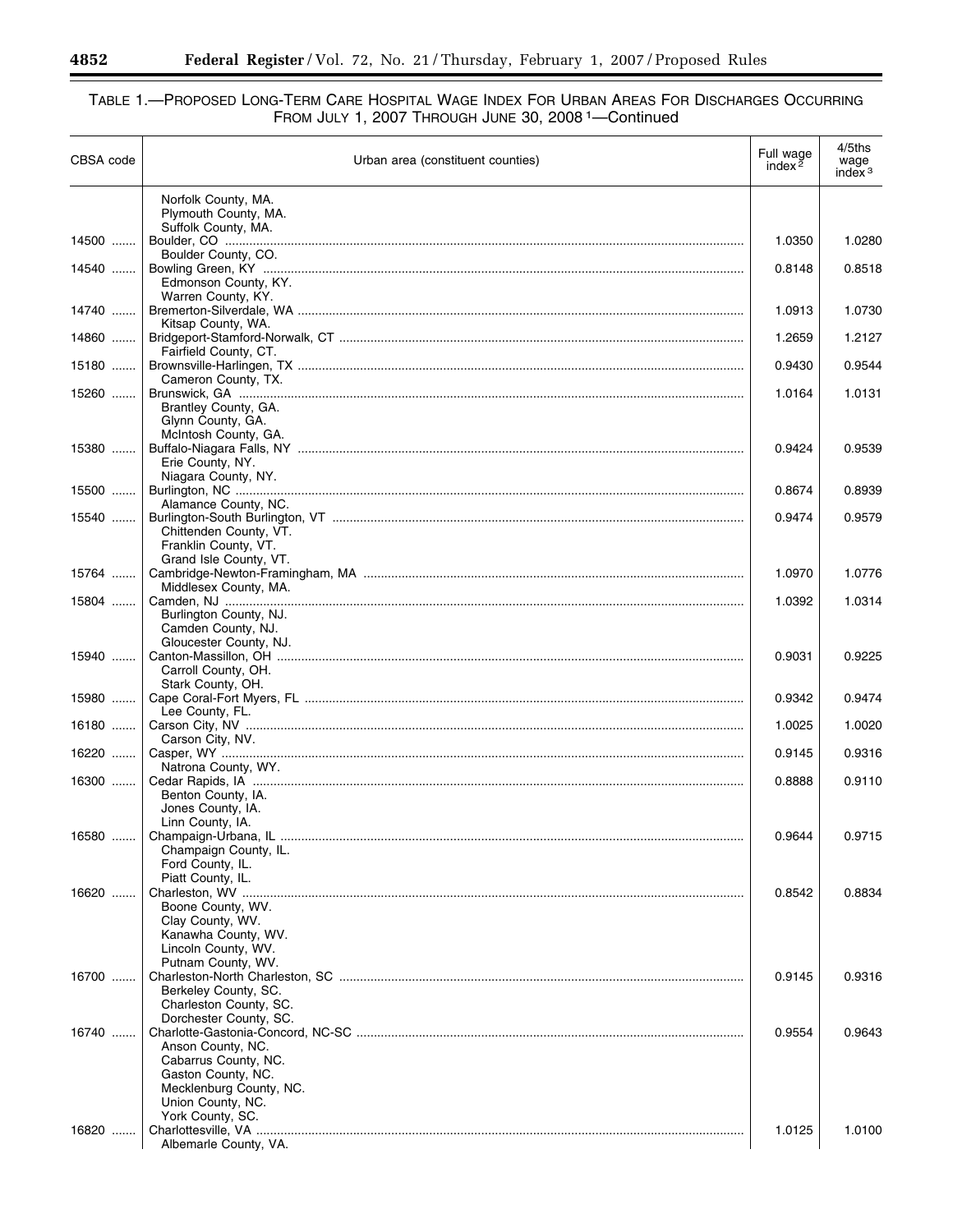$\equiv$ 

| CBSA code | Urban area (constituent counties)            | Full wage<br>index $2$ | 4/5ths<br>wage<br>index <sup>3</sup> |
|-----------|----------------------------------------------|------------------------|--------------------------------------|
|           | Fluvanna County, VA.<br>Greene County, VA.   |                        |                                      |
|           | Nelson County, VA.                           |                        |                                      |
|           | Charlottesville City, VA.                    |                        |                                      |
| 16860     |                                              | 0.8948                 | 0.9158                               |
|           | Catoosa County, GA.<br>Dade County, GA.      |                        |                                      |
|           | Walker County, GA.                           |                        |                                      |
|           | Hamilton County, TN.                         |                        |                                      |
|           | Marion County, TN.                           |                        |                                      |
|           | Sequatchie County, TN.                       |                        |                                      |
| 16940     | Laramie County, WY.                          | 0.9060                 | 0.9248                               |
| 16974     |                                              | 1.0751                 | 1.0601                               |
|           | Cook County, IL.                             |                        |                                      |
|           | DeKalb County, IL.                           |                        |                                      |
|           | DuPage County, IL.                           |                        |                                      |
|           | Grundy County, IL.                           |                        |                                      |
|           | Kane County, IL.<br>Kendall County, IL.      |                        |                                      |
|           | McHenry County, IL.                          |                        |                                      |
|           | Will County, IL.                             |                        |                                      |
| 17020     |                                              | 1.1053                 | 1.0842                               |
|           | Butte County, CA.                            |                        |                                      |
| 17140     | Dearborn County, IN.                         | 0.9601                 | 0.9681                               |
|           | Franklin County, IN.                         |                        |                                      |
|           | Ohio County, IN.                             |                        |                                      |
|           | Boone County, KY.                            |                        |                                      |
|           | Bracken County, KY.                          |                        |                                      |
|           | Campbell County, KY.<br>Gallatin County, KY. |                        |                                      |
|           | Grant County, KY.                            |                        |                                      |
|           | Kenton County, KY.                           |                        |                                      |
|           | Pendleton County, KY.                        |                        |                                      |
|           | Brown County, OH.                            |                        |                                      |
|           | Butler County, OH.<br>Clermont County, OH.   |                        |                                      |
|           | Hamilton County, OH.                         |                        |                                      |
|           | Warren County, OH.                           |                        |                                      |
| 17300     |                                              | 0.8436                 | 0.8749                               |
|           | Christian County, KY.                        |                        |                                      |
|           | Trigg County, KY.<br>Montgomery County, TN.  |                        |                                      |
|           | Stewart County, TN.                          |                        |                                      |
| 17420     |                                              | 0.8109                 | 0.8487                               |
|           | Bradley County, TN.                          |                        |                                      |
|           | Polk County, TN.                             |                        |                                      |
| 17460     | Cuyahoga County, OH.                         | 0.9400                 | 0.9520                               |
|           | Geauga County, OH.                           |                        |                                      |
|           | Lake County, OH.                             |                        |                                      |
|           | Lorain County, OH.                           |                        |                                      |
|           | Medina County, OH.                           |                        |                                      |
| 17660     |                                              | 0.9344                 | 0.9475                               |
| 17780     | Kootenai County, ID.                         | 0.9045                 | 0.9236                               |
|           | Brazos County, TX.                           |                        |                                      |
|           | Burleson County, TX.                         |                        |                                      |
|           | Robertson County, TX.                        |                        |                                      |
| 17820     |                                              | 0.9701                 | 0.9761                               |
|           | El Paso County, CO.                          |                        |                                      |
| 17860     | Teller County, CO.                           | 0.8542                 | 0.8834                               |
|           | Boone County, MO.                            |                        |                                      |
|           | Howard County, MO.                           |                        |                                      |
| 17900     |                                              | 0.8933                 | 0.9146                               |
|           | Calhoun County, SC.                          |                        |                                      |
|           | Fairfield County, SC.                        |                        |                                      |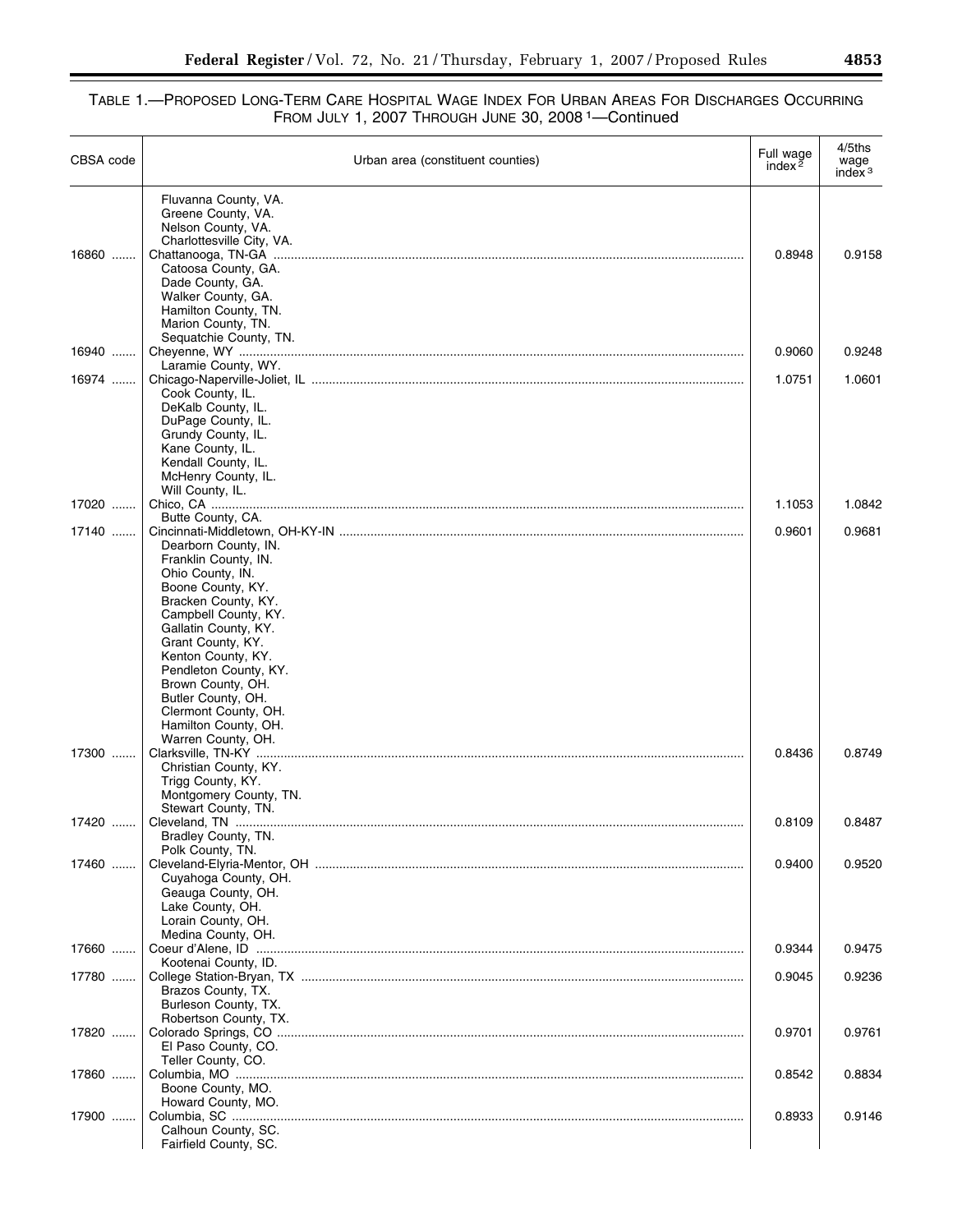#### TABLE 1.—PROPOSED LONG-TERM CARE HOSPITAL WAGE INDEX FOR URBAN AREAS FOR DISCHARGES OCCURRING FROM JULY 1, 2007 THROUGH JUNE 30, 2008 1—Continued

| CBSA code | Urban area (constituent counties)             | Full wage<br>index $2$ | 4/5ths<br>wage<br>index $3$ |
|-----------|-----------------------------------------------|------------------------|-----------------------------|
|           | Kershaw County, SC.                           |                        |                             |
|           | Lexington County, SC.<br>Richland County, SC. |                        |                             |
|           | Saluda County, SC.                            |                        |                             |
| 17980     |                                               | 0.8239                 | 0.8591                      |
|           | Russell County, AL.                           |                        |                             |
|           | Chattahoochee County, GA.                     |                        |                             |
|           | Harris County, GA.<br>Marion County, GA.      |                        |                             |
|           | Muscogee County, GA.                          |                        |                             |
| 18020     |                                               | 0.9318                 | 0.9454                      |
|           | Bartholomew County, IN.                       |                        |                             |
| 18140     | Delaware County, OH.                          | 1.0107                 | 1.0086                      |
|           | Fairfield County, OH.                         |                        |                             |
|           | Franklin County, OH.                          |                        |                             |
|           | Licking County, OH.                           |                        |                             |
|           | Madison County, OH.<br>Morrow County, OH.     |                        |                             |
|           | Pickaway County, OH.                          |                        |                             |
|           | Union County, OH.                             |                        |                             |
| 18580     |                                               | 0.8564                 | 0.8851                      |
|           | Aransas County, TX.<br>Nueces County, TX.     |                        |                             |
|           | San Patricio County, TX.                      |                        |                             |
| 18700     |                                               | 1.1546                 | 1.1237                      |
|           | Benton County, OR.                            |                        |                             |
| 19060     | Allegany County, MD.                          | 0.8446                 | 0.8757                      |
|           | Mineral County, WV.                           |                        |                             |
| 19124     |                                               | 1.0075                 | 1.0060                      |
|           | Collin County, TX.                            |                        |                             |
|           | Dallas County, TX.<br>Delta County, TX.       |                        |                             |
|           | Denton County, TX.                            |                        |                             |
|           | Ellis County, TX.                             |                        |                             |
|           | Hunt County, TX.                              |                        |                             |
|           | Kaufman County, TX.<br>Rockwall County, TX.   |                        |                             |
| 19140     |                                               | 0.9093                 | 0.9274                      |
|           | Murray County, GA.                            |                        |                             |
|           | Whitfield County, GA.                         |                        |                             |
| 19180     | Vermilion County, IL.                         | 0.9266                 | 0.9413                      |
| 19260     |                                               | 0.8451                 | 0.8761                      |
|           | Pittsylvania County, VA.                      |                        |                             |
|           | Danville City, VA.                            |                        |                             |
| 19340     | Henry County, IL.                             | 0.8846                 | 0.9077                      |
|           | Mercer County, IL.                            |                        |                             |
|           | Rock Island County, IL.                       |                        |                             |
|           | Scott County, IA.                             |                        |                             |
| 19380     | Greene County, OH.                            | 0.9037                 | 0.9230                      |
|           | Miami County, OH.                             |                        |                             |
|           | Montgomery County, OH.                        |                        |                             |
|           | Preble County, OH.                            |                        |                             |
| 19460     |                                               | 0.8159                 | 0.8527                      |
|           | Lawrence County, AL.<br>Morgan County, AL.    |                        |                             |
| 19500     |                                               | 0.8172                 | 0.8538                      |
|           | Macon County, IL.                             |                        |                             |
| 19660     |                                               | 0.9263                 | 0.9410                      |
| 19740     | Volusia County, FL.                           | 1.0930                 | 1.0744                      |
|           | Adams County, CO.                             |                        |                             |
|           | Arapahoe County, CO.                          |                        |                             |
|           | Broomfield County, CO.                        |                        |                             |
|           | Clear Creek County, CO.                       |                        |                             |

Ξ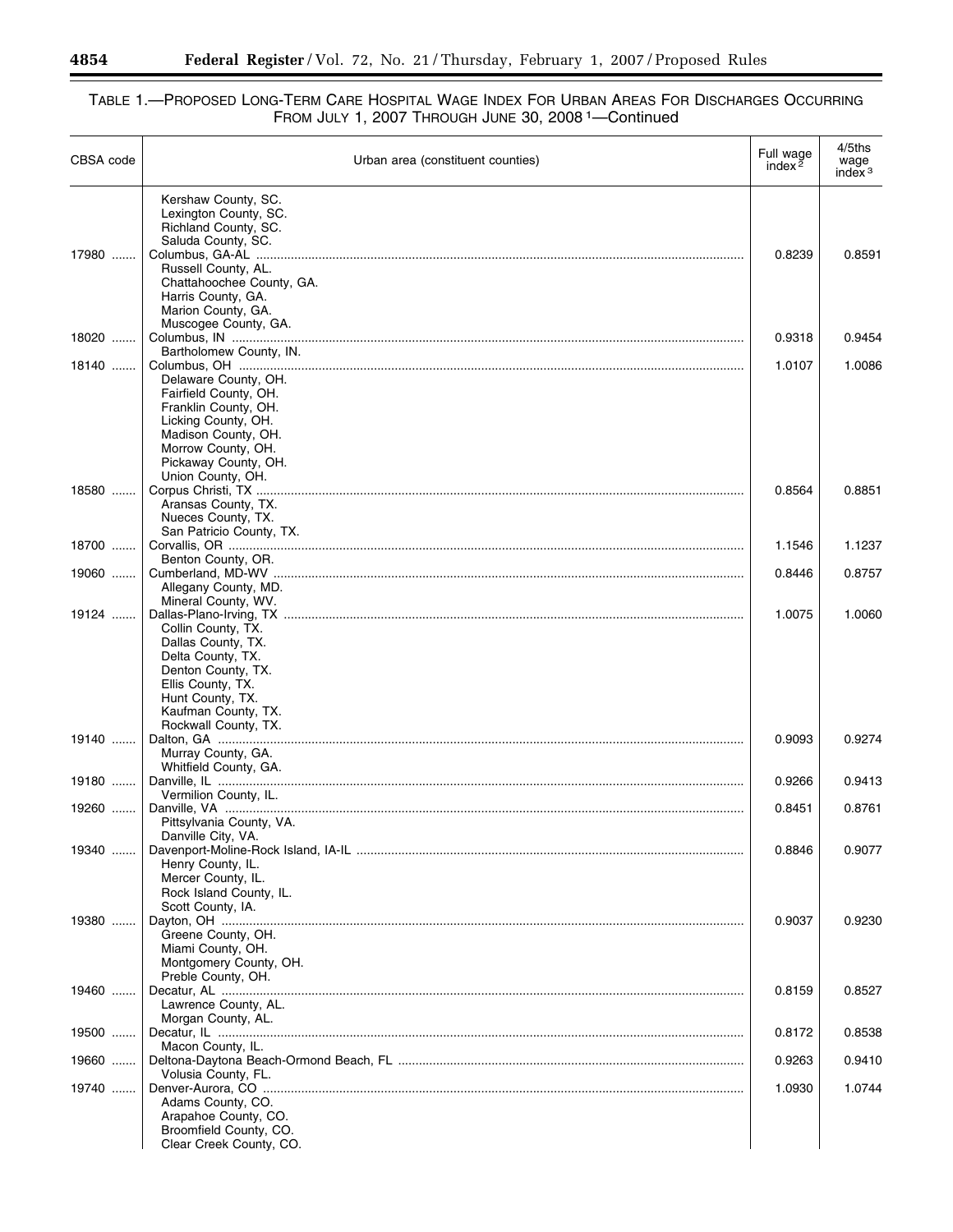| CBSA code | Urban area (constituent counties)                                 | Full wage<br>index $2$ | 4/5ths<br>wage<br>index $3$ |
|-----------|-------------------------------------------------------------------|------------------------|-----------------------------|
|           | Denver County, CO.<br>Douglas County, CO.                         |                        |                             |
|           | Elbert County, CO.<br>Gilpin County, CO.<br>Jefferson County, CO. |                        |                             |
| 19780     | Park County, CO.<br>Dallas County, IA.                            | 0.9214                 | 0.9371                      |
|           | Guthrie County, IA.<br>Madison County, IA.<br>Polk County, IA.    |                        |                             |
| 19804     | Warren County, IA.                                                | 1.0281                 | 1.0225                      |
| 20020     | Wayne County, MI.                                                 | 0.7381                 | 0.7905                      |
|           | Geneva County, AL.<br>Henry County, AL.<br>Houston County, AL.    |                        |                             |
| 20100     |                                                                   | 0.9847                 | 0.9878                      |
| 20220     | Kent County, DE.                                                  | 0.9133                 | 0.9306                      |
| 20260     | Dubuque County, IA.                                               | 1.0042                 | 1.0034                      |
|           | Carlton County, MN.<br>St. Louis County, MN.                      |                        |                             |
| 20500     | Douglas County, WI.                                               | 0.9826                 | 0.9861                      |
|           | Chatham County, NC.                                               |                        |                             |
|           | Durham County, NC.<br>Orange County, NC.                          |                        |                             |
| 20740     | Person County, NC.                                                | 0.9630                 | 0.9704                      |
|           | Chippewa County, WI.<br>Eau Claire County, WI.                    |                        |                             |
| 20764     | Middlesex County, NJ.                                             | 1.1190                 | 1.0952                      |
|           | Monmouth County, NJ.                                              |                        |                             |
|           | Ocean County, NJ.<br>Somerset County, NJ.                         |                        |                             |
| 20940     | Imperial County, CA.                                              | 0.9076                 | 0.9261                      |
| 21060     | Hardin County, KY.                                                | 0.8697                 | 0.8958                      |
|           | Larue County, KY.                                                 |                        |                             |
| 21140     | Elkhart County, IN.                                               | 0.9426                 | 0.9541                      |
| 21300     | Chemung County, NY.                                               | 0.8240                 | 0.8592                      |
| 21340     | El Paso County, TX.                                               | 0.9053                 | 0.9242                      |
| 21500     |                                                                   | 0.8827                 | 0.9062                      |
| 21604     | Erie County, PA.                                                  | 1.0418                 | 1.0334                      |
| 21660     | Essex County, MA.                                                 | 1.0876                 | 1.0701                      |
| 21780     | Lane County, OR.                                                  | 0.9071                 | 0.9257                      |
|           | Gibson County, IN.<br>Posey County, IN.                           |                        |                             |
|           | Vanderburgh County, IN.<br>Warrick County, IN.                    |                        |                             |
|           | Henderson County, KY.                                             |                        |                             |
| 21820     | Webster County, KY.                                               | 1.1059                 | 1.0847                      |
| 21940     | Fairbanks North Star Borough, AK.                                 | 0.4036                 | 0.5229                      |
|           | Ceiba Municipio, PR.<br>Fajardo Municipio, PR.                    |                        |                             |
|           | Luquillo Municipio, PR.                                           |                        |                             |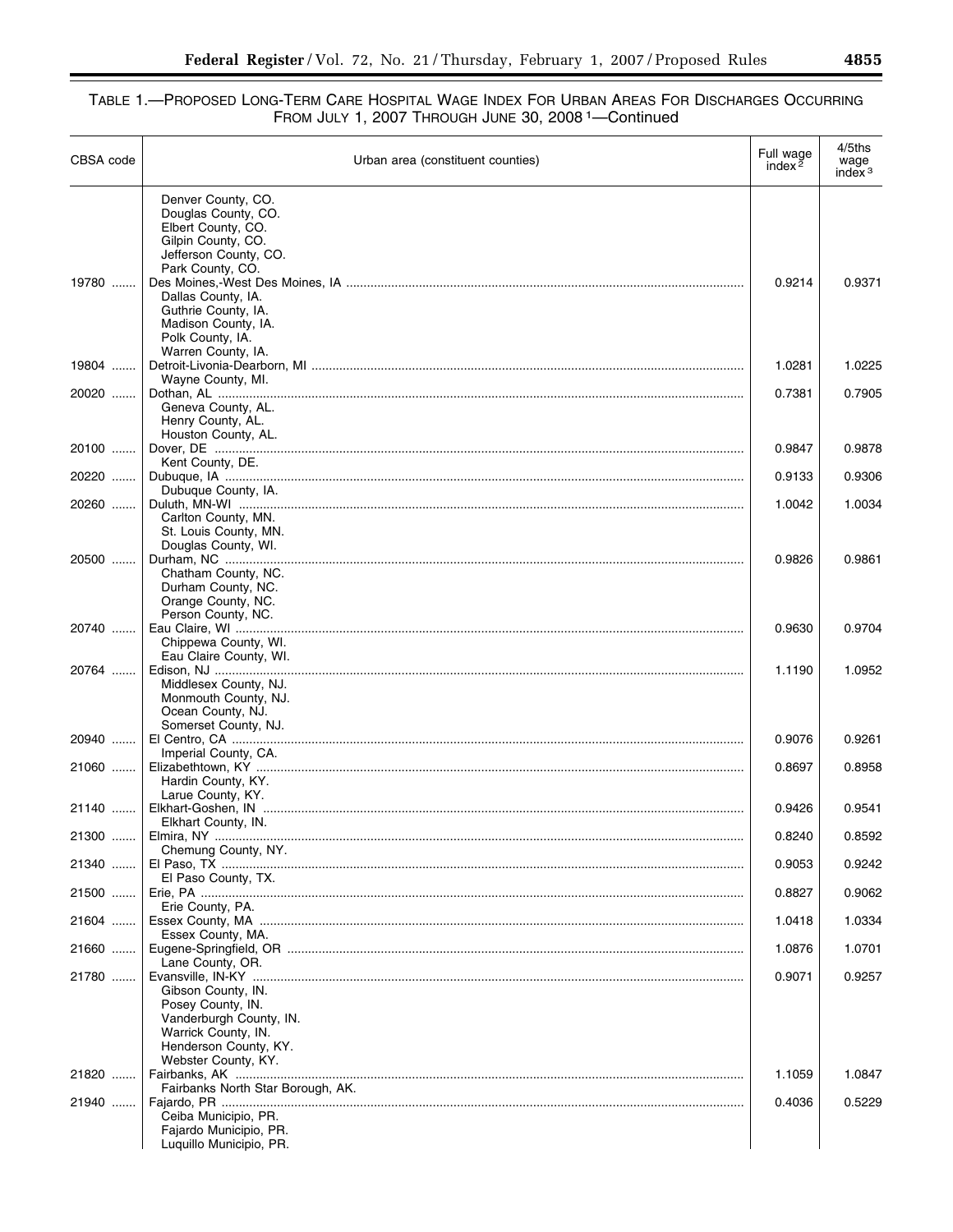#### TABLE 1.—PROPOSED LONG-TERM CARE HOSPITAL WAGE INDEX FOR URBAN AREAS FOR DISCHARGES OCCURRING FROM JULY 1, 2007 THROUGH JUNE 30, 2008 1—Continued

| CBSA code | Urban area (constituent counties)<br><u> 1989 - Johann Stein, mars an de Brasilia (b. 1989)</u>                       | Full wage<br>index $2$ | $4/5$ ths<br>wage<br>index $3$ |
|-----------|-----------------------------------------------------------------------------------------------------------------------|------------------------|--------------------------------|
| 22020     | Cass County, ND.                                                                                                      | 0.8250                 | 0.8600                         |
| 22140     | Clay County, MN.<br>San Juan County, NM.                                                                              | 0.8589                 | 0.8871                         |
| 22180     | Cumberland County, NC.                                                                                                | 0.8945                 | 0.9156                         |
| 22220     | Hoke County, NC.<br>Benton County, AR.<br>Madison County, AR.<br>Washington County, AR.                               | 0.8865                 | 0.9092                         |
| 22380     | McDonald County, MO.                                                                                                  | 1.1601                 | 1.1281                         |
| 22420     | Coconino County, AZ.                                                                                                  | 1.0969                 | 1.0775                         |
| 22500     | Genesee County, MI.<br>Darlington County, SC.                                                                         | 0.8388                 | 0.8710                         |
| 22520     | Florence County, SC.<br>Colbert County, AL.                                                                           | 0.7843                 | 0.8274                         |
| 22540     | Lauderdale County, AL.                                                                                                | 1.0063                 | 1.0050                         |
| 22660     | Fond du Lac County, WI.                                                                                               | 0.9544                 | 0.9635                         |
| 22744     | Larimer County, CO.                                                                                                   | 1.0133                 | 1.0106                         |
| 22900     | Broward County, FL.                                                                                                   | 0.7731                 | 0.8185                         |
| 23020     | Crawford County, AR.<br>Franklin County, AR.<br>Sebastian County, AR.<br>Le Flore County, OK.<br>Sequoyah County, OK. | 0.8643                 | 0.8914                         |
| 23060     | Okaloosa County, FL.                                                                                                  | 0.9517                 | 0.9614                         |
|           | Allen County, IN.<br>Wells County, IN.                                                                                |                        |                                |
| 23104     | Whitley County, IN.<br>Johnson County, TX.<br>Parker County, TX.<br>Tarrant County, TX.                               | 0.9569                 | 0.9655                         |
| 23420     | Wise County, TX.                                                                                                      | 1.0943                 | 1.0754                         |
| 23460     | Fresno County, CA.                                                                                                    | 0.8066                 | 0.8453                         |
| 23540     | Etowah County, AL.<br>Alachua County, FL.                                                                             | 0.9277                 | 0.9422                         |
| 23580     | Gilchrist County, FL.<br>Hall County, GA.                                                                             | 0.8958                 | 0.9166                         |
| 23844     | Jasper County, IN.<br>Lake County, IN.<br>Newton County, IN.                                                          | 0.9334                 | 0.9467                         |
| 24020     | Porter County, IN.<br>Warren County, NY.                                                                              | 0.8324                 | 0.8659                         |
| 24140     | Washington County, NY.                                                                                                | 0.9171                 | 0.9337                         |
| 24220     | Wayne County, NC.<br>Polk County, MN.                                                                                 | 0.7949                 | 0.8359                         |
| 24300     | Grand Forks County, ND.                                                                                               | 0.9668                 | 0.9734                         |

Ξ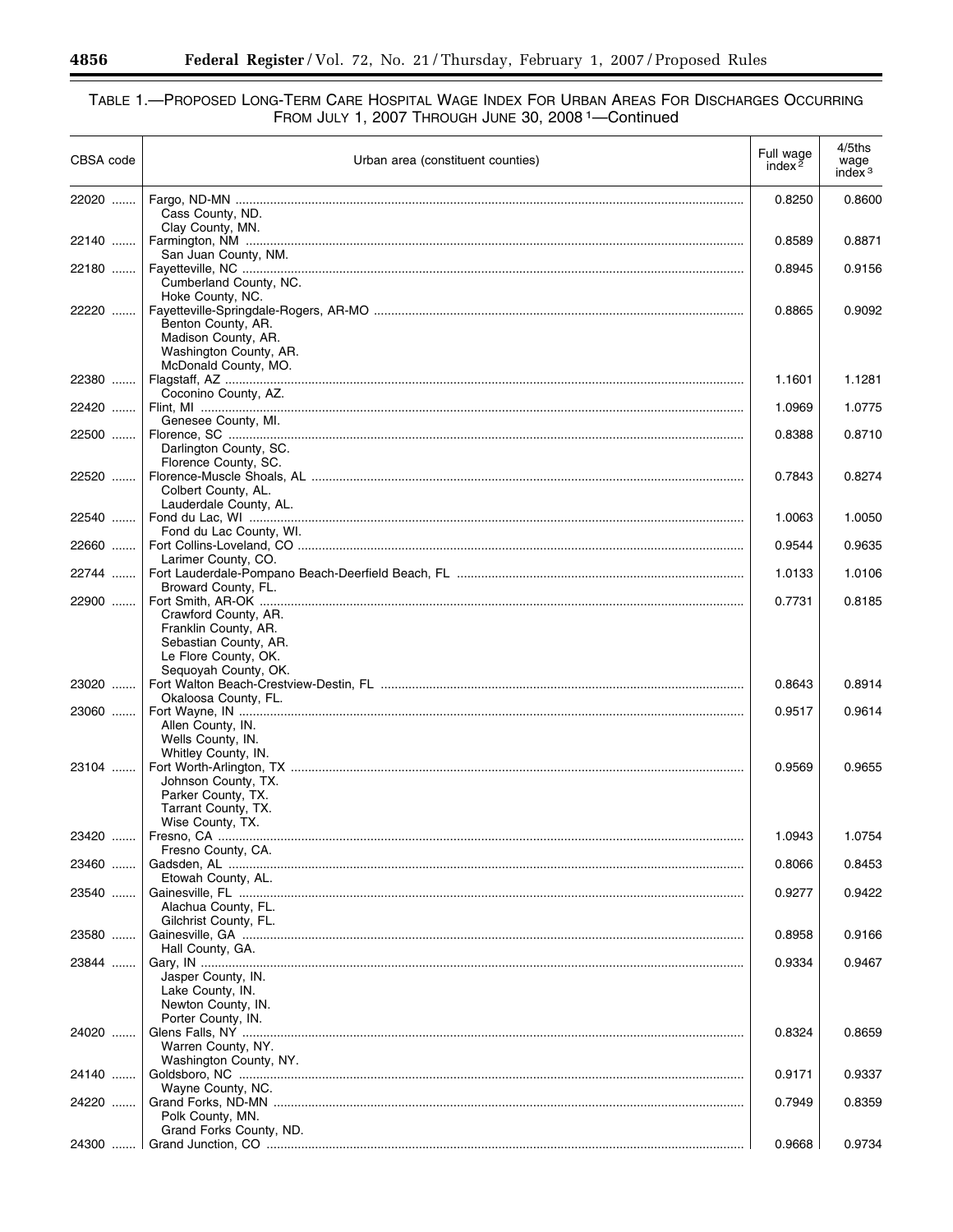| CBSA code | Urban area (constituent counties)                                                                              | Full wage<br>index $2$ | 4/5ths<br>wage<br>index <sup>3</sup> |
|-----------|----------------------------------------------------------------------------------------------------------------|------------------------|--------------------------------------|
| 24340     | Mesa County, CO.<br>Barry County, MI.<br>Ionia County, MI.<br>Kent County, MI.                                 | 0.9455                 | 0.9564                               |
| 24500     | Newaygo County, MI.                                                                                            | 0.8598                 | 0.8878                               |
| 24540     | Cascade County, MT.                                                                                            | 0.9602                 | 0.9682                               |
| 24580     | Weld County, CO.                                                                                               | 0.9787                 | 0.9830                               |
|           | Brown County, WI.<br>Kewaunee County, WI.<br>Oconto County, WI.                                                |                        |                                      |
| 24660     | Guilford County, NC.<br>Randolph County, NC.<br>Rockingham County, NC.                                         | 0.8866                 | 0.9093                               |
| 24780     | Greene County, NC.<br>Pitt County, NC.                                                                         | 0.9432                 | 0.9546                               |
| 24860     | Greenville County, SC.<br>Laurens County, SC.<br>Pickens County, SC.                                           | 0.9804                 | 0.9843                               |
| 25020     | Arroyo Municipio, PR.<br>Guayama Municipio, PR.<br>Patillas Municipio, PR.                                     | 0.3235                 | 0.4588                               |
| 25060     | Hancock County, MS.<br>Harrison County, MS.<br>Stone County, MS.                                               | 0.8915                 | 0.9132                               |
| 25180     | Washington County, MD.<br>Berkeley County, WV.                                                                 | 0.9038                 | 0.9230                               |
| 25260     | Morgan County, WV.                                                                                             | 1.0282                 | 1.0226                               |
| 25420     | Kings County, CA.<br>Cumberland County, PA.<br>Dauphin County, PA.<br>Perry County, PA.                        | 0.9402                 | 0.9522                               |
| 25500     | Rockingham County, VA.<br>Harrisonburg City, VA.                                                               | 0.9073                 | 0.9258                               |
| 25540     | Hartford, CT.<br>Hartford County, CT.<br>Litchfield County, CT.<br>Middlesex County, CT.                       | 1.0894                 | 1.0715                               |
| 25620     | Tolland County, CT.<br>Forrest County, MS.<br>Lamar County, MS.                                                | 0.7430                 | 0.7944                               |
| 25860     | Perry County, MS.<br>Alexander County, NC.<br>Burke County, NC.<br>Caldwell County, NC.<br>Catawba County, NC. | 0.9010                 | 0.9208                               |
| 26100     |                                                                                                                | 0.9163                 | 0.9330                               |
| 26180     | Ottawa County, MI.                                                                                             | 1.1096                 | 1.0877                               |
| 26300     | Honolulu County, HI.                                                                                           | 0.8782                 | 0.9026                               |
| 26380     | Garland County, AR.<br>Lafourche Parish, LA.                                                                   | 0.8082                 | 0.8466                               |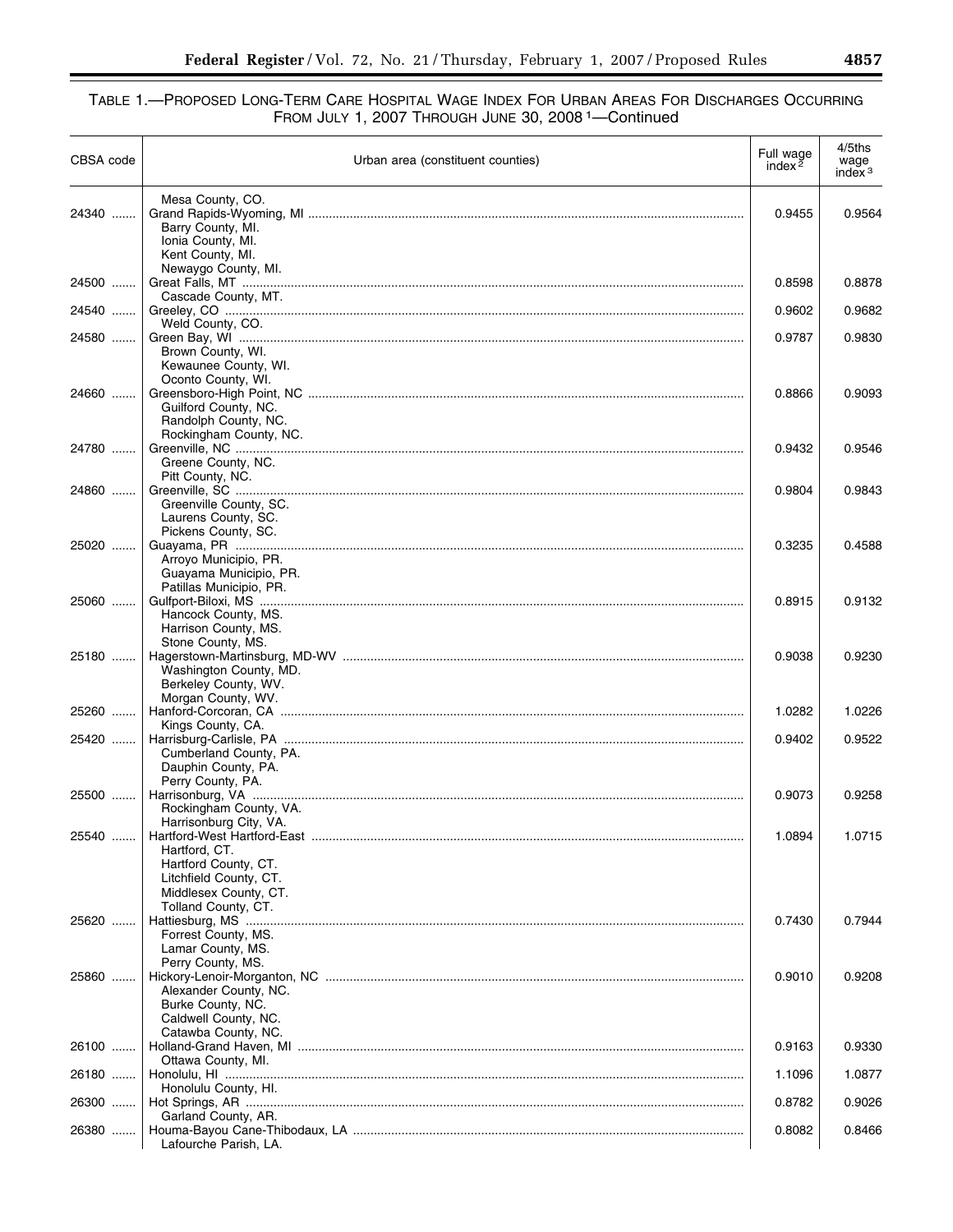#### TABLE 1.—PROPOSED LONG-TERM CARE HOSPITAL WAGE INDEX FOR URBAN AREAS FOR DISCHARGES OCCURRING FROM JULY 1, 2007 THROUGH JUNE 30, 2008 1—Continued

| CBSA code | Urban area (constituent counties)             | Full wage<br>index $2$ | 4/5ths<br>wage<br>index $3$ |
|-----------|-----------------------------------------------|------------------------|-----------------------------|
| 26420     | Terrebonne Parish, LA.<br>Austin County, TX.  | 1.0008                 | 1.0006                      |
|           | Brazoria County, TX.<br>Chambers County, TX.  |                        |                             |
|           | Fort Bend County, TX.                         |                        |                             |
|           | Galveston County, TX.<br>Harris County, TX.   |                        |                             |
|           | Liberty County, TX.<br>Montgomery County, TX. |                        |                             |
|           | San Jacinto County, TX.                       |                        |                             |
| 26580     | Waller County, TX.                            | 0.8997                 | 0.9198                      |
|           | Boyd County, KY.<br>Greenup County, KY.       |                        |                             |
|           | Lawrence County, OH.                          |                        |                             |
|           | Cabell County, WV.<br>Wayne County, WV.       |                        |                             |
| 26620     | Limestone County, AL.                         | 0.9007                 | 0.9206                      |
|           | Madison County, AL.                           |                        |                             |
| 26820     | Bonneville County, ID.                        | 0.9088                 | 0.9270                      |
| 26900     | Jefferson County, ID.                         | 0.9895                 | 0.9916                      |
|           | Boone County, IN.                             |                        |                             |
|           | Brown County, IN.<br>Hamilton County, IN.     |                        |                             |
|           | Hancock County, IN.<br>Hendricks County, IN.  |                        |                             |
|           | Johnson County, IN.                           |                        |                             |
|           | Marion County, IN.<br>Morgan County, IN.      |                        |                             |
|           | Putnam County, IN.                            |                        |                             |
| 26980     | Shelby County, IN.                            | 0.9714                 | 0.9771                      |
|           | Johnson County, IA.<br>Washington County, IA. |                        |                             |
| 27060     |                                               | 0.9928                 | 0.9942                      |
| 27100     | Tompkins County, NY.                          | 0.9560                 | 0.9648                      |
| 27140     | Jackson County, MI.                           | 0.8271                 | 0.8617                      |
|           | Copiah County, MS.                            |                        |                             |
|           | Hinds County, MS.<br>Madison County, MS.      |                        |                             |
|           | Rankin County, MS.<br>Simpson County, MS.     |                        |                             |
| 27180     |                                               | 0.8853                 | 0.9082                      |
|           | Chester County, TN.<br>Madison County, TN.    |                        |                             |
| 27260     | Baker County, FL.                             | 0.9165                 | 0.9332                      |
|           | Clay County, FL.                              |                        |                             |
|           | Duval County, FL.<br>Nassau County, FL.       |                        |                             |
| 27340     | St. Johns County, FL.                         | 0.8231                 | 0.8585                      |
|           | Onslow County, NC.                            |                        |                             |
| 27500     | Rock County, WI.                              | 0.9655                 | 0.9724                      |
| 27620     |                                               | 0.8332                 | 0.8666                      |
|           | Callaway County, MO.<br>Cole County, MO.      |                        |                             |
|           | Moniteau County, MO.<br>Osage County, MO.     |                        |                             |
| 27740     |                                               | 0.8043                 | 0.8434                      |
|           | Carter County, TN.<br>Unicoi County, TN.      |                        |                             |

-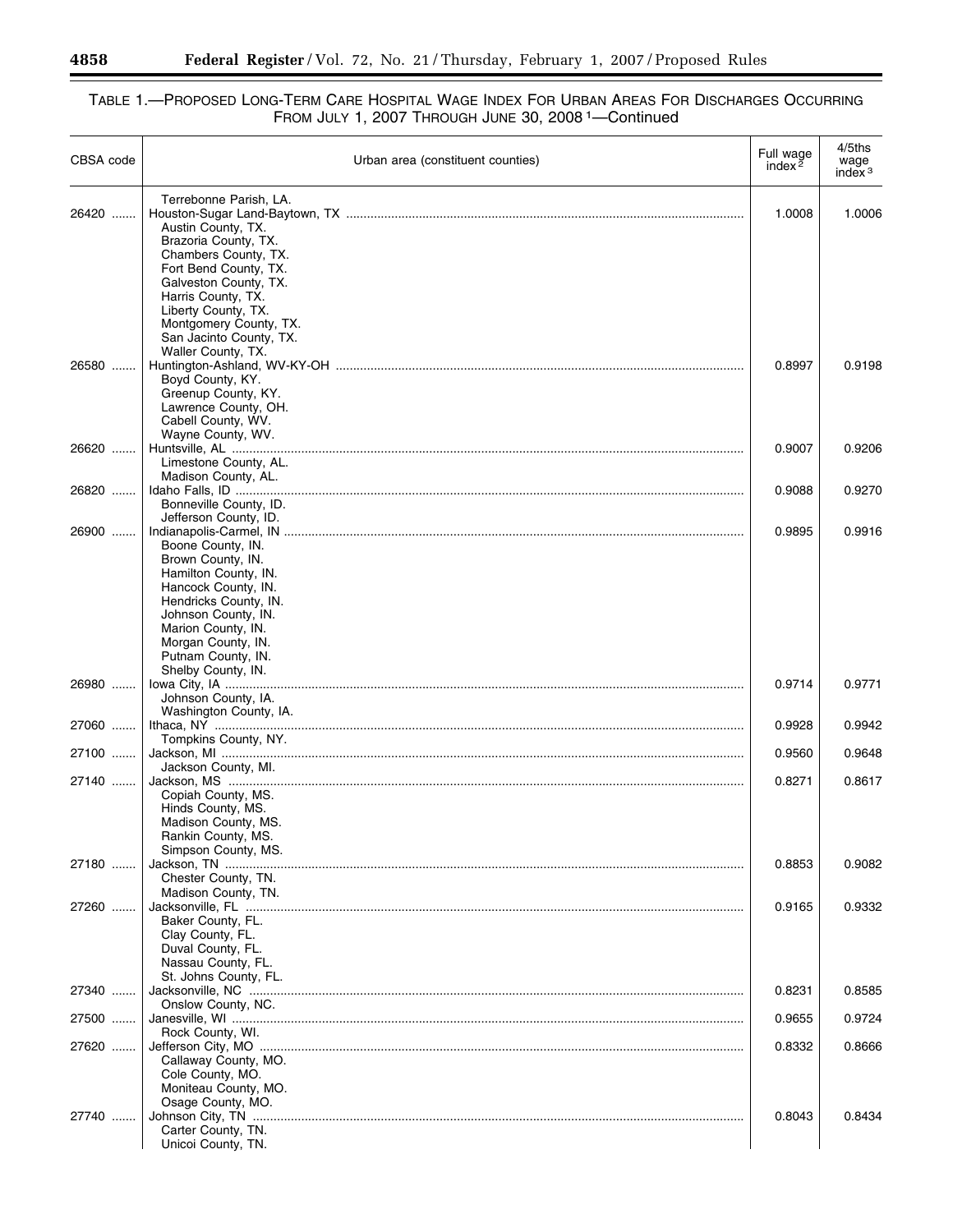| CBSA code | Urban area (constituent counties)              | Full wage<br>index $2$ | 4/5ths<br>wage<br>index $3$ |
|-----------|------------------------------------------------|------------------------|-----------------------------|
| 27780     | Washington County, TN.                         | 0.8620                 | 0.8896                      |
| 27860     | Cambria County, PA.                            | 0.7662                 | 0.8130                      |
|           | Craighead County, AR.                          |                        |                             |
|           | Poinsett County, AR.                           |                        |                             |
| 27900     | Jasper County, MO.                             | 0.8605                 | 0.8884                      |
|           | Newton County, MO.                             |                        |                             |
| 28020     | Kalamazoo County, MI.                          | 1.0704                 | 1.0563                      |
|           | Van Buren County, MI.                          |                        |                             |
| 28100     |                                                | 1.0083                 | 1.0066                      |
| 28140     | Kankakee County, IL.                           | 0.9495                 | 0.9596                      |
|           | Franklin County, KS.                           |                        |                             |
|           | Johnson County, KS.<br>Leavenworth County, KS. |                        |                             |
|           | Linn County, KS.                               |                        |                             |
|           | Miami County, KS.                              |                        |                             |
|           | Wyandotte County, KS.<br>Bates County, MO.     |                        |                             |
|           | Caldwell County, MO.                           |                        |                             |
|           | Cass County, MO.                               |                        |                             |
|           | Clay County, MO.<br>Clinton County, MO.        |                        |                             |
|           | Jackson County, MO.                            |                        |                             |
|           | Lafayette County, MO.                          |                        |                             |
|           | Platte County, MO.<br>Ray County, MO.          |                        |                             |
| 28420     |                                                | 1.0343                 | 1.0274                      |
|           | Benton County, WA.<br>Franklin County, WA.     |                        |                             |
| 28660     |                                                | 0.8901                 | 0.9121                      |
|           | Bell County, TX.                               |                        |                             |
|           | Coryell County, TX.<br>Lampasas County, TX.    |                        |                             |
| 28700     |                                                | 0.7985                 | 0.8388                      |
|           | Hawkins County, TN.                            |                        |                             |
|           | Sullivan County, TN.<br>Bristol City, VA.      |                        |                             |
|           | Scott County, VA.                              |                        |                             |
| 28740     | Washington County, VA.                         | 0.9367                 | 0.9494                      |
|           | Ulster County, NY.                             |                        |                             |
| 28940     |                                                | 0.8249                 | 0.8599                      |
|           | Anderson County, TN.<br>Blount County, TN.     |                        |                             |
|           | Knox County, TN.                               |                        |                             |
|           | Loudon County, TN.<br>Union County, TN.        |                        |                             |
| 29020     |                                                | 0.9669                 | 0.9735                      |
|           | Howard County, IN.                             |                        |                             |
| 29100     | Tipton County, IN.                             | 0.9426                 | 0.9541                      |
|           | Houston County, MN.                            |                        |                             |
|           | La Crosse County, WI.                          |                        |                             |
| 29140     | Benton County, IN.                             | 0.8931                 | 0.9145                      |
|           | Carroll County, IN.                            |                        |                             |
|           | Tippecanoe County, IN.                         |                        |                             |
| 29180     | Lafayette Parish, LA.                          | 0.8289                 | 0.8631                      |
|           | St. Martin Parish, LA.                         |                        |                             |
| 29340     |                                                | 0.7914                 | 0.8331                      |
|           | Calcasieu Parish, LA.<br>Cameron Parish, LA.   |                        |                             |
| 29404     |                                                | 1.0570                 | 1.0456                      |
|           | Lake County, IL.                               |                        |                             |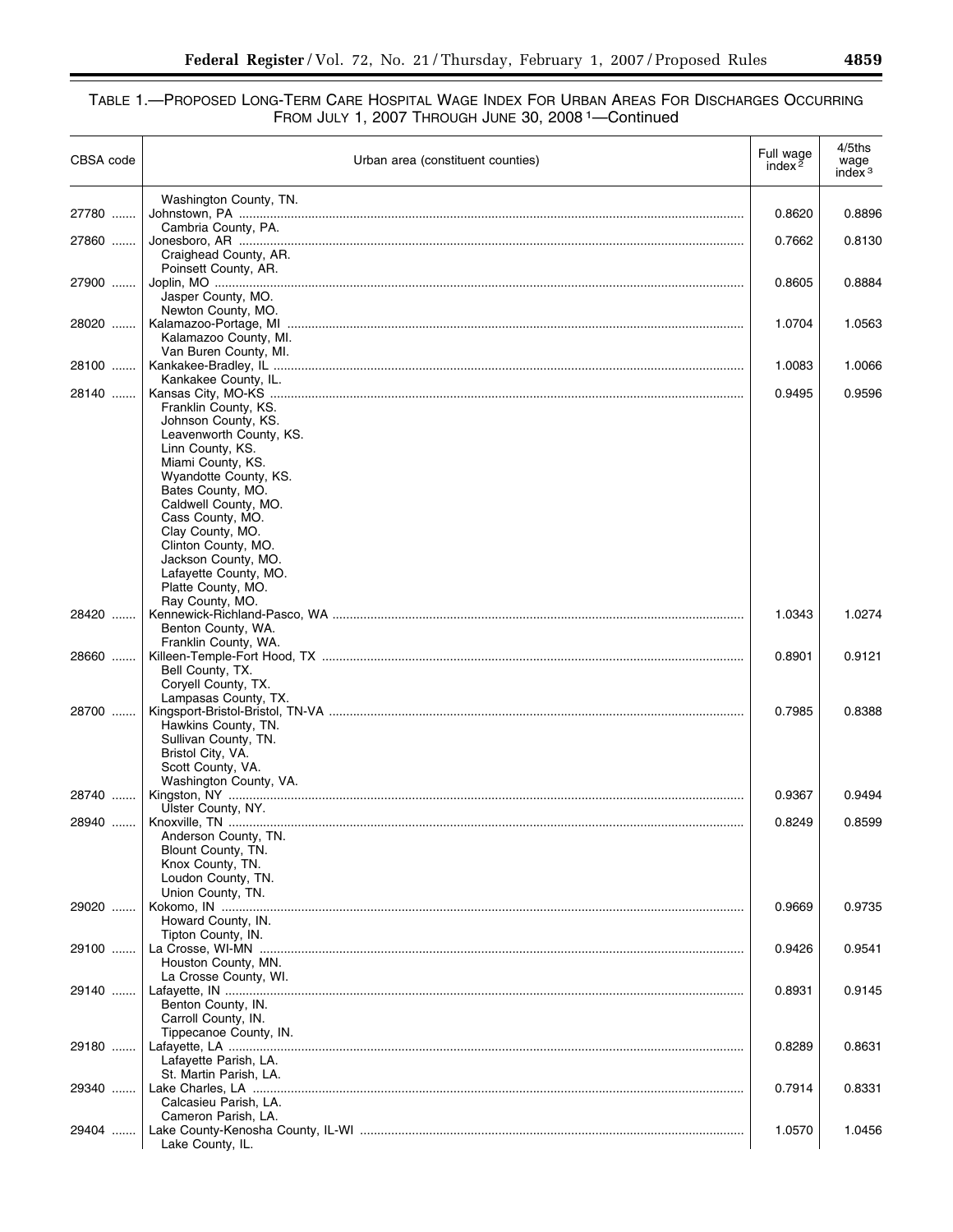#### TABLE 1.—PROPOSED LONG-TERM CARE HOSPITAL WAGE INDEX FOR URBAN AREAS FOR DISCHARGES OCCURRING FROM JULY 1, 2007 THROUGH JUNE 30, 2008 1—Continued

| CBSA code | Urban area (constituent counties)                                                                                                                                                                        | Full wage<br>index $2$ | 4/5ths<br>wage<br>index $3$ |
|-----------|----------------------------------------------------------------------------------------------------------------------------------------------------------------------------------------------------------|------------------------|-----------------------------|
| 29460     | Kenosha County, WI.                                                                                                                                                                                      | 0.8879                 | 0.9103                      |
| 29540     | Polk County, FL.                                                                                                                                                                                         | 0.9589                 | 0.9671                      |
| 29620     | Lancaster County, PA.                                                                                                                                                                                    | 1.0088                 | 1.0070                      |
|           | Clinton County, MI.<br>Eaton County, MI.                                                                                                                                                                 |                        |                             |
| 29700     | Ingham County, MI.                                                                                                                                                                                       | 0.7811                 | 0.8249                      |
| 29740     | Webb County, TX.                                                                                                                                                                                         | 0.9273                 | 0.9418                      |
| 29820     | Dona Ana County, NM.                                                                                                                                                                                     | 1.1430                 | 1.1144                      |
| 29940     | Clark County, NV.                                                                                                                                                                                        | 0.8365                 | 0.8692                      |
| $30020$   | Douglas County, KS.                                                                                                                                                                                      | 0.8065                 | 0.8452                      |
| 30140     | Comanche County, OK.                                                                                                                                                                                     | 0.8679                 | 0.8943                      |
| $30300$   | Lebanon County, PA.                                                                                                                                                                                      | 0.9853                 | 0.9882                      |
|           | Nez Perce County, ID.                                                                                                                                                                                    |                        |                             |
| 30340     | Asotin County, WA.                                                                                                                                                                                       | 0.9126                 | 0.9301                      |
| 30460     | Androscoggin County, ME.                                                                                                                                                                                 | 0.9181                 | 0.9345                      |
|           | Bourbon County, KY.<br>Clark County, KY.<br>Fayette County, KY.<br>Jessamine County, KY.<br>Scott County, KY.                                                                                            |                        |                             |
| 30620     | Woodford County, KY.                                                                                                                                                                                     | 0.9042                 | 0.9234                      |
| 30700     | Allen County, OH.                                                                                                                                                                                        | 1.0092                 | 1.0074                      |
|           | Lancaster County, NE.<br>Seward County, NE.                                                                                                                                                              |                        |                             |
| 30780     | Faulkner County, AR.                                                                                                                                                                                     | 0.8890                 | 0.9112                      |
|           | Grant County, AR.<br>Lonoke County, AR.<br>Perry County, AR.<br>Pulaski County, AR.<br>Saline County, AR.                                                                                                |                        |                             |
| 30860     | Franklin County, ID.                                                                                                                                                                                     | 0.9022                 | 0.9218                      |
| 30980     | Cache County, UT.                                                                                                                                                                                        | 0.8788                 | 0.9030                      |
|           | Gregg County, TX.<br>Rusk County, TX.                                                                                                                                                                    |                        |                             |
| 31020     | Upshur County, TX.                                                                                                                                                                                       | 1.0011                 | 1.0009                      |
| 31084     | Cowlitz County, WA.                                                                                                                                                                                      | 1.1760                 | 1.1408                      |
| 31140     | Los Angeles County, CA.                                                                                                                                                                                  | 0.9118                 | 0.9294                      |
|           | Clark County, IN.<br>Floyd County, IN.<br>Harrison County, IN.<br>Washington County, IN.<br>Bullitt County, KY.<br>Henry County, KY.<br>Jefferson County, KY.<br>Meade County, KY.<br>Nelson County, KY. |                        |                             |
|           | Oldham County, KY.<br>Shelby County, KY.<br>Spencer County, KY.                                                                                                                                          |                        |                             |

-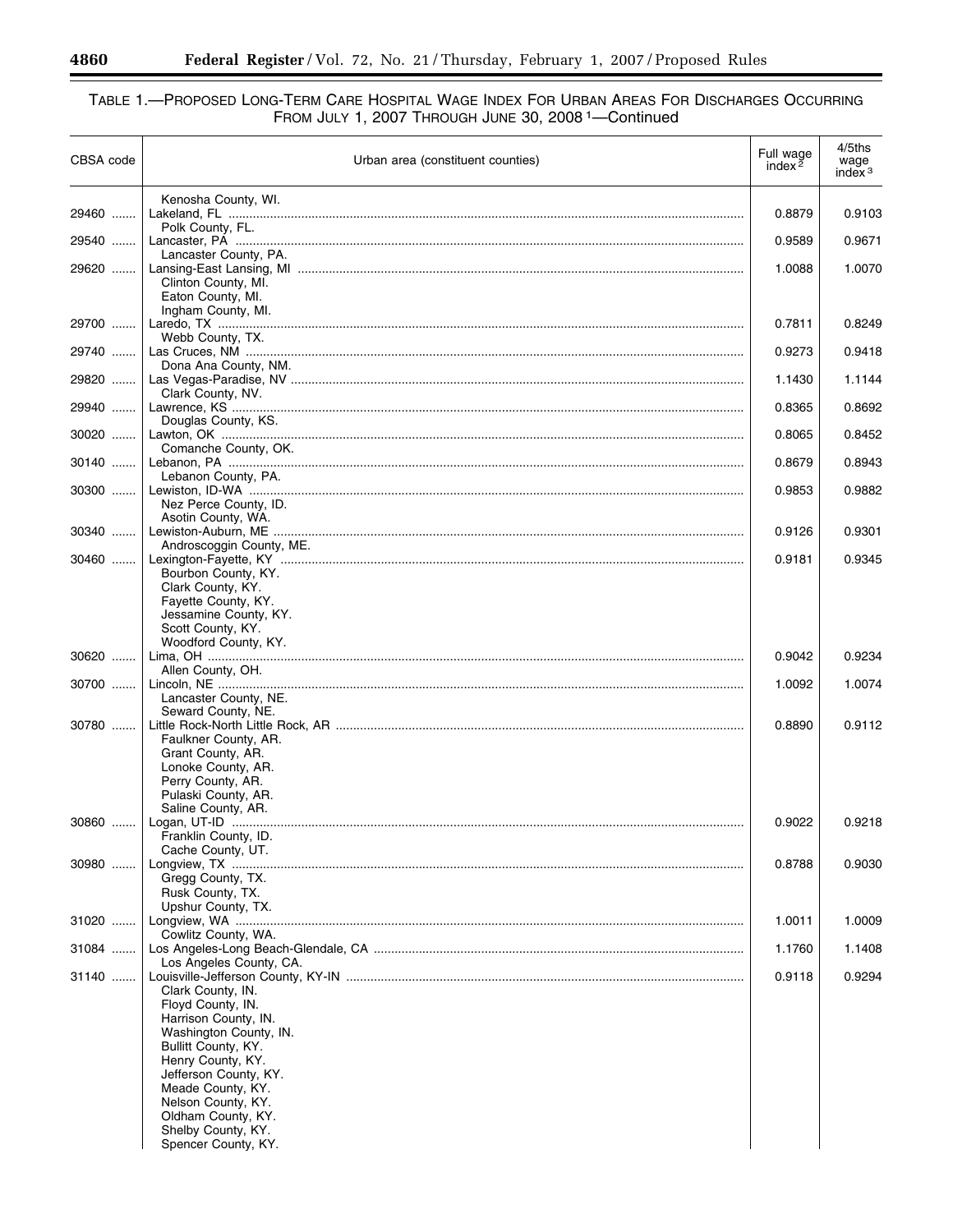| CBSA code | Urban area (constituent counties)                                                                         | Full wage<br>index $2$ | 4/5ths<br>wage<br>index $3$ |
|-----------|-----------------------------------------------------------------------------------------------------------|------------------------|-----------------------------|
| 31180     | Trimble County, KY.<br>Crosby County, TX.                                                                 | 0.8613                 | 0.8890                      |
| 31340     | Lubbock County, TX.<br>Amherst County, VA.<br>Appomattox County, VA.                                      | 0.8694                 | 0.8955                      |
| 31420     | Bedford County, VA.<br>Campbell County, VA.<br>Bedford City, VA.<br>Lynchburg City, VA.                   | 0.9519                 | 0.9615                      |
|           | Bibb County, GA.<br>Crawford County, GA.<br>Jones County, GA.<br>Monroe County, GA.<br>Twiggs County, GA. |                        |                             |
| 31460     |                                                                                                           | 0.8154                 | 0.8523                      |
| 31540     | Madera County, CA.<br>Columbia County, WI.<br>Dane County, WI.                                            | 1.0840                 | 1.0672                      |
| 31700     | Iowa County, WI.<br>Hillsborough County, NH.                                                              | 1.0243                 | 1.0194                      |
| 31900     | Merrimack County, NH.<br>Richland County, OH.                                                             | 0.9271                 | 0.9417                      |
| 32420     | Hormigueros Municipio, PR.<br>Mayagüez Municipio, PR.                                                     | 0.3848                 | 0.5078                      |
| 32580     | Hidalgo County, TX.                                                                                       | 0.8773                 | 0.9018                      |
| 32780     | Jackson County, OR.                                                                                       | 1.0818                 | 1.0654                      |
| 32820     | Crittenden County, AR.<br>DeSoto County, MS.                                                              | 0.9373                 | 0.9498                      |
|           | Marshall County, MS.<br>Tate County, MS.<br>Tunica County, MS.                                            |                        |                             |
|           | Fayette County, TN.<br>Shelby County, TN.<br>Tipton County, TN.                                           |                        |                             |
| 32900     | Merced County, CA.                                                                                        | 1.1471                 | 1.1177                      |
| 33124     | Miami-Dade County, FL.                                                                                    | 0.9812                 | 0.9850                      |
| 33140     | LaPorte County, IN.                                                                                       | 0.9118                 | 0.9294                      |
| 33260     | Midland County, TX.                                                                                       | 0.9786                 | 0.9829                      |
| 33340     | Milwaukee County, WI.<br>Ozaukee County, WI.<br>Washington County, WI.                                    | 1.0218                 | 1.0174                      |
| 33460     | Waukesha County, WI.<br>Anoka County, MN.                                                                 | 1.0946                 | 1.0757                      |
|           | Carver County, MN.<br>Chisago County, MN.<br>Dakota County, MN.                                           |                        |                             |
|           | Hennepin County, MN.<br>Isanti County, MN.                                                                |                        |                             |
|           | Ramsey County, MN.<br>Scott County, MN.                                                                   |                        |                             |
|           | Sherburne County, MN.<br>Washington County, MN.<br>Wright County, MN.                                     |                        |                             |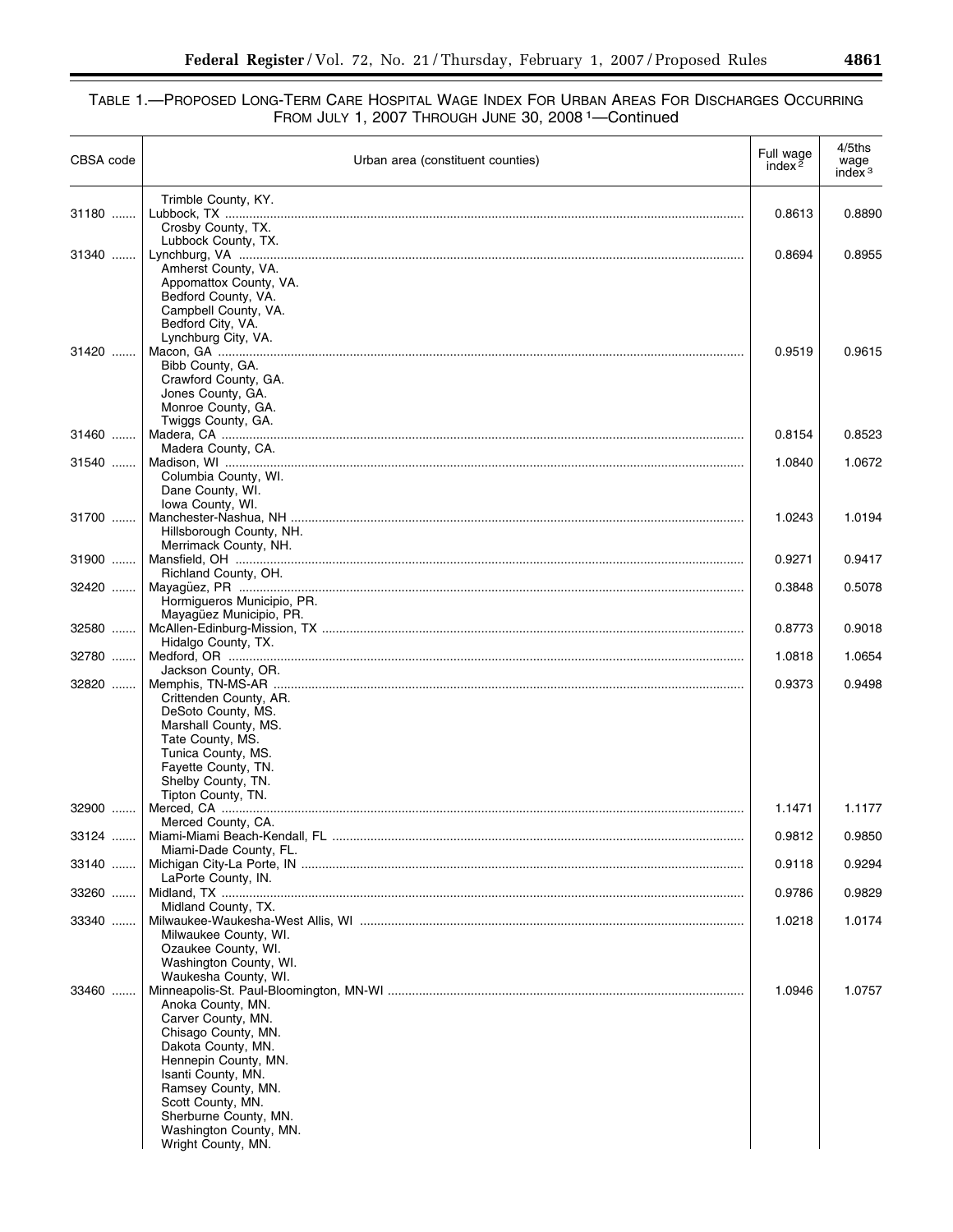#### TABLE 1.—PROPOSED LONG-TERM CARE HOSPITAL WAGE INDEX FOR URBAN AREAS FOR DISCHARGES OCCURRING FROM JULY 1, 2007 THROUGH JUNE 30, 2008 1—Continued

| CBSA code | Urban area (constituent counties)              | Full wage<br>index $2$ | $4/5$ ths<br>wage<br>index $3$ |
|-----------|------------------------------------------------|------------------------|--------------------------------|
|           | Pierce County, WI.                             |                        |                                |
| 33540     | St. Croix County, WI.                          | 0.8928                 | 0.9142                         |
|           | Missoula County, MT.                           |                        |                                |
| 33660     |                                                | 0.7913                 | 0.8330                         |
| 33700     | Mobile County, AL.                             | 1.1729                 | 1.1383                         |
|           | Stanislaus County, CA.                         |                        |                                |
| 33740     | Ouachita Parish, LA.                           | 0.7997                 | 0.8398                         |
|           | Union Parish, LA.                              |                        |                                |
| 33780     | Monroe County, MI.                             | 0.9707                 | 0.9766                         |
| 33860     |                                                | 0.8009                 | 0.8407                         |
|           | Autauga County, AL.<br>Elmore County, AL.      |                        |                                |
|           | Lowndes County, AL.                            |                        |                                |
| 34060     | Montgomery County, AL.                         | 0.8423                 | 0.8738                         |
|           | Monongalia County, WV.                         |                        |                                |
| 34100     | Preston County, WV.                            | 0.7933                 | 0.8346                         |
|           | Grainger County, TN.                           |                        |                                |
|           | Hamblen County, TN.<br>Jefferson County, TN.   |                        |                                |
| 34580     |                                                | 1.0517                 | 1.0414                         |
|           | Skagit County, WA.                             |                        |                                |
| 34620     | Delaware County, IN.                           | 0.8562                 | 0.8850                         |
| 34740     |                                                | 0.9941                 | 0.9953                         |
| 34820     | Muskegon County, MI.                           | 0.8810                 | 0.9048                         |
|           | Horry County, SC.                              |                        |                                |
| 34900     | Napa County, CA.                               | 1.3374                 | 1.2699                         |
| 34940     |                                                | 0.9941                 | 0.9953                         |
| 34980     | Collier County, FL.                            | 0.9847                 | 0.9878                         |
|           | Cannon County, TN.                             |                        |                                |
|           | Cheatham County, TN.<br>Davidson County, TN.   |                        |                                |
|           | Dickson County, TN.                            |                        |                                |
|           | Hickman County, TN.<br>Macon County, TN.       |                        |                                |
|           | Robertson County, TN.                          |                        |                                |
|           | Rutherford County, TN.                         |                        |                                |
|           | Smith County, TN.<br>Sumner County, TN.        |                        |                                |
|           | Trousdale County, TN.                          |                        |                                |
|           | Williamson County, TN.<br>Wilson County, TN.   |                        |                                |
| 35004     |                                                | 1.2662                 | 1.2130                         |
|           | Nassau County, NY.<br>Suffolk County, NY.      |                        |                                |
| 35084     |                                                | 1.1892                 | 1.1514                         |
|           | Essex County, NJ.<br>Hunterdon County, NJ.     |                        |                                |
|           | Morris County, NJ.                             |                        |                                |
|           | Sussex County, NJ.<br>Union County, NJ.        |                        |                                |
|           | Pike County, PA.                               |                        |                                |
| 35300     |                                                | 1.1953                 | 1.1562                         |
| 35380     | New Haven County, CT.                          | 0.8831                 | 0.9065                         |
|           | Jefferson Parish, LA.                          |                        |                                |
|           | Orleans Parish, LA.<br>Plaquemines Parish, LA. |                        |                                |
|           | St. Bernard Parish, LA.                        |                        |                                |
|           | St. Charles Parish, LA.                        |                        |                                |

-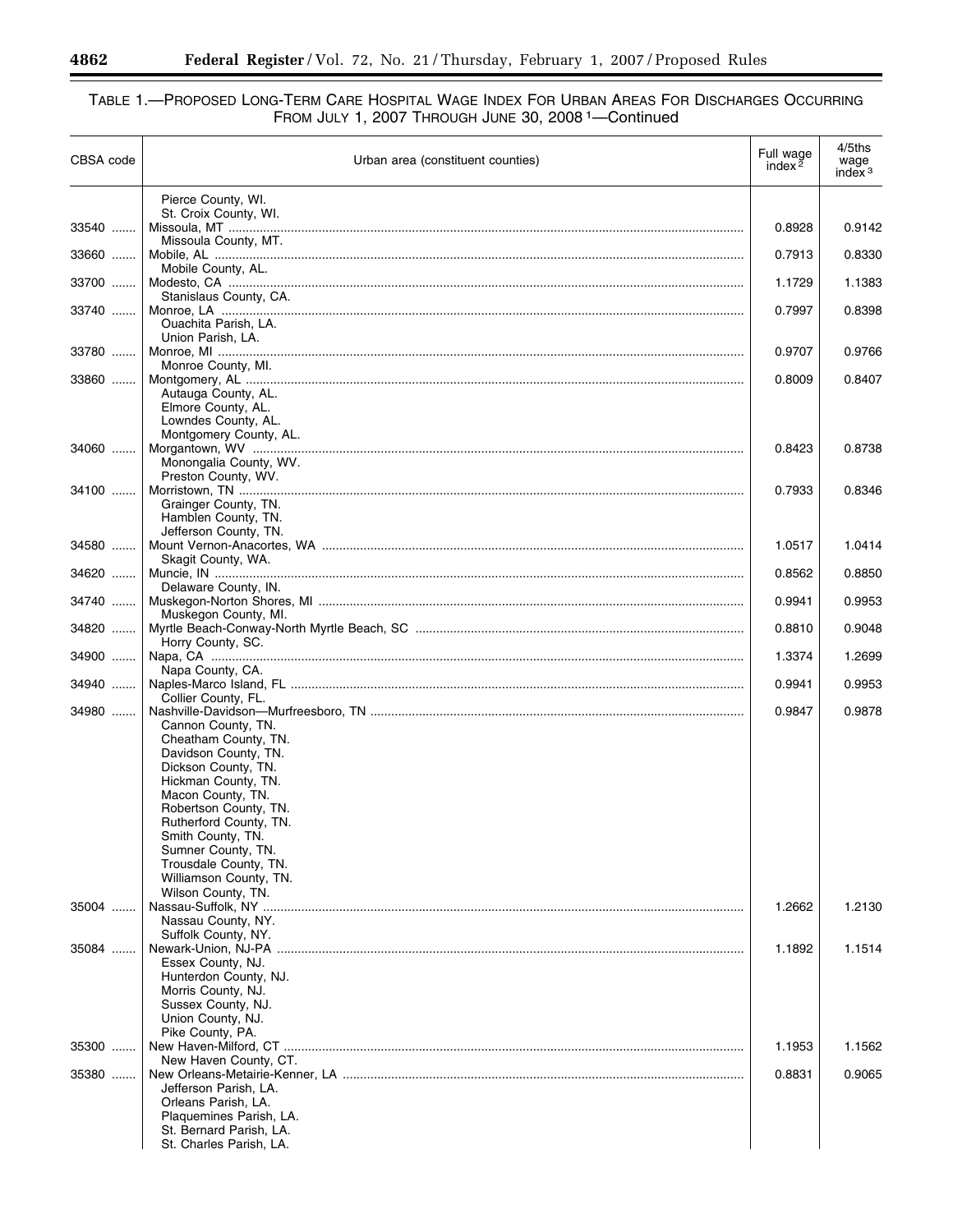| CBSA code | Urban area (constituent counties)                                                                                 | Full wage<br>index $2$ | 4/5ths<br>wage<br>index $3$ |
|-----------|-------------------------------------------------------------------------------------------------------------------|------------------------|-----------------------------|
| 35644     | St. John the Baptist Parish, LA.<br>St. Tammany Parish, LA.<br>Bergen County, NJ.<br>Hudson County, NJ.           | 1.3177                 | 1.2542                      |
|           | Passaic County, NJ.<br>Bronx County, NY.<br>Kings County, NY.<br>New York County, NY.<br>Putnam County, NY.       |                        |                             |
|           | Queens County, NY.<br>Richmond County, NY.<br>Rockland County, NY.<br>Westchester County, NY.                     |                        |                             |
| 35660     |                                                                                                                   | 0.8915                 | 0.9132                      |
| 35980     | Berrien County, MI.                                                                                               | 1.1932                 | 1.1546                      |
| 36084     | New London County, CT.<br>Alameda County, CA.<br>Contra Costa County, CA.                                         | 1.5819                 | 1.4655                      |
| 36100     | Marion County, FL.                                                                                                | 0.8867                 | 0.9094                      |
| 36140     |                                                                                                                   | 1.0472                 | 1.0378                      |
| 36220     | Cape May County, NJ.                                                                                              | 1.0073                 | 1.0058                      |
| 36260     | Ector County, TX.<br>Davis County, UT.<br>Morgan County, UT.                                                      | 0.8995                 | 0.9196                      |
| 36420     | Weber County, UT.<br>Canadian County, OK.<br>Cleveland County, OK.                                                | 0.8843                 | 0.9074                      |
|           | Grady County, OK.<br>Lincoln County, OK.<br>Logan County, OK.<br>McClain County, OK.                              |                        |                             |
| 36500     | Oklahoma County, OK.                                                                                              | 1.1081                 | 1.0865                      |
| 36540     | Thurston County, WA.                                                                                              | 0.9450                 | 0.9560                      |
|           | Harrison County, IA.<br>Mills County, IA.<br>Pottawattamie County, IA.<br>Cass County, NE.<br>Douglas County, NE. |                        |                             |
|           | Sarpy County, NE.<br>Saunders County, NE.<br>Washington County, NE.                                               |                        |                             |
| 36740     | Lake County, FL.<br>Orange County, FL.<br>Osceola County, FL.                                                     | 0.9452                 | 0.9562                      |
|           | Seminole County, FL.                                                                                              |                        |                             |
| 36780     | Winnebago County, WI.                                                                                             | 0.9315                 | 0.9452                      |
| 36980     | Daviess County, KY.<br>Hancock County, KY.                                                                        | 0.8748                 | 0.8998                      |
| 37100     | McLean County, KY.                                                                                                | 1.1546                 | 1.1237                      |
| 37340     | Ventura County, CA.                                                                                               | 0.9443                 | 0.9554                      |
| 37460     | Brevard County, FL.                                                                                               | 0.8027                 | 0.8422                      |
| 37620     | Bay County, FL.<br>Washington County, OH.                                                                         | 0.7977                 | 0.8382                      |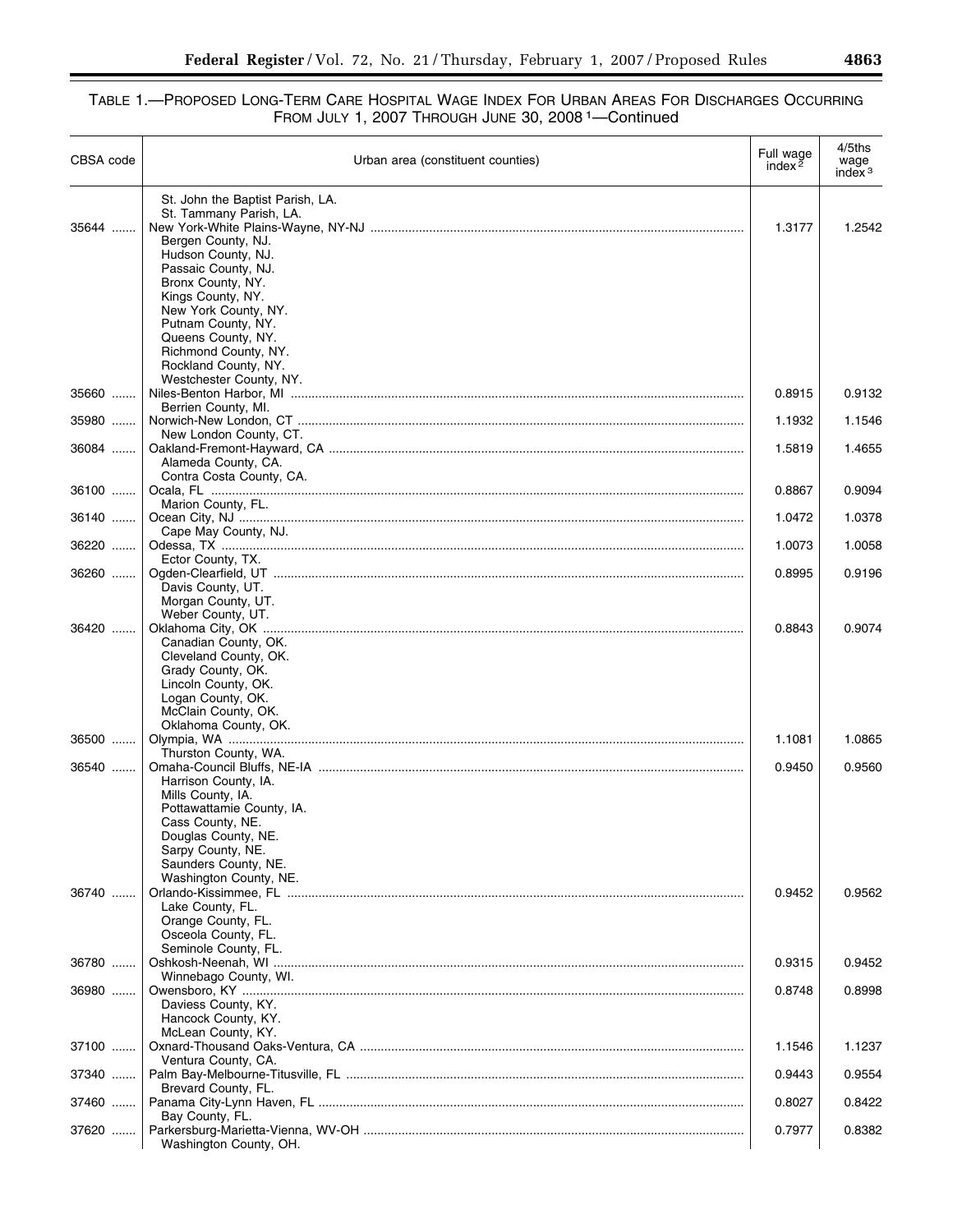#### TABLE 1.—PROPOSED LONG-TERM CARE HOSPITAL WAGE INDEX FOR URBAN AREAS FOR DISCHARGES OCCURRING FROM JULY 1, 2007 THROUGH JUNE 30, 2008 1—Continued

| CBSA code | Urban area (constituent counties)                                                          | Full wage<br>index $2$ | 4/5ths<br>wage<br>index $3$ |
|-----------|--------------------------------------------------------------------------------------------|------------------------|-----------------------------|
|           | Pleasants County, WV.<br>Wirt County, WV.                                                  |                        |                             |
| 37700     | Wood County, WV.<br>George County, MS.                                                     | 0.8215                 | 0.8572                      |
| 37860     | Jackson County, MS.<br>Escambia County, FL.                                                | 0.8000                 | 0.8400                      |
| 37900     | Santa Rosa County, FL.<br>Marshall County, IL.                                             | 0.8982                 | 0.9186                      |
|           | Peoria County, IL.<br>Stark County, IL.<br>Tazewell County, IL.<br>Woodford County, IL.    |                        |                             |
| 37964     | Bucks County, PA.<br>Chester County, PA.                                                   | 1.0996                 | 1.0797                      |
|           | Delaware County, PA.<br>Montgomery County, PA.<br>Philadelphia County, PA.                 |                        |                             |
| 38060     | Maricopa County, AZ.<br>Pinal County, AZ.                                                  | 1.0287                 | 1.0230                      |
| 38220     | Cleveland County, AR.<br>Jefferson County, AR.                                             | 0.8383                 | 0.8706                      |
| 38300     | Lincoln County, AR.<br>Allegheny County, PA.<br>Armstrong County, PA.                      | 0.8674                 | 0.8939                      |
|           | Beaver County, PA.<br>Butler County, PA.<br>Fayette County, PA.<br>Washington County, PA.  |                        |                             |
| 38340     | Westmoreland County, PA.                                                                   | 1.0266                 | 1.0213                      |
| 38540     | Berkshire County, MA.                                                                      | 0.9400                 | 0.9520                      |
|           | Bannock County, ID.<br>Power County, ID.                                                   |                        |                             |
| 38660     | Juana Díaz Municipio, PR.<br>Ponce Municipio, PR.                                          | 0.4842                 | 0.5874                      |
| 38860     | Villalba Municipio, PR.<br>Cumberland County, ME.<br>Sagadahoc County, ME.                 | 0.9908                 | 0.9926                      |
| 38900     | York County, ME.<br>Clackamas County, OR.<br>Columbia County, OR.<br>Multnomah County, OR. | 1.1416                 | 1.1133                      |
|           | Washington County, OR.<br>Yamhill County, OR.<br>Clark County, WA.                         |                        |                             |
| 38940     | Skamania County, WA.<br>Martin County, FL.                                                 | 0.9833                 | 0.9866                      |
| 39100     | St. Lucie County, FL.<br>Dutchess County, NY.                                              | 1.0911                 | 1.0729                      |
| 39140     | Orange County, NY.                                                                         | 0.9836                 | 0.9869                      |
| 39300     | Yavapai County, AZ.                                                                        | 1.0783                 | 1.0626                      |
|           | Bristol County, MA.<br>Bristol County, RI.<br>Kent County, RI.                             |                        |                             |

Ξ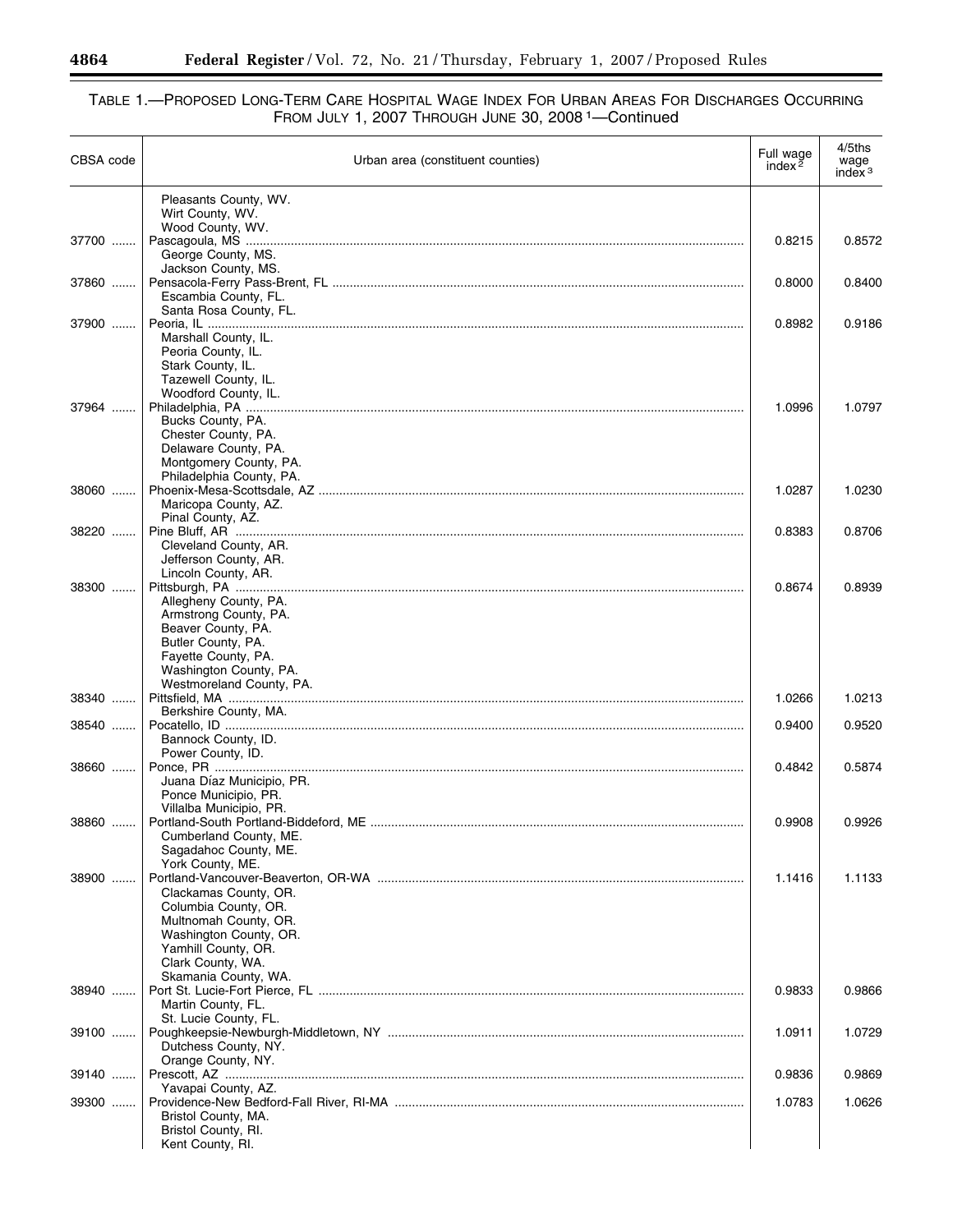| CBSA code | Urban area (constituent counties)                      | Full wage<br>index $2$ | 4/5ths<br>wage<br>index $3$ |
|-----------|--------------------------------------------------------|------------------------|-----------------------------|
|           | Newport County, RI.<br>Providence County, RI.          |                        |                             |
| 39340     | Washington County, RI.<br>Juab County, UT.             | 0.9537                 | 0.9630                      |
| 39380     | Utah County, UT.                                       | 0.8753                 | 0.9002                      |
| 39460     | Pueblo County, CO.<br>Charlotte County, FL.            | 0.9405                 | 0.9524                      |
| 39540     |                                                        | 0.9356                 | 0.9485                      |
| 39580     | Racine County, WI.                                     | 0.9864                 | 0.9891                      |
|           | Franklin County, NC.<br>Johnston County, NC.           |                        |                             |
| 39660     | Wake County, NC.                                       | 0.8833                 | 0.9066                      |
|           | Meade County, SD.<br>Pennington County, SD.            |                        |                             |
| 39740     | Berks County, PA.                                      | 0.9622                 | 0.9698                      |
| 39820     | Shasta County, CA.                                     | 1.3198                 | 1.2558                      |
| 39900     | Storey County, NV.                                     | 1.1963                 | 1.1570                      |
| $40060$   | Washoe County, NV.                                     | 0.9177                 | 0.9342                      |
|           | Amelia County, VA.<br>Caroline County, VA.             |                        |                             |
|           | Charles City County, VA.<br>Chesterfield County, VA.   |                        |                             |
|           | Cumberland County, VA.                                 |                        |                             |
|           | Dinwiddie County, VA.<br>Goochland County, VA.         |                        |                             |
|           | Hanover County, VA.<br>Henrico County, VA.             |                        |                             |
|           | King and Queen County, VA.<br>King William County, VA. |                        |                             |
|           | Louisa County, VA.<br>New Kent County, VA.             |                        |                             |
|           | Powhatan County, VA.                                   |                        |                             |
|           | Prince George County, VA.<br>Sussex County, VA.        |                        |                             |
|           | Colonial Heights City, VA.<br>Hopewell City, VA.       |                        |                             |
|           | Petersburg City, VA.                                   |                        |                             |
| 40140     | Richmond City, VA.                                     | 1.0904                 | 1.0723                      |
|           | Riverside County, CA.<br>San Bernardino County, CA.    |                        |                             |
| 40220     |                                                        | 0.8647                 | 0.8918                      |
|           | Botetourt County, VA.<br>Craig County, VA.             |                        |                             |
|           | Franklin County, VA.                                   |                        |                             |
|           | Roanoke County, VA.<br>Roanoke City, VA.               |                        |                             |
|           | Salem City, VA.                                        |                        |                             |
| 40340     | Dodge County, MN.                                      | 1.1408                 | 1.1126                      |
|           | Olmsted County, MN.                                    |                        |                             |
| 40380     | Wabasha County, MN.                                    | 0.8994                 | 0.9195                      |
|           | Livingston County, NY.<br>Monroe County, NY.           |                        |                             |
|           | Ontario County, NY.                                    |                        |                             |
|           | Orleans County, NY.<br>Wayne County, NY.               |                        |                             |
| 40420     |                                                        | 0.9989                 | 0.9991                      |
|           | Boone County, IL.                                      |                        |                             |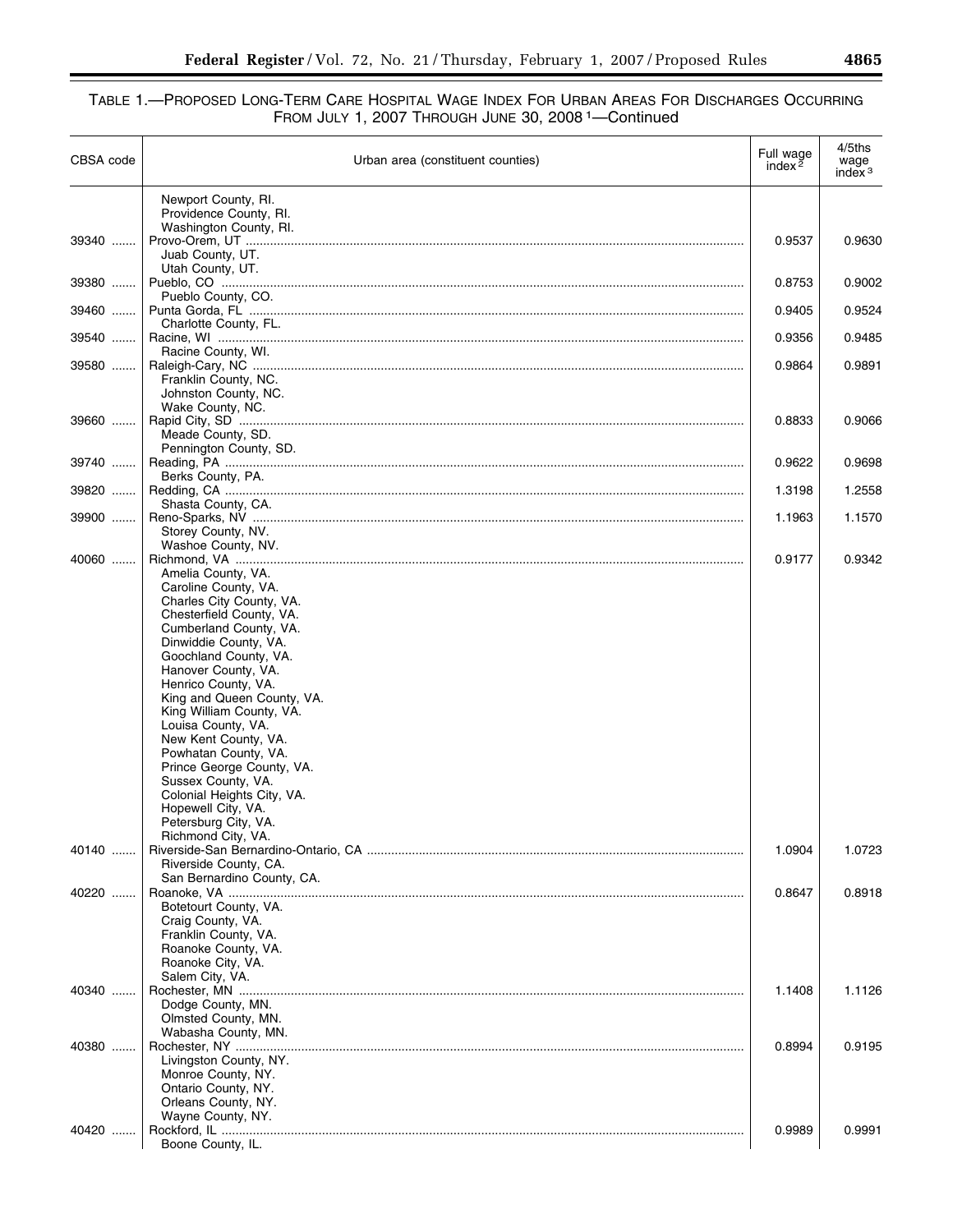#### TABLE 1.—PROPOSED LONG-TERM CARE HOSPITAL WAGE INDEX FOR URBAN AREAS FOR DISCHARGES OCCURRING FROM JULY 1, 2007 THROUGH JUNE 30, 2008 1—Continued

| CBSA code      | Urban area (constituent counties)                                                                                                                                                                                                                                                                                                                                                                             | Full wage<br>index $2$ | 4/5ths<br>wage<br>index $3$ |
|----------------|---------------------------------------------------------------------------------------------------------------------------------------------------------------------------------------------------------------------------------------------------------------------------------------------------------------------------------------------------------------------------------------------------------------|------------------------|-----------------------------|
| 40484          | Winnebago County, IL.<br>Rockingham County, NH.<br>Strafford County, NH.                                                                                                                                                                                                                                                                                                                                      | 1.0159                 | 1.0127                      |
| 40580          | Edgecombe County, NC.                                                                                                                                                                                                                                                                                                                                                                                         | 0.8854                 | 0.9083                      |
| 40660          | Nash County, NC.<br>Floyd County, GA.                                                                                                                                                                                                                                                                                                                                                                         | 0.9193                 | 0.9354                      |
| 40900          | El Dorado County, CA.<br>Placer County, CA.<br>Sacramento County, CA.                                                                                                                                                                                                                                                                                                                                         | 1.3372                 | 1.2698                      |
| 40980          | Yolo County, CA.                                                                                                                                                                                                                                                                                                                                                                                              | 0.8874                 | 0.9099                      |
| 41060          | Saginaw County, MI.                                                                                                                                                                                                                                                                                                                                                                                           | 1.0362                 | 1.0290                      |
| 41100          | Benton County, MN.<br>Stearns County, MN.                                                                                                                                                                                                                                                                                                                                                                     | 0.9265                 | 0.9412                      |
|                | Washington County, UT.                                                                                                                                                                                                                                                                                                                                                                                        |                        |                             |
| 41140          | Doniphan County, KS.<br>Andrew County, MO.<br>Buchanan County, MO.<br>DeKalb County, MO.                                                                                                                                                                                                                                                                                                                      | 1.0118                 | 1.0094                      |
| 41180<br>41420 | Bond County, IL.<br>Calhoun County, IL.<br>Clinton County, IL.<br>Jersey County, IL.<br>Macoupin County, IL.<br>Madison County, IL.<br>Monroe County, IL.<br>St. Clair County, IL.<br>Crawford County, MO.<br>Franklin County, MO.<br>Jefferson County, MO.<br>Lincoln County, MO.<br>St. Charles County, MO.<br>St. Louis County, MO.<br>Warren County, MO.<br>Washington County, MO.<br>St. Louis City, MO. | 0.9005<br>1.0438       | 0.9204<br>1.0350            |
| 41500          | Marion County, OR.<br>Polk County, OR.                                                                                                                                                                                                                                                                                                                                                                        | 1.4337                 | 1.3470                      |
|                | Monterey County, CA.                                                                                                                                                                                                                                                                                                                                                                                          |                        |                             |
| 41540          | Somerset County, MD.<br>Wicomico County, MD.                                                                                                                                                                                                                                                                                                                                                                  | 0.8953                 | 0.9162                      |
| 41620          | Salt Lake County, UT.<br>Summit County, UT.<br>Tooele County, UT.                                                                                                                                                                                                                                                                                                                                             | 0.9402                 | 0.9522                      |
| 41660          | Irion County, TX.<br>Tom Green County, TX.                                                                                                                                                                                                                                                                                                                                                                    | 0.8362                 | 0.8690                      |
| 41700          | Atascosa County, TX.<br>Bandera County, TX.<br>Bexar County, TX.<br>Comal County, TX.<br>Guadalupe County, TX.<br>Kendall County, TX.<br>Medina County, TX.<br>Wilson County, TX.                                                                                                                                                                                                                             | 0.8844                 | 0.9075                      |
| 41740          |                                                                                                                                                                                                                                                                                                                                                                                                               | 1.1354                 | 1.1083                      |

 $\equiv$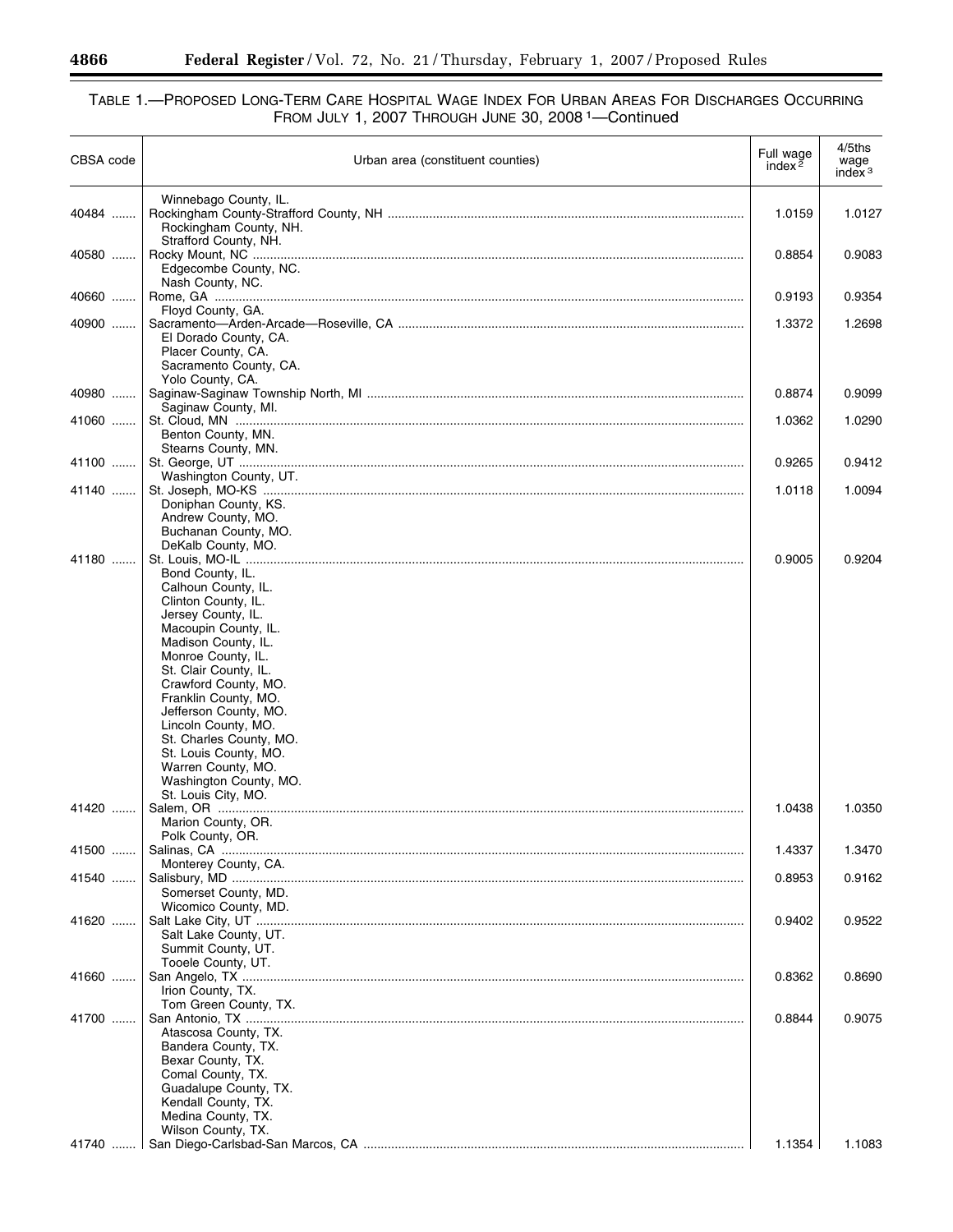| CBSA code      | Urban area (constituent counties)                                                    | Full wage<br>index $2$ | 4/5ths<br>wage<br>index $3$ |
|----------------|--------------------------------------------------------------------------------------|------------------------|-----------------------------|
| 41780          | San Diego County, CA.                                                                | 0.9302                 | 0.9442                      |
| 41884          | Erie County, OH.<br>Marin County, CA.                                                | 1.5165                 | 1.4132                      |
| 41900          | San Francisco County, CA.<br>San Mateo County, CA.                                   | 0.4885                 | 0.5908                      |
|                | Cabo Rojo Municipio, PR.<br>Lajas Municipio, PR.<br>Sabana Grande Municipio, PR.     |                        |                             |
| 41940          | San Germán Municipio, PR.<br>San Benito County, CA.                                  | 1.5543                 | 1.4434                      |
| 41980          | Santa Clara County, CA.<br>Aguas Buenas Municipio, PR.                               | 0.4452                 | 0.5562                      |
|                | Aibonito Municipio, PR.<br>Arecibo Municipio, PR.<br>Barceloneta Municipio, PR.      |                        |                             |
|                | Barranguitas Municipio, PR.<br>Bayamón Municipio, PR.<br>Caguas Municipio, PR.       |                        |                             |
|                | Camuy Municipio, PR.<br>Canóvanas Municipio, PR.                                     |                        |                             |
|                | Carolina Municipio, PR.<br>Cataño Municipio, PR.<br>Cayey Municipio, PR.             |                        |                             |
|                | Ciales Municipio, PR.<br>Cidra Municipio, PR.<br>Comerío Municipio, PR.              |                        |                             |
|                | Corozal Municipio, PR.<br>Dorado Municipio, PR.<br>Florida Municipio, PR.            |                        |                             |
|                | Guaynabo Municipio, PR.<br>Gurabo Municipio, PR.                                     |                        |                             |
|                | Hatillo Municipio, PR.<br>Humacao Municipio, PR.<br>Juncos Municipio, PR.            |                        |                             |
|                | Las Piedras Municipio, PR.<br>Loíza Municipio, PR.<br>Manatí Municipio, PR.          |                        |                             |
|                | Maunabo Municipio, PR.<br>Morovis Municipio, PR.<br>Naguabo Municipio, PR.           |                        |                             |
|                | Naranjito Municipio, PR.<br>Orocovis Municipio, PR.                                  |                        |                             |
|                | Quebradillas Municipio, PR.<br>Río Grande Municipio, PR.<br>San Juan Municipio, PR.  |                        |                             |
|                | San Lorenzo Municipio, PR.<br>Toa Alta Municipio, PR.<br>Toa Baja Municipio, PR.     |                        |                             |
|                | Trujillo Alto Municipio, PR.<br>Vega Alta Municipio, PR.<br>Vega Baja Municipio, PR. |                        |                             |
| 42020          | Yabucoa Municipio, PR.                                                               | 1.1598                 | 1.1278                      |
| 42044          | San Luis Obispo County, CA.<br>Orange County, CA.                                    | 1.1473                 | 1.1178                      |
| 42060          | Santa Barbara County, CA.                                                            | 1.1091                 | 1.0873                      |
| 42100          | Santa Cruz County, CA.                                                               | 1.5457                 | 1.4366                      |
| 42140<br>42220 | Santa Fe County, NM.                                                                 | 1.0824<br>1.4464       | 1.0659<br>1.3571            |
|                | Sonoma County, CA.                                                                   |                        |                             |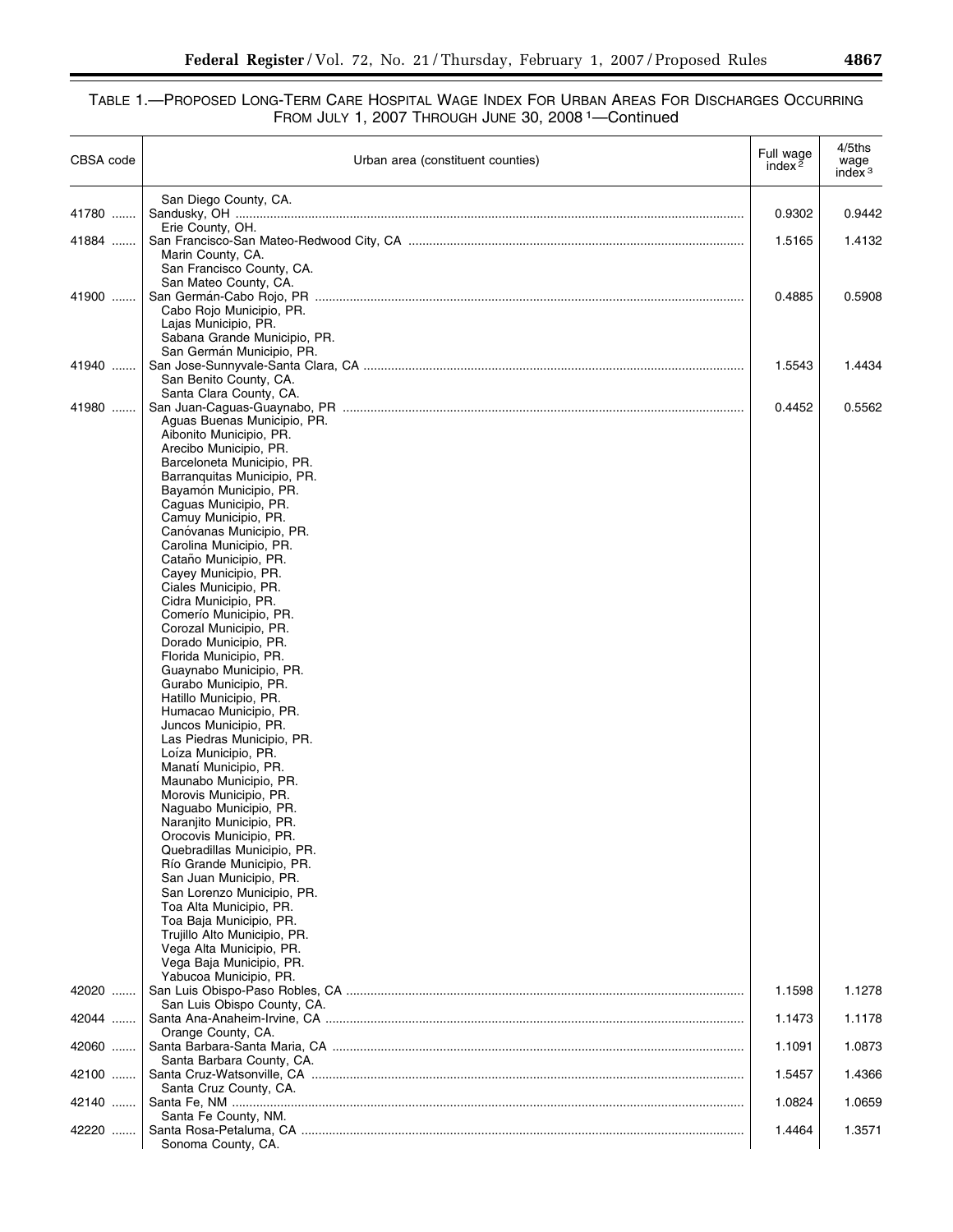#### TABLE 1.—PROPOSED LONG-TERM CARE HOSPITAL WAGE INDEX FOR URBAN AREAS FOR DISCHARGES OCCURRING FROM JULY 1, 2007 THROUGH JUNE 30, 2008 1—Continued

| CBSA code | Urban area (constituent counties)                                                                                                     | Full wage<br>index $2$ | 4/5ths<br>wage<br>index $3$ |
|-----------|---------------------------------------------------------------------------------------------------------------------------------------|------------------------|-----------------------------|
| 42260     | Manatee County, FL.                                                                                                                   | 0.9868                 | 0.9894                      |
| 42340     | Sarasota County, FL.<br>Bryan County, GA.<br>Chatham County, GA.                                                                      | 0.9351                 | 0.9481                      |
| 42540     | Effingham County, GA.<br>Lackawanna County, PA.                                                                                       | 0.8347                 | 0.8678                      |
| 42644     | Luzerne County, PA.<br>Wyoming County, PA.<br>King County, WA.                                                                        | 1.1434                 | 1.1147                      |
| 42680     | Snohomish County, WA.                                                                                                                 | 0.9573                 | 0.9658                      |
| 43100     | Indian River County, FL.<br>Sheboygan County, WI.                                                                                     | 0.9026                 | 0.9221                      |
| 43300     |                                                                                                                                       | 0.8502                 | 0.8802                      |
| 43340     | Grayson County, TX.<br>Bossier Parish, LA.<br>Caddo Parish, LA.                                                                       | 0.8865                 | 0.9092                      |
| 43580     | De Soto Parish, LA.<br>Woodbury County, IA.<br>Dakota County, NE.                                                                     | 0.9200                 | 0.9360                      |
| 43620     | Dixon County, NE.<br>Union County, SD.<br>Lincoln County, SD.<br>McCook County, SD.                                                   | 0.9559                 | 0.9647                      |
| 43780     | Minnehaha County, SD.<br>Turner County, SD.<br>St. Joseph County, IN.                                                                 | 0.9842                 | 0.9874                      |
| 43900     | Cass County, MI.                                                                                                                      | 0.9174                 | 0.9339                      |
| 44060     | Spartanburg County, SC.                                                                                                               | 1.0447                 | 1.0358                      |
| 44100     | Spokane County, WA.<br>Menard County, IL.                                                                                             | 0.8890                 | 0.9112                      |
| 44140     | Sangamon County, IL.<br>Franklin County, MA.                                                                                          | 1.0079                 | 1.0063                      |
| 44180     | Hampden County, MA.<br>Hampshire County, MA.<br>Christian County, MO.<br>Dallas County, MO.<br>Greene County, MO.<br>Polk County, MO. | 0.8469                 | 0.8775                      |
| 44220     | Webster County, MO.                                                                                                                   | 0.8593                 | 0.8874                      |
| 44300     | Clark County, OH.                                                                                                                     | 0.8784                 | 0.9027                      |
| 44700     | Centre County, PA.                                                                                                                    | 1.1442                 | 1.1154                      |
| 44940     | San Joaquin County, CA.                                                                                                               | 0.8083                 | 0.8466                      |
| 45060     | Sumter County, SC.<br>Madison County, NY.<br>Onondaga County, NY.                                                                     | 0.9691                 | 0.9753                      |
| 45104     | Oswego County, NY.<br>Pierce County, WA.                                                                                              | 1.0789                 | 1.0631                      |
|           |                                                                                                                                       | 0.8942                 | 0.9154                      |

 $\equiv$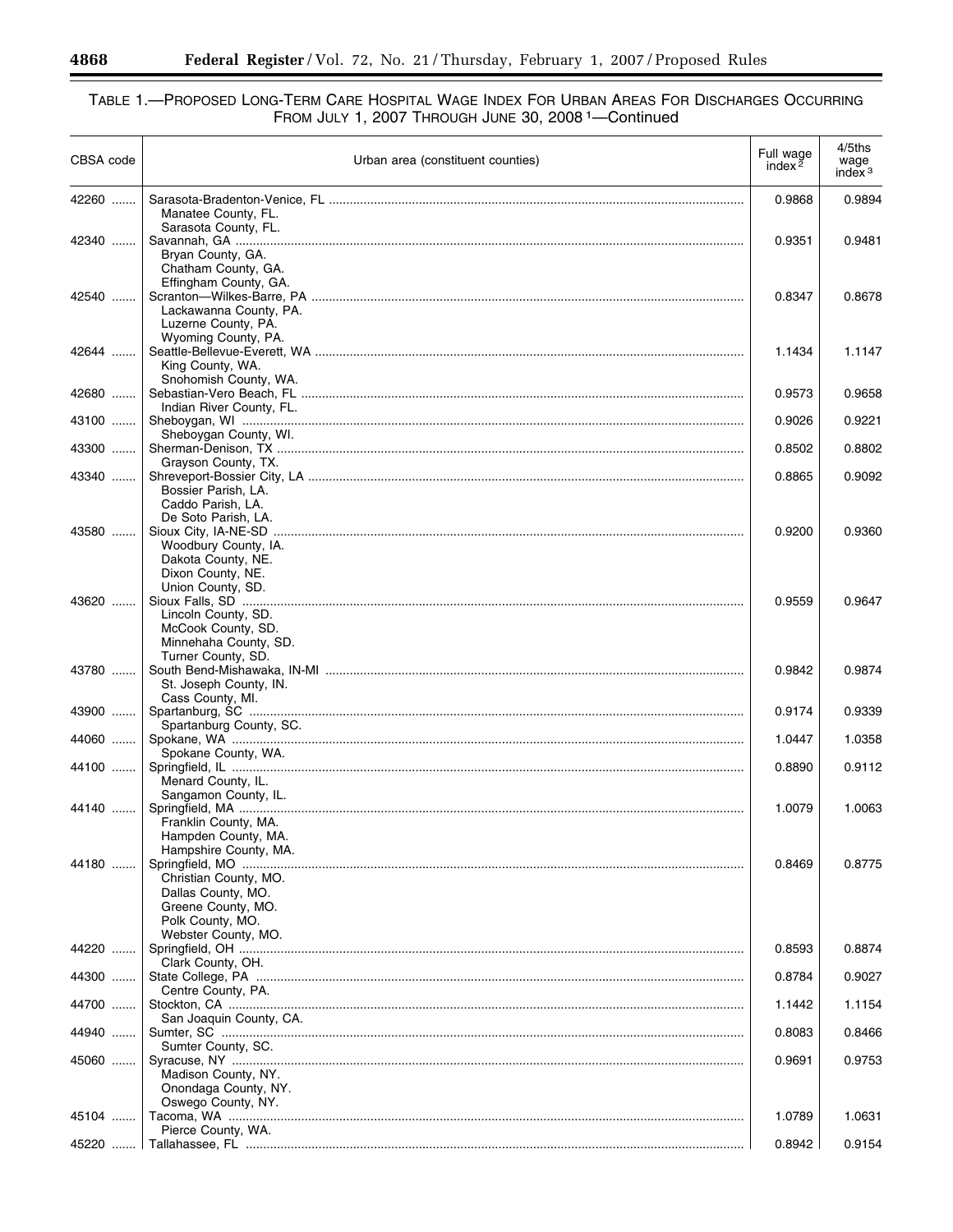| CBSA code | Urban area (constituent counties)                                                                                                                                                                                                                                                                                                                                                                                                                            | Full wage<br>index $2$ | 4/5ths<br>wage<br>index $3$ |
|-----------|--------------------------------------------------------------------------------------------------------------------------------------------------------------------------------------------------------------------------------------------------------------------------------------------------------------------------------------------------------------------------------------------------------------------------------------------------------------|------------------------|-----------------------------|
|           | Gadsden County, FL.<br>Jefferson County, FL.                                                                                                                                                                                                                                                                                                                                                                                                                 |                        |                             |
|           | Leon County, FL.                                                                                                                                                                                                                                                                                                                                                                                                                                             |                        |                             |
|           | Wakulla County, FL.                                                                                                                                                                                                                                                                                                                                                                                                                                          |                        |                             |
| 45300     | Hernando County, FL.                                                                                                                                                                                                                                                                                                                                                                                                                                         | 0.9144                 | 0.9315                      |
|           | Hillsborough County, FL.                                                                                                                                                                                                                                                                                                                                                                                                                                     |                        |                             |
|           | Pasco County, FL.<br>Pinellas County, FL.                                                                                                                                                                                                                                                                                                                                                                                                                    |                        |                             |
| 45460     |                                                                                                                                                                                                                                                                                                                                                                                                                                                              | 0.8765                 | 0.9012                      |
|           | Clay County, IN.<br>Sullivan County, IN.                                                                                                                                                                                                                                                                                                                                                                                                                     |                        |                             |
|           | Vermillion County, IN.                                                                                                                                                                                                                                                                                                                                                                                                                                       |                        |                             |
|           | Vigo County, IN.                                                                                                                                                                                                                                                                                                                                                                                                                                             |                        |                             |
| 45500     | Miller County, AR.                                                                                                                                                                                                                                                                                                                                                                                                                                           | 0.8104                 | 0.8483                      |
|           | Bowie County, TX.                                                                                                                                                                                                                                                                                                                                                                                                                                            |                        |                             |
| 45780     | Fulton County, OH.                                                                                                                                                                                                                                                                                                                                                                                                                                           | 0.9586                 | 0.9669                      |
|           | Lucas County, OH.                                                                                                                                                                                                                                                                                                                                                                                                                                            |                        |                             |
|           | Ottawa County, OH.                                                                                                                                                                                                                                                                                                                                                                                                                                           |                        |                             |
| 45820     | Wood County, OH.                                                                                                                                                                                                                                                                                                                                                                                                                                             | 0.8730                 | 0.8984                      |
|           | Jackson County, KS.                                                                                                                                                                                                                                                                                                                                                                                                                                          |                        |                             |
|           | Jefferson County, KS.<br>Osage County, KS.                                                                                                                                                                                                                                                                                                                                                                                                                   |                        |                             |
|           | Shawnee County, KS.                                                                                                                                                                                                                                                                                                                                                                                                                                          |                        |                             |
|           | Wabaunsee County, KS.                                                                                                                                                                                                                                                                                                                                                                                                                                        |                        |                             |
| 45940     | Mercer County, NJ.                                                                                                                                                                                                                                                                                                                                                                                                                                           | 1.0835                 | 1.0668                      |
| 46060     |                                                                                                                                                                                                                                                                                                                                                                                                                                                              | 0.9202                 | 0.9362                      |
| 46140     | Pima County, AZ.<br>${\bf Tulsa, OK} \hspace{10mm} \ldots \hspace{10mm} \ldots \hspace{10mm} \ldots \hspace{10mm} \ldots \hspace{10mm} \ldots \hspace{10mm} \ldots \hspace{10mm} \ldots \hspace{10mm} \ldots \hspace{10mm} \ldots \hspace{10mm} \ldots \hspace{10mm} \ldots \hspace{10mm} \ldots \hspace{10mm} \ldots \hspace{10mm} \ldots \hspace{10mm} \ldots \hspace{10mm} \ldots \hspace{10mm} \ldots \hspace{10mm} \ldots \hspace{10mm} \ldots \hspace$ | 0.8103                 | 0.8482                      |
|           | Creek County, OK.                                                                                                                                                                                                                                                                                                                                                                                                                                            |                        |                             |
|           | Okmulgee County, OK.                                                                                                                                                                                                                                                                                                                                                                                                                                         |                        |                             |
|           | Osage County, OK.<br>Pawnee County, OK.                                                                                                                                                                                                                                                                                                                                                                                                                      |                        |                             |
|           | Rogers County, OK.                                                                                                                                                                                                                                                                                                                                                                                                                                           |                        |                             |
|           | Tulsa County, OK.<br>Wagoner County, OK.                                                                                                                                                                                                                                                                                                                                                                                                                     |                        |                             |
| 46220     |                                                                                                                                                                                                                                                                                                                                                                                                                                                              | 0.8542                 | 0.8834                      |
|           | Greene County, AL.                                                                                                                                                                                                                                                                                                                                                                                                                                           |                        |                             |
|           | Hale County, AL.<br>Tuscaloosa County, AL.                                                                                                                                                                                                                                                                                                                                                                                                                   |                        |                             |
| 46340     |                                                                                                                                                                                                                                                                                                                                                                                                                                                              | 0.8811                 | 0.9049                      |
| 46540     | Smith County, TX.                                                                                                                                                                                                                                                                                                                                                                                                                                            | 0.8396                 | 0.8717                      |
|           | Herkimer County, NY.                                                                                                                                                                                                                                                                                                                                                                                                                                         |                        |                             |
| 46660     | Oneida County, NY.                                                                                                                                                                                                                                                                                                                                                                                                                                           | 0.8369                 | 0.8695                      |
|           | Brooks County, GA.                                                                                                                                                                                                                                                                                                                                                                                                                                           |                        |                             |
|           | Echols County, GA.                                                                                                                                                                                                                                                                                                                                                                                                                                           |                        |                             |
|           | Lanier County, GA.<br>Lowndes County, GA.                                                                                                                                                                                                                                                                                                                                                                                                                    |                        |                             |
| 46700     |                                                                                                                                                                                                                                                                                                                                                                                                                                                              | 1.5137                 | 1.4110                      |
| 47020     | Solano County, CA.                                                                                                                                                                                                                                                                                                                                                                                                                                           | 0.8560                 | 0.8848                      |
|           | Calhoun County, TX.                                                                                                                                                                                                                                                                                                                                                                                                                                          |                        |                             |
|           | Goliad County, TX.                                                                                                                                                                                                                                                                                                                                                                                                                                           |                        |                             |
| 47220     | Victoria County, TX.                                                                                                                                                                                                                                                                                                                                                                                                                                         | 0.9832                 | 0.9866                      |
|           | Cumberland County, NJ.                                                                                                                                                                                                                                                                                                                                                                                                                                       |                        |                             |
| 47260     | Currituck County, NC.                                                                                                                                                                                                                                                                                                                                                                                                                                        | 0.8790                 | 0.9032                      |
|           | Gloucester County, VA.                                                                                                                                                                                                                                                                                                                                                                                                                                       |                        |                             |
|           | Isle of Wight County, VA.                                                                                                                                                                                                                                                                                                                                                                                                                                    |                        |                             |
|           | James City County, VA.<br>Mathews County, VA.                                                                                                                                                                                                                                                                                                                                                                                                                |                        |                             |
|           | Surry County, VA.                                                                                                                                                                                                                                                                                                                                                                                                                                            |                        |                             |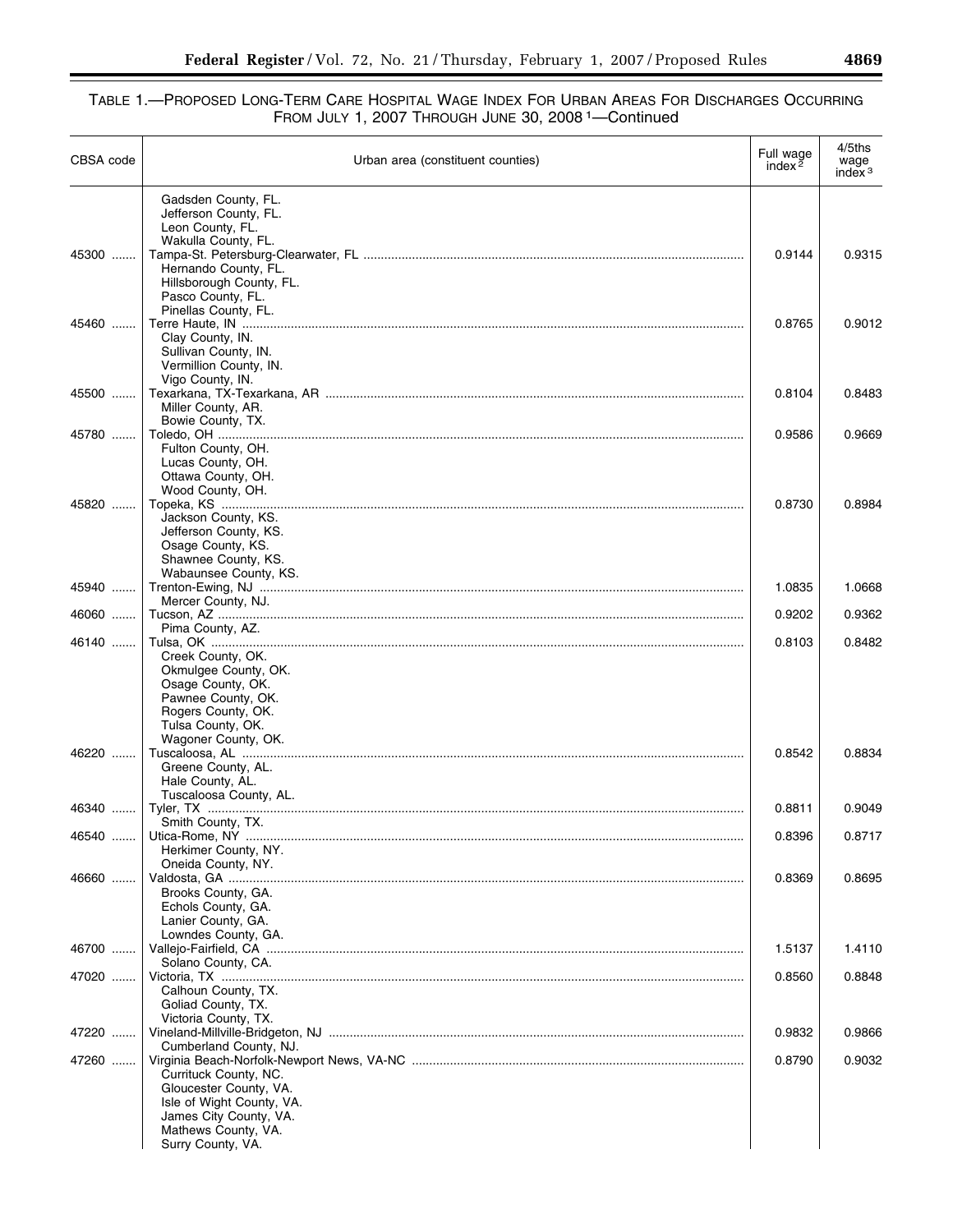#### TABLE 1.—PROPOSED LONG-TERM CARE HOSPITAL WAGE INDEX FOR URBAN AREAS FOR DISCHARGES OCCURRING FROM JULY 1, 2007 THROUGH JUNE 30, 2008 1—Continued

| CBSA code | Urban area (constituent counties)                | Full wage<br>index $2$ | 4/5ths<br>wage<br>index $3$ |
|-----------|--------------------------------------------------|------------------------|-----------------------------|
|           | York County, VA.                                 |                        |                             |
|           | Chesapeake City, VA.                             |                        |                             |
|           | Hampton City, VA.<br>Newport News City, VA.      |                        |                             |
|           | Norfolk City, VA.                                |                        |                             |
|           | Poquoson City, VA.                               |                        |                             |
|           | Portsmouth City, VA.                             |                        |                             |
|           | Suffolk City, VA.                                |                        |                             |
|           | Virginia Beach City, VA.                         |                        |                             |
| 47300     | Williamsburg City, VA.                           | 0.9968                 | 0.9974                      |
|           | Tulare County, CA.                               |                        |                             |
| 47380     |                                                  | 0.8633                 | 0.8906                      |
|           | McLennan County, TX.                             |                        |                             |
| 47580     |                                                  | 0.8380                 | 0.8704                      |
|           | Houston County, GA.                              |                        |                             |
| 47644     | Lapeer County, MI.                               | 1.0054                 | 1.0043                      |
|           | Livingston County, MI.                           |                        |                             |
|           | Macomb County, MI.                               |                        |                             |
|           | Oakland County, MI.                              |                        |                             |
|           | St. Clair County, MI.                            |                        |                             |
| 47894     |                                                  | 1.1054                 | 1.0843                      |
|           | District of Columbia, DC.<br>Calvert County, MD. |                        |                             |
|           | Charles County, MD.                              |                        |                             |
|           | Prince George's County, MD.                      |                        |                             |
|           | Arlington County, VA.                            |                        |                             |
|           | Clarke County, VA.                               |                        |                             |
|           | Fairfax County, VA.                              |                        |                             |
|           | Fauquier County, VA.<br>Loudoun County, VA.      |                        |                             |
|           | Prince William County, VA.                       |                        |                             |
|           | Spotsylvania County, VA.                         |                        |                             |
|           | Stafford County, VA.                             |                        |                             |
|           | Warren County, VA.                               |                        |                             |
|           | Alexandria City, VA.                             |                        |                             |
|           | Fairfax City, VA.<br>Falls Church City, VA.      |                        |                             |
|           | Fredericksburg City, VA.                         |                        |                             |
|           | Manassas City, VA.                               |                        |                             |
|           | Manassas Park City, VA.                          |                        |                             |
|           | Jefferson County, WV.                            |                        |                             |
| 47940     |                                                  | 0.8408                 | 0.8726                      |
|           | Black Hawk County, IA.<br>Bremer County, IA.     |                        |                             |
|           | Grundy County, IA.                               |                        |                             |
| 48140     |                                                  | 0.9722                 | 0.9778                      |
|           | Marathon County, WI.                             |                        |                             |
| 48260     |                                                  | 0.8063                 | 0.8450                      |
|           | Jefferson County, OH.                            |                        |                             |
|           | Brooke County, WV.<br>Hancock County, WV.        |                        |                             |
| 48300     |                                                  | 1.0346                 | 1.0277                      |
|           | Chelan County, WA.                               |                        |                             |
|           | Douglas County, WA.                              |                        |                             |
| 48424     |                                                  | 0.9649                 | 0.9719                      |
|           | Palm Beach County, FL.                           |                        |                             |
| 48540     |                                                  | 0.7010                 | 0.7608                      |
|           | Belmont County, OH.<br>Marshall County, WV.      |                        |                             |
|           | Ohio County, WV.                                 |                        |                             |
| 48620     |                                                  | 0.9063                 | 0.9250                      |
|           | Butler County, KS.                               |                        |                             |
|           | Harvey County, KS.                               |                        |                             |
|           | Sedgwick County, KS.                             |                        |                             |
|           | Sumner County, KS.                               |                        |                             |
| 48660     | Archer County, TX.                               | 0.8311                 | 0.8649                      |
|           |                                                  |                        |                             |

-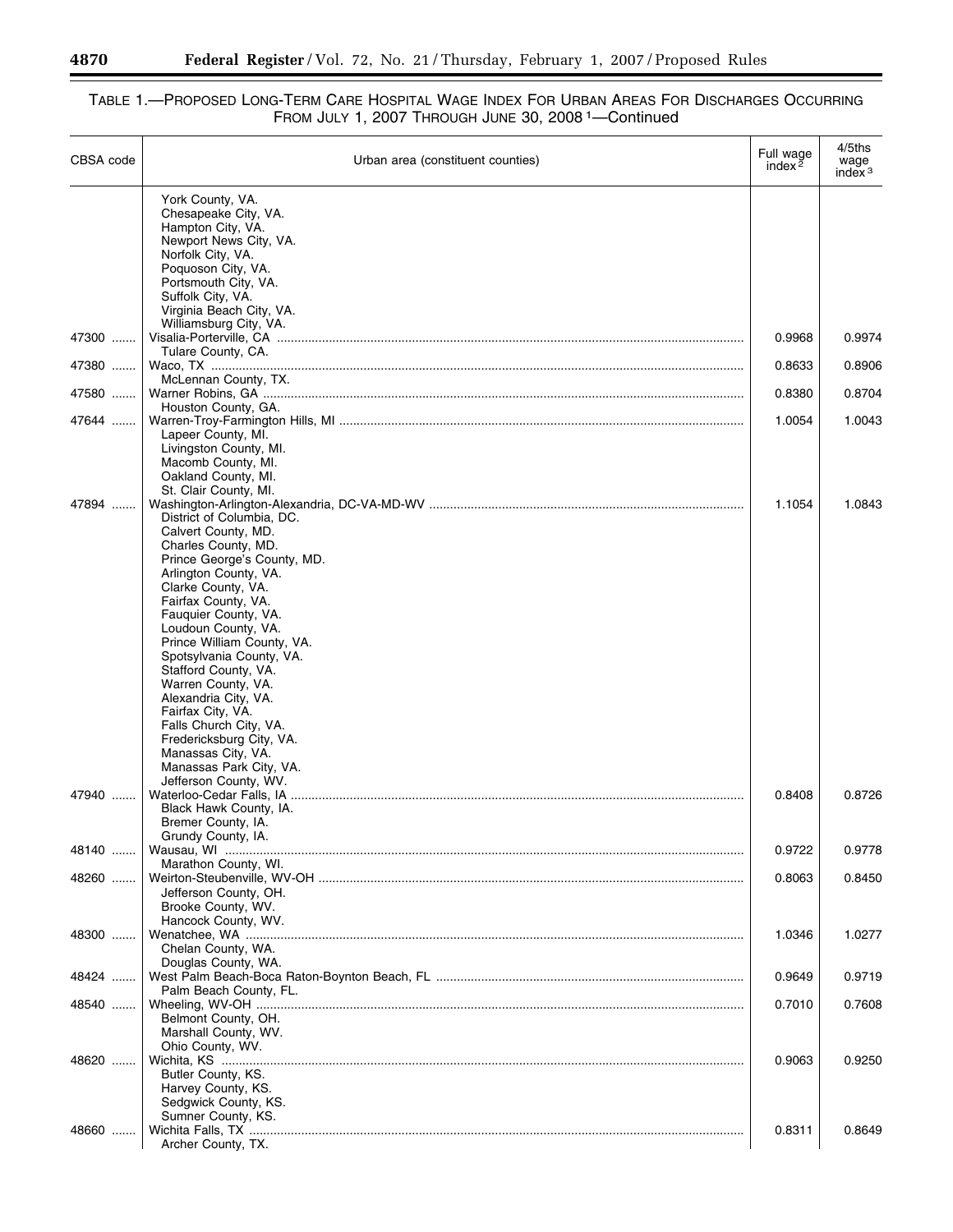| CBSA code | Urban area (constituent counties) | Full wage<br>index $2$ | 4/5ths<br>wage<br>index $3$ |
|-----------|-----------------------------------|------------------------|-----------------------------|
|           | Clay County, TX.                  |                        |                             |
|           | Wichita County, TX.               |                        |                             |
| 48700     |                                   | 0.8139                 | 0.8511                      |
|           | Lycoming County, PA.              |                        |                             |
| 48864     |                                   | 1.0684                 | 1.0547                      |
|           | New Castle County, DE.            |                        |                             |
|           | Cecil County, MD.                 |                        |                             |
|           | Salem County, NJ.                 |                        |                             |
| 48900     |                                   | 0.9835                 | 0.9868                      |
|           | Brunswick County, NC.             |                        |                             |
|           | New Hanover County, NC.           |                        |                             |
| 49020     | Pender County, NC.                | 1.0091                 | 1.0073                      |
|           | Frederick County, VA.             |                        |                             |
|           | Winchester City, VA.              |                        |                             |
|           | Hampshire County, WV.             |                        |                             |
| 49180     |                                   | 0.9276                 | 0.9421                      |
|           | Davie County, NC.                 |                        |                             |
|           | Forsyth County, NC.               |                        |                             |
|           | Stokes County, NC.                |                        |                             |
|           | Yadkin County, NC.                |                        |                             |
| 49340     |                                   | 1.0722                 | 1.0578                      |
|           | Worcester County, MA.             |                        |                             |
| 49420     |                                   | 0.9847                 | 0.9878                      |
|           | Yakima County, WA.                |                        |                             |
| 49500     |                                   | 0.3854                 | 0.5083                      |
|           | Guánica Municipio, PR.            |                        |                             |
|           | Guayanilla Municipio, PR.         |                        |                             |
|           | Peñuelas Municipio, PR.           |                        |                             |
|           | Yauco Municipio, PR.              |                        |                             |
| 49620     |                                   | 0.9397                 | 0.9518                      |
|           | York County, PA.                  |                        |                             |
| 49660     |                                   | 0.8802                 | 0.9042                      |
|           | Mahoning County, OH.              |                        |                             |
|           | Trumbull County, OH.              |                        |                             |
|           | Mercer County, PA.                |                        |                             |
| 49700     |                                   | 1.0730                 | 1.0584                      |
|           | Sutter County, CA.                |                        |                             |
| 49740     | Yuba County, CA.                  | 0.9109                 | 0.9287                      |
|           | Yuma County, AZ.                  |                        |                             |
|           |                                   |                        |                             |

1As discussed in section IV.D.1.d. of the preamble of this proposed rule, because there will no longer be any LTCHs in their cost reporting periods that began during FYs 2003, 2004 or 2005 (the first 3 years of the 5-year wage index phase-in, respectively), we are no longer showing the .1/5th, 2/5ths and 3/5ths wage index value. For further details on the 5-year phase-in of the wage index, see section IV.D.1. of this proposed rule.<br>The wage index values are calculated using the same wage data used to com

IPPS for Federal FY 2007 (that is, fiscal year 2003 audited acute care hospital inpatient wage data without regard to reclassification under section 1886(d)(8) or section 1886(d)(10) of the Act).<br><sup>3</sup>Four-fifths of the proposed full wage index value, applicable for a LTCH's cost reporting period beginning on or after October 1, 2005 through

September 30, 2006 (Federal FY 2006). That is, for a LTCH's cost reporting period that begins during Federal FY 2006 and located in Chicago, Illinois (CBSA 16974), the 4/5ths wage index value is computed as ((4\*1.0751) + 1))/5 = 1.0601. For further details on the 5-year phase-in of the wage index, see section IV.D.1. of this proposed rule.

| CBSA code | Nonurban area | Full<br>wage<br>index <sup>2</sup> | $4/5$ ths<br>wage<br>index <sup>3</sup> |
|-----------|---------------|------------------------------------|-----------------------------------------|
| 01        | Alabama       | 0.7591                             | 0.8073                                  |
| 02        |               | 1.0661                             | 1.0529                                  |
| 03        |               | 0.8908                             | 0.9126                                  |
| 04        |               | 0.7307                             | 0.7846                                  |
| 05        |               | 1.1454                             | 1.1163                                  |
| 06        |               | 0.9325                             | 0.9460                                  |
| 07        |               | 1.1709                             | 1.1367                                  |
| 08        |               | 0.9705                             | 0.9764                                  |
| 10        |               | 0.8594                             | 0.8875                                  |
| 11        |               | 0.7593                             | 0.8074                                  |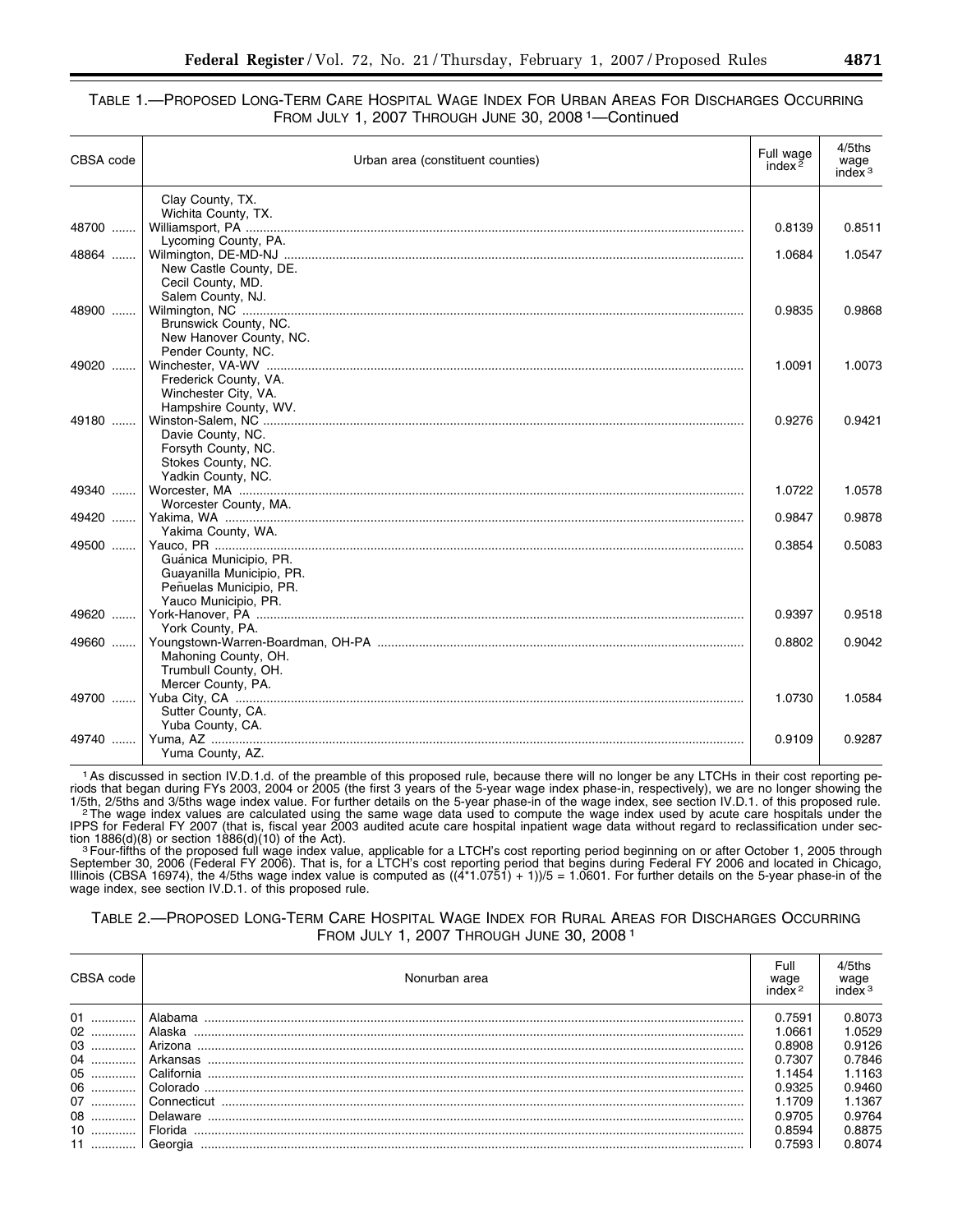| CBSA code | Nonurban area | Full<br>wage<br>index $2$ | 4/5ths<br>wage<br>index $3$ |
|-----------|---------------|---------------------------|-----------------------------|
| 12        |               | 1.0448                    | 1.0358                      |
| 13        |               | 0.8120                    | 0.8496                      |
| 14        |               | 0.8320                    | 0.8656                      |
| 15        |               | 0.8538                    | 0.8830                      |
| $16$      |               | 0.8681                    | 0.8945                      |
| 17        |               | 0.7998                    | 0.8398                      |
| 18 …………   |               | 0.7768                    | 0.8214                      |
| 19        |               | 0.7438                    | 0.7950                      |
| 20        |               | 0.8443                    | 0.8754                      |
| 21        |               | 0.8926                    | 0.9141                      |
| 22        |               |                           |                             |
| 23        |               | 0.9062                    | 0.9250                      |
| 24        |               | 0.9153                    | 0.9322                      |
| 25        |               | 0.7738                    | 0.8190                      |
| 26        |               | 0.7927                    | 0.8342                      |
| 27        |               | 0.8590                    | 0.8872                      |
| 28        |               | 0.8677                    | 0.8942                      |
| 29        |               | 0.8944                    | 0.9155                      |
| 30        |               | 1.0853                    | 1.0682                      |
| 31        |               |                           |                             |
| 32        |               | 0.8332                    | 0.8666                      |
| $33$      |               | 0.8232                    | 0.8586                      |
| 34        |               | 0.8588                    | 0.8870                      |
| 35        |               | 0.7215                    | 0.7772                      |
| 36        |               | 0.8658                    | 0.8926                      |
| 37        |               | 0.7629                    | 0.8103                      |
| 38        |               | 0.9753                    | 0.9802                      |
| 39        |               | 0.8320                    | 0.8656                      |
| 40        |               |                           | .                           |
| 41        |               |                           | .                           |
| 42        |               | 0.8566                    | 0.8853                      |
| 43        |               | 0.8480                    | 0.8784                      |
| 44        |               | 0.7827                    | 0.8262                      |
| 45        |               | 0.7965                    | 0.8372                      |
| 46        |               | 0.8140                    | 0.8512                      |
| 47        |               | 0.9744                    | 0.9795                      |
| 49        |               | 0.7940                    | 0.8352                      |
| 50        |               | 1.0263                    | 1.0210                      |
| 51        |               | 0.7607                    | 0.8086                      |
| 52        |               | 0.9553                    | 0.9642                      |
| 53        |               | 0.9295                    | 0.9436                      |

1 As discussed in section IV.D.1.d. of the preamble of this proposed rule, because there are no longer any LTCHs in their cost reporting peri-All the first 3 years of the first 3 years of the first 3 years of the first and the state with the state in the state of the state in the state of the state in the state in the S-year wage index phase-in, respectively), w

Fig. 1886(d)(8) or section 1886(d)(10) of the Act).<br><sup>3</sup> Four-fifths of the proposed full wage index value, applicable for a LTCH's cost reporting period beginning on or after October 1, 2005 through September 30, 2006 (Fe section IV.D.1. of this proposed rule.<br><sup>4</sup> All counties within the State are classified as urban.

#### TABLE 3.-FY 2007 LTC-DRGS, RELATIVE WEIGHTS, GEOMETRIC AVERAGE LENGTH OF STAY, FIVE-SIXTHS OF THE GEOMETRIC AVERAGE LENGTH OF STAY AND IPPS AVERAGE LENGTH OF STAY PLUS ONE STANDARD DEVIATION

| $LTC-$<br><b>DRG</b> | Description                                                | Relative<br>weight | Geometric av-<br>erage length<br>of stav | 5/6ths of the<br>geometric av-<br>erage length<br>of stay | <b>IPPS</b> average<br>length of stay<br>plus one<br>standard<br>deviation* |
|----------------------|------------------------------------------------------------|--------------------|------------------------------------------|-----------------------------------------------------------|-----------------------------------------------------------------------------|
|                      |                                                            | 1.6835             | 37.1                                     | 30.9                                                      | 16.1                                                                        |
| 2                    |                                                            | 1.6835             | 37.1                                     | 30.9                                                      | 7.1                                                                         |
| 3                    |                                                            | 1.6835             | 37.1                                     | 30.9                                                      | 20.1                                                                        |
|                      |                                                            | 0.4175             | 17.0                                     | 14.2                                                      | 4.8                                                                         |
|                      | PERIPH & CRANIAL NERVE & OTHER NERV SYST PROC W            | 1.2052             | 36.1                                     | 30.1                                                      | 15.8                                                                        |
|                      | CC.                                                        |                    |                                          |                                                           |                                                                             |
| $8$                  | <sup>2</sup> PERIPH & CRANIAL NERVE & OTHER NERV SYST PROC | 0.5594             | 21.0                                     | 17.5                                                      | 4.2                                                                         |
|                      | W/O CC.                                                    |                    |                                          |                                                           |                                                                             |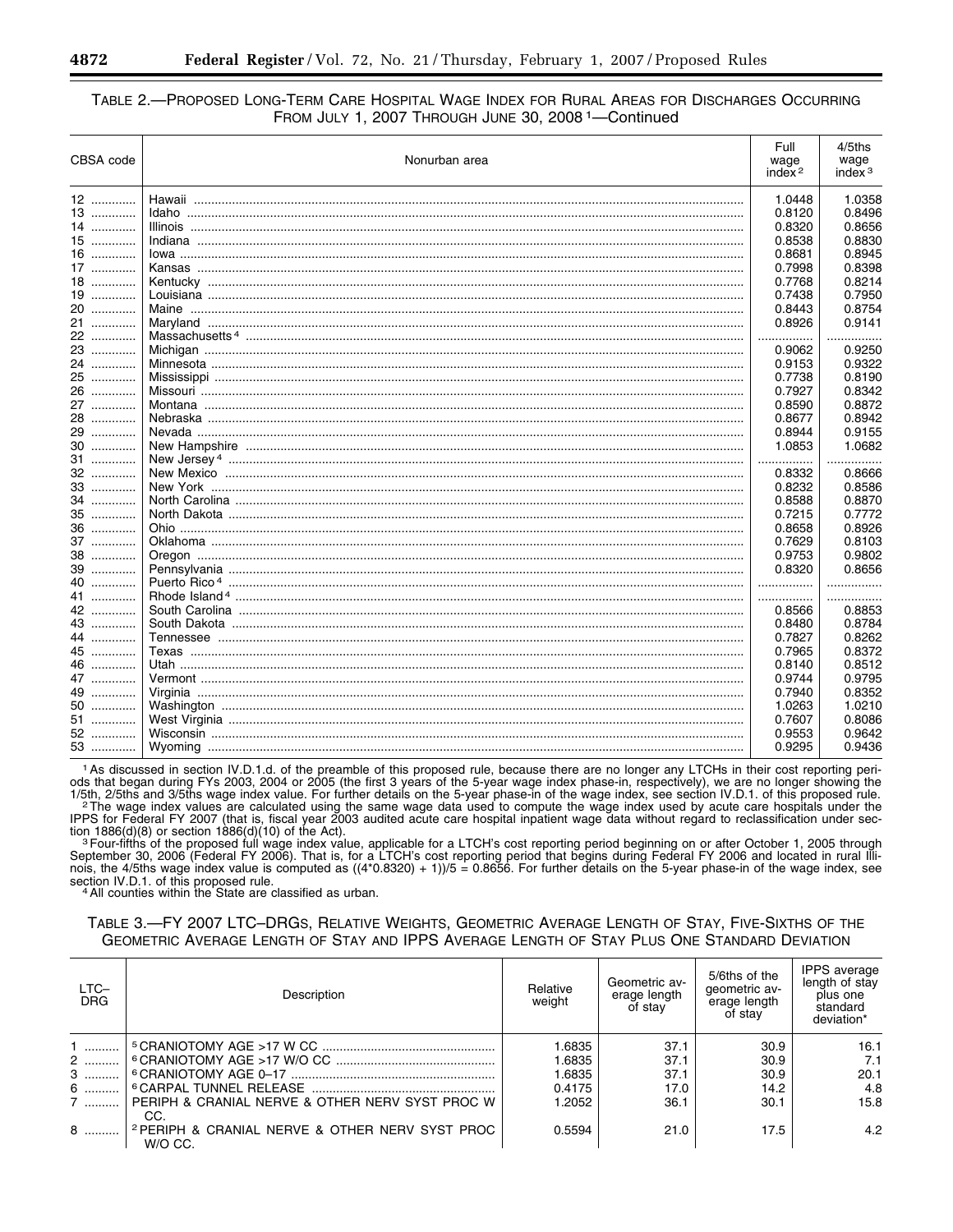### TABLE 3.—FY 2007 LTC–DRGS, RELATIVE WEIGHTS, GEOMETRIC AVERAGE LENGTH OF STAY, FIVE-SIXTHS OF THE GEOMETRIC AVERAGE LENGTH OF STAY AND IPPS AVERAGE LENGTH OF STAY PLUS ONE STANDARD DEVIATION— Continued

| LTC-<br><b>DRG</b> | Description                                                                                       | Relative<br>weight | Geometric av-<br>erage length<br>of stay | 5/6ths of the<br>qeometric av-<br>erage length<br>of stay | <b>IPPS</b> average<br>length of stay<br>plus one<br>standard<br>deviation* |
|--------------------|---------------------------------------------------------------------------------------------------|--------------------|------------------------------------------|-----------------------------------------------------------|-----------------------------------------------------------------------------|
| 9                  |                                                                                                   | 1.0424             | 34.0                                     | 28.3                                                      | 9.7                                                                         |
| $10$               |                                                                                                   | 0.6971             | 22.1                                     | 18.4                                                      | 9.6                                                                         |
| $11$               |                                                                                                   | 0.5594             | 21.0                                     | 17.5                                                      | 5.7                                                                         |
| $12$               | DEGENERATIVE NERVOUS SYSTEM DISORDERS                                                             | 0.6788             | 25.1                                     | 20.9                                                      | 8.4                                                                         |
| $13$<br>14         | MULTIPLE SCLEROSIS & CEREBELLAR ATAXIA<br>INTRACRANIAL HEMORRHAGE OR CEREBRALINFARCTION           | 0.6003<br>0.6772   | 23.1<br>24.9                             | 19.3<br>20.8                                              | 7.4<br>8.6                                                                  |
| $15$               | NONSPECIFIC CVA & PRECEREBRAL OCCLUSION W/O IN-                                                   | 0.7705             | 26.1                                     | 21.8                                                      | 6.4                                                                         |
| $16$               | FARCT.<br>NONSPECIFIC CEREBROVASCULAR DISORDERS W CC                                              |                    |                                          |                                                           |                                                                             |
| $17$               | 2 NONSPECIFIC CEREBROVASCULAR DISORDERS W/O CC                                                    | 0.6978<br>0.5594   | 23.1<br>21.0                             | 19.3<br>17.5                                              | 10.1<br>4.7                                                                 |
| $18$               | CRANIAL & PERIPHERAL NERVE DISORDERS W CC                                                         | 0.7503             | 25.4                                     | 21.2                                                      | 8.2                                                                         |
| $19$               | CRANIAL & PERIPHERAL NERVE DISORDERS W/O CC                                                       | 0.4512             | 19.5                                     | 16.3                                                      | 5.3                                                                         |
| 21                 |                                                                                                   | 0.7819             | 23.9                                     | 19.9                                                      | 9.9                                                                         |
| 22                 |                                                                                                   | 0.7819             | 23.9                                     | 19.9                                                      | 7.9                                                                         |
| 23                 |                                                                                                   | 1.0118             | 29.4                                     | 24.5                                                      | 6.1                                                                         |
| 26                 |                                                                                                   | 0.5594             | 21.0                                     | 17.5                                                      | 6.2                                                                         |
| 27                 |                                                                                                   | 0.9978             | 30.6                                     | 25.5                                                      | 7.6                                                                         |
| 28                 | TRAUMATIC STUPOR & COMA, COMA <1 HR AGE >17 W CC                                                  | 0.7983             | 25.8                                     | 21.5                                                      | 9.1                                                                         |
| 29                 | <sup>1</sup> TRAUMATIC STUPOR & COMA, COMA <1 HR AGE >17 W/O<br>CC.                               | 0.4175             | 17.0                                     | 14.2                                                      | 5.0                                                                         |
| $30**$             | 6 TRAUMATIC STUPOR & COMA, COMA <1 HR AGE 0-17                                                    | 0.4175             | 17.0                                     | 14.2                                                      | 2.0                                                                         |
| 31                 |                                                                                                   | 0.4175             | 17.0                                     | 14.2                                                      | 6.2                                                                         |
| 32                 |                                                                                                   | 0.4175             | 17.0                                     | 14.2                                                      | 3.4                                                                         |
| $33***$            |                                                                                                   | 0.4175             | 17.0                                     | 14.2                                                      | 1.6                                                                         |
| 34                 | OTHER DISORDERS OF NERVOUS SYSTEM W CC                                                            | 0.7029             | 23.4                                     | 19.5                                                      | 7.4                                                                         |
| 35                 | OTHER DISORDERS OF NERVOUS SYSTEM W/O CC                                                          | 0.5080             | 21.1                                     | 17.6                                                      | 4.7                                                                         |
| 36                 |                                                                                                   | 0.5594             | 21.0                                     | 17.5                                                      | 2.7                                                                         |
| 37                 |                                                                                                   | 0.5594             | 21.0                                     | 17.5                                                      | 6.6                                                                         |
| 38                 |                                                                                                   | 0.5594             | 21.0                                     | 17.5                                                      | 4.3                                                                         |
| 39                 | <sup>6</sup> LENS PROCEDURES WITH OR WITHOUT VITRECTOMY                                           | 0.5594             | 21.0                                     | 17.5                                                      | 3.1                                                                         |
| 40                 | <sup>6</sup> EXTRAOCULAR PROCEDURES EXCEPT ORBIT AGE >17                                          | 0.5594             | 21.0                                     | 17.5                                                      | 6.7                                                                         |
| $41***$            | <sup>6</sup> EXTRAOCULAR PROCEDURES EXCEPT ORBIT AGE 0-17                                         | 0.5594             | 21.0                                     | 17.5                                                      | 1.6                                                                         |
| 42                 | <sup>6</sup> INTRAOCULAR PROCEDURES EXCEPT RETINA, IRIS &<br>LENS.                                | 0.5594             | 21.0                                     | 17.5                                                      | 3.7                                                                         |
| 43                 |                                                                                                   | 0.4175             | 17.0                                     | 14.2                                                      | 4.6                                                                         |
| 44                 |                                                                                                   | 0.7819             | 23.9                                     | 19.9                                                      | 7.4                                                                         |
| 45                 |                                                                                                   | 0.4175             | 17.0                                     | 14.2                                                      | 4.6                                                                         |
| 46                 | <sup>2</sup> OTHER DISORDERS OF THE EYE AGE >17 W CC                                              | 0.5594             | 21.0                                     | 17.5                                                      | 6.6                                                                         |
| 47                 | 6 OTHER DISORDERS OF THE EYE AGE >17 W/O CC                                                       | 0.4175             | 17.0                                     | 14.2                                                      | 4.7                                                                         |
| 48**               | <sup>6</sup> OTHER DISORDERS OF THE EYE AGE 0-17                                                  | 0.4175             | 17.0                                     | 14.2                                                      | 2.9                                                                         |
| 49                 |                                                                                                   | 1.1625             | 29.5                                     | 24.6                                                      | 7.1                                                                         |
| 50                 |                                                                                                   | 1.1625             | 29.5                                     | 24.6                                                      | 2.6                                                                         |
| 51                 | <sup>6</sup> SALIVARY<br><b>PROCEDURES</b><br><b>EXCEPT</b><br><b>GLAND</b><br>SIALOADENECTOMY.   | 1.1625             | 29.5                                     | 24.6                                                      | 4.0                                                                         |
| 52                 |                                                                                                   | 1.1625             | 29.5                                     | 24.6                                                      | 2.1                                                                         |
| 53                 |                                                                                                   | 1.1625             | 29.5                                     | 24.6                                                      | 6.2                                                                         |
| 54** ……            |                                                                                                   | 1.1625             | 29.5                                     | 24.6                                                      | 3.2                                                                         |
| 55                 | <sup>4</sup> MISCELLANEOUS EAR, NOSE, MOUTH & THROAT PROCE-<br>DURES.                             | 1.1625             | 29.5                                     | 24.6                                                      | 4.3                                                                         |
| 56                 |                                                                                                   | 1.1625             | 29.5                                     | 24.6                                                      | 4.1                                                                         |
| 57                 | $6$ T&A<br><b>EXCEPT</b><br><b>TONSILLECTOMY</b><br>PROC.<br>&/OR                                 | 0.4175             | 17.0                                     | 14.2                                                      | 4.9                                                                         |
| 58**               | ADENOIDECTOMY ONLY, AGE >17.<br>$6$ T&A<br>PROC.<br><b>EXCEPT</b><br><b>TONSILLECTOMY</b><br>&/OR | 0.4175             | 17.0                                     | 14.2                                                      | 1.5                                                                         |
|                    | ADENOIDECTOMY ONLY, AGE 0-17.                                                                     |                    |                                          |                                                           |                                                                             |
| 59                 | <sup>6</sup> TONSILLECTOMY &/OR ADENOIDECTOMY ONLY, AGE >17                                       | 0.4175             | 17.0                                     | 14.2                                                      | 3.6                                                                         |
| 60                 | <sup>6</sup> TONSILLECTOMY &/OR ADENOIDECTOMY ONLY, AGE 0-<br>17.                                 | 0.4175             | 17.0                                     | 14.2                                                      | 2.7                                                                         |
| 61                 | <sup>6</sup> MYRINGOTOMY W TUBE INSERTION AGE >17                                                 | 0.4175             | 17.0                                     | 14.2                                                      | 10.2                                                                        |
| 62                 | <sup>6</sup> MYRINGOTOMY W TUBE INSERTION AGE 0-17                                                | 0.4175             | 17.0                                     | 14.2                                                      | 2.3                                                                         |
| 63                 | <sup>4</sup> OTHER EAR, NOSE, MOUTH & THROAT O.R. PROCE-<br>DURES.                                | 1.1625             | 29.5                                     | 24.6                                                      | 7.2                                                                         |
| 64                 |                                                                                                   | 1.1797             | 26.2                                     | 21.8                                                      | 10.2                                                                        |
| 65                 |                                                                                                   | 0.4175             | 17.0                                     | 14.2                                                      | 4.2                                                                         |
| 66                 |                                                                                                   | 0.4175             | 17.0                                     | 14.2                                                      | 4.8                                                                         |
| 67                 |                                                                                                   | 0.7819             | 23.9                                     | 19.9                                                      | 5.8                                                                         |
| 68                 |                                                                                                   | 0.6211             | 20.3                                     | 16.9                                                      | 5.9                                                                         |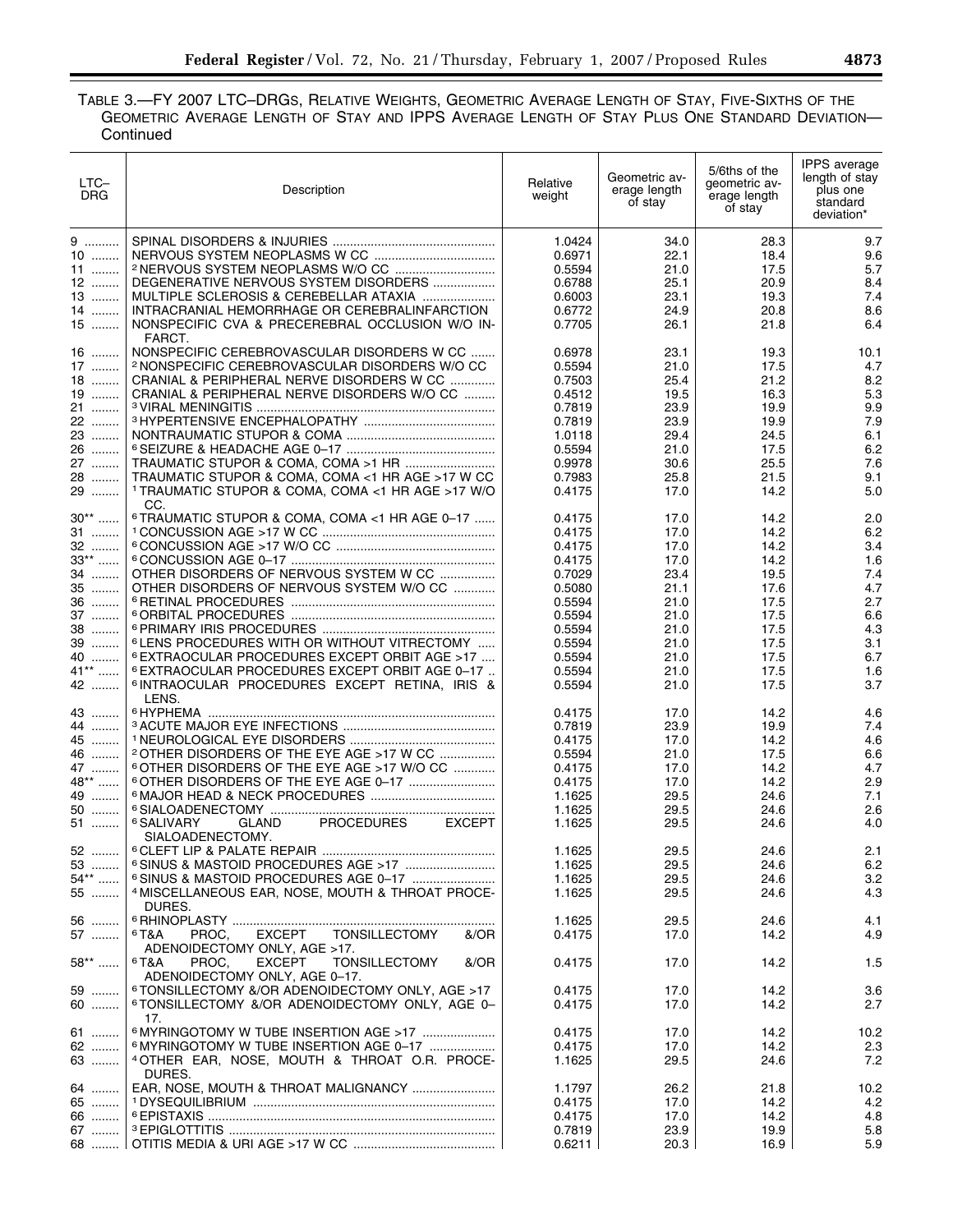TABLE 3.—FY 2007 LTC–DRGS, RELATIVE WEIGHTS, GEOMETRIC AVERAGE LENGTH OF STAY, FIVE-SIXTHS OF THE GEOMETRIC AVERAGE LENGTH OF STAY AND IPPS AVERAGE LENGTH OF STAY PLUS ONE STANDARD DEVIATION— **Continued** 

| LTC-<br><b>DRG</b> | Description                                                                                        | Relative<br>weight | Geometric av-<br>erage length<br>of stay | 5/6ths of the<br>qeometric av-<br>erage length<br>of stay | <b>IPPS</b> average<br>length of stay<br>plus one<br>standard<br>deviation* |
|--------------------|----------------------------------------------------------------------------------------------------|--------------------|------------------------------------------|-----------------------------------------------------------|-----------------------------------------------------------------------------|
| 69                 |                                                                                                    | 0.4175             | 17.0                                     | 14.2                                                      | 4.5                                                                         |
| 70                 |                                                                                                    | 0.4175             | 17.0                                     | 14.2                                                      | 3.6                                                                         |
| 71<br>72           |                                                                                                    | 0.5594             | 21.0                                     | 17.5                                                      | 6.7                                                                         |
| 73                 | OTHER EAR, NOSE, MOUTH & THROAT DIAGNOSES AGE                                                      | 0.7819<br>0.7745   | 23.9<br>22.9                             | 19.9<br>19.1                                              | 5.2<br>6.9                                                                  |
|                    | >17.                                                                                               |                    |                                          |                                                           |                                                                             |
| 74                 | <sup>6</sup> OTHER EAR, NOSE, MOUTH & THROAT DIAGNOSES AGE<br>$0 - 17.$                            | 0.4175             | 17.0                                     | 14.2                                                      | 3.9                                                                         |
| 75                 |                                                                                                    | 1.9944             | 33.5                                     | 27.9                                                      | 15.4                                                                        |
| 76                 | OTHER RESP SYSTEM O.R. PROCEDURES W CC                                                             | 2.3982             | 42.5                                     | 35.4                                                      | 17.2                                                                        |
| 77                 | <sup>2</sup> OTHER RESP SYSTEM O.R. PROCEDURES W/O CC                                              | 0.5594             | 21.0                                     | 17.5                                                      | 7.4                                                                         |
| 78                 |                                                                                                    | 0.6746             | 22.6                                     | 18.8                                                      | 9.4                                                                         |
| 79                 | RESPIRATORY INFECTIONS & INFLAMMATIONS AGE >17 W<br>CC.                                            | 0.8182             | 22.8                                     | 19.0                                                      | 12.9                                                                        |
| $80$               | RESPIRATORY INFECTIONS & INFLAMMATIONSAGE >17 W/<br>O CC.                                          | 0.6485             | 20.9                                     | 17.4                                                      | 8.3                                                                         |
| 81                 | <sup>6</sup> RESPIRATORY INFECTIONS & INFLAMMATIONS AGE 0-17                                       | 0.4175             | 17.0                                     | 14.2                                                      | 10.1                                                                        |
| 82                 |                                                                                                    | 0.8242             | 21.4                                     | 17.8                                                      | 11.0                                                                        |
| 83                 |                                                                                                    | 0.4175             | 17.0                                     | 14.2                                                      | 8.2                                                                         |
| 84                 |                                                                                                    | 0.4175             | 17.0                                     | 14.2                                                      | 4.8                                                                         |
| 85                 |                                                                                                    | 0.6956             | 21.4                                     | 17.8                                                      | 9.9                                                                         |
| 86                 | PULMONARY EDEMA & RESPIRATORY FAILURE                                                              | 0.4175             | 17.0                                     | 14.2                                                      | 5.5                                                                         |
| 87<br>88           |                                                                                                    | 1.0295             | 24.8                                     | 20.7                                                      | 10.3                                                                        |
| 89                 | CHRONIC OBSTRUCTIVE PULMONARY DISEASE<br>SIMPLE PNEUMONIA & PLEURISY AGE >17 W CC                  | 0.6411<br>0.6802   | 19.3<br>20.6                             | 16.1<br>17.2                                              | 7.5<br>8.6                                                                  |
| 90                 | SIMPLE PNEUMONIA & PLEURISY AGE >17 W/O CC                                                         | 0.4958             | 17.8                                     | 14.8                                                      | 5.6                                                                         |
| 91                 | <sup>6</sup> SIMPLE PNEUMONIA & PLEURISY AGE 0-17                                                  | 0.5594             | 21.0                                     | 17.5                                                      | 5.3                                                                         |
| 92                 |                                                                                                    | 0.6638             | 19.6                                     | 16.3                                                      | 9.4                                                                         |
| 93                 |                                                                                                    | 0.4175             | 17.0                                     | 14.2                                                      | 5.9                                                                         |
| 94                 |                                                                                                    | 0.6785             | 21.3                                     | 17.8                                                      | 9.6                                                                         |
| 95                 |                                                                                                    | 0.6785             | 21.3                                     | 17.8                                                      | 5.3                                                                         |
| 96                 |                                                                                                    | 0.6230             | 18.9                                     | 15.8                                                      | 6.7                                                                         |
| 97                 |                                                                                                    | 0.6230             | 18.9                                     | 15.8                                                      | 5.2                                                                         |
| $98$               |                                                                                                    | 0.5594             | 21.0                                     | 17.5                                                      | 4.4                                                                         |
| 99                 |                                                                                                    | 0.9381             | 24.6                                     | 20.5                                                      | 4.8                                                                         |
| $100$<br>$101$     | <sup>3</sup> RESPIRATORY SIGNS & SYMPTOMS W/O CC<br>OTHER RESPIRATORY SYSTEM DIAGNOSES W CC        | 0.7819<br>0.8147   | 23.9<br>22.2                             | 19.9                                                      | 3.1<br>6.7                                                                  |
| $102$              | <sup>1</sup> OTHER RESPIRATORY SYSTEM DIAGNOSES W/O CC                                             | 0.4175             | 17.0                                     | 18.5<br>14.2                                              | 3.9                                                                         |
| $103***$           | <sup>7</sup> HEART TRANSPLANT OR IMPLANT OF HEART ASSIST                                           | 0.0000             | 0.0                                      | 0.0                                                       | 0.0                                                                         |
| $104$              | SYSTEM.<br><sup>6</sup> CARDIAC VALVE & OTHER MAJOR CARDIOTHORACIC                                 | 1.1625             | 29.5                                     | 24.6                                                      | 22.3                                                                        |
|                    | PROC W CARDIAC CATH.                                                                               |                    |                                          |                                                           |                                                                             |
| $105$              | <sup>6</sup> CARDIAC VALVE & OTHER MAJOR CARDIOTHORACIC<br>PROC W/O CARDIAC CATH.                  | 1.1625             | 29.5                                     | 24.6                                                      | 15.0                                                                        |
| $106$              |                                                                                                    | 1.1625             | 29.5                                     | 24.6                                                      | 16.6                                                                        |
| $108$              |                                                                                                    | 1.1625             | 29.5                                     | 24.6                                                      | 17.1                                                                        |
| $110$              | <sup>4</sup> MAJOR CARDIOVASCULAR PROCEDURES W CC                                                  | 1.1625             | 29.5                                     | 24.6                                                      | 13.8                                                                        |
| 111                | <sup>6</sup> MAJOR CARDIOVASCULAR PROCEDURES W/O CC                                                | 1.1625             | 29.5                                     | 24.6                                                      | 4.9                                                                         |
| $113$              | AMPUTATION FOR CIRC SYSTEM DISORDERS EXCEPT<br>UPPER LIMB & TOE.                                   | 1.3942             | 36.1                                     | 30.1                                                      | 20.5                                                                        |
| $114$              | UPPER LIMB & TOE AMPUTATION FOR CIRC SYSTEM DIS-<br>ORDERS.                                        | 1.2425             | 33.0                                     | 27.5                                                      | 14.0                                                                        |
| $117$              | <sup>2</sup> CARDIAC PACEMAKER REVISION EXCEPT DEVICE RE-<br>PLACEMENT.                            | 0.5594             | 21.0                                     | 17.5                                                      | 6.7                                                                         |
| $118$              | <sup>3</sup> CARDIAC PACEMAKER DEVICE REPLACEMENT                                                  | 0.7819             | 23.9                                     | 19.9                                                      | 4.6                                                                         |
| $119$              |                                                                                                    | 0.7819             | 23.9                                     | 19.9                                                      | 8.8                                                                         |
| $120$<br>$121$     | OTHER CIRCULATORY SYSTEM O.R. PROCEDURES                                                           | 1.0893<br>0.7451   | 31.4                                     | 26.2<br>18.7                                              | 15.5<br>10.1                                                                |
|                    | CIRCULATORY DISORDERS W AMI & MAJOR COMP, DIS-<br>CHARGED ALIVE.                                   |                    | 22.4                                     |                                                           |                                                                             |
| $122$              | <sup>2</sup> CIRCULATORY DISORDERS W AMI W/O MAJOR COMP,<br>DISCHARGED ALIVE.                      | 0.5594             | 21.0                                     | 17.5                                                      | 5.3                                                                         |
| 123                | CIRCULATORY DISORDERS W AMI, EXPIRED                                                               | 0.7858             | 17.0                                     | 14.2                                                      | 7.6                                                                         |
| 124                | <sup>4</sup> CIRCULATORY DISORDERS EXCEPT AMI, W CARD CATH                                         | 1.1625             | 29.5                                     | 24.6                                                      | 7.0                                                                         |
| 125                | & COMPLEX DIAG.<br><sup>1</sup> CIRCULATORY DISORDERS EXCEPT AMI, W CARD CATH<br>W/O COMPLEX DIAG. | 0.4175             | 17.0                                     | 14.2                                                      | 4.1                                                                         |

-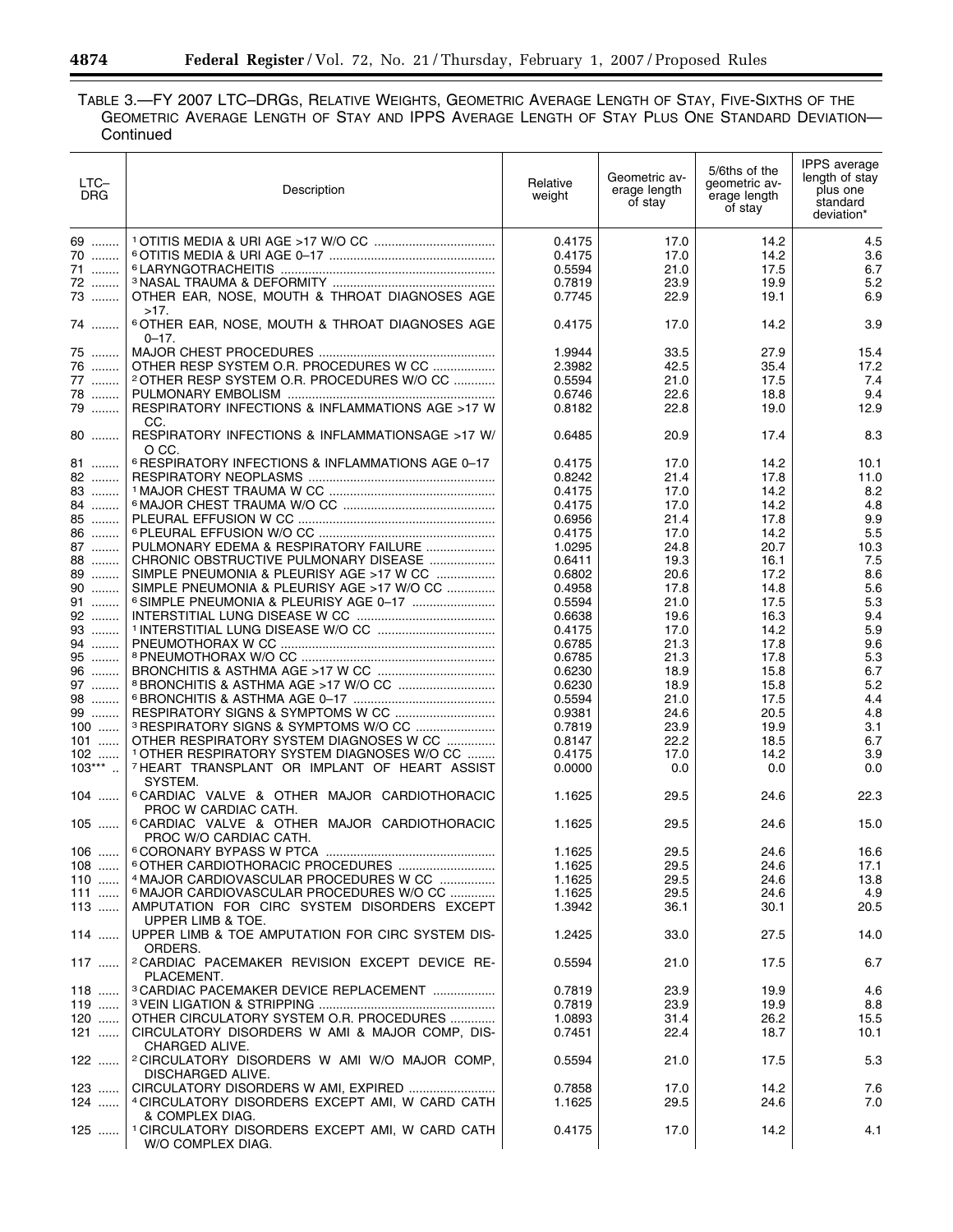## TABLE 3.—FY 2007 LTC–DRGS, RELATIVE WEIGHTS, GEOMETRIC AVERAGE LENGTH OF STAY, FIVE-SIXTHS OF THE GEOMETRIC AVERAGE LENGTH OF STAY AND IPPS AVERAGE LENGTH OF STAY PLUS ONE STANDARD DEVIATION— Continued

| LTC-<br><b>DRG</b> | Description                                                                 | Relative<br>weight | Geometric av-<br>erage length<br>of stay | 5/6ths of the<br>geometric av-<br>erage length<br>of stay | <b>IPPS</b> average<br>length of stay<br>plus one<br>standard<br>deviation* |
|--------------------|-----------------------------------------------------------------------------|--------------------|------------------------------------------|-----------------------------------------------------------|-----------------------------------------------------------------------------|
| $126$              |                                                                             | 0.8867             | 26.3                                     | 21.9                                                      | 17.5                                                                        |
| 127                |                                                                             | 0.6832             | 21.2                                     | 17.7                                                      | 8.0                                                                         |
| 128                |                                                                             | 0.5594             | 21.0                                     | 17.5                                                      | 8.0                                                                         |
| 129                |                                                                             | 0.4175             | 17.0                                     | 14.2                                                      | 3.5                                                                         |
| 130                |                                                                             | 0.6484             | 22.8                                     | 19.0                                                      | 8.6                                                                         |
| 131                |                                                                             | 0.5267             | 21.0                                     | 17.5                                                      | 5.9                                                                         |
| 132                |                                                                             | 0.6621             | 20.7                                     | 17.3                                                      | 4.3                                                                         |
| $133$              |                                                                             | 0.5594             | 21.0                                     | 17.5                                                      | 3.2                                                                         |
| 134                |                                                                             | 0.4909             | 21.7                                     | 18.1                                                      | 4.8                                                                         |
| 135                | CARDIAC CONGENITAL & VALVULAR DISORDERS AGE >17<br>W CC.                    | 0.8014             | 23.8                                     | 19.8                                                      | 6.8                                                                         |
| 136                | <sup>1</sup> CARDIAC CONGENITAL & VALVULAR DISORDERS AGE<br>>17 W/O CC.     | 0.4175             | 17.0                                     | 14.2                                                      | 4.1                                                                         |
| $137***$           | 6CARDIAC CONGENITAL & VALVULAR DISORDERS AGE 0-<br>17.                      | 0.4175             | 17.0                                     | 14.2                                                      | 3.3                                                                         |
| $138$              | CARDIAC ARRHYTHMIA & CONDUCTION DISORDERS W CC                              | 0.6618             | 21.9                                     | 18.3                                                      | 6.1                                                                         |
| 139                | <sup>2</sup> CARDIAC ARRHYTHMIA & CONDUCTION DISORDERS W/O<br>CC.           | 0.5594             | 21.0                                     | 17.5                                                      | 3.7                                                                         |
| 140                |                                                                             | 0.4175             | 17.0                                     | 14.2                                                      | 3.6                                                                         |
| $141$              |                                                                             | 0.5891             | 22.1                                     | 18.4                                                      | 5.3                                                                         |
| 142                |                                                                             | 0.5891             | 22.1                                     | 18.4                                                      | 3.8                                                                         |
| $143$              |                                                                             | 0.4175             | 17.0                                     | 14.2                                                      | 3.1                                                                         |
| 144                | OTHER CIRCULATORY SYSTEM DIAGNOSES W CC                                     | 0.7715             | 22.1                                     | 18.4                                                      | 9.6                                                                         |
| 145                | OTHER CIRCULATORY SYSTEM DIAGNOSES W/O CC                                   | 0.4292             | 17.0                                     | 14.2                                                      | 3.9                                                                         |
| $146$              |                                                                             | 1.6835             | 37.1                                     | 30.9                                                      | 14.6                                                                        |
| 147                |                                                                             | 0.7819             | 23.9                                     | 19.9                                                      | 8.5                                                                         |
| 149                | <sup>6</sup> MAJOR SMALL & LARGE BOWEL PROCEDURES W/O CC                    | 0.7819             | 23.9                                     | 19.9                                                      | 8.1                                                                         |
| $150$              |                                                                             | 1.6835             | 37.1                                     | 30.9                                                      | 17.3                                                                        |
| 151<br>152         | <sup>5</sup> MINOR SMALL & LARGE BOWEL PROCEDURES W CC                      | 0.4175<br>1.6835   | 17.0<br>37.1                             | 14.2                                                      | 8.2<br>12.0                                                                 |
| 153                | <sup>6</sup> MINOR SMALL & LARGE BOWEL PROCEDURES W/O CC                    | 1.6835             | 37.1                                     | 30.9<br>30.9                                              | 7.1                                                                         |
| 155                | 6 STOMACH, ESOPHAGEAL & DUODENAL PROCEDURES<br>AGE >17 W/O CC.              | 1.6835             | 37.1                                     | 30.9                                                      | 6.4                                                                         |
| 156                | <sup>6</sup> STOMACH, ESOPHAGEAL & DUODENAL PROCEDURES<br>AGE 0-17.         | 1.6835             | 37.1                                     | 30.9                                                      | 12.1                                                                        |
| 157                |                                                                             | 0.7819             | 23.9                                     | 19.9                                                      | 9.3                                                                         |
| 158                |                                                                             | 0.7819             | 23.9                                     | 19.9                                                      | 4.1                                                                         |
| 159                | <sup>5</sup> HERNIA PROCEDURES EXCEPT INGUINAL & FEMORAL<br>AGE >17 W CC.   | 1.6835             | 37.1                                     | 30.9                                                      | 8.2                                                                         |
| $160$              | <sup>1</sup> HERNIA PROCEDURES EXCEPT INGUINAL & FEMORAL<br>AGE >17 W/O CC. | 0.4175             | 17.0                                     | 14.2                                                      | 4.1                                                                         |
| $161$              | <sup>6</sup> INGUINAL & FEMORAL HERNIA PROCEDURES AGE >17 W<br>CC.          | 0.4175             | 17.0                                     | 14.2                                                      | 7.3                                                                         |
| $162$              | <sup>6</sup> INGUINAL & FEMORAL HERNIA PROCEDURES AGE >17 W/<br>O CC.       | 0.4175             | 17.0                                     | 14.2                                                      | 3.1                                                                         |
| $163$              |                                                                             | 0.4175             | 17.0                                     | 14.2                                                      | 4.0                                                                         |
| 164                | 6 APPENDECTOMY W COMPLICATED PRINCIPAL DIAG W<br>CC.                        | 0.7819             | 23.9                                     | 19.9                                                      | 11.9                                                                        |
| $165$              | <sup>6</sup> APPENDECTOMY W COMPLICATED PRINCIPALDIAG W/O<br>CC.            | 0.7819             | 23.9                                     | 19.9                                                      | 6.1                                                                         |
| $166$              | <sup>6</sup> APPENDECTOMY W/O COMPLICATED PRINCIPAL DIAG W<br>CC.           | 0.7819             | 23.9                                     | 19.9                                                      | 6.8                                                                         |
| $167$              | <sup>6</sup> APPENDECTOMY W/O COMPLICATED PRINCIPAL DIAG W/<br>O CC.        | 0.7819             | 23.9                                     | 19.9                                                      | 3.1                                                                         |
| $168$              |                                                                             | 1.6835             | 37.1                                     | 30.9                                                      | 7.7                                                                         |
| $169$              |                                                                             | 0.5594             | 21.0                                     | 17.5                                                      | 3.5                                                                         |
| 170                | OTHER DIGESTIVE SYSTEM O.R. PROCEDURES W CC                                 | 1.6163             | 35.8                                     | 29.8                                                      | 18.0                                                                        |
| 171                | <sup>3</sup> OTHER DIGESTIVE SYSTEM O.R. PROCEDURES W/O CC                  | 0.7819             | 23.9                                     | 19.9                                                      | 6.7                                                                         |
| 172                |                                                                             | 0.8497             | 21.8                                     | 18.2                                                      | 11.1                                                                        |
| 173<br>174         |                                                                             | 0.5594             | 21.0                                     | 17.5                                                      | 5.6<br>7.2                                                                  |
| 175                |                                                                             | 0.7149<br>0.5594   | 22.9<br>21.0                             | 19.1<br>17.5                                              | 4.3                                                                         |
| $176$              |                                                                             | 0.9514             | 24.8                                     | 20.7                                                      | 8.0                                                                         |
| 177                |                                                                             | 0.5594             | 21.0                                     | 17.5                                                      | 6.8                                                                         |
| 178                | <sup>6</sup> UNCOMPLICATED PEPTIC ULCER W/O CC                              | 0.4175             | 17.0                                     | 14.2                                                      | 4.7                                                                         |
| 179                |                                                                             | 0.8157             | 23.3                                     | 19.4                                                      | 9.1                                                                         |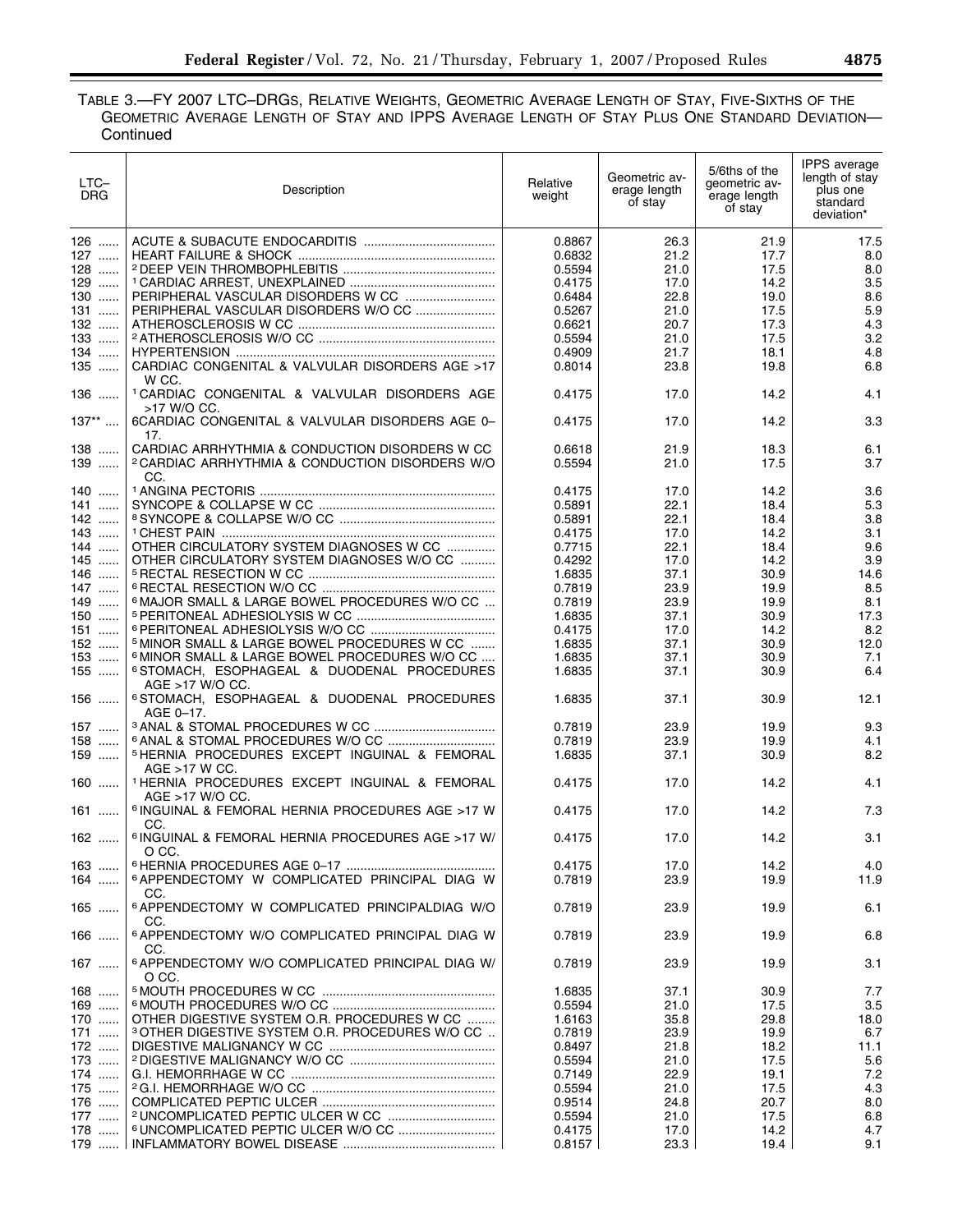TABLE 3.—FY 2007 LTC–DRGS, RELATIVE WEIGHTS, GEOMETRIC AVERAGE LENGTH OF STAY, FIVE-SIXTHS OF THE GEOMETRIC AVERAGE LENGTH OF STAY AND IPPS AVERAGE LENGTH OF STAY PLUS ONE STANDARD DEVIATION— **Continued** 

| LTC-<br><b>DRG</b> | Description                                                                                                                  | Relative<br>weight | Geometric av-<br>erage length<br>of stay | 5/6ths of the<br>qeometric av-<br>erage length<br>of stay | <b>IPPS</b> average<br>length of stay<br>plus one<br>standard<br>deviation* |
|--------------------|------------------------------------------------------------------------------------------------------------------------------|--------------------|------------------------------------------|-----------------------------------------------------------|-----------------------------------------------------------------------------|
| 180                |                                                                                                                              | 0.9126             | 22.8                                     | 19.0                                                      | 8.3                                                                         |
| $181$<br>182       | ESOPHAGITIS, GASTROENT & MISC DIGESTDISORDERS                                                                                | 0.4175<br>0.7866   | 17.0<br>21.8                             | 14.2<br>18.2                                              | 5.1<br>6.4                                                                  |
| 183                | AGE >17 W CC.<br><sup>1</sup> ESOPHAGITIS, GASTROENT & MISC DIGEST DISORDERS<br>AGE >17 W/O CC.                              | 0.4175             | 17.0                                     | 14.2                                                      | 4.4                                                                         |
| 184                | <sup>6</sup> ESOPHAGITIS, GASTROENT & MISC DIGEST DISORDERS<br>AGE 0-17.                                                     | 0.4175             | 17.0                                     | 14.2                                                      | 5.6                                                                         |
| 185                | DENTAL & ORAL DIS EXCEPT EXTRACTIONS & RESTORA-<br>TIONS, $AGE > 17$ .                                                       | 0.6634             | 23.2                                     | 19.3                                                      | 7.2                                                                         |
| 186                | <sup>6</sup> DENTAL & ORAL DIS EXCEPT EXTRACTIONS & RESTORA-<br>TIONS, AGE 0-17.                                             | 0.5594             | 21.0                                     | 17.5                                                      | 5.0                                                                         |
| 187                | <sup>6</sup> DENTAL EXTRACTIONS & RESTORATIONS                                                                               | 0.5594             | 21.0                                     | 17.5                                                      | 6.8                                                                         |
| $188$              | OTHER DIGESTIVE SYSTEM DIAGNOSES AGE >17 W CC                                                                                | 0.9596             | 24.4                                     | 20.3                                                      | 8.5                                                                         |
| $189$              | <sup>2</sup> OTHER DIGESTIVE SYSTEM DIAGNOSES AGE >17 W/O CC                                                                 | 0.5594             | 21.0                                     | 17.5                                                      | 4.6                                                                         |
| 190                | <sup>6</sup> OTHER DIGESTIVE SYSTEM DIAGNOSES AGE 0-17                                                                       | 0.5594             | 21.0                                     | 17.5                                                      | 5.1                                                                         |
| 191                | 5 PANCREAS, LIVER & SHUNT PROCEDURES W CC                                                                                    | 1.6835             | 37.1                                     | 30.9                                                      | 21.1                                                                        |
| 192                | <sup>6</sup> PANCREAS, LIVER & SHUNT PROCEDURES W/O CC                                                                       | 1.6835             | 37.1                                     | 30.9                                                      | 9.3                                                                         |
| 193                | <sup>4</sup> BILIARY TRACT PROC EXCEPT ONLY CHOLECYST W OR<br>W/O C.D.E. W CC.                                               | 1.1625             | 29.5                                     | 24.6                                                      | 19.7                                                                        |
| 194                | <sup>6</sup> BILIARY TRACT PROC EXCEPT ONLY CHOLECYST W OR<br>W/O C.D.E. W/O CC.                                             | 1.1625             | 29.5                                     | 24.6                                                      | 9.9                                                                         |
| 195                |                                                                                                                              | 1.6835             | 37.1                                     | 30.9                                                      | 16.2                                                                        |
| 196                |                                                                                                                              | 1.1625             | 29.5                                     | 24.6                                                      | 8.3                                                                         |
| 197                | 4 CHOLECYSTECTOMY EXCEPT BY LAPAROSCOPE W/O<br>C.D.E. W CC.                                                                  | 1.1625             | 29.5                                     | 24.6                                                      | 14.0                                                                        |
| 198                | 6 CHOLECYSTECTOMY EXCEPT BY LAPAROSCOPE W/O<br>C.D.E. W/O CC.                                                                | 1.1625             | 29.5                                     | 24.6                                                      | 6.6                                                                         |
| 199                | <sup>3</sup> HEPATOBILIARY DIAGNOSTIC PROCEDURE FOR MALIG-<br>NANCY.                                                         | 0.7819             | 23.9                                     | 19.9                                                      | 15.2                                                                        |
| 200                | <sup>5</sup> HEPATOBILIARY DIAGNOSTIC PROCEDURE FOR NON-MA-<br>LIGNANCY.                                                     | 1.6835             | 37.1                                     | 30.9                                                      | 17.5                                                                        |
| 201                | OTHER HEPATOBILIARY OR PANCREAS O.R. PROCE-<br>DURES.                                                                        | 1.5802             | 28.8                                     | 24.0                                                      | 22.6                                                                        |
| 202 ……             |                                                                                                                              | 0.6011             | 20.2                                     | 16.8                                                      | 9.9                                                                         |
| 203                | MALIGNANCY OF HEPATOBILIARY SYSTEM OR PANCREAS                                                                               | 0.7466             | 19.6                                     | 16.3                                                      | 10.6                                                                        |
| 204                | DISORDERS OF PANCREAS EXCEPT MALIGNANCY                                                                                      | 0.8853             | 22.1                                     | 18.4                                                      | 8.5                                                                         |
| 205                | DISORDERS OF LIVER EXCEPT MALIG, CIRR, ALC HEPA W<br>CC.                                                                     | 0.6933             | 23.1                                     | 19.3                                                      | 9.4                                                                         |
| 206                | <sup>8</sup> DISORDERS OF LIVER EXCEPT MALIG, CIRR, ALC HEPA W/<br>O CC.                                                     | 0.6933             | 23.1                                     | 19.3                                                      | 6.0                                                                         |
| 207                |                                                                                                                              | 0.7295             | 21.5                                     | 17.9                                                      | 8.4                                                                         |
| 208 ……             |                                                                                                                              | 0.4175             | 17.0                                     | 14.2                                                      | 4.6                                                                         |
| 210                | HIP & FEMUR PROCEDURES EXCEPT MAJOR JOINT AGE<br>>17 W CC.                                                                   | 1.4826             | 41.9                                     | 34.9                                                      | 9.5                                                                         |
| 211                | 6HIP & FEMUR PROCEDURES EXCEPT MAJOR JOINT AGE<br>>17 W/O CC.                                                                | 1.6835             | 37.1                                     | 30.9                                                      | 6.3                                                                         |
| 212                | <sup>6</sup> HIP & FEMUR PROCEDURES EXCEPT MAJOR JOINT AGE<br>$0 - 17$ .                                                     | 1.6835             | 37.1                                     | 30.9                                                      | 3.8                                                                         |
| 213                | AMPUTATION FOR MUSCULOSKELETAL SYSTEM & CONN<br>TISSUE DISORDERS.                                                            | 1.1871             | 33.5                                     | 27.9                                                      | 15.2                                                                        |
| 216                | BIOPSIES OF MUSCULOSKELETAL SYSTEM & CONNECTIVE<br>TISSUE.                                                                   | 1.2147             | 37.6                                     | 31.3                                                      | 8.8                                                                         |
| 217                | EXCEPT HAND, FOR<br>WND<br>DEBRID<br>SKN GRFT<br>&<br>MUSCSKELET & CONN TISS DIS.                                            | 1.2414             | 36.5                                     | 30.4                                                      | 20.4                                                                        |
| 218                | <sup>5</sup> LOWER<br><b>EXCEPT</b><br><b>EXTREM</b><br>&<br><b>HUMER</b><br><b>PROC</b>                                     | 1.6835             | 37.1                                     | 30.9                                                      | 8.4                                                                         |
| 219                | HIP, FOOT, FEMUR AGE >17 W CC.<br><sup>6</sup> LOWER<br><b>EXCEPT</b><br><b>EXTREM</b><br>&<br><b>HUMER</b><br><b>PROC</b>   | 1.6835             | 37.1                                     | 30.9                                                      | 4.8                                                                         |
| 220                | HIP, FOOT, FEMUR AGE >17 W/O CC.<br><sup>6</sup> LOWER<br><b>EXTREM</b><br><b>HUMER</b><br><b>PROC</b><br><b>EXCEPT</b><br>& | 1.6835             | 37.1                                     | 30.9                                                      | 10.5                                                                        |
| 223 ……             | HIP, FOOT, FEMUR AGE 0-17.<br><sup>4</sup> MAJOR SHOULDER/ELBOW PROC, OR OTHER UPPER EX-                                     | 1.1625             | 29.5                                     | 24.6                                                      | 5.1                                                                         |
| 224 ……             | TREMITY PROC W CC.<br><sup>1</sup> SHOULDER, ELBOW OR FOREARM PROC, EXC MAJOR                                                | 0.4175             | 17.0                                     | 14.2                                                      | 2.8                                                                         |
| 225                | JOINT PROC, W/O CC.                                                                                                          | 0.9550             | 30.6                                     | 25.5                                                      | 8.7                                                                         |

 $\equiv$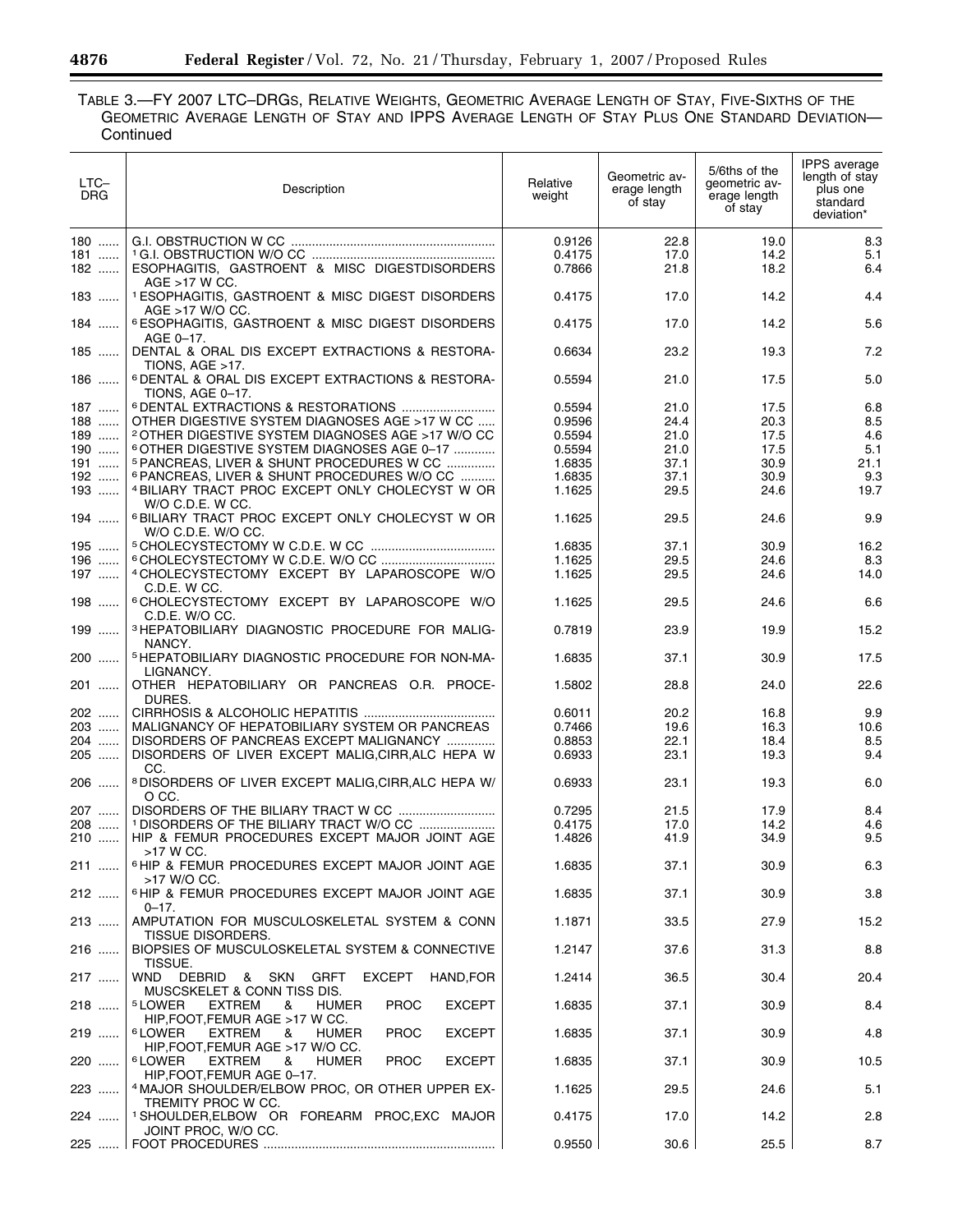## TABLE 3.—FY 2007 LTC–DRGS, RELATIVE WEIGHTS, GEOMETRIC AVERAGE LENGTH OF STAY, FIVE-SIXTHS OF THE GEOMETRIC AVERAGE LENGTH OF STAY AND IPPS AVERAGE LENGTH OF STAY PLUS ONE STANDARD DEVIATION— **Continued**

| LTC-<br>DRG. | Description                                                                                            | Relative<br>weight | Geometric av-<br>erage length<br>of stay | 5/6ths of the<br>geometric av-<br>erage length<br>of stay | <b>IPPS</b> average<br>length of stay<br>plus one<br>standard<br>deviation* |
|--------------|--------------------------------------------------------------------------------------------------------|--------------------|------------------------------------------|-----------------------------------------------------------|-----------------------------------------------------------------------------|
| 226<br>227   |                                                                                                        | 1.0626<br>0.7819   | 34.3<br>23.9                             | 28.6<br>19.9                                              | 10.6<br>4.0                                                                 |
| 228          | <sup>3</sup> MAJOR THUMB OR JOINT PROC, OR OTH HAND OR WRIST<br>PROC W CC.                             | 0.7819             | 23.9                                     | 19.9                                                      | 6.7                                                                         |
| 229          | <sup>6</sup> HAND OR WRIST PROC, EXCEPT MAJOR JOINT PROC, W/<br>O CC.                                  | 0.4175             | 17.0                                     | 14.2                                                      | 3.8                                                                         |
| 230          | <sup>5</sup> LOCAL EXCISION & REMOVAL OF INT FIX DEVICES OF<br>HIP & FEMUR.                            | 1.6835             | 37.1                                     | 30.9                                                      | 8.8                                                                         |
| 232<br>233   | OTHER MUSCULOSKELET SYS & CONN TISS O.R. PROC W                                                        | 1.6835<br>1.1724   | 37.1<br>32.4                             | 30.9<br>27.0                                              | 4.1<br>10.8                                                                 |
| 234          | CC.<br><sup>6</sup> OTHER MUSCULOSKELET SYS & CONN TISS O.R. PROC                                      | 0.4175             | 17.0                                     | 14.2                                                      | 4.1                                                                         |
| 235          | W/O CC.                                                                                                | 0.7819             | 23.9                                     | 19.9                                                      | 7.4                                                                         |
| 236          |                                                                                                        | 0.6802             | 28.9                                     | 24.1                                                      | 6.8                                                                         |
| 237          | <sup>1</sup> SPRAINS, STRAINS, & DISLOCATIONS OF HIP, PELVIS &                                         | 0.4175             | 17.0                                     | 14.2                                                      | 5.9                                                                         |
|              | THIGH.                                                                                                 |                    |                                          |                                                           |                                                                             |
| 238<br>239   | PATHOLOGICAL FRACTURES & MUSCULOSKELETAL &<br>CONN TISS MALIGNANCY.                                    | 0.8589<br>0.6031   | 28.4<br>20.6                             | 23.7<br>17.2                                              | 12.8<br>9.6                                                                 |
| 240          |                                                                                                        | 0.7134             | 22.4                                     | 18.7                                                      | 10.3                                                                        |
| 241          |                                                                                                        | 0.4175             | 17.0                                     | 14.2                                                      | 5.6                                                                         |
| 242          |                                                                                                        | 0.7700             | 26.2                                     | 21.8                                                      | 10.2                                                                        |
| 243          |                                                                                                        | 0.6028             | 22.3                                     | 18.6                                                      | 7.1                                                                         |
| 244          | BONE DISEASES & SPECIFIC ARTHROPATHIES W CC                                                            | 0.5516             | 22.0                                     | 18.3                                                      | 7.0                                                                         |
| 245          | BONE DISEASES & SPECIFIC ARTHROPATHIES W/O CC                                                          | 0.4463             | 19.4                                     | 16.2                                                      | 4.8                                                                         |
| 246          |                                                                                                        | 0.5594             | 21.0                                     | 17.5                                                      | 5.6                                                                         |
| 247          | SIGNS & SYMPTOMS OF MUSCULOSKELETAL SYSTEM &                                                           | 0.4582             | 17.6                                     | 14.7                                                      | 5.1                                                                         |
|              | CONN TISSUE.                                                                                           |                    |                                          |                                                           |                                                                             |
| 248<br>249   | AFTERCARE, MUSCULOSKELETAL SYSTEM & CONNECTIVE<br>TISSUE.                                              | 0.7328<br>0.6370   | 23.2<br>24.0                             | 19.3<br>20.0                                              | 7.5<br>6.2                                                                  |
| 250          | <sup>1</sup> FX, SPRN, STRN & DISL OF FOREARM, HAND, FOOT AGE<br>>17 W CC.                             | 0.4175             | 17.0                                     | 14.2                                                      | 6.0                                                                         |
| 251          | <sup>6</sup> FX, SPRN, STRN & DISL OF FOREARM, HAND, FOOT AGE<br>>17 W/O CC.                           | 0.4175             | 17.0                                     | 14.2                                                      | 4.3                                                                         |
| 252**        | <sup>6</sup> FX, SPRN, STRN & DISL OF FOREARM, HAND, FOOT AGE<br>$0 - 17.$                             | 0.5594             | 21.0                                     | 17.5                                                      | 1.8                                                                         |
| 253          | FX, SPRN, STRN & DISL OF UPARM, LOWLEG EX FOOT AGE<br>>17 W CC.                                        | 0.5609             | 24.0                                     | 20.0                                                      | 7.0                                                                         |
| 254          | <sup>1</sup> FX, SPRN, STRN & DISL OF UPARM,LOWLEG EX FOOT<br>AGE >17 W/O CC.                          | 0.4175             | 17.0                                     | 14.2                                                      | 4.7                                                                         |
| 255**        | 6 FX, SPRN, STRN & DISL OF UPARM, LOWLEG EX FOOT<br>AGE 0-17.                                          | 0.5594             | 21.0                                     | 17.5                                                      | 2.9                                                                         |
| 256          | OTHER MUSCULOSKELETAL SYSTEM & CONNECTIVE TIS-<br>SUE DIAGNOSES.                                       | 0.7132             | 23.6                                     | 19.7                                                      | 7.9                                                                         |
| 257          | <sup>5</sup> TOTAL MASTECTOMY FOR MALIGNANCY W CC                                                      | 1.6835             | 37.1                                     | 30.9                                                      | 3.8                                                                         |
| 258          | <sup>6</sup> TOTAL MASTECTOMY FOR MALIGNANCY W/O CC                                                    | 0.7819             | 23.9                                     | 19.9                                                      | 2.4                                                                         |
| 259          | <sup>3</sup> SUBTOTAL MASTECTOMY FOR MALIGNANCY W CC                                                   | 0.7819             | 23.9                                     | 19.9                                                      | 4.1                                                                         |
| 260          | <sup>6</sup> SUBTOTAL MASTECTOMY FOR MALIGNANCY W/O CC                                                 | 0.7819             | 23.9                                     | 19.9                                                      | 1.9                                                                         |
| 261          | <sup>2</sup> BREAST PROC FOR NON-MALIGNANCY EXCEPT BIOPSY &                                            | 0.5594             | 21.0                                     | 17.5                                                      | 3.2                                                                         |
| 262          | LOCAL EXCISION.<br>4 BREAST BIOPSY & LOCAL EXCISION FOR NON-MALIG-                                     | 1.1625             | 29.5                                     | 24.6                                                      | 7.7                                                                         |
| 263          | NANCY.<br>SKIN GRAFT &/OR<br>DEBRID<br>FOR SKN<br>ULCER OR                                             | 1.2748             | 38.0                                     | 31.7                                                      | 16.9                                                                        |
| 264          | CELLULITIS W CC.<br>SKIN GRAFT &/OR DEBRID<br>FOR SKN<br>ULCER<br>-OR                                  | 0.8507             | 29.9                                     | 24.9                                                      | 9.9                                                                         |
| 265          | CELLULITIS W/O CC.<br>SKIN GRAFT &/OR DEBRID EXCEPT FOR SKIN ULCER OR                                  | 1.1019             | 30.2                                     | 25.2                                                      | 10.7                                                                        |
| 266          | CELLULITIS W CC.<br><sup>3</sup> SKIN GRAFT &/OR DEBRID EXCEPT FOR SKIN ULCER OR<br>CELLULITIS W/O CC. | 0.7819             | 23.9                                     | 19.9                                                      | 4.7                                                                         |
| 267<br>268   | <sup>4</sup> SKIN, SUBCUTANEOUS TISSUE & BREAST PLASTIC PRO-                                           | 0.7819<br>1.1625   | 23.9<br>29.5                             | 19.9<br>24.6                                              | 6.8<br>5.4                                                                  |
| 269 …… ∣     | CEDURES.<br>OTHER SKIN, SUBCUT TISS & BREAST PROC W CC                                                 | 1.2075             | 34.7                                     | 28.9                                                      | 13.4                                                                        |
|              |                                                                                                        |                    |                                          |                                                           |                                                                             |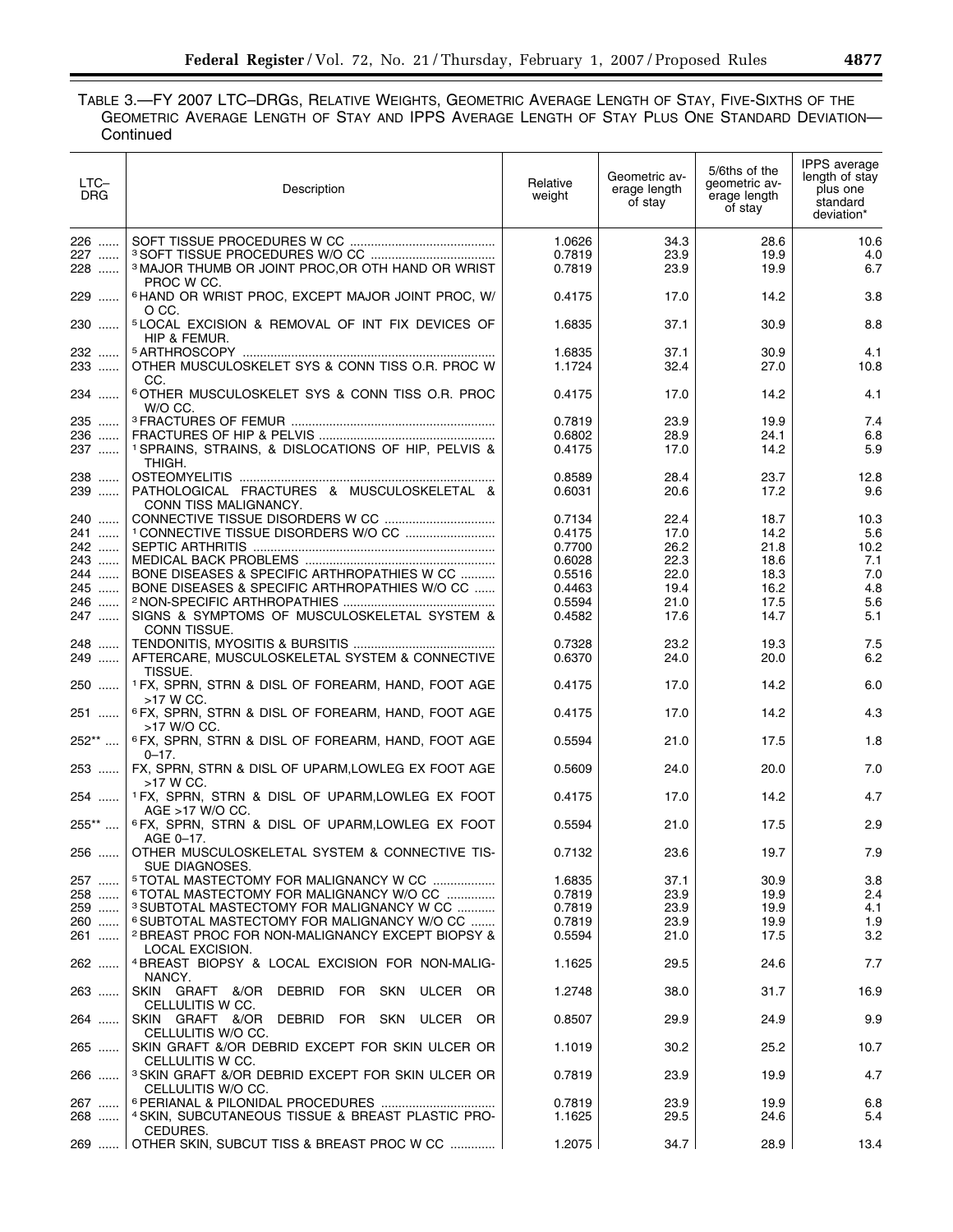## TABLE 3.—FY 2007 LTC–DRGS, RELATIVE WEIGHTS, GEOMETRIC AVERAGE LENGTH OF STAY, FIVE-SIXTHS OF THE GEOMETRIC AVERAGE LENGTH OF STAY AND IPPS AVERAGE LENGTH OF STAY PLUS ONE STANDARD DEVIATION— **Continued**

| $LTC-$<br>DRG               | Description                                                                                                  | Relative<br>weight | Geometric av-<br>erage length<br>of stay | 5/6ths of the<br>qeometric av-<br>erage length<br>of stay | <b>IPPS</b> average<br>length of stay<br>plus one<br>standard<br>deviation* |
|-----------------------------|--------------------------------------------------------------------------------------------------------------|--------------------|------------------------------------------|-----------------------------------------------------------|-----------------------------------------------------------------------------|
| 270                         | <sup>3</sup> OTHER SKIN, SUBCUT TISS & BREAST PROC W/O CC                                                    | 0.7819             | 23.9                                     | 19.9                                                      | 5.7                                                                         |
| 271                         |                                                                                                              | 0.8269             | 26.9                                     | 22.4                                                      | 10.7                                                                        |
| 272                         |                                                                                                              | 0.6584             | 23.0                                     | 19.2                                                      | 9.3                                                                         |
| 273                         |                                                                                                              | 0.4175             | 17.0                                     | 14.2                                                      | 5.9                                                                         |
| 274                         |                                                                                                              | 0.7231             | 21.8                                     | 18.2                                                      | 10.1                                                                        |
| 275<br>276                  |                                                                                                              | 0.7819             | 23.9                                     | 19.9                                                      | 5.2                                                                         |
| 277                         |                                                                                                              | 0.5594<br>0.6089   | 21.0<br>20.9                             | 17.5<br>17.4                                              | 7.3<br>8.4                                                                  |
| $\cdots$<br>278<br>$\ldots$ |                                                                                                              | 0.4254             | 18.0                                     | 15.0                                                      | 6.1                                                                         |
| 279<br>$\ldots$             |                                                                                                              | 0.4175             | 17.0                                     | 14.2                                                      | 5.8                                                                         |
| 280                         | TRAUMA TO THE SKIN, SUBCUT TISS & BREAST AGE >17<br>W CC.                                                    | 0.7148             | 24.1                                     | 20.1                                                      | 6.3                                                                         |
| 281                         | <sup>2</sup> TRAUMA TO THE SKIN, SUBCUT TISS & BREAST AGE >17<br>W/O CC.                                     | 0.5594             | 21.0                                     | 17.5                                                      | 4.3                                                                         |
| 282**                       | <sup>6</sup> TRAUMA TO THE SKIN, SUBCUT TISS & BREAST AGE 0-17                                               | 0.5594             | 21.0                                     | 17.5                                                      | 2.2                                                                         |
| 283                         |                                                                                                              | 0.6876             | 23.1                                     | 19.3                                                      | 7.2                                                                         |
| 284                         |                                                                                                              | 0.5594             | 21.0                                     | 17.5                                                      | 4.6                                                                         |
| 285                         | AMPUTAT OF LOWER LIMB FOR ENDOCRINE, NUTRIT, &<br><b>METABOL DISORDERS.</b>                                  | 1.2418             | 31.6                                     | 26.3                                                      | 16.0                                                                        |
| 286                         |                                                                                                              | 1.1625             | 29.5                                     | 24.6                                                      | 8.0                                                                         |
| 287                         | SKIN GRAFTS & WOUND DEBRID FOR ENDOC, NUTRIT &<br><b>METAB DISORDERS.</b>                                    | 1.0402             | 33.0                                     | 27.5                                                      | 15.2                                                                        |
| 288                         |                                                                                                              | 1.1625             | 29.5                                     | 24.6                                                      | 5.4                                                                         |
| 289                         |                                                                                                              | 1.1625             | 29.5                                     | 24.6                                                      | 3.3                                                                         |
| 290                         |                                                                                                              | 1.1625             | 29.5                                     | 24.6                                                      | 2.8                                                                         |
| 291                         |                                                                                                              | 1.1625             | 29.5                                     | 24.6                                                      | 2.1                                                                         |
| 292<br>293                  | OTHER ENDOCRINE, NUTRIT & METAB O.R. PROC W CC<br><sup>8</sup> OTHER ENDOCRINE, NUTRIT & METAB O.R. PROC W/O | 1.1549<br>1.1549   | 32.0<br>32.0                             | 26.7<br>26.7                                              | 16.9<br>7.8                                                                 |
|                             | CC.                                                                                                          |                    |                                          |                                                           |                                                                             |
| 294<br>295                  |                                                                                                              | 0.6958             | 23.9                                     | 19.9                                                      | 6.7                                                                         |
| 296                         | NUTRITIONAL & MISC METABOLIC DISORDERSAGE >17 W                                                              | 0.5594<br>0.7092   | 21.0<br>22.3                             | 17.5<br>18.6                                              | 5.7<br>7.3                                                                  |
| 297                         | CC.<br>NUTRITIONAL & MISC METABOLIC DISORDERS AGE >17 W/<br>O CC.                                            | 0.4596             | 19.3                                     | 16.1                                                      | 4.6                                                                         |
| 298                         | <sup>6</sup> NUTRITIONAL & MISC METABOLIC DISORDERS AGE 0-17                                                 | 0.4175             | 17.0                                     | 14.2                                                      | 5.3                                                                         |
| 299                         |                                                                                                              | 0.7819             | 23.9                                     | 19.9                                                      | 8.2                                                                         |
| 300                         |                                                                                                              | 0.7004             | 23.7                                     | 19.8                                                      | 9.3                                                                         |
| 301                         |                                                                                                              | 0.5594             | 21.0                                     | 17.5                                                      | 5.2                                                                         |
| $302***$                    |                                                                                                              | 0.0000             | 0.0                                      | 0.0                                                       | 0.0                                                                         |
| $303$                       | <sup>6</sup> KIDNEY AND URETER PROCEDURES FOR NEOPLASM                                                       | 0.7819             | 23.9                                     | 19.9                                                      | 9.7                                                                         |
| 304                         | <sup>4</sup> KIDNEY AND URETER PROCEDURES FOR NON-NEO-                                                       | 1.1625             | 29.5                                     | 24.6                                                      | 13.4                                                                        |
| $305$                       | PLASM W CC.<br>6KIDNEY AND URETER PROCEDURES FOR NON-NEO-                                                    | 0.7819             | 23.9                                     | 19.9                                                      | 4.7                                                                         |
|                             | PLASM W/O CC.                                                                                                |                    |                                          |                                                           |                                                                             |
| $306$                       |                                                                                                              | 1.1625             | 29.5                                     | 24.6                                                      | 9.1                                                                         |
| 307                         |                                                                                                              | 1.1625             | 29.5                                     | 24.6                                                      | 2.9                                                                         |
| 308                         |                                                                                                              | 1.1625             | 29.5                                     | 24.6                                                      | 8.6                                                                         |
| $309$                       |                                                                                                              | 1.1625             | 29.5                                     | 24.6                                                      | 2.4                                                                         |
| 310                         |                                                                                                              | 1.1625             | 29.5                                     | 24.6                                                      | 7.2                                                                         |
| 311                         |                                                                                                              | 1.1625             | 29.5                                     | 24.6                                                      | 2.7                                                                         |
| 312                         |                                                                                                              | 0.7819             | 23.9                                     | 19.9                                                      | 8.0                                                                         |
| $313$                       | <sup>6</sup> URETHRAL PROCEDURES, AGE >17 W/O CC                                                             | 0.7819             | 23.9                                     | 19.9                                                      | 3.6                                                                         |
| 314                         |                                                                                                              | 0.7819             | 23.9                                     | 19.9                                                      | 360.4                                                                       |
| $315$                       | OTHER KIDNEY & URINARY TRACT PROCEDURES                                                                      | 1.4016             | 33.9                                     | 28.3                                                      | 11.1                                                                        |
| 316                         |                                                                                                              | 0.8321             | 22.9                                     | 19.1                                                      | 9.9                                                                         |
| $317$<br>318                | KIDNEY & URINARY TRACT NEOPLASMS W CC                                                                        | 0.9102<br>0.7565   | 24.4<br>21.0                             | 20.3<br>17.5                                              | 5.4<br>9.8                                                                  |
| $319$                       | <sup>6</sup> KIDNEY & URINARY TRACT NEOPLASMS W/O CC                                                         | 0.7819             | 23.9                                     | 19.9                                                      | 3.9                                                                         |
| 320                         | KIDNEY & URINARY TRACT INFECTIONS AGE >17 W CC                                                               | 0.6200             | 21.7                                     | 18.1                                                      | 7.7                                                                         |
| 321                         | KIDNEY & URINARY TRACT INFECTIONS AGE >17 W/O CC                                                             | 0.4450             | 18.5                                     | 15.4                                                      | 5.4                                                                         |
| 322                         | <sup>6</sup> KIDNEY & URINARY TRACT INFECTIONS AGE 0-17                                                      | 0.4175             | 17.0                                     | 14.2                                                      | 5.2                                                                         |
| 323                         | <sup>1</sup> URINARY STONES W CC, &/OR ESW LITHOTRIPSY                                                       | 0.4175             | 17.0                                     | 14.2                                                      | 4.8                                                                         |
| 324                         | <sup>1</sup> URINARY STONES W/O CC                                                                           | 0.4175             | 17.0                                     | 14.2                                                      | 2.7                                                                         |
| 325                         | <sup>2</sup> KIDNEY & URINARY TRACT SIGNS & SYMPTOMS AGE >17<br>W CC.                                        | 0.5594             | 21.0                                     | 17.5                                                      | 5.8                                                                         |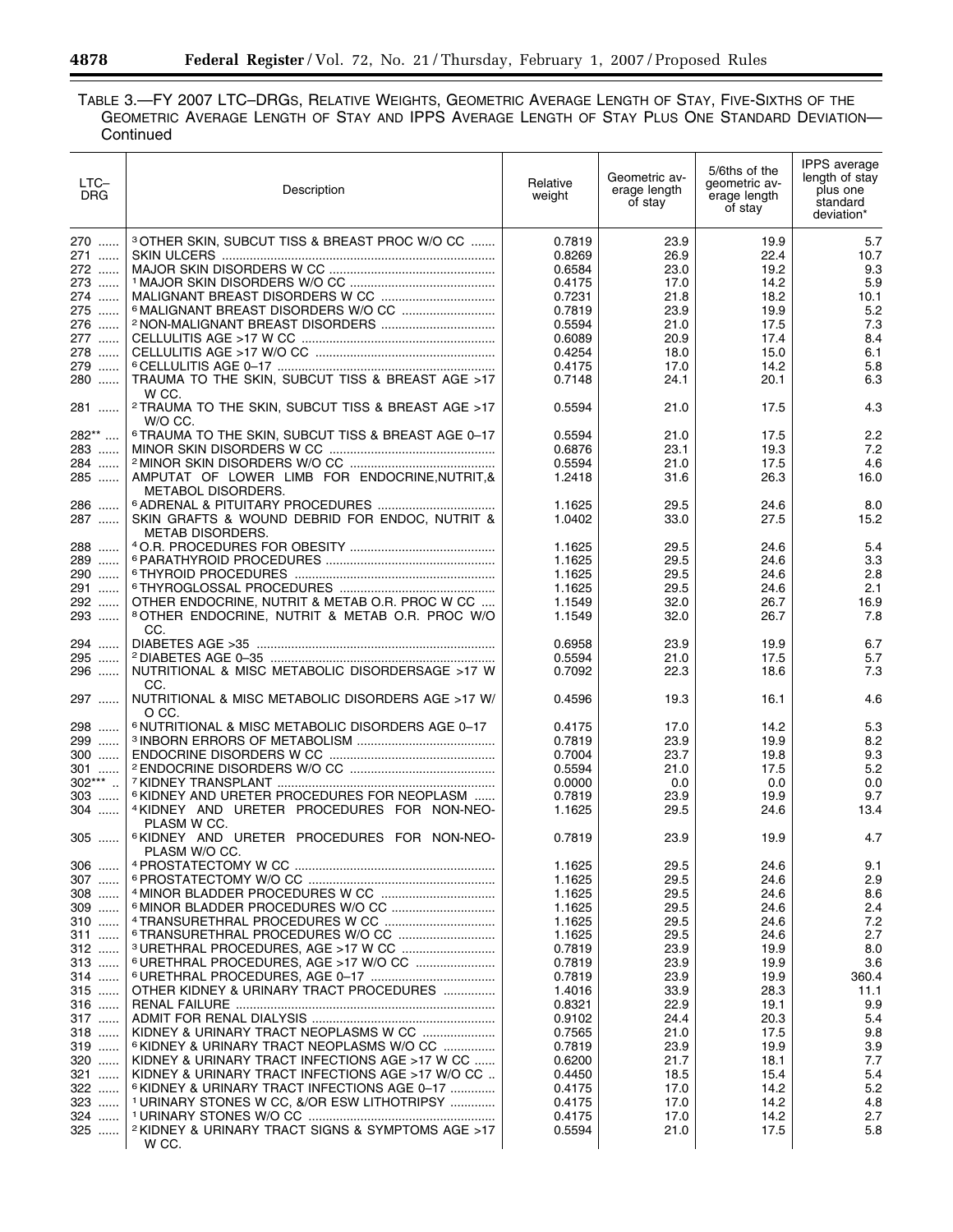TABLE 3.—FY 2007 LTC–DRGS, RELATIVE WEIGHTS, GEOMETRIC AVERAGE LENGTH OF STAY, FIVE-SIXTHS OF THE GEOMETRIC AVERAGE LENGTH OF STAY AND IPPS AVERAGE LENGTH OF STAY PLUS ONE STANDARD DEVIATION— **Continued** 

| LTC-<br>DRG | Description                                                              | Relative<br>weight | Geometric av-<br>erage length<br>of stay | 5/6ths of the<br>geometric av-<br>erage length<br>of stay | IPPS average<br>length of stay<br>plus one<br>standard<br>deviation* |
|-------------|--------------------------------------------------------------------------|--------------------|------------------------------------------|-----------------------------------------------------------|----------------------------------------------------------------------|
| 326         | <sup>6</sup> KIDNEY & URINARY TRACT SIGNS & SYMPTOMS AGE >17<br>W/O CC.  | 0.4175             | 17.0                                     | 14.2                                                      | 3.9                                                                  |
| 327         | <sup>6</sup> KIDNEY & URINARY TRACT SIGNS & SYMPTOMS AGE 0-<br>17.       | 0.4175             | 17.0                                     | 14.2                                                      | 2.8                                                                  |
| 328         |                                                                          | 0.5594             | 21.0                                     | 17.5                                                      | 5.4                                                                  |
| 329         |                                                                          | 0.5594             | 21.0                                     | 17.5                                                      | 2.4                                                                  |
| $330**$     |                                                                          | 0.5594             | 21.0                                     | 17.5                                                      | 1.6                                                                  |
| 331         | OTHER KIDNEY & URINARY TRACT DIAGNOSES AGE >17 W<br>CC.                  | 0.7773             | 22.5                                     | 18.8                                                      | 8.7                                                                  |
| 332         | 1 OTHER KIDNEY & URINARY TRACT DIAGNOSES AGE >17<br>W/O CC.              | 0.4175             | 17.0                                     | 14.2                                                      | 4.8                                                                  |
| 333         | <sup>6</sup> OTHER KIDNEY & URINARY TRACT DIAGNOSES AGE 0-17             | 0.4175             | 17.0                                     | 14.2                                                      | 8.4                                                                  |
| 334         |                                                                          | 0.4175             | 17.0                                     | 14.2                                                      | 6.1                                                                  |
| 335         | <sup>1</sup> MAJOR MALE PELVIC PROCEDURES W/O CC                         | 0.4175             | 17.0                                     | 14.2                                                      | 3.7                                                                  |
| 336         |                                                                          | 1.1625             | 29.5                                     | 24.6                                                      | 4.9                                                                  |
| 337         | <sup>6</sup> TRANSURETHRAL PROSTATECTOMY W/O CC                          | 1.1625             | 29.5                                     | 24.6                                                      | 2.6                                                                  |
| 338         | <sup>3</sup> TESTES PROCEDURES, FOR MALIGNANCY                           | 0.7819             | 23.9                                     | 19.9                                                      | 9.7                                                                  |
| 339         | <sup>3</sup> TESTES PROCEDURES, NON-MALIGNANCY AGE >17                   | 0.7819             | 23.9                                     | 19.9                                                      | 8.4                                                                  |
| 340**       | <sup>6</sup> TESTES PROCEDURES, NON-MALIGNANCY AGE 0-17                  | 0.7819             | 23.9                                     | 19.9                                                      | 2.4                                                                  |
| 341         |                                                                          | 1.6835             | 37.1                                     | 30.9                                                      | 4.4                                                                  |
| 342         |                                                                          | 0.7819             | 23.9                                     | 19.9                                                      | 4.6                                                                  |
| $343**$     |                                                                          | 0.7819             | 23.9                                     | 19.9                                                      | 1.7                                                                  |
| 344         | 3 OTHER MALE REPRODUCTIVE SYSTEM O.R. PROCE-                             | 0.7819             | 23.9                                     | 19.9                                                      | 3.9                                                                  |
|             | DURES FOR MALIGNANCY.                                                    |                    |                                          |                                                           |                                                                      |
| 345         | 4 OTHER MALE REPRODUCTIVE SYSTEM O.R. PROC EX-<br>CEPT FOR MALIGNANCY.   | 1.1625             | 29.5                                     | 24.6                                                      | 8.6                                                                  |
| 346         | <sup>3</sup> MALIGNANCY, MALE REPRODUCTIVE SYSTEM, WCC                   | 0.7819             | 23.9                                     | 19.9                                                      | 9.6                                                                  |
| 347         | <sup>1</sup> MALIGNANCY, MALE REPRODUCTIVE SYSTEM, W/O CC                | 0.4175             | 17.0                                     | 14.2                                                      | 4.2                                                                  |
| 348         |                                                                          | 0.5594             | 21.0                                     | 17.5                                                      | 6.3                                                                  |
| 349         |                                                                          | 0.7819             | 23.9                                     | 19.9                                                      | 4.1                                                                  |
| 350         | INFLAMMATION OF THE MALE REPRODUCTIVE SYSTEM                             | 0.5606             | 21.0                                     | 17.5                                                      | 7.0                                                                  |
| $351**$     |                                                                          | 0.7819             | 23.9                                     | 19.9                                                      | 1.3                                                                  |
| 352         | OTHER MALE REPRODUCTIVE SYSTEM DIAGNOSES                                 | 0.8209             | 27.5                                     | 22.9                                                      | 6.7                                                                  |
| 353         | 6 PELVIC EVISCERATION, RADICAL HYSTERECTOMY &<br>RADICAL VULVECTOMY.     | 1.1625             | 29.5                                     | 24.6                                                      | 9.2                                                                  |
| 354         | <sup>6</sup> UTERINE, ADNEXA PROC FOR NON-OVARIAN/ADNEXAL<br>MALIG W CC. | 1.1625             | 29.5                                     | 24.6                                                      | 8.2                                                                  |
| 355         | 6 UTERINE, ADNEXA PROC FOR NON-OVARIAN/ADNEXAL<br>MALIG W/O CC.          | 1.1625             | 29.5                                     | 24.6                                                      | 4.2                                                                  |
| 356         | 6 FEMALE REPRODUCTIVE SYSTEM RECONSTRUCTIVE<br>PROCEDURES.               | 1.1625             | 29.5                                     | 24.6                                                      | 2.7                                                                  |
| 357         | <sup>6</sup> UTERINE & ADNEXA PROC FOR OVARIAN OR ADNEXAL<br>MALIGNANCY. | 1.1625             | 29.5                                     | 24.6                                                      | 12.3                                                                 |
| 358         | <sup>6</sup> UTERINE & ADNEXA PROC FOR NON-MALIGNANCY W CC               | 1.1625             | 29.5                                     | 24.6                                                      | 5.7                                                                  |
| 359         | <sup>6</sup> UTERINE & ADNEXA PROC FOR NON-MALIGNANCY W/O<br>CC.         | 1.1625             | 29.5                                     | 24.6                                                      | 3.3                                                                  |
| 360         |                                                                          | 1.1625             | 29.5                                     | 24.6                                                      | 3.7                                                                  |
| 361         | 6 LAPAROSCOPY & INCISIONAL TUBAL INTERRUPTION                            | 0.4175             | 17.0                                     | 14.2                                                      | 4.5                                                                  |
| $362$       |                                                                          | 0.4175             | 17.0                                     | 14.2                                                      | 1.0                                                                  |
| 363         | <sup>6</sup> D&C, CONIZATION & RADIO-IMPLANT, FOR MALIGNANCY             | 0.4175             | 17.0                                     | 14.2                                                      | 6.5                                                                  |
| 364         | <sup>6</sup> D&C, CONIZATION EXCEPT FOR MALIGNANCY                       | 0.4175             | 17.0                                     | 14.2                                                      | 6.1                                                                  |
| $365$       | <sup>4</sup> OTHER FEMALE REPRODUCTIVE SYSTEM O.R. PROCE-<br>DURES.      | 1.1625             | 29.5                                     | 24.6                                                      | 13.0                                                                 |
| 366         | MALIGNANCY, FEMALE REPRODUCTIVE SYSTEM W CC                              | 0.9106             | 21.6                                     | 18.0                                                      | 10.2                                                                 |
| 367         | <sup>1</sup> MALIGNANCY, FEMALE REPRODUCTIVE SYSTEM W/O CC               | 0.4175             | 17.0                                     | 14.2                                                      | 4.6                                                                  |
| 368         | INFECTIONS, FEMALE REPRODUCTIVE SYSTEM                                   | 0.7846             | 21.3                                     | 17.8                                                      | 10.2                                                                 |
| 369         | <sup>3</sup> MENSTRUAL & OTHER FEMALE REPRODUCTIVE SYSTEM<br>DISORDERS.  | 0.7819             | 23.9                                     | 19.9                                                      | 5.1                                                                  |
| 370         |                                                                          | 0.4175             | 17.0                                     | 14.2                                                      | 7.0                                                                  |
| 371         |                                                                          | 0.4175             | 17.0                                     | 14.2                                                      | 4.5                                                                  |
| 372         | <sup>6</sup> VAGINAL DELIVERY W COMPLICATING DIAGNOSES                   | 0.4175             | 17.0                                     | 14.2                                                      | 4.7                                                                  |
|             | <sup>6</sup> VAGINAL DELIVERY W/O COMPLICATING DIAGNOSES                 |                    |                                          |                                                           |                                                                      |
| 373         | <sup>6</sup> VAGINAL DELIVERY W STERILIZATION &/ORD&C                    | 0.4175             | 17.0                                     | 14.2                                                      | 3.0                                                                  |
| 374<br>375  | <sup>6</sup> VAGINAL DELIVERY W O.R. PROC EXCEPT STERIL &/OR<br>D&C.     | 0.4175<br>0.4175   | 17.0<br>17.0                             | 14.2<br>14.2                                              | 4.1<br>11.0                                                          |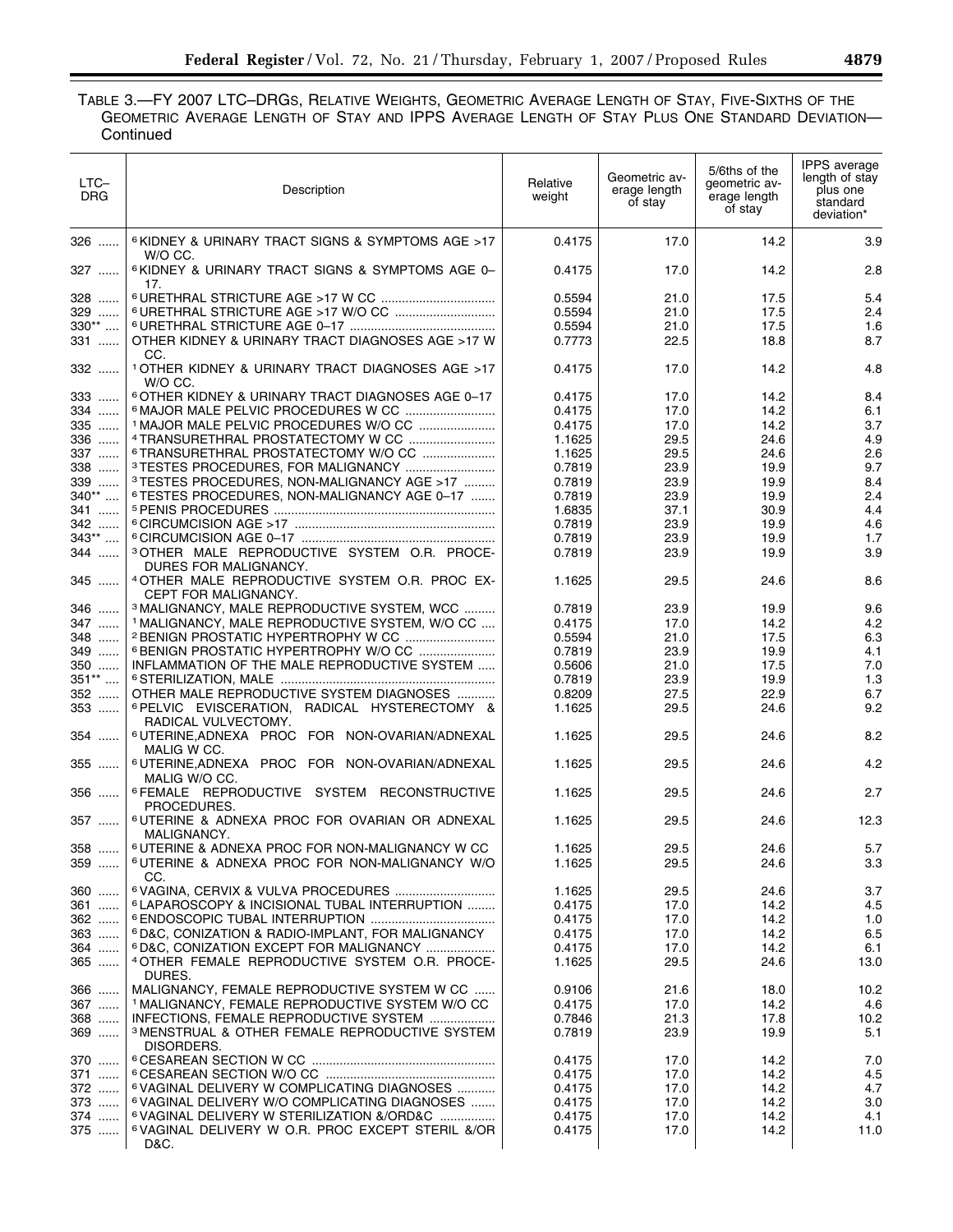## TABLE 3.—FY 2007 LTC–DRGS, RELATIVE WEIGHTS, GEOMETRIC AVERAGE LENGTH OF STAY, FIVE-SIXTHS OF THE GEOMETRIC AVERAGE LENGTH OF STAY AND IPPS AVERAGE LENGTH OF STAY PLUS ONE STANDARD DEVIATION— **Continued**

| LTC-<br><b>DRG</b>        | Description                                                                                                                | Relative<br>weight | Geometric av-<br>erage length<br>of stay | 5/6ths of the<br>geometric av-<br>erage length<br>of stay | IPPS average<br>length of stay<br>plus one<br>standard<br>deviation* |
|---------------------------|----------------------------------------------------------------------------------------------------------------------------|--------------------|------------------------------------------|-----------------------------------------------------------|----------------------------------------------------------------------|
| 376                       | 4 POSTPARTUM & POST ABORTION DIAGNOSES W/O O.R.<br>PROCEDURE.                                                              | 1.1625             | 29.5                                     | 24.6                                                      | 5.1                                                                  |
| 377                       | 6 POSTPARTUM & POST ABORTION DIAGNOSES WO.R.<br>PROCEDURE.                                                                 | 0.4175             | 17.0                                     | 14.2                                                      | 7.2                                                                  |
| 378                       |                                                                                                                            | 0.4175             | 17.0                                     | 14.2                                                      | 3.2                                                                  |
| 379<br>380                |                                                                                                                            | 0.4175             | 17.0                                     | 14.2                                                      | 4.8                                                                  |
| 381                       | 6 ABORTION W D&C, ASPIRATION CURETTAGE OR                                                                                  | 0.4175<br>0.4175   | 17.0<br>17.0                             | 14.2<br>14.2                                              | 2.9<br>3.6                                                           |
|                           | HYSTEROTOMY.                                                                                                               |                    |                                          |                                                           |                                                                      |
| 382                       |                                                                                                                            | 0.4175             | 17.0                                     | 14.2                                                      | 2.1                                                                  |
| 383                       | 1 OTHER ANTEPARTUM DIAGNOSES W MEDICAL COM-<br>PLICATIONS.                                                                 | 0.4175             | 17.0                                     | 14.2                                                      | 5.6                                                                  |
| 384                       | <sup>6</sup> OTHER ANTEPARTUM DIAGNOSES W/O MEDICAL COM-<br>PLICATIONS.                                                    | 0.4175             | 17.0                                     | 14.2                                                      | 3.6                                                                  |
| 385**                     | <sup>6</sup> NEONATES, DIED OR TRANSFERRED TO ANOTHER<br>ACUTE CARE FACILITY.                                              | 0.4175             | 17.0                                     | 14.2                                                      | 1.8                                                                  |
| 386**                     | 6 EXTREME IMMATURITY OR RESPIRATORY DISTRESS<br>SYNDROME, NEONATE.                                                         | 0.4175             | 17.0                                     | 14.2                                                      | 17.9                                                                 |
| 387**                     |                                                                                                                            | 0.4175             | 17.0                                     | 14.2                                                      | 13.3                                                                 |
| 388**                     |                                                                                                                            | 0.4175             | 17.0                                     | 14.2                                                      | 8.6                                                                  |
| 389<br>$390^{\star\star}$ | <sup>6</sup> FULL TERM NEONATE W MAJOR PROBLEMS<br><sup>6</sup> NEONATE W OTHER SIGNIFICANT PROBLEMS                       | 0.4175             | 17.0                                     | 14.2                                                      | 17.6                                                                 |
| $391**$                   |                                                                                                                            | 0.4175<br>0.4175   | 17.0<br>17.0                             | 14.2<br>14.2                                              | 3.4<br>3.1                                                           |
| 392                       |                                                                                                                            | 1.1625             | 29.5                                     | 24.6                                                      | 14.5                                                                 |
| $393**$                   |                                                                                                                            | 1.1625             | 29.5                                     | 24.6                                                      | 9.1                                                                  |
| 394                       | <sup>4</sup> OTHER O.R. PROCEDURES OF THE BLOOD AND BLOOD<br>FORMING ORGANS.                                               | 1.1625             | 29.5                                     | 24.6                                                      | 12.1                                                                 |
| 395                       |                                                                                                                            | 0.6651             | 21.9                                     | 18.3                                                      | 6.5                                                                  |
| 396                       |                                                                                                                            | 0.4175             | 17.0                                     | 14.2                                                      | 4.5                                                                  |
| 397                       |                                                                                                                            | 0.8276             | 20.4                                     | 17.0                                                      | 8.2                                                                  |
| 398<br>$\cdots$           | RETICULOENDOTHELIAL & IMMUNITY DISORDERS W CC                                                                              | 0.6278             | 20.8                                     | 17.3                                                      | 8.8                                                                  |
| 399                       | 1 RETICULOENDOTHELIAL & IMMUNITY DISORDERS W/O<br>CC.                                                                      | 0.4175             | 17.0                                     | 14.2                                                      | 5.1                                                                  |
| 401                       | <sup>4</sup> LYMPHOMA & NON-ACUTE LEUKEMIA W OTHER O.R.<br>PROC W CC.                                                      | 1.1625             | 29.5                                     | 24.6                                                      | 18.9                                                                 |
| 402                       | <sup>6</sup> LYMPHOMA & NON-ACUTE LEUKEMIA W OTHER O.R.<br>PROC W/O CC.                                                    | 0.5594             | 21.0                                     | 17.5                                                      | 6.3                                                                  |
| 403                       |                                                                                                                            | 0.8846             | 23.9                                     | 19.9                                                      | 13.2                                                                 |
| 404                       | 3 LYMPHOMA & NON-ACUTE LEUKEMIA W/O CC                                                                                     | 0.7819             | 23.9                                     | 19.9                                                      | 6.6                                                                  |
| 405**                     | <sup>6</sup> ACUTE LEUKEMIA W/O MAJOR O.R. PROCEDURE AGE 0-<br>17.                                                         | 0.7819             | 23.9                                     | 19.9                                                      | 4.9                                                                  |
| 406                       | <sup>5</sup> MYELOPROLIF DISORD OR POORLY DIFF NEOPL W MAJ<br>O.R.PROC W CC.                                               | 1.6835             | 37.1                                     | 30.9                                                      | 15.5                                                                 |
| 407                       | <sup>6</sup> MYELOPROLIF DISORD OR POORLY DIFF NEOPL W MAJ<br>O.R.PROC W/O CC.                                             | 1.1625             | 29.5                                     | 24.6                                                      | $5.5\,$                                                              |
| 408                       | 4 MYELOPROLIF DISORD OR POORLY DIFF NEOPL W<br>OTHER O.R.PROC.                                                             | 1.1625             | 29.5                                     | 24.6                                                      | 14.0                                                                 |
| 409                       |                                                                                                                            | 0.8416             | 23.2                                     | 19.3                                                      | 9.5                                                                  |
| 410                       | CHEMOTHERAPY W/O ACUTE LEUKEMIA AS SECONDARY<br>DIAGNOSIS.                                                                 | 1.2527             | 28.7                                     | 23.9                                                      | 5.8                                                                  |
| 411                       | <sup>6</sup> HISTORY OF MALIGNANCY W/O ENDOSCOPY                                                                           | 0.5594             | 21.0                                     | 17.5                                                      | 3.3                                                                  |
| $412$                     |                                                                                                                            | 0.5594             | 21.0                                     | 17.5                                                      | 2.1                                                                  |
| 413                       | OTHER MYELOPROLIF DIS OR POORLY DIFF NEOPL DIAG<br>W CC.                                                                   | 0.8429             | 21.4                                     | 17.8                                                      | 11.0                                                                 |
| 414                       | <sup>3</sup> OTHER MYELOPROLIF DIS OR POORLY DIFF NEOPL DIAG<br>W/O CC.                                                    | 0.7819             | 23.9                                     | 19.9                                                      | 6.4                                                                  |
| 417                       |                                                                                                                            | 0.7819             | 23.9                                     | 19.9                                                      | 10.5                                                                 |
| 418                       | POSTOPERATIVE & POST-TRAUMATIC INFECTIONS                                                                                  | 0.7961             | 24.1                                     | 20.1                                                      | 9.6                                                                  |
| 419                       | <sup>2</sup> FEVER OF UNKNOWN ORIGIN AGE >17 W CC                                                                          | 0.5594             | 21.0                                     | 17.5                                                      | 6.8                                                                  |
| 420                       | <sup>2</sup> FEVER OF UNKNOWN ORIGIN AGE >17 W/O CC                                                                        | 0.5594             | 21.0                                     | 17.5                                                      | 4.9                                                                  |
| 421                       |                                                                                                                            | 0.7065             | 20.4                                     | 17.0                                                      | 6.2                                                                  |
| 422                       | <sup>6</sup> VIRAL ILLNESS & FEVER OF UNKNOWN ORIGIN AGE 0-17                                                              | 0.4175             | 17.0                                     | 14.2                                                      | 5.6                                                                  |
| 423<br>424                | OTHER INFECTIOUS & PARASITIC DISEASES DIAGNOSES<br><sup>5</sup> O.R. PROCEDURE W PRINCIPAL DIAGNOSES OF MENTAL<br>ILLNESS. | 1.0426<br>1.6835   | 23.2<br>37.1                             | 19.3<br>30.9                                              | 13.2<br>19.7                                                         |

 $\equiv$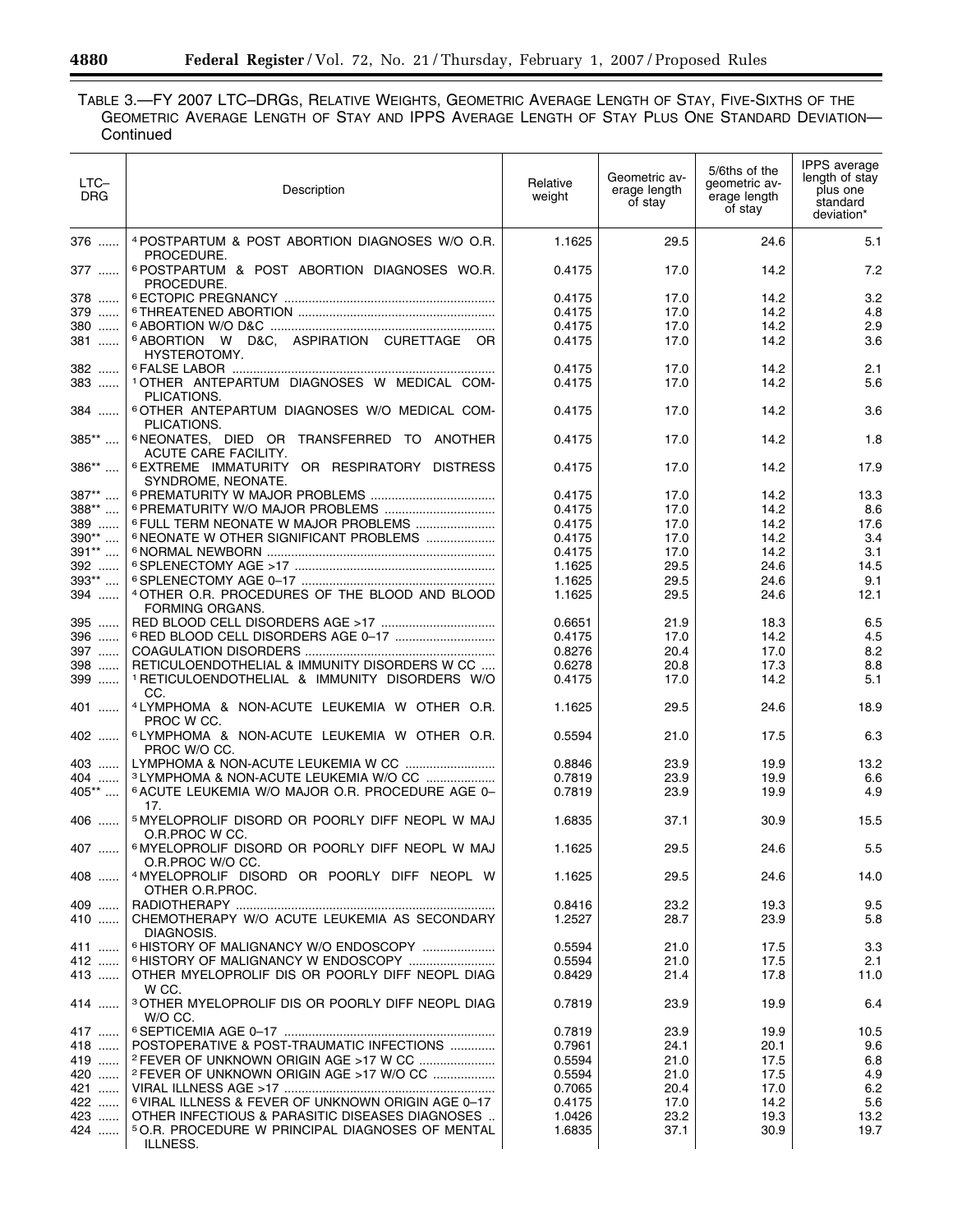## TABLE 3.—FY 2007 LTC–DRGS, RELATIVE WEIGHTS, GEOMETRIC AVERAGE LENGTH OF STAY, FIVE-SIXTHS OF THE GEOMETRIC AVERAGE LENGTH OF STAY AND IPPS AVERAGE LENGTH OF STAY PLUS ONE STANDARD DEVIATION— **Continued**

| LTC-<br>DRG                 | Description                                                                            | Relative<br>weight | Geometric av-<br>erage length<br>of stay | 5/6ths of the<br>geometric av-<br>erage length<br>of stay | IPPS average<br>length of stay<br>plus one<br>standard<br>deviation* |
|-----------------------------|----------------------------------------------------------------------------------------|--------------------|------------------------------------------|-----------------------------------------------------------|----------------------------------------------------------------------|
| 425                         | <sup>1</sup> ACUTE ADJUSTMENT REACTION & PSYCHOSOCIAL DYS-                             | 0.4175             | 17.0                                     | 14.2                                                      | 5.3                                                                  |
| 426                         | FUNCTION.                                                                              | 0.4038             | 22.5                                     | 18.8                                                      | 6.8                                                                  |
| 427                         |                                                                                        | 0.5594             | 21.0                                     | 17.5                                                      | 7.3                                                                  |
| 428                         | DISORDERS OF PERSONALITY & IMPULSE CONTROL                                             | 0.5183             | 24.5                                     | 20.4                                                      | 11.4                                                                 |
| 429                         | ORGANIC DISTURBANCES & MENTAL RETARDATION                                              | 0.5326             | 24.0                                     | 20.0                                                      | 8.5                                                                  |
| $\cdots$<br>430<br>$\cdots$ |                                                                                        | 0.4024             | 23.1                                     | 19.3                                                      | 12.6                                                                 |
| 431                         |                                                                                        | 0.5594             | 21.0                                     | 17.5                                                      | 10.1                                                                 |
| 432                         |                                                                                        | 0.4175             | 17.0                                     | 14.2                                                      | 6.1                                                                  |
| 433                         | <sup>6</sup> ALCOHOL/DRUG ABUSE OR DEPENDENCE, LEFTAMA                                 | 0.4175             | 17.0                                     | 14.2                                                      | 4.2                                                                  |
| 439                         |                                                                                        | 1.2203             | 36.0                                     | 30.0                                                      | 13.6                                                                 |
| 440                         |                                                                                        | 1.2248             | 34.4                                     | 28.7                                                      | 13.4                                                                 |
| 441                         |                                                                                        | 0.5594             | 21.0                                     | 17.5                                                      | 5.2                                                                  |
| 442                         | OTHER O.R. PROCEDURES FOR INJURIES W CC                                                | 1.3670             | 34.9                                     | 29.1                                                      | 14.5                                                                 |
| 443                         | <sup>6</sup> OTHER O.R. PROCEDURES FOR INJURIES W/O CC                                 | 0.5594             | 21.0                                     | 17.5                                                      | 5.6                                                                  |
| 444                         |                                                                                        | 0.6598             | 23.2                                     | 19.3                                                      | 6.4                                                                  |
| 445                         |                                                                                        | 0.5594             | 21.0                                     | 17.5                                                      | 4.4                                                                  |
| 446**                       |                                                                                        | 0.5594             | 21.0                                     | 17.5                                                      | 2.4                                                                  |
| 447                         |                                                                                        | 0.5594             | 21.0                                     | 17.5                                                      | 3.9                                                                  |
| 448**                       |                                                                                        | 0.5594             | 21.0                                     | 17.5                                                      | 2.9                                                                  |
| 449                         | <sup>3</sup> POISONING & TOXIC EFFECTS OF DRUGS AGE >17 W CC                           | 0.7819             | 23.9                                     | 19.9                                                      | 5.8                                                                  |
| 450                         | 2 POISONING & TOXIC EFFECTS OF DRUGS AGE >17 W/O<br>CC.                                | 0.5594             | 21.0                                     | 17.5                                                      | 2.9                                                                  |
| 451                         | <sup>6</sup> POISONING & TOXIC EFFECTS OF DRUGS AGE 0-17                               | 0.7819             | 23.9                                     | 19.9                                                      | 14.4                                                                 |
| 452                         |                                                                                        | 0.9275             | 25.7                                     | 21.4                                                      | 7.8                                                                  |
| 453                         |                                                                                        | 0.5790             | 21.6                                     | 18.0                                                      | 4.2                                                                  |
| 454                         | <sup>3</sup> OTHER INJURY, POISONING & TOXIC EFFECT DIAG W CC                          | 0.7819             | 23.9                                     | 19.9                                                      | 6.5                                                                  |
| 455                         | <sup>6</sup> OTHER INJURY, POISONING & TOXIC EFFECT DIAG W/O<br>CC.                    | 0.7819             | 23.9                                     | 19.9                                                      | 3.4                                                                  |
| 461                         | O.R. PROC W DIAGNOSES OF OTHER CONTACT W HEALTH<br>SERVICES.                           | 1.1466             | 32.7                                     | 27.3                                                      | 8.8                                                                  |
| 462                         |                                                                                        | 0.5823             | 22.1                                     | 18.4                                                      | 14.8                                                                 |
| 463                         |                                                                                        | 0.6082             | 22.9                                     | 19.1                                                      | 6.1                                                                  |
| 464                         |                                                                                        | 0.5831             | 24.3                                     | 20.3                                                      | 4.5                                                                  |
| 465                         | AFTERCARE W HISTORY OF MALIGNANCY AS SECONDARY<br>DIAGNOSIS.                           | 0.6877             | 21.2                                     | 17.7                                                      | 5.5                                                                  |
| 466                         | AFTERCARE W/O HISTORY OF MALIGNANCY AS SEC-<br><b>ONDARY DIAGNOSIS.</b>                | 0.6700             | 21.7                                     | 18.1                                                      | 7.0                                                                  |
| 467                         | <sup>3</sup> OTHER FACTORS INFLUENCING HEALTH STATUS                                   | 0.7819             | 23.9                                     | 19.9                                                      | 4.0                                                                  |
| 468                         | EXTENSIVE O.R. PROCEDURE UNRELATED TO PRINCIPAL<br>DIAGNOSIS.                          | 2.1478             | 40.5                                     | 33.8                                                      | 21.4                                                                 |
| 469***                      | <sup>7</sup> PRINCIPAL DIAGNOSIS INVALID AS DISCHARGE DIAG-<br>NOSIS.                  | 0.0000             | 0.0                                      | 0.0                                                       | 0.0                                                                  |
| 470***                      |                                                                                        | 0.0000             | 0.0                                      | 0.0                                                       | 0.0                                                                  |
| 471                         | <sup>5</sup> BILATERAL OR MULTIPLE MAJOR JOINT PROCS OF<br>LOWER EXTREMITY.            | 1.6835             | 37.1                                     | 30.9                                                      | 6.2                                                                  |
| 473                         | ACUTE LEUKEMIA W/O MAJOR O.R. PROCEDURE AGE >17                                        | 0.9917             | 25.3                                     | 21.1                                                      | 21.4                                                                 |
| 476                         | <sup>5</sup> PROSTATIC O.R. PROCEDURE UNRELATED TO PRINCIPAL                           | 1.6835             | 37.1                                     | 30.9                                                      | 17.7                                                                 |
| 477                         | DIAGNOSIS.<br>NON-EXTENSIVE O.R. PROCEDURE UNRELATED TO PRIN-                          | 1.5119             | 35.9                                     | 29.9                                                      | 14.8                                                                 |
|                             | CIPAL DIAGNOSIS.                                                                       |                    |                                          |                                                           |                                                                      |
| 479                         |                                                                                        | 0.5594             | 21.0                                     | 17.5                                                      | 3.9                                                                  |
| 480***                      | <sup>7</sup> LIVER TRANSPLANT AND/OR INTESTINAL TRANSPLANT                             | 0.0000             | 0.0                                      | 0.0                                                       | 0.0                                                                  |
| 481                         |                                                                                        | 1.1625             | 29.5                                     | 24.6                                                      | 35.2                                                                 |
| 482                         | <sup>5</sup> TRACHEOSTOMY FOR FACE, MOUTH & NECK DIAGNOSES                             | 1.6835             | 37.1                                     | 30.9                                                      | 17.6                                                                 |
| 484                         | <sup>6</sup> CRANIOTOMY FOR MULTIPLE SIGNIFICANT TRAUMA                                | 1.6835             | 37.1                                     | 30.9                                                      | 23.1                                                                 |
| 485                         | <sup>6</sup> LIMB REATTACHMENT, HIP & FEMUR PROC FOR MUL-<br>TIPLE SIGNIFICANT TRAUMA. | 1.1625             | 29.5                                     | 24.6                                                      | 14.7                                                                 |
| 486                         | <sup>3</sup> OTHER O.R. PROCEDURES FOR MULTIPLE SIGNIFICANT<br>TRAUMA.                 | 0.7819             | 23.9                                     | 19.9                                                      | 21.8                                                                 |
| 487                         |                                                                                        | 1.1625             | 29.5                                     | 24.6                                                      | 11.5                                                                 |
| 488                         |                                                                                        | 1.1625             | 29.5                                     | 24.6                                                      | 29.6                                                                 |
| 489                         |                                                                                        | 0.9436             | 22.1                                     | 18.4                                                      | 13.3                                                                 |
| 490                         |                                                                                        | 0.6456             | 20.3                                     | 16.9                                                      | 8.5                                                                  |
| 491                         | <sup>5</sup> MAJOR JOINT & LIMB REATTACHMENT PROCEDURES OF<br>UPPER EXTREMITY.         | 1.6835             | 37.1                                     | 30.9                                                      | 4.5                                                                  |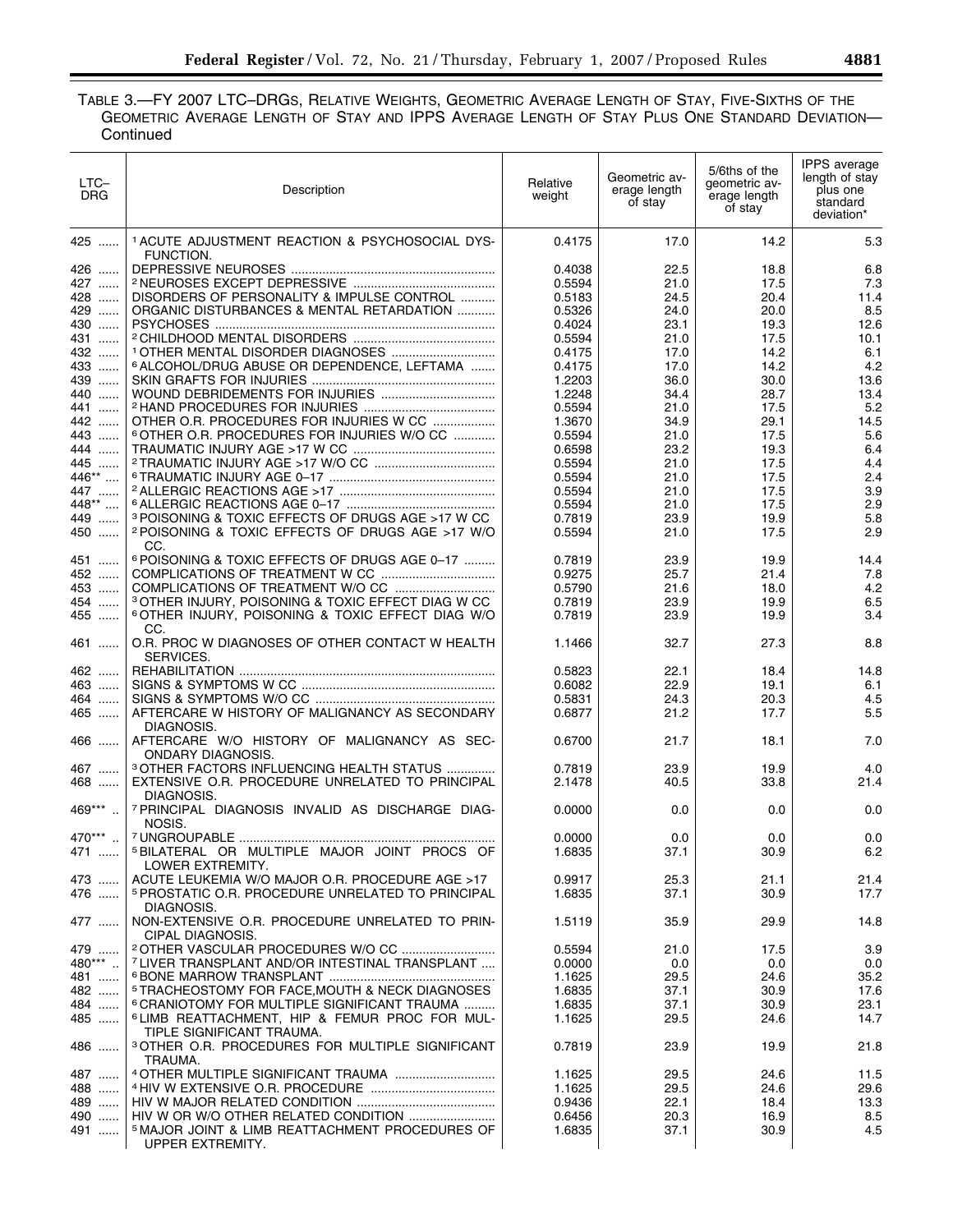TABLE 3.—FY 2007 LTC–DRGS, RELATIVE WEIGHTS, GEOMETRIC AVERAGE LENGTH OF STAY, FIVE-SIXTHS OF THE GEOMETRIC AVERAGE LENGTH OF STAY AND IPPS AVERAGE LENGTH OF STAY PLUS ONE STANDARD DEVIATION— **Continued** 

| LTC-<br><b>DRG</b> | Description                                                                           | Relative<br>weight | Geometric av-<br>erage length<br>of stay | 5/6ths of the<br>qeometric av-<br>erage length<br>of stay | IPPS average<br>length of stay<br>plus one<br>standard<br>deviation* |
|--------------------|---------------------------------------------------------------------------------------|--------------------|------------------------------------------|-----------------------------------------------------------|----------------------------------------------------------------------|
| 492                | <sup>2</sup> CHEMO W ACUTE LEUKEMIA AS SDX OR W USE OF HIGH<br>DOSE CHEMO AGENT.      | 0.5594             | 21.0                                     | 17.5                                                      | 23.1                                                                 |
| 493                | 4 LAPAROSCOPIC CHOLECYSTECTOMY W/O C.D.E. W CC                                        | 1.1625             | 29.5                                     | 24.6                                                      | 9.8                                                                  |
| 494                | <sup>6</sup> LAPAROSCOPIC CHOLECYSTECTOMY W/O C.D.E. W/O CC                           | 1.1625             | 29.5                                     | 24.6                                                      | 4.2                                                                  |
|                    |                                                                                       |                    |                                          |                                                           |                                                                      |
| 495***             |                                                                                       | 0.0000             | 0.0                                      | 0.0                                                       | 0.0                                                                  |
| 496                | 4 COMBINED ANTERIOR/POSTERIOR SPINAL FUSION                                           | 1.1625             | 29.5                                     | 24.6                                                      | 13.8                                                                 |
| 497<br>498         |                                                                                       | 1.6835             | 37.1                                     | 30.9                                                      | 8.3                                                                  |
| 499                | <b>5 BACK &amp; NECK PROCEDURES EXCEPT SPINAL FUSION W</b>                            | 1.6835<br>1.6835   | 37.1<br>37.1                             | 30.9<br>30.9                                              | 5.3<br>6.6                                                           |
|                    | CC.                                                                                   |                    |                                          |                                                           |                                                                      |
| 500                | 4 BACK & NECK PROCEDURES EXCEPT SPINAL FUSION W/<br>O CC.                             | 1.1625             | 29.5                                     | 24.6                                                      | 3.3                                                                  |
| 501                | KNEE PROCEDURES W PDX OF INFECTION W CC                                               | 1.2164             | 33.3                                     | 27.8                                                      | 15.4                                                                 |
| 502                | <sup>3</sup> KNEE PROCEDURES W PDX OF INFECTION W/O CC                                | 0.7819             | 23.9                                     | 19.9                                                      | 8.7                                                                  |
| 503                | 4 KNEE PROCEDURES W/O PDX OF INFECTION                                                | 1.1625             | 29.5                                     | 24.6                                                      | 6.1                                                                  |
| 504                | <sup>5</sup> EXTENSIVE BURNS OR FULL THICKNESS BURNS W MV<br>96+ HRS W SKIN GRAFT.    | 1.6835             | 37.1                                     | 30.9                                                      | 48.4                                                                 |
| 505                | <sup>5</sup> EXTENSIVE BURNS OR FULL THICKNESS BURNS W MV<br>96+ HRS W/O SKIN GRAFT.  | 1.6835             | 37.1                                     | 30.9                                                      | 9.4                                                                  |
| 506                | <sup>4</sup> FULL THICKNESS BURN W SKIN GRAFT OR INHAL INJ W<br>CC OR SIG TRAUMA.     | 1.1625             | 29.5                                     | 24.6                                                      | 26.1                                                                 |
| 507                | <sup>6</sup> FULL THICKNESS BURN W SKIN GRFT OR INHAL INJ W/O<br>CC OR SIG TRAUMA.    | 0.4175             | 17.0                                     | 14.2                                                      | 13.2                                                                 |
| $508$              | FULL THICKNESS BURN W/O SKIN GRFT OR INHAL INJ W<br>CC OR SIG TRAUMA.                 | 0.7588             | 25.6                                     | 21.3                                                      | 12.1                                                                 |
| 509                | <sup>1</sup> FULL THICKNESS BURN W/O SKIN GRFT OR INH INJ W/O<br>CC OR SIG TRAUMA.    | 0.4175             | 17.0                                     | 14.2                                                      | 8.6                                                                  |
| 510                | NON-EXTENSIVE BURNS W CC OR SIGNIFICANT TRAUMA                                        | 0.6720             | 22.6                                     | 18.8                                                      | 9.7                                                                  |
| 511                | <sup>1</sup> NON-EXTENSIVE BURNS W/O CC OR SIGNIFICANT TRAU-<br>MA.                   | 0.4175             | 17.0                                     | 14.2                                                      | 5.7                                                                  |
| $512***$           | <sup>7</sup> SIMULTANEOUS PANCREAS/KIDNEY TRANSPLANT                                  | 0.0000             | 0.0                                      | 0.0                                                       | 0.0                                                                  |
| $513***$           |                                                                                       | 0.0000             | 0.0                                      | 0.0                                                       | 0.0                                                                  |
| 515                | 4 CARDIAC DEFIBRILLATOR IMPLANT W/O CARDIAC CATH                                      | 1.1625             | 29.5                                     | 24.6                                                      | 5.9                                                                  |
| 518                | <sup>6</sup> PERCUTANEOUS CARDIOVASC PROC W/O CORONARY<br>ARTERY STENT OR AMI.        | 0.4175             | 17.0                                     | 14.2                                                      | 3.7                                                                  |
| 519                |                                                                                       | 1.1625             | 29.5                                     | 24.6                                                      | 7.4                                                                  |
| 520                |                                                                                       | 1.6835             | 37.1                                     | 30.9                                                      | 2.8                                                                  |
| 521                | 2 ALCOHOL/DRUG ABUSE OR DEPENDENCE W CC                                               | 0.5594             | 21.0                                     | 17.5                                                      | 8.4                                                                  |
| 522                | <sup>6</sup> ALCOHOL/DRUG ABUSE OR DEPENDENCE W REHABILI-<br>TATION THERAPY W/O CC.   | 0.5594             | 21.0                                     | 17.5                                                      | 16.7                                                                 |
| 523                | <sup>1</sup> ALCOHOL/DRUG ABUSE OR DEPENDENCE W/O REHABILI-<br>TATION THERAPY W/O CC. | 0.4175             | 17.0                                     | 14.2                                                      | 5.8                                                                  |
| 524                |                                                                                       | 0.5594             | 21.0                                     | 17.5                                                      | 4.8                                                                  |
| 525                |                                                                                       | 1.6835             | 37.1                                     | 30.9                                                      | 24.1                                                                 |
| 528                | <sup>6</sup> INTRACRANIAL VASCULAR PROCEDURES W PDX HEMOR-<br>RHAGE.                  | 1.6835             | 37.1                                     | 30.9                                                      | 26.9                                                                 |
| 529                |                                                                                       | 1.6835             | 37.1                                     | 30.9                                                      | 11.7                                                                 |
| 530                | <sup>6</sup> VENTRICULAR SHUNT PROCEDURES W/O CC                                      | 1.6835             | 37.1                                     | 30.9                                                      | 4.5                                                                  |
| 531                |                                                                                       | 1.6835             | 37.1                                     | 30.9                                                      | 15.5                                                                 |
| 532                |                                                                                       | 0.7819             | 23.9                                     | 19.9                                                      | 5.9                                                                  |
| 533                |                                                                                       | 1.1625             | 29.5                                     | 24.6                                                      | 5.7                                                                  |
| 534                |                                                                                       | 1.1625             | 29.5                                     | 24.6                                                      | 2.5                                                                  |
| 535                | <sup>5</sup> CARDIAC DEFIB IMPLANT W CARDIAC CATH W AMI/HF/<br>SHOCK.                 | 1.6835             | 37.1                                     | 30.9                                                      | 15.6                                                                 |
| 536                | <sup>6</sup> CARDIAC DEFIB IMPLANT W CARDIAC CATH W/O AMI/HF/<br>SHOCK.               | 1.1625             | 29.5                                     | 24.6                                                      | 11.7                                                                 |
| 537                | LOCAL EXCISION & REMOVAL INT FIX DEVICES EXCEPT<br>HIP & FEMUR W CC.                  | 1.4672             | 39.9                                     | 33.3                                                      | 10.8                                                                 |
| 538                | 4 LOCAL EXCISION & REMOVAL INT FIX DEVICES EXCEPT<br>HIP & FEMUR W/O CC.              | 1.1625             | 29.5                                     | 24.6                                                      | 4.5                                                                  |
| 539                | <sup>4</sup> LYMPHOMA & LEUKEMIA W MAJOR O.R. PROCEDURE W<br>CC.                      | 1.1625             | 29.5                                     | 24.6                                                      | 18.1                                                                 |
| 540                | <sup>6</sup> LYMPHOMA & LEUKEMIA W MAJOR O.R. PROCEDURE W/<br>O CC.                   | 0.4175             | 17.0                                     | 14.2                                                      | 5.6                                                                  |
| 541                | ECMO OR TRACH W MV 96+ HRS OR PDX EXC FACE,<br>MOUTH & NECK W MAJ O.R.                | 3.8893             | 58.1                                     | 48.4                                                      | 65.8                                                                 |

۳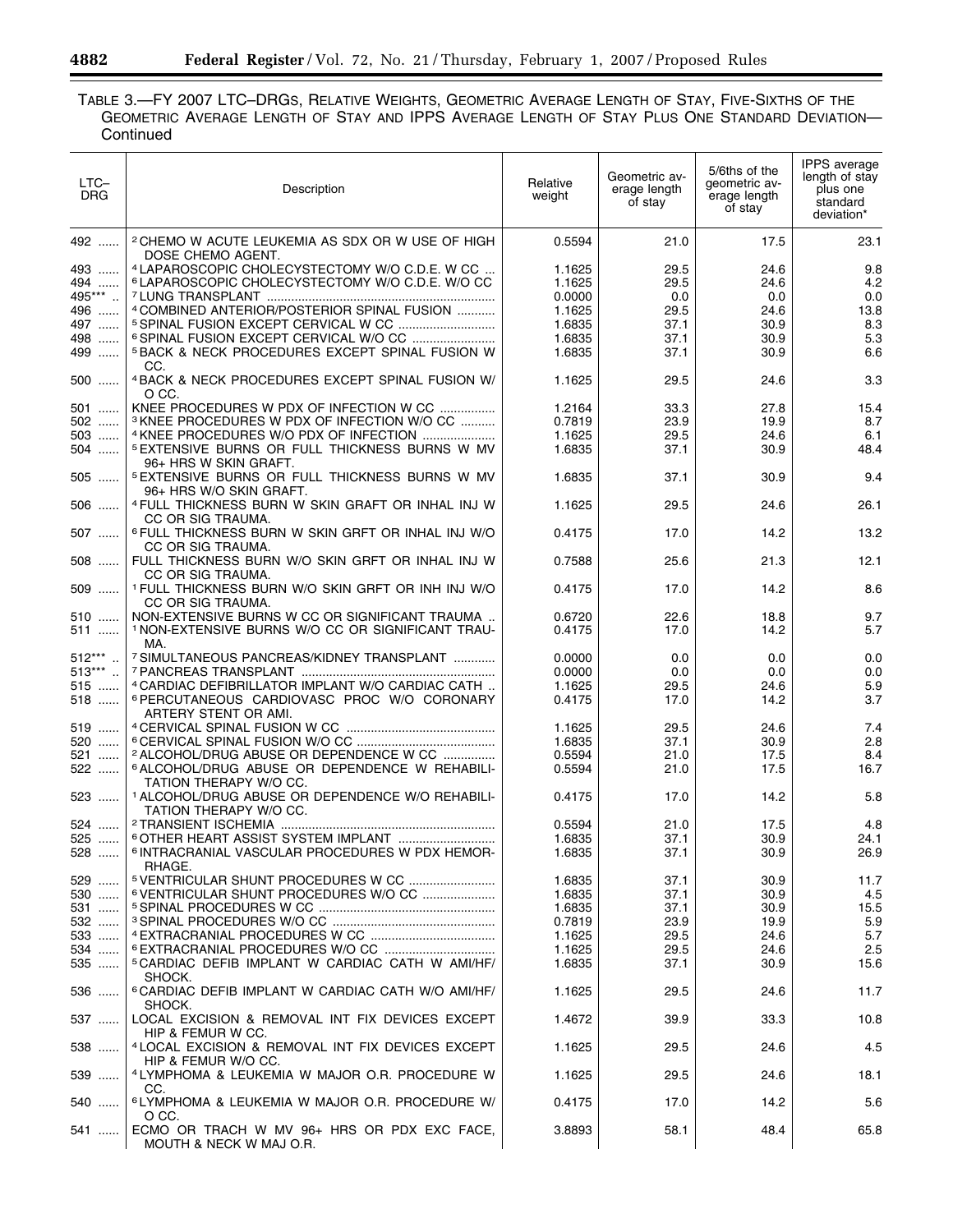# TABLE 3.—FY 2007 LTC–DRGS, RELATIVE WEIGHTS, GEOMETRIC AVERAGE LENGTH OF STAY, FIVE-SIXTHS OF THE GEOMETRIC AVERAGE LENGTH OF STAY AND IPPS AVERAGE LENGTH OF STAY PLUS ONE STANDARD DEVIATION— Continued

| LTC-<br><b>DRG</b> | Description                                                                                                                  | Relative<br>weight | Geometric av-<br>erage length<br>of stay | 5/6ths of the<br>qeometric av-<br>erage length<br>of stay | <b>IPPS</b> average<br>length of stay<br>plus one<br>standard<br>deviation* |
|--------------------|------------------------------------------------------------------------------------------------------------------------------|--------------------|------------------------------------------|-----------------------------------------------------------|-----------------------------------------------------------------------------|
| 542                | TRACH W MV 96+ HRS OR PDX EXC FACE, MOUTH & NECK<br>W/O MAJ O.R.                                                             | 2.8689             | 45.1                                     | 37.6                                                      | 49.1                                                                        |
| 543                | <sup>5</sup> CRANIOTOMY W MAJOR DEVICE IMPLANT ORACUTE<br>COMPLEX CNS PDX.                                                   | 1.6835             | 37.1                                     | 30.9                                                      | 20.4                                                                        |
| 544                | <sup>5</sup> MAJOR JOINT REPLACEMENT OR REATTACHMENT OF<br>LOWER EXTREMITY.                                                  | 1.6835             | 37.1                                     | 30.9                                                      | 6.1                                                                         |
| 545<br>546         | <sup>5</sup> REVISION OF HIP OR KNEE REPLACEMENT<br>6 SPINAL FUSION EXC CERV WITH CURVATURE OF THE<br>SPINE OR MALIG.        | 1.6835<br>1.6835   | 37.1<br>37.1                             | 30.9<br>30.9                                              | 7.4<br>13.4                                                                 |
| 547<br>548         | <sup>6</sup> CORONARY BYPASS W CARDIAC CATH W MAJOR CV DX<br><sup>6</sup> CORONARY BYPASS W CARDIAC CATH W/O MAJOR CV<br>DX. | 1.1625<br>1.1625   | 29.5<br>29.5                             | 24.6<br>24.6                                              | 17.8<br>12.0                                                                |
| 549                | <sup>6</sup> CORONARY BYPASS W/O CARDIAC CATH W MAJOR CV<br>DX.                                                              | 1.1625             | 29.5                                     | 24.6                                                      | 15.0                                                                        |
| 550                | <sup>6</sup> CORONARY BYPASS W/O CARDIAC CATH W/O MAJOR CV<br>DX.                                                            | 1.1625             | 29.5                                     | 24.6                                                      | 9.3                                                                         |
| 551                | PERMANENT CARDIAC PACEMAKER IMPL W MAJ CV DX<br>OR AICD LEAD OR GNRTR.                                                       | 1.6035             | 29.5                                     | 24.6                                                      | 10.3                                                                        |
| 552                | <sup>4</sup> OTHER PERMANENT CARDIAC PACEMAKER IMPLANT W/O<br>MAJOR CV DX.                                                   | 1.1625             | 29.5                                     | 24.6                                                      | 5.5                                                                         |
| 553<br>554         | OTHER VASCULAR PROCEDURES W CC W MAJOR CV DX<br>OTHER VASCULAR PROCEDURES W CC W/O MAJOR CV<br>DX.                           | 1.5837<br>1.2817   | 32.5<br>31.6                             | 27.1<br>26.3                                              | 15.8<br>9.3                                                                 |
| 555                | <sup>3</sup> PERCUTANEOUS CARDIOVASCULAR PROC W MAJOR CV<br>DX.                                                              | 0.7819             | 23.9                                     | 19.9                                                      | 7.8                                                                         |
| 556                | 6 PERCUTANEOUS CARDIOVASC PROC W NON-DRUG-<br>ELUTING STENT W/O MAJ CV DX.                                                   | 0.4175             | 17.0                                     | 14.2                                                      | 2.9                                                                         |
| 557                | 4 PERCUTANEOUS CARDIOVASCULAR PROC W DRUG-<br>ELUTING STENT W MAJOR CV DX.                                                   | 1.1625             | 29.5                                     | 24.6                                                      | 6.5                                                                         |
| 558                | <sup>6</sup> PERCUTANEOUS CARDIOVASCULAR PROC W DRUG-<br>ELUTING STENT W/O MAJ CV DX.                                        | 0.4175             | 17.0                                     | 14.2                                                      | 2.6                                                                         |
| 559                | <sup>6</sup> ACUTE ISCHEMIC STROKE WITH USE OF THROMBOLYTIC<br>AGENT.                                                        | 0.7819             | 23.9                                     | 19.9                                                      | 10.7                                                                        |
| 560                | BACTERIAL & TUBERCULOUS INFECTIONS OF NERVOUS<br>SYSTEM.                                                                     | 0.9308             | 25.5                                     | 21.3                                                      | 16.9                                                                        |
| 561                | NON-BACTERIAL INFECTIONS OF NERVOUS SYSTEM EX-<br>CEPT VIRAL MENINGITIS.                                                     | 0.8145             | 22.3                                     | 18.6                                                      | 15.5                                                                        |
| 562                |                                                                                                                              | 0.6844             | 23.2                                     | 19.3                                                      | 7.6                                                                         |
| 563                |                                                                                                                              | 0.5594             | 21.0                                     | 17.5                                                      | 4.9                                                                         |
| 564                |                                                                                                                              | 0.7565             | 24.1                                     | 20.1                                                      | 5.3                                                                         |
| 565                | RESPIRATORY SYSTEM DIAGNOSIS WITH VENTILATOR<br>SUPPORT 96+ HOURS.                                                           | 2.0557             | 34.7                                     | 28.9                                                      | 23.3                                                                        |
| 566                | RESPIRATORY SYSTEM DIAGNOSIS WITH VENTILATOR<br>SUPPORT < 96 HOURS.                                                          | 1.5445             | 27.4                                     | 22.8                                                      | 13.2                                                                        |
| 567                | <sup>5</sup> STOMACH, ESOPHAGEAL & DUODENAL PROC AGE >17 W<br>CC W MAJOR GI DX.                                              | 1.6835             | 37.1                                     | 30.9                                                      | 25.4                                                                        |
| 568                | <sup>5</sup> STOMACH, ESOPHAGEAL & DUODENAL PROC AGE >17 W<br>CC W/O MAJOR GI DX.                                            | 1.6835             | 37.1                                     | 30.9                                                      | 19.2                                                                        |
| 569                | <sup>5</sup> MAJOR SMALL & LARGE BOWEL PROCEDURES W CC W<br>MAJOR GI DX.                                                     | 1.6835             | 37.1                                     | 30.9                                                      | 22.5                                                                        |
| 570                | <sup>5</sup> MAJOR SMALL & LARGE BOWEL PROCEDURES W CC W/O<br>MAJOR GI DX.                                                   | 1.6835             | 37.1                                     | 30.9                                                      | 14.9                                                                        |
| 571<br>572         | MAJOR GASTROINTESTINAL DISORDERS AND PERI-<br>TONEAL INFECTIONS.                                                             | 0.8214<br>0.8505   | 21.9<br>23.3                             | 18.3<br>19.4                                              | 7.5<br>11.0                                                                 |
| 573<br>574         | MAJOR HEMATOLOGIC/IMMUNOLOGIC DIAG EXC SICKLE<br>CELL CRISIS & COAGUL.                                                       | 1.6835<br>0.8106   | 37.1<br>19.7                             | 30.9<br>16.4                                              | 16.7<br>9.1                                                                 |
| 575                |                                                                                                                              | 1.6583             | 27.8                                     | 23.2                                                      | 24.4                                                                        |
| 576                |                                                                                                                              | 0.7925             | 23.0                                     | 19.2                                                      | 11.8                                                                        |
| 577                |                                                                                                                              | 1.1625             | 29.5                                     | 24.6                                                      | 3.3                                                                         |
| 578                | O. R. PROCEDURE W PDX EXC POSTOPERATIVE OR POST-<br>TRAUMATIC INFECTION.                                                     | 1.4849             | 35.7                                     | 29.8                                                      | 26.5                                                                        |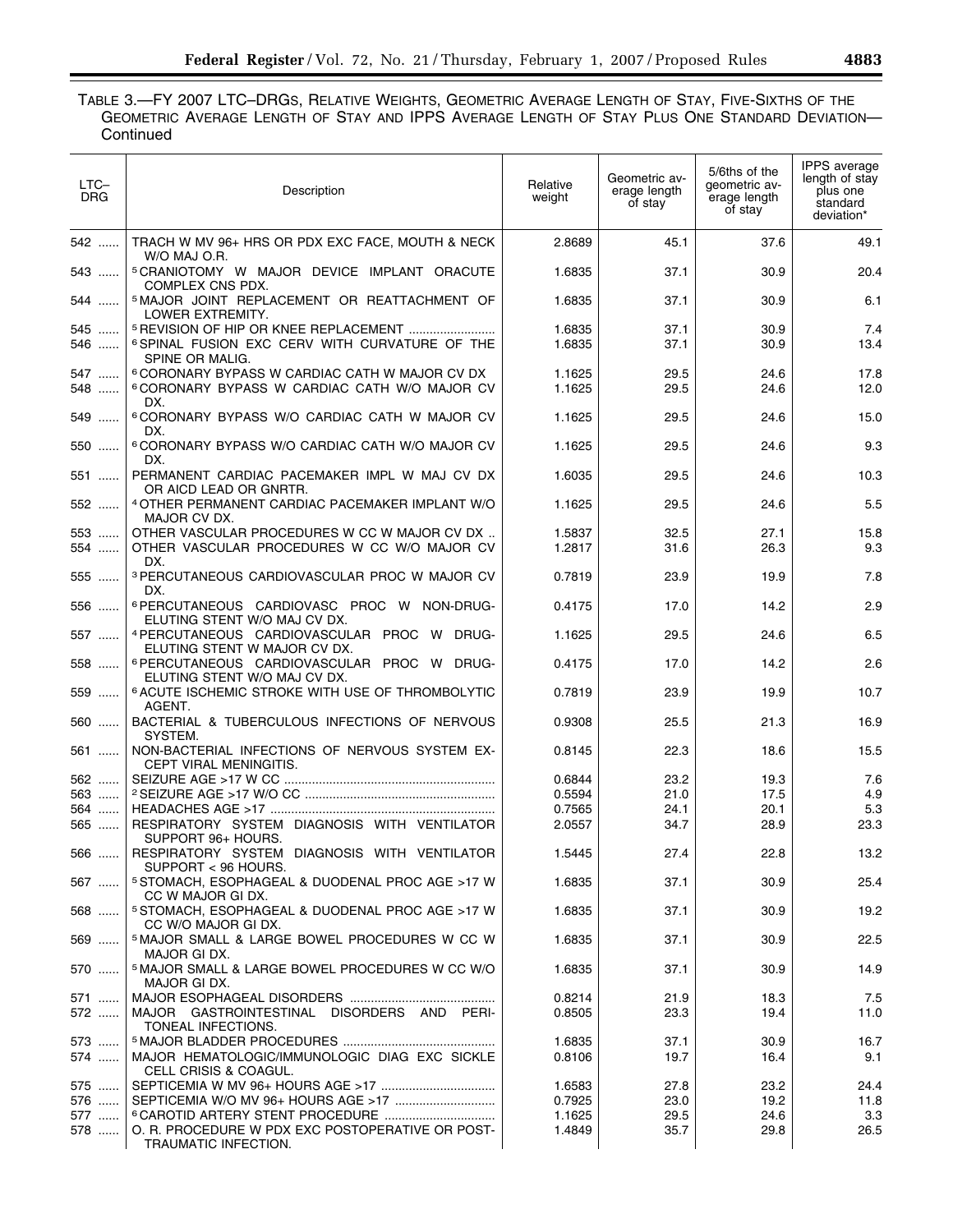TABLE 3.—FY 2007 LTC–DRGS, RELATIVE WEIGHTS, GEOMETRIC AVERAGE LENGTH OF STAY, FIVE-SIXTHS OF THE GEOMETRIC AVERAGE LENGTH OF STAY AND IPPS AVERAGE LENGTH OF STAY PLUS ONE STANDARD DEVIATION— **Continued** 

| LTC-<br><b>DRG</b> | Description                                                             | Relative<br>weight | Geometric av-<br>erage length<br>of stay | 5/6ths of the<br>qeometric av-<br>erage length<br>of stav | IPPS average<br>length of stay<br>plus one<br>standard<br>deviation* |
|--------------------|-------------------------------------------------------------------------|--------------------|------------------------------------------|-----------------------------------------------------------|----------------------------------------------------------------------|
| 579                | O. R. PROCEDURE W PDX OF POSTOPERATIVE OR POST-<br>TRAUMATIC INFECTION. | 1.2978             | 35.2                                     | 29.3                                                      | 18.0                                                                 |

1 Relative weights for these LTC-DRGs were determined by assigning these cases to low-volume quintile 1.

<sup>2</sup> Relative weights for these LTC-DRGs were determined by assigning these cases to low-volume quintile 2.

3 Relative weights for these LTC-DRGs were determined by assigning these cases to low-volume quintile 3.

4 Relative weights for these LTC-DRGs were determined by assigning these cases to low-volume quintile 4. <sup>5</sup> Relative weights for these LTC-DRGs were determined by assigning these cases to low-volume quintile 5.

<sup>6</sup> Relative weights for these LTC-DRGs were determined by assigning these cases to the appropriate low volume quintile because they had no

LTCH cases in the FY 2005 MedPAR file. 7 Relative weights for these LTC-DRGs were assigned a value of 0.0000.

<sup>8</sup> Relative weights for these LTC-DRGs were determined after adjusting to account for nonmonotonicity (see step 5 above).

\* "IPPS Comparable Threshold" that could be used under the approach discussed for the short-stay outlier policy, as discussed in section V.A.2. of the preamble of this proposed rule.

\*\* IPPS hospital statistical data for these LTC-DRGs would be supplemented due to a low volume of IPPS cases.

\*\*\* Although IPPS hospital statistical data for these DRGs may be available, a value of zero for the ''IPPS Comparable Threshold'' would be assigned for these LTC-DRGs since the relative weights for these LTC-DRGs were assigned a value of 0.0000, as discussed in section III. of the preamble of this proposed rule.

## **Addendum B: Executive Summary of RTI's Report (See** *http:// www.cms.hhs.gov/ LongTermCareHospitalPPS/ 02a*\_*RTIReports.asp#TopOfPage* **for a Copy of the Entire Report)**

#### **ES.1 Overview of the Project Purpose**

This project, ''Long-Term Care Hospital (LTCH) Payment System Refinement/ Evaluation,'' will assist the Centers for Medicare & Medicaid Services (CMS) in developing criteria for assuring appropriate and cost-effective use of LTCHs in the Medicare program. The Medicare Payment Advisory Commission (MedPAC) recommended that CMS examine patient and facility-level criteria to identify and distinguish the role of these hospitals as a Medicare provider. This project evaluated these criteria and scanned the environment to identify feasible options for implementing these types of measures. CMS has been particularly interested in the factors that distinguish LTCHs from other acute care hospitals.

#### **ES.2 The Project Approach**

RTI completed this project in two phases. In Phase I, RTI prepared a background report for CMS summarizing existing information regarding LTCHs' current role in the Medicare system: their history as Medicare participating providers, the types of patients they treat, the criteria Quality Improvement Organizations (QIO) currently use to review appropriateness of care in these settings, and the types of regulations they face as Medicare participating providers. This work reviewed prior analyses of these issues and included discussions with MedPAC, other researchers, CMS, the QIOs, and the hospital associations.

In Phase II, RTI collected additional information, including:

• An examination of tools currently used by the QIOs and the industry to assess patient appropriateness for admission;

• Analysis of claims to understand variations in the LTCH populations and differences between the LTCH populations and those treated in other acute hospitals, particularly those that received outlier payments for the longer stays;

• Administration of site visits at eight LTCHs and 1 acute hospital to interview providers regarding the differences between LTCH patients and those admitted to other hospitals or treated in parts of the country lacking LTCHs.

In recognition of the heterogeneity of LTCHs, RTI worked with each of the different associations, including the National Association of Long Term Hospitals (NALTH), the Acute Long Term Hospital Association (ALTHA), the American Hospital Association (AHA), and the American Medical Rehabilitation Providers Association (AMPRA), as well as several of the larger LTCH chains.

This report summarizes these efforts and makes recommendations to CMS regarding the types of criteria needed to distinguish LTCHs from other types of hospitals. These criteria will help define LTCH patients on the basis of patient care needs or different levels of care. They include both patient and facility-level measures. The report is organized in six sections:

• Section 1 summarizes the importance of, and the issues in, defining criteria for LTCH payments.

• Section 2 provides an overview of the industry growth in recent years and an analysis of whether these changes are occurring throughout all segments of the LTCH industry. Included with these analyses are findings from past work on these issues.

• Section 3 presents analyses of Medicare claims directed at understanding the differences in resources, costs, and outcomes for LTCH patients and similar cases treated in general acute hospitals.

• Section 4 focuses on existing level of care definitions and summarizes the tools currently used to make level of care

determinations by QIOs, hospitals, and healthcare systems, including those criteria applied in areas with and without local LTCHs. Included are interviews with some of the Medicare QIOs as well as analysis of existing tools, such as the InterQualTM level of care determination tools.

• Section 5 presents RTI's analysis of hospital margins, both LTCH margins and general acute margins for certain types of cases. DRG-specific analysis examines the relationship between Medicare payments and hospital costs for certain types of cases.

• Section 6 presents RTI's recommendations for identifying cases that should qualify for LTCH payments. Fifteen recommendations are included which focus on patient-level characteristics, facility-level characteristics, issues related to creating consistent standards across acute hospitals for these medically complex patients, and additional administrative changes that would improve CMS' ability to implement their payment policies.

### **ES.3 Section Summaries**

#### *Section 1: Introduction*

This section presents the importance of defining LTCH criteria to distinguish cases that qualify for the higher LTCH PPS payments. Information is presented that compares the LTCH and IPPS rates, case mix weights, and expected length of stay for each DRG. The two hospitals are very similar in that LTCHs must meet acute hospital certification requirements. However, LTCHs must have average Medicare LOS of more than 25 days to qualify for the higher PPS payment rate. The base LTCH payment rate is substantially higher than the IPPS rate (\$38,086 compared to \$5,308 in 2007). While both types of hospitals have payment factors to adjust for higher and lower cost cases, such as short stay and high cost outliers, the average cost episode is substantially higher when LTCHs are used as part of the episode.

This section also compares the certification requirements of LTCHs to other IPPS-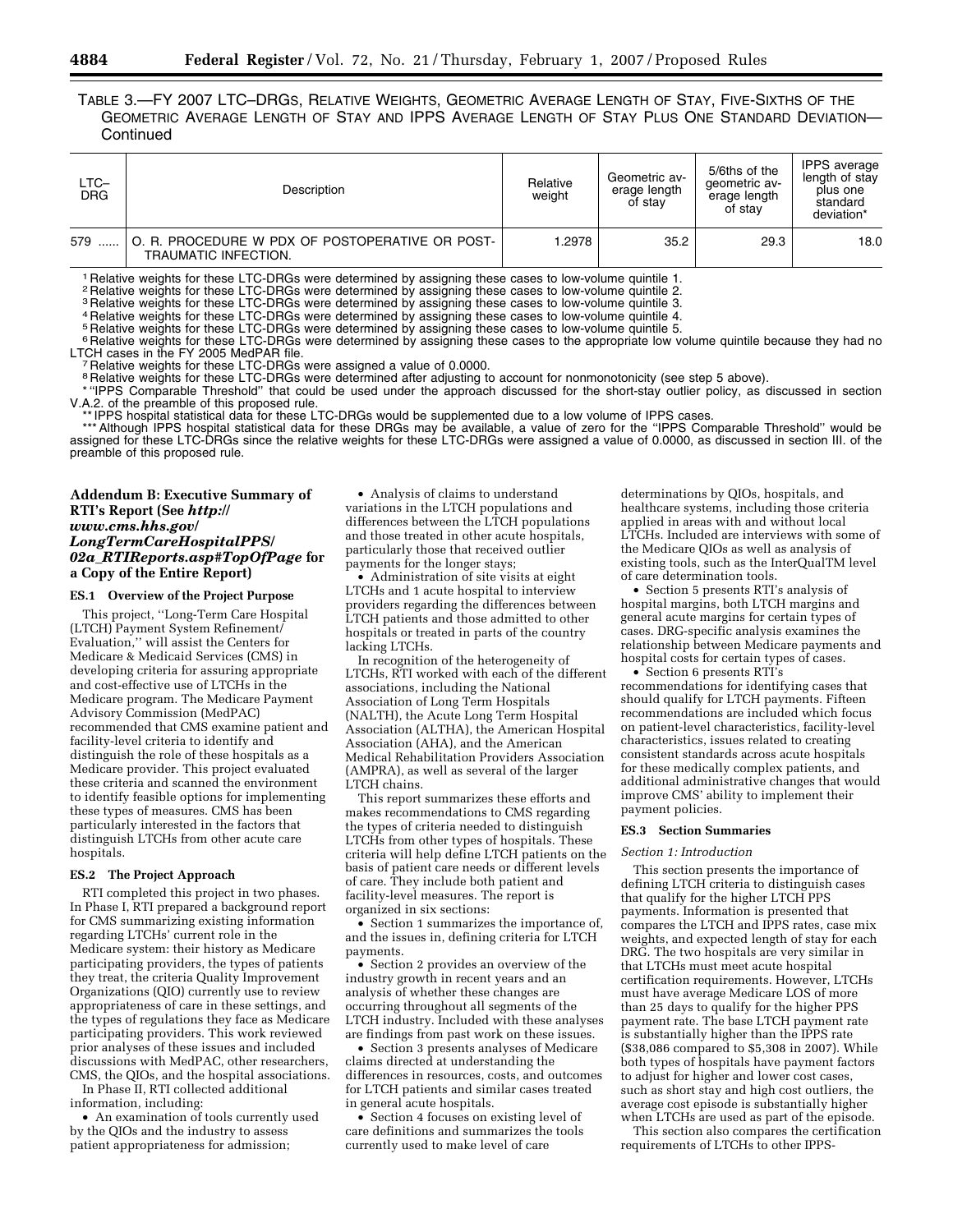excluded hospitals. The Medicare conditions of participation set staffing and patient management requirements for hospitals to ensure that appropriate care is provided. For the IPPS-excluded hospitals, these standards ensure that the provider can meet the specialized needs of the populations they are treating, such as those required by the acute physical rehabilitation or psychiatric populations.

Differences in expected patient severity, staff expertise, and case mix measurement methods used for LTCHs, IPPS, IRFs, Psychiatric hospitals, and SNFs are also presented. In general, the IPPS covers the most severely ill cases in their ICU, the LTCHs admit cases that are medically complex and equal to an ICU step-down unit in terms of intensity and higher staffing needs, IRFs admit cases that are less medically complex but highly acute in terms of their functional impairments. Psychiatric hospitals and skilled nursing facilities have the least medically complex admissions. The lines between each group are poorly defined.

#### *Section 2: LTCH Availability*

This section presents information on the changing supply of LTCHs. The number of LTCHs has grown markedly since the IPPS was established in 1983. Much of the growth has occurred since 1993 when the number of LTCHs exploded from 105 hospitals to the current number of 383 hospitals as of December 2005. The states with the highest number of facilities are also those with the highest number of Medicare beneficiaries, including Texas, Louisiana, Ohio, Pennsylvania, and Michigan to name a few. The number of states with LTCHs has continued growing as well. Many of the new hospitals are for-profit organizations which accounted for 58 percent of all hospitals in December 2005, up from 45 percent in 1996. The greatest growth was in the smaller hospitals with the opening of many hospital in hospitals, although this may be changing in response to Medicare co-location policies.

LTCH hospitals generally specialize in three types of populations. The majority of cases are medically complex, many of whom have respiratory conditions. A second, but smaller group are those admitted for rehabilitation services. And a smaller group are admitted for longer stay psychiatric services. Specialization in different cases is notable by looking at the distributions of cases admitted to each hospital. Respiratoryrelated, psychoses, and ventilator cases accounted for the highest proportion of admissions at most hospitals (averaging around 15 percent of all admissions/facility). However, the medians were much lower except in the case of ventilator admissions which accounted for 9.3 percent of admissions at half the LTCHs in the US. Also notable are the small proportion of hospitals that have a very high proportion of their cases in certain DRGs. For example, DRG 430: Psychoses accounts for 62 percent of admissions in a few of the LTCHs.

### *Section 3: LTCH Populations, Potential Substitutes, and Patient Differences Among Hospitals*

This work has been useful for answering the questions identified in Section 1,

specifically whether there are differences between LTCH cases and other inpatient cases in terms of the average program payments, beneficiary use levels, and individual outcomes. The first half of this section profiled the typical LTCH admission to examine the types of cases treated in LTCHs, their associated program costs, and this population's use of other services. The results showed that many of the types of patients treated in LTCHs are also treated in other acute care settings. While the most common LTCH admission is DRG 475, the majority of these cases, nationally are treated in IPPS settings, both as inlier and outlier populations. Similarly the second most frequent LTCH admission, DRG 249 is admitted as a non-outlier IRF patient or SNF patient almost as often as an LTCH patient.

LTCH patients also use many services during an episode of care. These cases are frequently readmitted to the general acute hospital (about 40 percent of the time) and may have intervening stays at IRFs or SNFs prior to readmission. Also included were comparisons of the costs and use for patients in the same DRG groups who were treated at other types of inpatient settings. Average costs per case differed by type of setting.

The second part of this section examined the acute care admissions to identify differences between the types of cases likely to be admitted to an LTCH and other acute discharges in the same diagnostic and severity group. The multivariate analysis of this issue suggested that severity is an important predictor of LTCH use. This supports past work suggesting that LTCH cases have a higher severity level, although a large proportion are in APR–DRG group 3, as well as group 4. Being located in a state with a large number of LTCHs was the most important predictor of LTCH use, all else equal.

Examining the acute length of stay differences was also useful for understanding the relative role of general acute and LTCHs in treating these severely ill populations. The multivariate work showed that LTCH users have a shorter acute inpatient length stay. Understanding whether LTCH hospitals are substituting for services already paid to IPPS hospitals or whether LTCHs are providing specialized services is not well understood.

Better measures of acuity are needed to gauge the differences in medical or functional impairments between patients using LTCHs and those using other settings. Additional work in Phase 3 of this project will examine the discharge transitions for acute hospital discharges in areas that lack LTCHs. Using propensity score methods to match patients on diagnosis, severity, and additional factors, as well as control for differences in the availability of services will be important for understanding the potential overlap between acute and LTCH admissions.

## *Section 4: Determining Levels of Care*

This section examines current standards in the Medicare program and private sector for determining appropriate levels of care. We explored three areas: 1) Current Medicare certification rules governing acute, LTCH, IRF, and Psychiatric hospital conditions of participation; 2) QIO and private sector

definitions of populations qualifying for different hospital and PAC sites of care; and 3) QIO's current roles in reviewing appropriateness of hospital admissions. This included interviewing 11 QIOs in states with both LTCHs and other PAC providers.

The Medicare certification rules are important because they set standards of practice to ensure appropriate quality of care is provided to Medicare beneficiaries. While LTCHs must meet the acute inpatient certification requirements, IRF and psychiatric hospitals have additional requirements governing the management of their patients and the types of staff they must employ. Both types of IPPS-excluded hospitals are required to have a physician in charge of an interdisciplinary team that includes professionals of varied backgrounds, specific to the respective types of patients. Nursing and therapy staff are expected to have relevant backgrounds in psychiatric or rehabilitation services, respectively. They are to be lead by a physician with ''appropriate training'' in the psychiatric hospital or ''at least 2 years of rehabilitation training or experience'' in the IRF.

They are also limited to admitting certain populations. All psychiatric admissions must be admitted for psychiatric conditions and must be actively treated or discharged. IRFs, on the other hand, can admit a wide range of rehabilitation populations but 50–75 percent must be treated for one of 13 groups of conditions or the IRF can lose its certification.

Patient level criteria were also examined. The Medicare program, in general, does not specify patient level criteria for LTCHs. IRF patients must be well enough to participate in 3 hours therapy/day, in general. Psychiatric patients must be actively treated and not just admitted for monitoring of a chronic condition. Both IRF and psychiatric patients must be improving from treatment or be discharged.

Primary responsibility for monitoring whether Medicare cases are admitted to appropriate facilities rests with the Quality Improvement Organizations (QIO). QIOs were interviewed regarding the tools they use to assess appropriate admissions. Their formal charge is to assess whether the services needed could be provided on a more economical basis in an alternative setting. However, they do not distinguish between types of acute settings.

The QIOS use several tools, although most use one developed by the private sector and used by several other insurers, the InterQual TM tool. This tool is a set of clinical algorithms intended to create mutually exclusive groups of cases for admission to different types of hospitals (acute, LTCH, IRF, psychiatric), as well as SNFs and ambulatory services, such as home health and less intensive psychiatric services. These tools are guidelines for these decisions with final decisions made by physicians or nurses, depending on how complicated a case may be. In general, the InterQual ™ tool is a complex set of conditions and treatment needs that identify ICU cases, less intensive hospital cases, and other types of admissions. While this tool is widely used by QIOs, they have not been using it to distinguish between